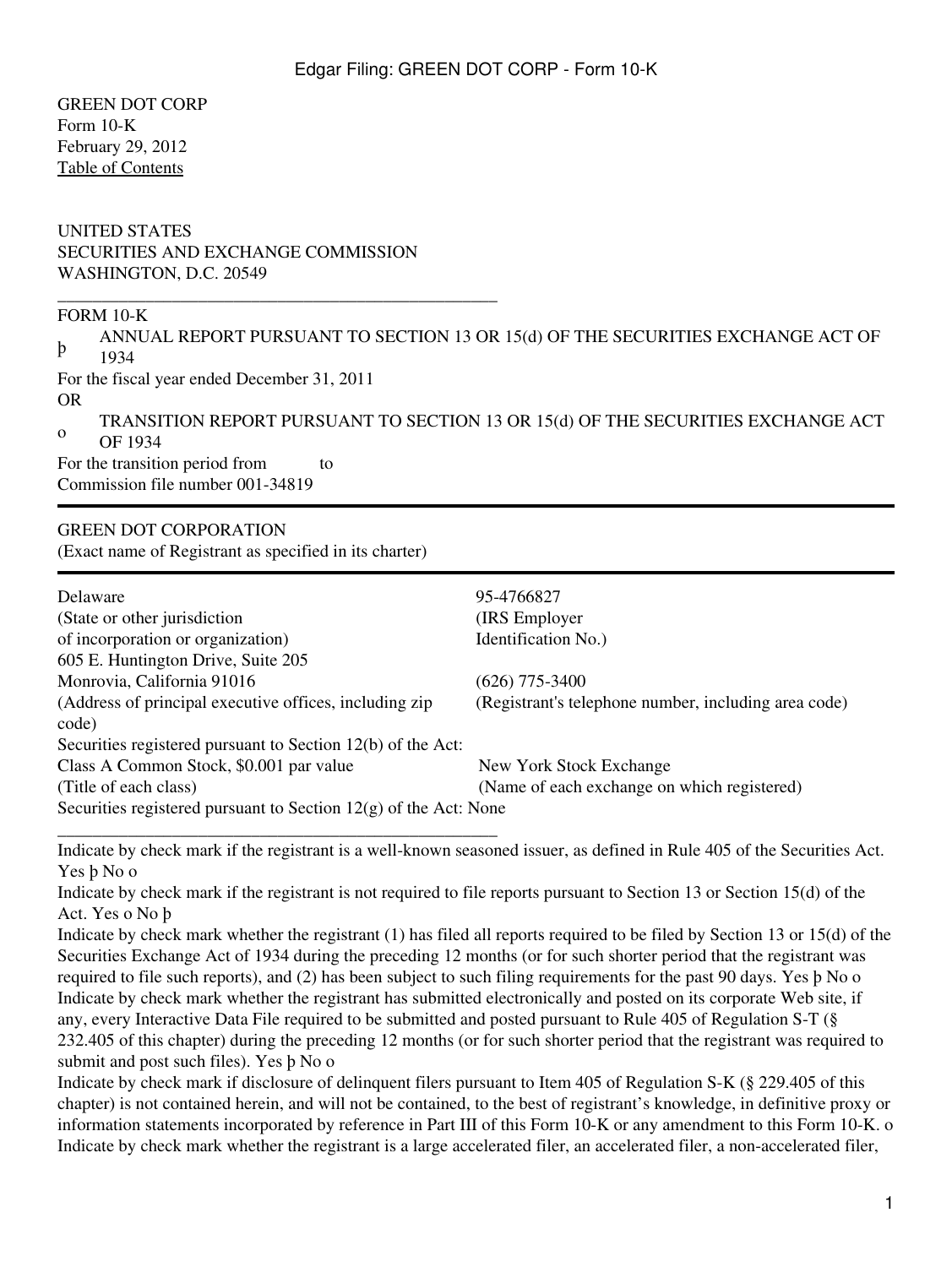or a smaller reporting company. See definition of "large accelerated filer," "accelerated filer" and "smaller reporting company" in Rule 12b-2 of the Exchange Act. (Check one):

Large accelerated filer b Accelerated filer o Non-accelerated filer o Smaller reporting company o (Do not check if a smaller reporting company)

Indicate by check mark whether the registrant is a shell company (as defined in Rule 12b-2 of the Exchange Act). Yes o No þ

The aggregate market value of the common equity held by non-affiliates of the registrant (assuming for these purposes, but without conceding, that all executive officers, directors and 10% or greater stockholders are "affiliates" of the registrant) as of June 30, 2011, the last business day of the registrant's most recently completed second fiscal quarter, was approximately \$911.2 million (based on the closing sale price of the registrant's common stock on that date as reported on the New York Stock Exchange).

There were 30,189,888 shares of Class A common stock, par value \$.001 per share, and 5,264,889 shares of Class B common stock, par value \$.001 per share, outstanding as of January 31, 2012.

### DOCUMENTS INCORPORATED BY REFERENCE

Portions of the registrant's proxy statement relating to the registrant's 2012 Annual Meeting of Stockholders, to be held on or about May 24, 2012, are incorporated by reference into Part III of this Annual Report on Form 10-K where indicated.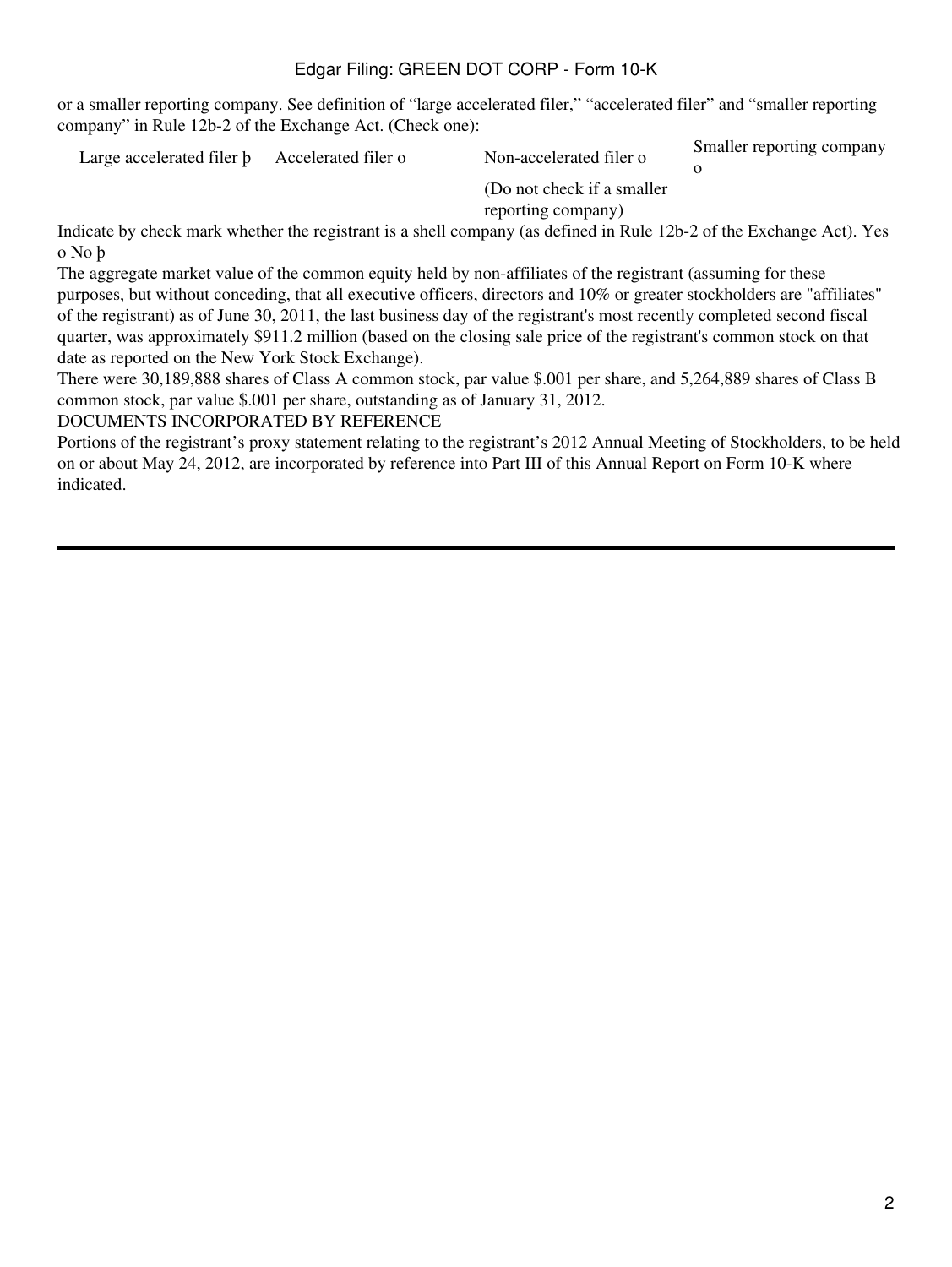## <span id="page-2-0"></span>GREEN DOT CORPORATION TABLE OF CONTENTS

|                                                                                                      |                                                                                                                                                                                                                                                                                                                                                                                                                                                                                                                                                | Page                                                                    |
|------------------------------------------------------------------------------------------------------|------------------------------------------------------------------------------------------------------------------------------------------------------------------------------------------------------------------------------------------------------------------------------------------------------------------------------------------------------------------------------------------------------------------------------------------------------------------------------------------------------------------------------------------------|-------------------------------------------------------------------------|
| <u>Item 1.</u><br>Item 1A.<br>Item 1B.<br>Item $2$ .<br><u>Item 3.</u><br>Item $4$ .                 | PART I.<br><b>Business</b><br><b>Risk Factors</b><br><b>Unresolved Staff Comments</b><br>Properties<br><b>Legal Proceedings</b><br><b>Mine Safety Disclosures</b>                                                                                                                                                                                                                                                                                                                                                                              | $\mathbf 1$<br>13<br>26<br>26<br>$\frac{26}{5}$<br>26                   |
| Item $5$ .<br><u>Item 6.</u><br>Item $7.$<br>Item 7A.<br>Item 8.<br>$Item 9$<br>Item 9A.<br>Item 9B. | PART II.<br>Market for Registrant's Common Equity, Related Stockholder Matters and Issuer Purchases of<br><b>Equity Securities</b><br><b>Selected Financial Data</b><br>Management's Discussion and Analysis of Financial Condition and Results of Operations<br><b>Quantitative and Qualitative Disclosures About Market Risk</b><br><b>Financial Statements and Supplementary Data</b><br>Changes in and Disagreements with Accountants on Accounting and Financial Disclosure<br><b>Controls and Procedures</b><br><b>Other Information</b> | 27<br>28<br>$\overline{31}$<br>$\frac{46}{48}$<br>$\frac{85}{85}$<br>86 |
| Item 10.<br><u>Item 11.</u><br>Item 12.<br>Item 13.<br><u>Item 14.</u>                               | PART III.<br>Directors, Executive Officers and Corporate Governance<br><b>Executive Compensation</b><br>Security Ownership of Certain Beneficial Owners and Management and Related Stockholder<br><b>Matters</b><br>Certain Relationships and Related Transactions, and Director Independence<br>Principal Auditor Fees and Services<br>PART IV.                                                                                                                                                                                               | 87<br>87<br>87<br>87<br>87                                              |
| Item 15.                                                                                             | <b>Exhibits, Financial Statement Schedules</b><br>Signature<br><b>Exhibit Index</b>                                                                                                                                                                                                                                                                                                                                                                                                                                                            | 88<br>89<br>91                                                          |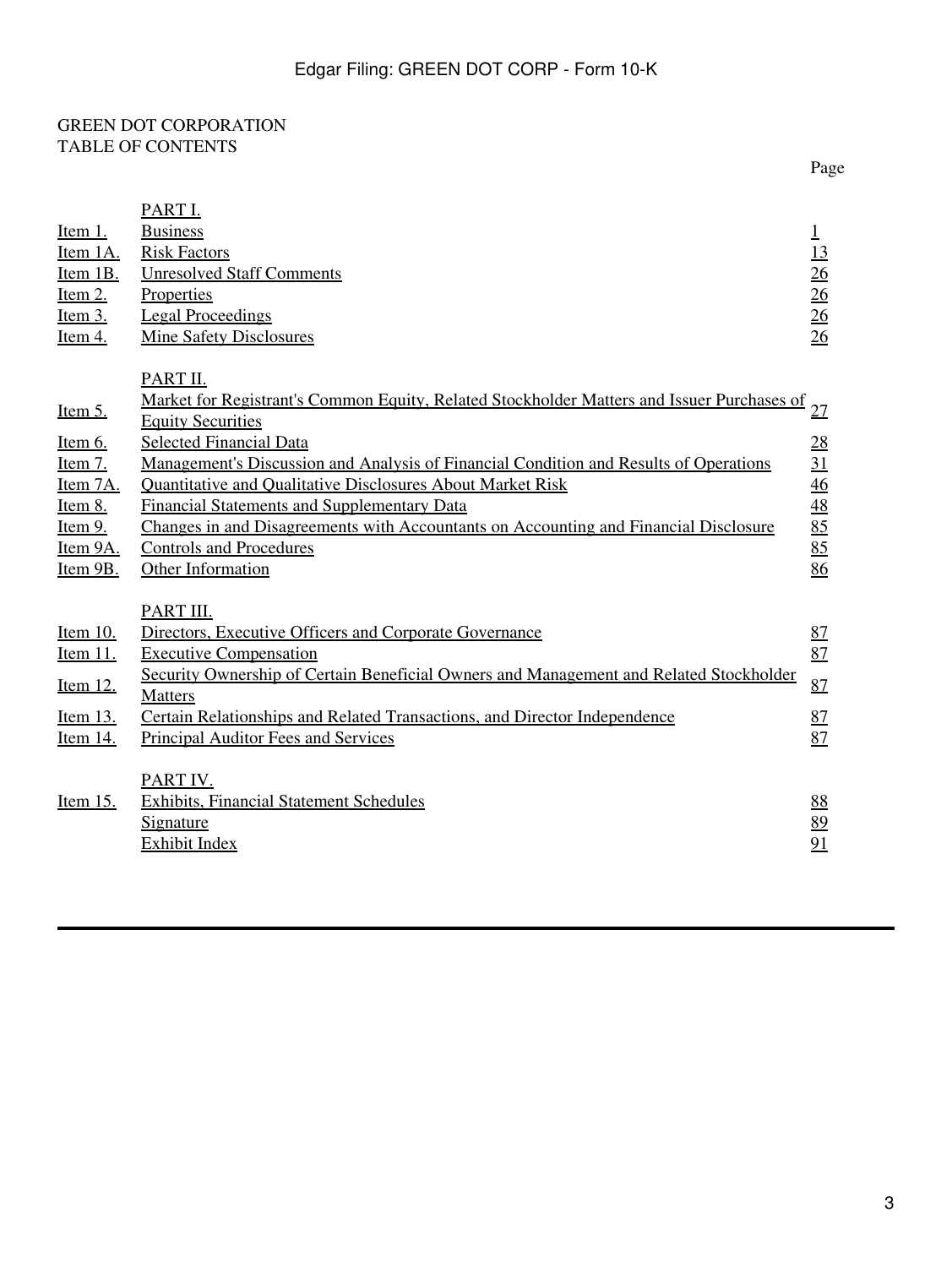#### FORWARD-LOOKING STATEMENTS

This report contains forward-looking statements regarding future events and our future results that are subject to the safe harbors created under the Securities Act of 1933 (the "Securities Act") and the Securities Exchange Act of 1934 (the "Exchange Act"). All statements other than statements of historical facts are statements that could be deemed to be forward-looking statements. These statements are based on current expectations, estimates, forecasts and projections about the industries in which we operate and the beliefs and assumptions of our management. Words such as "expects," "anticipates," "targets," "goals," "projects," "intends," "plans," "believes," "seeks," "estimates," "continues," "endeavors," "str "assumes," variations of such words and similar expressions are intended to identify forward-looking statements. In addition, any statements that refer to projections of our future financial performance, our anticipated growth and trends in our businesses, and other characterizations of future events or circumstances are forward-looking statements. Readers are cautioned that these forward-looking statements are subject to risks, uncertainties, and assumptions that are difficult to predict, including those identified below, under "Part I, Item 1A. Risk Factors," and elsewhere herein. Therefore, actual results may differ materially and adversely from those expressed in any forward-looking statements. We undertake no obligation to revise or update any forward-looking statements for any reason.

In this report, unless otherwise specified or the context otherwise requires, "Green Dot," "we," "us," and "our" refer to Green Dot Corporation and its consolidated subsidiaries, the term "GPR cards" refers to general purpose reloadable prepaid debit cards, the term "prepaid cards" refers to prepaid debit cards and the term "our cards" refers to our Green Dot-branded and co-branded GPR cards. In addition, "prepaid financial services" refers to GPR cards and associated reload services, a segment of the prepaid card industry.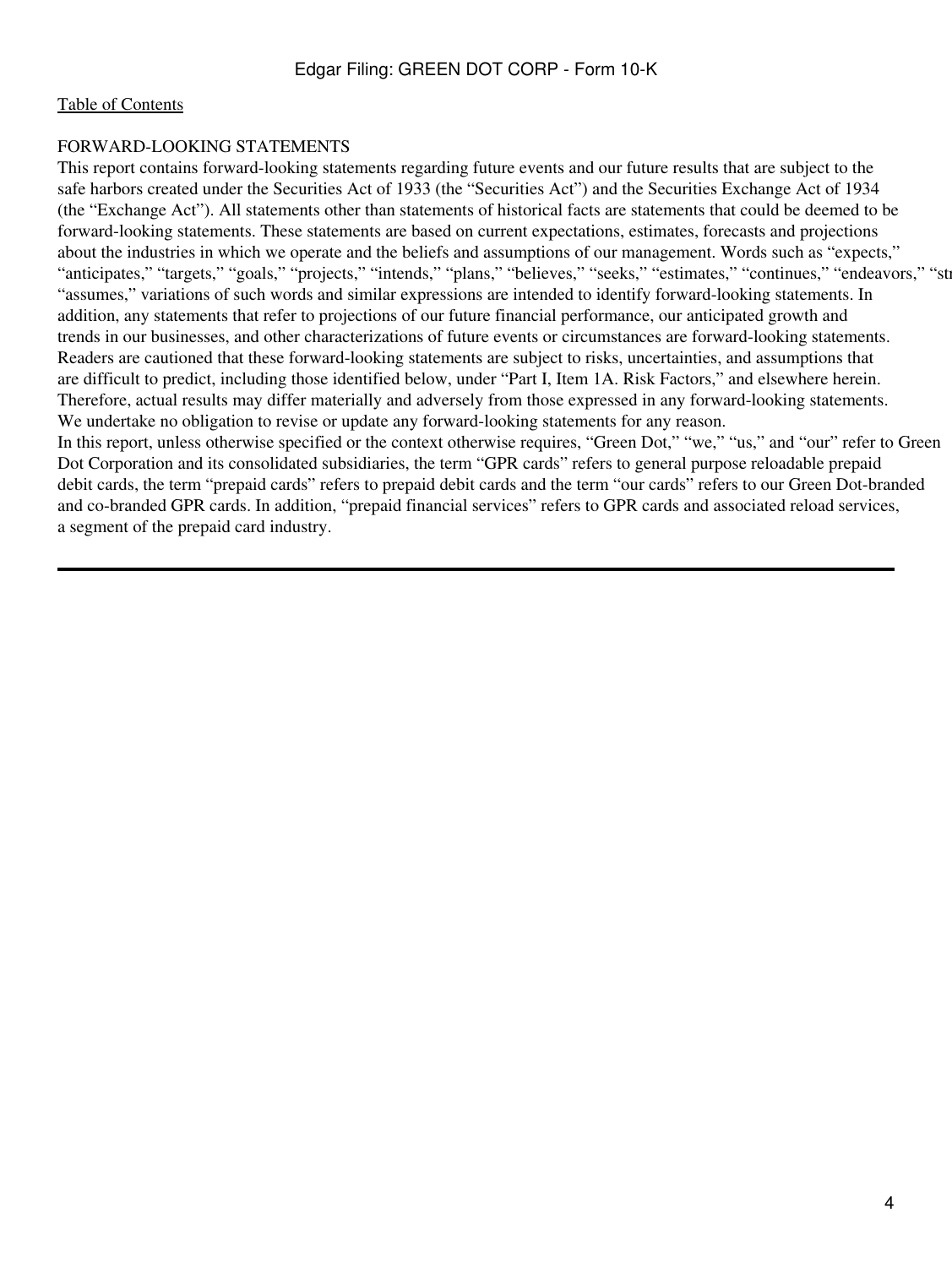#### <span id="page-4-0"></span>PART I

<span id="page-4-1"></span>ITEM 1. Business

#### **Overview**

•

Green Dot is a leading financial services company providing simple, low-cost and convenient money management solutions to a broad base of U.S. consumers. We believe that we are the leading provider of general purpose reloadable, or GPR, prepaid debit cards in the United States and that our Green Dot Network is the leading reload network for prepaid cards in the United States. We sell our cards and offer our reload services nationwide at approximately 59,000 retail store locations, which provide consumers convenient access to our products and services. Our technology platform, Green PlaNET, provides essential functionality, including point-of-sale connectivity and interoperability with Visa, MasterCard and other payment or funds transfer networks, and compliance and other capabilities to our Green Dot Network, enabling real-time transactions in a secure environment. The combination of our innovative products, broad retail distribution and proprietary technology creates powerful network effects, which we believe enhance the value we deliver to our customers, our retail distributors and other participants in our network. We were incorporated in Delaware in October 1999 as Next Estate Communications, Inc. and changed our name to Green Dot Corporation in October 2005. We completed our initial public offering of Class A common stock in July 2010. In December 2011, we completed our acquisition of Utah-based Bonneville Bancorp, a bank holding company, and its subsidiary commercial bank, Bonneville Bank, which is now legally named Green Dot Bank. As a result of the acquisition, we became a bank holding company under the Bank Holding Company Act of 1956, as amended, or the BHC Act, and elected to be treated as a financial holding company. Consequently, we are now regulated by the Federal Reserve Board. In February 2012, our subsidiary bank became a member bank of the Federal Reserve System. We manage our operations and allocate resources as a single operating segment. Financial information regarding our operations, assets and liabilities, including our total operating revenues and net income for the years ended December 31, 2011 and 2010, the five month-period ended December 31, 2009 and the year ended July 31, 2009 and our total assets as of December 31, 2011 and 2010, is included in our consolidated financial statements and related notes in Item 8 "Financial Statements and Supplementary Data".

Our principal executive offices are located at 605 East Huntington Drive, Suite 205, Monrovia, California 91016, and our telephone number is (626) 739-3942. We maintain a website at www.greendot.com. We make available free of charge, on or through our website via the Investor Relations section at http://ir.greendot.com, our annual report on Form 10-K, quarterly reports on Form 10-Q, current reports on Form 8-K, and all amendments to those reports filed or furnished pursuant to Section 13(a) or 15(d) of the Exchange Act as soon as reasonably practicable after filing such material electronically or otherwise furnishing it to the Securities and Exchange Commission, or the SEC. References to website addresses in this report are intended to be inactive textual references only, and none of the information contained on our website is part of this report or incorporated in this report by reference. Special Note regarding Bank Acquisition

Pursuant to our commitments to the Federal Reserve Board and the Utah Department of Financial Institutions, our subsidiary bank continues to conduct the same business it conducted prior to the acquisition, including lending in its local community at not less than its pre-acquisition levels at its single Provo, Utah location, under its former legal name, Bonneville Bank. We have also made certain financial commitments with respect to Green Dot Bank, including maintaining a tier 1 leverage ratio of at least 15 percent and a 1:1 ratio of cash or cash equivalents to deposits associated with GPR cards. Green Dot Bank has not earned a material amount of net income historically and as of December 31, 2011 had \$68.2 million of total assets and \$10.0 million of net loans. Other than fulfilling our commitment to continue to lend at pre-acquisition levels in Green Dot Bank's local community, we do not expect to engage in lending activity as a result of the bank acquisition.

We believe that our bank acquisition enables us to, among other things, (i) offer consumers FDIC-insured transactional accounts, (ii) issue prepaid card and debit card products linked to those transactional accounts, (iii) offer other types of deposit products, such as savings accounts, and (iv) provide settlement services for our reload network. Over time, we intend to introduce new products or services in each of these categories.

In addition, we believe that our bank acquisition will provide us with the following strategic benefits: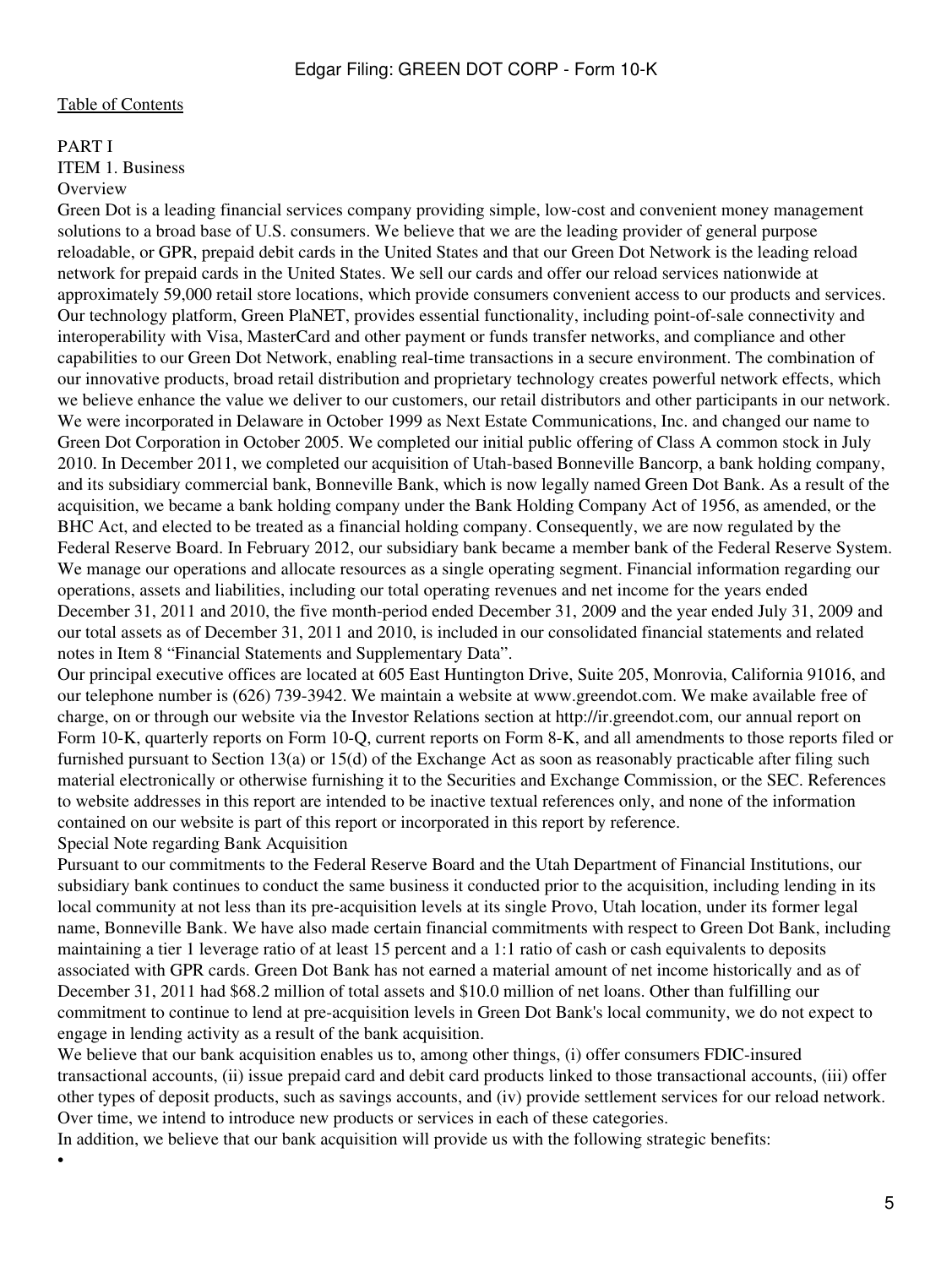increase our efficiency in introducing and managing potential new products and services, which are more difficult to accomplish with multiple unaffiliated card issuing banks;

reduce the risk that we would be negatively impacted by one of the banks that issue our cards changing its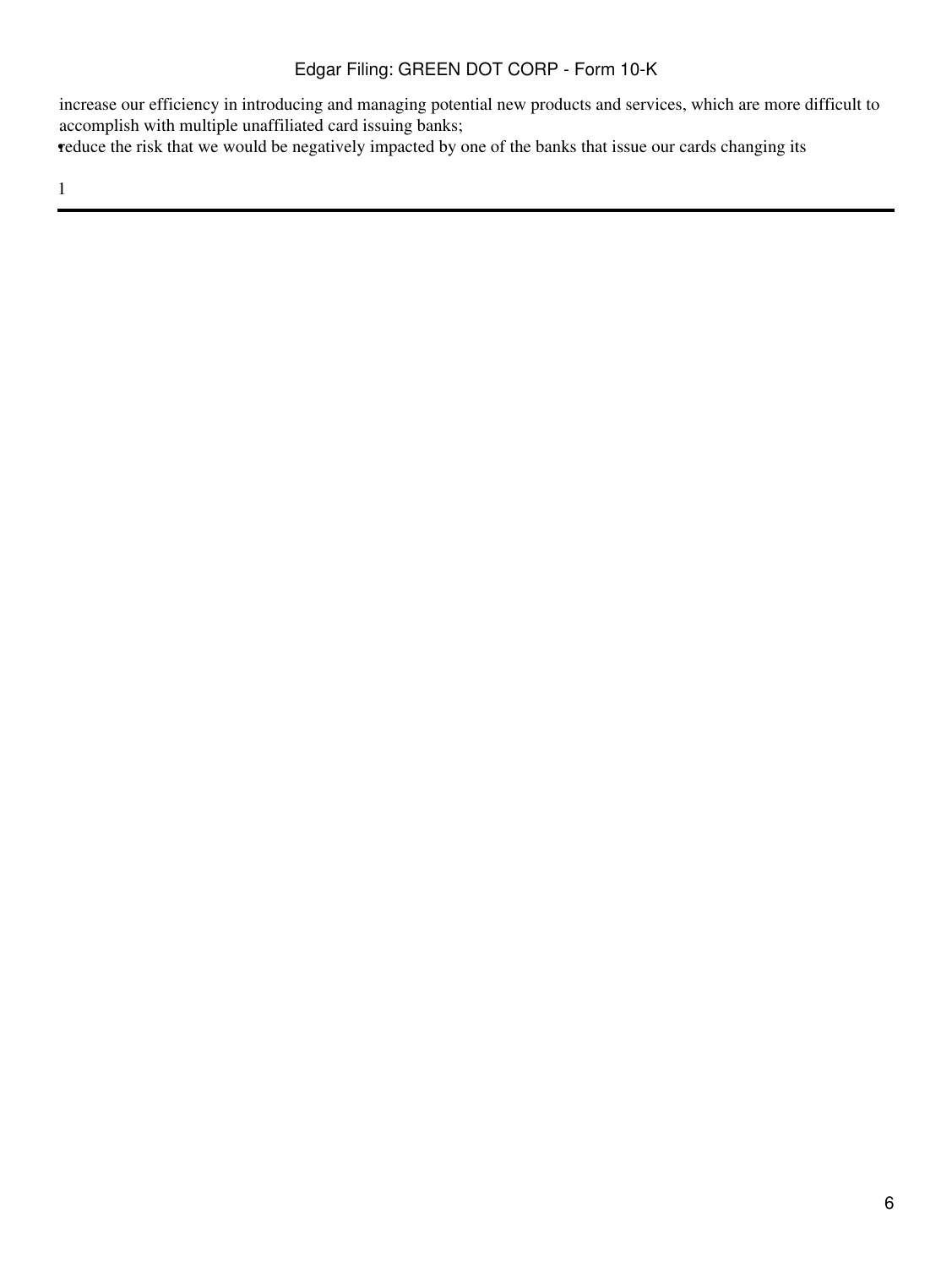business practices as a result of, among other things, a change of strategic direction, financial hardship or regulatory developments;

• our cards, and correspondingly create the ability to earn interest income and increase funds available to us to spend on reduce the sponsorship and service fees and other expenses that we incur each year to the third-party banks that issue other aspects of our business, including the ability to further reduce consumer pricing; and

**Example you dentity to compete for hew program management opportunities, particularly with government entities that value working with a member bank of the Federal Reserve System.** improve our ability to compete for new program management opportunities, particularly with federal, state, and local

Our Business Model

Our business model focuses on four major elements: our consumers; our distribution; our products and services; and our proprietary technology platform, which provides functionality for and connectivity to the Green Dot Network and supports the platform that brings the other three elements together.

### Our Consumers

We have designed our products and services to appeal primarily to consumers living in households that earn less than \$75,000 annually across the following four consumer segments:

• Never-banked — households in which no one has ever had a bank

account;

• currently; Previously-banked — households in which at least one member has previously had a bank account, but no one has one

• financial service providers to conduct routine transactions like check cashing or bill payment; and Underbanked — households in which at least one member currently has a bank account, but that also use non-bank •Fully-banked — households that primarily rely on traditional financial services.

Based on data from the Federal Deposit Insurance Corporation, or FDIC, the Federal Reserve Bank, the U.S. Census and the Center for Financial Services Innovation and our proprietary data, we believe these four consumer segments collectively represent an addressable market of approximately 160 million people in the United States.

Customers in these different segments tend to purchase and use our products for different reasons and in different ways. For example, we believe never-banked consumers use our products as a safe, controlled way to spend cash and as a means to access channels of trade, such as online purchases, where cash cannot be used. We believe previously-banked consumers use our products as a convenient and affordable substitute for a traditional checking account by depositing payroll checks (via direct or in-store deposit) on a Green Dot GPR card and using our products to pay bills, shop online, monitor spending and withdraw cash from ATMs.

We believe underbanked consumers use our products in ways similar to those of the never- and previously-banked segments, but additionally view our products as a credit card substitute. For example, underbanked consumers use our products to make purchases at physical and online merchants, pay bills, make travel arrangements and guarantee reservations. We believe fully-banked consumers use our products as companion products to their bank checking account, segregating funds into separate accounts for a variety of uses. For example, fully-banked consumers often use our cards to shop on the Internet without providing their bank debit card account information online. These consumers also use our products to control spending, designate funds for specific uses, prevent overdrafts in their checking accounts, or load funds into specific accounts, such as a PayPal account.

Our Distribution

We achieve broad distribution of our products and services through our retail distributors, the Internet and relationships with other businesses. In addition, our distribution is enhanced by businesses that accept reloads or payments through the Green Dot Network, which we refer to as our network acceptance members, because they encourage their customers to use our prepaid financial services.

Retail Distributors. Our prepaid financial services are sold in approximately 59,000 retail store locations, including those of major national mass merchandisers, national and regional drug store and convenience store chains, and national and regional supermarket chains. Our retail distributors include: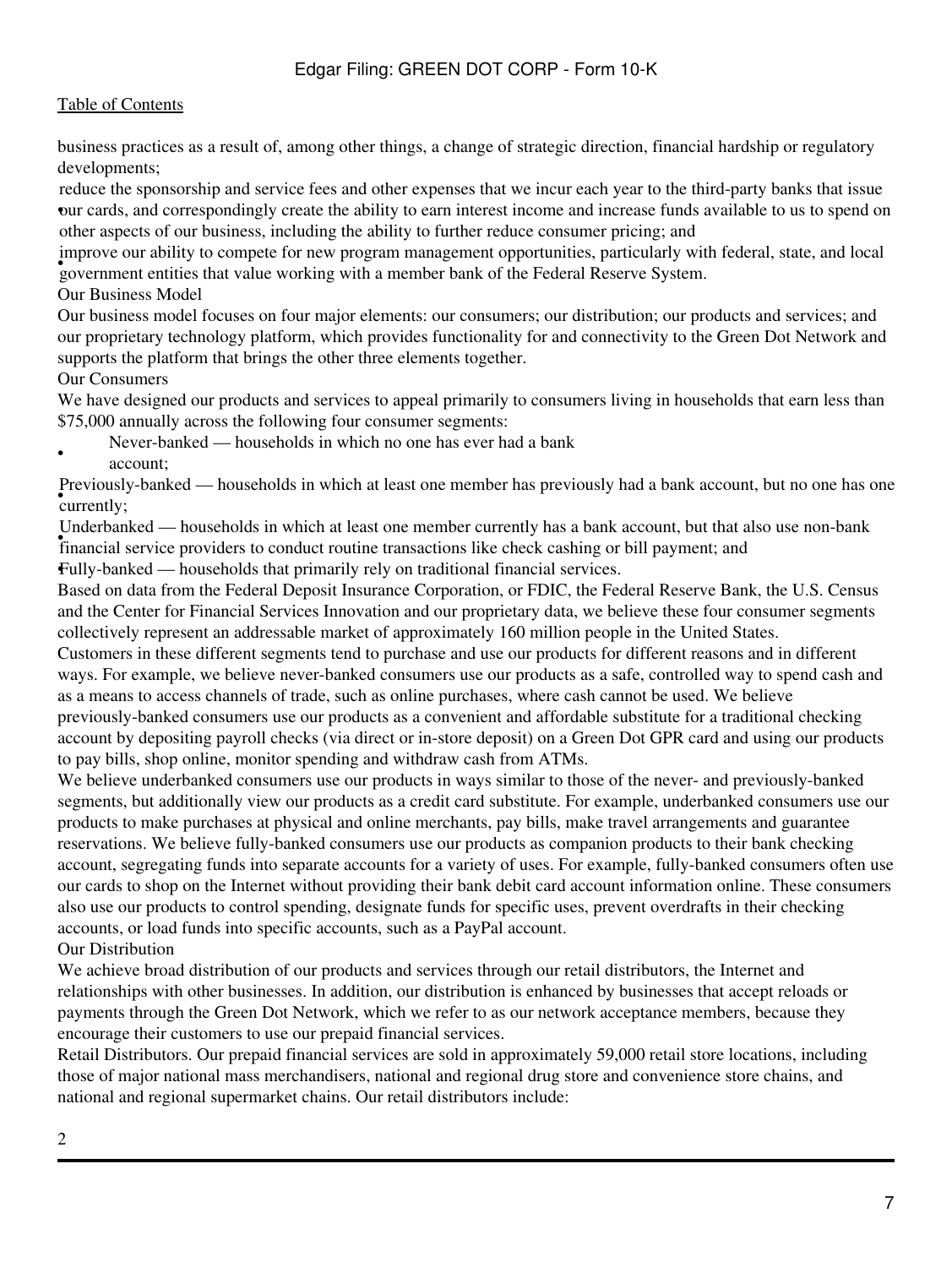| Type of Distributor         | Representative Distributors                       |
|-----------------------------|---------------------------------------------------|
| Mass merchandise retailers  | Walmart, Kmart, Meijer                            |
| Drug store retailers        | Walgreens, CVS, Rite Aid                          |
| Convenience store retailers | 7-Eleven, The Pantry (Kangaroo Express), Circle K |
| Supermarket retailers       | Kroger, Blackhawk Network, Inc.                   |
| Other                       | Radio Shack                                       |
|                             |                                                   |

Most of these retailers have been our distributors for several years and all have contracts with us, subject to termination rights, which expire at various dates from 2012 to 2015. In general, our agreements with our retail distributors give us the right to provide Green Dot-branded and/or co-branded GPR cards and reload services in their retail locations, in many cases on an exclusive basis, and require us to share with them by way of commissions the revenues generated by sales of these cards and reload services. We and the retail distributor generally also agree to certain marketing arrangements, such as promotions and advertising. Our operating revenues derived from products and services sold at the store locations of Walmart and our three other largest retail distributors, as a group, represented the following percentages of our total operating revenues: approximately 61% and 20%, respectively, for the year ended December 31, 2011, 63% and 20%, respectively, for the year ended December 31, 2010, 66% and 23%, respectively, for the five months ended December 31, 2009, and 56% and 27%, respectively, for the year ended July 31, 2009. For the year ended July 31, 2009, operating revenues derived from products and services sold at the store locations of Walgreens represented 11% of our total operating revenues.

Our Relationship with Walmart. Walmart is our largest retail distributor. We have been the exclusive provider of Walmart-branded GPR cards sold at Walmart since Walmart initiated its Walmart MoneyCard program in 2007. In October 2006, we entered into agreements with Walmart and GE Capital Retail Bank, formerly GE Money Bank (the card issuing bank), which set forth the terms and conditions of our relationship with Walmart. Pursuant to the terms of these agreements, Green Dot designs and delivers the Walmart MoneyCard product and provides all ongoing program support, including network IT, regulatory and legal compliance, website functionality, customer service and loss management. Walmart displays and sells the cards and GE Capital Retail Bank serves as the issuer of the cards and holds the associated FDIC-insured deposits. All Walmart MoneyCard products are reloadable exclusively on the Green Dot Network.

In May 2010, the term of the agreement among Green Dot, Walmart and GE Capital Retail Bank was extended through May 2015. The parties also agreed to various other changes to the terms of the agreement. In particular, the sales commission percentages that we pay to Walmart for the Walmart MoneyCard program increased significantly in May 2010 and will increase by a smaller amount in May 2013. Walmart has the right to terminate this agreement prior to its expiration or renewal, but subject to notice periods of varying lengths, for a number of specified reasons, including, among others: our failure to meet agreed-upon service levels, certain changes in control of GE Capital Retail Bank or us, or GE Capital Retail Bank's or our inability or unwillingness to agree to requested pricing changes. Network Acceptance Members. A large number of institutions accept funds through our reload network, using our MoneyPak product. We provide reload services to over 120 third-party prepaid card programs, including programs offered by H&R Block, AccountNow and UniRush, LLC. MasterCard's RePower Reload Network also uses the Green Dot Network to facilitate cash reloads for its own member programs. In addition, we provide reload services to other kinds of institutions and their customers. For example, we enable PayPal customers to use a MoneyPak to fund a new or existing PayPal account.

Other Channels. An increasing portion of our card sales is generated from our and Walmart's online distribution channels and other non-retail channels, such as our public sector initiatives. We offer Green Dot-branded cards through our website, www.greendot.com and the Walmart MoneyCard through www.walmartmoneycard.com. We promote these distribution channels through television and online advertising. Customers who activate their cards through these channels typically receive an unfunded card in the mail and then can reload the card either through a cash reload or a payroll direct deposit transaction.

Our Products and Services

Our principal products and services consist of Green Dot-branded GPR cards, co-branded GPR cards, and MoneyPak and point-of-sale, or POS, swipe reload transactions facilitated by the Green Dot Network. We also service general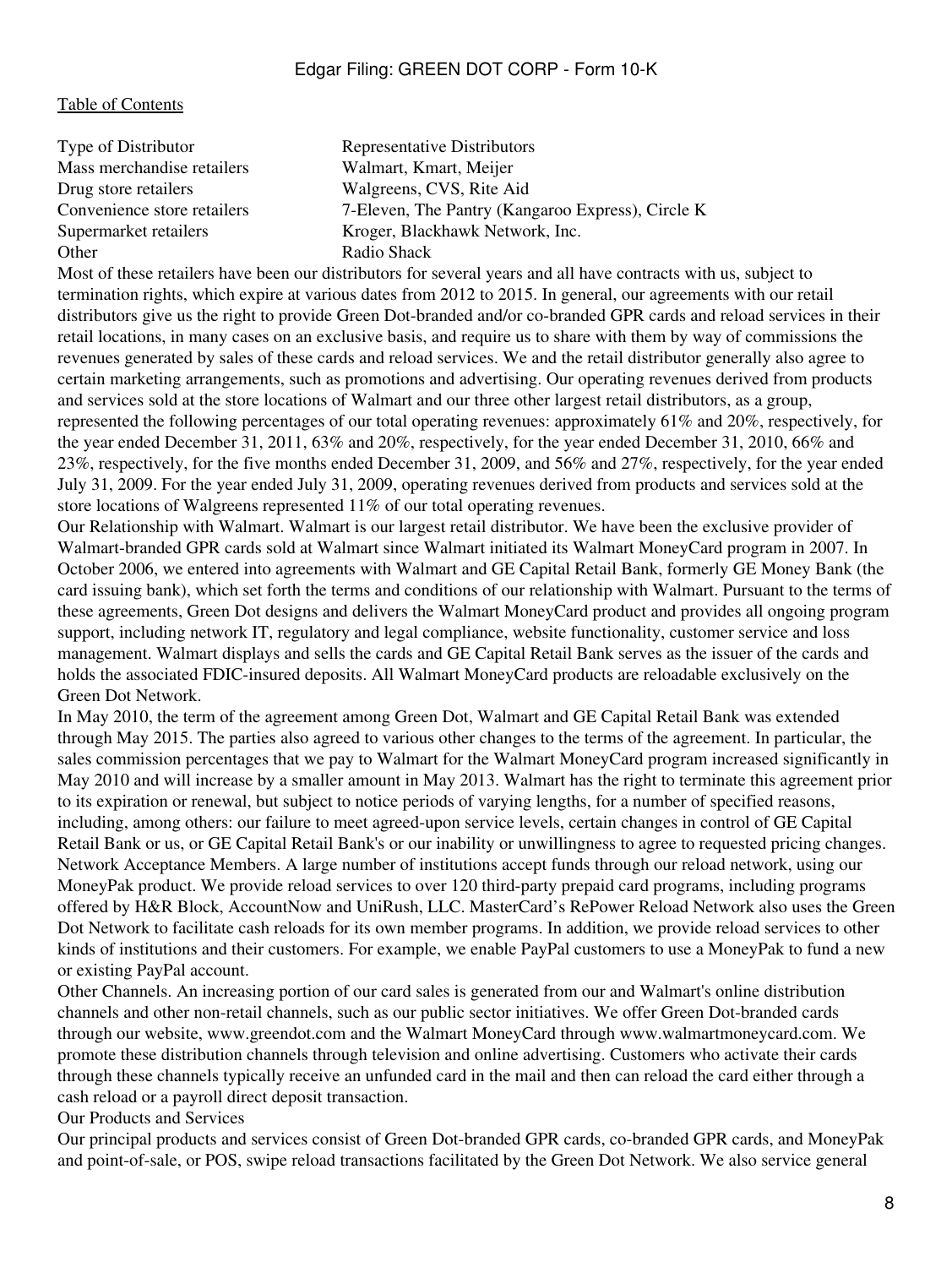purpose gift cards, which have historically represented only a small percentage of our operating revenues. GPR cards are designed for general spending purposes and can be used anywhere their applicable payment network, such as Visa or MasterCard, is accepted. Unlike gift cards, GPR cards are reloadable for ongoing, long-term use and require the completion of various identification, verification and other USA PATRIOT Act-compliant processes before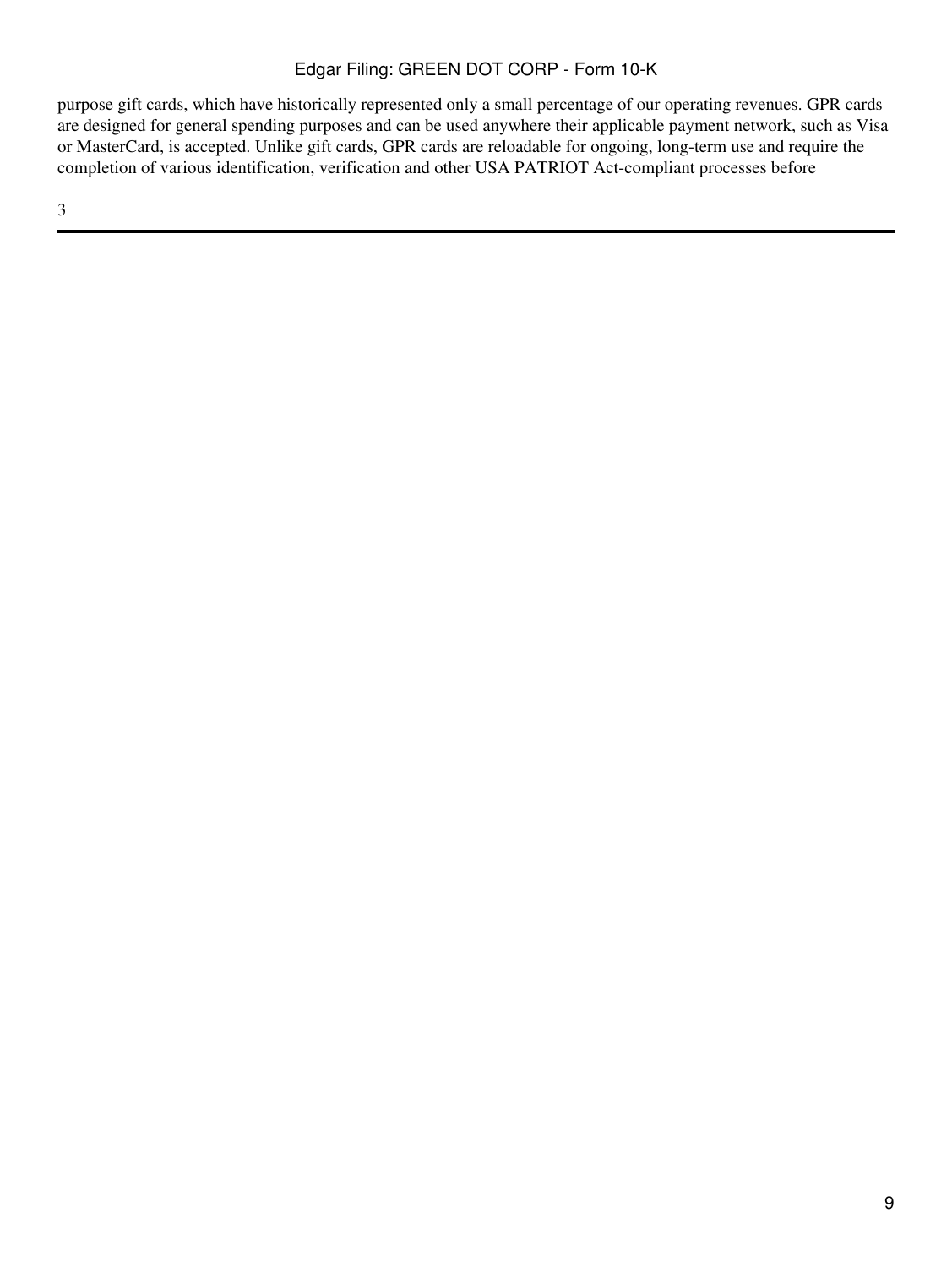a cardholder relationship can be established. The GPR cards we offer are issued primarily by Columbus Bank and Trust Company, a division of Synovus Bank, and, in the case of certain of our co-branded cards discussed below, GE Capital Retail Bank. Our card issuing program with Columbus Bank and Trust Company will terminate in October 2012, subject to a 180-day wind-down period, and we have recently initiated the process of transitioning the program to our subsidiary bank, Green Dot Bank. Card balances are FDIC-insured and have either Visa or MasterCard zero liability card protection.

### Card Products

Green Dot-Branded GPR Cards. Our Green Dot-branded GPR cards provide consumers with an affordable and convenient way to manage their money and make payments without undergoing a credit check or possessing a pre-existing bank account. In addition to standard prepaid Visa- or MasterCard-branded GPR cards, we also offer GPR cards marketed for a specific use or market, such as our Online Shopping card, our Prepaid Student card and our Prepaid NASCAR card.

To purchase a GPR card in a retail store location, consumers typically select the GPR card from an instore display and pay the cashier a one-time purchase fee plus the initial amount they would like to load onto their card. Consumers then go online or call a toll-free number to register their personal information with us so that we can activate their temporary prepaid card and mail them a personalized GPR card. As explained below, consumers can then reload their personalized GPR cards using a MoneyPak or, at enabled retailers, via a point-of-sale process, which we refer to as a POS swipe reload transaction. Funds can also be loaded on the card via direct deposit of a customer's government or payroll check.

Our GPR cards are issued as Visa- or MasterCard-branded cards and are accepted worldwide by merchants and other businesses belonging to the applicable payment network, including for bill payments, online shopping, everyday store purchases and ATM withdrawals. Visa and MasterCard are each accepted at more than 30 million locations worldwide. Our cardholders can conduct ATM transactions at approximately 1.9 million Visa PLUS or 1.0 million MasterCard Cirrus ATMs worldwide, including over 20,000 MoneyPass fee-free ATMs in all 50 states and Puerto Rico.

We have instituted a simple fee structure that includes a new card fee (if the card is purchased from one of our retail distributors), a monthly maintenance fee (which may be waived based on usage), a cash reload fee and an ATM withdrawal fee for non-MoneyPass ATMs. Most of the features and functions of our cards are provided without surcharges. Our free services include account management and balance inquiry services via the Internet, telephone and mobile applications.

For regulatory compliance, risk management, operational and other reasons, our GPR cards and reload products have certain limitations and restrictions, including but not limited to maximum dollar reload amounts, maximum numbers of reloads in a given time period (e.g., per day), and limitations on uses of our temporary cards versus our permanent personalized cards.

Co-Branded GPR Cards. We provide co-branded GPR cards on behalf of certain retail distributors and other business entities. Co-branded cards generally bear the trademarks or logos of the retail distributor or business entity, and our trademark on the packaging and back of the card. These cards have the same features and characteristics as our Green Dot-branded GPR cards, and are accepted at the same locations. We typically are responsible for managing all aspects of these programs, including strategy, product design, marketing, customer service and operations/compliance. Representative co-branded cards include the Walmart MoneyCard, the Kmart Prepaid Visa and MasterCard cards, the AARP Foundation Prepaid MasterCard and the Meijer Prepaid MasterCard.

### Reload Services

We generate cash transfer revenues when consumers purchase our reload services. We offer consumers affordable and convenient ways to reload any of our GPR cards, over 120 third-party prepaid card programs and to conduct other cash loading transactions through our reload network, using our MoneyPak product or through retailers' specially-enabled POS devices. MoneyPak is offered in all of the retail locations where our GPR cards are sold. MoneyPak is a cash reload product that we market on a display like our Green Dot-branded GPR cards. Cash reloads using a MoneyPak involve a two-step process: consumers pay the cashier the desired amount to be reloaded onto the MoneyPak, plus a service fee, generally ranging between \$3.00 and \$4.95, and then go online or call a toll-free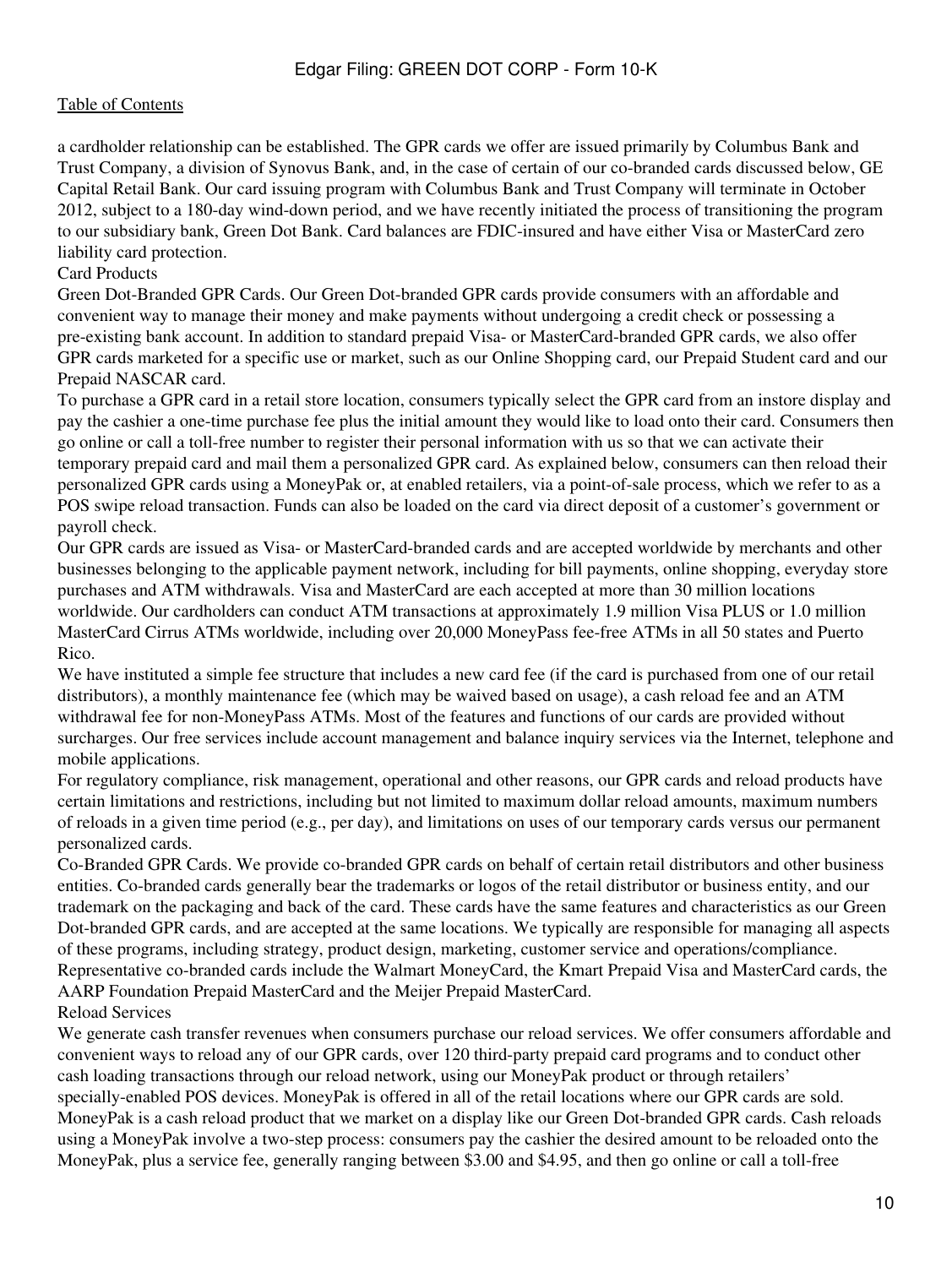number to submit the MoneyPak number and add the funds to a GPR card or other account, such as a PayPal account. Alternatively, at many retail locations, consumers can add funds directly to their Green Dot- branded and co-branded cards at the point of sale through a POS swipe reload transaction. Unlike a MoneyPak, these POS swipe reload transactions involve a single-step process: consumers pay the cashier the desired amount to be reloaded, plus a service fee, and funds are reloaded onto the GPR card at the point of sale without further action required on the part of the consumer.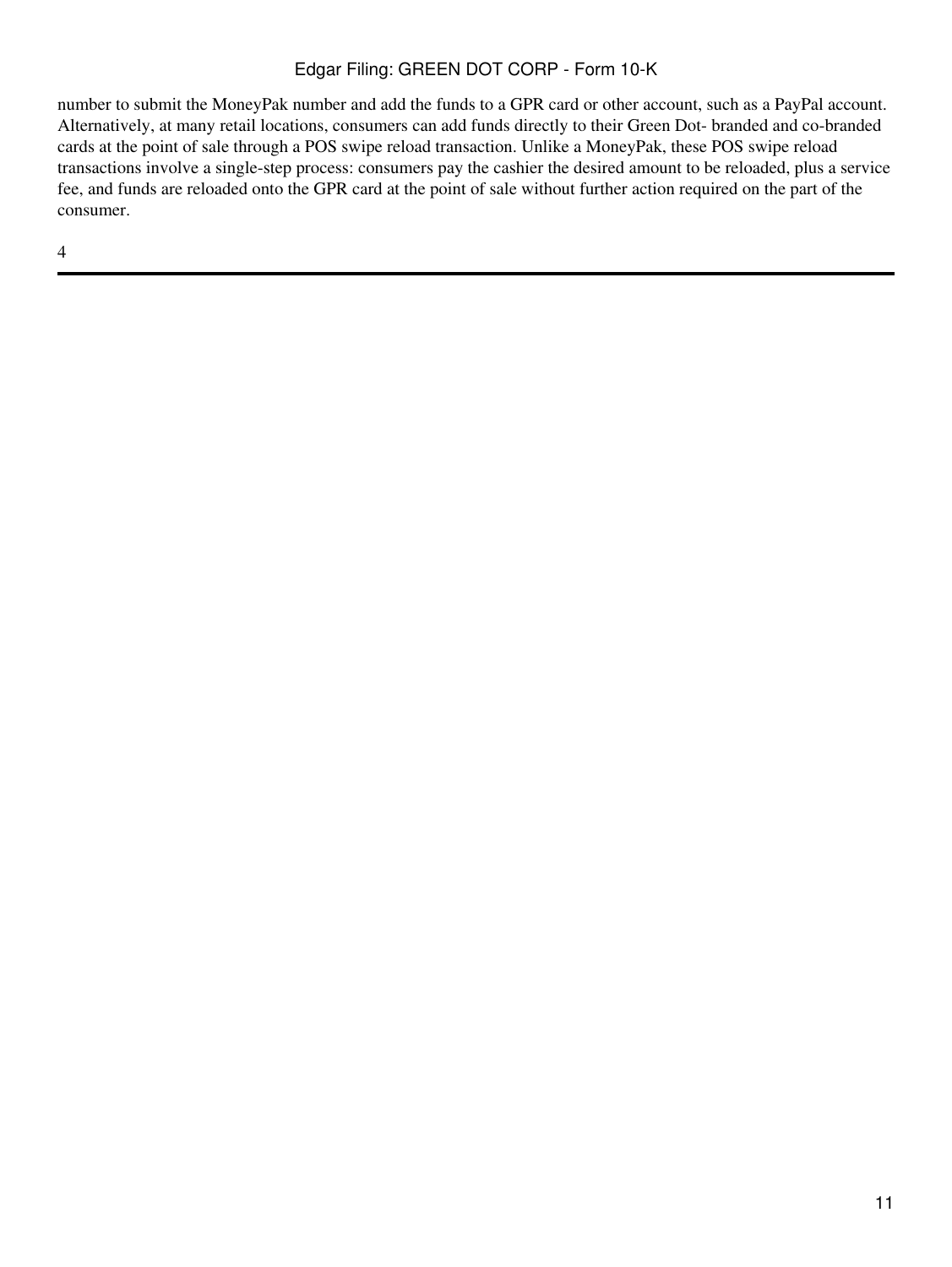#### Our Proprietary Technology Platform — Green PlaNET

Green PlaNET is our proprietary technology platform that enables our network participants, which include consumers, retail distributors and businesses that accept reloads or payments through the Green Dot Network, to communicate with us in a real-time, secure environment. Green PlaNET is a centralized, client-server based processing system that gives us the ability to centrally develop and distribute product applications, manage customer accounts, authorize, process and settle transactions, ensure security and regulatory compliance, and provide customer services across a variety of points of contact and technologies.

Green PlaNET enables Green Dot cardholders to activate and use their card accounts for a variety of transactions, including cash loads. Green PlaNET also provides a single and secure point of integration for all our network participants, enabling them to communicate with us and our customers and facilitating the initiation, authorization and settlement of transactions.

Green PlaNET has the following components:

• loading of cash onto a card or MoneyPak. It enables our reload network to interoperate with funds transfer networks The Green PlaNET front-end processing system communicates with the host systems of retail distributors and network acceptance members through a proprietary application programming interface and runs a variety of proprietary and third-party software applications that facilitate the purchase of a card at a retail location as well as the and engages in real-time transaction verification so that cards do not exceed applicable limits, thus ensuring compliance with our anti-money laundering program.

education is generate account statements and initiate account notification communications, such as emails and messages. It also enables our cards to interoperate with Visa, MasterCard and other payment or funds transfer The Green PlaNET back-end processing system runs a variety of proprietary and third-party software applications that enable the activation, daily use and maintenance of our cardholder accounts. It executes a variety of transaction-enabling processes and initiates several customer verification modules and external data requests that together ensure compliance with all federal requirements for the opening of a new account. It interfaces with our database to generate account statements and initiate account notification communications, such as emails and text networks, interacts with the systems of other processors and executes back-end batch processes that facilitate the daily accounting, reconciliation and settlement of transactions and account activity. In addition, the Green PlaNET back-end processing system houses a variety of security applications that provide customer and card data encryption, fraud monitoring, information security administration and firewalls that protect the Green PlaNET infrastructure. Green PlaNET provides our consumers, retail distributors and network acceptance members with the ability to The Green PlaNET customer-facing systems include a service processing system and various communication systems. The Green PlaNET service processing system includes several customer relationship management software applications that operate a variety of support services, providing real-time account history access and pending transaction data, contact information, personal identification number request and issuance services and balance inquiry applications. It also enables consumers to direct cash transfers using our MoneyPak product. In addition, communicate with us and access accounts using a variety of technologies. These technologies integrate with our customer care applications and allow us, among other things, to address customer inquiries and automatically prompt customer support agents to sell upgrades and make cross-sales. We have also integrated Green PlaNET with our website, www.greentdot.com, to provide a full range of interactive services, including online card sales, full activation and personalization services, electronic funds transfers, and access to account histories and management services. Sales and Marketing

The primary objective of our sales and marketing efforts is to educate consumers on the utility of our products and services in order to generate demand, and to instruct consumers on where they may purchase our products and services. We also seek to educate existing customers on the use of our products and services to encourage increased usage and retention of our products. We accomplish these objectives through various types of consumer-oriented marketing and advertising and by expanding our group of retail distributors to gain access to additional customers. Marketing to Consumers

We market our products to a broad group of consumers, ranging from never-banked to fully-banked consumers. We are focusing our current sales and marketing efforts on acquisition of long-term users of our products, enhancing our brand and image, building market awareness of our products, improving cardholder retention and increasing card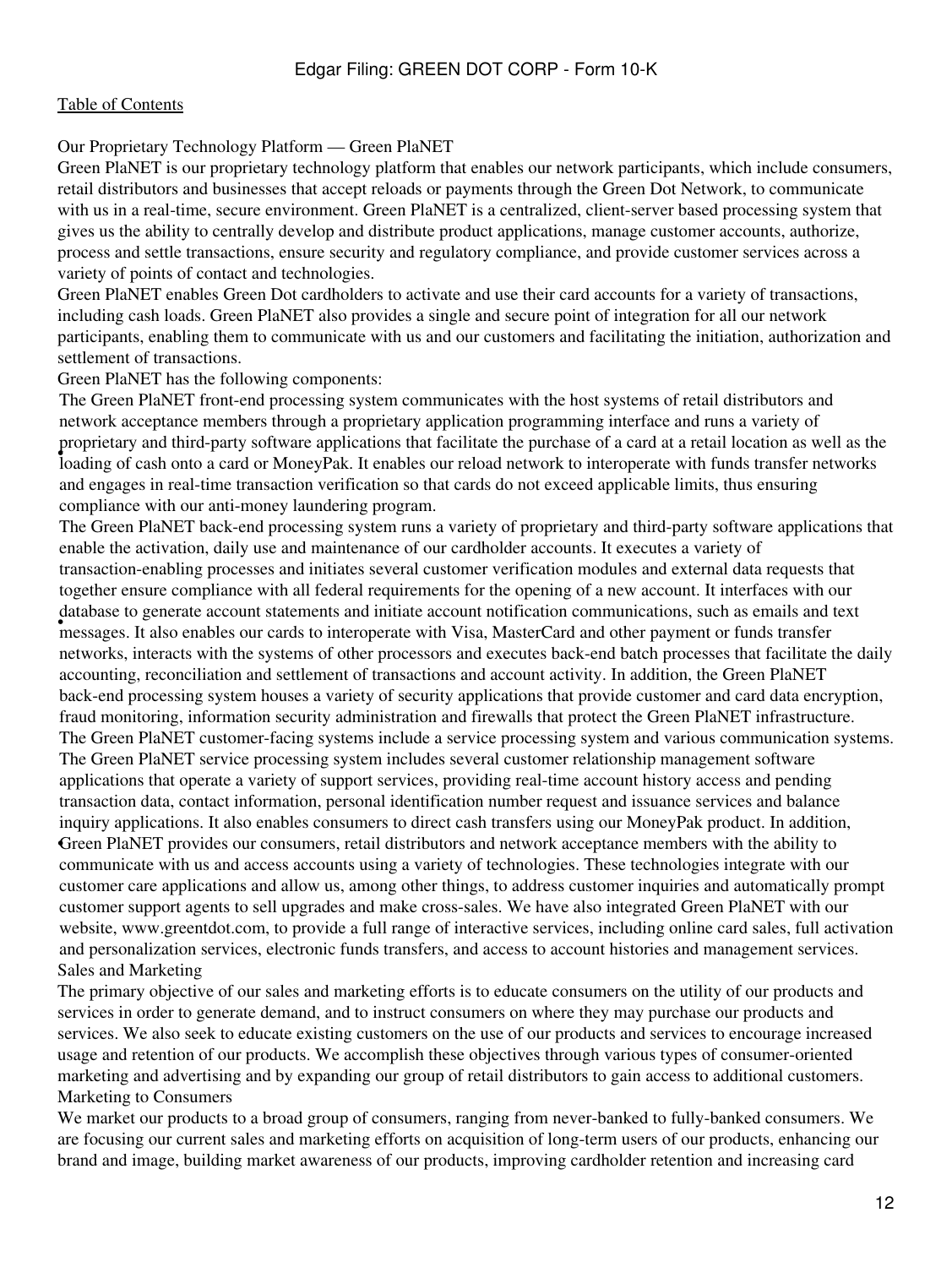usage. To achieve these objectives, we highlight to consumers the core benefits of our products, which we believe are affordability, access to funds, utility, convenience, transparency and security.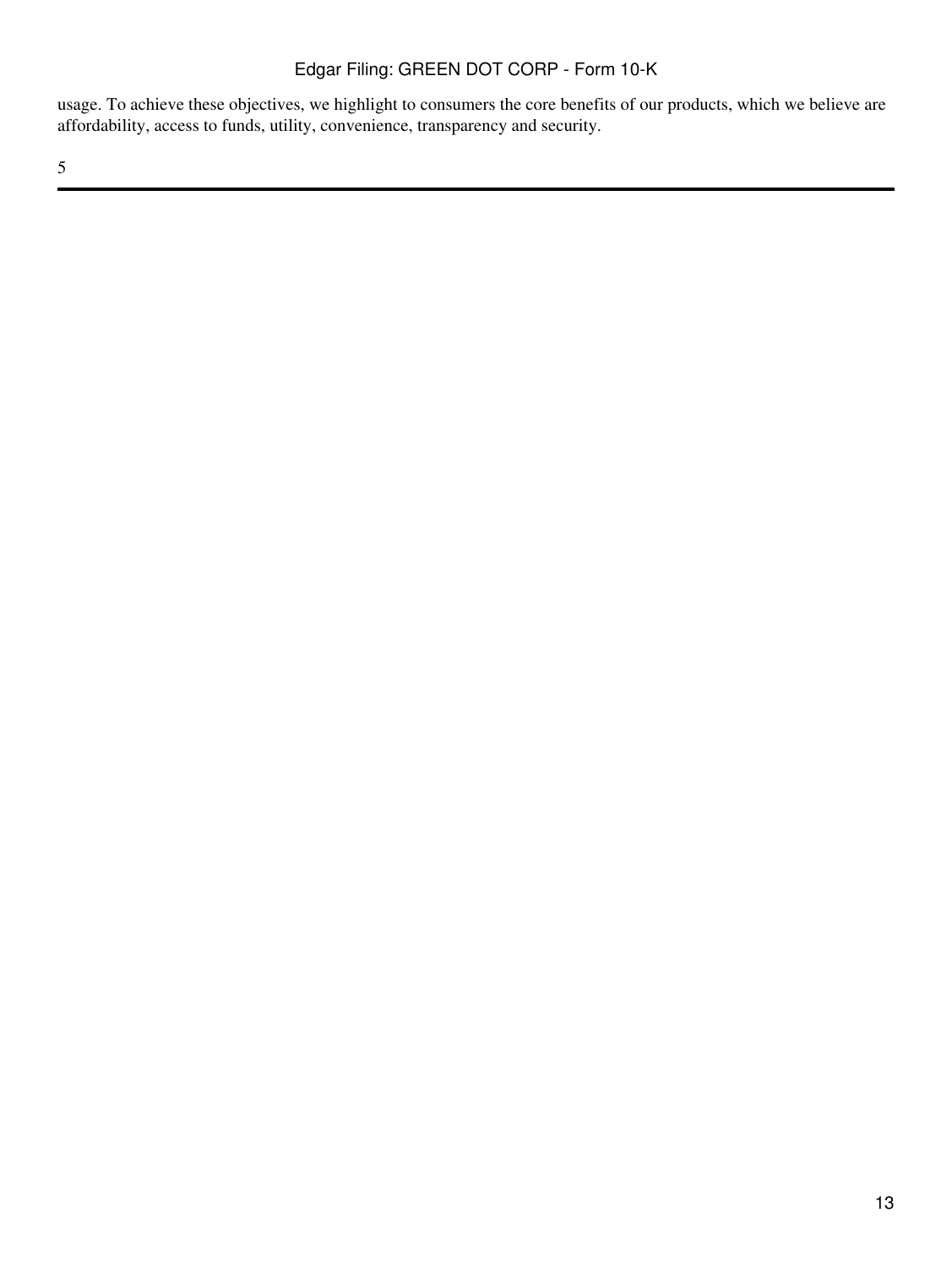Our marketing campaigns involve creating a compelling in-store presence and conducting television advertising, retailer promotions such as newspaper inserts and circulars, online advertisements, and co-op advertising with select retail distributors. We focus on raising brand awareness while educating our customers.

We also design, and provide to our retail distributors for use in their stores, innovative packaging and in-store displays that we believe generate consumer interest and differentiate our products from other card products on their racks. Our packaging and displays help ensure that our products are promoted in a consistent, visual manner that is designed to invite consumers to browse and learn about our products, and thus to increase our sales opportunities.

We employ a number of strategies to improve cardholder retention and increase card usage. These strategies are based on research we conduct on an ongoing basis to understand consumer behavior and improve consumer loyalty and satisfaction. For example, we use our points of contact with customers (e.g., our website, email, interactive voice response system, or IVR, and mobile applications) to educate our customers and promote new card features. We also provide incentives for behaviors, such as cash reloading, establishing payroll direct deposit and making frequent purchases with our cards, that we believe increase cardholder retention. In particular, we believe that our fee waiver program, which eliminates monthly maintenance fees for customers who deposit \$1,000 or more to the card or conduct at least 30 transactions with the card during a monthly billing cycle, has had a significant impact on improving cardholder retention within certain of our customer segments. Our GPR cards had an average card lifetime of approximately nine

months in each of 2010 and 2011. While the average card lifetime was flat from 2010 to 2011, due to a higher mix of customers acquiring cards primarily for tax refunds, we experienced growth in the number of new GPR card activations from repeat customers, or former GPR cardholders, over the same period. The percentage of new card activations from repeat customers increased from 34% in 2010 to 43% in 2011.

#### Marketing to Retail Distributors

When marketing to potential new retail distributors, we highlight the key benefits of our products, including our national brand, our in-store presence and merchandising expertise, our cash reload network, the profitability to them of our products and our commitment to national television and other advertising. In addition, we communicate the peripheral benefits of our products, such as their ability to generate additional foot traffic and sales in their stores. Marketing to Our Network Acceptance Members

We market our reload network to a broad range of banks, third-party processors, program managers and others that have uses for our reload network's cash transfer technology. When marketing to potential network acceptance members, we highlight the key benefits of our cash loading network, including the breadth of our distribution capabilities, our leadership position in the industry, the profitability to them of our products, consumer satisfaction and our commitment to national television and other advertising and marketing support. Customer Service

We provide customer service for all GPR card and gift card programs that we manage and for MoneyPak on a 24-hour per day, 365-day per year basis, primarily through third-party service providers in Guatemala and the Philippines, and also through our staff in the United States. All card activations, reloads, support and lost/stolen inquiries are handled online and through various toll-free numbers at these locations. We also operate our own call center at our headquarters for handling customer and corporate escalations. Customer service is provided in both English and Spanish.

## Competition

We operate in highly competitive and developing markets, which we expect to become increasingly competitive in the future. In addition to the direct competitors described below, we compete for access to retail distribution channels and for the attention of consumers at the retail level.

Prepaid Card Issuance and Program Management

We compete against the full spectrum of providers of GPR cards. We also compete with traditional providers of financial services, such as banks that offer demand deposit accounts and card issuers that offer credit cards, private label retail cards and gift cards. Many of these institutions are substantially larger and have greater resources, larger and more diversified customer bases and greater brand recognition than we do. Many of these companies can also leverage their extensive customer bases and adopt aggressive pricing policies to gain market share. Our primary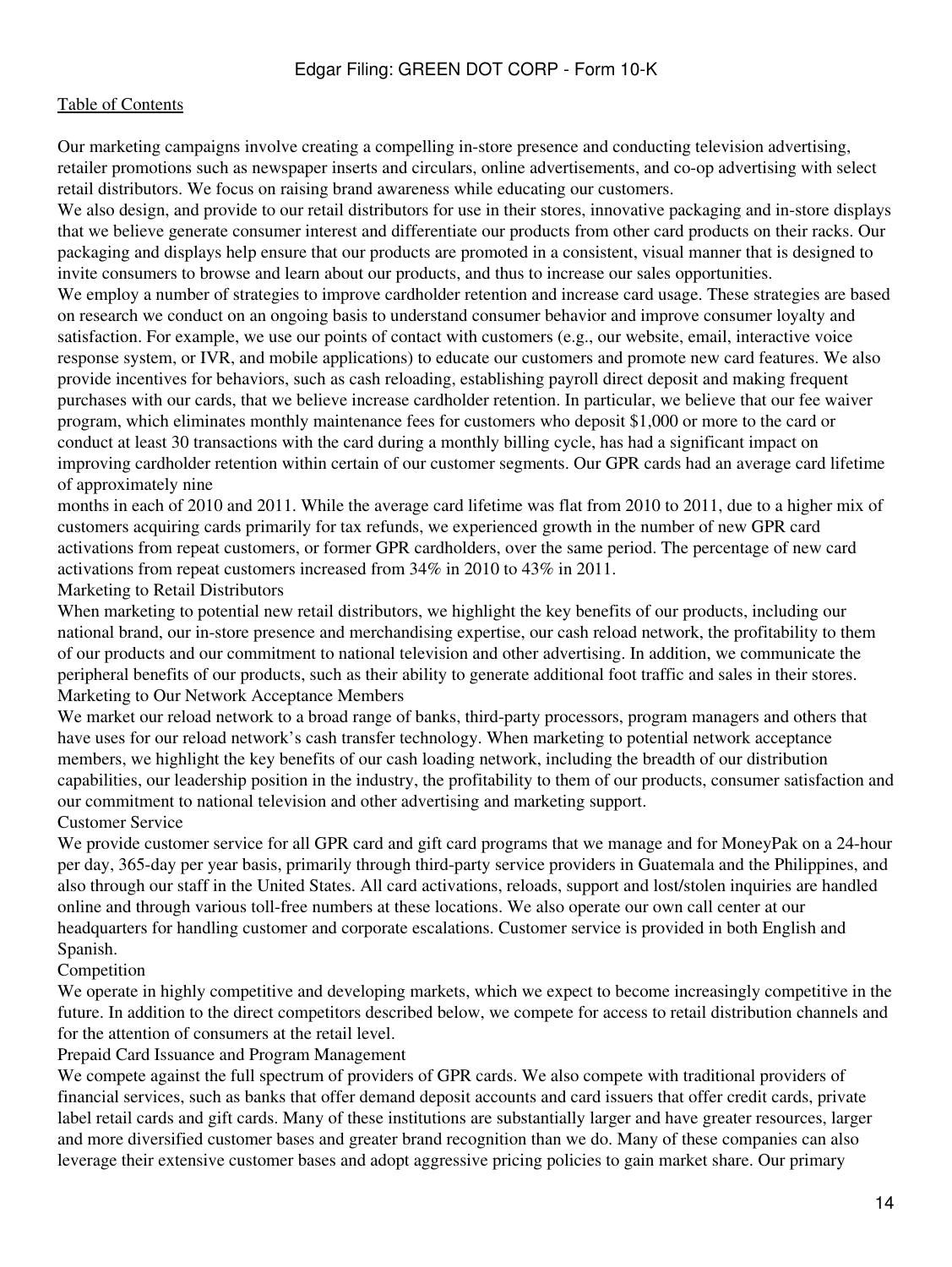competitors in the prepaid card issuance and program management market are traditional credit, debit and prepaid card account issuers and prepaid card program managers like American Express, First Data, NetSpend, AccountNow, PreCash, UniRush, LLC, Western Union and MoneyGram. In addition, from time to time, new entrants, such as PayPal, introduce prepaid card products that could increase competition in this market. Our Green Dot-branded cards also compete with our co-branded GPR cards, such as the Walmart MoneyCard.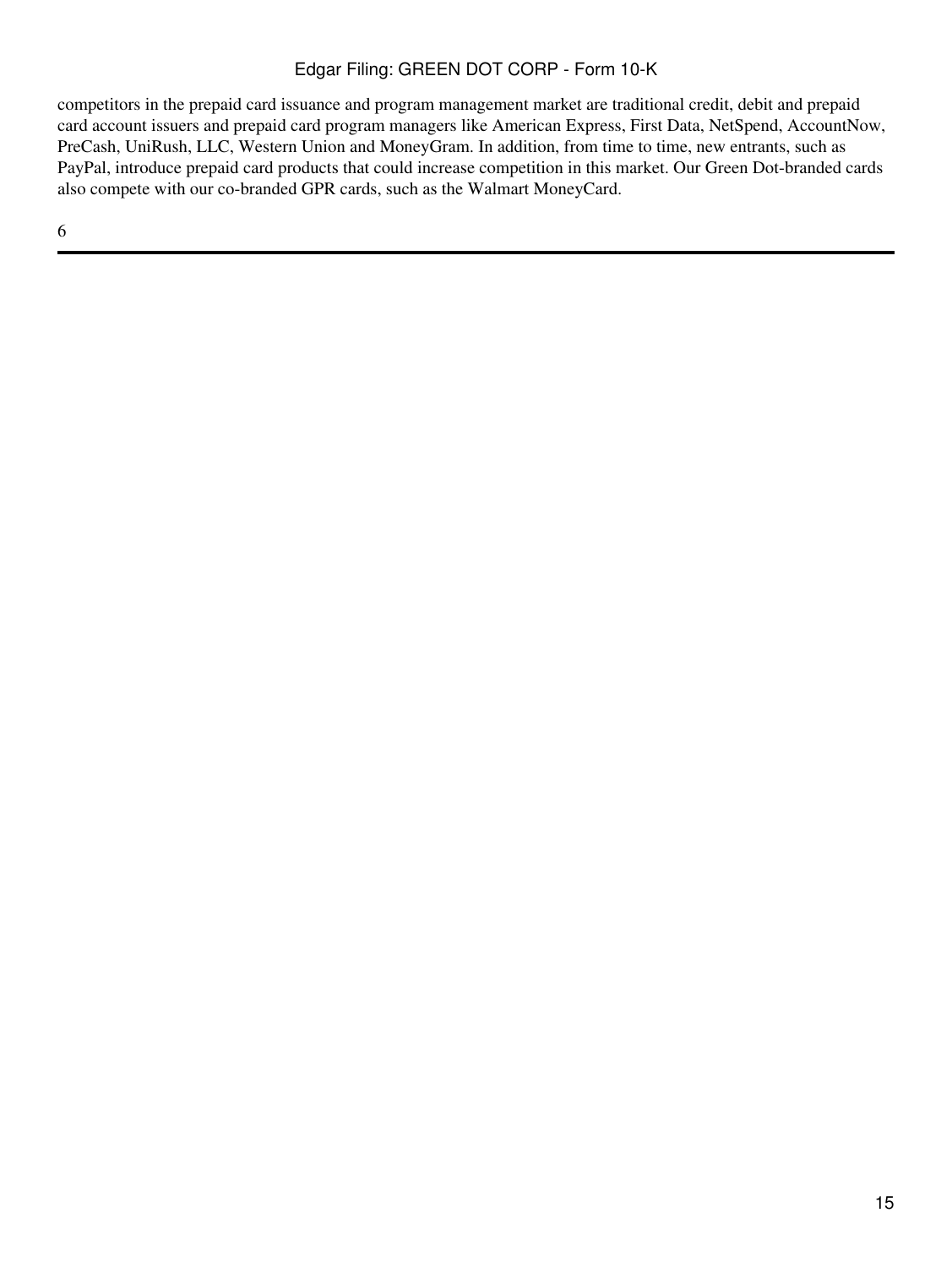We believe that the principal competitive factors for the prepaid card issuance and program management market include:

•breadth of distribution;

•brand recognition;

the ability to reload funds;

•compliance and regulatory capabilities;

enterprise-class and scalable IT;

•customer support capabilities; and

•pricing.

We believe our products compete favorably on each of these factors.

Reload Networks

While we believe our Green Dot Network is the leading reload network for prepaid cards in the United States, a growing number of companies are attempting to establish and grow their own reload networks. In this market, new companies, or alliances among existing companies, may be formed that rapidly achieve a significant market position. Many of these companies are substantially larger than we are and have greater resources, larger and more diversified customer bases and greater name recognition than we do. Our primary competitors in the reload services market are: Visa, Western Union, MoneyGram, Blackhawk Network, Inc. and NetSpend. Visa has broad brand recognition and a large base of merchant acquiring and card issuing banks. Western Union, MoneyGram, Blackhawk Network, Inc. and NetSpend each have a national network of retail and/or agent locations. In addition, we compete for consumers and billers with financial institutions that provide their retail customers with billing, payment and funds transfer services. Many of these institutions are substantially larger and have greater resources, larger and more diversified customer bases and greater brand recognition than we do.

We believe that the principal competitive factors for reload network services include:

the number and quality of retail locations;

•brand recognition;

•product and service functionality;

number of cardholders and customers using the service;

•reliability of the service;

•retail price;

enterprise-class and scalable IT;

•ability to integrate quickly with multiple payment platforms and distributors;

•customer support capabilities; and

•compliance and regulatory capabilities.

We believe the Green Dot Network competes favorably on each of these factors.

Prepaid Card Distribution

We compete against the full spectrum of prepaid card distributors and third-party processors that sell competing prepaid card programs through retail and online channels. Many of these institutions are substantially larger and have greater resources, larger and more diversified customer bases and greater brand recognition than we do. Many of these companies can also leverage their extensive customer bases and adopt aggressive pricing policies to gain market share. As new payment methods are developed, we also expect to experience competition from new entrants. Our primary competitors in the prepaid card distribution market are: InComm, Blackhawk Network, Inc., First Data, NetSpend and AccountNow. In addition, we face potential competition from Western Union, MoneyGram and a number of retail banks if they enter this market.

We believe that the principal competitive factors for the prepaid card distribution market include:

- brand recognition with consumers and
- retailers;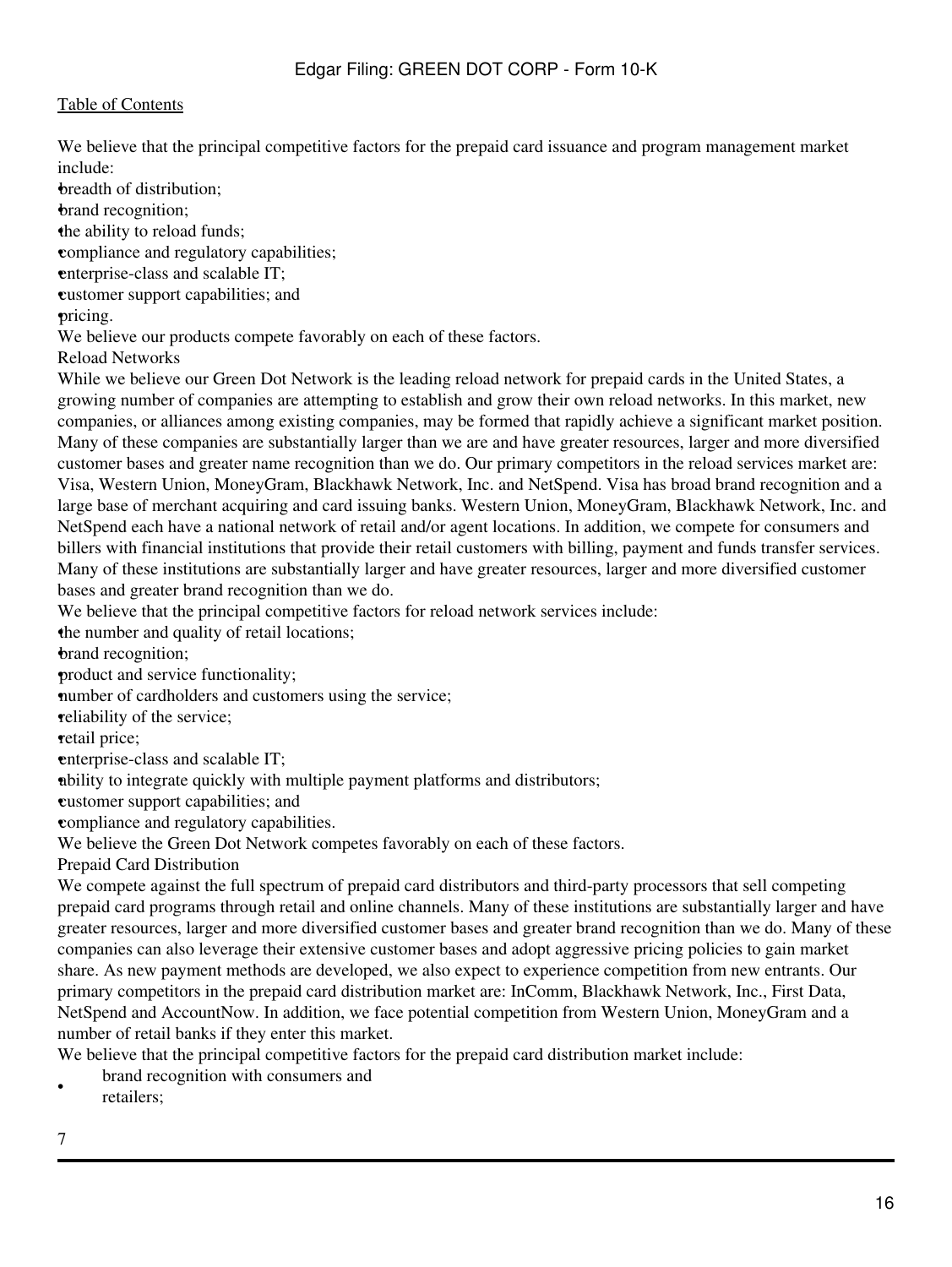the ability to reload funds;

•ability to develop and maintain strong relationship with retail distributors;

•compliance and regulatory capabilities;

•pricing; and

•large customer base.

We believe our products compete favorably on each of these factors.

Intellectual Property

We rely on a combination of trademark and copyright laws and trade secret protection in the United States, as well as confidentiality procedures and contractual provisions, to protect the intellectual property rights related to our products and services.

We own several trademarks, including Green Dot, MoneyPak and the Green Dot logo. These assets are essential to our business. Through agreements with our network acceptance members, retail distributors and customers, we authorize and monitor the use of our trademarks in connection with their activities with us.

We have one patent application under consideration in the United States related to the retail packaging of our cards. Regulation

Compliance with legal and regulatory requirements is a highly complex and integral part of our day-to-day operations. Our products and services are generally subject to federal, state and local laws and regulations, including: •anti-money laundering laws;

•money transfer and payment instrument licensing regulations;

escheatment laws:

•privacy and information safeguard laws;

•banking regulations; and

•consumer protection laws.

These laws are often evolving and sometimes ambiguous or inconsistent, and the extent to which they apply to us, our subsidiary bank or the banks that issue our cards, our retail distributors, our network acceptance members or our third-party processors is at times unclear. Any failure to comply with applicable law — either by us or by the card issuing banks, retail distributors, network acceptance members or third-party processors, over which we have limited legal and practical control — could result in restrictions on our ability to provide our products and services, as well as the imposition of civil fines and criminal penalties and the suspension or revocation of a license or registration required to sell our products and services.

We continually monitor and enhance our compliance program to stay current with the most recent legal and regulatory changes. We also continue to implement policies and programs and to adapt our business practices and strategies to help us comply with current legal standards, as well as with new and changing legal requirements affecting particular services or the conduct of our business generally. These programs include dedicated compliance personnel and training and monitoring programs, as well as support and guidance to our retail distributors and network acceptance members on compliance programs.

Anti-Money Laundering Laws

Our products and services are generally subject to federal anti-money laundering laws, including the Bank Secrecy Act, as amended by the USA PATRIOT Act, and similar state laws. On an ongoing basis, these laws require us, among other things, to:

•report large cash transactions and suspicious activity;

• screen transactions against the U.S. government's watch-lists, such as the Specially Designated Nationals and Blocked Persons List maintained by the Office of Foreign Assets Control;

•prevent the processing of transactions to or from certain countries, individuals, nationals and entities; •identify the dollar amounts loaded or transferred at any one time or over specified periods of time, which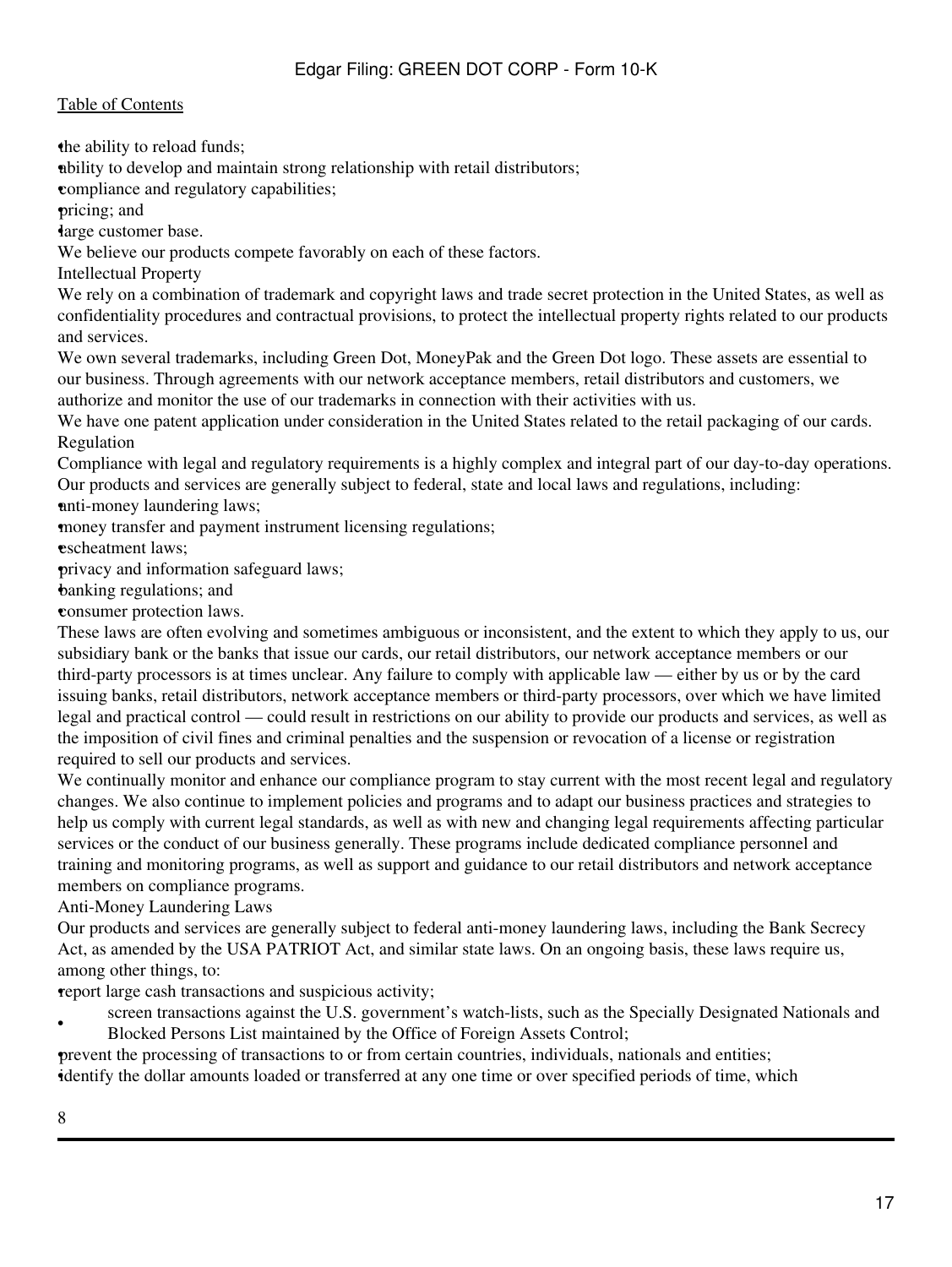requires the aggregation of information over multiple transactions;

•gather and, in certain circumstances, report customer information;

**•comply with consumer disclosure requirements;** 

distributors and network acceptance members when necessary. and register or obtain licenses with state and federal agencies in the United States and seek registration of our retail

Anti-money laundering regulations are constantly evolving. We continuously monitor our compliance with anti-money laundering regulations and implement policies and procedures in order to comply with the most current legal requirements. We cannot predict how these future regulations might affect us. Complying with future regulation could be expensive or require us to change the way we operate our business. For example, in July 2011, the Financial Crimes Enforcement Network, or FinCEN, of the U.S. Department of Treasury published final rules regarding, among other things, the applicability of the Bank Secrecy Act's anti-money laundering provisions to prepaid products such as ours. Although we believe these regulations have not adversely impacted prepaid products such as ours or required material operational changes by prepaid financial services providers such as us or our retail distributors, there can be no assurance that the interpretation or enforcement of these regulations will not adversely impact our products or require operational changes by us or our retail distributors.

We are registered with FinCEN as a money services business. As a result of being so registered, we have established anti-money laundering compliance programs that include: (i) internal policies and controls; (ii) designation of a compliance officer; (iii) ongoing employee training and (iv) an independent review function. We have developed and implemented compliance programs comprised of policies, procedures, systems and internal controls to monitor and address various legal requirements and developments. To assist in managing and monitoring money laundering risks, we continue to enhance our anti-money laundering compliance program. We offer our services largely through our retail distributor and network acceptance member relationships. We have developed an anti-money laundering training manual and a program to assist in educating our retail distributors on applicable anti-money laundering laws and regulations.

Money Transfer and Payment Instrument Licensing Regulations

We are subject to money transfer and payment instrument licensing regulations. We have obtained licenses to operate as a money transmitter in 40 U.S. jurisdictions. The remaining U.S. jurisdictions either do not currently regulate money transmitters or have rendered a regulatory determination or a legal interpretation that the money services laws of that jurisdiction do not require us to obtain a license in connection with the conduct of our business. As a licensee, we are subject to certain restrictions and requirements, including reporting, net worth and surety bonding requirements and requirements for regulatory approval of controlling stockholders, agent locations and consumer forms and disclosures. We are also subject to inspection by the regulators in the jurisdictions in which we are licensed, many of which conduct regular examinations.

In addition, we must at all times maintain "permissible investments" in an amount equivalent to all "outstanding payment obligations." While, technically, the outstanding payment obligations represented by the balances on our card products are liabilities of the issuing bank, it is possible that some states will require us to maintain permissible investments in an amount equal to the outstanding payment obligations of the bank that issues our cards. The types of securities that are considered "permissible investments" vary from state to state, but generally include cash and cash equivalents, U.S. government securities and other highly rated debt instruments.

#### Escheatment Laws

Unclaimed property laws of every U.S. jurisdiction require that we track certain information on our card products and services and that, if customer funds are unclaimed at the end of an applicable statutory abandonment period, the proceeds of the unclaimed property be remitted to the appropriate jurisdiction. We have agreed with the banks that issue our cards to manage escheatment law compliance with respect to our card products and services and have an ongoing program to comply with those laws. Statutory abandonment periods applicable to our card products and services typically range from three to seven years.

Privacy and Information Safeguard Laws

In the ordinary course of our business, we collect certain types of data, which subjects us to certain privacy and information security laws in the United States, including, for example, the Gramm-Leach-Bliley Act of 1999, or the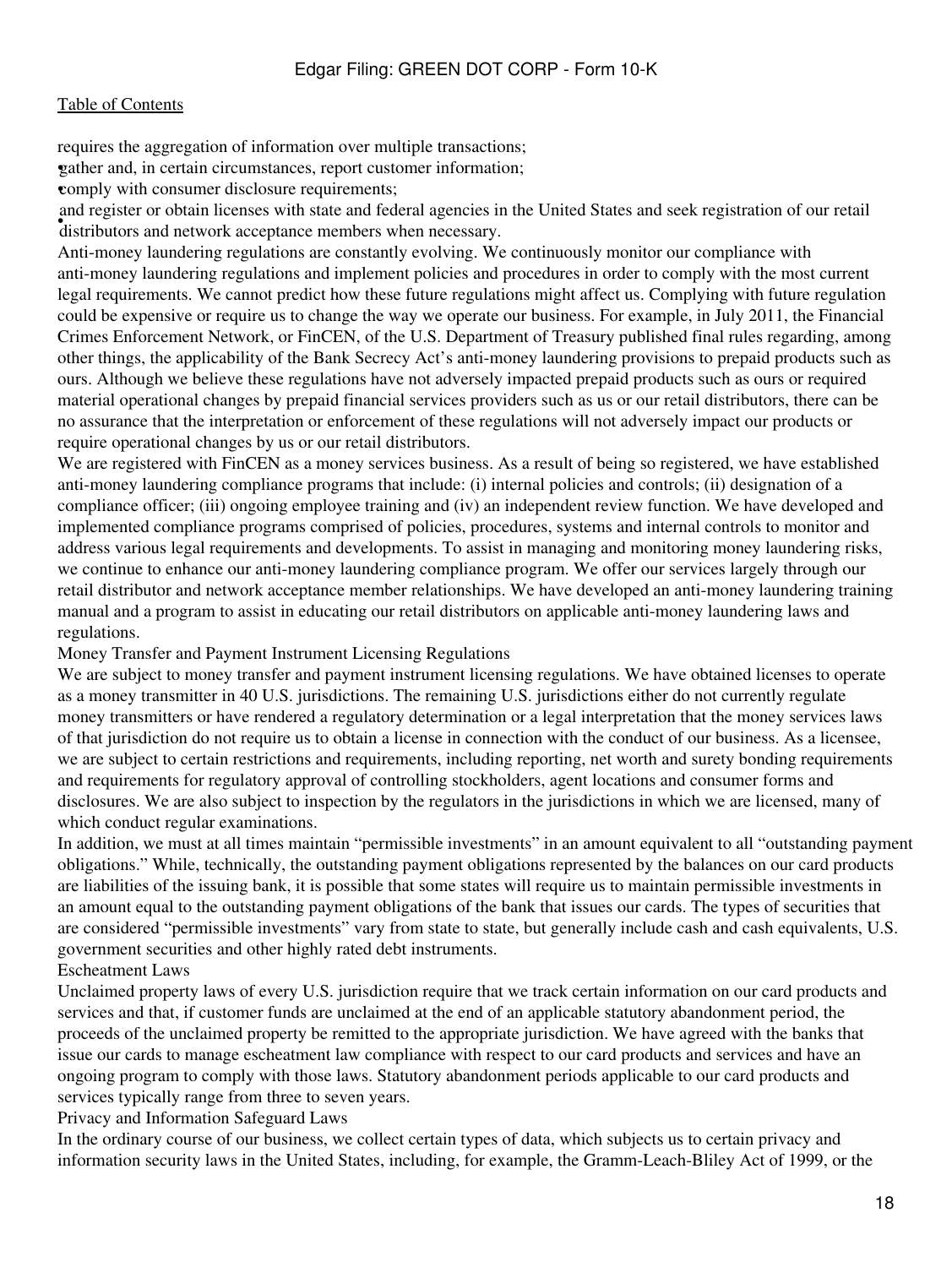GLB Act, and other laws or rules designed to regulate consumer information and mitigate identity theft. We are also subject to privacy laws of various states. These state and federal laws impose obligations with respect to the collection, processing, storage, disposal, use and disclosure of personal information, and require that financial institutions have in place policies regarding information privacy and security. In addition, under federal and certain state financial privacy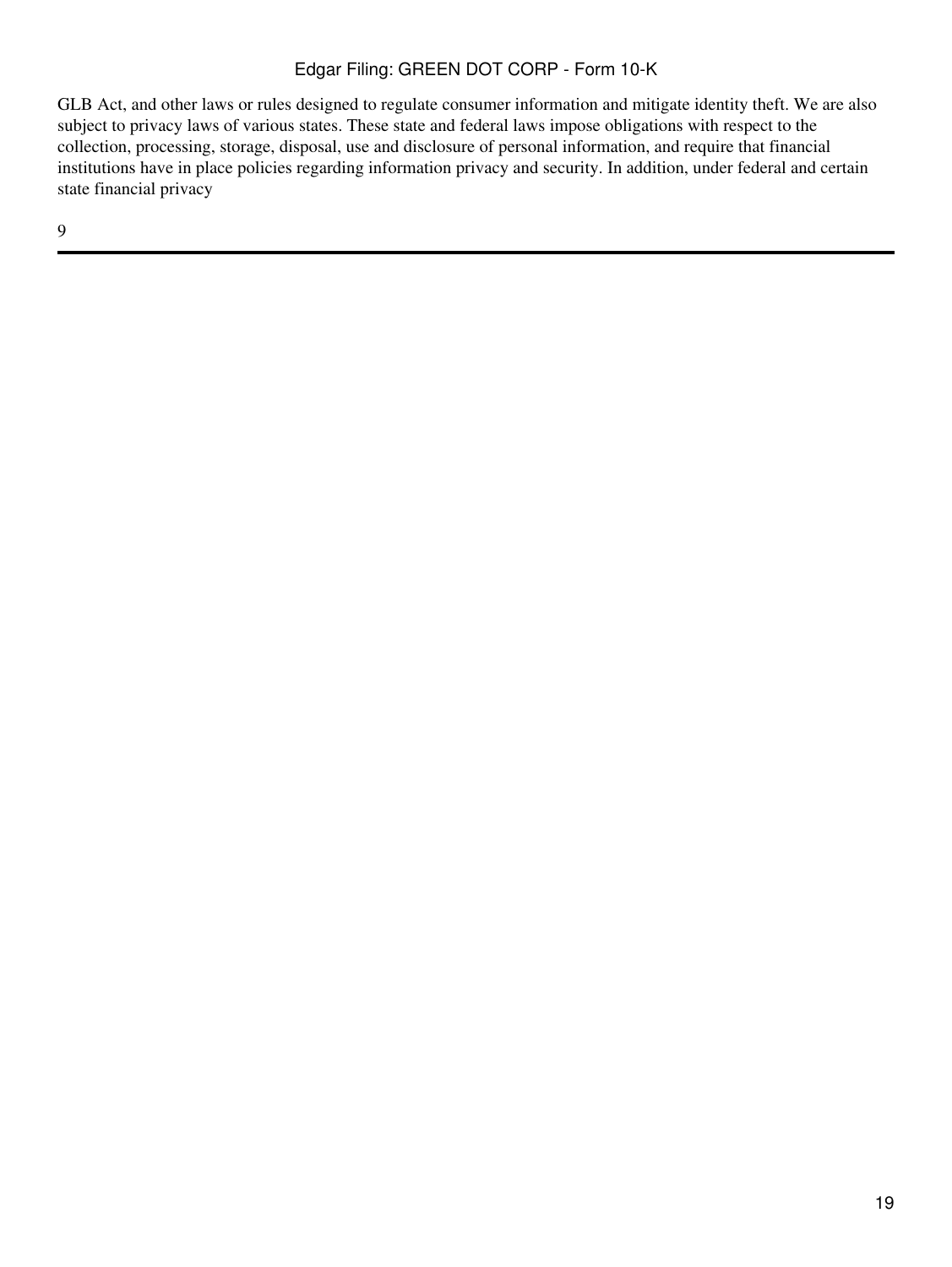laws, we must provide notice to consumers of our policies and practices for sharing nonpublic information with third parties, provide advance notice of any changes to our policies and, with limited exceptions, give consumers the right to prevent use of their nonpublic personal information and disclosure of it to unaffiliated third parties. Certain state laws may, in some circumstances, require us to notify affected individuals of security breaches of computer databases that contain their personal information. These laws may also require us to notify state law enforcement, regulators or consumer reporting agencies in the event of a data breach, as well as businesses and governmental agencies that own data. In order to comply with the privacy and information safeguard laws, we have confidentiality/information security standards and procedures in place for our business activities and with network acceptance members and our third-party vendors and service providers. Privacy and information security laws evolve regularly, requiring us to adjust our compliance program on an ongoing basis and presenting compliance challenges. Banking Regulations

We became a bank holding company in December 2011, as a result of our acquisition of Bonneville Bancorp, the holding company of Bonneville Bank, a state-chartered Utah bank, which was renamed Green Dot Bank after the acquisition. We and our subsidiary bank are extensively regulated under federal and state laws, which, in general, results in increased compliance costs and other expenses, as we and our subsidiary bank are required to undergo regular on-site examinations and to comply with additional reporting requirements. As a bank holding company, we are subject to the supervision of, and inspection by, the Federal Reserve Board and are subject to certain regulations which, among other things, restrict our business and the activities in which we may engage. Our existing business activities and currently proposed business activities are not materially restricted by these regulations.

Activities. Federal laws restrict the types of activities in which bank holding companies may engage, and subject them to a range of supervisory requirements, including regulatory enforcement actions for violations of laws and policies. Bank holding companies may engage in the business of banking and managing and controlling banks, as well as closely related activities. In addition, financial holding companies may engage in a wider set of activities, including with respect to securities activities and investments in companies engaged in nonbanking activities. The business activities that we currently conduct are permissible activities for bank holding companies under U.S. law, and we do not expect the limitations described above will adversely affect our current operations or materially restrict us from engaging in activities that are currently contemplated by our business strategies. It is possible, however, that these restrictions could limit our ability to enter other businesses in which we may wish to engage at some time in the future. It is also possible that in the future these laws may be amended in ways, or new laws or regulations may be adopted, that adversely affect our ability to engage in our current or additional businesses.

Even if our activities are permissible for a bank holding company, as discussed under "— Capital Adequacy" below, the Federal Reserve Board has the authority to order a bank holding company or its subsidiaries to terminate any activity or to require divestiture of ownership or control of a subsidiary in the event that it has reasonable cause to believe that the activity or continued ownership or control poses a serious risk to the financial safety, soundness or stability of the bank holding company or any of its bank subsidiaries.

Dividend Restrictions. Bank holding companies are subject to various restrictions that may affect their ability to pay dividends. Federal and state banking regulations applicable to bank holding companies and banks generally require that dividends be paid from earnings and, as described under "— Capital Adequacy" below, require minimum levels of capital, which limits the funds available for payment of dividends. Other restrictions include the Federal Reserve Board's general policy that bank holding companies should pay cash dividends on common stock only out of net income available to stockholders for the preceding year or four quarters and only if the prospective rate of earnings retention is consistent with the organization's expected future needs and financial condition, including the needs of each of its bank subsidiaries. In the current financial and economic environment, the Federal Reserve Board has indicated that bank holding companies should carefully review their dividend policies and has discouraged dividend pay-out ratios that are at the 100% level unless both their asset quality and capital are very strong. A bank holding company also should not maintain a dividend level that places undue pressure on the capital of its bank subsidiaries, or that may undermine the bank holding company's ability to serve as a source of strength for its bank subsidiaries. See "— Source of Strength" below.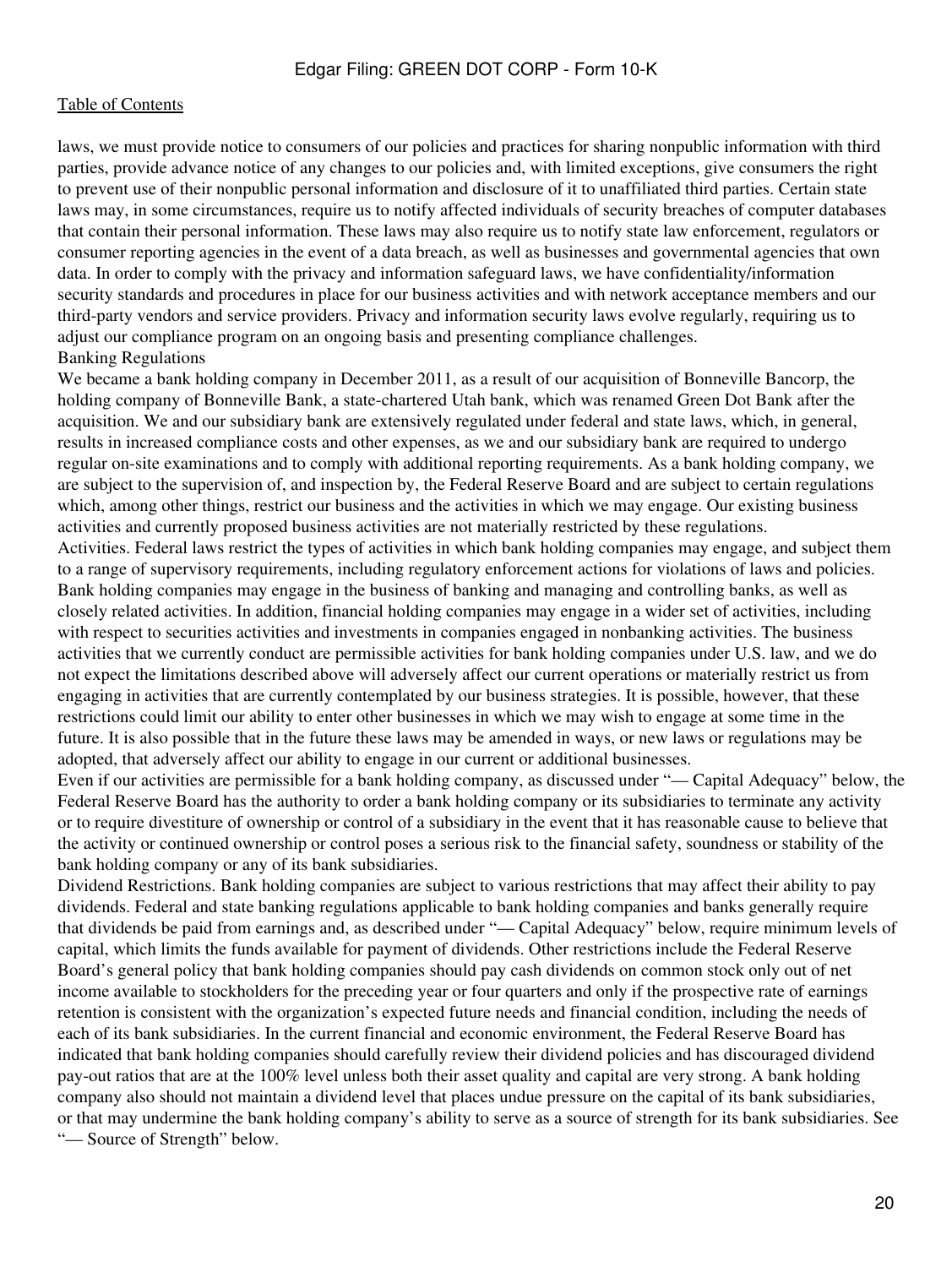As part of our financial commitments to the Federal Reserve Board and Utah Department of Financial Institutions, our subsidiary bank, Green Dot Bank, is restricted from paying dividends for 3 years from the date of acquisition. Capital Adequacy. Bank holding companies and banks are subject to various requirements relating to capital adequacy, including limitations on leverage. As a bank holding company that is a financial holding company, we are required to be "well-capitalized," meaning we must maintain a ratio of Tier 1 capital to risk-weighted assets of at least 6% and a ratio of total capital to risk-weighted assets of at least 10%. In addition, we are also subject to the generally applicable bank holding company minimum Tier 1 leverage ratio of 4%, which is the ratio of Tier 1 capital to average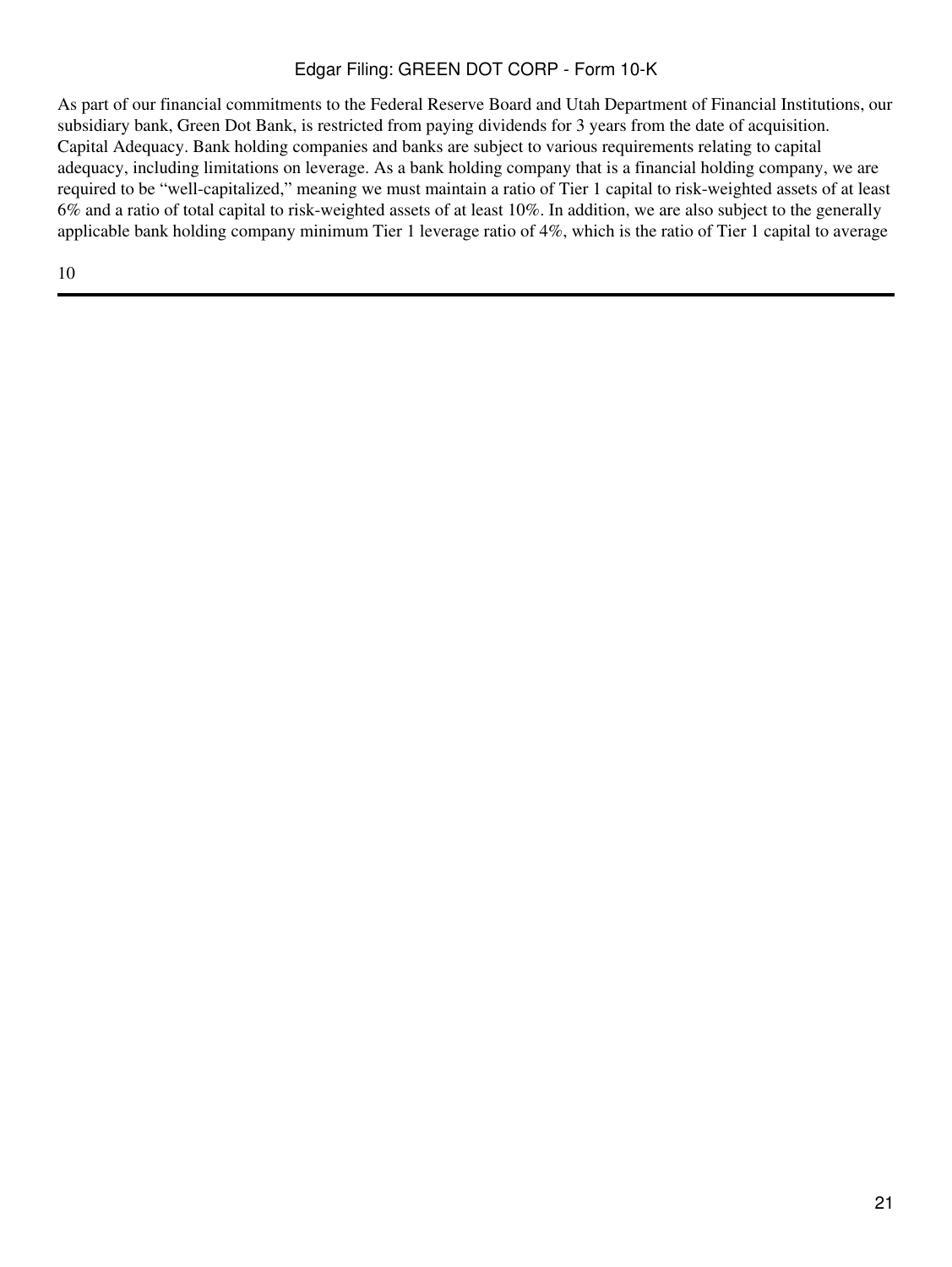total consolidated assets. Tier 1 capital, or "core" capital, generally consists of common stockholders' equity, perpetual non-cumulative preferred stock and, up to certain limits, other capital elements. Tier 2 capital consists of supplemental capital items such as the allowance for loan and lease losses, certain types of preferred stock, hybrid capital securities and certain types of debt, all subject to certain limits. Total capital is the sum of Tier 1 capital plus Tier 2 capital. Our subsidiary bank is also subject to separate capital and leverage requirements that we have committed to with the Federal Reserve Board and Utah Department of Financial Institutions. As of December 31, 2011, we and our subsidiary bank are each "well-capitalized" under the above standards and presently exceed our respective capital and leverage commitments. It is possible, however, that regulators may require us or our subsidiary bank to maintain higher levels of capital in the future, and there can be no assurance that we will be able to maintain the required ratios in future periods.

Under the regulatory framework that Congress has established and bank regulators have implemented, banks are either "well-capitalized," "adequately capitalized," "undercapitalized," "significantly undercapitalized" or "critically undercapitalized Banks are generally subject to greater restrictions and supervision than bank holding companies, and these restrictions increase as the financial condition of the bank worsens. For instance, a bank that is not well-capitalized may not accept, renew or roll over brokered deposits without the consent of the FDIC. If our subsidiary bank were to become less than adequately capitalized, the bank would need to submit to bank regulators a capital restoration plan that was guaranteed by us, as its bank holding company. The bank would also likely become subject to further restrictions on activities, including entering into new lines of business or conducting activities that have the effect of limiting asset growth or preventing acquisitions. A bank that is undercapitalized would also be prohibited from making capital distributions, including dividends, and from paying management fees to its bank holding company if the institution would be undercapitalized after any such distribution or payment. A significantly undercapitalized institution would be subject to mandatory capital raising activities, restrictions on interest rates paid and transactions with affiliates, removal of management and other restrictions. The FDIC has only very limited discretion in dealing with a critically undercapitalized institution and is virtually required to appoint a receiver or conservator.

Source of Strength. Under Federal Reserve Board policy, bank holding companies are expected to act as a source of strength to their bank subsidiaries. This support may theoretically be required by the Federal Reserve Board at times when the bank holding company might otherwise determine not to provide it. As noted above, if a bank becomes less than adequately capitalized, it would need to submit an acceptable capital restoration plan that, in order to be acceptable, would need to be guaranteed by the parent holding company. In the event of a bank holding company's bankruptcy, any commitment by the bank holding company to a federal bank regulator to maintain the capital of a subsidiary bank would be assumed by the bankruptcy trustee and entitled to a priority of payment. In addition, under the Dodd-Frank Wall Street Reform and Consumer Protection Act of 2010, or the Dodd-Frank Act, the Federal Reserve Board is required by July 2012 to adopt new regulations formally requiring bank holding companies to serve as a source of strength to their subsidiary depository institutions. The Federal Reserve Board has not yet proposed rules to implement this requirement.

Acquisitions of Bank Holding Companies. Under the BHC Act and the Change in Bank Control Act, and their respective implementing regulations, Federal Reserve Board approval is necessary prior to any person or company acquiring control of a bank or bank holding company, subject to certain exceptions. Control is conclusively presumed to exist if an individual or company acquires 25% or more of any class of voting securities, and may be presumed to exist if a person acquires 10% or more of any class of voting securities. These restrictions could affect the willingness or ability of a third party to acquire control of us for so long as we are a bank holding company.

Deposit Insurance and Deposit Insurance Assessments. Deposits accepted by banks, such as our subsidiary bank, have the benefit of FDIC insurance up to the applicable limits. The FDIC's Deposit Insurance Fund is funded by assessments on insured depository institutions, the level of which depends on the risk category of an institution and the amount of insured deposits that it holds. These rates currently range from 7 to 77.5 basis points on deposits. The FDIC may increase or decrease the assessment rate schedule semi-annually, and has in the past required and may in the future require banks to prepay their estimated assessments for future periods. The Dodd-Frank Act changes the method of calculating deposit assessments, requiring the FDIC to assess premiums on the basis of assets less tangible stockholders' equity. The FDIC has indicated that this change will likely result in a lower assessment rate because of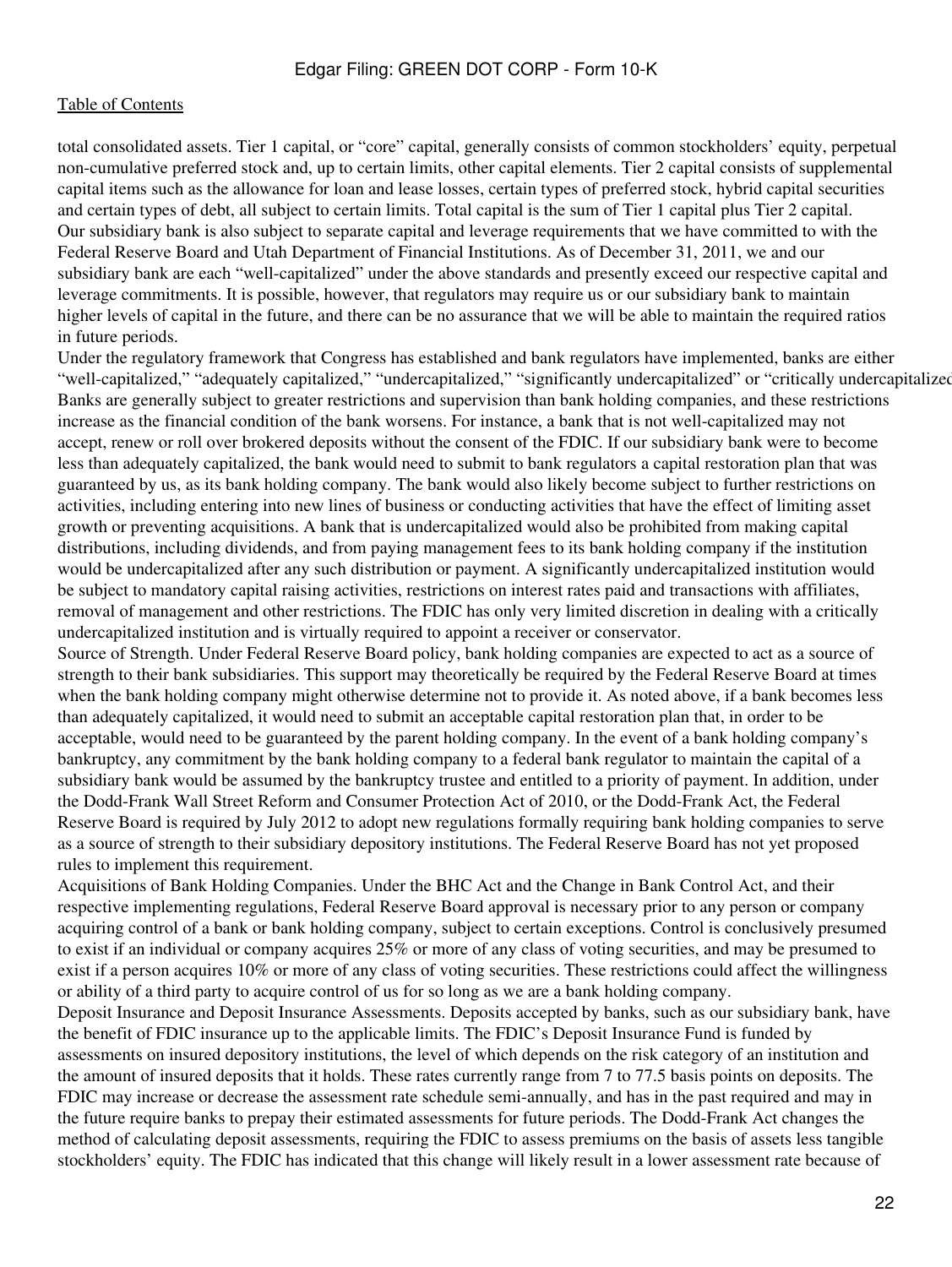the larger assessment base. Because of the current stress on the FDIC's Deposit Insurance Fund resulting from the banking crisis, those fees have increased and are likely to stay at a relatively high level.

Community Reinvestment Act. The Community Reinvestment Act of 1977, or CRA, and the regulations promulgated by the FDIC to implement the CRA are intended to ensure that banks meet the credit needs of their respective service areas, including low and moderate income communities and individuals, consistent with safe and sound banking practices. The CRA regulations also require the banking regulatory authorities to evaluate a bank's record in meeting the needs of its service area when considering applications to establish new offices or consummate any merger or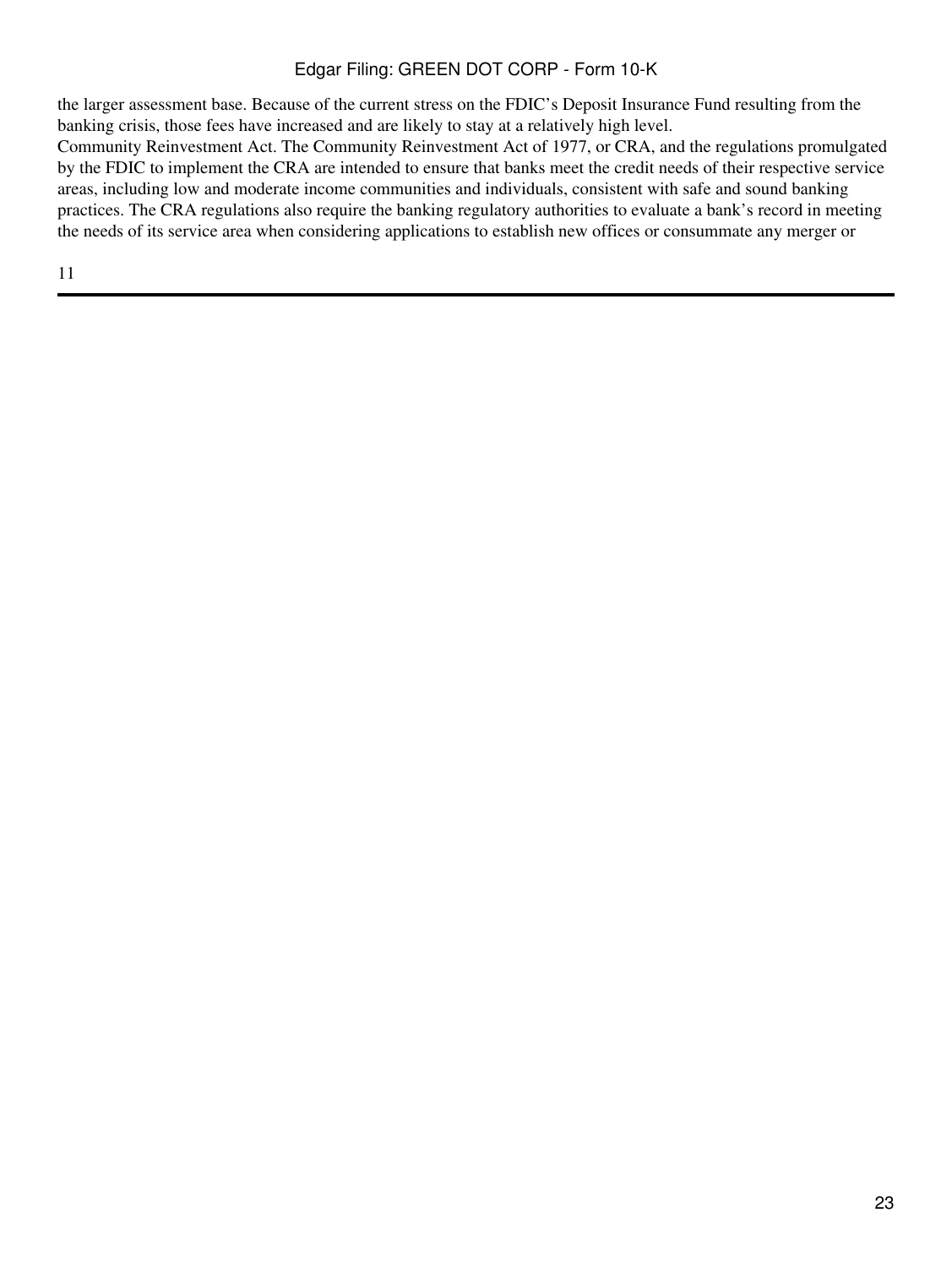acquisition transaction. The federal banking agencies are required to rate each insured institution's performance under the CRA and to make that information publicly available. Our subsidiary bank currently complies with the CRA through investments and other activities that are designed to benefit the needs of low and moderate income communities. Our subsidiary bank is currently preparing to submit its CRA Strategic Plan. If the banking regulatory authorities do not approve our bank's strategic plan, our bank could be required to engage in lending and other community outreach activities in the community in which it is located.

Restrictions on Transactions with Affiliates and Insiders. Transactions between a bank and its nonbanking affiliates are regulated by the Federal Reserve Board. These regulations limit the types and amount of these transactions, require certain levels of collateral for loans to affiliated parties and generally require those transactions to be on an arm's-length basis. As a bank holding company, our transactions with our subsidiary bank are limited by these regulations, although we do not anticipate that these restrictions will adversely affect our ability to conduct our current operations or materially prohibit us from engaging in activities that are currently contemplated by our business strategies.

Issuing Banks. All of the GPR cards that we provide and the Walmart gift cards we service are issued by either a federally- or state-chartered bank. Thus, we are subject to the oversight of the regulators for, and certain laws applicable to, these card issuing banks. These banking laws require us, as a servicer to the banks that issue our cards, among other things, to undertake compliance actions similar to those described under "Anti-Money Laundering Laws" above and to comply with the privacy regulations promulgated under the GLB Act as discussed under "Privacy and Information Safeguard Laws" above. Our subsidiary bank will become subject to the additional regulatory oversight and legal obligations described above, in its capacity as issuing bank, when it becomes an issuer of our GPR cards, which is expected to occur in the second quarter of 2012.

Other. The policies of regulatory authorities, including the monetary policy of the Federal Reserve Board, have a significant effect on the operating results of bank holding companies and their subsidiaries. Moreover, additional changes to banking laws and regulations are possible in the near future. The Dodd-Frank Act made numerous changes to the regulatory framework governing banking organizations, and many of these changes require rulemakings by regulators, only a small portion of which have been completed. These regulations could likewise substantially affect our business and operations. In addition, the U.S. Congress is considering various proposals relating to the activities and supervision of banks and bank holding companies, some of which could materially affect our operations and those of our subsidiary bank. Although there can be no assurance regarding the ultimate impact that adoption of these proposals will have on us, if the proposals are enacted, we expect that the benefits we seek to realize from our recent bank acquisition will be reduced.

#### Consumer Protection Laws

We are subject to state and federal consumer protection laws, including laws prohibiting unfair and deceptive practices, regulating electronic fund transfers and protecting consumer nonpublic information. We believe that we have appropriate procedures in place for compliance with these consumer protection laws, but many issues regarding our service have not yet been addressed by the federal and state agencies charged with interpreting the applicable laws.

Although not expressly required to do so under the Electronic Fund Transfer Act and Regulation E of the Federal Reserve Board, we disclose, consistent with banking industry practice, the terms of our electronic fund transfer services to consumers prior to their use of the service, provide 21 days' advance notice of material changes, establish specific error resolution procedures and timetables, and limit customer liability for transactions that are not authorized by the consumer.

In June 2011, the Consumer Financial Protection Bureau, or CFPB, issued a notice and request for comment on defining what kinds of companies should be included as "larger participants" for its nonbank supervision program. The CFPB subsequently published its first "larger participant" proposed rule, in February 2012, defining nonbank "larger participants" as entities engaged in consumer debt collection and consumer reporting. Although the CFPB did not include prepaid card issuers in this proposed rule, the CFPB may take actions in the future, including other rulemakings, that subject us or our products and services to its oversight and regulation. Payment Networks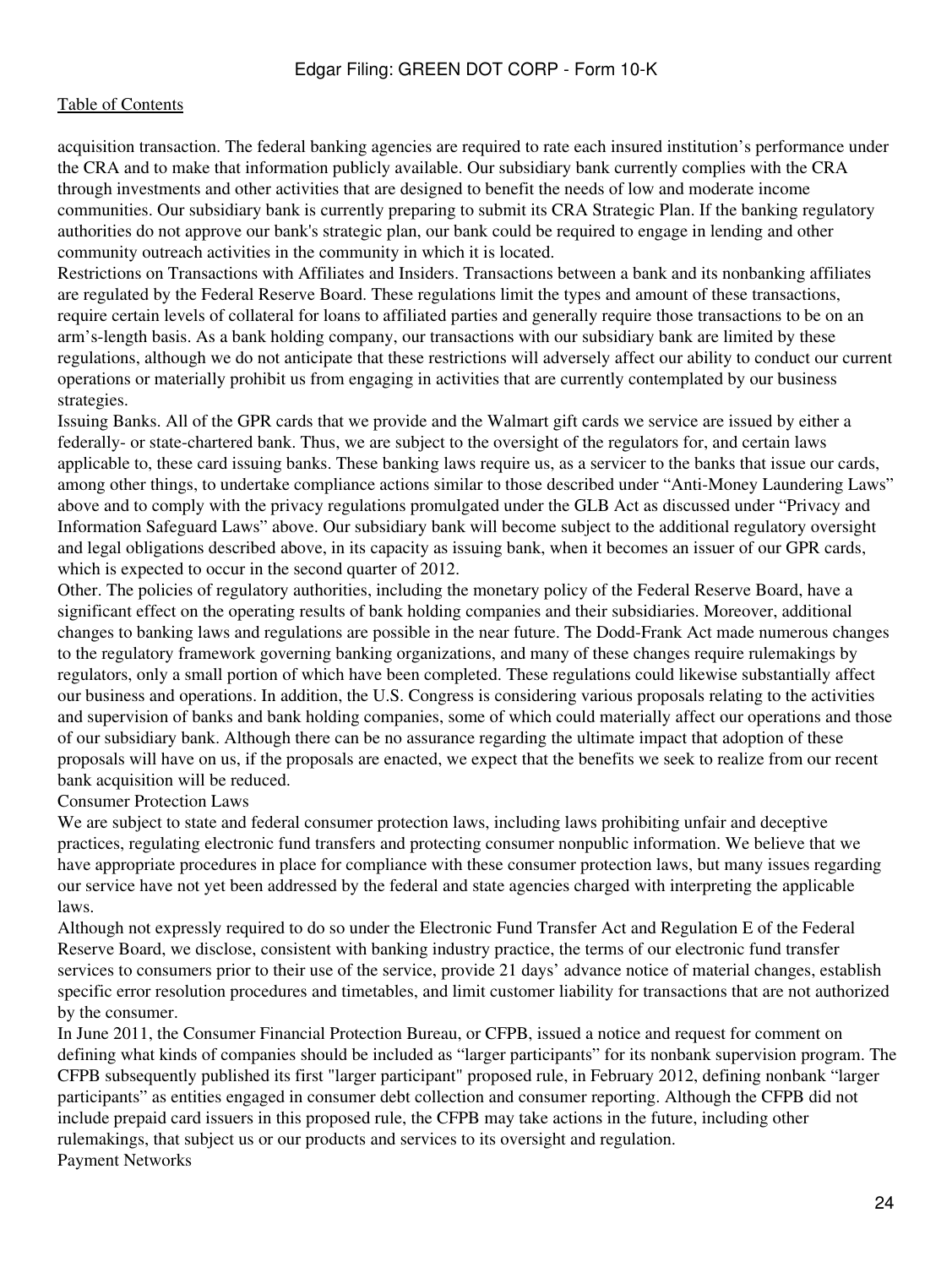In order to provide our products and services, we, as well as the banks that issue our cards, must register with Visa and MasterCard and, as a result, are subject to payment network rules that could subject us to a variety of fines or penalties that may be levied by the payment networks for certain acts or omissions. The banks that issue our cards are specifically registered as "members" of the Visa and/or MasterCard payment networks. Visa and MasterCard set the standards with which we and the card issuing banks must comply.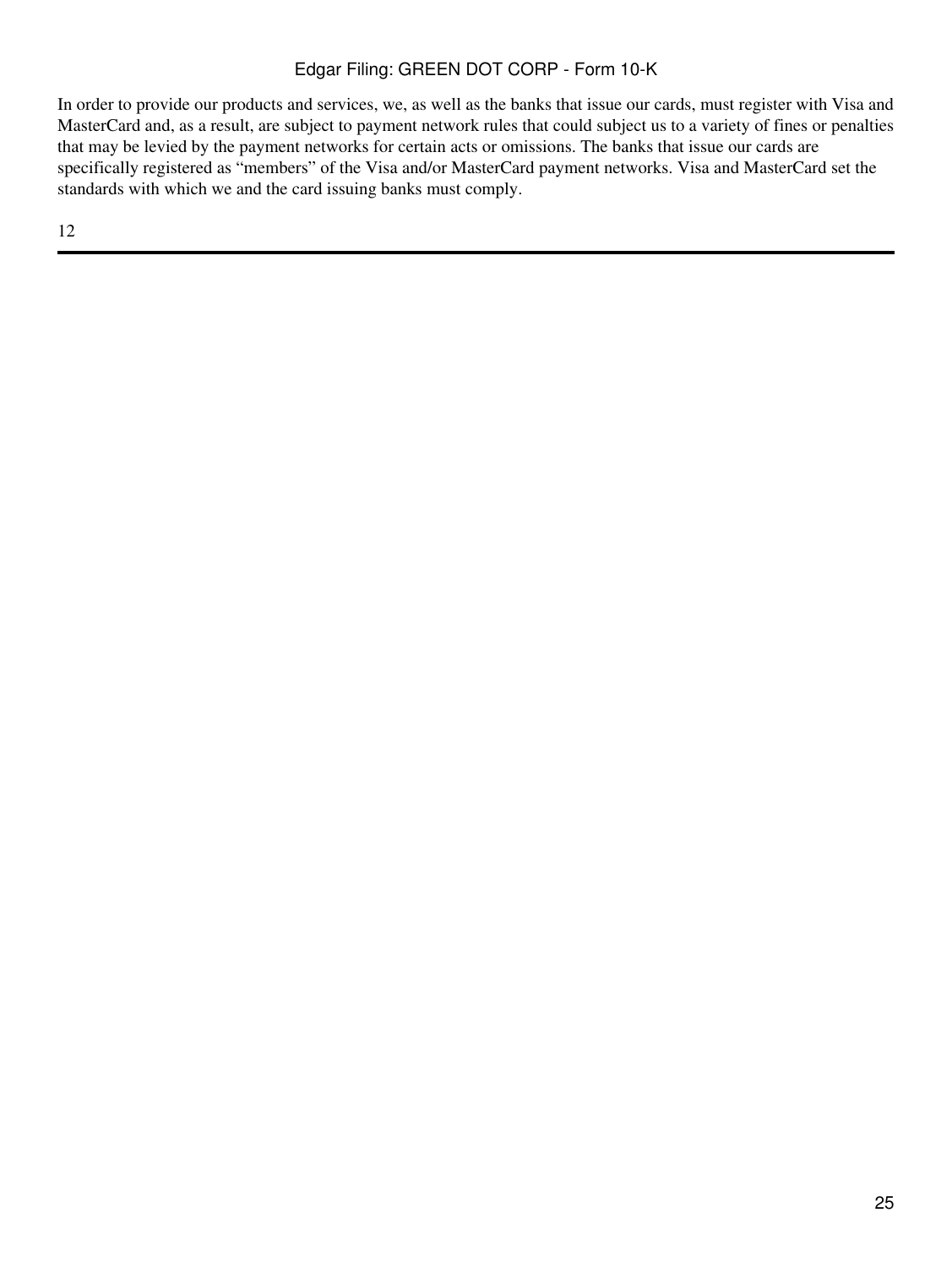#### Employees

As of December 31, 2011, we had 464 employees, including 393 in general and administrative, 54 in sales and marketing and 17 in research and product development. None of our employees is represented by a labor union or is covered by a collective bargaining agreement. We have never experienced any employment-related work stoppages and consider relations with our employees to be good. As of December 31, 2011, we also had arrangements with third-party call center providers in Guatemala and the Philippines that provided us with approximately 951 contractors for customer service and similar functions.

<span id="page-25-0"></span>ITEM 1A. Risk Factors

Risks Related to Our Business

Our growth rates may decline in the future.

In recent quarters, our total operating income, net income and the rate of growth of our operating revenues have fluctuated. Sequential growth in our card revenues and other fees, cash transfer revenues and interchange revenues, collectively, was negative in the second and third quarter of 2010 and 2011. Accordingly, there can be no assurance that we will be able to continue our historical growth rates in future periods, and we would expect seasonal or other influences, including potential fluctuations in stock-based retailer incentive compensation caused by variations in our stock price, to cause sequential quarterly fluctuations and periodic declines in our operating revenues, operating income and net income. In particular, our results for each of the first three quarters of 2011 were favorably affected by large numbers of taxpayers electing to receive their refunds via direct deposit on our cards. We expect to experience similar patterns in our results of operations in 2012, with total operating revenues being higher during the first half of the year, as a result of a larger number of taxpayers electing to receive their refunds via direct deposit on our cards. In October 2011, our joint marketing and referral agreement with Intuit expired and was not renewed. Although Intuit has entered a new agreement to continue as a network acceptance member, our revenues attributable to Intuit will decline significantly in 2012 on a year-over-year basis and the impact of this change will be the greatest during the first half of 2012. For the year ended December 31, 2011, Intuit accounted for approximately 5% of our operating revenues, excluding stock-based retailer incentive compensation.

In the near term, our continued growth depends significantly on our ability, among other things, to attract new long-term users of our products, to expand our reload network and to increase our card revenues and other fees, cash transfer revenues and interchange revenues collectively per customer. Since the value we provide to our network participants relates in large part to the number of long-term users of, businesses that accept reloads or payments through, and applications enabled by, the Green Dot Network, our operating revenues could suffer if we were unable to increase such users of our GPR cards and to expand and adapt our reload network to meet consumers' evolving needs. In addition, the negative impact on our operating revenues caused by any failure to increase the number of long-term users of our products could be exacerbated by the loss of other users of our products as we focus our marketing efforts on attracting new long-term users. We may fail to expand our reload network for a number of reasons, including our inability to produce products and services that appeal to consumers and lead to increased new card sales, our loss of one or more key retail distributors or our loss of key, or failure to add, network acceptance members.

We may not be able to increase card usage and cardholder retention, which have been two important contributors to our growth. Currently, many of our cardholders use their cards infrequently or do not reload their cards. We may be unable to generate increases in card usage or cardholder retention for a number of reasons, including our inability to maintain our existing distribution channels, the failure of our cardholder retention and usage incentives to influence cardholder behavior, our inability to predict accurately consumer preferences or industry changes and to modify our products and services on a timely basis in response thereto, and our inability to produce new features and services that appeal to cardholders.

As the prepaid financial services industry continues to develop, our competitors may be able to offer products and services that are, or that are perceived to be, substantially similar to or better than ours. This may force us to compete on the basis of price and to expend significant advertising, marketing and other resources in order to remain competitive. Even if we are successful at increasing our card revenues and other fees, cash transfer revenues and interchange revenues collectively through our various initiatives and strategies, we have experienced and will continue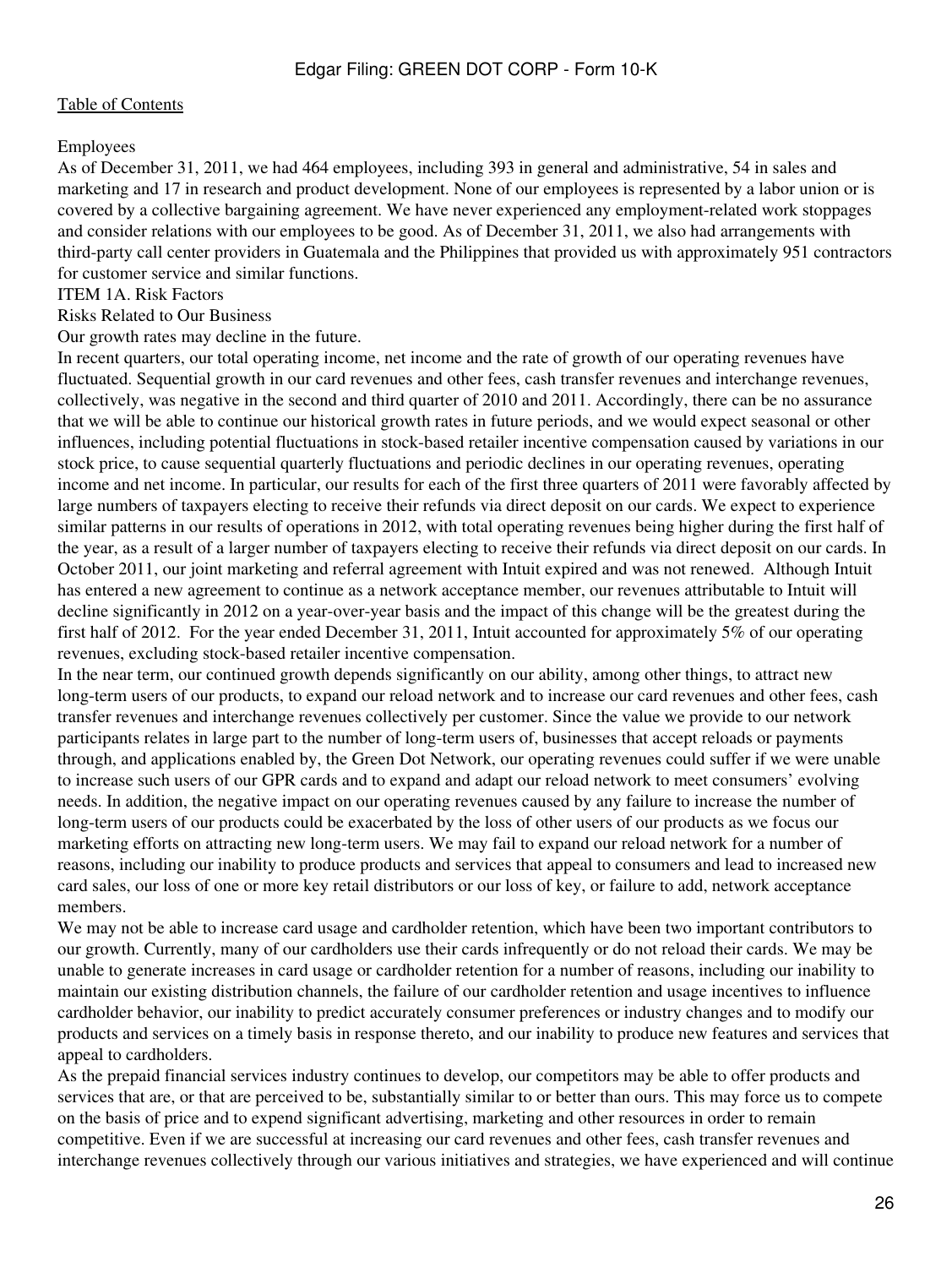to experience an inevitable decline in growth rates as such revenues collectively increase to higher levels and we may also experience a decline in margins. If our operating revenue growth rates slow materially or decline, our business, operating results and financial condition would be adversely affected.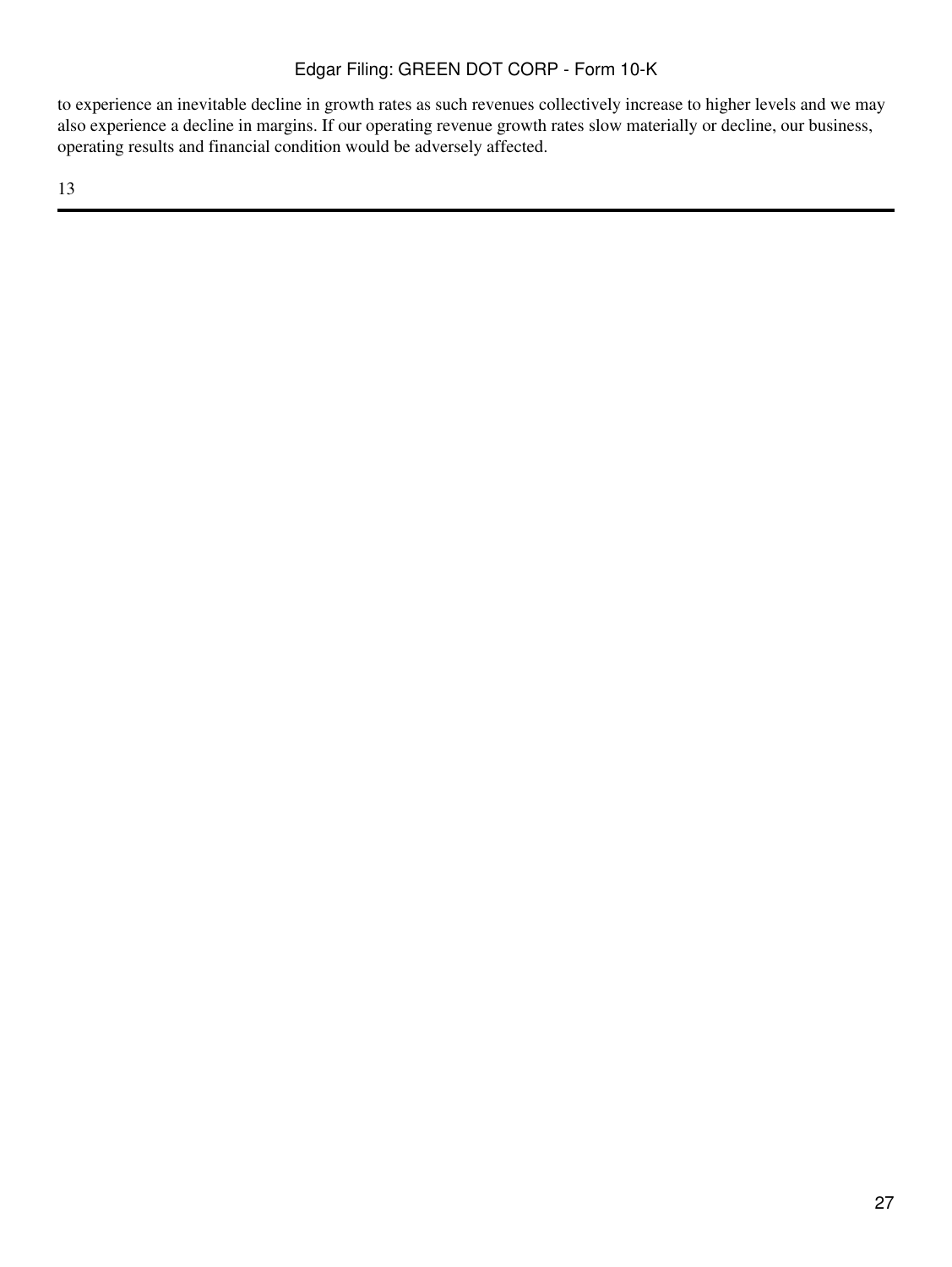The loss of operating revenues from Walmart and our three other largest retail distributors would adversely affect our business.

Most of our operating revenues are derived from prepaid financial services sold at our four largest retail distributors. As a percentage of total operating revenues, operating revenues derived from products and services sold at the store locations of Walmart and from products and services sold at the store locations of our three other largest retail distributors, as a group, were approximately 61% and 20%, respectively, in the year ended December 31, 2011. We do not expect our 2012 operating revenues derived from products and services sold at Walmart stores to change significantly as a percentage of our total operating revenues from the percentage in the year ended December 31, 2011, and expect that Walmart and our other three largest retail distributors will continue to have a significant impact on our operating revenues in future years. It would be difficult to replace any of our large retail distributors, particularly Walmart, and the operating revenues derived from sales of our products and services at their stores. Accordingly, the loss of Walmart or any of our other three largest retail distributors would have a material adverse effect on our business, and might have a positive impact on the business of one of our competitors if it were able to replace us. In addition, any publicity associated with the loss of any of our large retail distributors could harm our reputation, making it more difficult to attract and retain consumers and other retail distributors, and could lessen our negotiating power with our remaining and prospective retail distributors.

Our contracts with these retail distributors have terms that expire at various dates between 2012 and 2015, but they can in limited circumstances, such as our material breach or insolvency or, in the case of Walmart, our failure to meet agreed-upon service levels, certain changes in control of GE Capital Retail Bank or us, GE Capital Retail Bank's or our inability or unwillingness to agree to requested pricing changes, be terminated by these retail distributors on relatively short notice. Walmart also has the right to terminate its agreement prior to its expiration or renewal for a number of other specified reasons, including; a change by GE Capital Retail Bank in its card operating procedures that Walmart reasonably believes will have a material adverse effect on Walmart's operations; our inability or unwillingness to make Walmart MoneyCards reloadable outside of our reload network in the event that our reload network does not meet particular size requirements in the future; and in the event Walmart reasonably believes that it is reasonably possible, after the parties have explored and been unable to agree on any alternatives, that the Federal Reserve Board may determine that Walmart exercises a controlling influence over our management or policies. There can be no assurance that we will be able to continue our relationships with our largest retail distributors on the same or more favorable terms in future periods or that our relationships will continue beyond the terms of our existing contracts with them. Our operating revenues and operating results could suffer if, among other things, any of our retail distributors renegotiates, terminates or fails to renew, or to renew on similar or favorable terms, its agreement with us or otherwise chooses to modify the level of support it provides for our products.

Our future success depends upon our retail distributors' active and effective promotion of our products and services, but their interests and operational decisions might not always align with our interests.

Most of our operating revenues are derived from our products and services sold at the stores of our retail distributors. Revenues from our retail distributors depend on a number of factors outside our control and may vary from period to period. Because we compete with many other providers of consumer products for placement and promotion of products in the stores of our retail distributors, our success depends on our retail distributors and their willingness to promote our products and services successfully. In general, our contracts with these third parties allow them to exercise significant discretion over the placement and promotion of our products in their stores, and they could give higher priority to the products and services of other companies. Accordingly, losing the support of our retail distributors might limit or reduce the sales of our cards and MoneyPak reload product. Our operating revenues may also be negatively affected by our retail distributors' operational decisions. For example, if a retail distributor fails to train its cashiers to sell our products and services or implements changes in its systems that disrupt the integration between its systems and ours, we could experience a decline in our product sales. Even if our retail distributors actively and effectively promote our products and services, there can be no assurance that their efforts will result in growth of our operating revenues.

Our operating results may fluctuate in the future, which could cause our stock price to decline.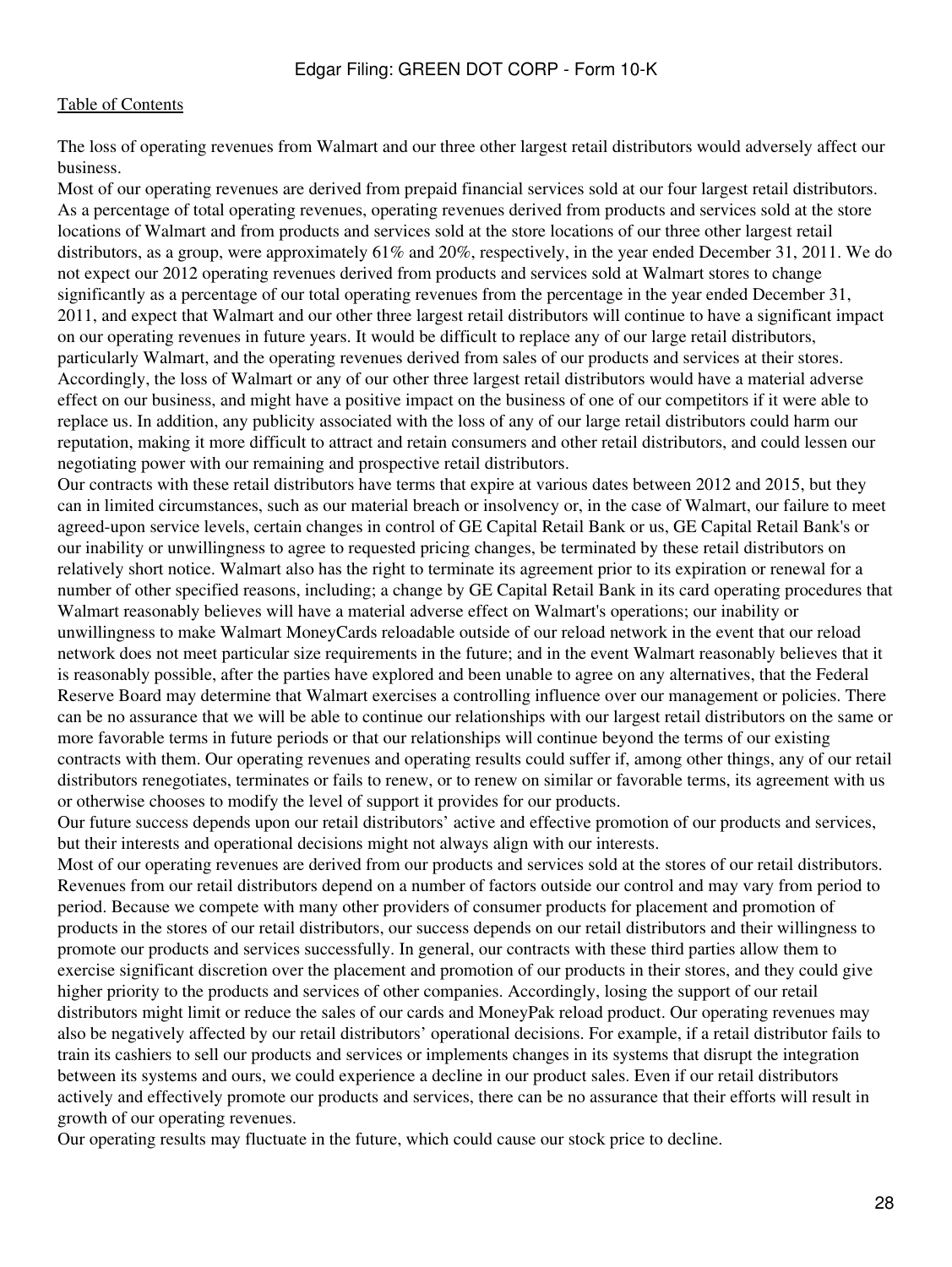Our quarterly and annual results of operations may fluctuate in the future as a result of a variety of factors, many of which are outside of our control. If our results of operations fall below the expectations of investors or any securities analysts who follow our Class A common stock, the trading price of our Class A common stock could decline substantially. Fluctuations in our quarterly or annual results of operations might result from a number of factors, including, but not limited to:

•the timing and volume of purchases, use and reloads of our prepaid cards and related products and services; •the timing and success of new product or service introductions by us or our competitors;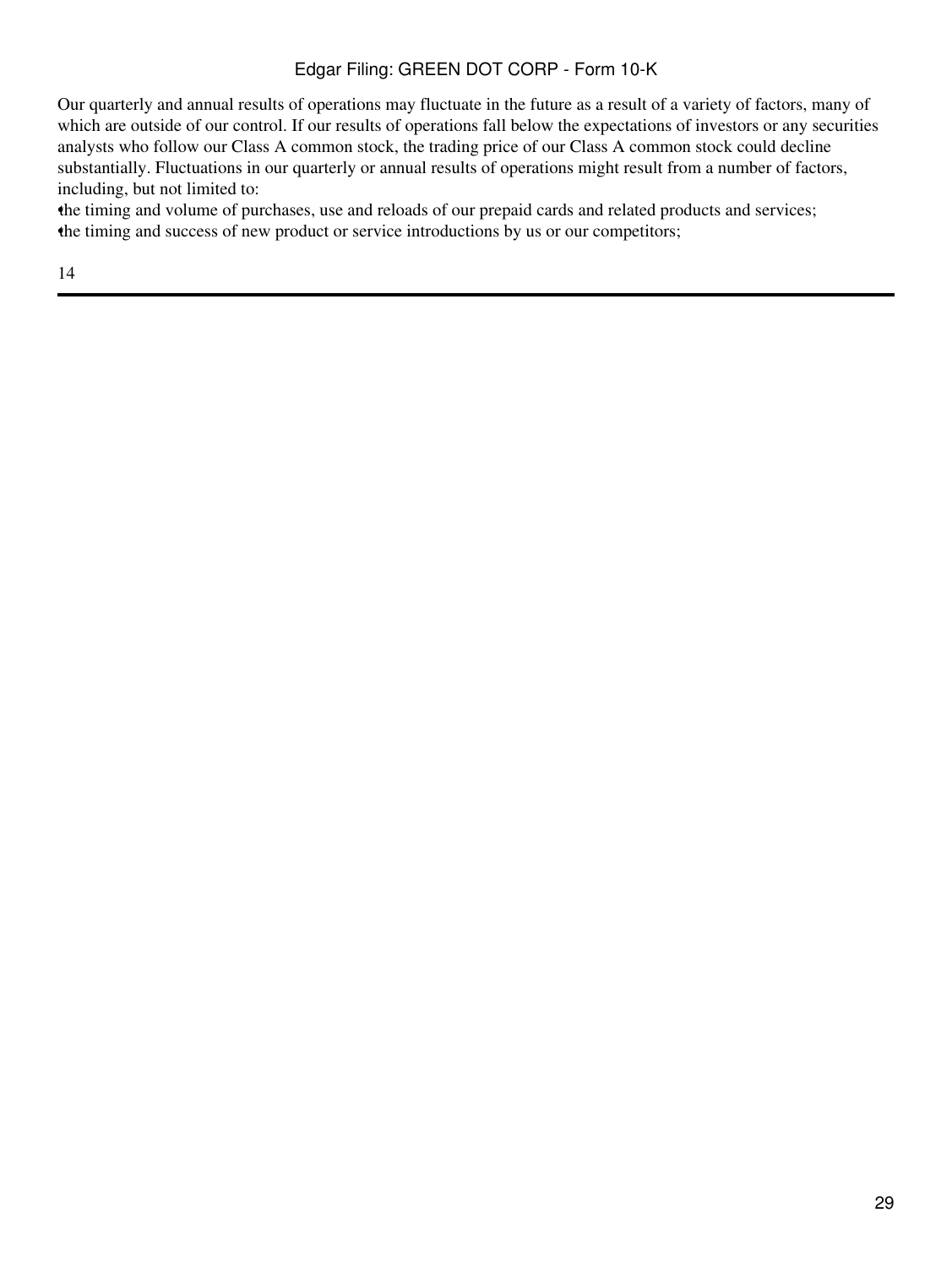**seasonality in the purchase or use of our products and services;** 

reductions in the level of interchange rates that can be charged;

•fluctuations in customer retention rates;

•changes in the mix of products and services that we sell;

•changes in the mix of retail distributors through which we sell our products and services;

• network acceptance members; the timing of commencement, renegotiation or termination of relationships with significant retail distributors and

• public sector initiative, and the length of time we must invest in those channels before they generate material the timing of commencement of new initiatives that cause us to expand into new distribution channels, such as our operating revenues;

•changes in our or our competitors' pricing policies or sales terms;

•the timing of commencement and termination of major advertising campaigns;

•the timing of costs related to the development or acquisition of complementary businesses;

•the timing of costs of any major litigation to which we are a party;

• infrastructure, including our investments in an in-house processing solution to replace the processing services the amount and timing of operating costs related to the maintenance and expansion of our business, operations and provided by Total System Services, Inc.;

•our ability to control costs, including third-party service provider costs;

• expenses or fluctuations in the valuations of vesting equity that cause variations in our stock-based retailer incentive volatility in the trading price of our Class A common stock, which may lead to higher stock-based compensation compensation; and

• prepaid financial services specifically. changes in the political or regulatory environment affecting the banking or electronic payments industries generally or

The industry in which we compete is highly competitive, which could adversely affect our operating revenue growth. The prepaid financial services industry is highly competitive and includes a variety of financial and non-financial services vendors. Our current and potential competitors include:

• Inc., AccountNow, Inc., PreCash Inc. and UniRush, LLC; prepaid card program managers, such as American Express Company, First Data Corporation, NetSpend Holdings,

• Inc.; and reload network providers, such as Visa, Inc. (or Visa), The Western Union Company and MoneyGram International,

•prepaid card distributors, such as InComm and Blackhawk Network, Inc.

Some of these vendors compete with us in more than one of the vendor categories described above, while others are primarily focused in a single category. In addition, competitors in one category have worked or are working with competitors in other categories to compete with us. A portion of our cash transfer revenues is derived from reloads to cards managed by companies that compete with us as program managers. We also face actual and potential competition from retail distributors or from other companies, such as PayPal and Visa, that have decided or may in the future decide to compete, or compete more aggressively, in the prepaid financial services industry.

We also compete with businesses outside of the prepaid financial services industry, including traditional providers of financial services, such as banks that offer demand deposit accounts and card issuers that offer credit cards, private label retail cards and gift cards. These and other competitors in the larger electronic payments industry are introducing new and innovative products and services, such as those involving radio frequency and proximity payment devices (such as contactless cards), e-commerce and mobile commerce, that compete with ours. We expect that this competition will intensify as our industry and the larger electronic payments industry continues to rapidly evolve. Many existing and potential competitors have longer operating histories and greater name recognition than we do. In addition, many of our existing and potential competitors are substantially larger than we are, may already have or could develop substantially greater financial and other resources than we have, may offer, develop or introduce a wider range of programs and services than we offer or may use more effective advertising and marketing strategies than we do to achieve broader brand recognition, customer awareness and retail penetration. We may also face price competition that results in decreases in the purchase and use of our products and services, particularly from GPR card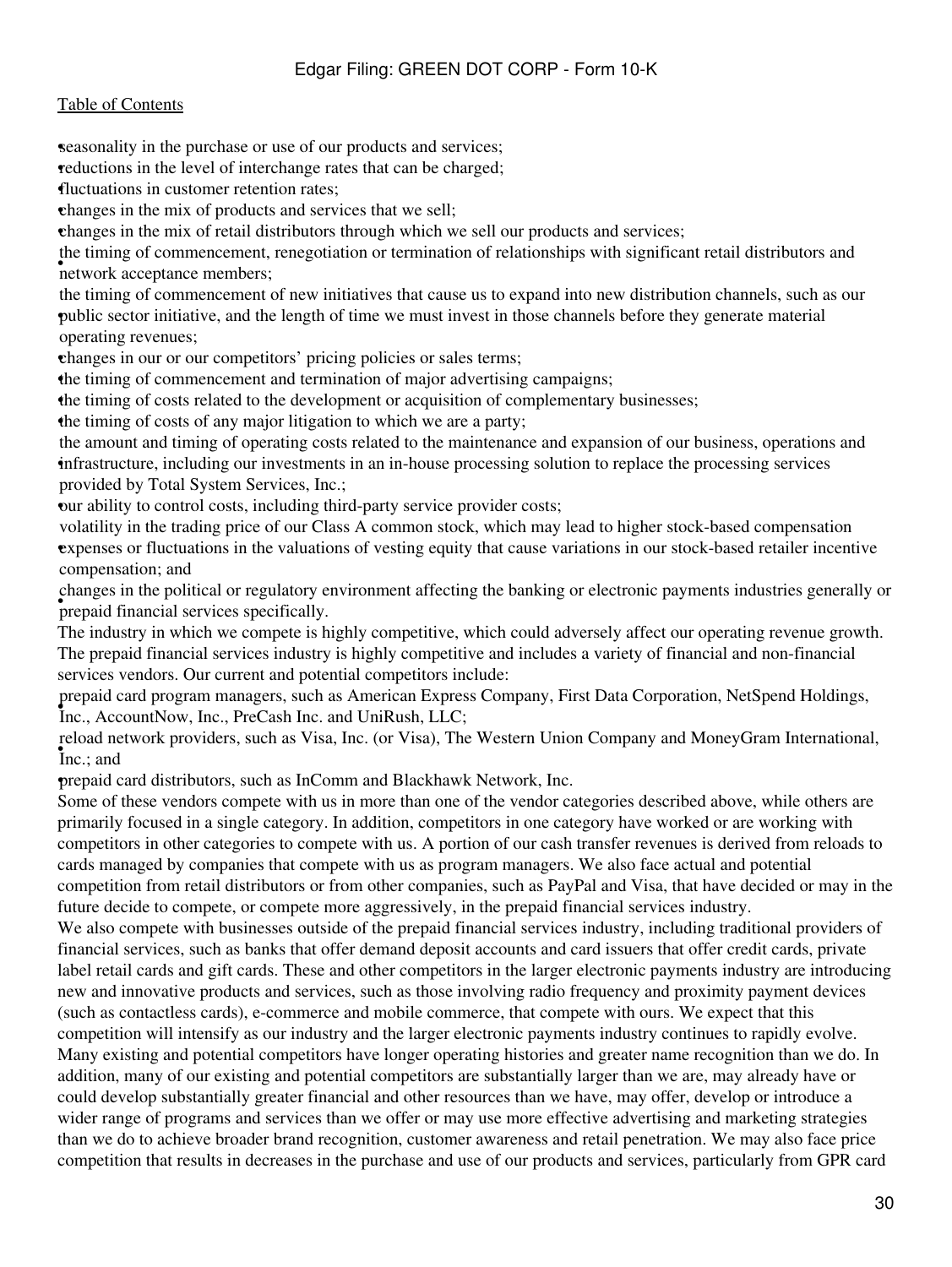providers that offer comparable GPR cards to certain consumer segments. If price competition materially intensifies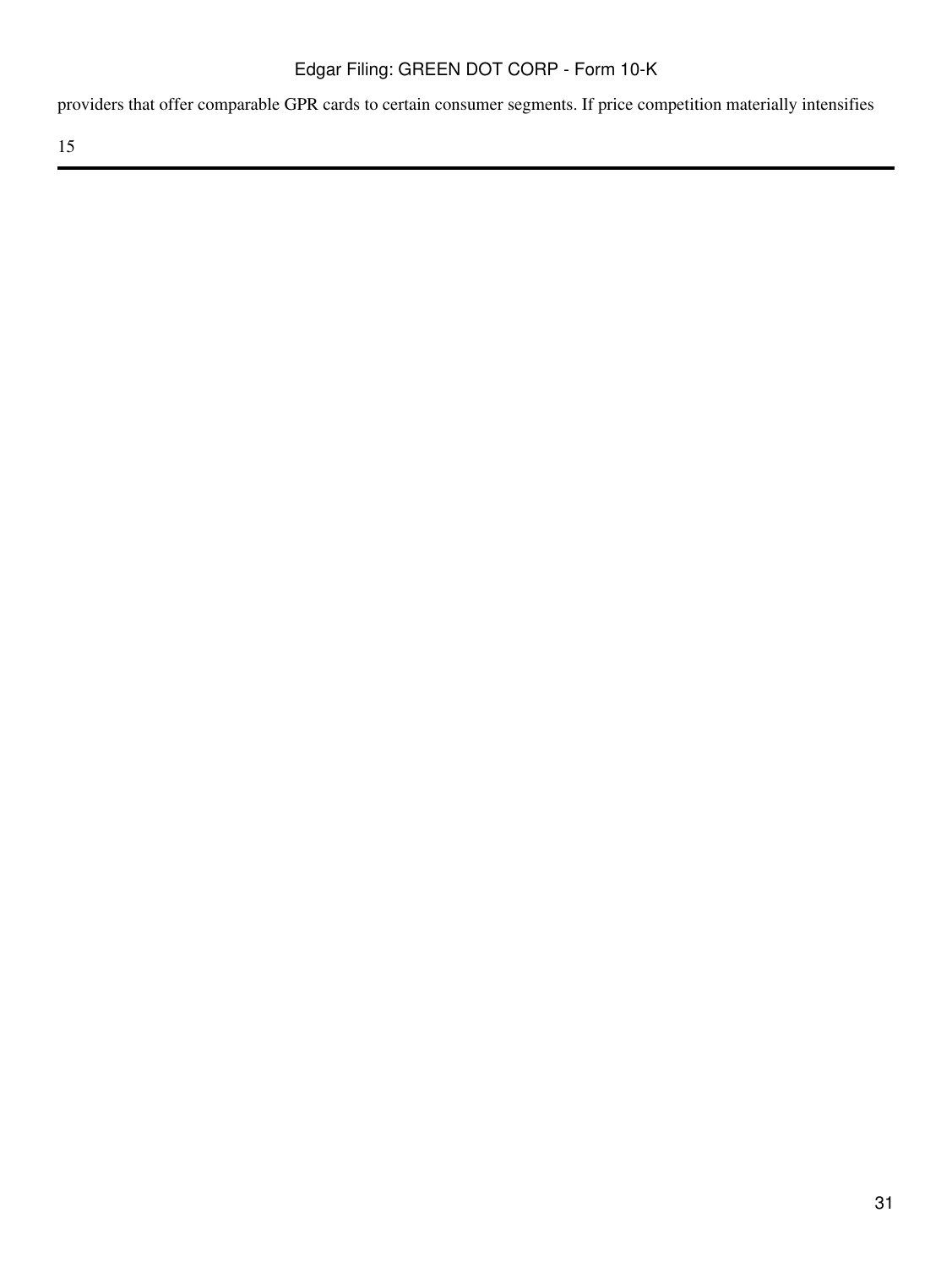or affects a greater number of our customer segments, we may have to increase the incentives that we offer to our retail distributors and decrease the prices of our products and services, which could adversely affect our operating results.

Our continued growth depends on our ability to compete effectively against existing and potential competitors that seek to provide prepaid cards or other electronic payment products and services. If we fail to compete effectively against any of the foregoing threats, our revenues, operating results, prospects for future growth and overall business could be materially and adversely affected.

As a bank holding company, we are subject to extensive and potentially changing regulation and may be required to serve as a source of strength for Green Dot Bank, which may adversely affect our business, financial position and results of operations.

We became a bank holding company in December 2011. As a bank holding company, we are subject to comprehensive supervision and examination by the Federal Reserve Board and must comply with applicable regulations and other commitments we have agreed to, including financial commitments in respect to minimum capital and leverage requirements. If we fail to comply with any of these requirements, we may become subject to formal or informal enforcement actions, proceedings, or investigations, which could result in regulatory orders, restrictions on our business operations or requirements to take corrective actions, which may, individually or in the aggregate, affect our results of operations and restrict our ability to grow. If we fail to comply with the applicable capital and leverage requirements, or if our subsidiary bank fails to comply with its applicable capital and leverage commitments, the Federal Reserve Board may limit our ability to pay dividends, or if we become less than adequately capitalized, require us to raise additional capital. In addition, as a bank holding company and a financial holding company, we are generally prohibited from engaging, directly or indirectly, in any activities other than those permissible for bank holding companies and financial holding companies. This restriction might limit our ability to pursue future business opportunities which we might otherwise consider but which might fall outside the scope of permissible activities.

Moreover, in response to the financial crisis of 2008 and the Wall Street Reform and Consumer Protection Act, or the Dodd-Frank Act, banking supervisors in the United States are presently in the process of implementing a variety of new requirements on banking entities. Some of these requirements apply or will apply directly to us or to our subsidiary bank, while certain requirements apply or will apply only to larger institutions. Although we cannot anticipate the final form of many of these regulations, how they will affect our business or results of operations, or how they will change the competitive landscape in which we operate, such regulations could have a material adverse impact on our business and financial condition, particularly if they make it more difficult for us or our retail distributors to sell our card products.

Changes in laws and regulations to which we are subject, or to which we may become subject, may increase our costs of operation, decrease our operating revenues and disrupt our business.

Changes in laws and regulations or the interpretation or enforcement thereof may occur that could increase our compliance and other costs of doing business, require significant systems redevelopment, or render our products or services less profitable or obsolete, any of which could have an adverse effect on our results of operations. We could face more stringent anti-money laundering rules and regulations, as well as more stringent licensing rules and regulations, compliance with which could be expensive and time consuming.

Changes in laws and regulations governing the way our products and services are sold or in the way those laws and regulations are interpreted or enforced could adversely affect our ability to distribute our products and services and the cost of providing those products and services. If onerous regulatory requirements were imposed on the sale of our products and services, the requirements could lead to a loss of retail distributors, which, in turn, could materially and adversely impact our operations. In July 2011, FinCEN released final rules regulating prepaid access. Although we believe these regulations have not adversely impacted prepaid products such as ours or required material operational changes by prepaid financial services providers such as us or our retail distributors, there can be no assurance that the interpretation or enforcement of these regulations will not adversely impact our products or require operational changes by us or our retail distributors. If our products are adversely impacted by the interpretation or enforcement of these regulations or we or any of our retail distributors were unwilling or unable to make any such operational changes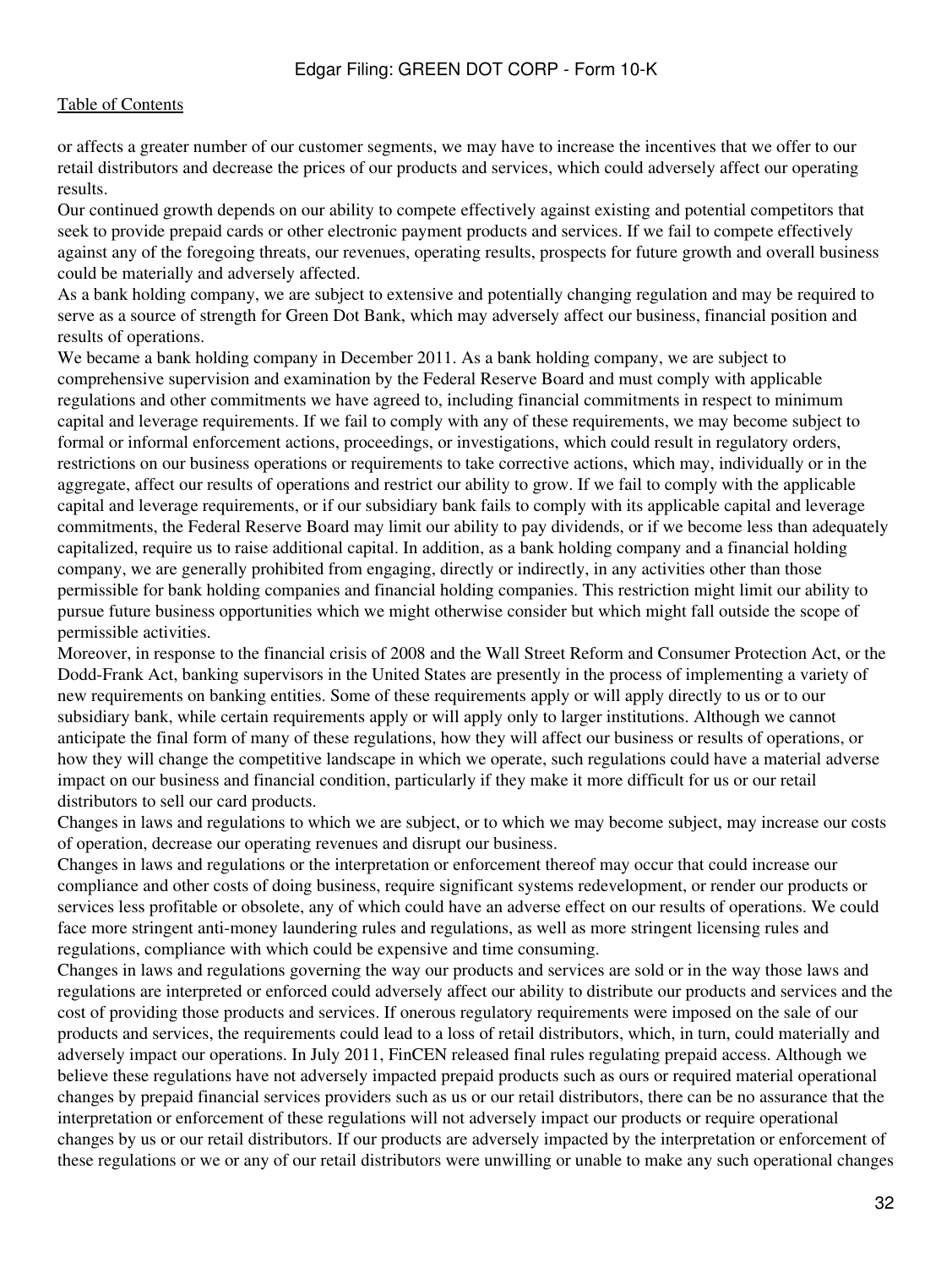to comply with the interpretation or enforcement thereof, we would no longer be able to sell our cards through that noncompliant retail distributor, which could have a material adverse effect on our business, financial position and results of operations.

State and federal legislators and regulatory authorities have become increasingly focused on the banking and consumer financial services industries, and continue to propose and adopt new legislation that could result in significant adverse changes in the regulatory landscape for financial institutions (including card issuing banks) and other financial services companies (including us). For example, recently introduced federal legislation, such as the bill proposed by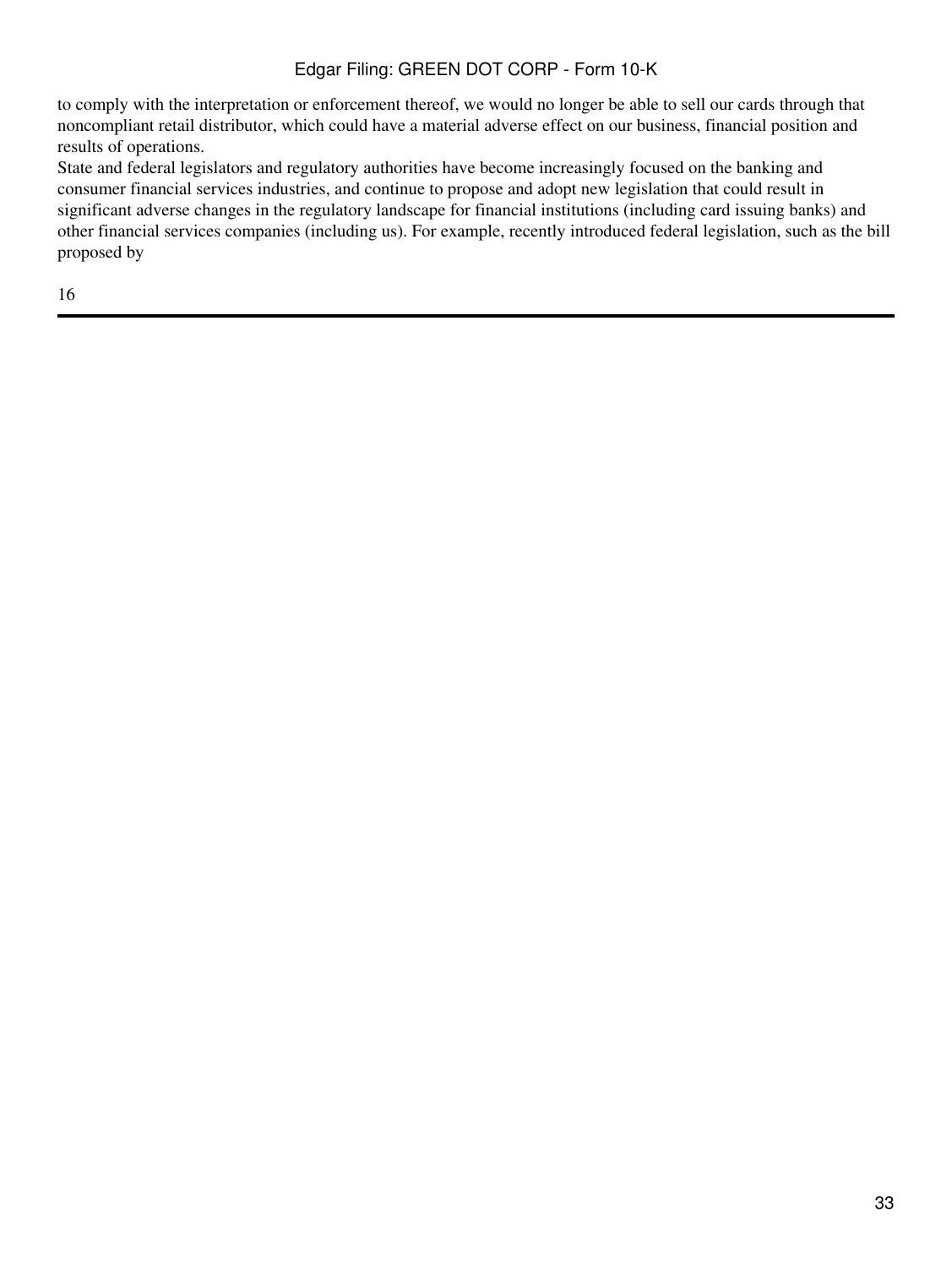Senator Menendez, known as the Prepaid Card Consumer Protection Act of 2011, would limit the amount of fees, including monthly fees, that we would be able to charge and would impose operational requirements, such as closing and refunding certain dormant prepaid cards, which could decrease our operating revenues and increase our operating costs. Proposed legislation in New Jersey and Illinois could, if passed, also limit the types and amounts of fees that we would be able to charge, which could decrease our operating revenues. In addition, changes in the way we or the banks that issue our cards are regulated, such as the changes under the Dodd-Frank Act, related to the consolidation of the primary federal regulator for savings banks with the primary federal regulator for national banks and the establishment of the CFPB, which could potentially have oversight over us and our products and services, could expose us and the banks that issue our cards to increased regulatory oversight, more burdensome regulation of our business, and increased litigation risk, each of which could increase our costs and decrease our operating revenues. Additionally, changes to the limitations placed on fees, the interchange rates that can be charged or the disclosures that must be provided with respect to our products and services could increase our costs and decrease our operating revenues.

We operate in a highly regulated environment, and failure by us, the banks that issue our cards or the businesses that participate in our reload network to comply with applicable laws and regulations could have an adverse effect on our business, financial position and results of operations.

We operate in a highly regulated environment, and failure by us, the banks that issue our cards or the businesses that participate in our reload network to comply with the laws and regulations to which we are subject could negatively impact our business. We are subject to state money transmission licensing requirements and a wide range of federal and other state laws and regulations. In particular, our products and services are subject to an increasingly strict set of legal and regulatory requirements intended to protect consumers and to help detect and prevent money laundering, terrorist financing and other illicit activities.

Many of these laws and regulations are evolving, unclear and inconsistent across various jurisdictions, and ensuring compliance with them is difficult and costly. For example, with increasing frequency, federal and state regulators are holding businesses like ours to higher standards of training, monitoring and compliance, including monitoring for possible violations of laws by the businesses that participate in our reload network. Failure by us or those businesses to comply with the laws and regulations to which we are or may become subject could result in fines, penalties or limitations on our ability to conduct our business, or federal or state actions, any of which could significantly harm our reputation with consumers and other network participants, banks that issue our cards and regulators, and could materially and adversely affect our business, operating results and financial condition.

Changes in rules or standards set by the payment networks, such as Visa and MasterCard, or changes in debit network fees or products or interchange rates, could adversely affect our business, financial position and results of operations. We and the banks that issue our cards are subject to association rules that could subject us to a variety of fines or penalties that may be levied by the card associations or networks for acts or omissions by us or businesses that work with us, including card processors, such as Total Systems Services, Inc. The termination of the card association registrations held by us or any of the banks that issue our cards or any changes in card association or other debit network rules or standards, including interpretation and implementation of existing rules or standards, that increase the cost of doing business or limit our ability to provide our products and services could have an adverse effect on our business, operating results and financial condition. In addition, from time to time, card associations increase the organization and/or processing fees that they charge, which could increase our operating expenses, reduce our profit margin and adversely affect our business, operating results and financial condition.

Furthermore, a substantial portion of our operating revenues is derived from interchange fees. For the twelve months ended December 31, 2011, interchange revenues represented 30.2% of our total operating revenues, and we expect interchange revenues to continue to represent a significant percentage of our total operating revenues in the near term. The amount of interchange revenues that we earn is highly dependent on the interchange rates that the payment networks set and adjust from time to time. The enactment of the Dodd-Frank Act required the Federal Reserve Board to implement regulations that have substantially limited interchange fees for many issuers. While we believe the interchange rates that may be earned by us and our subsidiary bank are exempt from such limitations, in light of this legislation and recent attention generally on interchange rates in the United States, there can be no assurance that the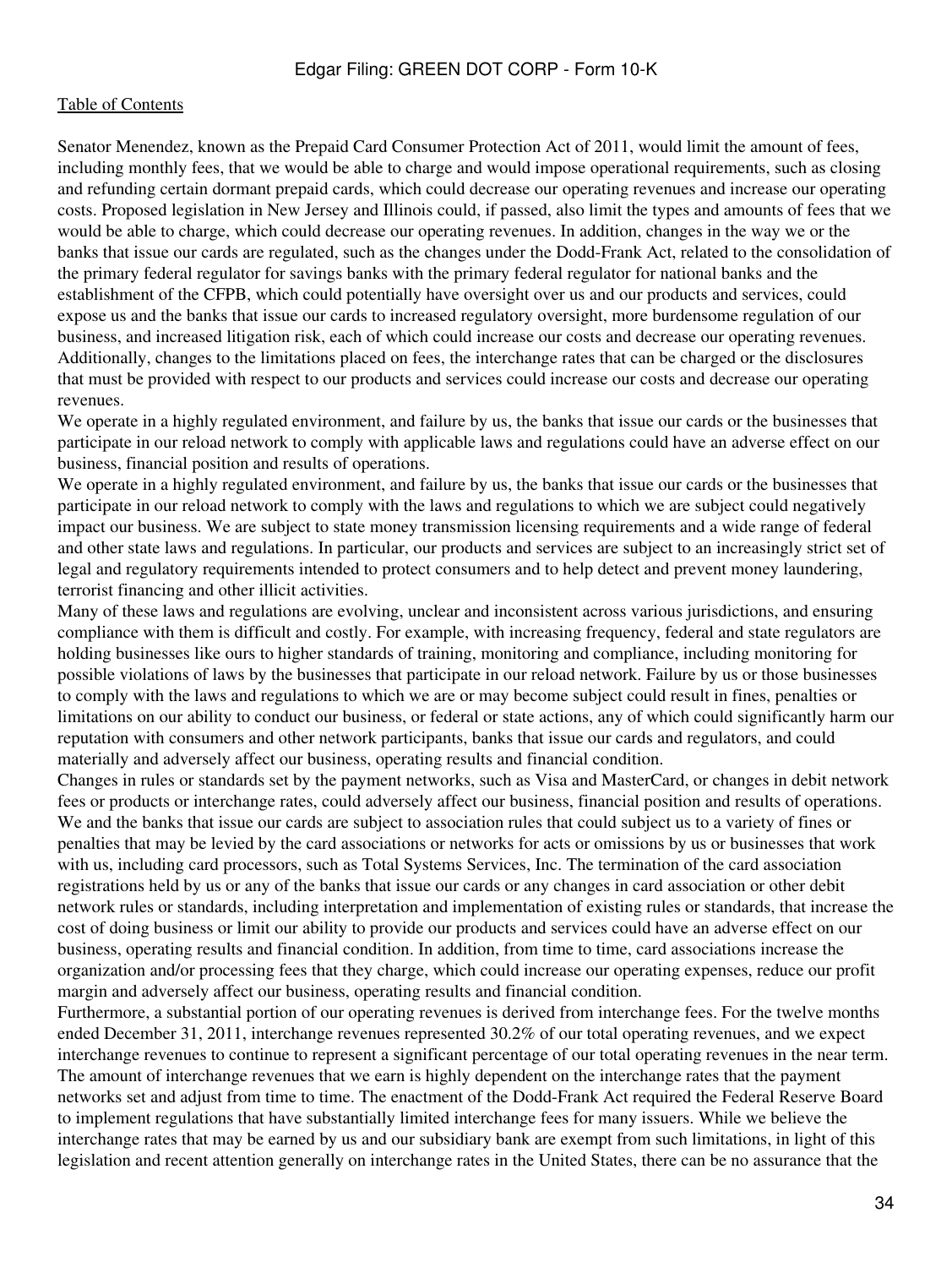interpretation or enforcement of interchange legislation or regulation will not impact our interchange revenues substantially. If interchange rates decline, whether due to actions by the payment networks, the banks that issue our cards or existing or future legislation, regulation or the interpretation or enforcement thereof, we would likely need to change our fee structure to compensate for lost interchange revenues. To the extent we increase the pricing of our products and services, we might find it more difficult to acquire consumers and to maintain or grow card usage and customer retention, and we could suffer reputational damage and become subject to greater regulatory scrutiny. We also might have to discontinue certain products or services. As a result, our operating revenues, operating results,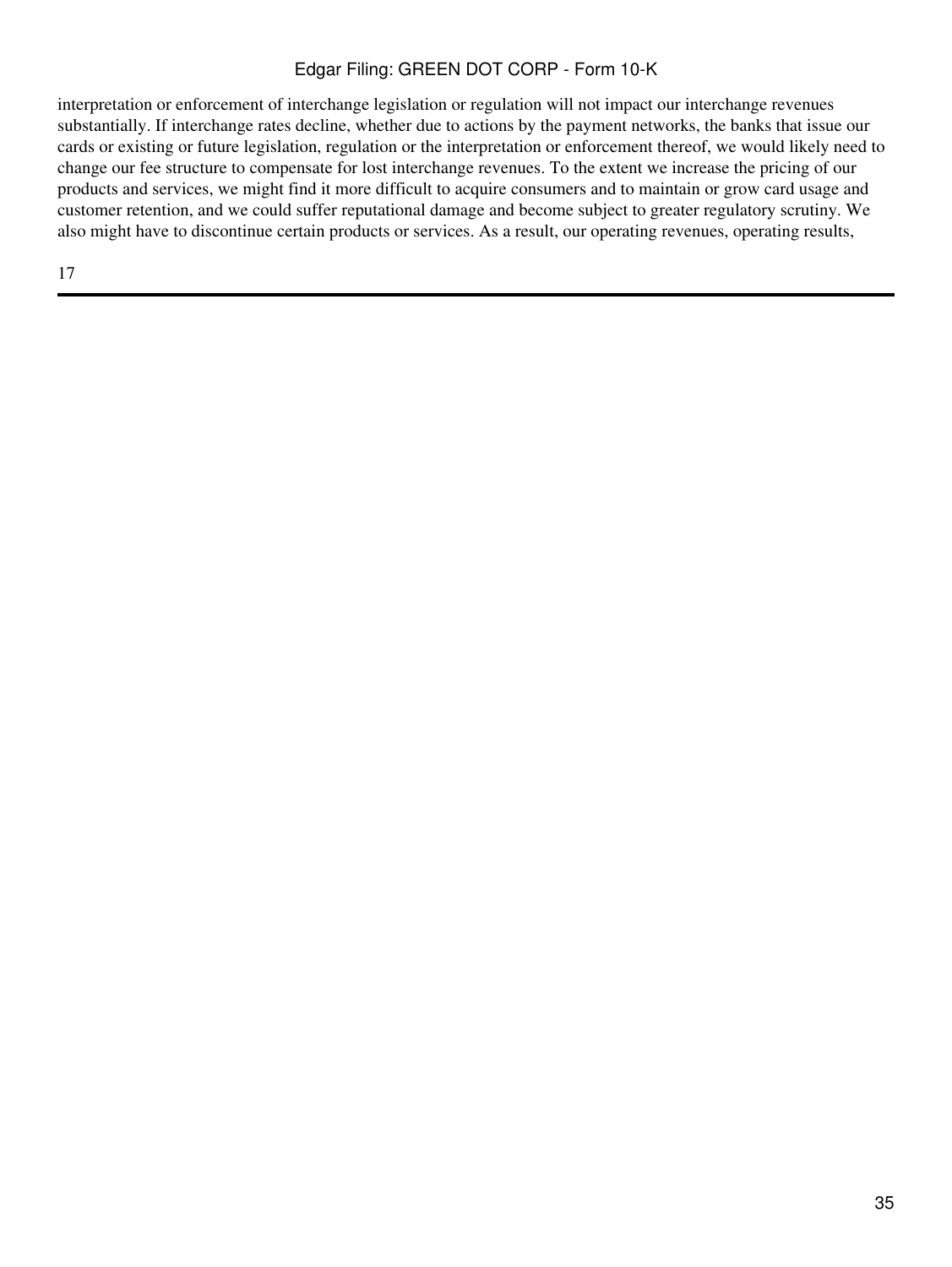#### [Table of Contents](#page-2-0)

prospects for future growth and overall business could be materially and adversely affected.

Our actual operating results may differ significantly from our guidance.

From time to time, we may release guidance in our quarterly results conference calls, or otherwise, regarding our future performance that represents our management's estimates as of the date of release. This guidance, which includes forward-looking statements, is based on projections prepared by our management. These projections are not prepared with a view toward compliance with published guidelines of the American Institute of Certified Public Accountants, and neither our independent registered public accounting firm nor any other independent expert or outside party compiles or examines the projections. Accordingly, no such person expresses any opinion or any other form of assurance with respect to those projections.

Projections are based upon a number of assumptions and estimates that, while presented with numerical specificity, are inherently subject to significant business, economic and competitive uncertainties and contingencies, many of which are beyond our control, and are based upon specific assumptions with respect to future business decisions, some of which will change. We intend to state possible outcomes as high and low ranges that are intended to provide a sensitivity analysis as variables are changed but we can provide no assurances that actual results will not fall outside of the suggested ranges.

The principal reason that we release guidance is to provide a basis for our management to discuss our business outlook with analysts and investors. We do not accept any responsibility for any projections or reports published by any of these persons.

Guidance is necessarily speculative in nature, and it can be expected that some or all of the assumptions underlying the guidance furnished by us will prove to be incorrect or will vary significantly from actual results. Accordingly, our guidance is only an estimate of what management believes is realizable as of the date of release. Actual results will vary from our guidance and the variations may be material. In light of the foregoing, investors are urged not to rely upon our guidance in making an investment decision with respect to our Class A common stock.

Any failure to implement our operating strategy successfully or the occurrence of any of the events or circumstances set forth in this Item 1A. could result in our actual operating results being different from our guidance, and such differences may be adverse and material.

We rely on relationships with card issuing banks to conduct our business, and our results of operations and financial position could be materially and adversely affected if we fail to maintain these relationships or we maintain them under new terms that are less favorable to us.

Substantially all of our cards are issued by GE Capital Retail Bank, formerly GE Money Bank, or Columbus Bank and Trust Company, a division of Synovus Bank. While we are in the process of transitioning our card issuing program with Columbus Bank and Trust Company to our subsidiary bank, Green Dot Bank, our existing relationships with these banks, particularly GE Capital Retail Bank, are currently, and will be for the foreseeable future, a critical component of our ability to conduct our business and to maintain our revenue and expense structure. Our reliance on third-party banking relationships will increase and we may need to establish new banking relationships if we are unable to successfully transition our card issuing program with Columbus Bank and Trust Company to our subsidiary bank, which has no experience with issuing our GPR cards, and may be unable to do so for the foreseeable future at the volume necessary to conduct our business. We may be unable to maintain relationships with the banks that issue our cards for a variety of reasons, including increased regulatory oversight, more burdensome regulation of our industry, increased compliance requirements or changes in business strategy. If we lose or do not maintain existing banking relationships, we would incur significant switching and other costs and expenses and we and users of our products and services could be significantly affected, creating contingent liabilities for us. As a result, the failure to maintain adequate banking relationships could have a material adverse effect on our business, results of operations and financial condition. Our agreements with the banks that issue our cards provide for revenue-sharing arrangements and cost and expense allocations between the parties. Changes in the revenue-sharing arrangements or the costs and expenses that we have to bear under these relationships could have a material impact on our operating expenses. In addition, we may be unable to maintain adequate banking relationships or, following its expiration in 2015, renew our agreements with GE Capital Retail Bank under terms at least as favorable to us as those existing before renewal.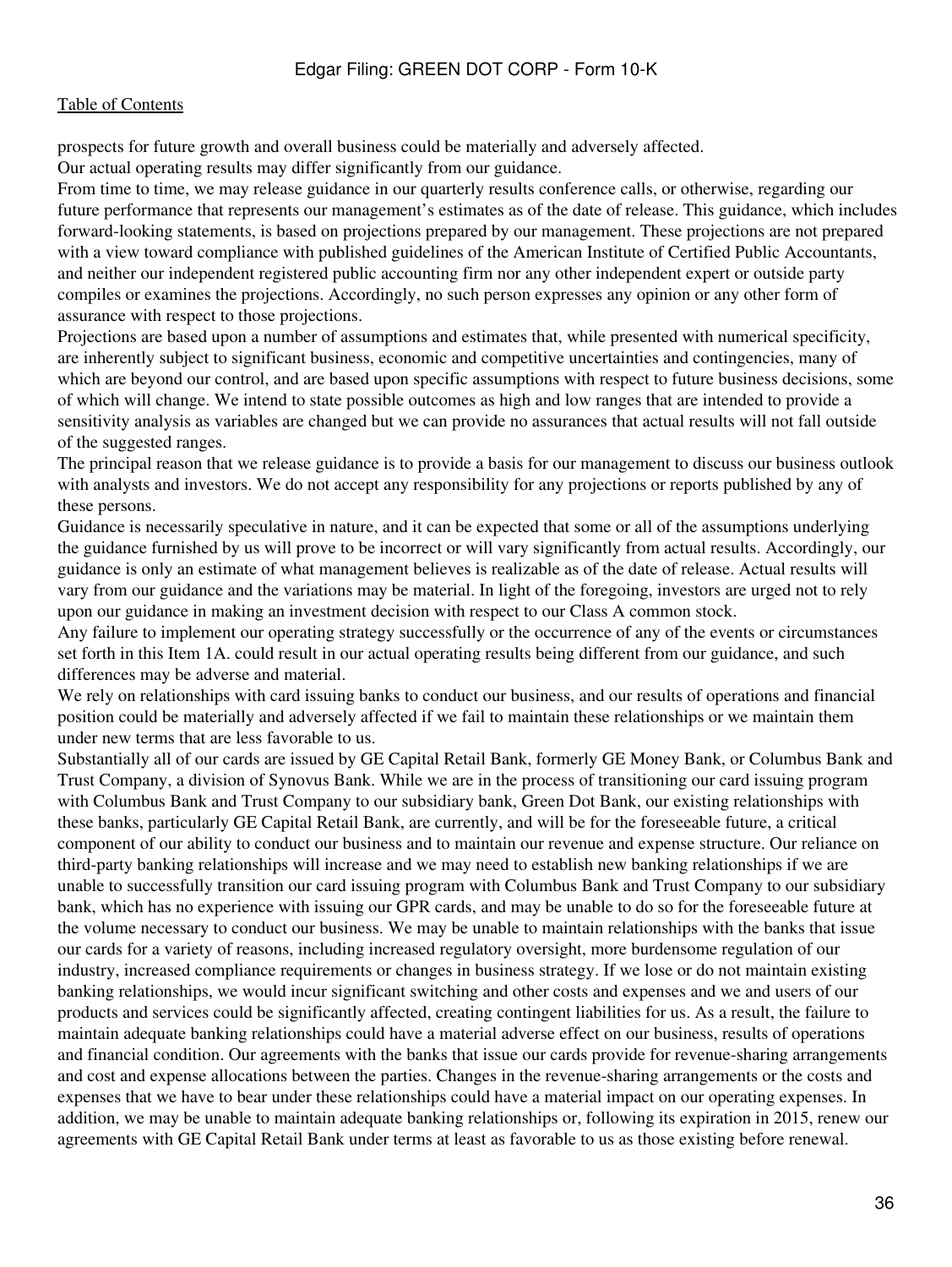We receive important services from third-party vendors, including card processing from Total System Services, Inc. Replacing them would be difficult and disruptive to our business.

Some services relating to our business, including fraud management and other customer verification services, transaction processing and settlement, card production and customer service, are outsourced to third-party vendors, such as Total System Services, Inc. for card processing and Genpact International, Inc. for call center services. We intend to migrate our card processing from Total System Services, Inc. to an in-house processing solution, but will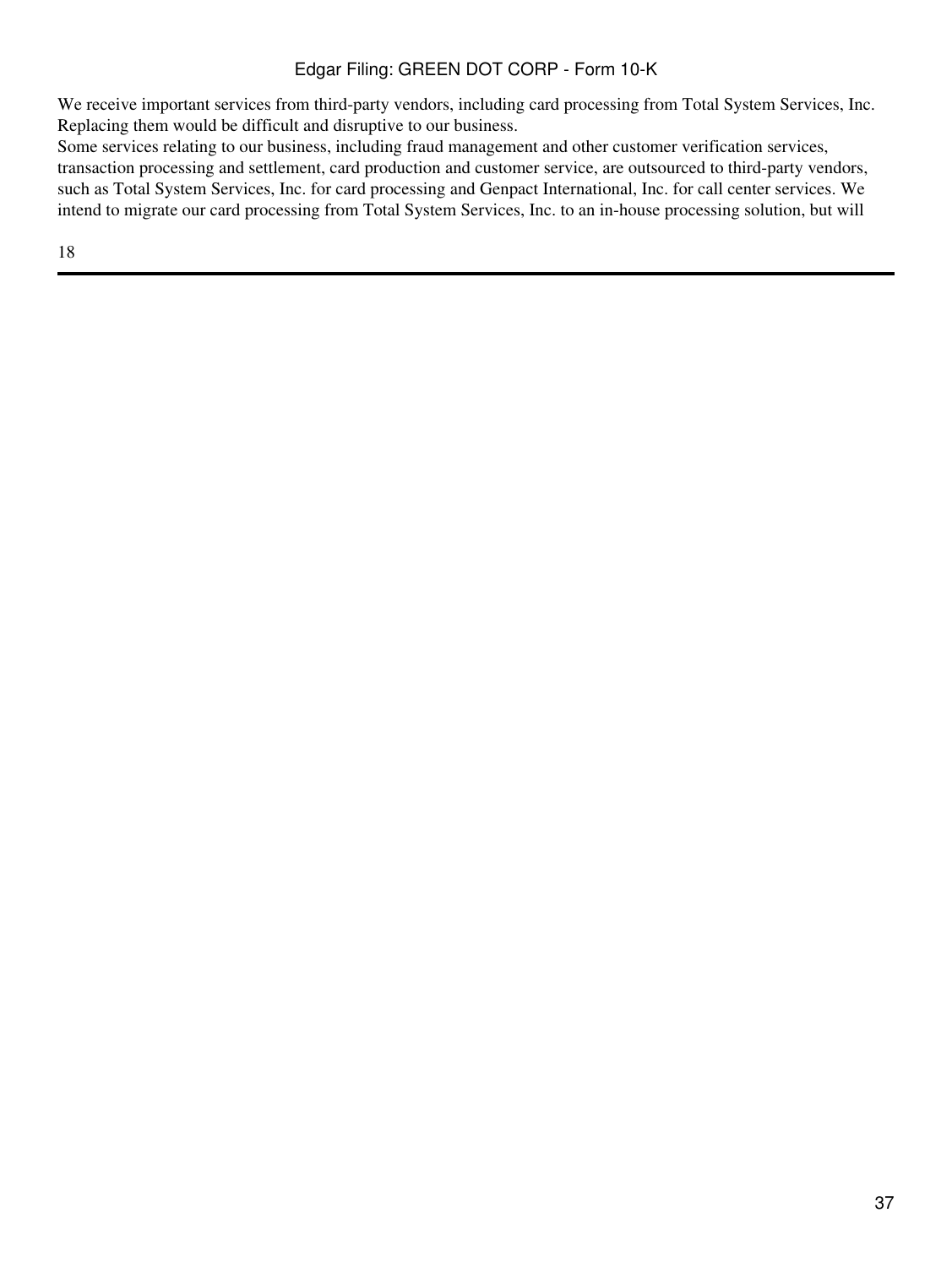continue to rely upon this vendor for some portion of our card processing for an extended period of time. It would be difficult to replace some of our third-party vendors, particularly Total System Services, Inc., in a timely manner if they were unwilling or unable to provide us with these services during the term of their agreements with us or if we are unable to successfully develop our in-house processing solution, and our business and operations could be adversely affected.

Our business could suffer if there is a decline in the use of prepaid cards as a payment mechanism or there are adverse developments with respect to the prepaid financial services industry in general.

As the prepaid financial services industry evolves, consumers may find prepaid financial services to be less attractive than traditional or other financial services. Consumers might not use prepaid financial services for any number of reasons, including the general perception of our industry. For example, negative publicity surrounding other prepaid financial service providers could impact our business and prospects for growth to the extent it adversely impacts the perception of prepaid financial services among consumers. If consumers do not continue or increase their usage of prepaid cards, our operating revenues may remain at current levels or decline. Predictions by industry analysts and others concerning the growth of prepaid financial services as an electronic payment mechanism may overstate the growth of an industry, segment or category, and you should not rely upon them. The projected growth may not occur or may occur more slowly than estimated. If consumer acceptance of prepaid financial services does not continue to develop or develops more slowly than expected or if there is a shift in the mix of payment forms, such as cash, credit cards, traditional debit cards and prepaid cards, away from our products and services, it could have a material adverse effect on our financial position and results of operations.

Fraudulent and other illegal activity involving our products and services could lead to reputational damage to us and reduce the use and acceptance of our cards and reload network.

Criminals are using increasingly sophisticated methods to engage in illegal activities involving our cards or cardholder information, such as counterfeiting, fraudulent payment or refund schemes and identity theft. We rely upon third parties for some transaction processing services, which subjects us and our cardholders to risks related to the vulnerabilities of those third parties. A single significant incident of fraud, or increases in the overall level of fraud, involving our cards and other products and services, could result in reputational damage to us, which could reduce the use and acceptance of our cards and other products and services, cause retail distributors or network acceptance members to cease doing business with us or lead to greater regulation that would increase our compliance costs. Furthermore, in an effort to counteract fraud involving our products and services, we may implement risk control mechanisms that could make it more difficult for legitimate customers to obtain and use our products and services, which would negatively impact our operating results.

A data security breach could expose us to liability and protracted and costly litigation, and could adversely affect our reputation and operating revenues.

We, the banks that issue our cards and our retail distributors, network acceptance members and third-party processors receive, transmit and store confidential customer and other information in connection with the sale and use of our prepaid financial services. Our encryption software and the other technologies we use to provide security for storage, processing and transmission of confidential customer and other information may not be effective to protect against data security breaches by third parties. The risk of unauthorized circumvention of our security measures has been heightened by advances in computer capabilities and the increasing sophistication of hackers. The banks that issue our cards and our retail distributors, network acceptance members and third-party processors also may experience similar security breaches involving the receipt, transmission and storage of our confidential customer and other information. Improper access to our or these third parties' systems or databases could result in the theft, publication, deletion or modification of confidential customer and other information.

A data security breach of the systems on which sensitive cardholder data and account information are stored could lead to fraudulent activity involving our products and services, reputational damage and claims or regulatory actions against us. If we are sued in connection with any data security breach, we could be involved in protracted and costly litigation. If unsuccessful in defending that litigation, we might be forced to pay damages and/or change our business practices or pricing structure, any of which could have a material adverse effect on our operating revenues and profitability. We would also likely have to pay (or indemnify the banks that issue our cards for) fines, penalties and/or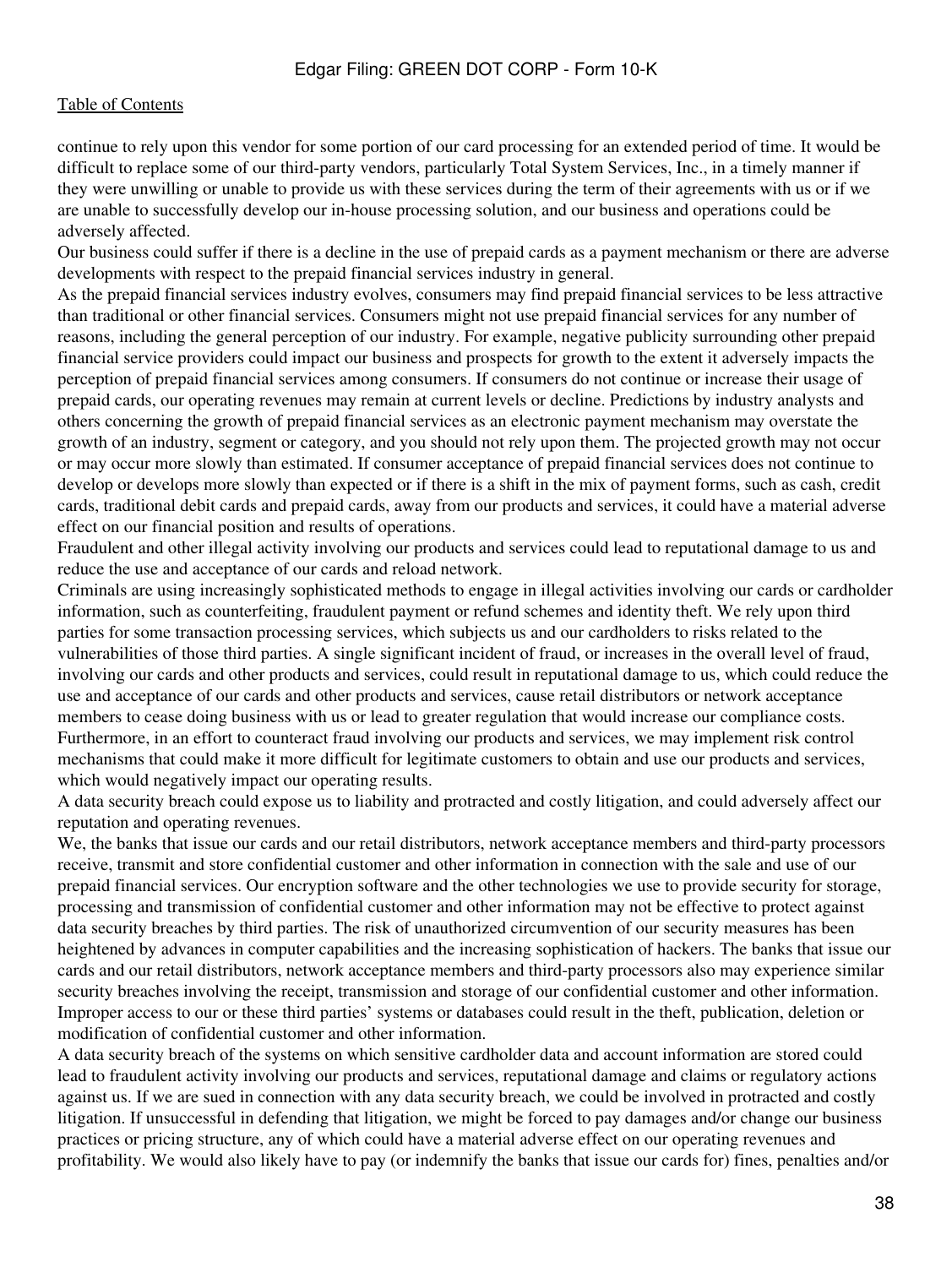other assessments imposed by Visa or MasterCard as a result of any data security breach. Further, a significant data security breach could lead to additional regulation, which could impose new and costly compliance obligations. In addition, a data security breach at one of the banks that issue our cards or at our retail distributors, network acceptance members or third-party processors could result in significant reputational harm to us and cause the use and acceptance of our cards to decline, either of which could have a significant adverse impact on our operating revenues and future growth prospects.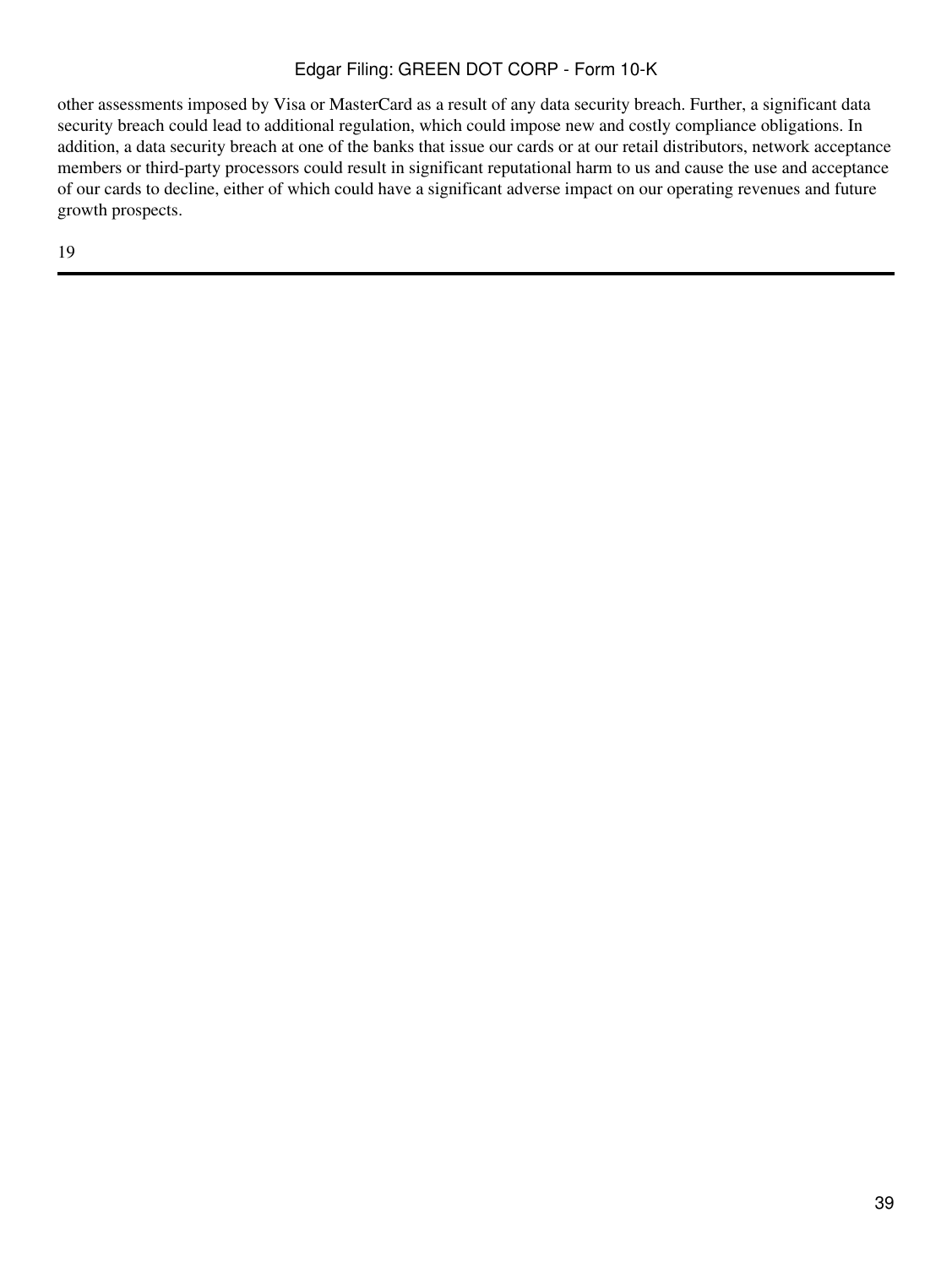Litigation or investigations could result in significant settlements, fines or penalties.

We are subject to litigation and regulatory oversight in the normal course of our business, and may be subject to regulatory or judicial proceedings or investigations from time to time. In May 2011, the office of the Attorney General of Florida announced that it is investigating five prepaid debit card providers, including us, relating to the allegation of possible hidden fees on their cards and false claims of credit building. We have conducted a thorough review of this allegation as it relates to our cards and have held meetings with the Attorney General's office to provide requested information in connection with this ongoing investigation. In addition, in October 2011, Integrated Technological Systems, Inc. filed a lawsuit against us, and in February 2012, TQP Development, LLC filed a lawsuit against us, in each case alleging that we infringe on one of its patents and is seeking a permanent injunction against the alleged infringement, compensatory damages, costs, and attorney's fees. While we believe we have meritorious defenses against these patent lawsuits, we have not established reserves or possible ranges of losses related to these proceedings because, at this time in the proceedings, the matters do not relate to a probable loss and/or the amounts are not reasonably estimable. The outcome of litigation and regulatory or judicial proceedings or investigations is difficult to predict. Plaintiffs or regulatory agencies or authorities in these matters may seek recovery of very large or indeterminate amounts or seek to have aspects of our business suspended or modified. The monetary and other impact of these actions may remain unknown for substantial periods of time. The cost to defend, settle or otherwise resolve these matters may be significant. Further, an unfavorable resolution of litigation, investigations or proceedings could have a material adverse effect on our business, operating results, or financial condition.

If regulatory or judicial proceedings or investigations were to be initiated against us by private or governmental entities, adverse publicity that may be associated with these proceedings or investigations could negatively impact our relationships with retail distributors, network acceptance members and card processors and decrease acceptance and use of, and loyalty to, our products and related services, and could impact the price of our Class A common stock. In addition, such proceedings or investigations could increase the risk that we will be involved in litigation. For example, after the Florida Attorney General's office announced its investigation, several law firms announced that they were investigating us for potential consumer class action lawsuits or derivative lawsuits for breach of fiduciary duties by our board of directors. While we would defend ourselves vigorously against such lawsuits to the extent that any are ultimately initiated against us, the outcome of litigation is difficult to predict and the cost to defend, settle or otherwise resolve these matters may be significant. For the foregoing reasons, if regulatory or judicial proceedings or investigations were to be initiated against us by private or governmental entities, our business, results of operations and financial condition could be adversely affected or our stock price could decline.

We must adequately protect our brand and the intellectual property rights related to our products and services and avoid infringing on the proprietary rights of others.

The Green Dot brand is important to our business, and we utilize trademark registrations and other means to protect it. Our business would be harmed if we were unable to protect our brand against infringement and its value was to decrease as a result.

We rely on a combination of trademark and copyright laws, trade secret protection and confidentiality and license agreements to protect the intellectual property rights related to our products and services. We may unknowingly violate the intellectual property or other proprietary rights of others and, thus, may be subject to claims by third parties. If so, we may be required to devote significant time and resources to defending against these claims or to protecting and enforcing our own rights. Some of our intellectual property rights may not be protected by intellectual property laws, particularly in foreign jurisdictions. The loss of our intellectual property or the inability to secure or enforce our intellectual property rights or to defend successfully against an infringement action could harm our business, results of operations, financial condition and prospects.

We are exposed to losses from cardholder account overdrafts.

Our cardholders can incur charges in excess of the funds available in their accounts, and we may become liable for these overdrafts. While we decline authorization attempts for amounts that exceed the available balance in a cardholder's account, the application of card association rules, the timing of the settlement of transactions and the assessment of the card's monthly maintenance fee, among other things, can result in overdrawn accounts.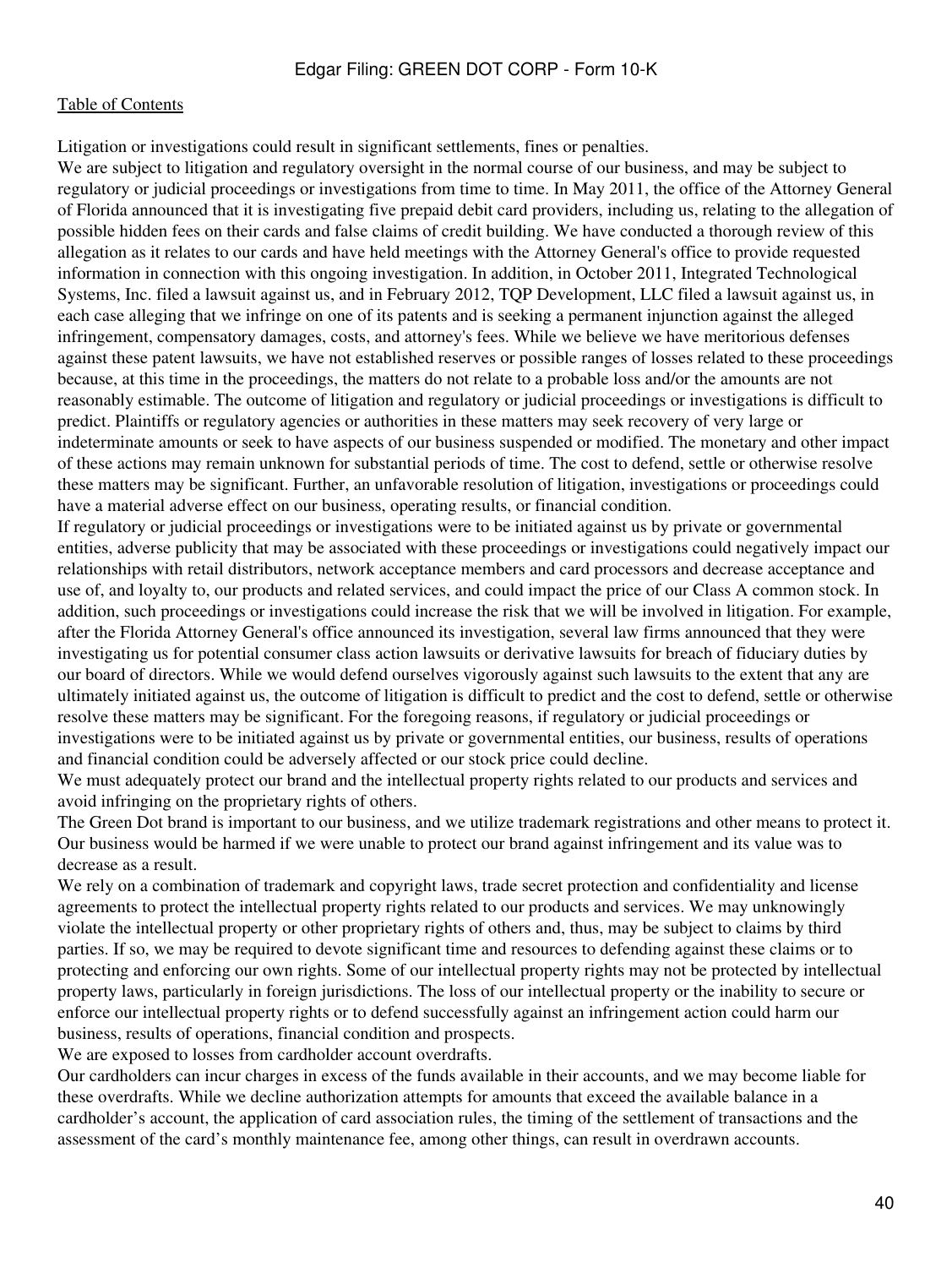Maintenance fee assessments accounted for approximately 91% of aggregate overdrawn account balances in the year ended December 31, 2011, as compared to approximately 95% in the year ended December 31, 2010. Maintenance fee assessment overdrafts occur as a result of our charging a cardholder, pursuant to the card's terms and conditions, the monthly maintenance fee at a time when he or she does not have sufficient funds in his or her account.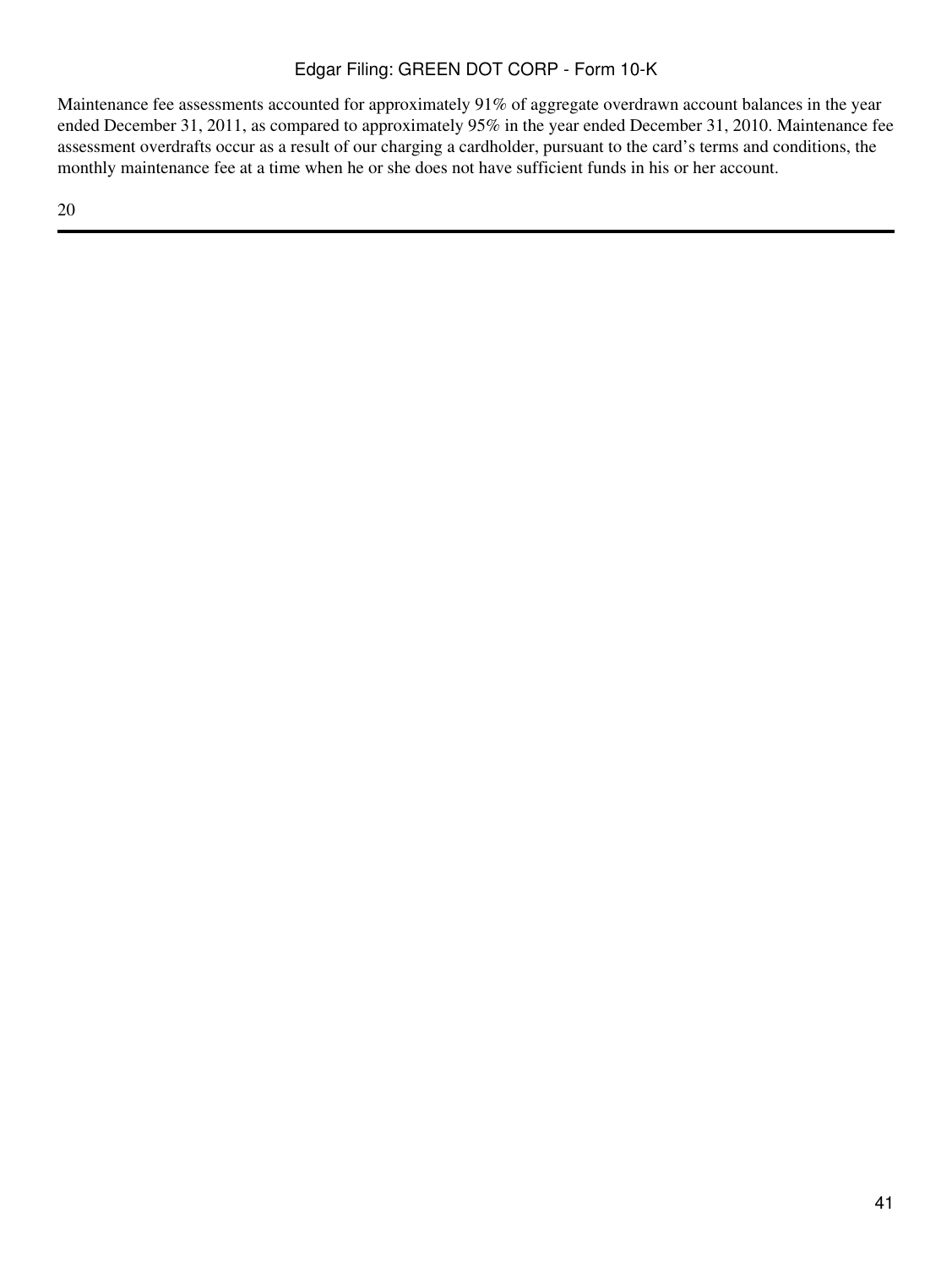Our remaining overdraft exposure arises primarily from late-posting. A late-post occurs when a merchant posts a transaction within a payment network-permitted timeframe but subsequent to our release of the authorization for that transaction, as permitted by card association rules. Under card association rules, we may be liable for the amount of the transaction even if the cardholder has made additional purchases in the intervening period and funds are no longer available on the card at the time the transaction is posted.

Overdrawn account balances are funded on our behalf by the bank that issued the overdrawn card. We are responsible to this card issuing bank for any losses associated with these overdrafts. Overdrawn account balances are therefore deemed to be our receivables due from cardholders. We maintain reserves to cover the risk that we may not recover these receivables due from our cardholders, but our exposure may increase above these reserves for a variety of reasons, including our failure to predict the actual recovery rate accurately. To the extent we incur losses from overdrafts above our reserves or we determine that it is necessary to increase our reserves substantially, our business, results of operations and financial condition could be materially and adversely affected.

We face settlement risks from our retail distributors, which may increase during an economic downturn.

The vast majority of our business is conducted through retail distributors that sell our products and services to consumers at their store locations. Our retail distributors collect funds from the consumers who purchase our products and services and then must remit these funds directly to accounts established for the benefit of these consumers at the banks that issue our cards. The remittance of these funds by the retail distributor takes on average three business days. If a retail distributor becomes insolvent, files for bankruptcy, commits fraud or otherwise fails to remit proceeds to the card issuing bank from the sales of our products and services, we are liable for any amounts owed to the card issuing bank. As of December 31, 2011, we had assets subject to settlement risk of \$27.4 million. Given the possibility of recurring volatility in global financial markets, the approaches we use to assess and monitor the creditworthiness of our retail distributors may be inadequate, and we may be unable to detect and take steps to mitigate an increased credit risk in a timely manner.

Economic downturns could result in settlement losses, whether or not directly related to our business. We are not insured against these risks. Significant settlement losses could have a material adverse effect on our business, results of operations and financial condition.

Future acquisitions or investments could disrupt our business and harm our financial condition.

From time to time, we may pursue acquisitions or investments that we believe will help us to achieve our strategic objectives. The process of integrating an acquired business, product or technology can create unforeseen operating difficulties, expenditures and other challenges such as:

increased regulatory and compliance requirements;

•implementation or remediation of controls, procedures and policies at the acquired company;

• challenges; diversion of management time and focus from operation of our then-existing business to acquisition integration

•coordination of product, sales, marketing and program and systems management functions;

•transition of the acquired company's users and customers onto our systems;

retention of employees from the acquired company;

•integrating employees from the acquired company into our organization;

systems and operations generally with ours; integration of the acquired company's accounting, information management, human resource and other administrative

disputes, and tax and other known and unknown liabilities; and disputes, and tax and other known and unknown liabilities; liability for activities of the acquired company prior to the acquisition, including violations of law, commercial

**Example years** or other claims in connection with the acquired companion employees, customers, former stockholders or other third parties. litigation or other claims in connection with the acquired company, including claims brought by terminated

If we are unable to address these difficulties and challenges or other problems encountered in connection with our recent bank acquisition or any future acquisition or investment, we might not realize the anticipated benefits of that acquisition or investment, we might incur unanticipated liabilities or we might otherwise suffer harm to our business generally.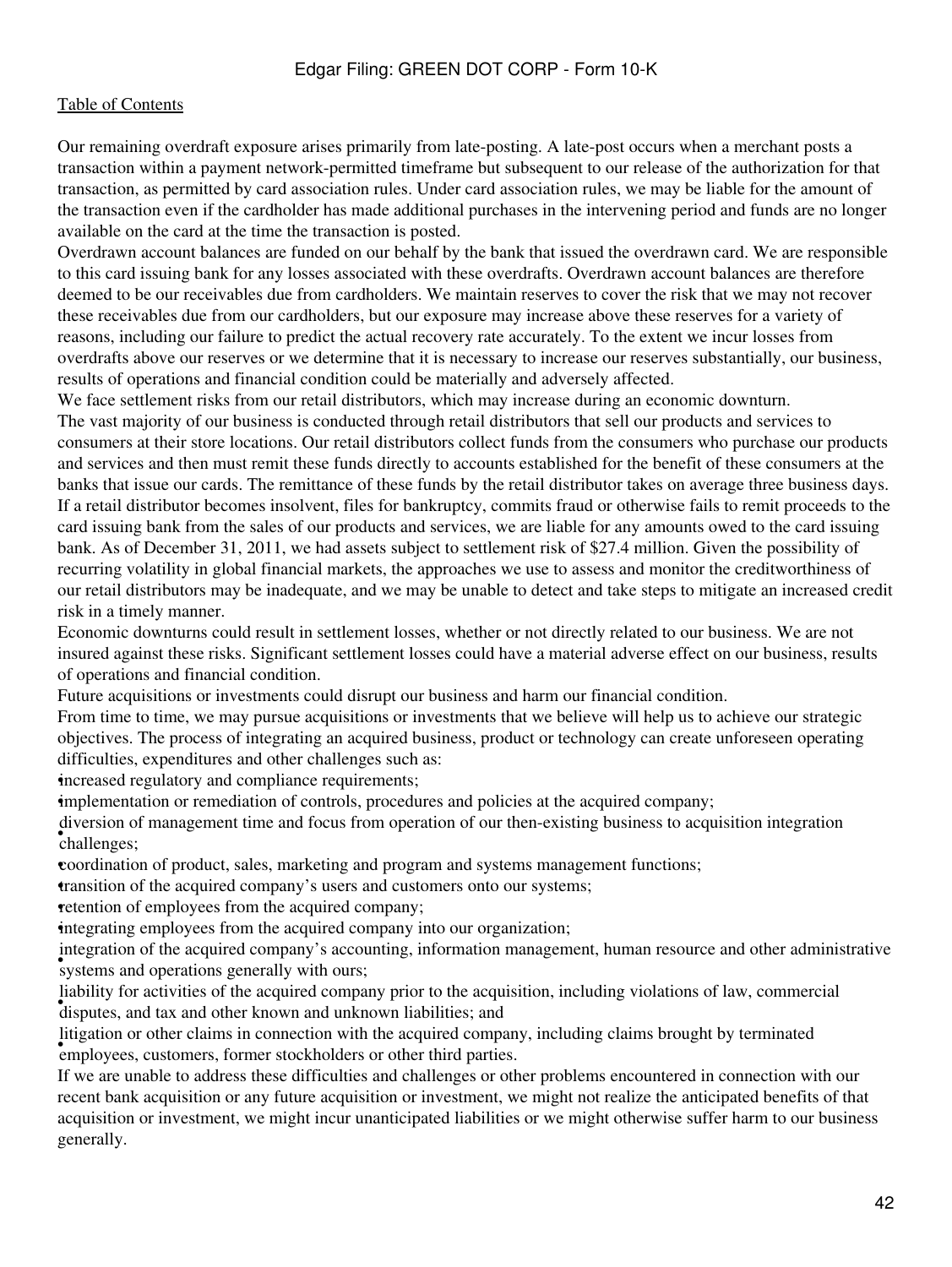To the extent we pay the consideration for any future acquisitions or investments in cash, it would reduce the amount of cash available to us for other purposes. Future acquisitions or investments could also result in dilutive issuances of our equity securities or the incurrence of debt, contingent liabilities, amortization expenses, or impairment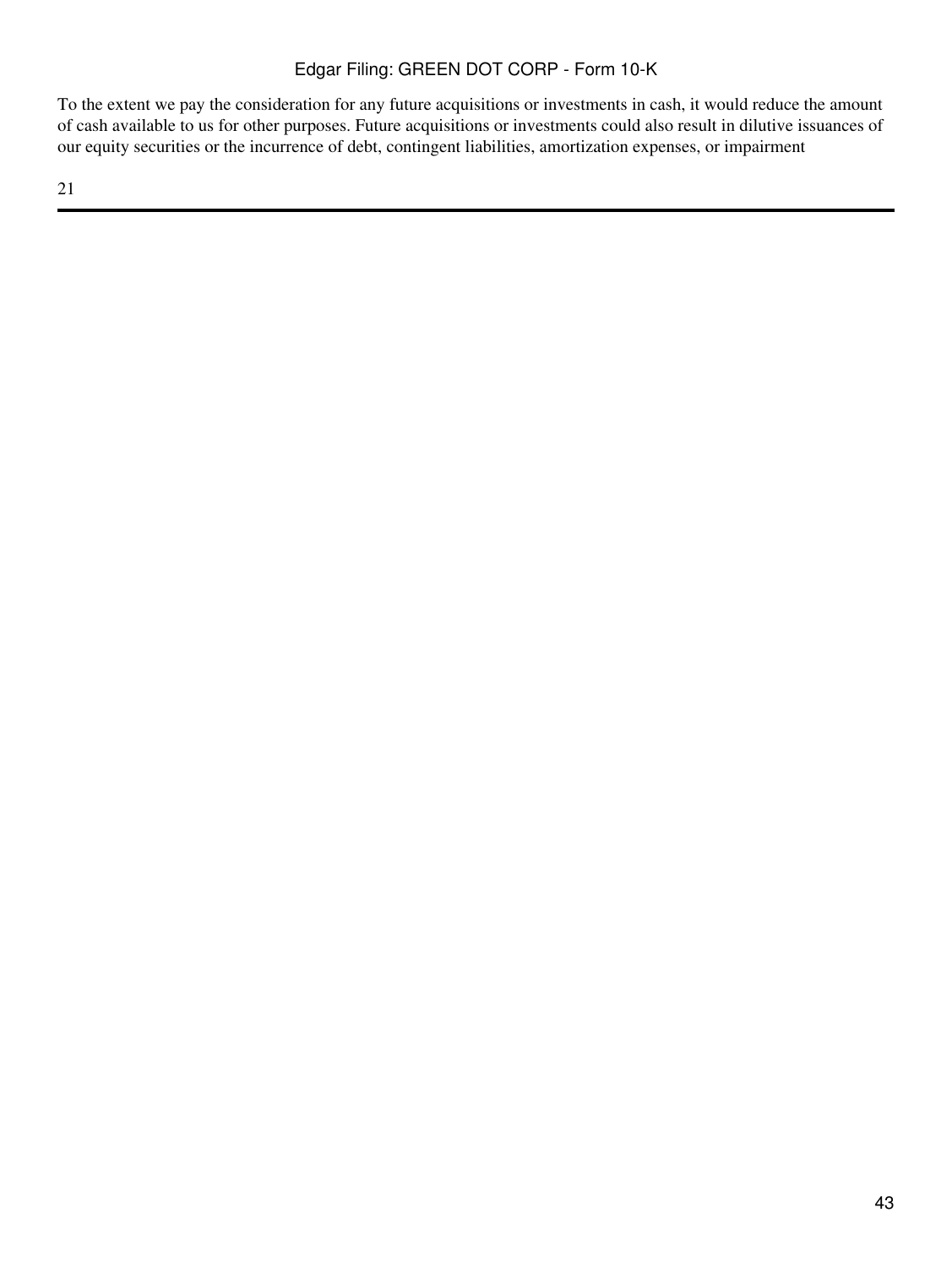charges against goodwill on our balance sheet, any of which could harm our financial condition and negatively impact our stockholders.

Economic, political and other conditions may adversely affect trends in consumer spending.

The electronic payments industry, including the prepaid financial services segment within that industry, depends heavily upon the overall level of consumer spending. The United States is currently facing challenging economic conditions and if these conditions remain uncertain or deteriorate further, we may experience a reduction in the number of our cards that are purchased or reloaded, the number of transactions involving our cards and the use of our reload network and related services. A sustained reduction in the use of our products and related services, either as a result of a general reduction in consumer spending or as a result of a disproportionate reduction in the use of card-based payment systems, our business, results of operations and financial condition would be materially harmed. Our business is dependent on the efficient and uninterrupted operation of computer network systems and data centers. Our ability to provide reliable service to cardholders and other network participants depends on the efficient and uninterrupted operation of our computer network systems and data centers as well as those of our retail distributors, network acceptance members and third-party processors. Our business involves movement of large sums of money, processing of large numbers of transactions and management of the data necessary to do both. Our success depends upon the efficient and error-free handling of the money that is collected by our retail distributors and remitted to network acceptance members or the banks that issue our cards. We rely on the ability of our employees, systems and processes and those of the banks that issue our cards, our retail distributors, our network acceptance members and third-party processors to process and facilitate these transactions in an efficient, uninterrupted and error-free manner. In the event of a breakdown, a catastrophic event (such as fire, natural disaster, power loss, telecommunications failure or physical break-in), a security breach or malicious attack, an improper operation or any other event impacting our systems or processes, or those of our vendors, or an improper action by our employees, agents or third-party vendors, we could suffer financial loss, loss of customers, regulatory sanctions and damage to our reputation. The measures we have taken, including the implementation of disaster recovery plans and redundant computer systems, may not be successful, and we may experience other problems unrelated to system failures. We may also experience software defects, development delays and installation difficulties, any of which could harm our business and reputation and expose us to potential liability and increased operating expenses. Some of our contracts with retail distributors, including our contract with Walmart, contain service level standards pertaining to the operation of our systems, and provide the retail distributor with the right to collect damages and potentially to terminate its contract with us for system downtime exceeding stated limits. If we face system interruptions or failures, our business interruption insurance may not be adequate to cover the losses or damages that we incur.

We must be able to operate and scale our technology effectively to match our business growth. Our ability to continue to provide our products and services to a growing number of network participants, as well as to enhance our existing products and services and offer new products and services, is dependent on our information technology systems. If we are unable to manage the technology associated with our business effectively, we could experience increased costs, reductions in system availability and losses of our network participants. Any failure of our systems in scalability and functionality would adversely impact our business, financial condition and results of operations.

If we are unable to keep pace with the rapid technological developments in our industry and the larger electronic payments industry necessary to continue providing our network acceptance members and cardholders with new and innovative products and services, the use of our cards and other products and services could decline.

The electronic payments industry is subject to rapid and significant technological changes, including continuing advancements in the areas of radio frequency and proximity payment devices (such as contactless cards), e-commerce and mobile commerce, among others. We cannot predict the effect of technological changes on our business. We rely in part on third parties, including some of our competitors and potential competitors, for the development of, and access to, new technologies. We expect that new services and technologies applicable to our industry will continue to emerge, and these new services and technologies may be superior to, or render obsolete, the technologies we currently utilize in our products and services. Additionally, we may make future investments in, or enter into strategic alliances to develop, new technologies and services or to implement infrastructure change to further our strategic objectives,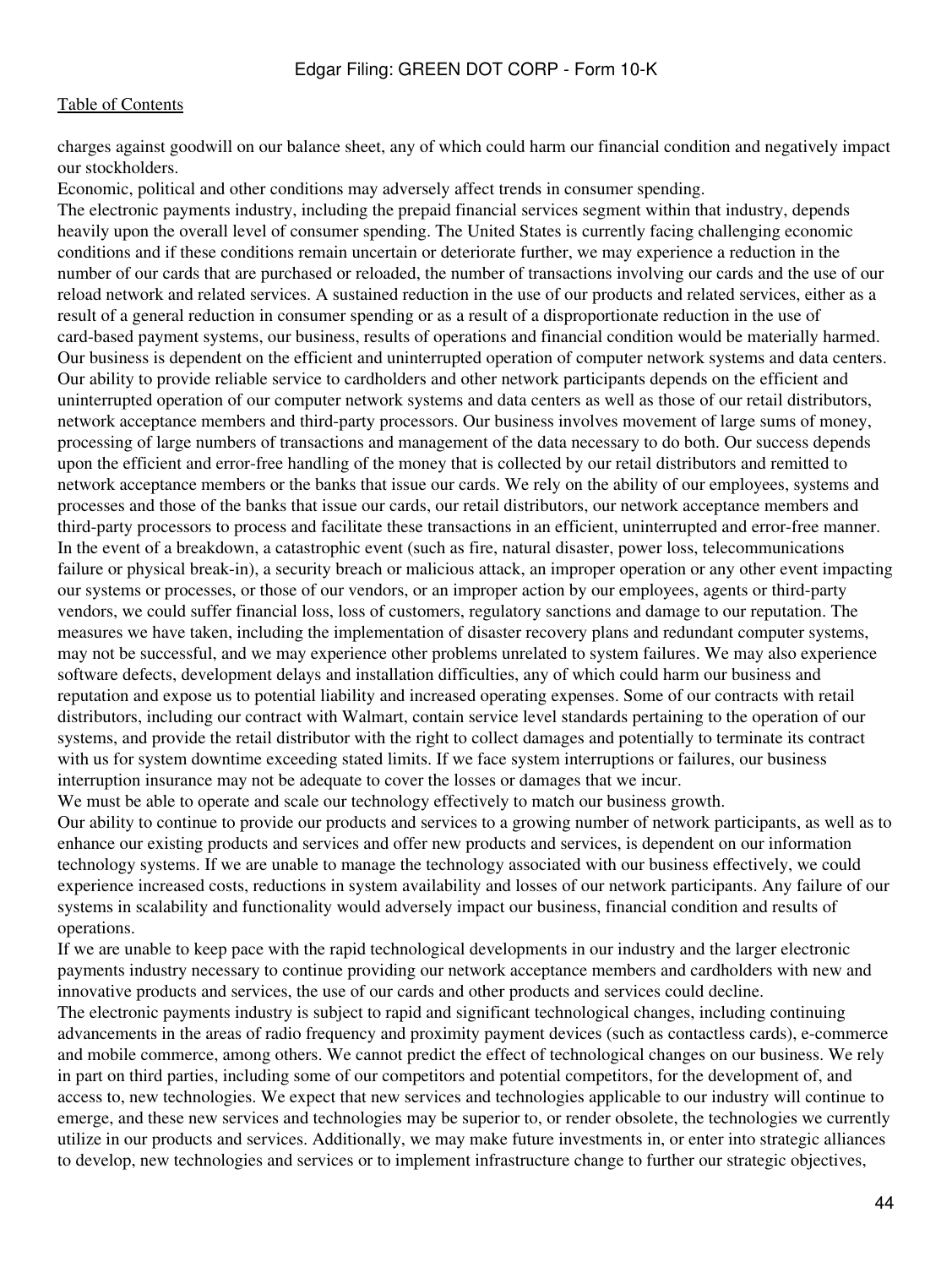strengthen our existing businesses and remain competitive. However, our ability to transition to new services and technologies that we develop may be inhibited by a lack of industry-wide standards, by resistance from our retail distributors, network acceptance members, third-party processors or consumers to these changes, or by the intellectual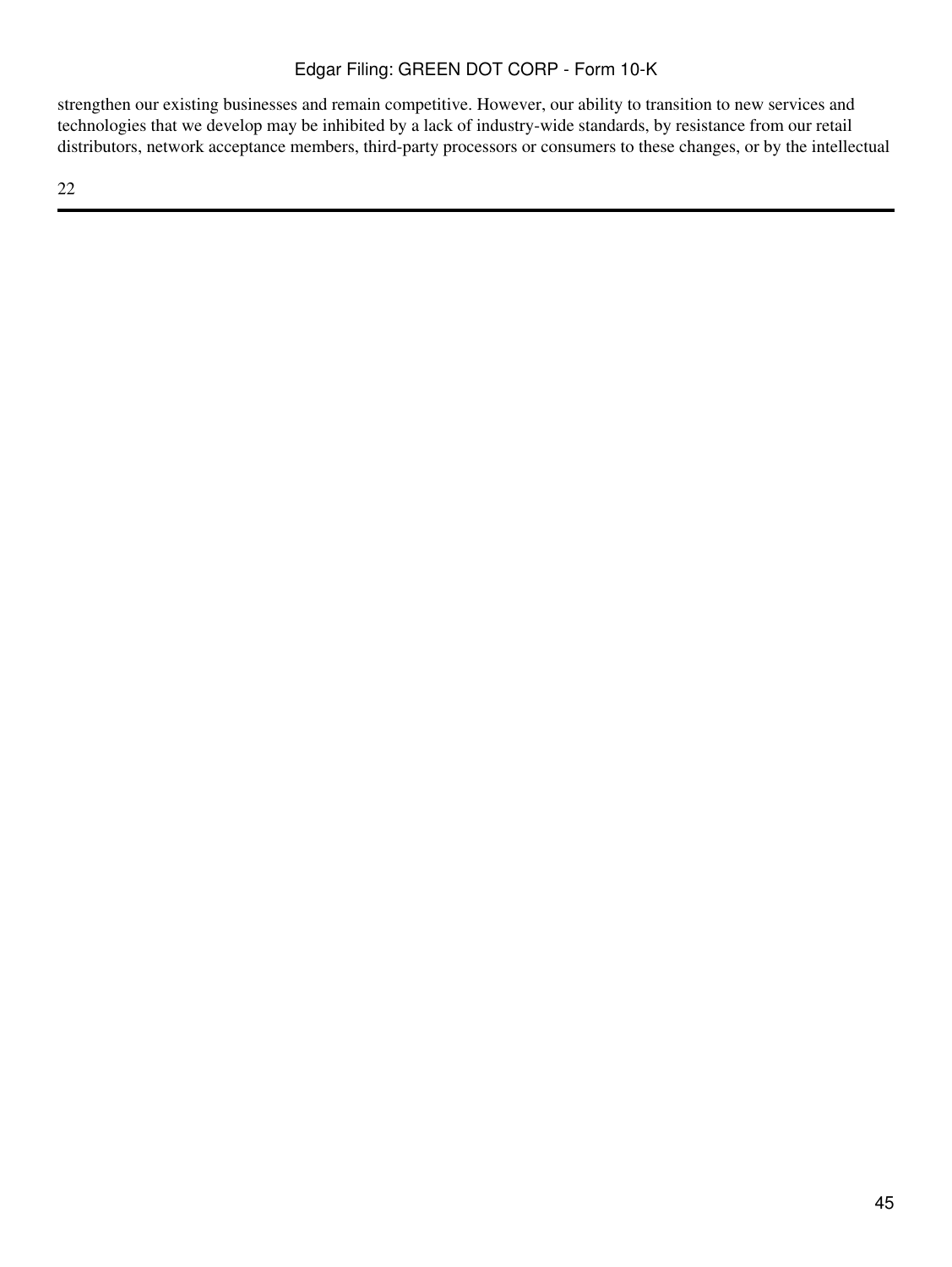property rights of third parties. Our future success will depend, in part, on our ability to develop new technologies and adapt to technological changes and evolving industry standards. These initiatives are inherently risky, and they may not be successful or may have an adverse effect on our business, financial condition and results of operations. Our future success depends on our ability to attract, integrate, retain and incentivize key personnel. Our future success will depend, to a significant extent, on our ability to attract, integrate, retain and recognize key personnel, namely our management team and experienced sales, marketing and program and systems management personnel. Replacing departing key personnel can involve organizational disruption and uncertainty, as we experienced in connection with replacing Mark T. Troughton, our former President, Cards and Network, following his resignation in January 2012. We must retain and motivate existing personnel, and we must also attract, assimilate and

motivate additional highly-qualified employees. We may experience difficulty in managing transitions and assimilating our newly-hired personnel, which may adversely affect our business. Competition for qualified management, sales, marketing and program and systems management personnel can be intense. Competitors have in the past and may in the future attempt to recruit our top management and employees. If we fail to attract, integrate, retain and incentivize key personnel, our ability to manage and grow our business could be harmed.

We might require additional capital to support our business in the future, and this capital might not be available on acceptable terms, or at all.

If our unrestricted cash and cash equivalents balances and any cash generated from operations are not sufficient to meet our future cash requirements, we will need to access additional capital to fund our operations. We may also need to raise additional capital to take advantage of new business or acquisition opportunities. We may seek to raise capital by, among other things:

•issuing additional shares of our Class A common stock or other equity securities;

•issuing debt securities; and

•borrowing funds under a credit facility.

We may not be able to raise needed cash in a timely basis on terms acceptable to us or at all. Financings, if available, may be on terms that are dilutive or potentially dilutive to our stockholders. The holders of new securities may also receive rights, preferences or privileges that are senior to those of existing holders of our Class A common stock. In addition, if we were to raise cash through a debt financing, the terms of the financing might impose additional conditions or restrictions on our operations that could adversely affect our business. If we require new sources of financing but they are insufficient or unavailable, we would be required to modify our operating plans to take into account the limitations of available funding, which would harm our ability to maintain or grow our business. The occurrence of catastrophic events could damage our facilities or the facilities of third parties on which we depend, which could force us to curtail our operations.

We and some of the third-party service providers on which we depend for various support functions, such as customer service and card processing, are vulnerable to damage from catastrophic events, such as power loss, natural disasters, terrorism and similar unforeseen events beyond our control. Our principal offices, for example, are situated in the foothills of southern California near known earthquake fault zones and areas of elevated wild fire danger. If any catastrophic event were to occur, our ability to operate our business could be seriously impaired, as we do not maintain redundant systems for critical business functions, such as finance and accounting. In addition, we might not have adequate insurance to cover our losses resulting from catastrophic events or other significant business interruptions. Any significant losses that are not recoverable under our insurance policies, as well as the damage to, or interruption of, our infrastructure and processes, could seriously impair our business and financial condition. If we fail to maintain proper and effective internal controls, our ability to produce accurate financial statements on a timely basis could be impaired, which could result in a loss of investor confidence in our financial reports and have an adverse effect on our stock price.

Our management is responsible for establishing and maintaining adequate internal control over financial reporting to provide reasonable assurance regarding the reliability of our financial reporting and the preparation of financial statements for external purposes in accordance with U.S. generally accepted accounting principles. If we are unable to maintain adequate internal control over financial reporting, we might be unable to report our financial information on a timely basis and might suffer adverse regulatory consequences or violate NYSE listing standards. There could also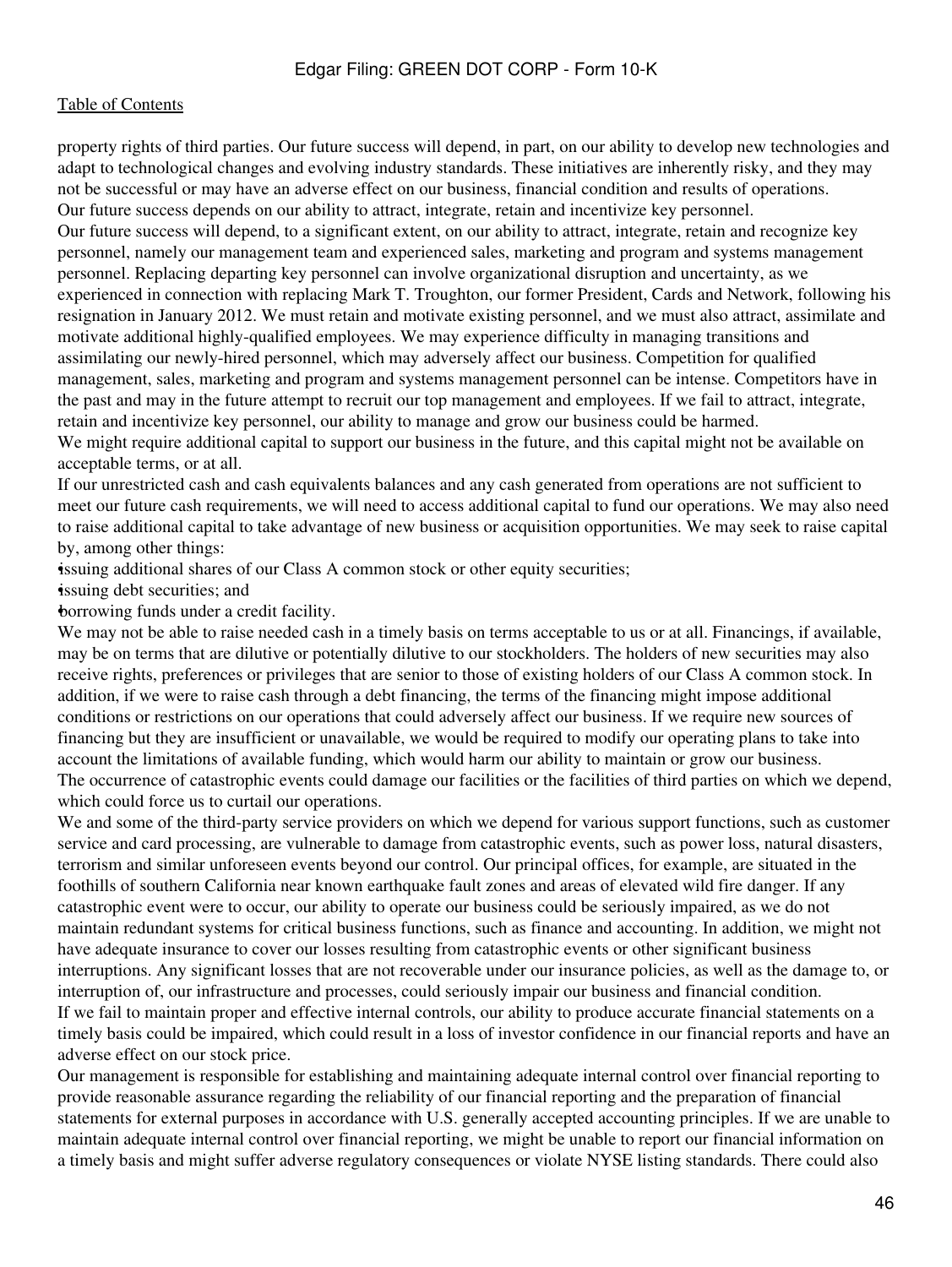be a negative reaction in the financial markets due to a loss of investor confidence in us and the reliability of our financial statements. We may in the future discover areas of our internal financial and accounting controls and procedures that need improvement. Our internal control over financial reporting will not prevent or detect all error and all fraud. A control system, no matter how well conceived and operated, can provide only reasonable, not absolute,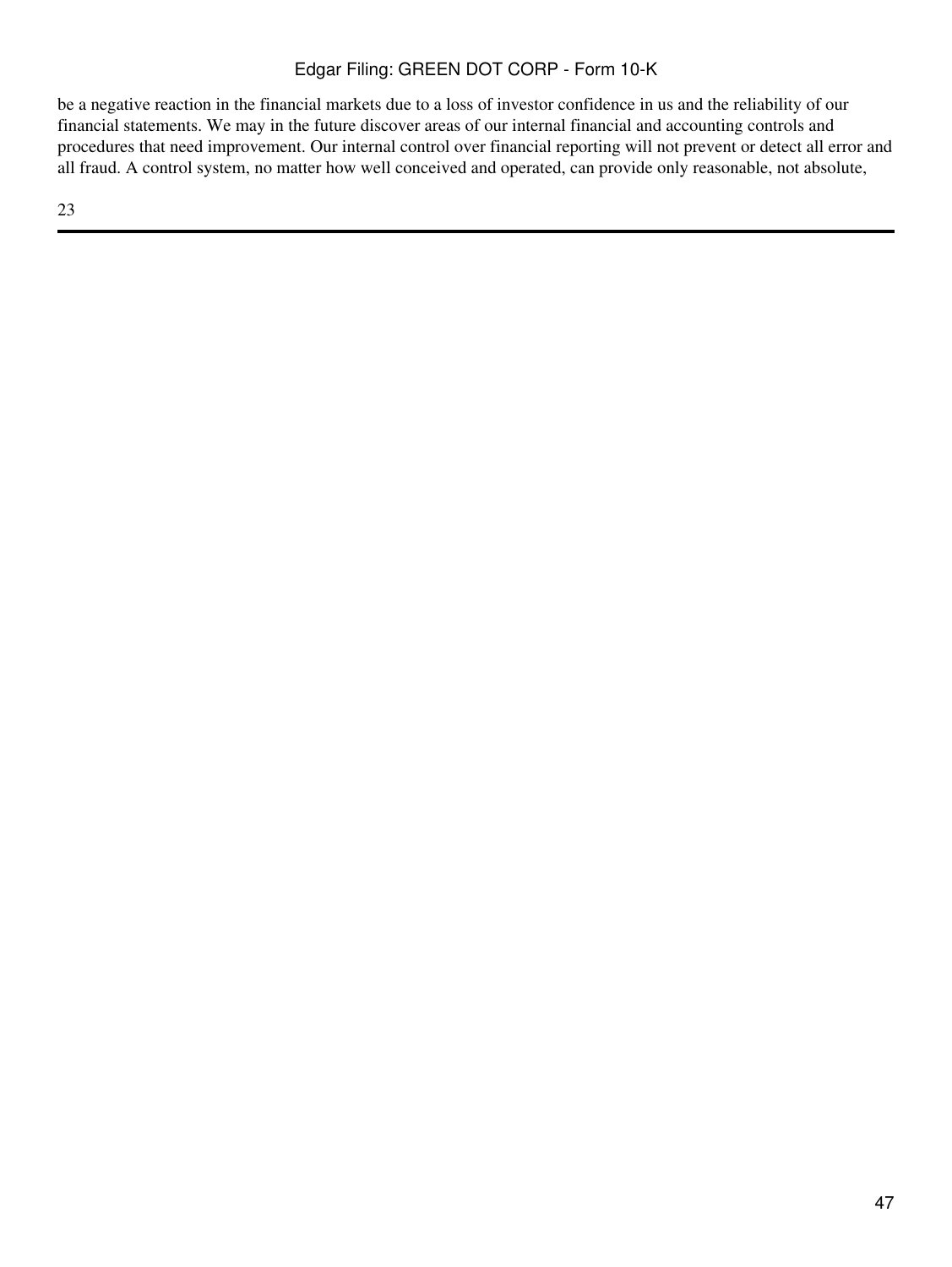#### [Table of Contents](#page-2-0)

assurance that the objectives of the control system will be met. Because of the inherent limitations in all control systems, no evaluation of controls can provide absolute assurance that all control issues and instances of fraud, if any, within our company will be detected. If we are unable to maintain proper and effective internal controls, we may not be able to produce accurate financial statements on a timely basis, which could adversely affect our ability to operate our business and could result in regulatory action, and could require us to restate, our financial statements. Any such restatement could result in a loss of public confidence in the reliability of our financial statements and sanctions imposed on us by the SEC.

Changes in accounting standards or inaccurate estimates or assumptions in the application of accounting policies could adversely affect our financial condition and results of operations.

Our accounting policies and methods are fundamental to how we record and report our financial condition and results of operations. Some of these policies require use of estimates and assumptions that may affect the reported value of our assets or liabilities and results of operations and are critical because they require management to make difficult, subjective and complex judgments about matters that are inherently uncertain. If those assumptions, estimates or judgments were incorrectly made, we could be required to correct and restate prior period financial

statements. Accounting standard-setters and those who interpret the accounting standards (such as the Financial Accounting Standards Board, the SEC, banking regulators and our independent registered public accounting firm) may also amend or even reverse their previous interpretations or positions on how various standards should be applied. These changes can be difficult to predict and can materially impact how we record and report our financial condition and results of operations. In some cases, we could be required to apply a new or revised standard retroactively, resulting in the need to revise and republish prior period financial statements.

Risks Related to Ownership of Our Class A Common Stock

The price of our Class A common stock may be volatile.

In the recent past, stocks generally, and financial services company stocks in particular, have experienced high levels of volatility. The trading price of our Class A common stock has been highly volatile since our initial public offering and may continue to be subject to wide fluctuations. The trading price of our Class A common stock depends on a number of factors, including those described in this "Risk Factors" section, many of which are beyond our control and may not be related to our operating performance. Factors that could cause fluctuations in the trading price of our Class A common stock include the following:

•price and volume fluctuations in the overall stock market from time to time;

• significant volatility in the market prices and trading volumes of financial services company stocks:

•actual or anticipated changes in our results of operations or fluctuations in our operating results;

**Follow our Class A common stock;** actual or anticipated changes in the expectations of investors or the recommendations of any securities analysts who

settled of contain the contact of the contact of the contact of the contact of the contact of the contact of the contact of the contact of the contact of the contact of the contact of the contact of the contact of the cont actual or anticipated developments in our business or our competitors' businesses or the competitive landscape

•the public's reaction to our press releases, other public announcements and filings with the SEC;

*s* operations or those of our competitors; litigation and investigations or proceedings involving us, our industry or both or investigations by regulators into our

•new laws or regulations or new interpretations of existing laws or regulations applicable to our business;

•changes in accounting standards, policies, guidelines, interpretations or principles;

•general economic conditions; and

sales of shares of our Class A common stock by us or our stockholders.

In the past, many companies that have experienced volatility in the market price of their stock have become subject to securities class action litigation. We may be the target of this type of litigation in the future. Securities litigation against us could result in substantial costs and divert our management's attention from other business concerns, which could seriously harm our business.

Concentration of ownership among our existing directors, executive officers and principal stockholders may prevent new investors from influencing significant corporate decisions.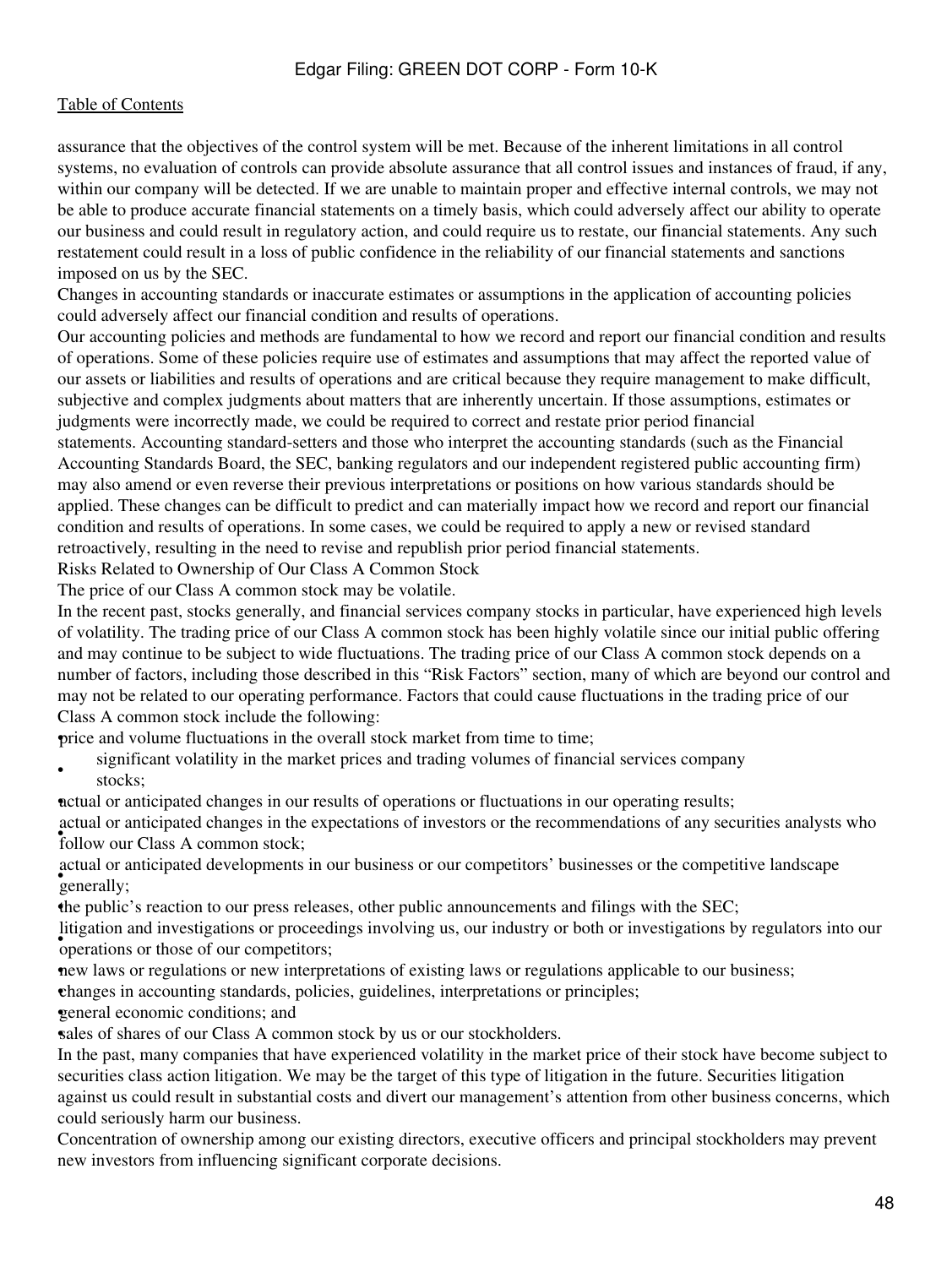Our Class B common stock has ten votes per share, our Class A common stock has one vote per share and our Series A convertible junior participating non-cumulative perpetual preferred stock has no voting power. Based upon beneficial ownership as of December 31, 2011, our current directors, executive officers, holders of more than 5% of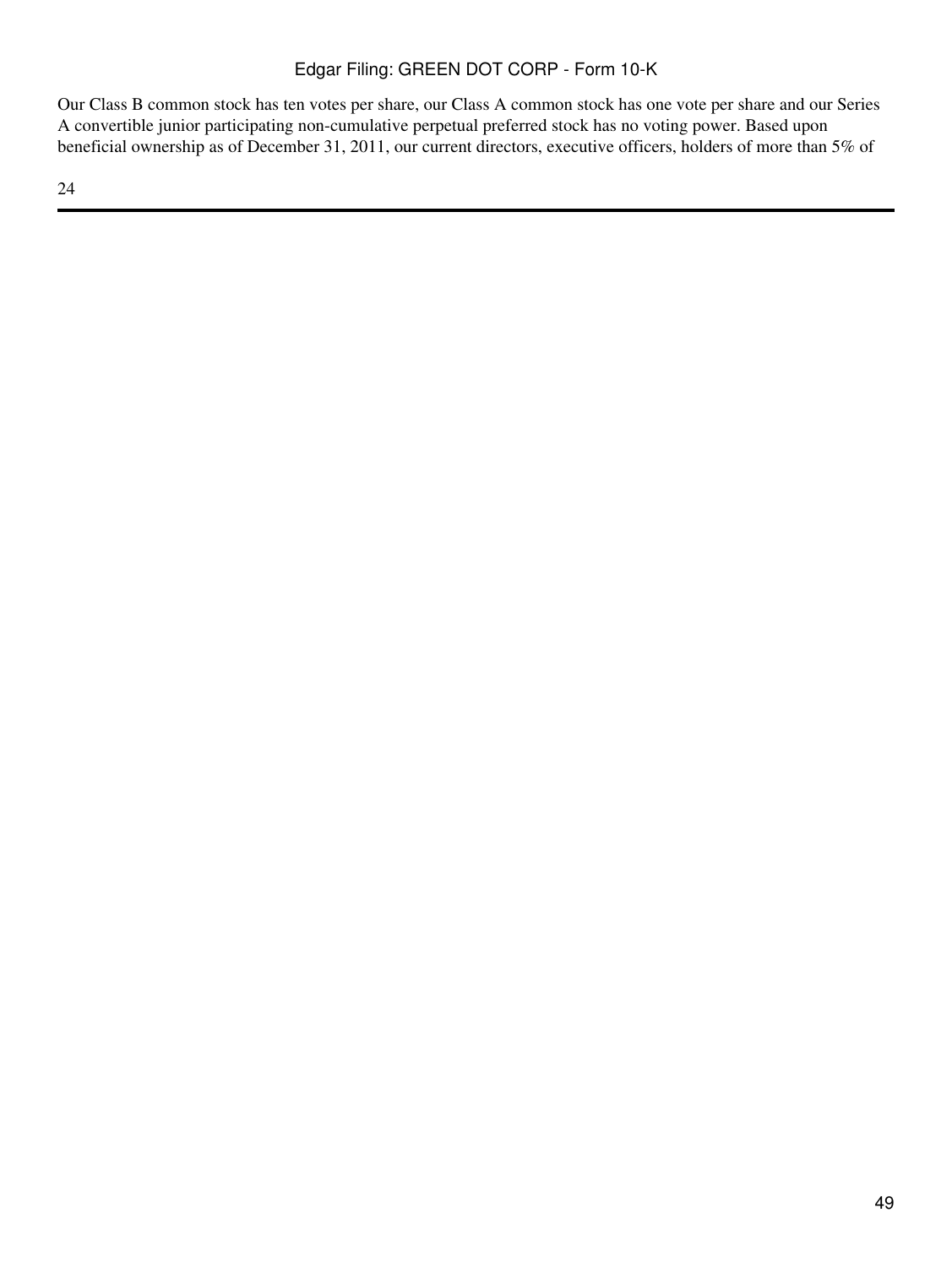our total shares of common stock outstanding and their respective affiliates will, in the aggregate, beneficially own approximately 51.5% of our outstanding voting stock, representing approximately 62.4% of the voting power of our outstanding capital stock. As a result, these stockholders are able to exercise a controlling influence over matters requiring stockholder approval, including the election of directors and approval of significant corporate transactions, and have significant influence over our management and policies for the foreseeable future. Some of these persons or entities may have interests that are different from yours. For example, these stockholders may support proposals and actions with which you may disagree or which are not in your interests. The concentration of ownership could delay or prevent a change in control of our company or otherwise discourage a potential acquirer from attempting to obtain control of our company, which in turn could reduce the price of our Class A common stock. In addition, these stockholders, some of which have representatives sitting on our board of directors, could use their voting control to maintain our existing management and directors in office, delay or prevent changes of control of our company, or support or reject other management and board of director proposals that are subject to stockholder approval, such as amendments to our employee stock plans and approvals of significant financing transactions.

Our charter documents, Delaware law and our status as bank holding company could discourage, delay or prevent a takeover that stockholders consider favorable and could also reduce the market price of our stock.

Our certificate of incorporation and bylaws contain provisions that could delay or prevent a change in control of our company. These provisions could also make it more difficult for stockholders to nominate directors for election to our board of directors and take other corporate actions. These provisions, among other things:

•provide our Class B common stock with disproportionate voting rights;

•provide for non-cumulative voting in the election of directors;

•provide for a classified board of directors;

**EQUARTER COLORED STATES CONTROLLER STATES AND STATES SUPPLY AT A STATE OF SIDEN STATES** board of directors and to issue additional shares of our Class A and Class B common stock; authorize our board of directors, without stockholder approval, to issue preferred stock with terms determined by our

•limit the voting power of a holder, or group of affiliated holders, of more than 24.9% of our common stock to 14.9%; • vacant directorships; provide that only our board of directors may set the number of directors constituting our board of directors or fill

•prohibit stockholder action by written consent and limit who may call a special meeting of stockholders; and • proposals. require advance notification of stockholder nominations for election to our board of directors and of stockholder

These and other provisions in our certificate of incorporation and bylaws, as well as provisions under Delaware law, could discourage potential takeover attempts, reduce the price that investors might be willing to pay in the future for shares of our Class A common stock and result in the trading price of our Class A common stock being lower than it otherwise would be.

In addition to the foregoing, under the BHC Act and the Change in Bank Control Act, and their respective implementing regulations, Federal Reserve Board approval is necessary prior to any person or company acquiring control of a bank or bank holding company, subject to certain exceptions. Control, among other considerations, exists if an individual or company acquires 25% or more of any class of voting securities, and may be presumed to exist if a person acquires 10% or more of any class of voting securities. These restrictions could affect the willingness or ability of a third party to acquire control of us for so long as we are a bank holding company.

If securities analysts do not continue to publish research or reports about our business or if they publish negative evaluations of our Class A common stock, the trading price of our Class A common stock could decline.

We expect that the trading price for our Class A common stock will be affected by any research or reports that securities analysts publish about us or our business. If one or more of the analysts who currently cover us or our business downgrade their evaluations of our Class A common stock, the price of our Class A common stock would likely decline. If one or more of these analysts cease coverage of our company, we could lose visibility in the market for our Class A common stock, which in turn could cause our stock price to decline.

We do not intend to pay dividends for the foreseeable future.

We have never declared or paid any cash dividends on our capital stock. We currently intend to retain any future earnings and do not expect to pay any dividends in the foreseeable future. As a bank holding company, our ability to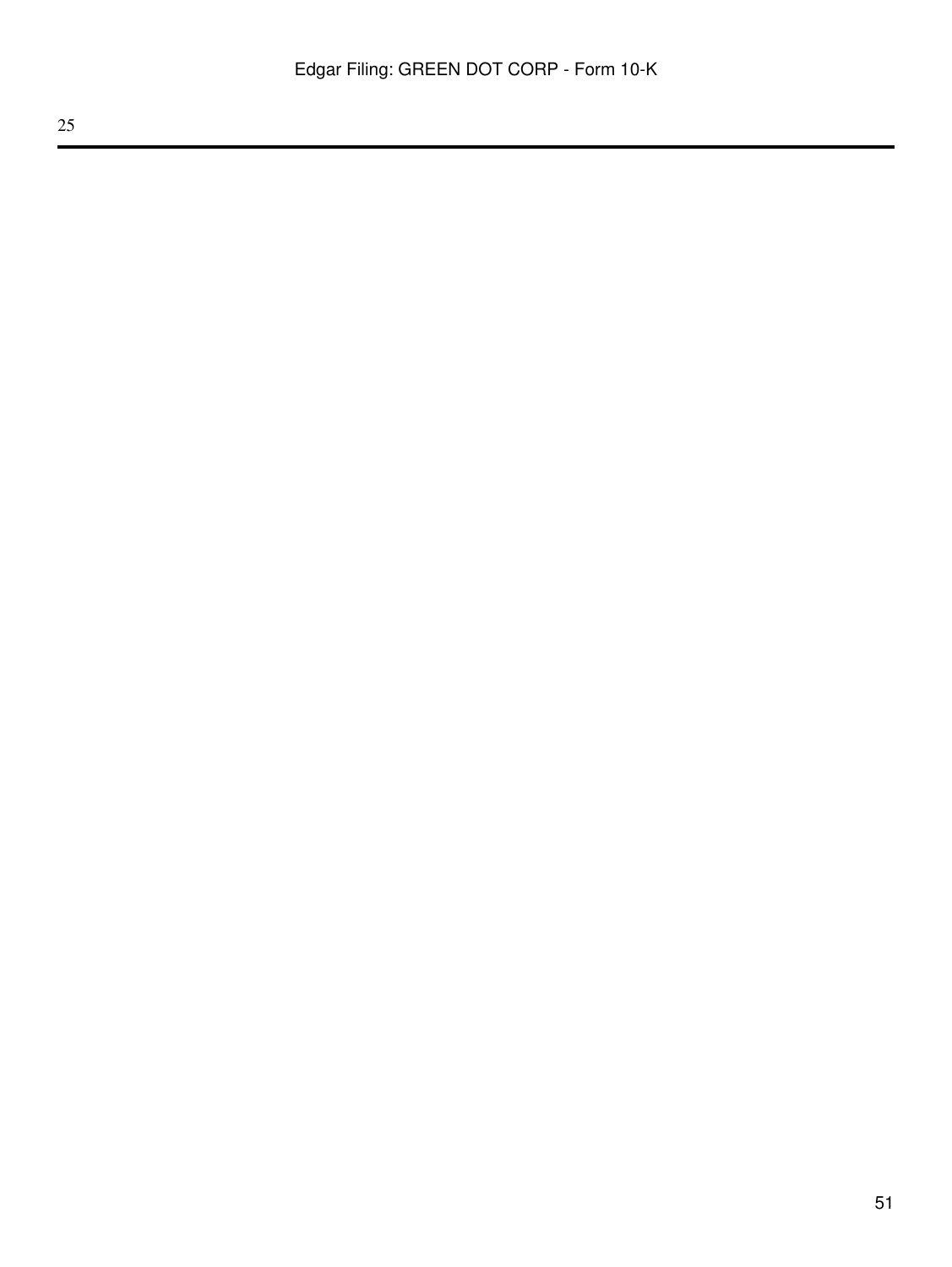pay future dividends could be limited by the capital requirements imposed under the BHC Act, as well as other federal laws applicable to banks and bank holding companies.

ITEM 1B. Unresolved Staff Comments

Not applicable

ITEM 2. Properties

We currently lease approximately 84,000 square feet in Monrovia, California for our corporate headquarters, pursuant to lease agreements for approximately 75,000 square feet that expire in September 2012 and 4,000 square feet that expire in December 2012 and a sub-lease agreement of approximately 5,000 square feet that expires in December 2013. We also maintain smaller administrative or project offices and own the real property where our subsidiary bank's only branch is located in Provo, Utah.

In December 2011, we entered into a ten-year office lease pursuant to which we will lease a new headquarters facility, consisting of 140,000 square feet of office space in Pasadena, California. The initial term of the lease is ten years and is scheduled to commence November 1, 2012 and expire on October 31, 2022. We will relocate our employees to this new office space prior to the expiration of the lease on our current headquarters.

We believe our current office space is adequate for our current needs and our new office space in Pasadena, California will accommodate our needs for the foreseeable future.

ITEM 3. Legal Proceedings

On October 7, 2011, a lawsuit was filed against us by Integrated Technological Systems, Inc. ("ITS") in the United States District Court for the District of Nevada. ITS alleges that we infringe U.S. Patent No. 7,912,786 entitled "Integrated Technology Money Transfer System." The lawsuit includes allegations bearing material relation to our products. ITS seeks a permanent injunction against the alleged infringement, compensatory damages, costs and attorney's fees. We believe we have meritorious defenses to ITS's contentions, and intend to defend the lawsuit vigorously.

On February 8, 2012, a lawsuit was filed against us by TQP Development, LLC ("TQP") in the United States District Court for the Eastern District of Texas. TQP alleges that we infringe U.S. Patent No. 5,412,730 entitled "Encrypted Data Transmission System Employing Means for Randomly Altering the Encryption Keys." The lawsuit includes allegations bearing material relation to our products. TQP seeks a permanent injunction against the alleged infringement, compensatory damages, costs and attorney's fees. We believe we have meritorious defenses to TQP's contentions, and intend to defend the lawsuit vigorously.

ITEM 4. Mine Safety Disclosures

Not applicable.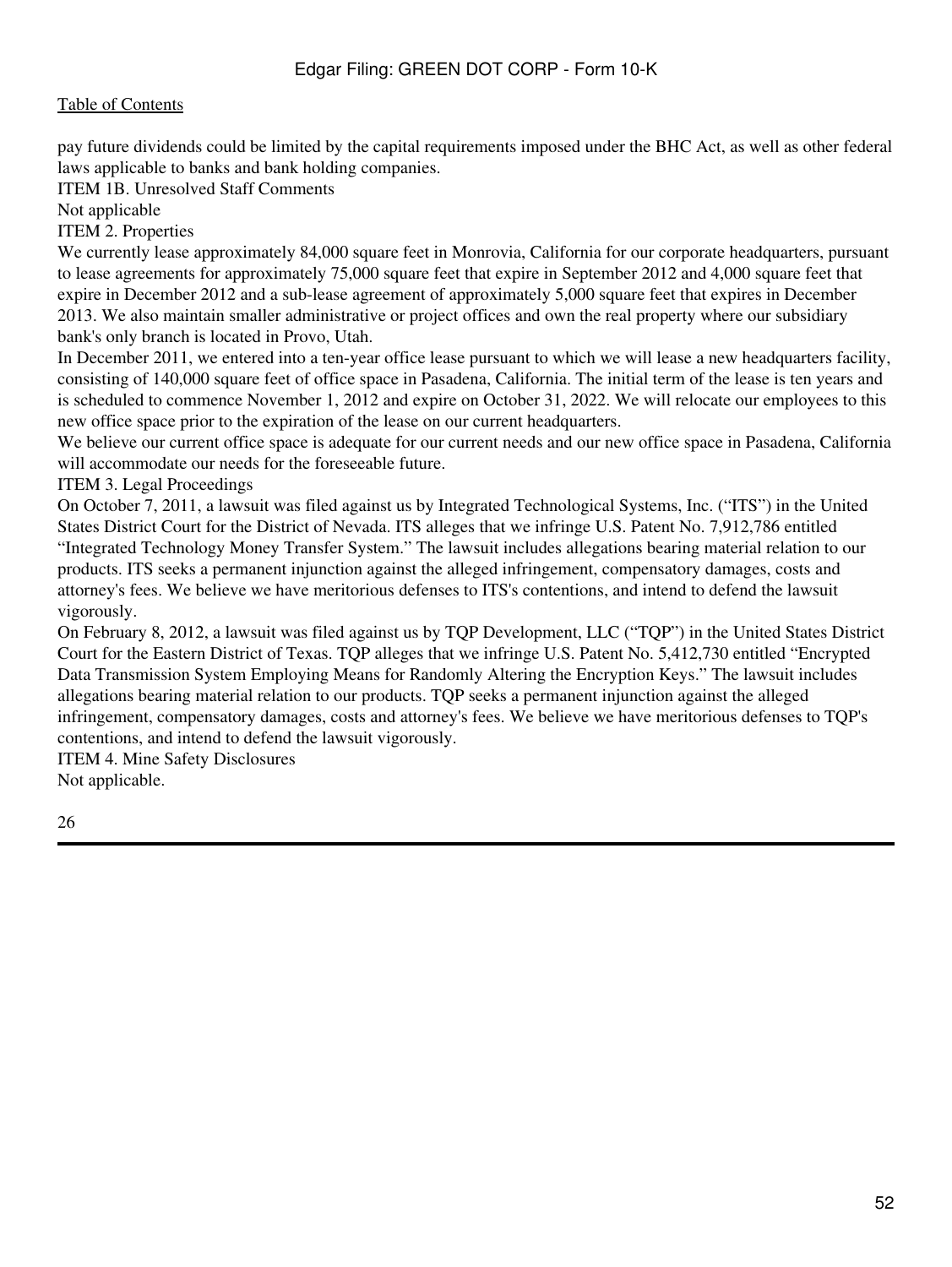### PART II

ITEM 5. Market for Registrant's Common Equity, Related Stockholder Matters and Issuer Purchases of Equity **Securities** 

Market Information

Our Class A common stock has been listed on the NYSE under the symbol "GDOT" since July 22, 2010. Prior to that date, there was no public trading market for our Class A common stock. Our initial public offering was priced at \$36.00 per share on July 21, 2010. The following table sets forth for the periods indicated the high and low sales prices per share of our Class A common stock as reported on the NYSE. Our Class B common stock is not publicly traded.

|                                         | Low     | High    |
|-----------------------------------------|---------|---------|
| Year ended December 31, 2011            |         |         |
| Fourth Quarter                          | \$27.40 | \$35.25 |
| Third Quarter                           | \$24.94 | \$36.59 |
| <b>Second Quarter</b>                   | \$31.22 | \$49.93 |
| <b>First Quarter</b>                    | \$39.00 | \$65.00 |
| Year ended December 31, 2010            |         |         |
| <b>Fourth Quarter</b>                   | \$44.50 | \$65.10 |
| Third Quarter (beginning July 22, 2010) | \$41.13 | \$54.24 |

#### Holders of Record

As of January 31, 2012, we had 129 holders of record of our Class A common stock and 48 holders of record of our Class B common stock. The actual number of stockholders is greater than this number of record holders, and includes stockholders who are beneficial owners, but whose shares are held in street name by brokers and other nominees. This number of holders of record also does not include stockholders whose shares may be held in trust by other entities. Dividends

We have never declared or paid any cash dividends on our capital stock, and we do not currently intend to pay any cash dividends on our Class A common stock for the foreseeable future. As a bank holding company, the Federal Reserve Board's risk-based and leverage capital requirements, as well as other federal laws applicable to banks and bank holding companies, could limit our ability to pay dividends. We expect to retain future earnings, if any, to fund the development and growth of our business. Any future determination to pay dividends on our Class A common stock, if permissible, will be at the discretion of our board of directors and will depend upon, among other factors, our financial condition, operating results, current and anticipated cash needs, plans for expansion and other factors that our board of directors may deem relevant.

Unregistered Sales of Equity Securities

None.

Purchases of Equity Securities by the Issuer and Affiliated Purchasers

None.

Stock Performance Graph

This performance graph shall not be deemed "filed" for purposes of section 18 of the Exchange Act, or otherwise subject to the liabilities under that section and shall not be deemed to be incorporated by reference into any filing of Green Dot Corporation under the Securities Act or the Exchange Act.

The graph and table below compare the cumulative total stockholder return of Green Dot Corporation Class A common stock, the Russell 2000 Index and the S&P 500 Financials Index for the period beginning on the close of trading on the NYSE on July 22, 2010 (the date our Class A common stock began trading on the NYSE), and ending on the close of trading on the NYSE on December 31, 2011. The graph assumes a \$100 investment in our Class A common stock and each of the indices, and the reinvestment of dividends. Our Class B common stock is not publicly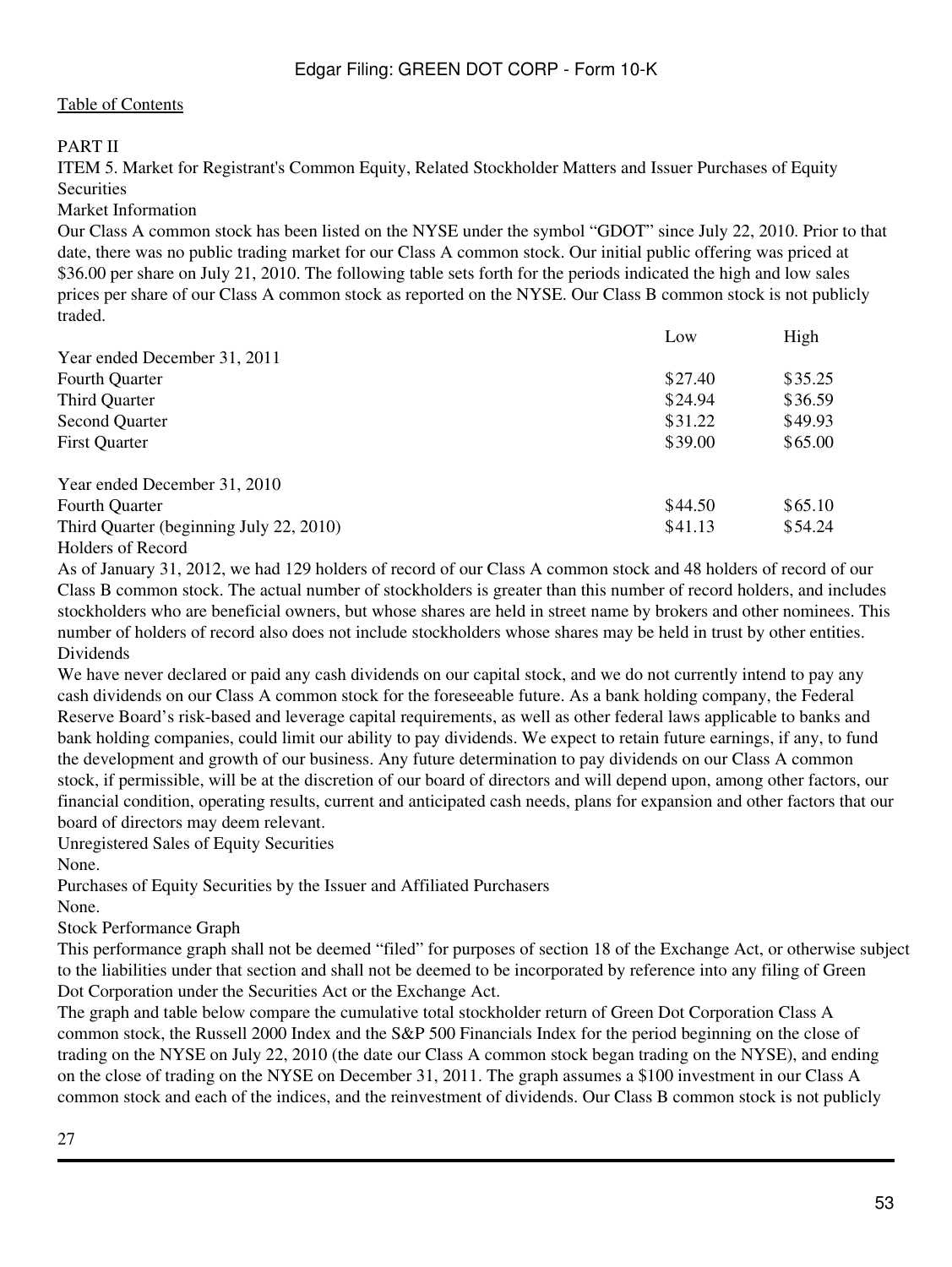traded or listed on any exchange or dealer quotation system.

The comparisons in the graph and table below are based on historical data and are not intended to forecast the possible future performance of our Class A common stock.

Total Return to Shareholders

(Includes reinvestment of dividends)

|                                   |                   | <b>Index Returns</b> |                     |          |                     |                     |          |  |  |  |  |
|-----------------------------------|-------------------|----------------------|---------------------|----------|---------------------|---------------------|----------|--|--|--|--|
|                                   | Base              |                      | Months Ending       |          |                     |                     |          |  |  |  |  |
| Company/Index                     | Period<br>7/22/10 | O <sub>3</sub> 2010  | O <sub>4</sub> 2010 | Q1 2011  | O <sub>2</sub> 2011 | O <sub>3</sub> 2011 | Q4 2011  |  |  |  |  |
| Green Dot Corporation             | \$100.00          | \$110.21             | \$128.98            | \$97.54  | \$77.24             | \$71.20             | \$70.97  |  |  |  |  |
| Russell 2000 Index                | \$100.00          | \$111.29             | \$129.38            | \$139.65 | \$137.41            | \$107.36            | \$123.98 |  |  |  |  |
| S&P 500 Financials Index \$100.00 |                   | \$104.33             | \$116.40            | \$119.94 | \$112.84            | \$87.12             | \$96.54  |  |  |  |  |
| ITEM 6. Selected Financial Data   |                   |                      |                     |          |                     |                     |          |  |  |  |  |

The following tables present selected historical financial data for our business. You should read this information together with "Management's Discussion and Analysis of Financial Condition and Results of Operations" and our consolidated financial statements, related notes and other financial information, each included in Item 8 of this report. The selected consolidated financial data in this section is not intended to replace the financial statements and is qualified in its entirety by the consolidated financial statements and related notes.

We derived the statement of operations data for the years ended December 31, 2011 and 2010, respectively, the five months ended December 31, 2009, and the year ended July 31, 2009, and the balance sheet data as of December 31, 2011 and 2010 from our audited consolidated financial statements included in Item 8 of this report. We derived the statement of operations data for the years ended July 31, 2008 and 2007 and balance sheet data as of December 31, 2009, July 31, 2009, 2008 and 2007 from our audited consolidated financial statements not included in this report. Our historical results are not necessarily indicative of our results to be expected in any future period.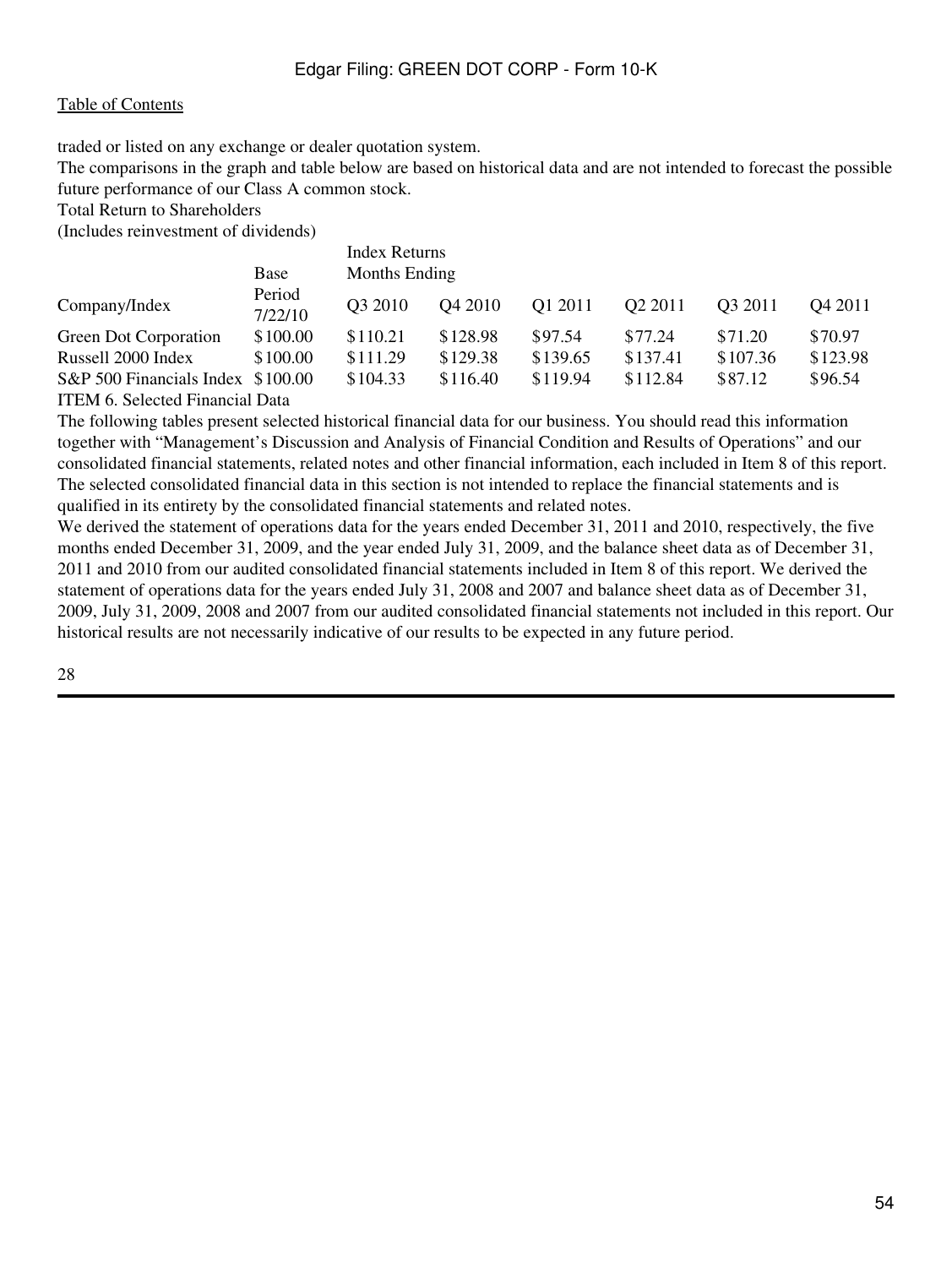|                                                                   | Year Ended December<br>31,            |  | Five Months<br>Ended  |                                  | Year Ended July 31, |                 |  |                 |               |                 |   |
|-------------------------------------------------------------------|---------------------------------------|--|-----------------------|----------------------------------|---------------------|-----------------|--|-----------------|---------------|-----------------|---|
|                                                                   | 2011                                  |  | 2010                  | December 31,<br>2009(1)          |                     | 2009            |  | 2008            |               | 2007            |   |
|                                                                   | (in thousands, except per share data) |  |                       |                                  |                     |                 |  |                 |               |                 |   |
| Consolidated Statement of                                         |                                       |  |                       |                                  |                     |                 |  |                 |               |                 |   |
| <b>Operations Data:</b>                                           |                                       |  |                       |                                  |                     |                 |  |                 |               |                 |   |
| Operating revenues:                                               |                                       |  |                       |                                  |                     |                 |  |                 |               |                 |   |
| Card revenues and other fees                                      | \$209,489                             |  | \$167,375             | \$50,895                         |                     | \$119,356       |  | \$91,233        |               | \$45,717        |   |
| Cash transfer revenues                                            | 134,143                               |  | 101,502               | 30,509                           |                     | 62,396          |  | 45,310          |               | 25,419          |   |
| Interchange revenues                                              | 141,103                               |  | 108,380               | 31,353                           |                     | 53,064          |  | 31,583          |               | 12,488          |   |
| Stock-based retailer incentive<br>compensation(2)                 | (17, 337)                             |  | (13,369)              | $\overbrace{\phantom{12322111}}$ |                     |                 |  |                 |               |                 |   |
| Total operating revenues                                          | 467,398                               |  | 363,888               | 112,757                          |                     | 234,816         |  | 168,126         |               | 83,624          |   |
| Operating expenses:                                               |                                       |  |                       |                                  |                     |                 |  |                 |               |                 |   |
| Sales and marketing expenses                                      | 168,747                               |  | 122,890               | 31,333                           |                     | 75,786          |  | 69,577          |               | 38,838          |   |
| Compensation and benefits<br>express(3)                           | 87,671                                |  | 70,102                | 26,610                           |                     | 40,096          |  | 28,303          |               | 20,610          |   |
| Processing expenses                                               | 70,953                                |  | 56,978                | 17,480                           |                     | 32,320          |  | 21,944          |               | 9,809           |   |
| Other general and administrative<br>expenses                      | 56,578                                |  | 44,599                | 14,020                           |                     | 22,944          |  | 19,124          |               | 13,212          |   |
| Total operating expenses                                          | 383,949                               |  | 294,569               | 89,443                           |                     | 171,146         |  | 138,948         |               | 82,469          |   |
| Operating income                                                  | 83,449                                |  | 69,319                | 23,314                           |                     | 63,670          |  | 29,178          |               | 1,155           |   |
| Interest income                                                   | 910                                   |  | 365                   | 115                              |                     | 396             |  | 665             |               | 771             |   |
| Interest expense                                                  | (346)                                 |  | (52)<br>$\mathcal{L}$ | (2)                              | $\mathcal{E}$       | (1)             |  | )(247)          | $\mathcal{L}$ | (625)           | ) |
| Income before income taxes                                        | 84,013                                |  | 69,632                | 23,427                           |                     | 64,065          |  | 29,596          |               | 1,301           |   |
| Income tax expense (benefit)                                      | 31,930                                |  | 27,400                | 9,764                            |                     | 26,902          |  | 12,261          |               | (3,346)         | ) |
| Net income                                                        | 52,083                                |  | 42,232                | 13,663                           |                     | 37,163          |  | 17,335          |               | 4,647           |   |
| Dividends, accretion and allocated<br>earnings of preferred stock | (558)                                 |  | (14,659)              | (9,170)                          |                     | (29,000)        |  | (13,650)        |               | (5,157)         | ) |
| Net income (loss) allocated to<br>common stockholders             | \$51,525                              |  | \$27,573              | \$4,493                          |                     | \$8,163         |  | \$3,685         |               | \$ (510)        |   |
| Basic earnings (loss) per common                                  |                                       |  |                       |                                  |                     |                 |  |                 |               |                 |   |
| share:                                                            |                                       |  |                       |                                  |                     |                 |  |                 |               |                 |   |
| Class A common stock                                              | \$1.24                                |  | \$1.06                | $\frac{\S}{\S}$                  |                     | $\frac{\S}{\S}$ |  | $\frac{\S}{\S}$ |               | $\frac{\S}{\S}$ |   |
| Class B common stock                                              | \$1.24                                |  | \$1.06                | \$0.37                           |                     | \$0.68          |  | \$0.34          |               | \$(0.05)        |   |
| Basic weighted-average common                                     |                                       |  |                       |                                  |                     |                 |  |                 |               |                 |   |
| shares issued and outstanding:                                    |                                       |  |                       |                                  |                     |                 |  |                 |               |                 |   |
| Class A common stock                                              | 22,238                                |  | 2,980                 |                                  |                     |                 |  |                 |               |                 |   |
| Class B common stock                                              | 17,718                                |  | 21,589                | 12,222                           |                     | 12,036          |  | 10,757          |               | 11,100          |   |
| Diluted earnings (loss) per common                                |                                       |  |                       |                                  |                     |                 |  |                 |               |                 |   |
| share:                                                            |                                       |  |                       |                                  |                     |                 |  |                 |               |                 |   |
| Class A common stock                                              | \$1.19                                |  | \$0.98                | $\frac{\ }{s-}$                  |                     | $\frac{\ }{\ }$ |  | $s-$            |               | $\frac{\ }{s-}$ |   |
| Class B common stock                                              | \$1.19                                |  | \$0.98                | \$0.29                           |                     | \$0.52          |  | \$0.26          |               | \$(0.05)        |   |
| Diluted weighted-average common                                   |                                       |  |                       |                                  |                     |                 |  |                 |               |                 |   |
| shares issued and outstanding:                                    |                                       |  |                       |                                  |                     |                 |  |                 |               |                 |   |
| Class A common stock                                              | 42,065                                |  | 27,782                |                                  |                     |                 |  |                 |               |                 |   |
| Class B common stock                                              | 19,822                                |  | 24,796                | 15,425                           |                     | 15,712          |  | 14,154          |               | 11,100          |   |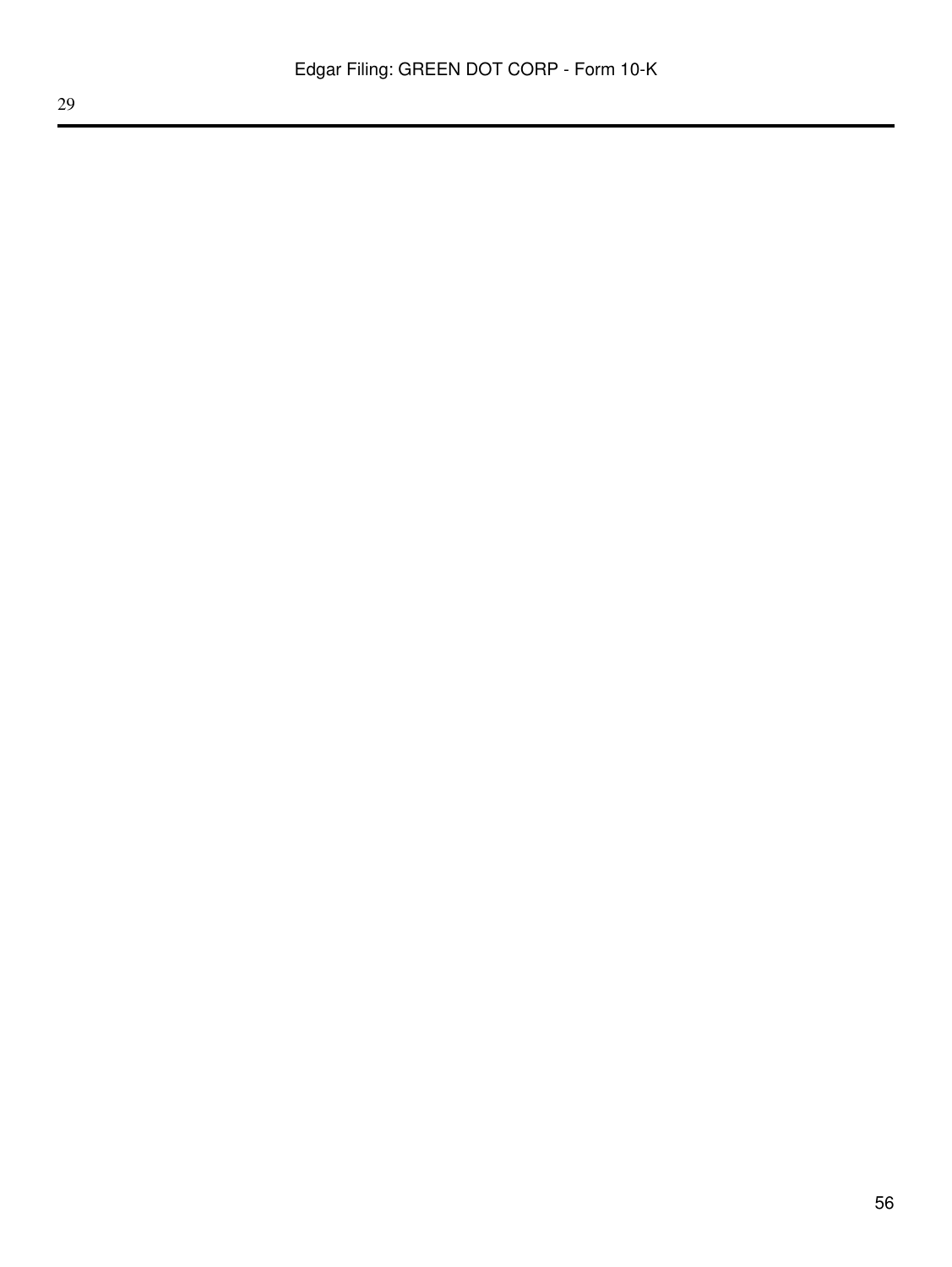\_\_\_\_\_\_\_\_\_\_\_

|                                                     | As of December 31, |           |          | As of July 31, |          |           |
|-----------------------------------------------------|--------------------|-----------|----------|----------------|----------|-----------|
|                                                     | 2011               | 2010      | 2009     | 2009           | 2008     | 2007      |
|                                                     | (in thousands)     |           |          |                |          |           |
| <b>Consolidated Balance Sheet Data:</b>             |                    |           |          |                |          |           |
| Cash, cash equivalents and restricted<br>$\cosh(4)$ | \$238,359          | \$172,638 | \$71,684 | \$41,931       | \$41,613 | \$14,991  |
| Investment securities, available-for-sale 31,210    |                    |           |          |                |          |           |
| Settlement assets $(5)$                             | 27,355             | 19,968    | 42,569   | 35,570         | 17,445   | 15,412    |
| Loans to bank customers                             | 10,036             |           |          |                |          |           |
| Total assets                                        | 425,859            | 285,758   | 183,108  | 123,269        | 97,246   | 56,441    |
| Deposits                                            | 38,957             |           |          |                |          |           |
| Settlement obligations(5)                           | 27,355             | 19,968    | 42,569   | 35,570         | 17,445   | 12,916    |
| Long-term debt                                      |                    |           |          |                |          | 2,446     |
| <b>Total liabilities</b>                            | 172,663            | 120,627   | 111,744  | 81,031         | 65,962   | 45,237    |
| Redeemable convertible preferred stock —            |                    |           |          |                | 26,816   | 22,336    |
| Total stockholders' equity (deficit)                | 253,196            | 165,131   | 71,364   | 42,238         | 4,468    | (11, 130) |

(1)In September 2009, we changed our fiscal year-end from July 31 to December 31. Represents the recorded fair value of the shares for which our right to repurchase lapsed during the specified period pursuant to the terms of the agreement under which we issued 2,208,552 shares of our Class A common stock to

(2) Walmart. See "Management's Discussion and Analysis of Financial Condition and Results of Operations — Key components of our results of operations — Operating revenues — Stock-based retailer incentive compensation" for more information. Prior to the three months ended June 30, 2010, we did not incur any stock-based retailer incentive compensation.

Includes stock-based compensation expense of \$9.5 million and \$7.3 million for the years ended December 31,

(3) 2011 and 2010, \$6.8 million for the five months ended December 31, 2009 and \$2.5 million, \$1.2 million, and \$156,000 for fiscal 2009, 2008, and 2007, respectively.

- (4) as of December 31, 2011, 2010, and 2009 and July 31, 2009, 2008, and 2007, respectively. Also includes \$2.4 Includes \$12.9 million, \$5.1 million, \$15.4 million, \$15.4 million, \$2.3 million, and \$2.3 million of restricted cash million of federal funds sold as of December 31, 2011. We had no federal funds sold prior to 2011. Our retail distributors collect customer funds for purchases of new cards and reloads and then remit these funds directly to bank accounts established for the benefit of these customers by the banks that issue our cards. Our retail distributors' remittance of these funds takes an average of two business days. Settlement assets represent the
- $(5)$  amounts due from our retail distributors for customer funds collected at the point of sale that have not yet been<br>spanitted to the eard issuing hards. Settlement eblications remesent the emounts due from us to the e remitted to the card issuing banks. Settlement obligations represent the amounts due from us to the card issuing banks for funds collected but not yet remitted by our retail distributors and not funded by our line of credit. We have no control over or access to customer funds remitted by our retail distributors to the bank accounts. Customer funds therefore are not our assets, and we do not recognize them in our consolidated financial statements.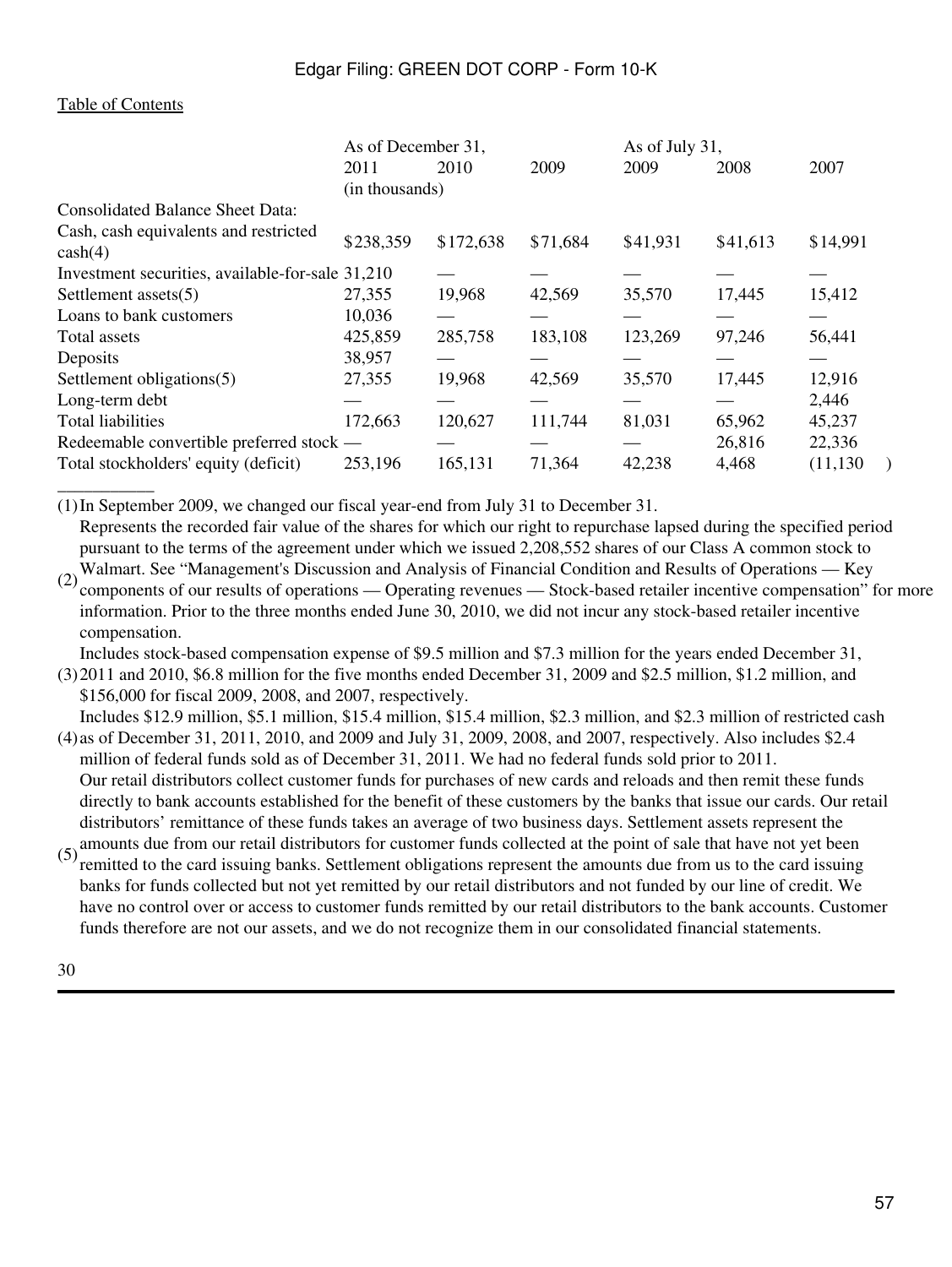ITEM 7. Management's Discussion and Analysis of Financial Condition and Results of Operations This Annual Report on Form 10-K, including this Management's Discussion and Analysis of Financial Condition and Results of Operations, contains forward-looking statements regarding future events and our future results that are subject to the safe harbors created under the Securities Act of 1933 and the Securities Exchange Act of 1934 (the "Exchange Act"). All statements other than statements of historical facts are statements that could be deemed to be forward-looking statements. These statements are based on current expectations, estimates, forecasts and projections about the industries in which we operate and the beliefs and assumptions of our management. Words such as "expects," "anticipates," "targets," "goals," "projects," "intends," "plans," "believes," "seeks," "estimates," "continues," "endeavors," "str "assumes," variations of such words and similar expressions are intended to identify forward-looking statements. In addition, any statements that refer to projections of our future financial performance, our anticipated growth and trends in our businesses, and other characterizations of future events or circumstances are forward-looking statements. Readers are cautioned that these forward-looking statements are subject to risks, uncertainties, and assumptions that are difficult to predict, including those identified below, under "Part I, Item 1A. Risk Factors," and elsewhere herein. Therefore, actual results may differ materially and adversely from those expressed in any forward-looking statements. We undertake no obligation to revise or update any forward-looking statements for any reason. In this Annual Report, unless otherwise specified or the context otherwise requires, "Green Dot," "we," "us," and "our" refer to Green Dot Corporation and its consolidated subsidiaries.

### **Overview**

Green Dot is a leading financial services company providing simple, low-cost and convenient money management solutions to a broad base of U.S. consumers. We believe that we are the leading provider of general purpose reloadable, or GPR, prepaid debit cards in the United States and that our Green Dot Network is the leading reload network for prepaid cards in the United States. We sell our cards and offer our reload services nationwide at approximately 59,000 retail store locations, which provide consumers convenient access to our products and services. We review a number of metrics to help us monitor the performance of, and identify trends affecting, our business. We believe the following measures are the primary indicators of our quarterly and annual performance. Number of GPR Cards Activated — represents the total number of GPR cards sold through our retail and online distribution channels that are activated (and, in the case of our online channel, also funded) by cardholders in a specified period. We activated 7.97 million, 6.26 million, and 4.27 million GPR cards in the twelve-month periods ended December 31, 2011, 2010, and 2009, respectively, and 2.12 million and 976,000 GPR cards in the five-month periods ended December 31, 2009 and 2008, respectively. The number of new GPR card activations from repeat customers, or former GPR cardholders, in the same comparable periods were 3.39 million, 2.16 million and 0.98 million, 0.53 million and 0.18 million, respectively.

Number of Cash Transfers — represents the total number of MoneyPak and POS swipe reload transactions that we sell through our retail distributors in a specified period. We sold 34.27 million, 26.49 million, and 17.28 million MoneyPak and POS swipe reload transactions for the twelve-month periods ended December 31, 2011, 2010, and 2009, respectively, and 8.19 million and 5.00 million MoneyPak and POS swipe reload transactions for the five-month periods ended December 31, 2009 and 2008, respectively.

Number of Active Cards — represents the total number of GPR cards in our portfolio that had a purchase, reload or ATM withdrawal transaction during the previous 90-day period. We had 4.20 million, 3.40 million, 2.69 million, and 1.40 million active cards outstanding as of December 31, 2011, 2010, 2009, and 2008, respectively.

Gross Dollar Volume — represents the total dollar volume of funds loaded to our GPR card and reload products. Our gross dollar volume was \$16.1 billion, \$10.4 billion, and \$5.8 billion for the twelve-month periods ended December 31, 2011, 2010, and 2009, respectively, and \$2.7 billion and \$1.6 billion for the five-month periods ended December 31, 2009 and 2008, respectively.

Total operating revenues for the year ended December 31, 2011 were \$467.4 million compared to \$363.9 million for the year ended December 31, 2010. Total operating revenues were favorably impacted by increases in card revenues and other fees, cash transfer revenues and interchange revenues primarily due to period-over-period growth in all of our key metrics described above, partially offset by our recognition of stock-based retailer incentive compensation, which increased \$3.9 million, or 29%, in the year ended December 31, 2011. For the comparable period in 2010, we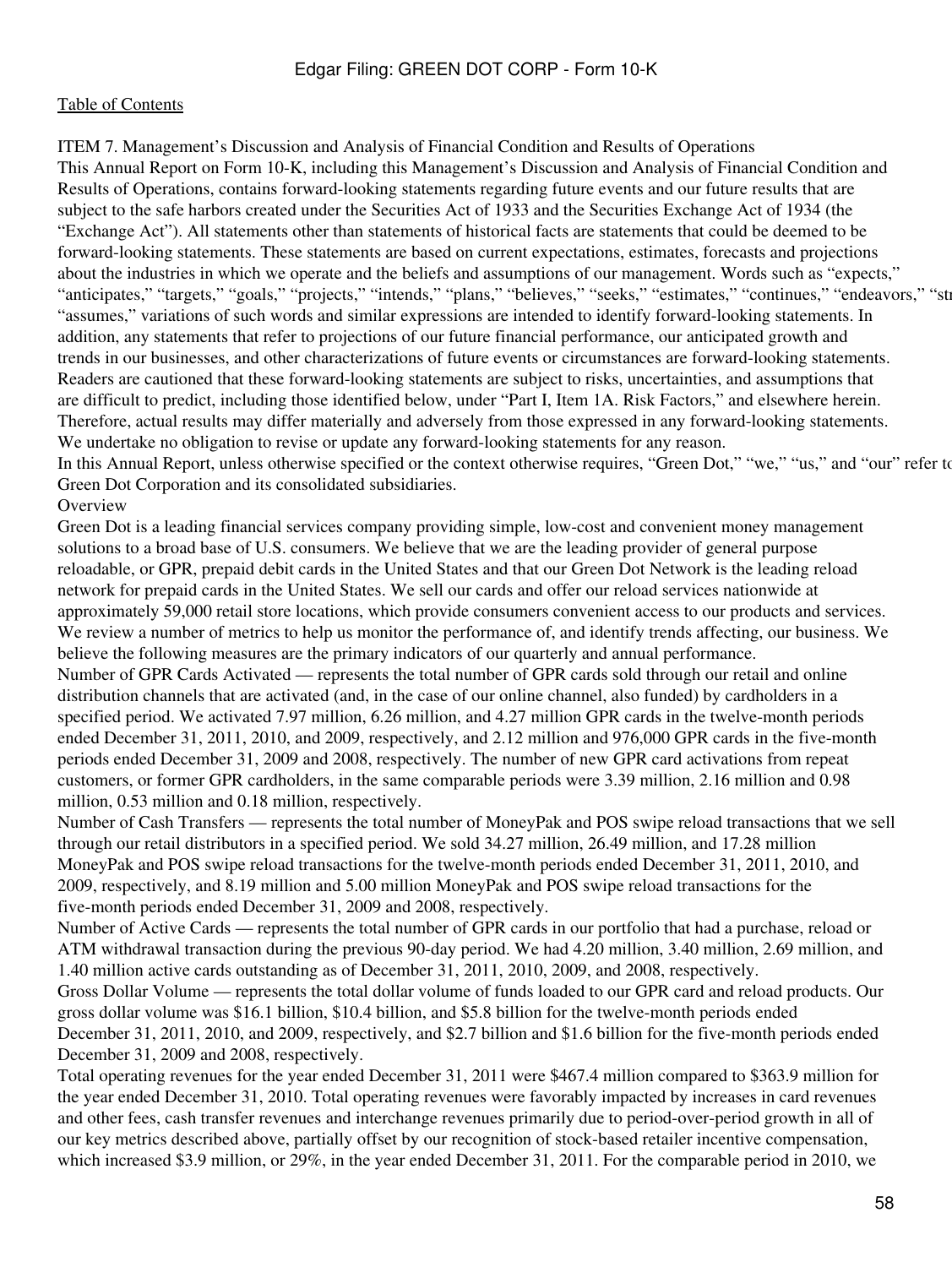recorded eight months of stock-based retailer incentive compensation, beginning May 2010. We derived approximately 5% of total operating revenues, excluding stock-based retailer incentive compensation from the Intuit program for the year ended December 31, 2011, which was discontinued in October 2011. We estimate that approximately \$17 million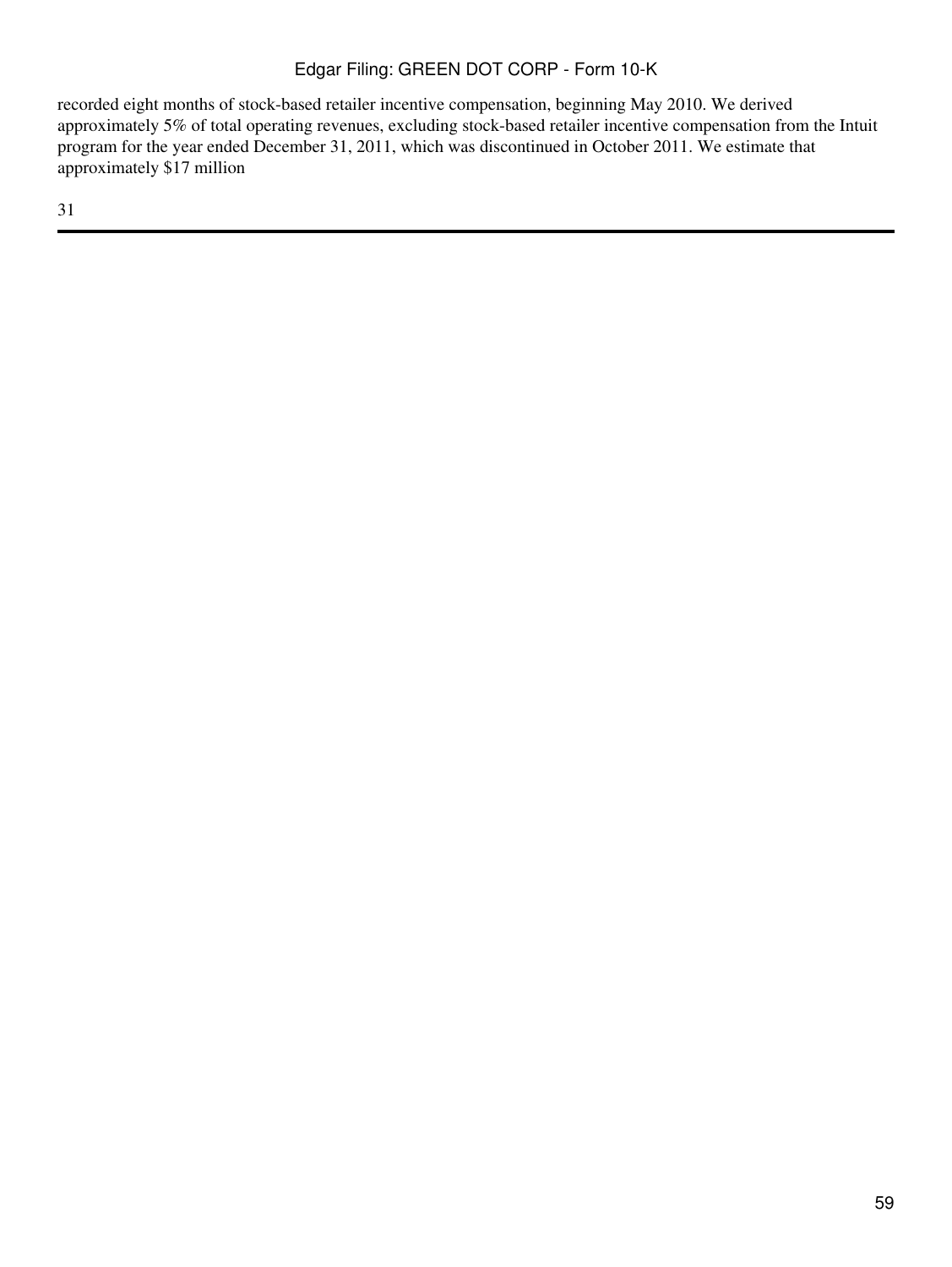of our 2011 total operating revenues generated from the Intuit program, the largest concentration of which, approximately \$8 million, occurred in the first quarter of 2011, will not recur in 2012. Furthermore, Intuit had a disproportionate impact on our key metrics in the first quarter of 2011. Approximately 23% of gross dollar volume, 18% of GPR cards activated and 10% of the number of active cards were related to this discontinued program. Net income for the year ended December 31, 2011 was \$52.1 million compared to \$42.2 million for the year ended December 31, 2010. Net income grew 23% for the year ended December 31, 2011, reflecting the total operating revenue growth described above, volume incentives on processing and call center costs and a lower overall effective tax rate compared to the year ended December 31, 2010.

Key components of our results of operations

#### Operating Revenues

We classify our operating revenues into the following four categories:

Card Revenues and Other Fees — Card revenues consist of monthly maintenance fees, ATM fees, new card fees and other revenues. We charge maintenance fees on GPR cards to cardholders on a monthly basis pursuant to the terms and conditions in our cardholder agreements. We charge ATM fees to cardholders when they withdraw money at certain ATMs in accordance with the terms and conditions in our cardholder agreements. We charge new card fees when a consumer purchases a GPR or gift card in a retail store. Other revenues consist primarily of fees associated with optional products or services, which we generally offer to consumers during the card activation process. Optional products and services include providing a second card for an account, expediting delivery of the personalized GPR card that replaces the temporary card obtained at the retail store and upgrading a cardholder account to one of our premium programs — the VIP program or Premier Card program — which provide benefits for our more active cardholders.

Our aggregate new card fee revenues vary based upon the number of GPR cards activated and the average new card fee. The average new card fee depends primarily upon the mix of products that we sell since there are variations in new card fees among Green Dot-branded and co-branded products and between GPR cards and gift cards. Our aggregate monthly maintenance fee revenues vary primarily based upon the number of active cards in our portfolio and the average fee assessed per account. Our average monthly maintenance fee per active account depends upon the mix of Green Dot-branded and co-branded cards in our portfolio and upon the extent to which fees are waived based on significant usage. Our aggregate ATM fee revenues vary based upon the number of cardholder ATM transactions and the average fee per ATM transaction. The average fee per ATM transaction depends upon the mix of Green Dot-branded and co-branded active cards in our portfolio and the extent to which cardholders enroll in our VIP program, which has no ATM fees, or conduct ATM transactions on our fee-free ATM network, consisting of over 20,000 nationwide ATMs as of December 2011.

Cash Transfer Revenues — We earn cash transfer revenues when consumers purchase and use a MoneyPak or fund their cards through a POS swipe reload transaction in a retail store. Our aggregate cash transfer revenues vary based upon the total number of MoneyPak and POS swipe reload transactions and the average price per MoneyPak or POS swipe reload transaction. The average price per MoneyPak or POS swipe reload transaction depends upon the relative numbers of cash transfer sales at our different retail distributors and on the mix of MoneyPak and POS swipe reload transactions at certain retailers that have different fees for the two types of reload transactions.

Interchange Revenues — We earn interchange revenues from fees remitted by the merchant's bank, which are based on rates established by the payment networks, when cardholders make purchase transactions using our cards. Our aggregate interchange revenues vary based primarily on the number of active cards in our portfolio, the average transactional volume of the active cards in our portfolio and on the mix of cardholder purchases between those using signature identification technologies and those using personal identification numbers.

Stock-based retailer incentive compensation — In May 2010, we issued to Walmart 2,208,552 shares of our Class A common stock, subject to our right to repurchase them at \$0.01 per share upon a qualifying termination of our prepaid card program agreement with Walmart and GE Capital Retail Bank, formerly GE Money Bank. We recognize each month the fair value of the 36,810 shares issued to Walmart for which our right to repurchase has lapsed using the then-current fair market value of our Class A common stock (and we would be required to recognize the fair value of all shares still subject to repurchase if there were an early expiration of our right to repurchase, which could occur if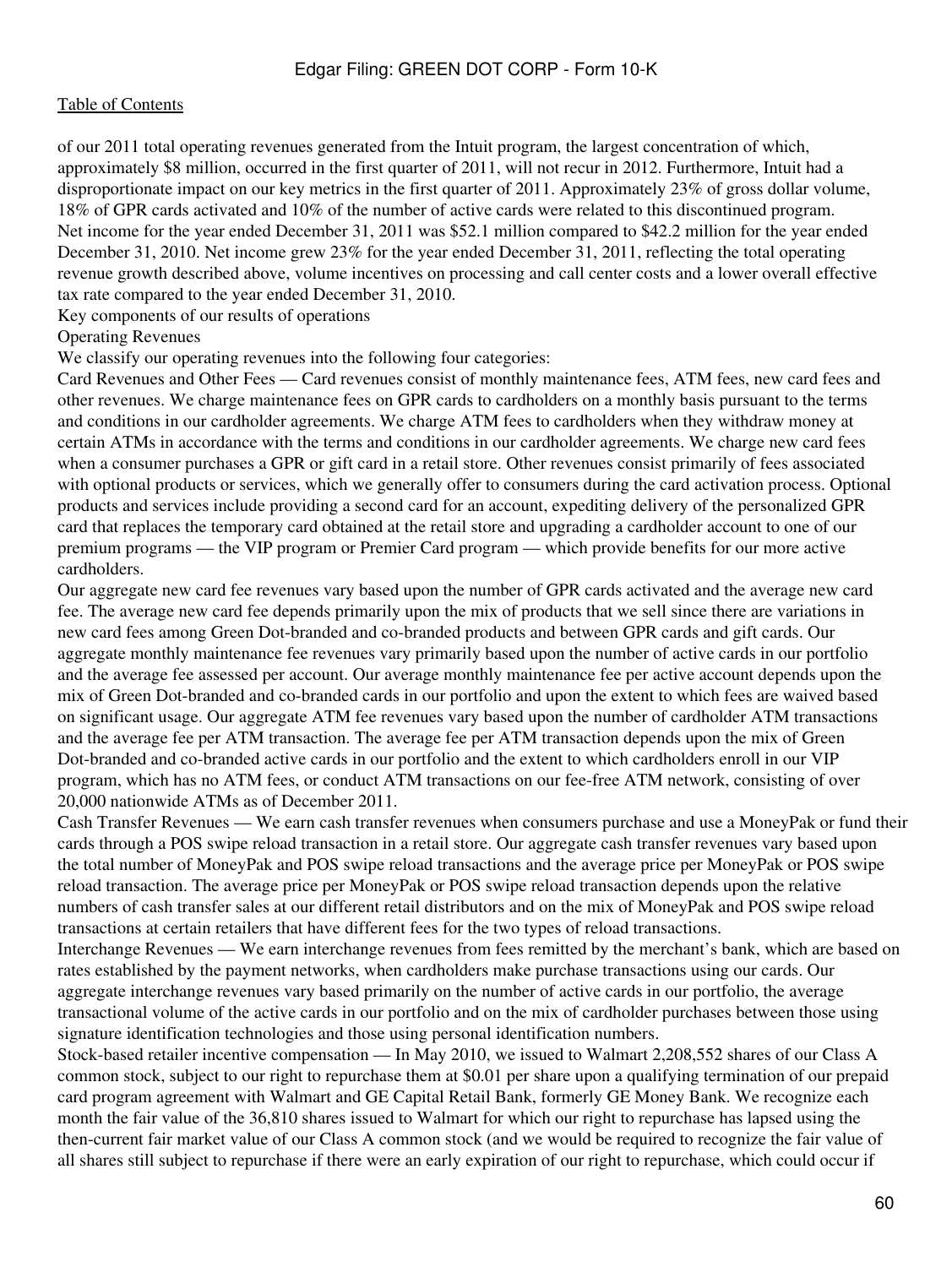we experienced certain changes in our control or under certain other limited circumstances, such as a termination of our commercial agreement with Walmart and GE Capital Retail Bank). We record the fair value recognized as stock-based retailer incentive compensation, a contra-revenue component of our total operating revenues.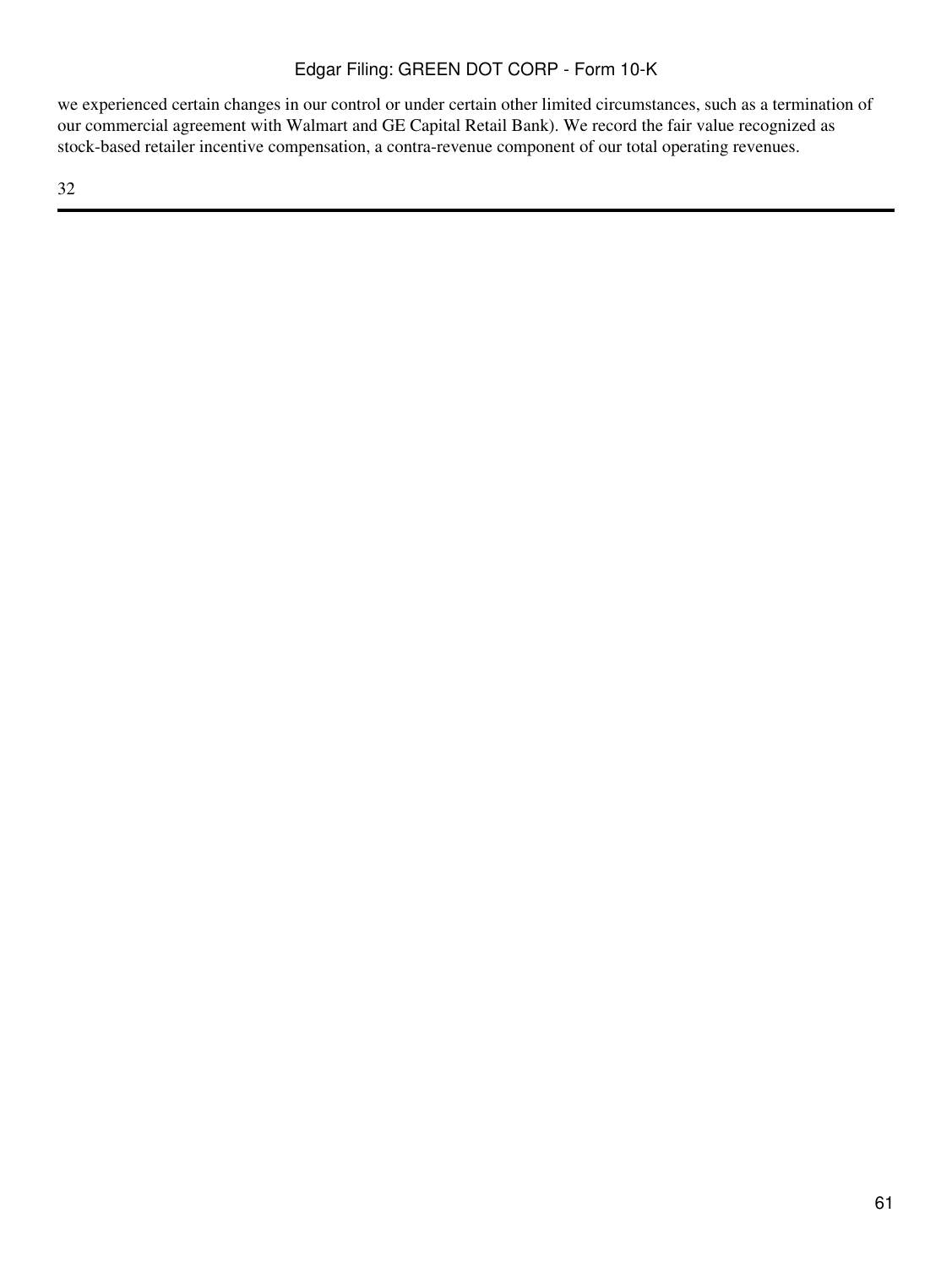### Operating Expenses

We classify our operating expenses into the following four categories:

Sales and Marketing Expenses — Sales and marketing expenses consist primarily of the sales commissions we pay to our retail distributors and brokers for sales of our GPR and gift cards and reload services in their stores, advertising and marketing expenses, and the costs of manufacturing and distributing card packages, placards and promotional materials to our retail distributors and personalized GPR cards to consumers who have activated their cards. We generally establish sales commission percentages in long-term distribution agreements with our retail distributors, and aggregate sales commissions are determined by the number of prepaid cards and cash transfers sold at their respective retail stores. We incur advertising and marketing expenses for television, online and in-store promotions. Advertising and marketing expenses are recognized as incurred and typically deliver a benefit over an extended period of time. For this reason, these expenses do not always track changes in our operating revenues. Our manufacturing and distribution costs vary primarily based on the number of GPR cards activated.

Compensation and Benefits Expenses — Compensation and benefits expenses represent the compensation and benefits that we provide to our employees and the payments we make to third-party contractors. While we have an in-house customer service function, we employ third-party contractors to conduct all call center operations, handle routine customer service inquiries and provide consulting support in the area of IT operations and elsewhere. Compensation and benefits expenses associated with our customer service and loss management functions generally vary in line with the size of our active card portfolio, while the expenses associated with other functions do not.

Processing Expenses — Processing expenses consist primarily of the fees charged to us by the banks that issue our prepaid cards, the third-party card processor that maintains the records of our customers' accounts and processes transaction authorizations and postings for us, and the payment networks, which process transactions for us. These costs generally vary based on the total number of active cards in our portfolio and gross dollar volume.

Other General and Administrative Expenses — Other general and administrative expenses consist primarily of professional service fees, telephone and communication costs, depreciation and amortization of our property and equipment, transaction losses (losses from customer disputed transactions, unrecovered customer purchase transaction overdrafts and fraud), rent and utilities, and insurance. We incur telephone and communication costs primarily from customers contacting us through our toll-free telephone numbers. These costs vary with the total number of active cards in our portfolio as do losses from unrecovered customer purchase transaction overdrafts and fraud. Costs associated with professional services, depreciation and amortization of our property and equipment, and rent and utilities vary based upon our investment in infrastructure, business development, risk management and internal controls and are generally not correlated with our operating revenues or other transaction metrics. Income Tax Expense

Our income tax expense consists of the federal and state corporate income taxes accrued on income resulting from the sale of our products and services. Since the majority of our operations are based in California, most of our state taxes are paid to that state.

#### Critical Accounting Policies and Estimates

We prepare our consolidated financial statements in accordance with GAAP. The preparation of our consolidated financial statements requires our management to make estimates and assumptions that affect the reported amounts of assets, liabilities, revenues, costs and expenses and related disclosures. We base our estimates on historical experience, current circumstances and various other assumptions that our management believes to be reasonable under the circumstances. In many instances, we could reasonably use different accounting estimates, and in some instances changes in the accounting estimates are reasonably likely to occur from period to period. Accordingly, actual results could differ significantly from the estimates made by our management. To the extent that there are differences between our estimates and actual results, our future financial statement presentation, financial condition, results of operations and cash flows will be affected. We believe that the accounting policies discussed below are critical to understanding our historical and future performance, as these policies relate to the more significant areas involving management's judgments and estimates.

Revenue Recognition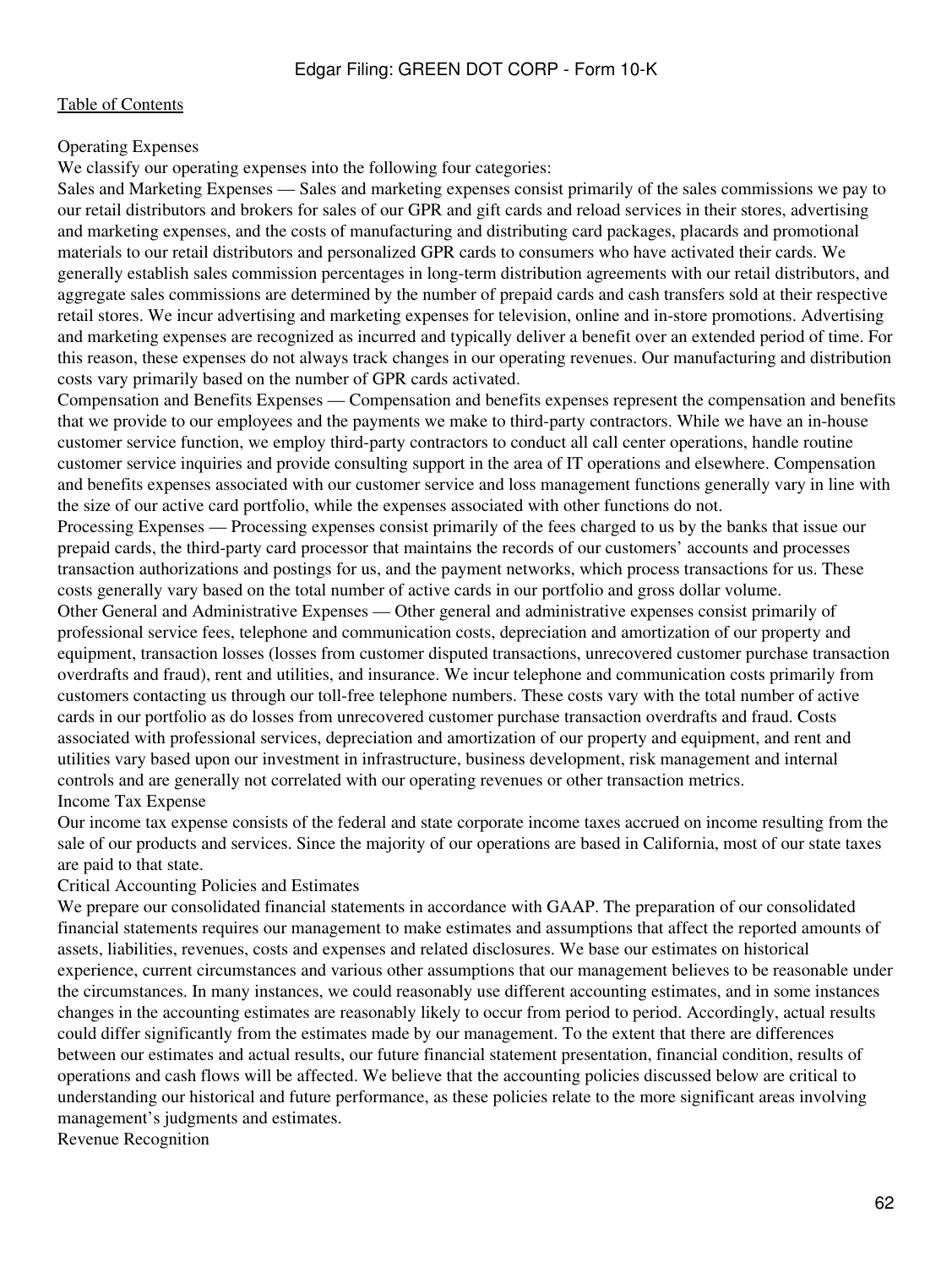We recognize revenue when the price is fixed or determinable, persuasive evidence of an arrangement exists, the product is sold or the service is performed, and collectibility of the resulting receivable is reasonably assured. We defer and recognize new card fee revenues on a straight-line basis over the period commensurate with our service obligation to our customers. We consider the service obligation period to be the average card lifetime. We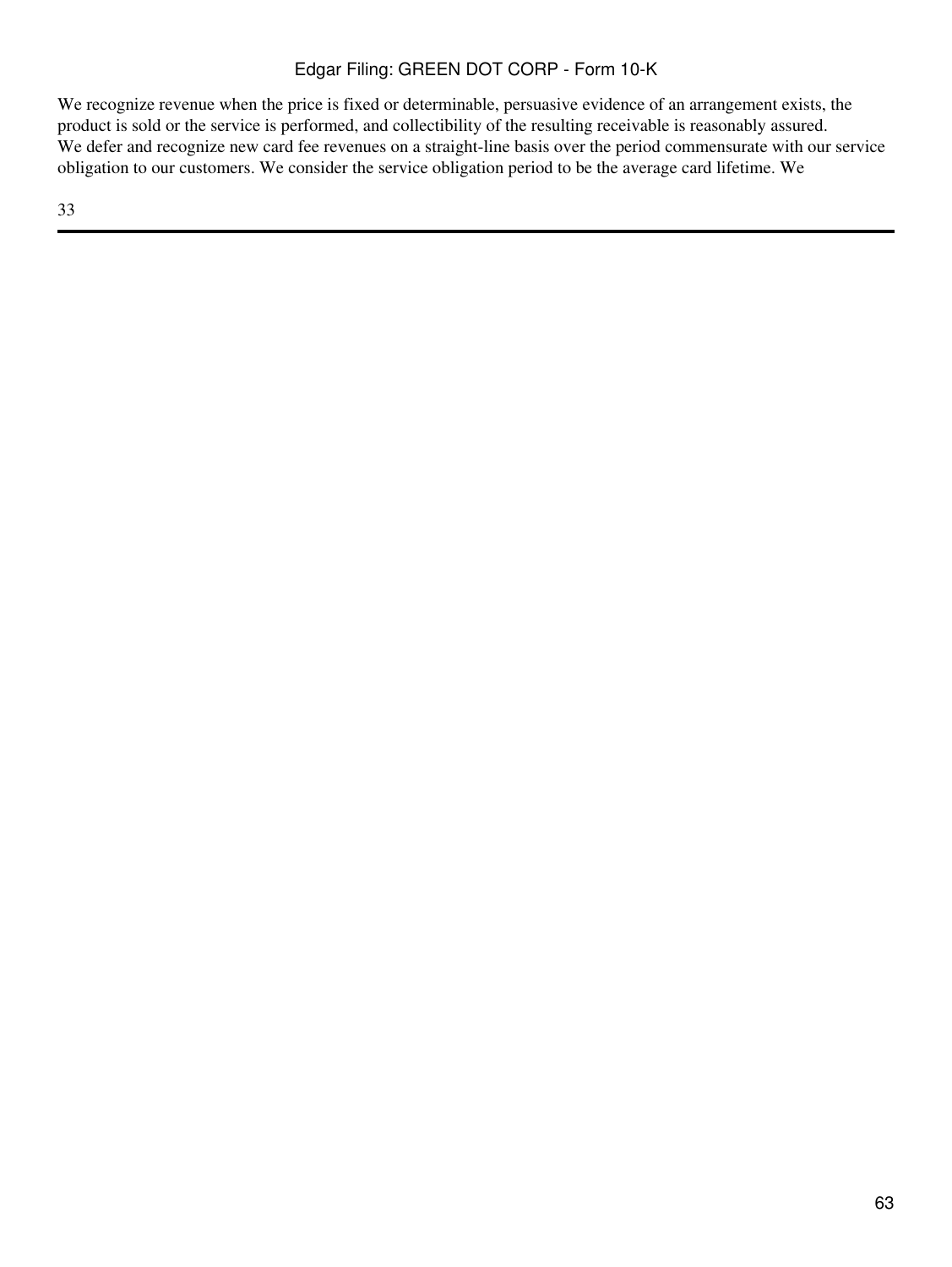determine the average card lifetime for each pool of homogeneous products (e.g., products that exhibit the same characteristics such as nature of service and terms and conditions) based on company-specific historical data. Currently, we determine the average card lifetime separately for our GPR cards and gift cards. For our GPR cards, we measure the card lifetime as the period of time, inclusive of reload activity, between sale (or activation) of a card and the date of the last positive balance on that card. We analyze GPR cards activated between six and forty-two months prior to each balance sheet date. We use this historical look-back period as a basis for determining our average card lifetime because it provides sufficient time for meaningful behavioral trends to develop. Currently, our GPR cards have an average card lifetime of nine months. The usage of gift cards is limited to the initial funds loaded to the card. Therefore, we measure these gift cards' lifetime as the redemption period over which cardholders perform the substantial majority of their transactions. Currently, gift cards have an average lifetime of six months. We reassess average card lifetime quarterly. Average card lifetimes may vary in the future as cardholder behavior changes relative to historical experience because customers are influenced by changes in the pricing of our services, the availability of substitute products, and other factors.

We also defer and expense commissions paid to retail distributors related to new card sales ratably over the average card lifetime, which is currently nine months for our GPR cards and six months for gift cards. We report our different types of revenues on a gross or net basis based on our assessment of whether we act as a principal or an agent in the transaction. To the extent we act as a principal in the transaction, we report revenues on a gross basis. In concluding whether or not we act as a principal or an agent, we evaluate whether we have the substantial risks and rewards under the terms of the revenue-generating arrangements, whether we are the party responsible for fulfillment of the services purchased by the cardholders, and other factors. For all of our significant revenue-generating arrangements, including GPR and gift cards, we recognize revenues on a gross basis. Generally, customers have limited rights to a refund of the new card fee or a cash transfer fee. We have elected to recognize revenues prior to the expiration of the refund period, but reduce revenues by the amount of expected refunds, which we estimate based on actual historical refunds.

On occasion, we enter into incentive agreements with our retail distributors and offer incentives to customers designed to increase product acceptance and sales volume. We record these incentives, including the issuance of equity instruments, as a reduction of revenues and recognize them over the period the related revenues are recognized or as services are rendered, as applicable.

Reserve for Uncollectible Overdrawn Accounts

Cardholder account overdrafts may arise from maintenance fee assessments on our GPR cards or from purchase transactions that we honor on GPR or gift cards, in each case in excess of the funds in the cardholder's account. We are responsible to the banks that issue our cards for any losses associated with these overdrafts. Overdrawn account balances are therefore deemed to be our receivables due from cardholders, and we include them as a component of accounts receivable, net, on our consolidated balance sheets. The banks that issue our cards fund the overdrawn account balances on our behalf. We include our obligations to them on our consolidated balance sheets as amounts due to card issuing banks for overdrawn accounts, a current liability, and we settle our obligations to them based on the terms specified in their agreements with us. These settlement terms generally require us to settle on a monthly basis or when the cardholder account is closed, depending on the card issuing bank.

We generally recover overdrawn account balances from those GPR cardholders that perform a reload transaction. In addition, we recover some purchase transaction overdrafts through enforcement of payment network rules, which allow us to recover the amounts from the merchant where the purchase transaction was conducted. However, we are exposed to losses from unrecovered GPR cardholder account overdrafts. The probability of recovering these amounts is primarily related to the number of days that have elapsed since an account had activity, such as a purchase, ATM transaction or fee assessment. Generally, we recover 50-60% of overdrawn account balances in accounts that have had activity in the last 30 days, less than 15% in accounts that have had activity in the last 30 to 60 days, and less than 10% when more than 60 days have elapsed.

We establish a reserve for uncollectible overdrawn accounts for maintenance fees we assess and purchase transactions we honor, in each case in excess of a cardholder's account balance. We classify overdrawn accounts into age groups based on the number of days since the account last had activity. We then calculate a reserve factor for each age group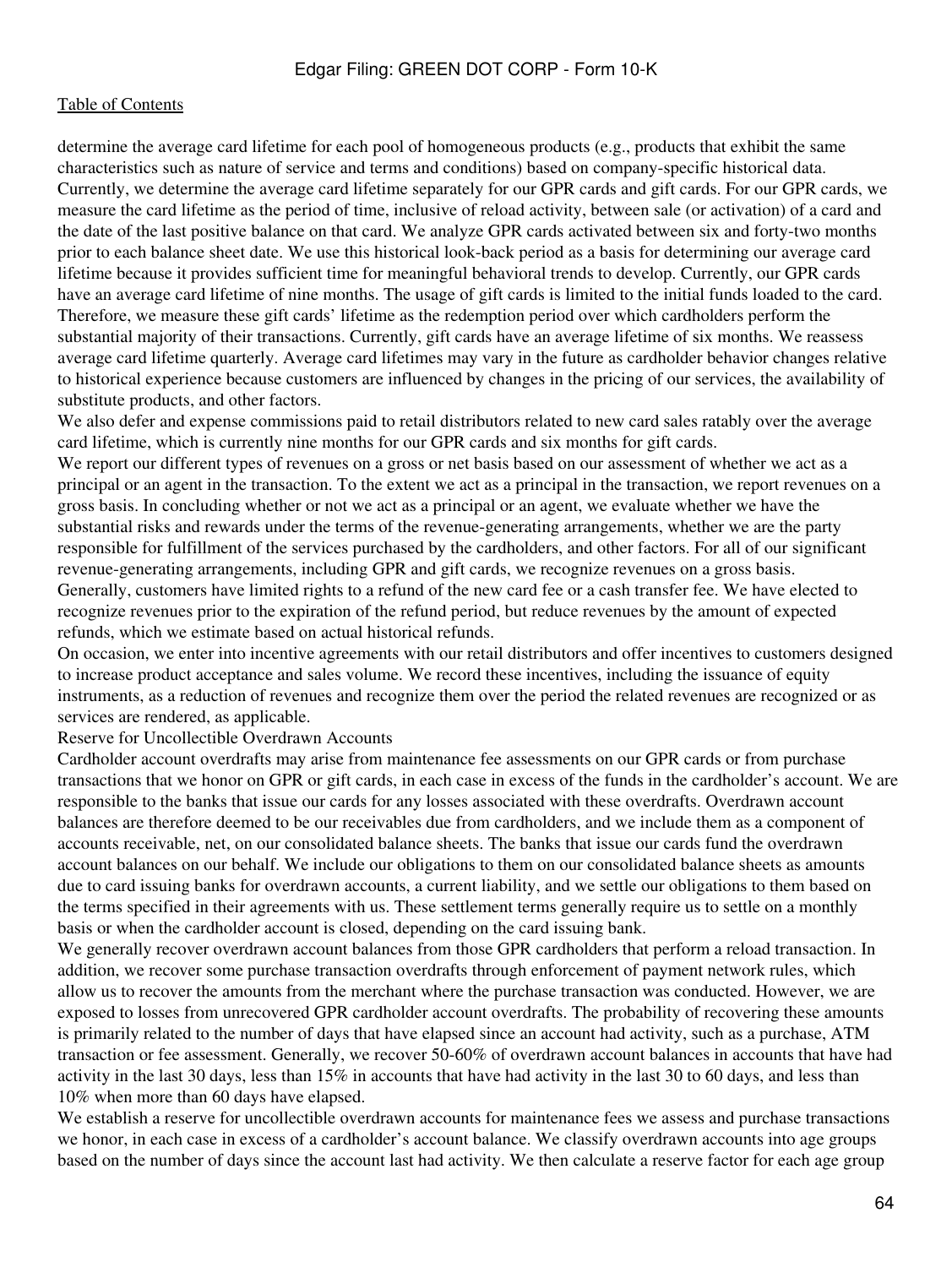based on the average recovery rate for the most recent six months. These factors are applied to these age groups to estimate our overall reserve. We rely on these historical rates because they have remained relatively consistent for several years. When more than 90 days have passed without any activity in an account, we consider recovery to be remote and charge off the full amount of the overdrawn account balance against the reserve for uncollectible overdrawn accounts.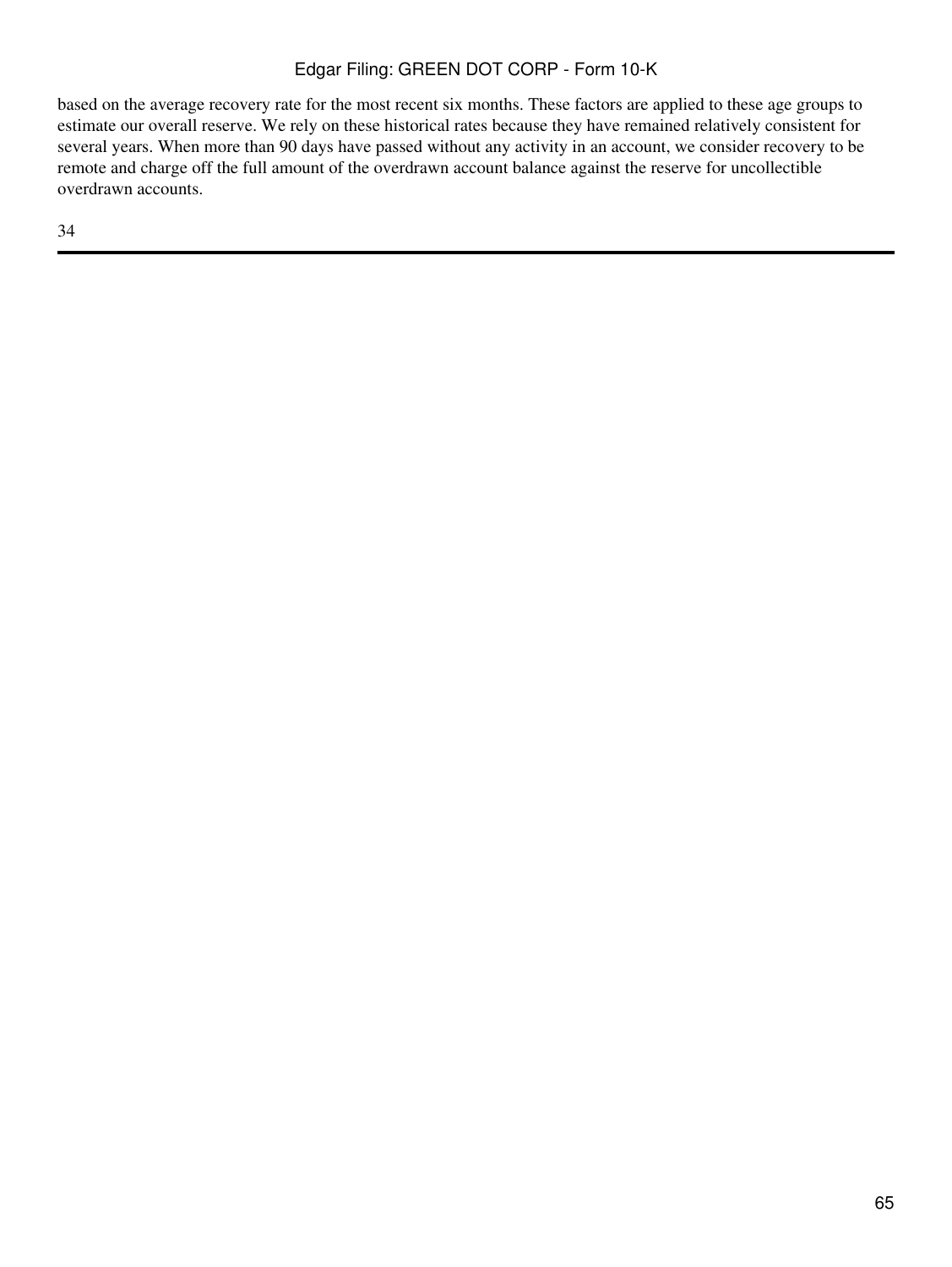Overdrafts due to maintenance fee assessments comprised approximately 91% of our total overdrawn account balances due from cardholders for the year ended December 31, 2011. We charge our GPR cardholder accounts maintenance fees on a monthly basis pursuant to the terms and conditions in the applicable cardholder agreements. Although cardholder accounts become inactive or overdrawn, we continue to provide cardholders the ongoing functionality of our GPR cards, which allows them to reload and use their cards at any time. As a result, we continue to assess a maintenance fee until a cardholder account becomes overdrawn by an amount equal to two maintenance fees, currently \$6.00 for the Walmart MoneyCard and \$11.90 for our Green Dot-branded GPR cards. We recognize the fees ratably over the month for which they are assessed, net of the related provision for uncollectible overdrawn accounts, as a component of card revenues and other fees in our consolidated statements of operations.

We include our provision for uncollectible overdrawn accounts related to purchase transactions in other general and administrative expenses in our consolidated statements of operations.

Our recovery rates may change in the future in response to factors such as the pricing of reloads and new cards and the availability of substitute products.

#### Employee Stock-Based Compensation

We record employee stock-based compensation expense using the fair value method of accounting. For stock options and stock purchases under our employee stock purchase plan, we base compensation expense on fair values estimated at the grant date using the Black-Scholes option-pricing model. For stock awards, including restricted stock units, we base compensation expense on the fair value of our common stock at the grant date. We recognize compensation expense for awards with only service conditions that have graded vesting schedules on a straight-line basis over the vesting period of the award. Vesting is based upon continued service to our company.

We measure the fair value of equity instruments issued to non-employees as of the earlier of the date a performance commitment has been reached by the counterparty or the date performance is completed by the counterparty. We determine the fair value using the Black-Scholes option-pricing model or the fair value of our Class A or Class B common stock, as applicable, and recognize related expense in the same periods that the goods or services are received.

#### Recent Accounting Pronouncements

In June 2011, the FASB issued ASU 2011-05, Comprehensive Income: Presentation of Comprehensive Income, which requires an entity to present the total of comprehensive income, the components of net income, and the components of other comprehensive income either in a single continuous statement of comprehensive income or in two separate but consecutive statements. It eliminates the option to present components of other comprehensive income as part of the statement of changes in stockholders' equity. The ASU does not change the items which must be reported in other comprehensive income, how such items are measured or when they must be reclassified to net income. This ASU is effective for interim and annual periods beginning after December 15, 2011. Our adoption of this ASU is not expected to have a material impact on our consolidated financial statements.

In May 2011, the FASB issued ASU 2011-04, Fair Value Measurement: Amendments to Achieve Common Fair Value Measurement and Disclosure Requirements in U.S. GAAP and IFRSs, which converges common fair value measurement and disclosure requirements in accordance with GAAP and IFRS. This ASU is effective for interim and annual periods beginning after December 15, 2011. Our adoption of this ASU is not expected to have a material impact on our consolidated financial statements.

In January 2010, the FASB issued ASU 2010-06, Improving Disclosures about Fair Value Measurements, which requires additional information in the roll-forward of Level 3 assets and liabilities, including the presentation of purchases, sales, issuances and settlements on a gross basis. This ASU impacts disclosures only. We adopted this ASU in the first quarter of 2011.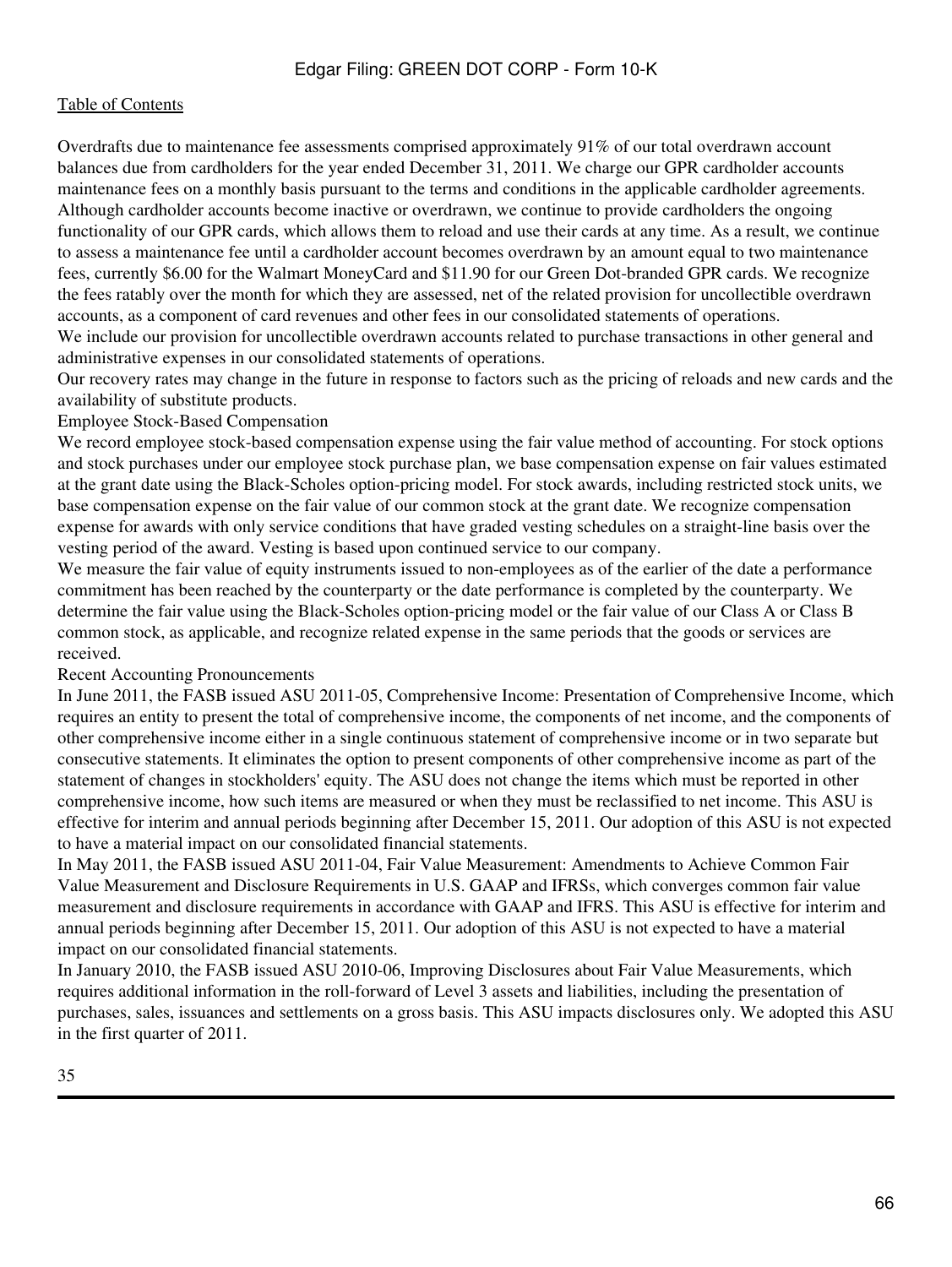Comparison of Years Ended December 31, 2011 and 2010

Operating Revenues

The following table presents a breakdown of our operating revenues among card revenues and other fees, cash transfer revenues and interchange revenues as well as contra-revenue items:

|                                             | Years Ended December 31,           |            |      |             |           |      |  |  |
|---------------------------------------------|------------------------------------|------------|------|-------------|-----------|------|--|--|
|                                             | 2011                               |            |      | 2010        |           |      |  |  |
|                                             |                                    | % of Total |      |             |           |      |  |  |
|                                             | Operating<br>Amount                |            |      | Amount      | Operating |      |  |  |
|                                             |                                    | Revenues   |      |             | Revenues  |      |  |  |
|                                             | (in thousands, except percentages) |            |      |             |           |      |  |  |
| Operating revenues:                         |                                    |            |      |             |           |      |  |  |
| Card revenues and other fees                | \$209,489                          | 44.8       |      | % \$167,375 | 46.0      | $\%$ |  |  |
| Cash transfer revenues                      | 134,143                            | 28.7       |      | 101,502     | 27.9      |      |  |  |
| Interchange revenues                        | 141,103                            | 30.2       |      | 108,380     | 29.8      |      |  |  |
| Stock-based retailer incentive compensation | (17, 337)                          | (3.7)      |      | (13,369)    | (3.7)     |      |  |  |
| Total operating revenues                    | \$467,398                          | 100.0      | $\%$ | \$363,888   | 100.0     | $\%$ |  |  |

Card Revenues and Other Fees — Card revenues and other fees totaled \$209.5 million for the year ended December 31, 2011, an increase of \$42.1 million, or 25%, from the comparable period in 2010. The increase was primarily the result of period-over-period growth of 27% in the number of GPR cards activated and 24% in the number of active cards in our portfolio. This growth was driven by a variety of factors including growth in the number of our cards sold through our established distribution channels and expansion through our online distribution channel. Under new regulations, beginning in the second half of 2012, we will be required to provide at least one fee-free ATM withdrawal per month for each card issued under the Walmart MoneyCard program. While ATM fees, a component of our card revenues and other fees, will be negatively impacted by this change, we do not expect that our operating results will be materially impacted because we anticipate that our operating revenues will be positively impacted by increases in card usage and cardholder retention as a result of this change.

Cash Transfer Revenues — Cash transfer revenues totaled \$134.1 million for the year ended December 31, 2011, an increase of \$32.6 million, or 32%, from the comparable period in 2010. The increase was primarily the result of period-over-period growth of 29% in the number of cash transfers sold. The increase in cash transfer volume was driven both by growth in our active card base and growth in cash transfer volume from third-party programs participating in our network.

Interchange Revenues — Interchange revenues totaled \$141.1 million for the year ended December 31, 2011, an increase of \$32.7 million, or 30%, from the comparable period in 2010. The increase was primarily the result of period-over-period growth of 24% in the number of active cards in our portfolio, an increase in the average transactional volume of the active cards in our portfolio and a 55% increase in gross dollar volume, which was driven by the factors discussed above under "Card Revenues and Other Fees." During the first three quarters of 2011, our interchange revenues benefited from a large number of taxpayers who elected to receive their tax refunds via direct deposit on our cards and using those funds for purchase transactions. We expect to experience a seasonal pattern in our interchange revenues during 2012 similar to 2011, as we believe that gross dollar volume loaded to our cards will be significantly higher during the first quarter of 2012, as compared to the remaining quarters of 2012, due to a larger number of taxpayers electing to receive their tax refunds via direct deposit on our cards. In addition, we expect that the contribution from taxpayers in 2012 will be negatively impacted by Intuit's nonrenewal of its joint marketing and referral agreement with us, which expired in October 2011 and had a significant impact on our operating revenues and key metrics in 2011.

Stock-based retailer incentive compensation — Our right to repurchase lapsed as to 441,720 shares issued to Walmart during the year ended December 31, 2011. We recognized the fair value of the shares using the then-current fair market value of our Class A common stock, resulting in \$17.3 million of stock-based retailer incentive compensation, an increase of \$3.9 million, or 29%, from the comparable period in 2010. While our stock price was generally lower in 2011 than it was in 2010, the increase in stock-based retailer incentive compensation reflected the fact that we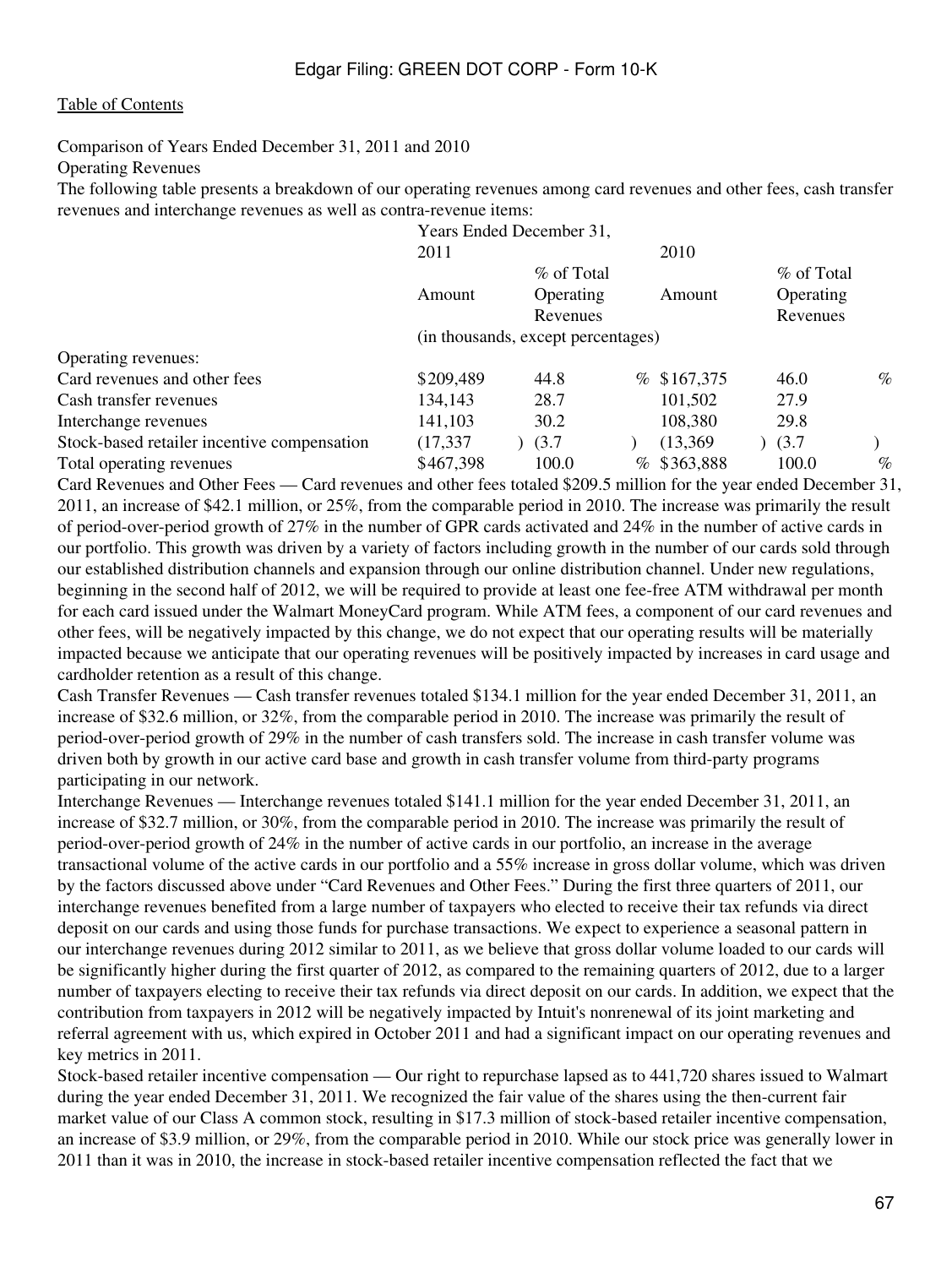recorded four fewer months of this expense in 2010 than we did in 2011 as we first issued the shares subject to repurchase in May 2010 in connection with entering into our amended prepaid card agreement with Walmart and GE Capital Retail Bank in May 2010.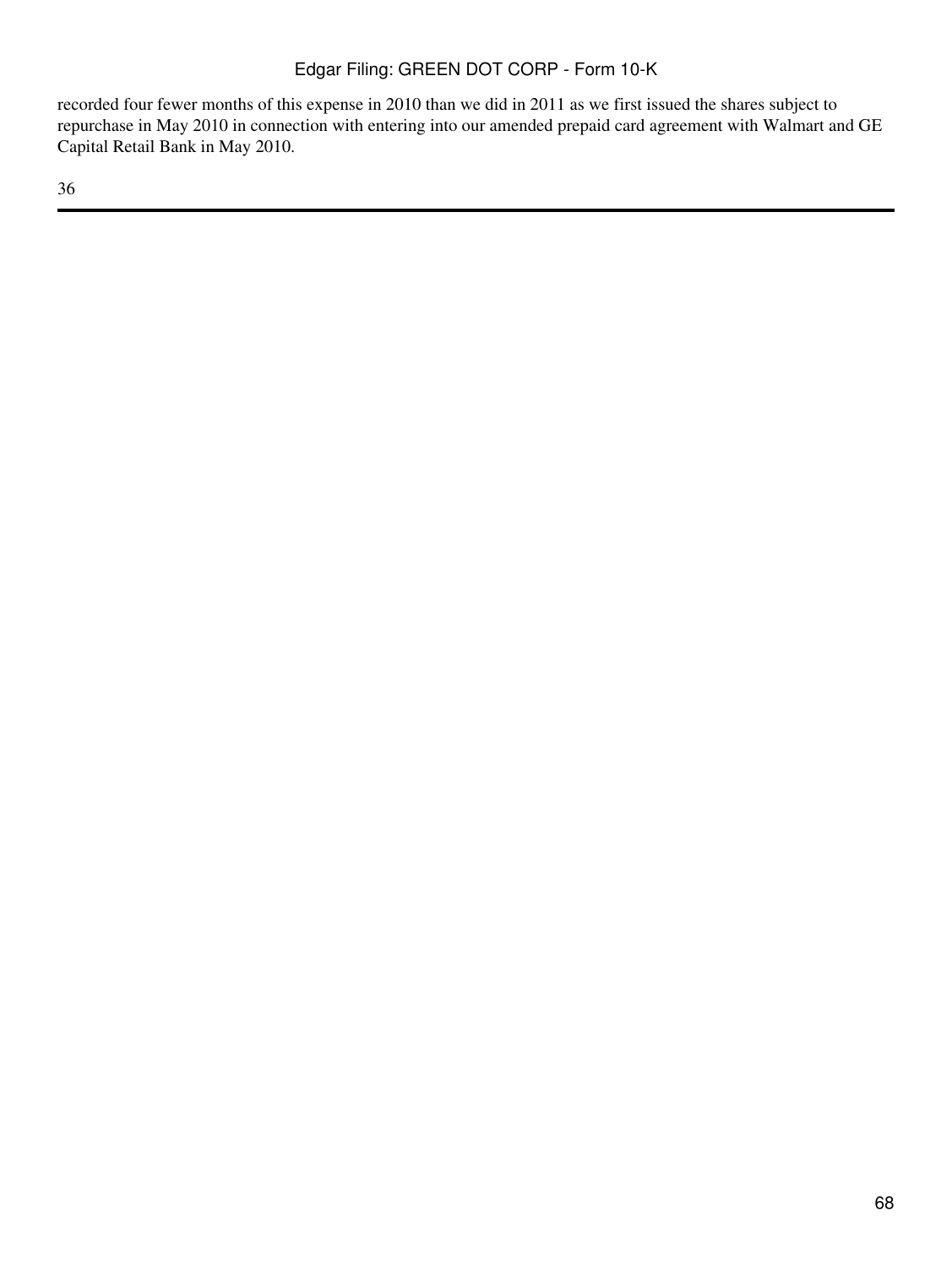#### Operating Expenses

The following table presents a breakdown of our operating expenses among sales and marketing, compensation and benefits, processing, and other general and administrative expenses:

|                                           | Years Ended December 31,           |            |  |             |                       |      |  |  |
|-------------------------------------------|------------------------------------|------------|--|-------------|-----------------------|------|--|--|
|                                           | 2011                               |            |  | 2010        |                       |      |  |  |
|                                           |                                    | % of Total |  |             |                       |      |  |  |
|                                           | Operating<br>Amount<br>Revenues    |            |  | Amount      | Operating<br>Revenues |      |  |  |
|                                           | (in thousands, except percentages) |            |  |             |                       |      |  |  |
| Operating expenses:                       |                                    |            |  |             |                       |      |  |  |
| Sales and marketing expenses              | \$168,747                          | 36.1       |  | % \$122,890 | 33.8                  | $\%$ |  |  |
| Compensation and benefits expenses        | 87.671                             | 18.8       |  | 70,102      | 19.3                  |      |  |  |
| Processing expenses                       | 70,953                             | 15.2       |  | 56,978      | 15.7                  |      |  |  |
| Other general and administrative expenses | 56,578                             | 12.0       |  | 44,599      | 12.2                  |      |  |  |
| Total operating expenses                  | \$383,949                          | 82.1       |  | % \$294,569 | 81.0                  | $\%$ |  |  |
|                                           |                                    | .          |  |             | --                    |      |  |  |

Sales and Marketing Expenses — Sales and marketing expenses totaled \$168.7 million for the year ended December 31, 2011, an increase of \$45.8 million, or 37%, from the comparable period in 2010. The increase was primarily the result of increased numbers of GPR cards and cash transfers sold, compared with the corresponding period in 2010, and an increase in sales commissions due largely to increased sales commissions paid to Walmart as a result of entering into our amended prepaid card agreement with Walmart and GE Capital Retail Bank in May 2010.

Compensation and Benefits Expenses — Compensation and benefits expenses totaled \$87.7 million for the year ended December 31, 2011, an increase of \$17.6 million, or 25%, from the comparable period in 2010. This increase was primarily the result of a \$15.1 million increase in employee compensation and benefits, which included a \$2.3 million increase in employee stock-based compensation. The period-over-period growth in employee compensation and benefits is due to additional employee headcount as we continued to expand our operations to support key growth initiatives, new product development and new sales efforts, and growth in our IT infrastructure and risk operations. The increase in compensation and benefits expenses was also due to a \$2.5 million increase in third-party call center contractor expenses as the number of active cards in our portfolio and associated call volumes increased during the year ended December 31, 2011. However, our call center costs, as a percentage of our total operating revenues, were lower than the comparable period in 2010 as a result of volume incentives received from our third-party providers. Processing Expenses — Processing expenses totaled \$71.0 million for the year ended December 31, 2011, an increase of \$14.0 million, or 25%, from the comparable period in 2010. The increase was primarily the result of period-over-period growth of 24% in the number of active cards in our portfolio and 55% in gross dollar volume and a \$7.7 million increase in ATM processing fees as the volume of ATM transactions increased during the year ended December 31, 2011. Processing expenses were partially offset by volume incentives from the payment networks. While we expect processing expenses to be favorably impacted by the transition of our card issuing program with Columbus Bank and Trust Company to our subsidiary bank, which we expect will commence in the second half of 2012, there can be no assurance that our processing expenses will decline on a year-over-year basis in absolute dollars or as percentage of total operating revenues in 2012 because these expenses are subject to a variety of factors, many of which are outside our control.

Other General and Administrative Expenses — Other general and administrative expenses totaled \$56.6 million for the years ended December 31, 2011, an increase of \$12.0 million, or 27%, from the comparable period in 2010. The increase in other general and administrative expenses was primarily the result of a \$4.7 million increase in depreciation and amortization of property and equipment, a \$3.0 million increase in our provision for uncollectible overdrawn accounts related to purchase transactions, and a \$2.9 million increase in transaction losses, primarily associated with customer disputed transactions, which fluctuate based on changes in gross dollar volume. These increases were partially offset by a decrease of \$4.0 million in professional service expenses. During the year ended December 31, 2010, we incurred significant professional services expenses in connection with our initial public offering, which was completed in July 2010. We expect to incur additional rent expense of between \$2.6 million and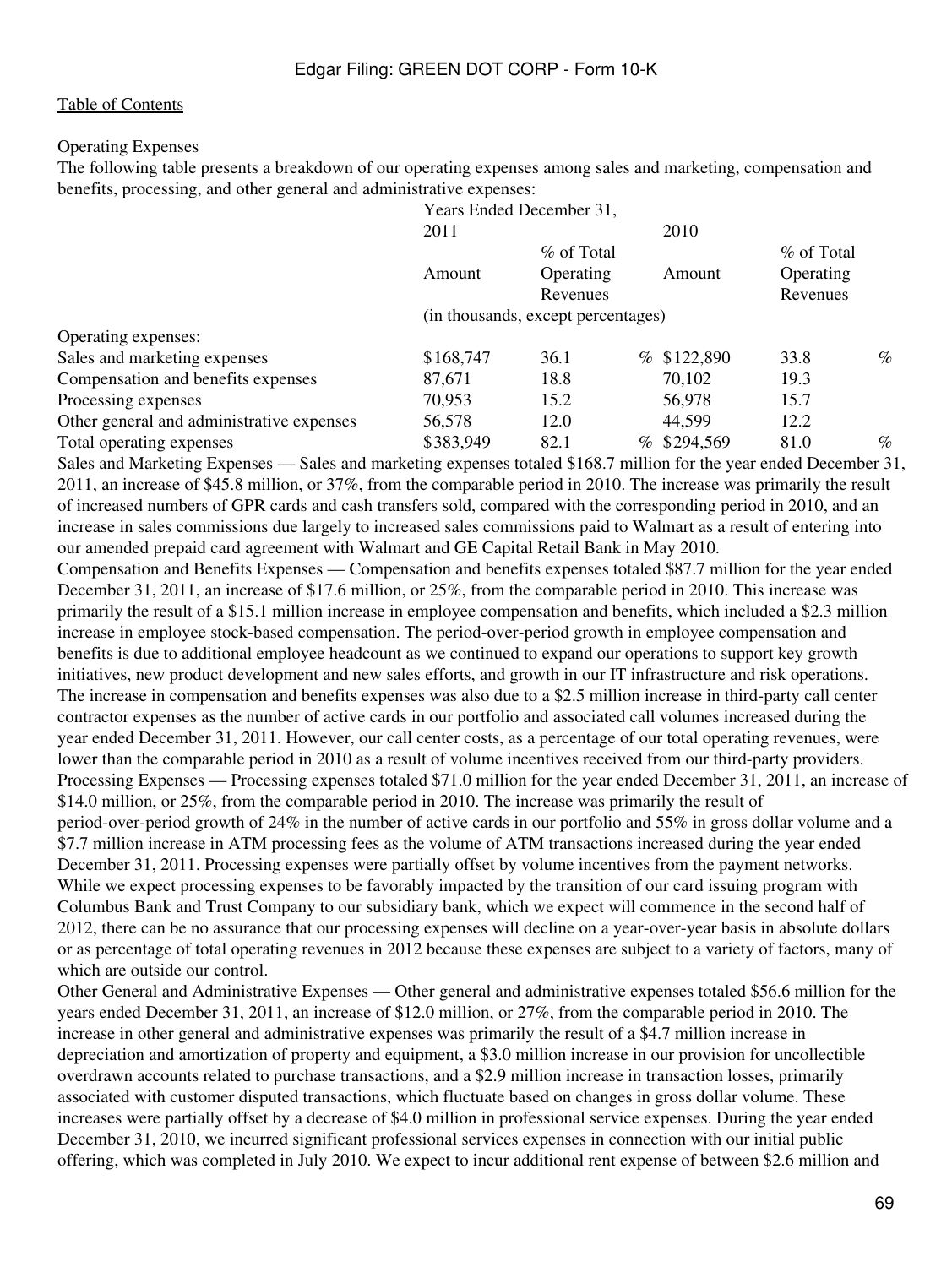\$2.9 million associated with our new headquarters while we are in the process of completing tenant improvements prior to occupying them in the second half of 2012.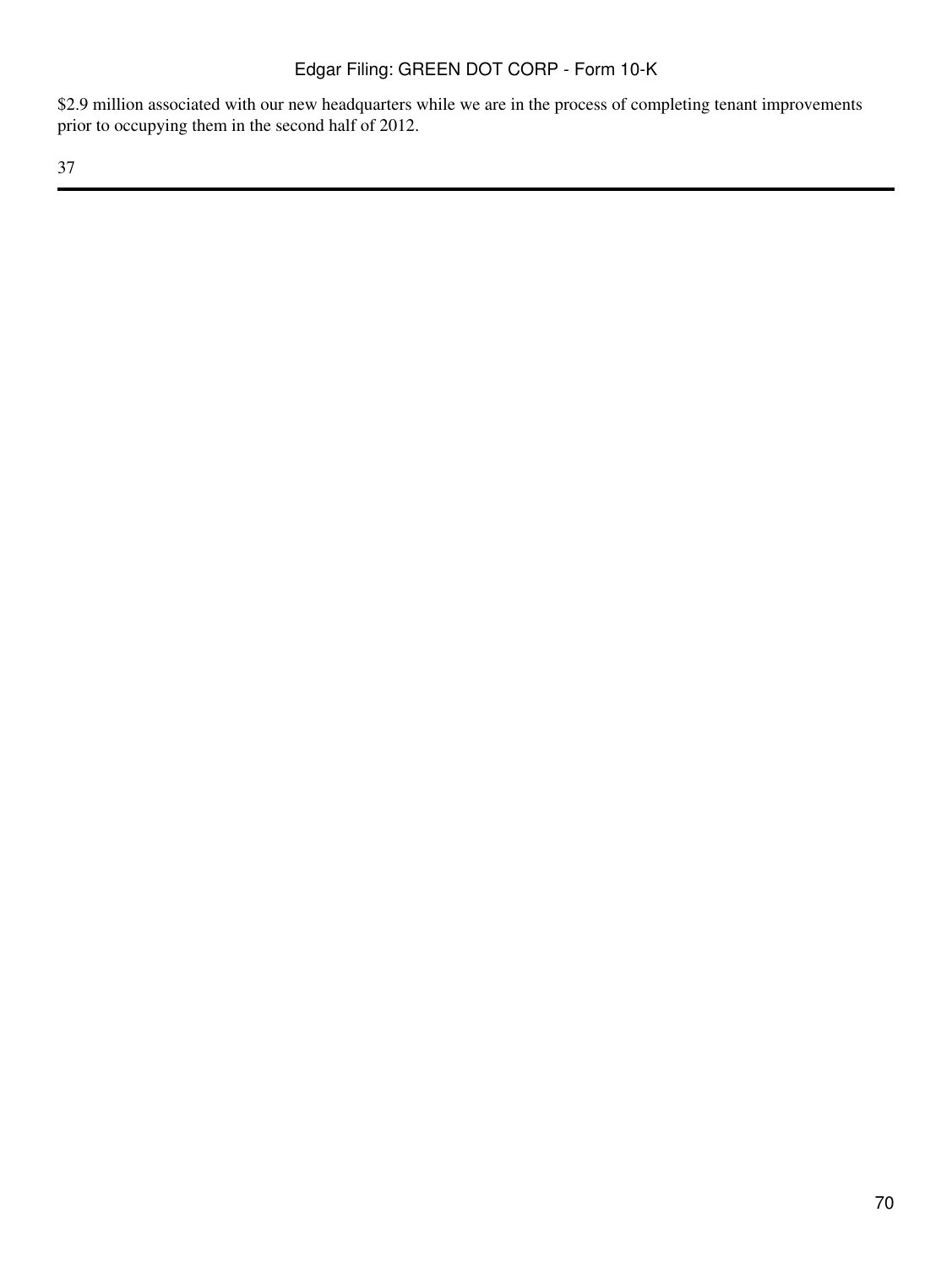#### Income Tax Expense

The following table presents a breakdown of our effective tax rate among federal, state and other:

|                                            | Years Ended December 31, |           |      |  |  |
|--------------------------------------------|--------------------------|-----------|------|--|--|
|                                            | 2011                     | 2010      |      |  |  |
| U.S. federal statutory tax rate            | 35.0                     | $\%$ 35.0 | $\%$ |  |  |
| State income taxes, net of federal benefit | 1.6                      | 3.8       |      |  |  |
| Change in state apportionment method       |                          | (4.6)     |      |  |  |
| Non-deductible offering costs              |                          | 2.4       |      |  |  |
| Other                                      | 1.4                      | 2.7       |      |  |  |
| Effective tax rate                         | 38.0                     | $\%$ 39.3 | $\%$ |  |  |

Our income tax expense increased by \$4.5 million to \$31.9 million in the year ended December 31, 2011 from the comparable period in 2010, and our effective tax rate decreased 1.3 percentage points from 39.3% to 38.0%. Certain enacted California tax law changes, which became effective January 1, 2011 and allowed us to continue to apply the alternative apportionment method we used to allocate income to California in 2009 and 2010, lowered the income we apportion to California from the comparable period in 2010, resulting in a lower effective state tax rate in 2011. The year ended December 31, 2010 was impacted by several discrete items. The California Franchise Tax Board, or FTB, approved a retroactive application of the alternative apportionment method to our income tax returns filed for the five months ended December 31, 2009 and the year ended July 31, 2009. We recognized this tax benefit in the year ended December 31, 2010. This tax benefit was partially offset by non-deductible expenses related to our initial public offering recognized in the year ended December 31, 2010.

Comparison of Twelve Months Ended December 31, 2010 and 2009

Operating Revenues

The following table presents a breakdown of our operating revenues among card revenues and other fees, cash transfer revenues and interchange revenues as well as contra-revenue items:

| Twelve Months Ended December 31,   |          |            |                         |                              |      |  |  |
|------------------------------------|----------|------------|-------------------------|------------------------------|------|--|--|
| 2010                               |          |            | 2009                    |                              |      |  |  |
|                                    |          | % of Total |                         |                              |      |  |  |
| Amount                             |          |            | Amount                  | Operating                    |      |  |  |
|                                    | Revenues |            |                         | Revenues                     |      |  |  |
| (in thousands, except percentages) |          |            |                         |                              |      |  |  |
|                                    |          |            |                         |                              |      |  |  |
| \$167,375                          | 46.0     |            |                         | 47.9                         | $\%$ |  |  |
| 101,502                            | 27.9     |            | 68,515                  | 26.5                         |      |  |  |
| 108,380                            | 29.8     |            | 66,205                  | 25.6                         |      |  |  |
| (13,369)                           | (3.7)    |            |                         |                              |      |  |  |
| \$363,888                          | 100.0    |            |                         | 100.0                        | $\%$ |  |  |
|                                    |          |            | % of Total<br>Operating | % \$123,790<br>$%$ \$258,510 |      |  |  |

Card Revenues and Other Fees — Card revenues and other fees totaled \$167.4 million for the year ended December 31, 2010, an increase of \$43.6 million, or 35%, from the comparable period in 2009. The increase was primarily the result of period-over-period growth of 47% in the number of GPR cards activated and 26% in the number of active cards in our portfolio. This growth was driven by a variety of factors including growth in the number of our cards sold through our established distribution channels and expansion through our online distribution channel and the launch of new retailers like 7-Eleven. Additionally, the fee reductions and new product features that we launched in July 2009 helped us attract significant numbers of new users of our Green Dot branded products. These fee reductions also contributed to the decline in card revenues and other fees as a percentage of total operating revenues.

Cash Transfer Revenues — Cash transfer revenues totaled \$101.5 million for the year ended December 31, 2010, an increase of \$33.0 million, or 48%, from the comparable period in 2009. The increase was primarily the result of period-over-period growth of 53% in the number of cash transfers sold, partially offset by a shift in our mix of retail distributors toward Walmart. The increase in cash transfer volume was driven both by growth in our active card base and growth in cash transfer volume from third-party programs participating in our network.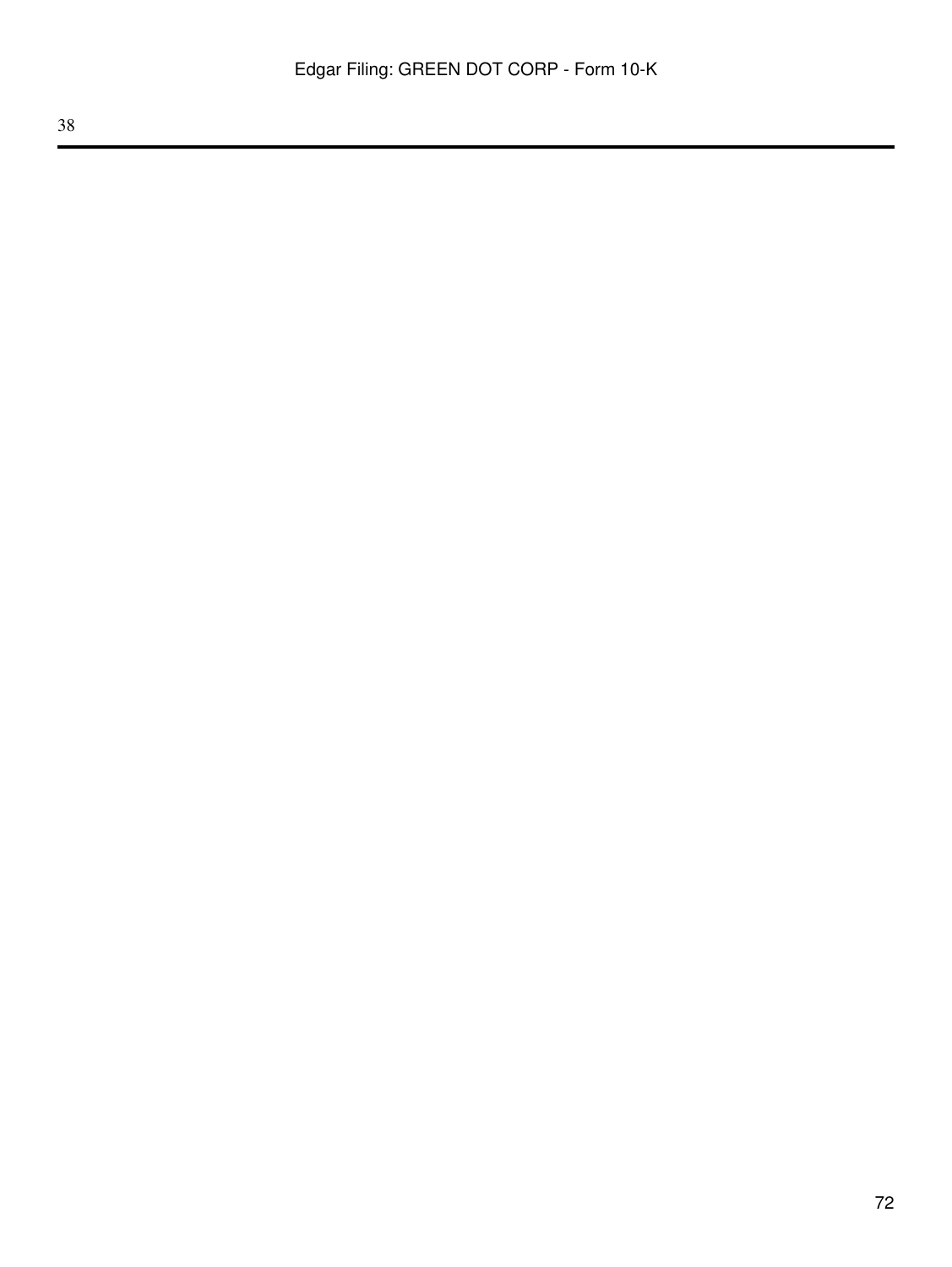Interchange Revenues — Interchange revenues totaled \$108.4 million for the year ended December 31, 2010, an increase of \$42.2 million, or 64%, from the comparable period in 2009. The increase was primarily the result of period-over-period growth of 26% in the number of active cards in our portfolio and 80% in gross dollar volume, driven by the factors discussed above under "Card Revenues and Other Fees," and an increase in the average transactional volume of the active cards in our portfolio.

Stock-based retailer incentive compensation — Our right to repurchase lapsed as to 294,480 shares issued to Walmart during the year ended December 31, 2010. We recognized the fair value of the shares using the then-current fair market value of our Class A common stock, resulting in \$13.4 million of stock-based retailer incentive compensation. Operating Expenses

The following table presents a breakdown of our operating expenses among sales and marketing, compensation and benefits, processing, and other general and administrative expenses:

|                                           | Twelve Months Ended December 31,   |           |  |             |           |      |
|-------------------------------------------|------------------------------------|-----------|--|-------------|-----------|------|
|                                           | 2010                               |           |  | 2009        |           |      |
|                                           | % of Total                         |           |  | % of Total  |           |      |
|                                           | Amount                             | Operating |  | Amount      | Operating |      |
|                                           |                                    | Revenues  |  |             | Revenues  |      |
|                                           | (in thousands, except percentages) |           |  |             |           |      |
| Operating expenses:                       |                                    |           |  |             |           |      |
| Sales and marketing expenses              | \$122,890                          | 33.8      |  | % \$72,119  | 27.9      | $\%$ |
| Compensation and benefits expenses        | 70,102                             | 19.3      |  | 51,297      | 19.8      |      |
| Processing expenses                       | 56,978                             | 15.7      |  | 38,035      | 14.7      |      |
| Other general and administrative expenses | 44,599                             | 12.2      |  | 27,500      | 10.7      |      |
| Total operating expenses                  | \$294,569                          | 81.0      |  | % \$188,951 | 73.1      | $\%$ |

Sales and Marketing Expenses — Sales and marketing expenses totaled \$122.9 million for the year ended December 31, 2010, an increase of \$50.8 million, or 70%, from the comparable period in 2009. The increase was primarily the result of a \$37.8 million increase in sales commissions and manufacturing and distribution costs due to increased sales commissions paid to Walmart as a result of entering into our amended prepaid card agreement and the increased numbers of GPR cards and cash transfer products sold compared with the corresponding period in 2009. The increase in sales and marketing expenses was also due to a \$13.0 million increase in advertising and marketing expenses, as we significantly increased our television and online advertising and deployed more in-store displays than in the 2009 comparison period.

Compensation and Benefits Expenses — Compensation and benefits expenses totaled \$70.1 million for the year ended December 31, 2010, an increase of \$18.8 million, or 37%, from the comparable period in 2009. This increase was primarily the result of a \$10.0 million increase in employee compensation and benefits, which included a \$1.0 million decrease in employee stock-based compensation. The period-over-period growth in employee compensation and benefits is due to additional employee headcount as we continued to expand our operations and assumed the reporting requirements and compliance obligations of a public company. The increase in compensation and benefits expenses was also due to an \$8.8 million increase in third-party call center contractor expenses as the number of active cards in our portfolio and associated call volumes increased during the year ended December 31, 2010. Processing Expenses — Processing expenses totaled \$57.0 million for the year ended December 31, 2010, an increase of \$19.0 million, or 50%, from the comparable period in 2009. The increase was primarily the result of period-over-period growth of 26% in the number of active cards in our portfolio and 80% in gross dollar volume. Other General and Administrative Expenses — Other general and administrative expenses totaled \$44.6 million for the year ended December 31, 2010, an increase of \$17.1 million, or 62%, from the comparable period in 2009. The increase was partly the result of an increase of \$6.4 million relating to professional services expenses, \$5.1 million of which resulted from expenses related to our initial public offering, and \$1.3 million of which represented an increase in professional services fees primarily incurred in connection with our bank acquisition and other corporate development initiatives. The increase in other general and administrative expenses was also the result of a \$3.2 million increase in telephone and communications expenses resulting from increased use of our call center and our IVR, as the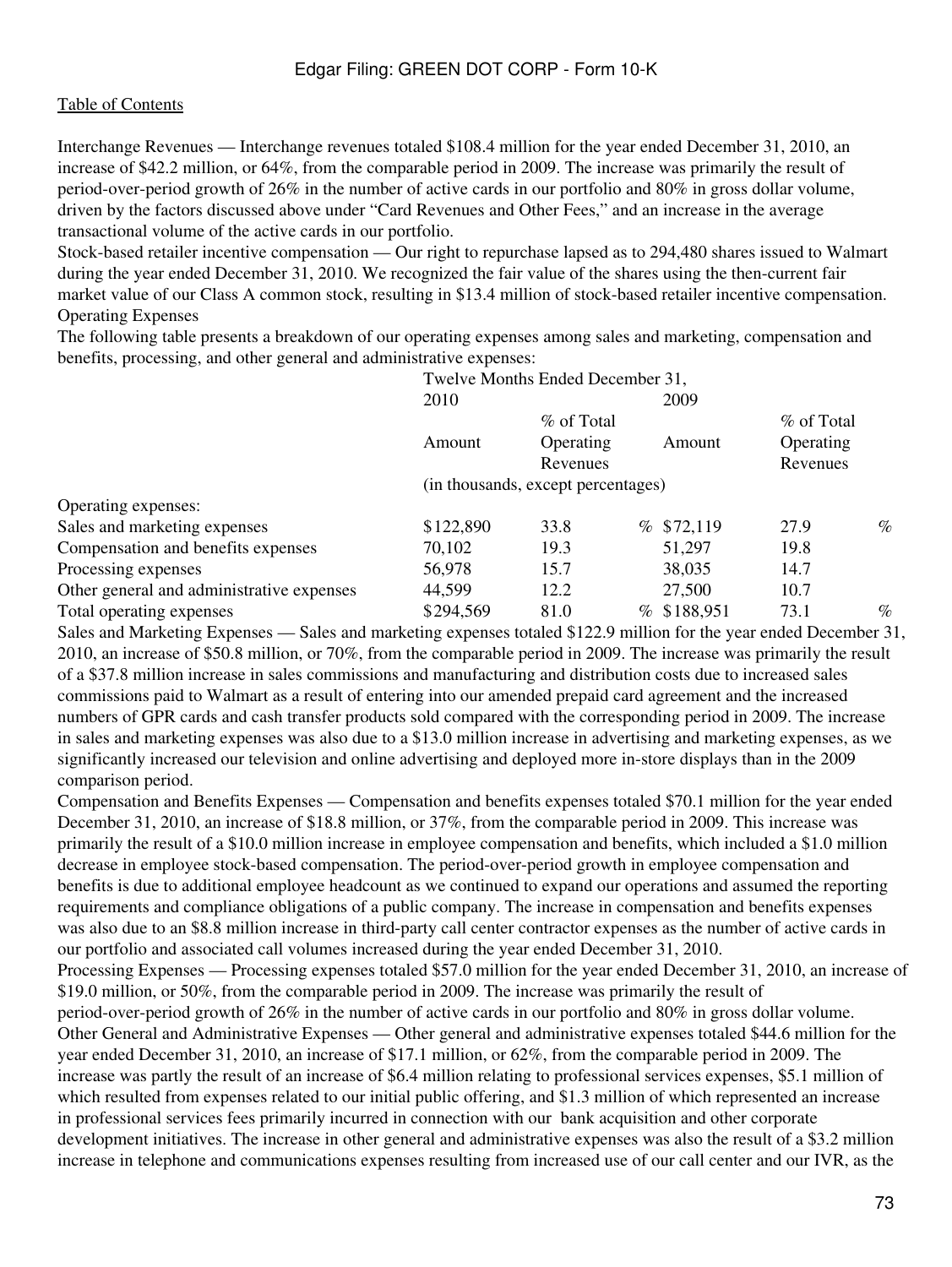number of active cards in our portfolio increased. Additionally, depreciation and amortization of property and equipment increased by \$2.6 million due to expansion of our infrastructure to support our growth and we experienced a \$2.4 million increase in transaction losses, primarily associated with customer disputed transactions.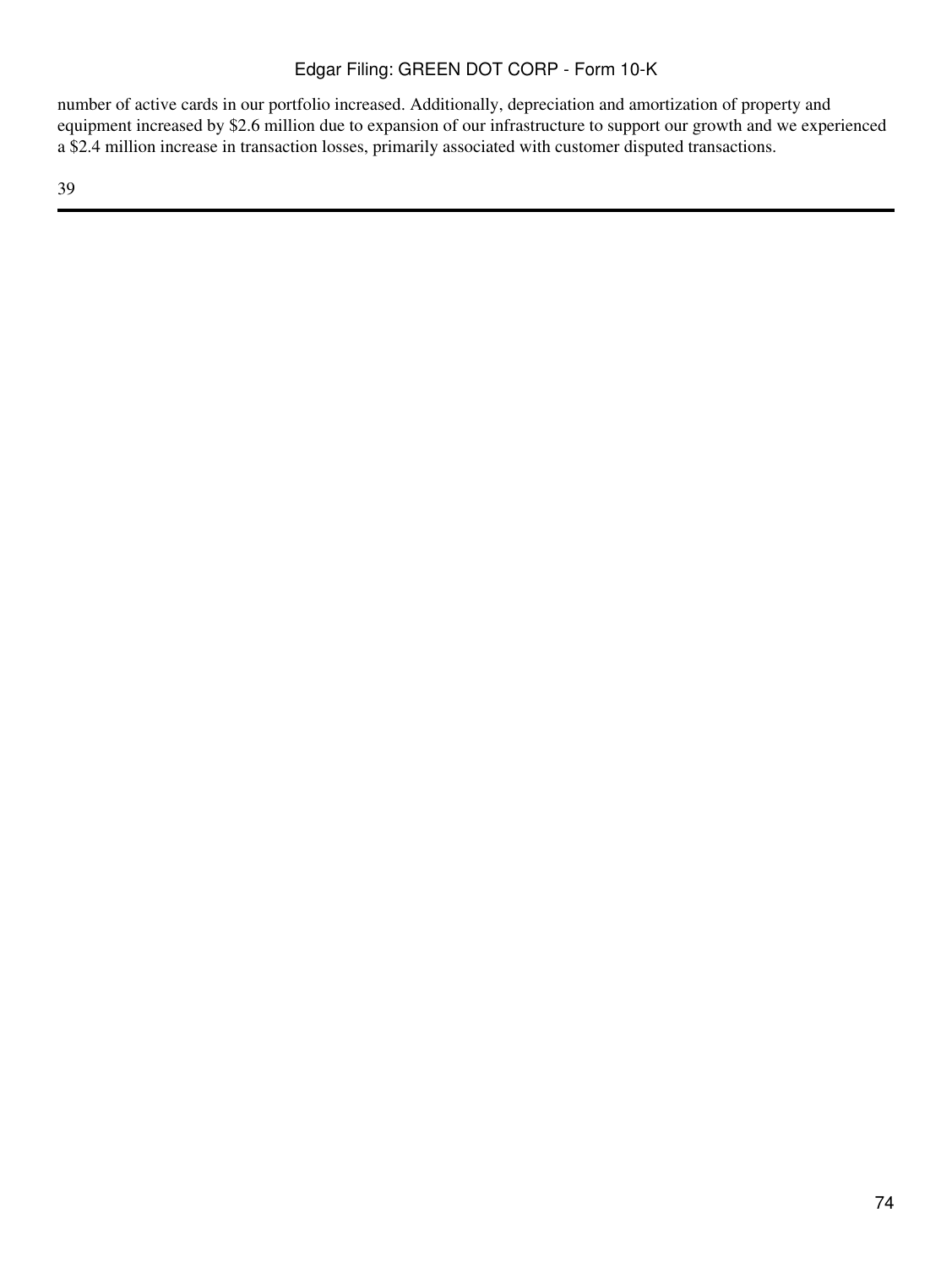### Income Tax Expense

The following table presents a breakdown of our effective tax rate among federal, state and other:

|                                            |       | <b>Twelve Months Ended December</b> |      |
|--------------------------------------------|-------|-------------------------------------|------|
|                                            | 31,   |                                     |      |
|                                            | 2010  | 2009                                |      |
| U.S. federal statutory tax rate            | 35.0  | % 35.0                              | $\%$ |
| State income taxes, net of federal benefit | 3.8   | 6.0                                 |      |
| Change in state apportionment method       | (4.6) |                                     |      |
| Non-deductible offering costs              | 2.4   |                                     |      |
| Other                                      | 2.7   | 0.9                                 |      |
| Effective tax rate                         | 39.3  | $\%$ 41.9                           | $\%$ |

Our income tax expense decreased by \$1.8 million to \$27.4 million in the year ended December 31, 2010 from the comparable period in 2009, and our effective tax rate decreased 2.6% from 41.9% to 39.3% primarily as a result of a lower effective state tax rate in the year ended December 31, 2010. The lower effective state tax rate was the result of a change in the apportionment method we use to allocate income to California. Under the alternative apportionment method, approved by the FTB in May 2010, we apportioned less income to California, resulting in a lower effective state tax rate. Additionally, the effective tax rate for the year ended December 31, 2010 was impacted in large part by two discrete items. The FTB approved a retroactive application of the alternative apportionment method to our income tax returns filed for the five months ended December 31, 2009 and the year ended July 31, 2009. We recognized this for tax benefit in the year ended December 31, 2010. This tax benefit was partially offset by non-deductible expenses related to our initial public offering recognized in the year ended December 31, 2010. Excluding the impact of these discrete items, our effective tax rate would have been 41.5%.

Comparison of Five Months Ended December 31, 2009 and 2008

Operating Revenues

The following table presents a breakdown of our operating revenues among card revenues and other fees, cash transfer revenues and interchange revenues as well as contra-revenue items:

|                              | Five Months Ended December 31,     |            |  |              |            |      |
|------------------------------|------------------------------------|------------|--|--------------|------------|------|
|                              | 2009                               |            |  | 2008         |            |      |
|                              |                                    | % of Total |  |              | % of Total |      |
|                              | Amount                             | Operating  |  | Amount       | Operating  |      |
|                              | Revenues                           |            |  |              | Revenues   |      |
|                              | (in thousands, except percentages) |            |  |              |            |      |
| Operating revenues:          |                                    |            |  |              |            |      |
| Card revenues and other fees | \$50,895                           | 45.1       |  | $%$ \$46,460 | 52.2       | $\%$ |
| Cash transfer revenues       | 30,509                             | 27.1       |  | 24,391       | 27.4       |      |
| Interchange revenues         | 31,353                             | 27.8       |  | 18,212       | 20.4       |      |
| Total operating revenues     | \$112,757                          | 100.0      |  | $%$ \$89,063 | 100.0      | $\%$ |

Card Revenues and Other Fees — Our card revenues and other fees totaled \$50.9 million in the five months ended December 31, 2009, an increase of \$4.4 million, or 10%, from the comparable period in 2008. This increase was primarily due to period-over-period growth of 116% in the number of GPR cards activated and 92% in the number of active cards in our portfolio, largely offset by the February 2009 reduction in new card and monthly maintenance fees for the Walmart MoneyCard and the July 2009 reduction in the new card fee for Green Dot-branded cards. These fee reductions also contributed to the decline in card revenues and other fees as a percentage of total operating revenues. Cash Transfer Revenues — Our cash transfer revenues totaled \$30.5 million in the five months ended December 31, 2009, an increase of \$6.1 million, or 25%, from the comparable period in 2008. This increase was primarily due to period-over-period growth of 64% in the number of cash transfers sold, partially offset by a shift in our retail distributor mix toward Walmart, which generally has lower fees than our other retail distributors and significantly reduced the POS swipe reload fee in February 2009.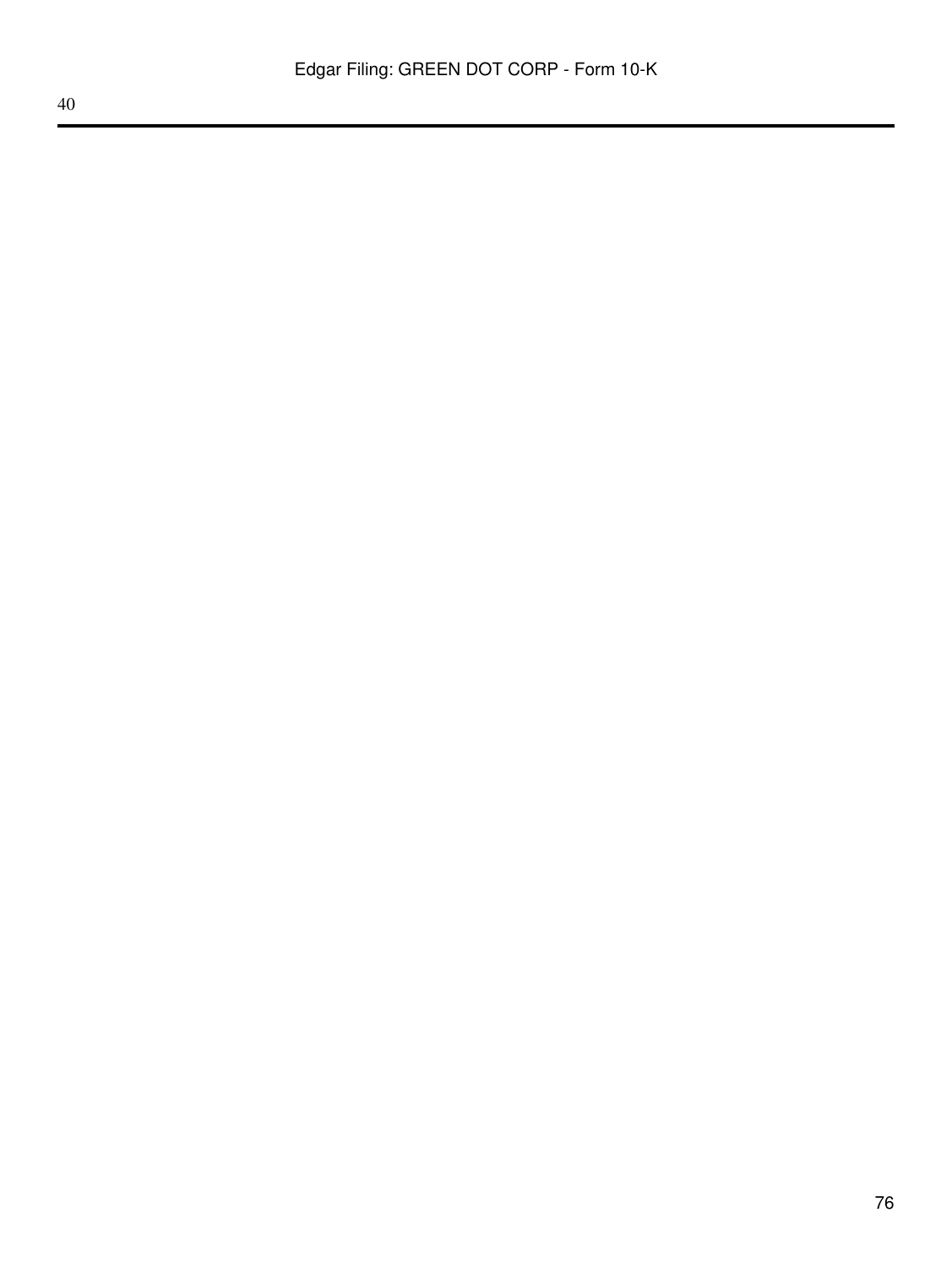Interchange Revenues — Our interchange revenues totaled \$31.4 million in the five months ended December 31, 2009, an increase of \$13.1 million, or 72%, from the comparable period in 2008. This increase was primarily due to period-over-period growth of 92% in the number of active cards in our portfolio and 69% in gross dollar volume. Operating Expenses

The following table presents a breakdown of our operating expenses among sales and marketing, compensation and benefits, processing, and other general and administrative expenses:

|                                           |                                    | Five Months Ended December 31, |  |              |            |      |
|-------------------------------------------|------------------------------------|--------------------------------|--|--------------|------------|------|
|                                           | 2009                               |                                |  | 2008         |            |      |
|                                           | % of Total                         |                                |  |              | % of Total |      |
|                                           | Amount                             | Operating                      |  | Amount       | Operating  |      |
|                                           |                                    | Revenues                       |  |              |            |      |
|                                           | (in thousands, except percentages) |                                |  |              |            |      |
| Operating expenses:                       |                                    |                                |  |              |            |      |
| Sales and marketing expenses              | \$31,333                           | 27.8                           |  | $%$ \$35,001 | 39.3       | $\%$ |
| Compensation and benefits expenses        | 26,610                             | 23.6                           |  | 15,409       | 17.3       |      |
| Processing expenses                       | 17,480                             | 15.5                           |  | 11,765       | 13.2       |      |
| Other general and administrative expenses | 14,020                             | 12.4                           |  | 9,463        | 10.6       |      |
| Total operating expenses                  | \$89,443                           | 79.3                           |  | % \$71,638   | 80.4       | $\%$ |

Sales and Marketing Expenses — Our sales and marketing expenses were \$31.3 million in the five months ended December 31, 2009, a decrease of \$3.7 million, or 10%, from the comparable period in 2008. This decrease was primarily the result of a \$4.3 million decline in advertising and marketing expenses. During the 2009 comparison period, we did no television advertising and deployed fewer new in-store displays. The decrease in sales and marketing expenses was also the result of a \$2.7 million, or 12%, decline in the sales commissions we paid to our retail distributors and brokers because of reductions in the commission percentages we paid to our retail distributors, most significantly Walmart. These declines were partially offset by a \$3.3 million increase in our manufacturing and distribution costs due to increased numbers of GPR cards and MoneyPaks sold.

Compensation and Benefits Expenses — Our compensation and benefits expenses were \$26.6 million in the five months ended December 31, 2009, an increase of \$11.2 million, or 73%, from the comparable period in 2008. This increase was primarily the result of a \$7.1 million increase in employee compensation and benefits, which included a \$5.8 million increase in stock-based compensation. In December 2009, our board of directors awarded 257,984 shares of common stock to our Chief Executive Officer to compensate him for past services rendered to our company. The number of shares awarded was equal to the number of shares subject to fully vested options that unintentionally expired unexercised in June 2009. The aggregate grant date fair value of this award was approximately \$5.2 million, based on an estimated fair value of our common stock of \$20.01, as determined by our board of directors on the date of the award. We recorded the aggregate grant date fair value as stock-based compensation on the date of the award. The increase in compensation and benefits expenses was also the result of a \$4.1 million increase in third-party contractor expenses as the number of active cards in our portfolio and associated call volumes grew from the five months ended December 31, 2008 to the five months ended December 31, 2009.

Processing Expenses — Our processing expenses were \$17.5 million in the five months ended December 31, 2009, an increase of \$5.7 million, or 49%, from the comparable period in 2008. This increase was primarily the result of period-over-period growth of 92% in the number of active cards in our portfolio, partially offset by lower fees charged to us under agreements with one of the banks that issue our cards and our third-party card processor that became effective in November 2008 and by more efficient use of our card processor through the purging of inactive accounts and more effective use of analysis and reporting tools.

Other General and Administrative Expenses — Our other general and administrative expenses were \$14.0 million in the five months ended December 31, 2009, an increase of \$4.6 million, or 48%, from the comparable period in 2008. This increase was primarily the result of a \$2.6 million increase in professional service fees due to our bank acquisition and other corporate development initiatives and a \$1.2 million increase in telephone and communication expenses due to increased use of our call center and our IVR, as the number of active cards in our portfolio increased.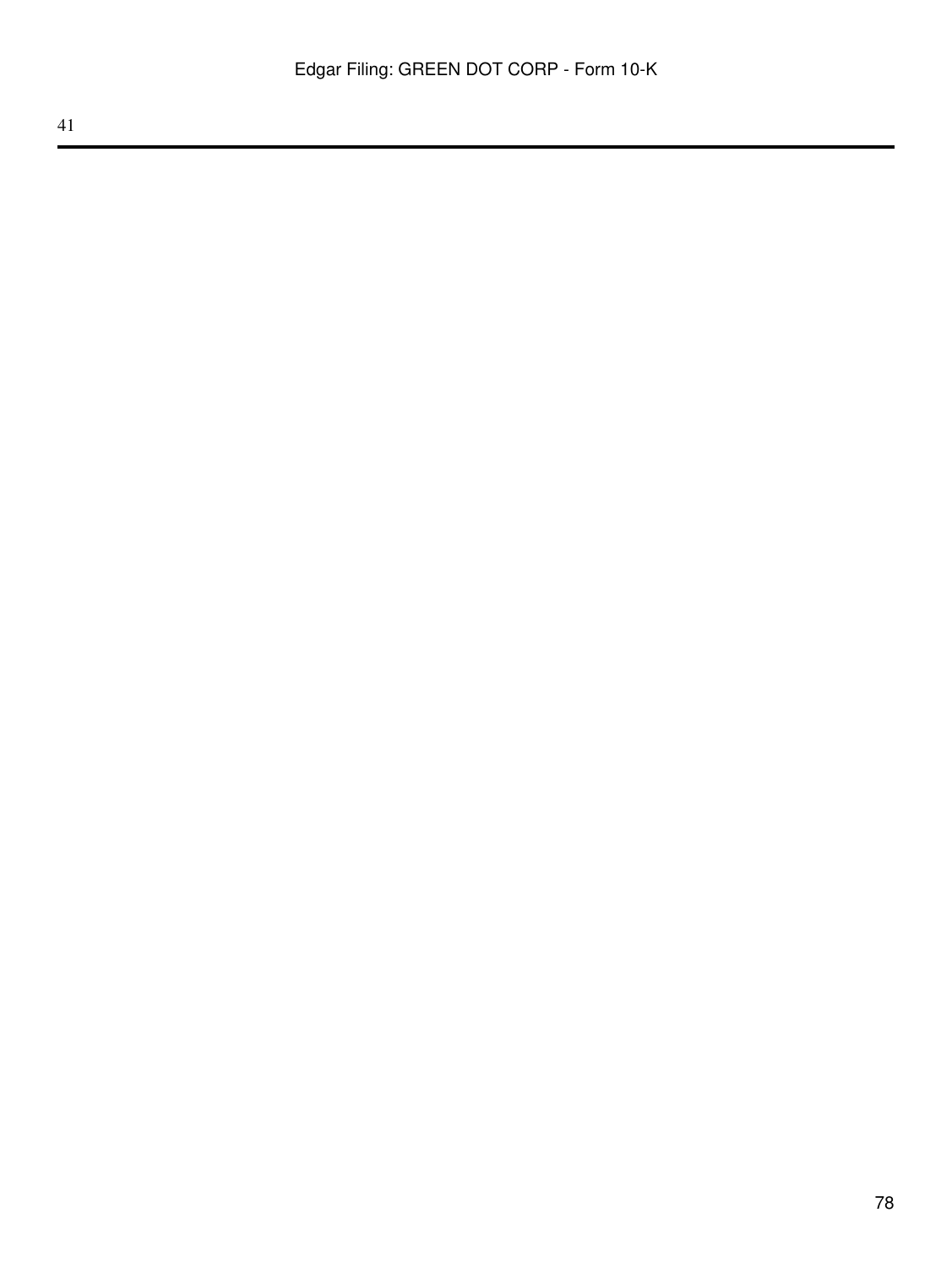### Income Tax Expense

The following table presents a breakdown of our effective tax rate among federal, state and other:

|                                                  | Five Months Ended December |  |                                    |      |
|--------------------------------------------------|----------------------------|--|------------------------------------|------|
|                                                  | 31.                        |  |                                    |      |
|                                                  | 2009                       |  | 2008                               |      |
| U.S. federal statutory tax rate                  | 35.0                       |  | $\%$ 35.0                          | $\%$ |
| State income taxes, net of federal benefit       | 6.7                        |  | 5.9                                |      |
| Other                                            |                            |  |                                    |      |
| Effective tax rate                               | 41.7                       |  | $\%$ 42.0                          | $\%$ |
| $\sim$ $\sim$<br><br><br>$\sim$ $\sim$<br>$\sim$ | $\sim$ $\sim$ $\sim$       |  | $\sim$ $\sim$ $\sim$ $\sim$ $\sim$ |      |

Our income tax expense increased by \$2.3 million to \$9.8 million in the five months ended December 31, 2009 from the comparable period in 2008, and there was a slight decline in the effective tax rate.

Liquidity and Capital Resources

The following table summarizes our major sources and uses of cash for the periods presented:

|                                              | Year Ended December 31, |           | Five Months Ended | Year Ended    |  |
|----------------------------------------------|-------------------------|-----------|-------------------|---------------|--|
|                                              | 2011                    | 2010      | December 31, 2009 | July 31, 2009 |  |
|                                              | (In thousands)          |           |                   |               |  |
| Total cash provided by (used in)             |                         |           |                   |               |  |
| Operating activities                         | \$94,051                | \$83,503  | \$26,121          | \$35,297      |  |
| Investing activities                         | (50, 441)               | (3,213)   | (5,063)           | (19, 400)     |  |
| Financing activities                         | 14,320                  | 30,910    | 8,681             | (28, 618)     |  |
| Increase (decrease) in unrestricted cash and | \$57,930                | \$111,200 | \$29,739          | \$(12,721)    |  |
| cash equivalents                             |                         |           |                   |               |  |

In the years ended December 31, 2011 and 2010, the five months ended December 31, 2009 and the year ended July 31, 2009, we financed our operations primarily through our cash flows from operations. At December 31, 2011, our primary source of liquidity was unrestricted cash and cash equivalents totaling \$223.0 million.

We use trend and variance analyses as well as our detailed budgets and forecasts to project future cash needs, making adjustments to the projections when needed. We believe that our current unrestricted cash and cash equivalents and cash flows from operations will be sufficient to meet our working capital and capital expenditure requirements for at least the next twelve months. Thereafter, we may need to raise additional funds through public or private financings or borrowings. Any additional financing we require may not be available on terms that are favorable to us, or at all. If we raise additional funds through the issuance of equity or convertible debt securities, our existing stockholders could suffer significant dilution, and any new equity securities we issue could have rights, preferences and privileges superior to those of holders of our Class A and Class B common stock and our Series A convertible junior participating non-cumulative perpetual preferred stock. No assurance can be given that additional financing will be available or that, if available, such financing can be obtained on terms favorable to our stockholders and us. In December 2011, pursuant to our commitments to the Federal Reserve Board and Utah Department of Financial Institutions, we made a capital contribution of \$14.3 million in cash to Green Dot Bank. Cash Flows from Operating Activities

Our \$94.1 million of net cash provided by operating activities in the year ended December 31, 2011 principally resulted from \$52.1 million of net income, adjusted for certain non-cash operating expenses of \$40.1 million. Our \$83.5 million of net cash provided by operating activities in the year ended December 31, 2010 principally resulted from \$42.2 million of net income, adjusted for certain non-cash operating expenses of \$27.9 million. Our \$26.1 million of net cash provided by operating activities in the five months ended December 31, 2009 resulted from \$13.7 million of net income, adjusted for certain non-cash operating expenses of \$12.6 million. Our \$35.3 million of net cash provided by operating activities in the year ended July 31, 2009 resulted from \$37.2 million of net income, adjusted for certain non-cash operating expenses of \$5.7 million, offset by settlement payments to banks that issue our cards for amounts due to them for overdrawn card accounts. During the year ended July 31, 2009, we amended our agreement with one of the banks that issue our cards, expediting the settlement timing of these amounts.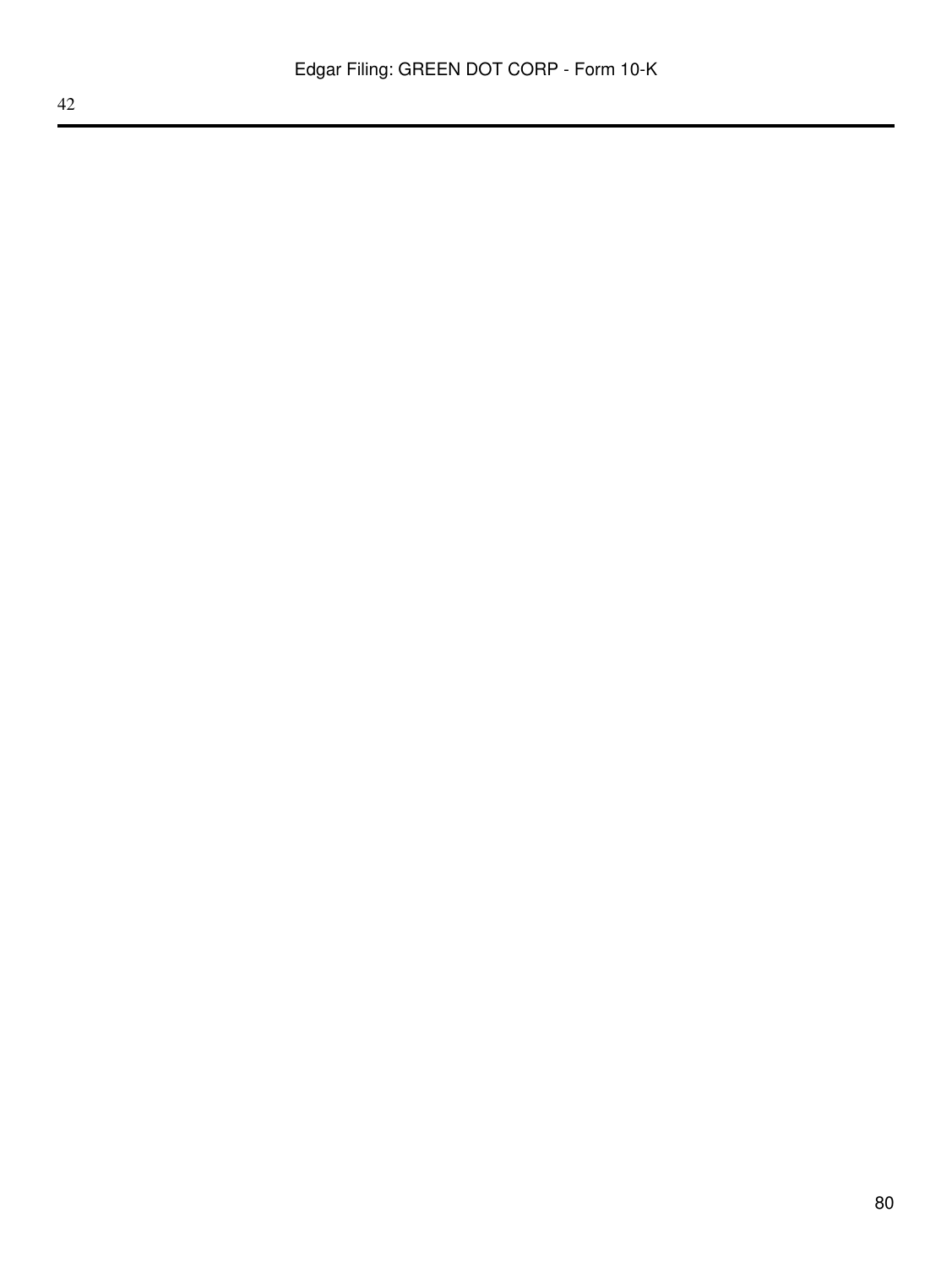### Cash Flows from Investing Activities

Our \$50.4 million of net cash used in investing activities in the year ended December 31, 2011 reflects purchases of available-for-sale investment securities of \$45.1 million, payments for acquisition of property and equipment of \$23.1 million and an increase in restricted cash of \$7.8 million, partially offset by proceeds from the maturity of available-for-sale investment securities of \$20.2 million. In March 2011, we increased our cash collateral requirements on our line of credit from \$5.0 million to \$10.0 million. We present our cash collateral on our consolidated balance sheets as restricted cash. Our \$3.2 million of net cash provided by investing activities in the year ended December 31, 2010 reflects a decrease in restricted cash of \$10.2 million offset by payments for acquisition of property and equipment of \$13.5 million. In December 2010, we reduced our cash collateral on our line of credit from \$15.0 million to \$5.0 million. Our net cash used in investing activities in the five months ended December 31, 2009 consisted almost entirely of payments for acquisition of property and equipment of \$5.1 million. Our net cash used in investing activities in the year ended July 31, 2009 consisted of an increase in restricted cash of \$13.0 million and payments for acquisition of property and equipment of \$6.4 million.

### Cash Flows from Financing Activities

Our \$14.3 million of net cash provided by financing activities in the year ended December 31, 2011 was the result of excess tax benefits of \$3.0 million and proceeds from the exercise of stock options and the issuance of shares under our employee stock purchase plan of \$6.1 million. Our \$30.9 million of net cash provided by financing activities for the year ended December 31, 2010 was primarily the result of proceeds from the exercise of stock options and warrants. Our \$8.7 million of net cash provided by financing activities for the five months ended December 31, 2009 was the result of the repayment to us of \$5.9 million of related party notes receivable and excess tax benefits and proceeds from the exercise of stock options for an aggregate of \$2.8 million. Our \$28.6 million of net cash used in financing activities in the year ended July 31, 2009 was primarily associated with the redemption in full of our Series D redeemable preferred stock. We receive cash from the exercise of stock options and the sale of Class A common stock under our employee stock purchase plan. While we expect to continue to receive these proceeds in future periods, the timing and amount of such proceeds are difficult to predict and are contingent on a number of factors including the price of our Class A common stock, the number of employees participating in our equity incentive plan and our employee stock purchase plan and general market conditions **Commitments** 

We anticipate that we will continue to purchase property and equipment as necessary in the normal course of our business. The amount and timing of these purchases and the related cash outflows in future periods is difficult to predict and is dependent on a number of factors including the hiring of employees, the rate of change of computer hardware and software used in our business, the leasing of a new office facility and our business outlook. In 2012, we expect to purchase furniture and equipment and make leasehold improvements to our new headquarters in Pasadena, California.

We have used cash to acquire businesses and technologies and we anticipate that we will continue to do so in the future. The nature of these transactions makes it difficult to predict the amount and timing of such cash requirements. We may also be required to raise additional financing to complete future acquisitions Contractual Obligations

Our contractual commitments will have an impact on our future liquidity. The following table summarizes our contractual obligations, including both on- and off-balance sheet transactions that represent material expected or contractually committed future obligations, at December 31, 2011. We believe that we will be able to fund these obligations through cash generated from operations and from our existing cash balances.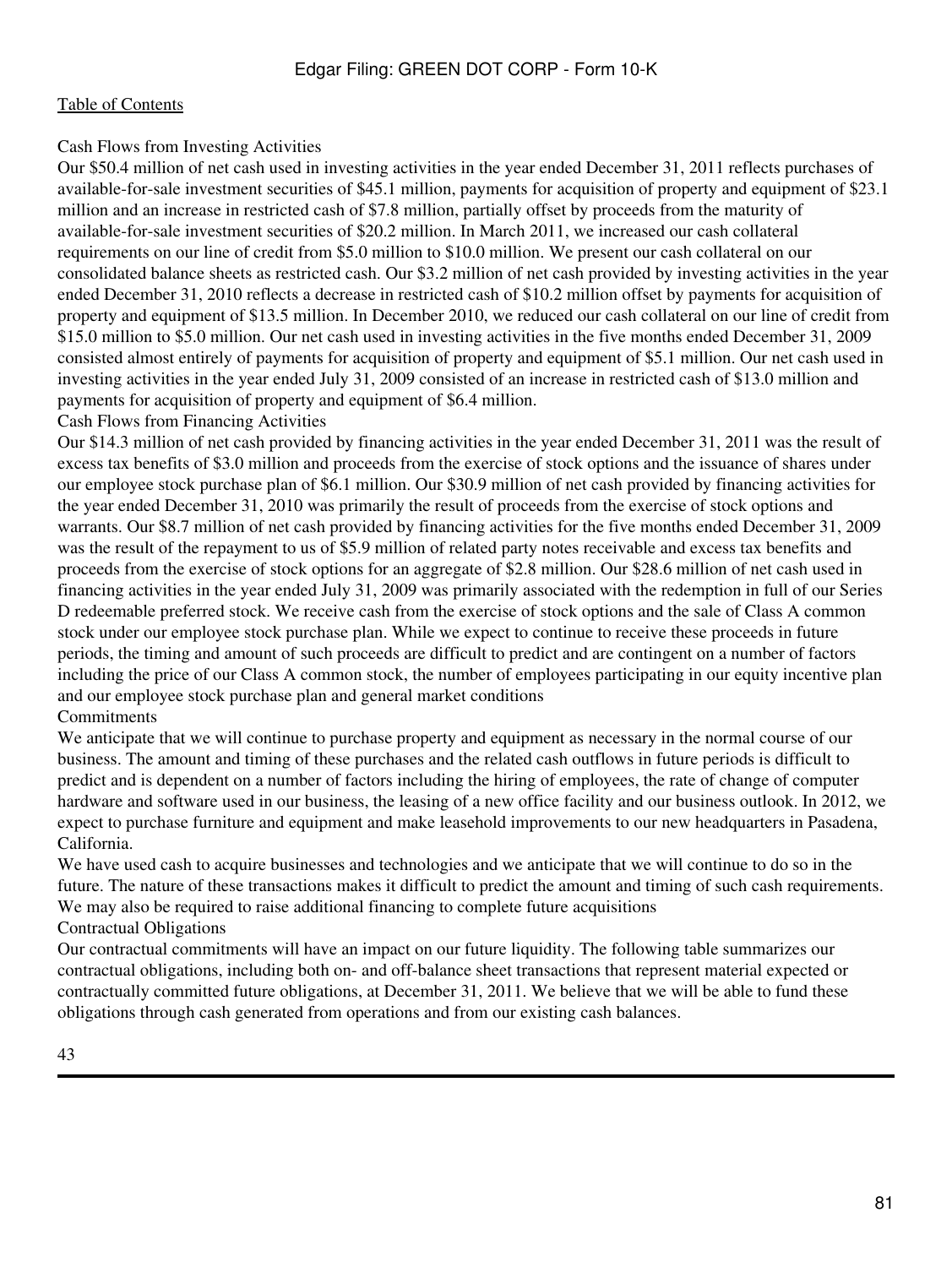|                             |          | Payments Due by Period |           |           |                      |  |
|-----------------------------|----------|------------------------|-----------|-----------|----------------------|--|
|                             | Total    | Less than 1<br>Year    | 1-3 Years | 3-5 Years | More than<br>5 Years |  |
|                             |          | (in thousands)         |           |           |                      |  |
| Long-term debt obligations  | s—       | $S-$                   |           | $S-$      | $\mathbf{s}$ —       |  |
| Capital lease obligations   |          |                        |           |           |                      |  |
| Operating lease obligations | 43,979   | 3,169                  | 7,480     | 8,031     | 25,299               |  |
| Purchase obligations(1)     | 11,636   | 7,706                  | 3,930     |           |                      |  |
| Other long-term liabilities |          |                        |           |           |                      |  |
| Total                       | \$55,615 | \$10,875               | \$11,410  | \$8,031   | \$25,299             |  |
|                             |          |                        |           |           |                      |  |

(1)Primarily future minimum payments under agreements with vendors and our retail distributors. See note 16 of the notes to our audited consolidated financial statements.

We have entered into a lease for a new headquarters in Pasadena, California. The lease commences November 1, 2012 and will expire on October 31, 2022. The table above includes \$39.8 million in operating lease payments associated with our new headquarters.

Off-Balance Sheet Arrangements

During the years ended December 31, 2011 and 2010, the five months ended December 31, 2009 and the year ended July 31, 2009, we did not have any relationships with unconsolidated organizations or financial partnerships, such as structured finance or special purpose entities that would have been established for the purpose of facilitating off-balance sheet arrangements or other contractually narrow or limited purposes.

Statistical Disclosure by Bank Holding Companies

As discussed in Part I, Item 1. Business, we became a bank holding company in December 2011. This section presents information required by the SEC's Industry Guide 3, "Statistical Disclosure by Bank Holding Companies." The tables in this section include Green Dot Bank information only. All average balance data is calculated for the period December 8, 2011, the date of our acquisition of Green Dot Bank, to December 31, 2011.

Distribution of Assets, Liabilities and Shareholders' Equity

The following table presents average balance data for our bank operations:

|                                   | Average        |
|-----------------------------------|----------------|
|                                   | <b>Balance</b> |
|                                   | (in thousands) |
| Interest-bearing assets           |                |
| Loans                             | \$10,159       |
| Taxable investment securities     | 4,025          |
| Non-taxable investment securities | 2,420          |
| Federal funds sold                | 2,400          |
| Total interest-bearing assets     | 19,004         |
| Non-interest bearing assets       | 40,045         |
| Total assets                      | \$59,049       |
|                                   |                |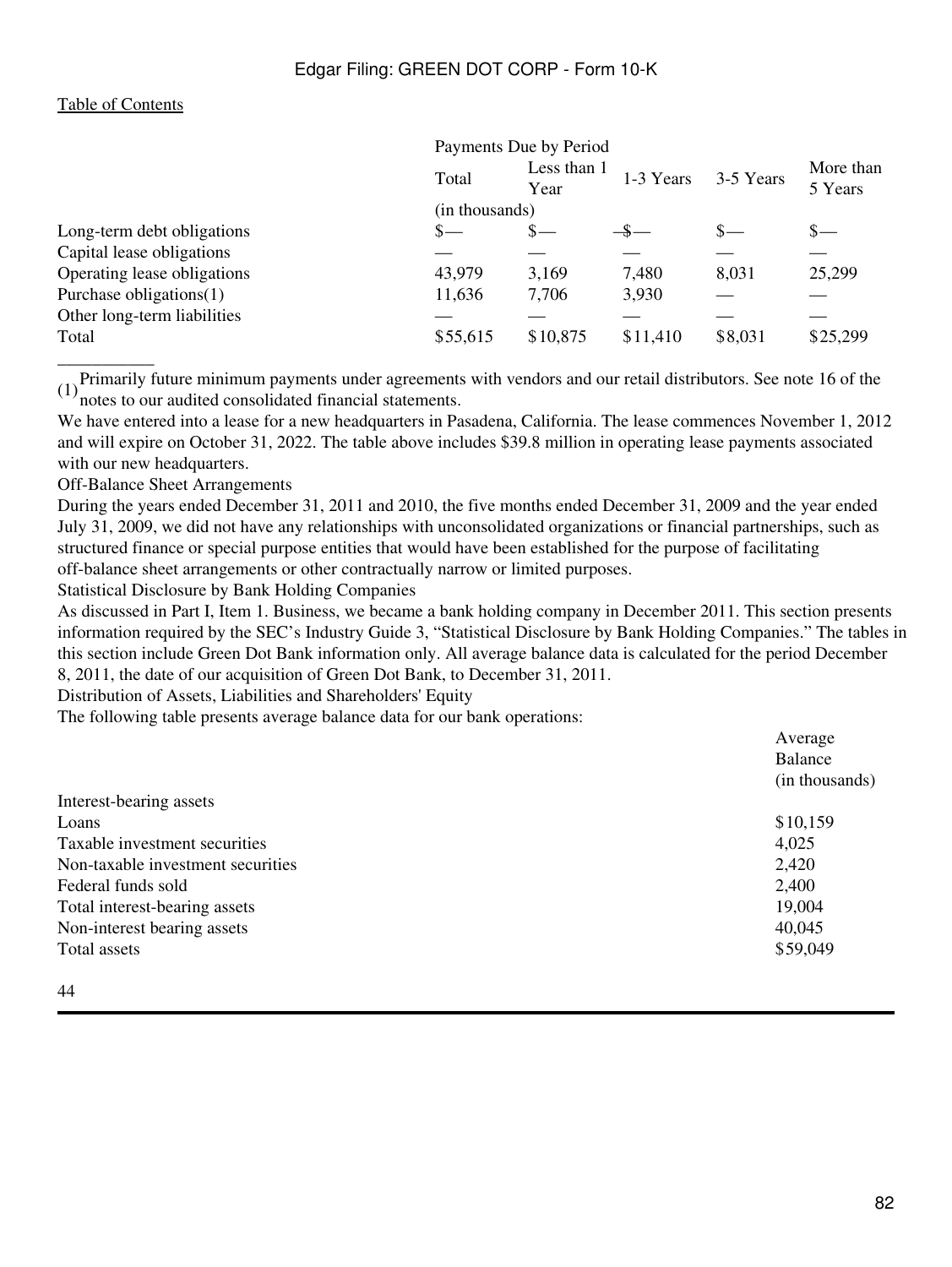|                                                                                                                    | Average        |
|--------------------------------------------------------------------------------------------------------------------|----------------|
|                                                                                                                    | Balance        |
|                                                                                                                    | (in thousands) |
| Interest-bearing liabilities                                                                                       |                |
| Negotiable order of withdrawal (NOW)                                                                               | \$1,634        |
| Savings deposits                                                                                                   | 6,812          |
| Time deposits, denominations greater or equal to \$100                                                             | 1,383          |
| Time deposits, denominations less than \$100                                                                       | 9,779          |
| Total interest-bearing liabilities                                                                                 | 19,608         |
| Non-interest bearing liabilities                                                                                   | 16,770         |
| <b>Total liabilities</b>                                                                                           | 36,378         |
| Total shareholders' equity                                                                                         | 22,671         |
| Total liabilities and shareholders' equity                                                                         | \$59,049       |
| Investment Portfolio                                                                                               |                |
| The following table presents the amortized cost and fair value of Green Dot Rank's investment portfolio at Decembe |                |

The following table presents the amortized cost and fair value of Green Dot Bank's investment portfolio at December 31, 2011:

|                                                                                                                | <b>Amortized Cost</b> Fair Value |         |
|----------------------------------------------------------------------------------------------------------------|----------------------------------|---------|
|                                                                                                                | (in thousands)                   |         |
| Agency securities                                                                                              | \$3,979                          | \$3,987 |
| Municipal bonds                                                                                                | 2.379                            | 2.391   |
| Total fixed-income securities                                                                                  | \$6.358                          | \$6,378 |
| The following table shows the scheduled maturities, by amortized cost, and average vialds for Green Dot Rank's |                                  |         |

The following table shows the scheduled maturities, by amortized cost, and average yields for Green Dot Bank's investment portfolio at December 31, 2011:

|                                   | Due in one year<br>or less | Due after one<br>year through<br>five years | Due after five<br>years through<br>ten years | Due after ten<br>years | Total   |      |
|-----------------------------------|----------------------------|---------------------------------------------|----------------------------------------------|------------------------|---------|------|
|                                   | (in thousands)             |                                             |                                              |                        |         |      |
| Agency securities                 | $S-$                       | \$1,060                                     | \$2,080                                      | \$839                  | \$3,979 |      |
| Municipal bonds                   |                            | 1,315                                       | 961                                          | 103                    | 2,379   |      |
| Total fixed-income securities \$— |                            | \$2,375                                     | \$3,041                                      | \$942                  | \$6,358 |      |
| Weighted-average yield            |                            | $\%$ 2.98                                   | $\%$ 3.07                                    | $\%$ 3.26              | % 3.06  | $\%$ |

Loan Portfolio and Summary of Loan Loss Experience

The following table shows the composition of Green Dot Bank's loan portfolio as of December 31, 2011:<br>Due after one

|               | Due in one year<br>or less | Due after one<br>year through<br>five years | Due after five<br>years | Total    |
|---------------|----------------------------|---------------------------------------------|-------------------------|----------|
|               | (in thousands)             |                                             |                         |          |
| Real estate   |                            |                                             |                         |          |
| Fixed rate    | \$3,630                    | \$1,856                                     | $s-$                    | \$5,486  |
| Commercial    |                            |                                             |                         |          |
| Fixed rate    | 1,230                      | 34                                          |                         | 1,264    |
| Floating rate |                            |                                             | 153                     | 153      |
| Installment   |                            |                                             |                         |          |
| Fixed rate    | 388                        | 2,746                                       |                         | 3,134    |
| Total loans   | \$5,248                    | \$4,636                                     | \$153                   | \$10,037 |
|               |                            |                                             |                         |          |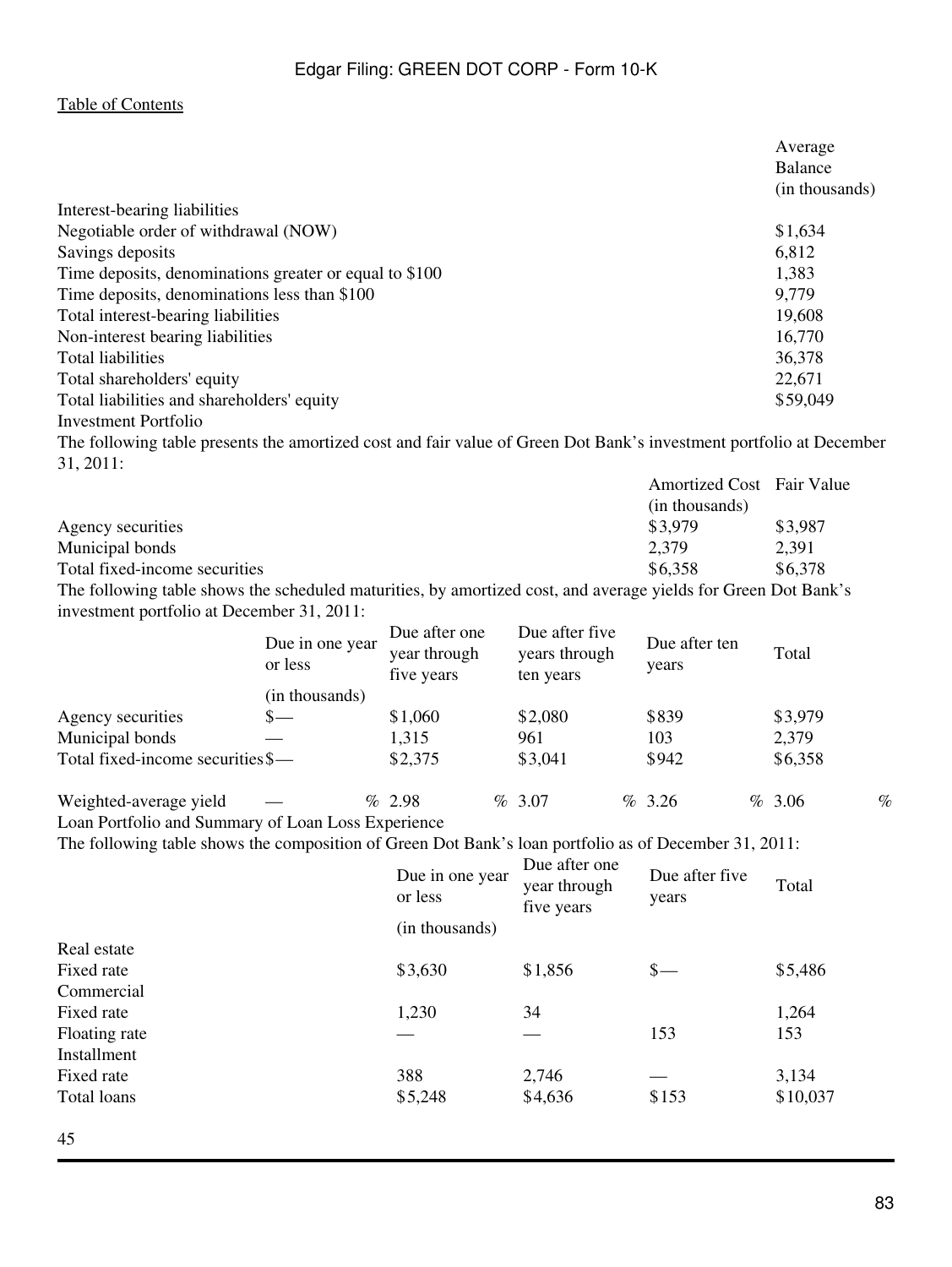Loan Portfolio Concentrations

Green Dot Bank operates at a single office in Provo, Utah located in the Utah County area. As of December 31, 2011, approximately 92% of our borrowers resided in the state of Utah and approximately 50% in the city of Provo. Consequently, we are susceptible to any adverse market or environmental conditions that may impact this specific geographic region.

As of December 31, 2011, the bank did not have any loans classified as non-accrual. Additionally, no allowance for loan losses was recorded because we purchased the loans at fair value on December 8, 2011, and there have been no material changes in credit quality associated with the loan portfolio since the acquisition date. Deposits

The following table shows Green Dot Bank's average deposits and the annualized average rate paid on those deposits from December 8, 2011 through December 31, 2011:

| Average        |      | Weighted-Average |  |  |
|----------------|------|------------------|--|--|
| <b>Balance</b> | Rate |                  |  |  |
| (In thousands) |      |                  |  |  |
|                |      |                  |  |  |
| \$1,634        | 0.25 | $\%$             |  |  |
| 6,812          | 0.38 | $\%$             |  |  |
| 1,383          | 1.05 | $\%$             |  |  |
| 9,779          | 1.22 | $\%$             |  |  |
| 19,608         | 0.83 | $\%$             |  |  |
| 16,738         |      |                  |  |  |
| \$36,346       |      |                  |  |  |
|                |      |                  |  |  |

Key Financial Ratios

The following table shows certain of Green Dot Bank's annualized key financial ratios for the period from December 8, 2011 through December 31, 2011:

| Pretax return on assets |      | %    |
|-------------------------|------|------|
| Net return on equity    |      | $\%$ |
| Equity to assets ratio  | 38.4 | $\%$ |
|                         |      |      |

ITEM 7A. Quantitative and Qualitative Disclosures about Market Risk

Market risk is the potential for economic losses from changes in market factors such as foreign currency exchange rates, credit, interest rates and equity prices. We believe that we have limited exposure to risks associated with changes in foreign currency exchange rates, interest rates and equity prices. We have no foreign operations, and we do not transact business in foreign currencies. We do not hold or enter into derivatives or other financial instruments for trading or speculative purposes. We do not consider our cash and cash equivalents or our investment securities to be subject to significant interest rate risk due to their short duration.

We do have exposure to credit and liquidity risk associated with the financial institutions that hold our cash and cash equivalents, restricted cash, available-for-sale investment securities, settlement assets due from our retail distributors that collect funds and fees from our customers, and amounts due from our issuing banks for fees collected on our behalf.

We manage the credit and liquidity risk associated with our cash and cash equivalents, available-for-sale investment securities and amounts due from issuing banks by maintaining an investment policy that restricts our correspondent banking relationships to approved, well capitalized institutions and restricts investments to highly liquid, low credit risk related assets. Our policy has limits related to liquidity ratios, the concentration that we may have with a single institution or issuer and effective maturity dates as well as restrictions on the type of assets that we may invest in. The management Asset Liability Committee is responsible for monitoring compliance with our Capital Asset Liability Management policy and related limits on an ongoing basis, and reports regularly to the audit committee of our board of directors.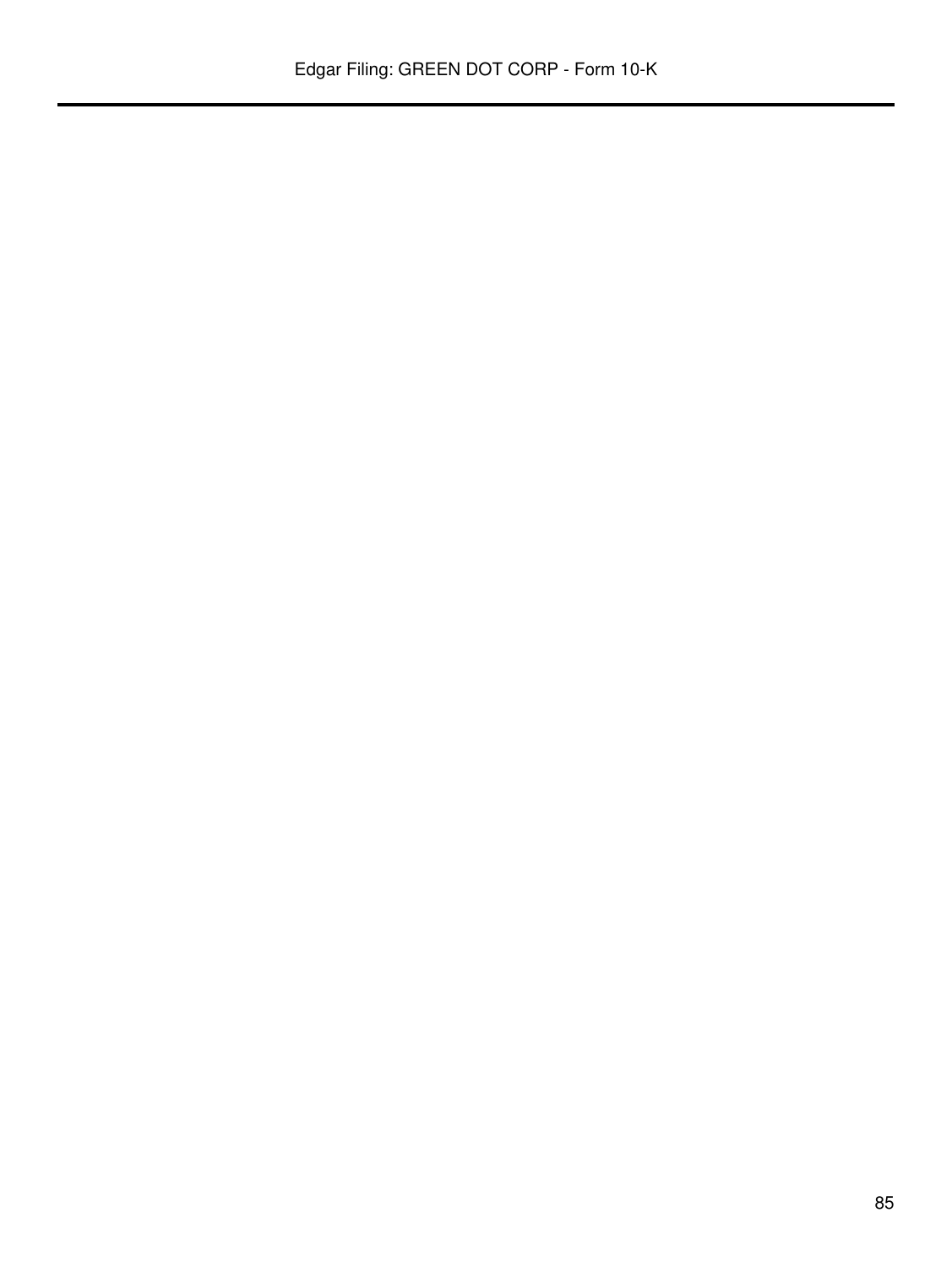Our exposure to credit risk associated with our retail distributors is mitigated due to the short time period, currently an average of two days, that retailer settlement assets are outstanding. We perform an initial credit review and assign a credit limit to each new retail distributor. We monitor each retail distributor's settlement asset exposure and its compliance with its specified contractual settlement terms on a daily basis and assess their credit limit and financial condition on a periodic basis. Our management's Enterprise Risk Management Committee is responsible for monitoring our retail distributor exposure and assigning credit limits and reports regularly to the audit committee of our board of directors.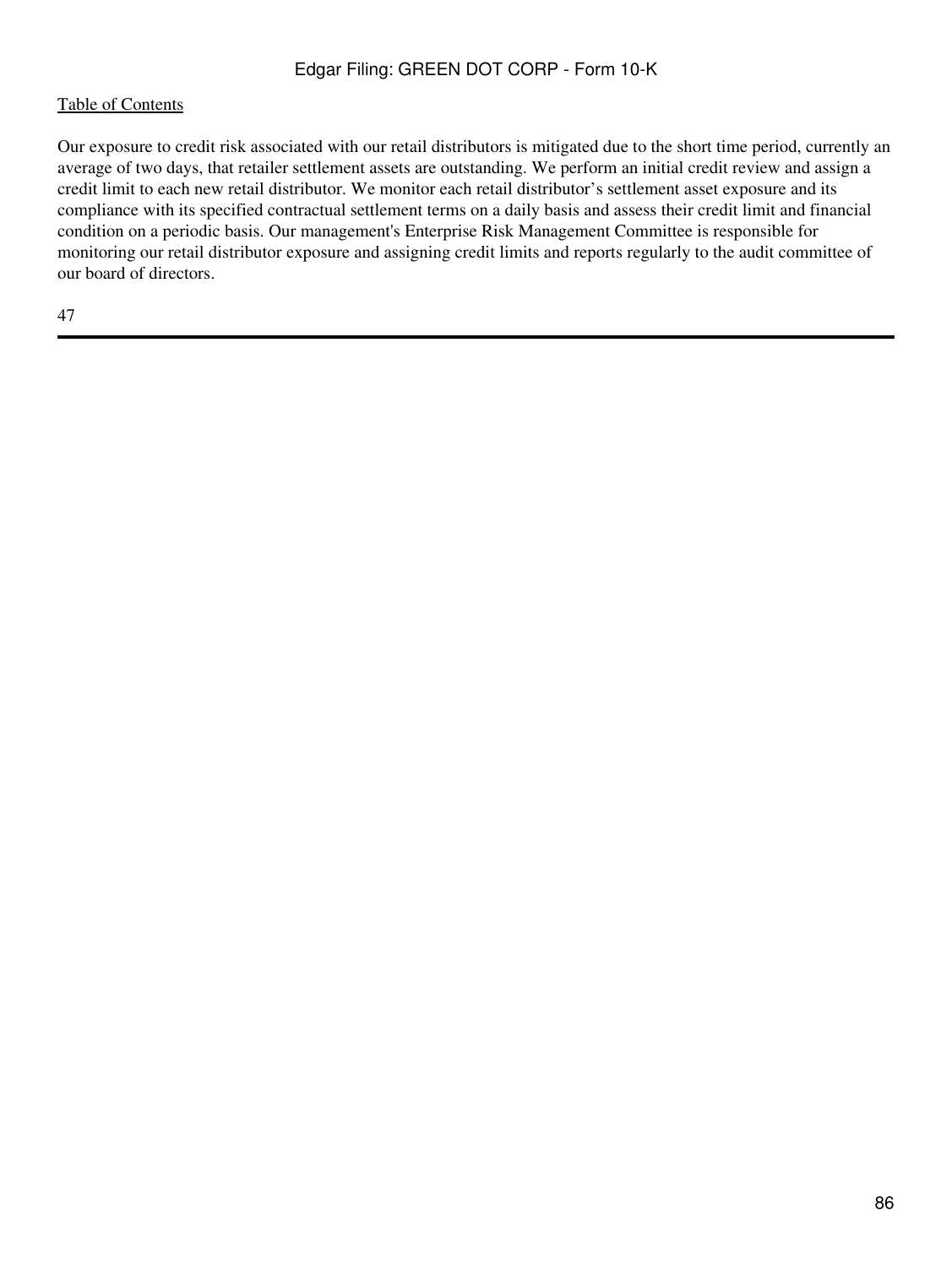## ITEM 8. Financial Statements and Supplementary Data Index to Consolidated Financial Statements

|                                                                                                                         | Page      |
|-------------------------------------------------------------------------------------------------------------------------|-----------|
| Report of Independent Registered Public Accounting Firm on Internal Control Over Financial Reporting                    | <u>49</u> |
| Report of Independent Registered Public Accounting Firm                                                                 | <u>50</u> |
| <b>Consolidated Balance Sheets</b>                                                                                      | <u>51</u> |
| <b>Consolidated Statements of Operations</b>                                                                            | <u>52</u> |
| <u>Consolidated Statements of Changes in Redeemable Convertible Preferred Stock and in Stockholders'</u>                |           |
| Equity                                                                                                                  | <u>53</u> |
| <b>Consolidated Statements of Cash Flows</b>                                                                            | <u>54</u> |
| <b>Notes to Consolidated Financial Statements</b>                                                                       | <u>55</u> |
| All financial statement schedules have been omitted, since the required information is not applicable or is not present |           |
| in amounts sufficient to require submission of the schedule, or because the information required is included in the     |           |
| consolidated financial statements and notes thereto.                                                                    |           |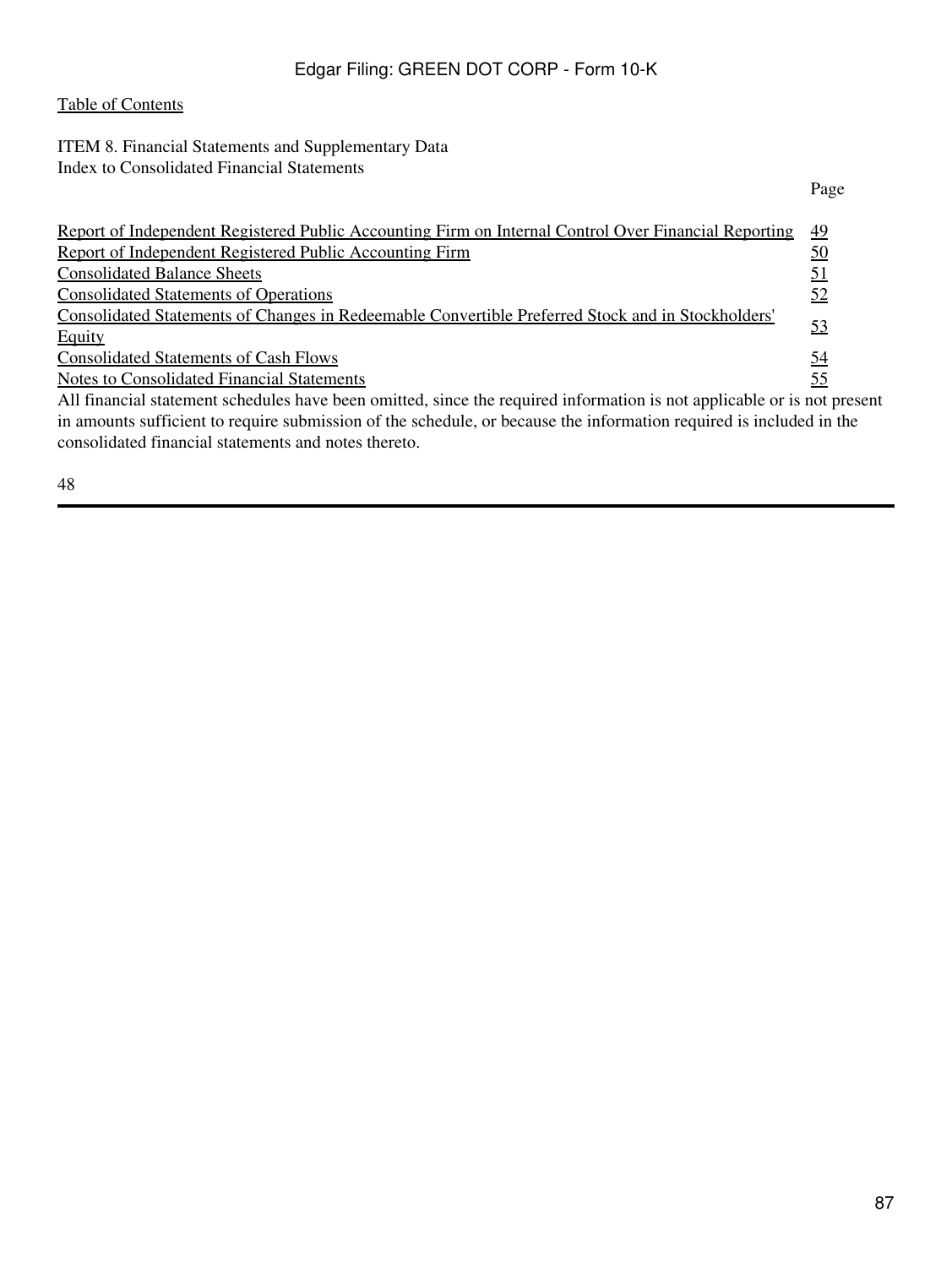<span id="page-87-0"></span>Report of Independent Registered Public Accounting Firm on Internal Control Over Financial Reporting The Board of Directors and Stockholders

Green Dot Corporation

We have audited Green Dot Corporation's internal control over financial reporting as of December 31, 2011, based on criteria established in Internal Control — Integrated Framework issued by the Committee of Sponsoring Organizations of the Treadway Commission (the COSO criteria). Green Dot Corporation's management is responsible for maintaining effective internal control over financial reporting, and for its assessment of the effectiveness of internal control over financial reporting included in the accompanying Report of Management on Internal Control Over Financial Reporting. Our responsibility is to express an opinion on the company's internal control over financial reporting based on our audit.

We conducted our audit in accordance with the standards of the Public Company Accounting Oversight Board (United States). Those standards require that we plan and perform the audit to obtain reasonable assurance about whether effective internal control over financial reporting was maintained in all material respects. Our audit included obtaining an understanding of internal control over financial reporting, assessing the risk that a material weakness exists, testing and evaluating the design and operating effectiveness of internal control based on the assessed risk, and performing such other procedures as we considered necessary in the circumstances. We believe that our audit provides a reasonable basis for our opinion.

A company's internal control over financial reporting is a process designed to provide reasonable assurance regarding the reliability of financial reporting and the preparation of financial statements for external purposes in accordance with generally accepted accounting principles. A company's internal control over financial reporting includes those policies and procedures that (1) pertain to the maintenance of records that, in reasonable detail, accurately and fairly reflect the transactions and dispositions of the assets of the company; (2) provide reasonable assurance that transactions are recorded as necessary to permit preparation of financial statements in accordance with generally accepted accounting principles, and that receipts and expenditures of the company are being made only in accordance with authorizations of management and directors of the company; and (3) provide reasonable assurance regarding prevention or timely detection of unauthorized acquisition, use or disposition of the company's assets that could have a material effect on the financial statements.

Because of its inherent limitations, internal control over financial reporting may not prevent or detect misstatements. Also, projections of any evaluation of effectiveness to future periods are subject to the risk that controls may become inadequate because of changes in conditions, or that the degree of compliance with the policies or procedures may deteriorate.

In our opinion, Green Dot Corporation maintained, in all material respects, effective internal control over financial reporting as of December 31, 2011, based on the COSO criteria.

We also have audited, in accordance with the standards of the Public Company Accounting Oversight Board (United States), the consolidated balance sheets as of December 31, 2011 and 2010, and the related consolidated statements of operations, changes in redeemable convertible preferred stock and in stockholders' equity, and cash flows for the years ended December 31, 2011 and 2010, the five months ended December 31, 2009, and the year ended July 31, 2009 of Green Dot Corporation and our report dated February 29, 2012 expressed an unqualified opinion thereon.

/s/ Ernst & Young LLP Los Angeles, California February 29, 2012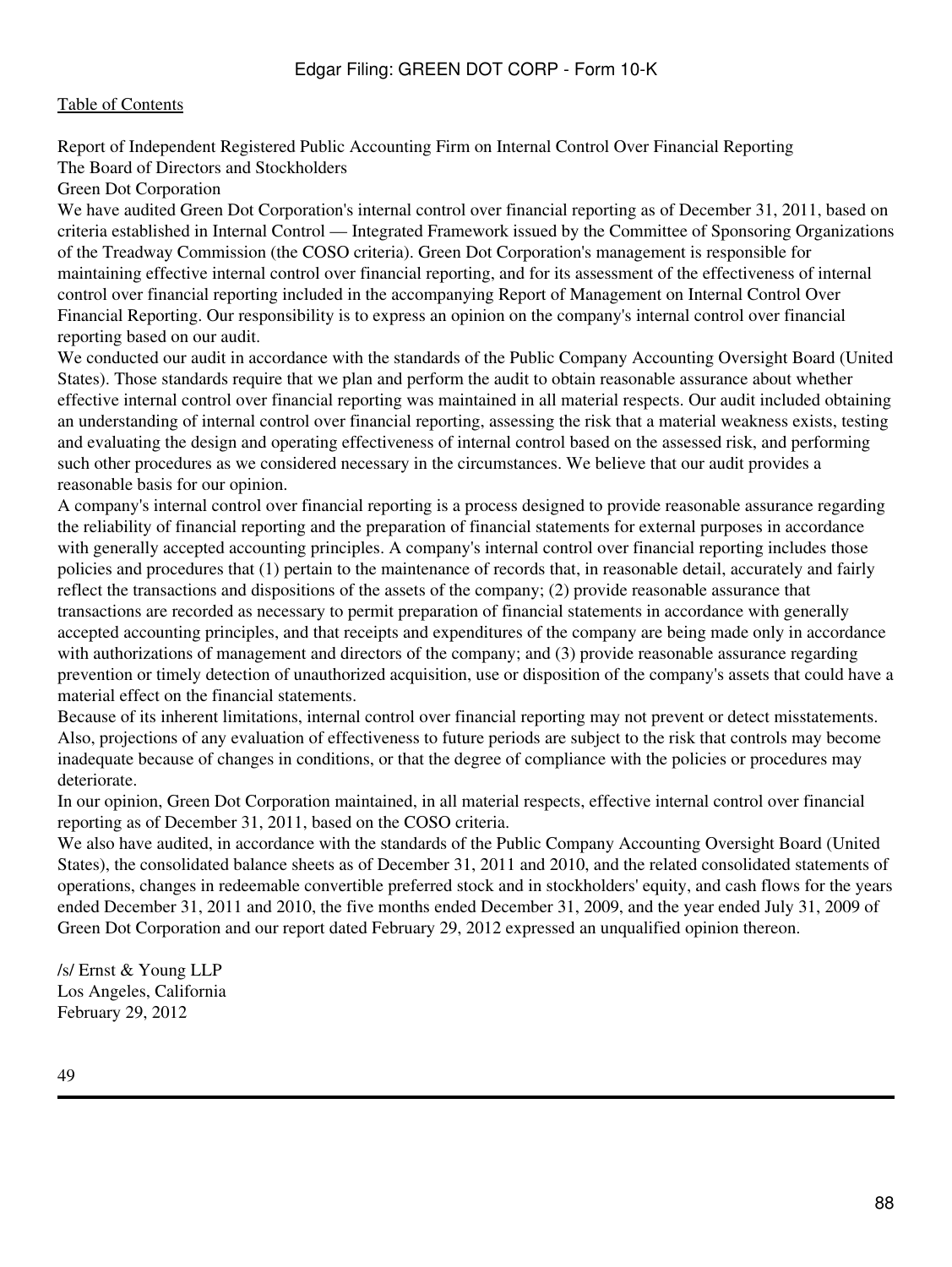### <span id="page-88-0"></span>[Table of Contents](#page-2-0)

Report of Independent Registered Public Accounting Firm

The Board of Directors and Stockholders

Green Dot Corporation

We have audited the accompanying consolidated balance sheets of Green Dot Corporation (the Company) as of December 31, 2011 and 2010, and the related consolidated statements of operations, changes in redeemable convertible preferred stock and in stockholders' equity, and cash flows for the years ended December 31, 2011 and 2010, the five months ended December 31, 2009 and the year ended July 31, 2009. These financial statements are the responsibility of the Company's management. Our responsibility is to express an opinion on these financial statements based on our audits.

We conducted our audits in accordance with the standards of the Public Company Accounting Oversight Board (United States). Those standards require that we plan and perform the audit to obtain reasonable assurance about whether the financial statements are free of material misstatement. An audit includes examining, on a test basis, evidence supporting the amounts and disclosures in the financial statements. An audit also includes assessing the accounting principles used and significant estimates made by management, and evaluating the overall financial statement presentation. We believe that our audits provide a reasonable basis for our opinion.

In our opinion, the financial statements referred to above present fairly, in all material respects, the consolidated financial position of Green Dot Corporation at December 31, 2011 and 2010, and the related consolidated statements of operations, changes in redeemable convertible preferred stock and in stockholders' equity, and cash flows for the years ended December 31, 2011 and 2010, the five months ended December 31, 2009 and the year ended July 31, 2009, in conformity with U.S. generally accepted accounting principles.

We also have audited, in accordance with the standards of the Public Company Accounting Oversight Board (United States), Green Dot Corporation's internal control over financial reporting as of December 31, 2011, based on criteria established in Internal Control-Integrated Framework issued by the Committee of Sponsoring Organizations of the Treadway Commission and our report dated February 29, 2012 expressed an unqualified opinion thereon.

/s/ Ernst & Young LLP Los Angeles, California February 29, 2012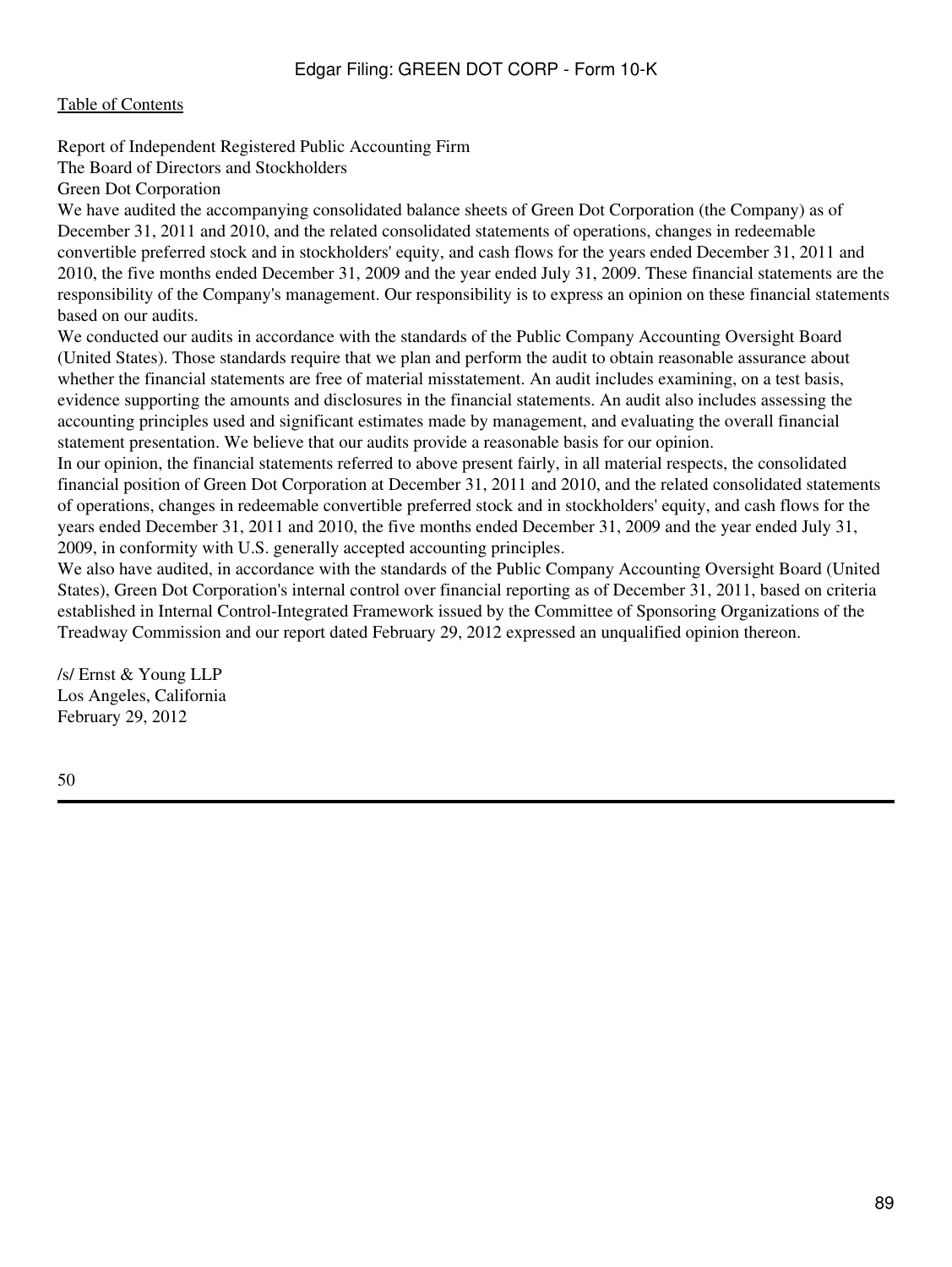### <span id="page-89-0"></span>GREEN DOT CORPORATION CONSOLIDATED BALANCE SHEET

|                                                                                               | December 31,<br>2011 | December 31,<br>2010             |
|-----------------------------------------------------------------------------------------------|----------------------|----------------------------------|
|                                                                                               |                      | (In thousands, except par value) |
| Assets                                                                                        |                      |                                  |
| Current assets:                                                                               |                      |                                  |
| Unrestricted cash and cash equivalents                                                        | \$223,033            | \$167,503                        |
| Federal funds sold                                                                            | 2,400                |                                  |
| Investment securities available-for-sale, at fair value                                       | 20,647               |                                  |
| Settlement assets                                                                             | 27,355               | 19,968                           |
| Accounts receivable, net                                                                      | 41,307               | 33,412                           |
| Prepaid expenses and other assets                                                             | 12,248               | 8,608                            |
| Income tax receivable                                                                         | 3,371                | 15,004                           |
| Net deferred tax assets                                                                       | 6,664                | 5,398                            |
| Total current assets                                                                          | 337,025              | 249,893                          |
| Restricted cash                                                                               | 12,926               | 5,135                            |
| Investment securities available-for-sale, at fair value                                       | 10,563               |                                  |
| Accounts receivable, net                                                                      | 4,147                | 2,549                            |
| Loans to bank customers                                                                       | 10,036               |                                  |
| Prepaid expenses and other assets                                                             | 460                  | 643                              |
| Property and equipment, net                                                                   | 27,281               | 18,034                           |
| Deferred expenses                                                                             | 12,604               | 9,504                            |
| Goodwill                                                                                      | 10,817               |                                  |
| Total assets                                                                                  | \$425,859            | \$285,758                        |
| Liabilities and Stockholders' Equity                                                          |                      |                                  |
| <b>Current liabilities:</b>                                                                   |                      |                                  |
| Accounts payable                                                                              | \$15,441             | \$17,625                         |
| Deposits                                                                                      | 38,957               |                                  |
| Settlement obligations                                                                        | 27,355               | 19,968                           |
| Amounts due to card issuing banks for overdrawn accounts                                      | 42,153               | 35,068                           |
| Other accrued liabilities                                                                     | 16,248               | 21,633                           |
| Deferred revenue                                                                              | 21,500               | 17,214                           |
| Total current liabilities                                                                     | 161,654              | 111,508                          |
| Other accrued liabilities                                                                     | 6,239                | 3,737                            |
| Deferred revenue                                                                              | 19                   | 44                               |
| Net deferred tax liabilities                                                                  | 4,751                | 5,338                            |
| <b>Total liabilities</b>                                                                      | 172,663              | 120,627                          |
| Stockholders' equity:                                                                         |                      |                                  |
| Convertible Series A preferred stock, \$0.001 par value: 10 shares authorized as of           |                      |                                  |
| December 31, 2011 and 2010; 7 shares issued and outstanding as of December 31,                | 7                    |                                  |
| 2011, no shares issued and outstanding as of December 31, 2010                                |                      |                                  |
| Class A common stock, \$0.001 par value; 100,000 shares authorized as of December             |                      |                                  |
| $31, 2011$ and $2010$ ; $30,162$ and $14,762$ shares issued and outstanding as of December 30 |                      | 13                               |
| 31, 2011 and 2010, respectively                                                               |                      |                                  |
| Class B convertible common stock, \$0.001 par value, 100,000 shares authorized as of          |                      |                                  |
| December 31, 2011 and 2010; 5,280 and 27,091 shares issued and outstanding as of 5            |                      | 27                               |
| December 31, 2011 and 2010, respectively                                                      |                      |                                  |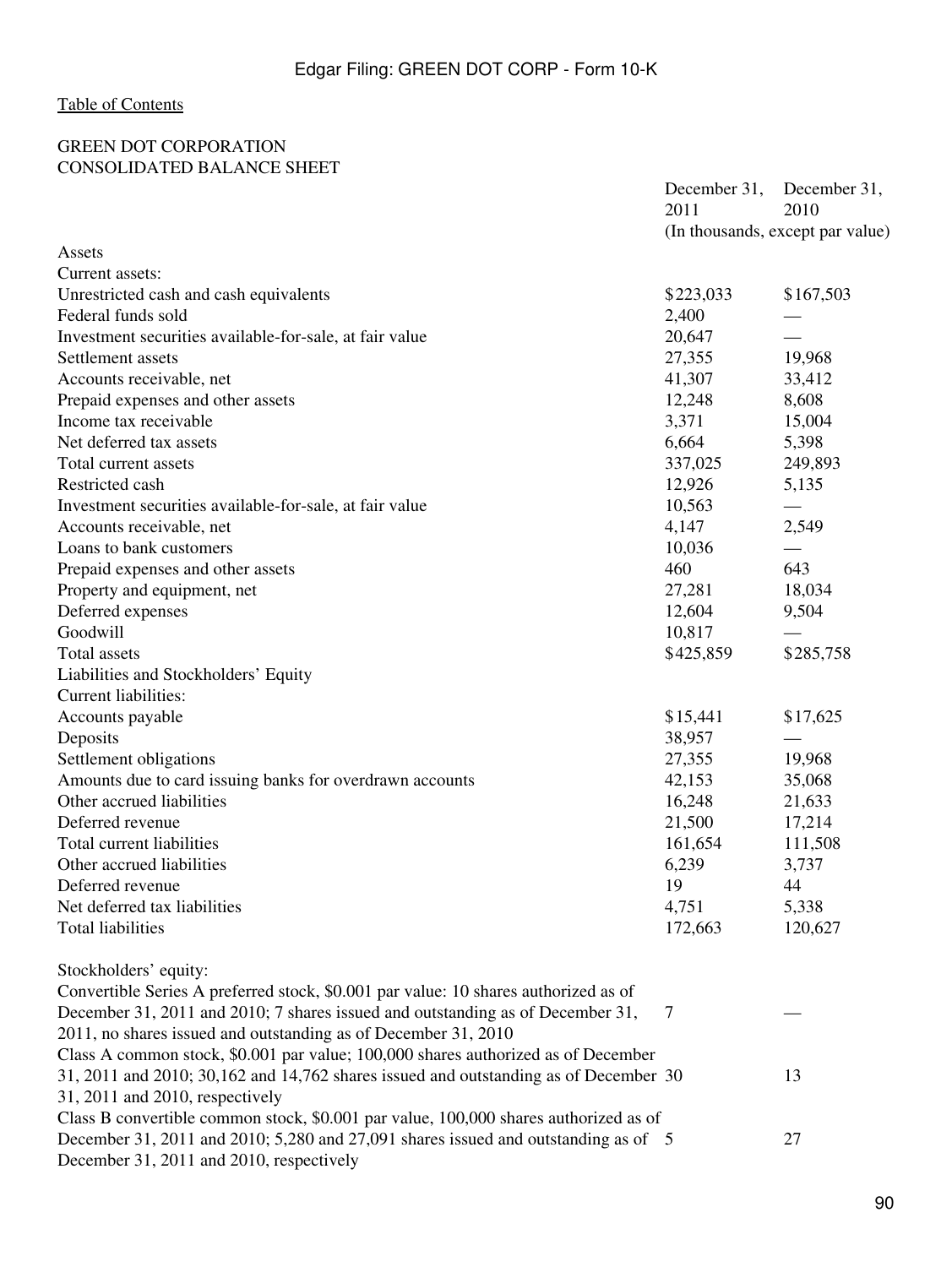| Additional paid-in capital                     | 131,383   | 95.433    |
|------------------------------------------------|-----------|-----------|
| Retained earnings                              | 121.741   | 69,658    |
| Accumulated other comprehensive income         | 30        |           |
| Total stockholders' equity                     | 253,196   | 165.131   |
| Total liabilities and stockholders' equity     | \$425,859 | \$285,758 |
| See notes to consolidated financial statements |           |           |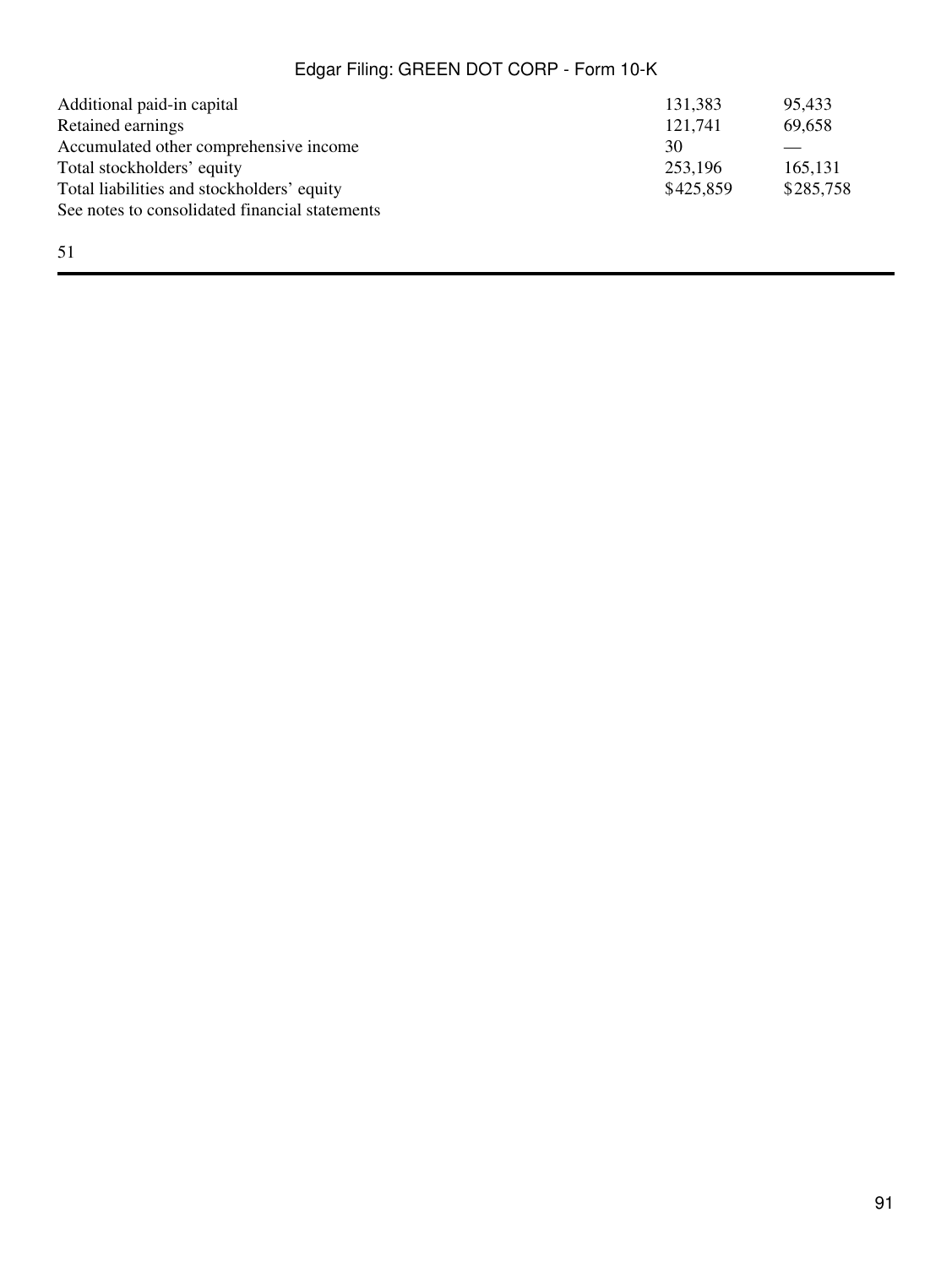# <span id="page-91-0"></span>GREEN DOT CORPORATION CONSOLIDATED STATEMENTS OF OPERATIONS

|                                                | Year Ended December 31, |           | Five Months                           |  | Year Ended                        |  |                 |  |
|------------------------------------------------|-------------------------|-----------|---------------------------------------|--|-----------------------------------|--|-----------------|--|
|                                                | 2011                    |           | 2010                                  |  | <b>Ended December</b><br>31, 2009 |  | July 31, 2009   |  |
|                                                |                         |           | (In thousands, except per share data) |  |                                   |  |                 |  |
| Operating revenues:                            |                         |           |                                       |  |                                   |  |                 |  |
| Card revenues and other fees                   | \$209,489               |           | \$167,375                             |  | \$50,895                          |  | \$119,356       |  |
| Cash transfer revenues                         | 134,143                 |           | 101,502                               |  | 30,509                            |  | 62,396          |  |
| Interchange revenues                           | 141,103                 |           | 108,380                               |  | 31,353                            |  | 53,064          |  |
| Stock-based retailer incentive<br>compensation | (17, 337)               |           | (13,369)                              |  |                                   |  |                 |  |
| Total operating revenues                       | 467,398                 |           | 363,888                               |  | 112,757                           |  | 234,816         |  |
| Operating expenses:                            |                         |           |                                       |  |                                   |  |                 |  |
| Sales and marketing expenses                   | 168,747                 |           | 122,890                               |  | 31,333                            |  | 75,786          |  |
| Compensation and benefits expenses             | 87,671                  |           | 70,102                                |  | 26,610                            |  | 40,096          |  |
| Processing expenses                            | 70,953                  |           | 56,978                                |  | 17,480                            |  | 32,320          |  |
| Other general and administrative<br>expenses   | 56,578                  |           | 44,599                                |  | 14,020                            |  | 22,944          |  |
| Total operating expenses                       | 383,949                 |           | 294,569                               |  | 89,443                            |  | 171,146         |  |
| Operating income                               | 83,449                  |           | 69,319                                |  | 23,314                            |  | 63,670          |  |
| Interest income                                | 910                     |           | 365                                   |  | 115                               |  | 396             |  |
| Interest expense                               | (346)                   | $\lambda$ | (52)                                  |  | (2)                               |  | (1)             |  |
| Income before income taxes                     | 84,013                  |           | 69,632                                |  | 23,427                            |  | 64,065          |  |
| Income tax expense                             | 31,930                  |           | 27,400                                |  | 9,764                             |  | 26,902          |  |
| Net income                                     | 52,083                  |           | 42,232                                |  | 13,663                            |  | 37,163          |  |
| Dividends, accretion, and allocated            |                         |           |                                       |  |                                   |  |                 |  |
| earnings of preferred stock                    | (558)                   |           | (14,659)                              |  | (9,170)                           |  | (29,000)        |  |
| Net income allocated to common<br>stockholders | \$51,525                |           | \$27,573                              |  | \$4,493                           |  | \$8,163         |  |
| Basic earnings per common share:               |                         |           |                                       |  |                                   |  |                 |  |
| Class A common stock                           | \$1.24                  |           | \$1.06                                |  | $\frac{\ }{s-}$                   |  | $\frac{\S}{\S}$ |  |
| Class B common stock                           | \$1.24                  |           | \$1.06                                |  | \$0.37                            |  | \$0.68          |  |
| Basic weighted-average common                  |                         |           |                                       |  |                                   |  |                 |  |
| shares issued and outstanding:                 |                         |           |                                       |  |                                   |  |                 |  |
| Class A common stock                           | 22,238                  |           | 2,980                                 |  |                                   |  |                 |  |
| Class B common stock                           | 17,718                  |           | 21,589                                |  | 12,222                            |  | 12,036          |  |
| Diluted earnings per common share:             |                         |           |                                       |  |                                   |  |                 |  |
| Class A common stock                           | \$1.19                  |           | \$0.98                                |  | $\frac{\ }{s-}$                   |  | $\frac{\S}{\S}$ |  |
| Class B common stock                           | \$1.19                  |           | \$0.98                                |  | \$0.29                            |  | \$0.52          |  |
| Diluted weighted-average common                |                         |           |                                       |  |                                   |  |                 |  |
| shares issued and outstanding:                 |                         |           |                                       |  |                                   |  |                 |  |
| Class A common stock                           | 42,065                  |           | 27.782                                |  |                                   |  |                 |  |
| Class B common stock                           | 19,822                  |           | 24,796                                |  | 15,425                            |  | 15,712          |  |
| See notes to consolidated financial statements |                         |           |                                       |  |                                   |  |                 |  |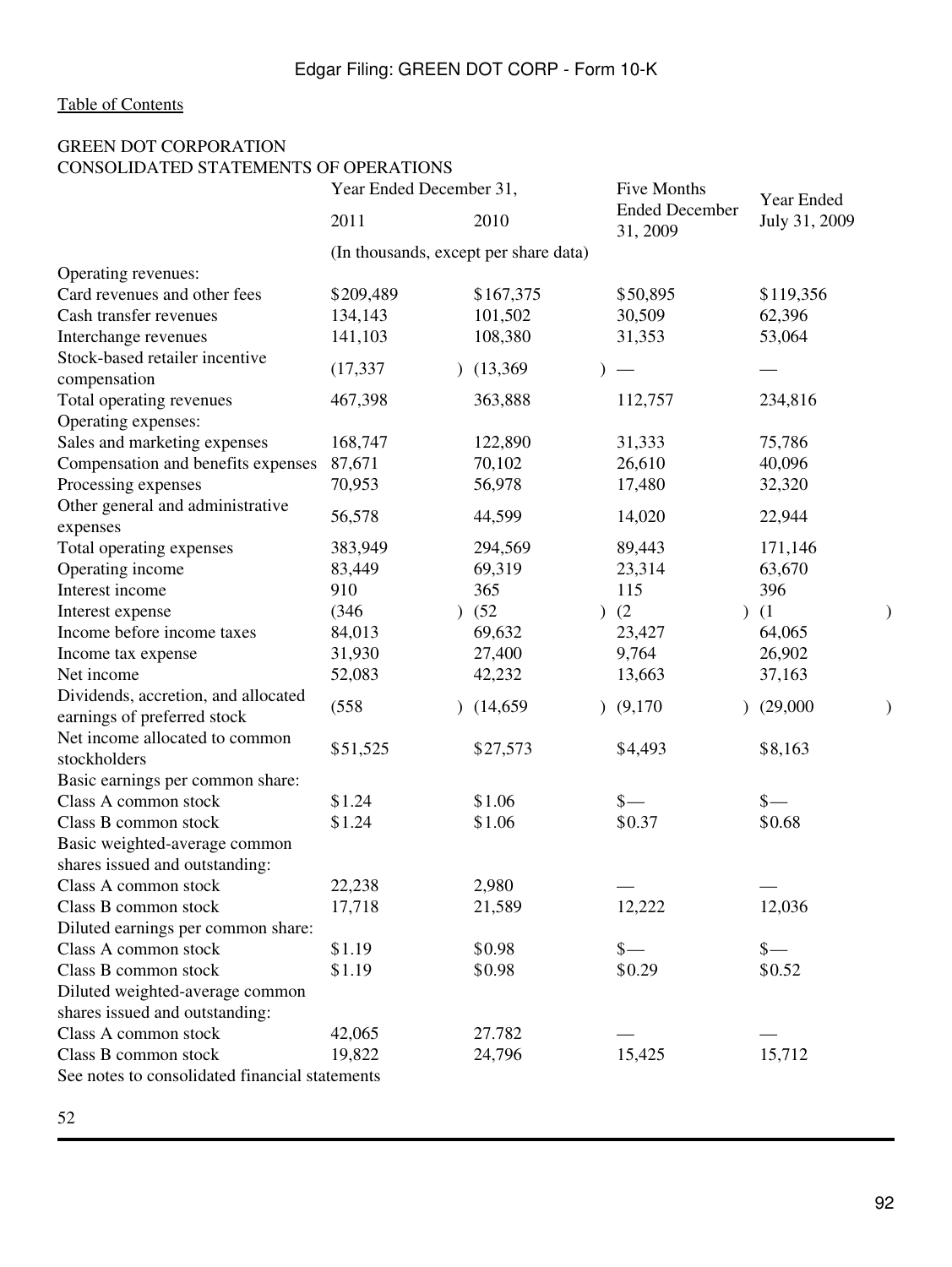## <span id="page-92-0"></span>GREEN DOT CORPORATION CONSOLIDATED STATEMENTS OF CHANGES IN REDEEMABLE CONVERTIBLE PREFERRED STOCK AND IN STOCKHOLDERS' EQUITY

|                                                                    |                                              |                           |                                | Stockholders' Equity |                                   |                            |              |                                       |                                                        |                                              |                                                 |      |
|--------------------------------------------------------------------|----------------------------------------------|---------------------------|--------------------------------|----------------------|-----------------------------------|----------------------------|--------------|---------------------------------------|--------------------------------------------------------|----------------------------------------------|-------------------------------------------------|------|
|                                                                    | Redeemable<br>Convertible<br>Preferred Stock |                           | Convertible<br>Preferred Stock |                      | Class A<br>Common<br><b>Stock</b> | Class B<br>Common<br>Stock |              |                                       |                                                        |                                              |                                                 |      |
|                                                                    |                                              | Shares Amount Shares      |                                | Amount               |                                   | Shares AmoShares           |              | Additional<br>AmouPtaid-in<br>Capital | Related<br>Party<br><b>Notes</b><br>ReceivableDeficit) | Retained<br>Earnings<br>$(Accumulate \& mpr$ | Accum<br>Other $\overline{\text{St}}$<br>Income |      |
|                                                                    |                                              |                           | (in thousands)                 |                      |                                   |                            |              |                                       |                                                        |                                              |                                                 |      |
| <b>Balance at July</b><br>31, 2008                                 | 2,926                                        | \$26,816 23,837           |                                | \$18,345             | $\hspace{0.1mm}-\hspace{0.1mm}$   | $$ - 11,753$               | \$12         | \$3,593                               |                                                        | $$(5,235) $(12,247) $ \$ <del>4</del>        |                                                 |      |
| Exercise of<br>options<br>Issuance of                              |                                              |                           |                                |                      |                                   | 308                        |              | 415                                   |                                                        |                                              |                                                 | 41   |
| related party<br>notes receivable                                  |                                              |                           |                                |                      |                                   |                            |              |                                       | (364)                                                  |                                              |                                                 | (36) |
| Interest on related<br>party notes                                 |                                              |                           |                                |                      |                                   |                            |              | 215                                   | (215)                                                  |                                              |                                                 |      |
| receivable<br>Stock-based<br>compensation<br>Accretion of          |                                              |                           |                                |                      |                                   |                            |              | 2,468                                 |                                                        |                                              |                                                 | 2,4  |
| redeemable<br>convertible<br>preferred stock                       |                                              | 1,956                     |                                |                      |                                   |                            |              |                                       |                                                        | (1,956)                                      |                                                 | (1,  |
| Issuance of new<br>shares and<br>repurchase of<br>existing shares, |                                              | $(2,926)$ $(28,772)1,105$ |                                | 12,977               |                                   | (21)                       |              | (1,778)                               |                                                        | (9,197)                                      |                                                 | 2,0  |
| net<br>Exercise of call<br>option on                               |                                              |                           |                                |                      |                                   |                            |              | (1,958)                               |                                                        |                                              |                                                 | (1,  |
| warrants                                                           |                                              |                           |                                |                      |                                   |                            |              |                                       |                                                        |                                              |                                                 |      |
| Net income                                                         |                                              |                           |                                |                      |                                   |                            |              |                                       |                                                        | 37,163                                       |                                                 | 37   |
| <b>Balance at July</b><br>31, 2009                                 |                                              |                           | 24,942                         | 31,322               |                                   | 12,040                     | 12           | 2,955                                 | $(5,814)$ 13,763                                       |                                              |                                                 | 42   |
| Exercise of<br>options                                             |                                              |                           |                                |                      |                                   | 562                        | $\mathbf{1}$ | 2,811                                 |                                                        |                                              |                                                 | 2,8  |
| Interest on related<br>party notes<br>receivable                   |                                              |                           |                                |                      |                                   |                            |              | 55                                    | (55)                                                   |                                              |                                                 |      |
| Repayment of<br>related party<br>notes receivable                  |                                              |                           |                                |                      |                                   |                            |              |                                       | 5,869                                                  |                                              |                                                 | 5,8  |
| Stock-based<br>compensation                                        |                                              |                           |                                |                      |                                   | 258                        |              | 6,782                                 |                                                        |                                              |                                                 | 6,7  |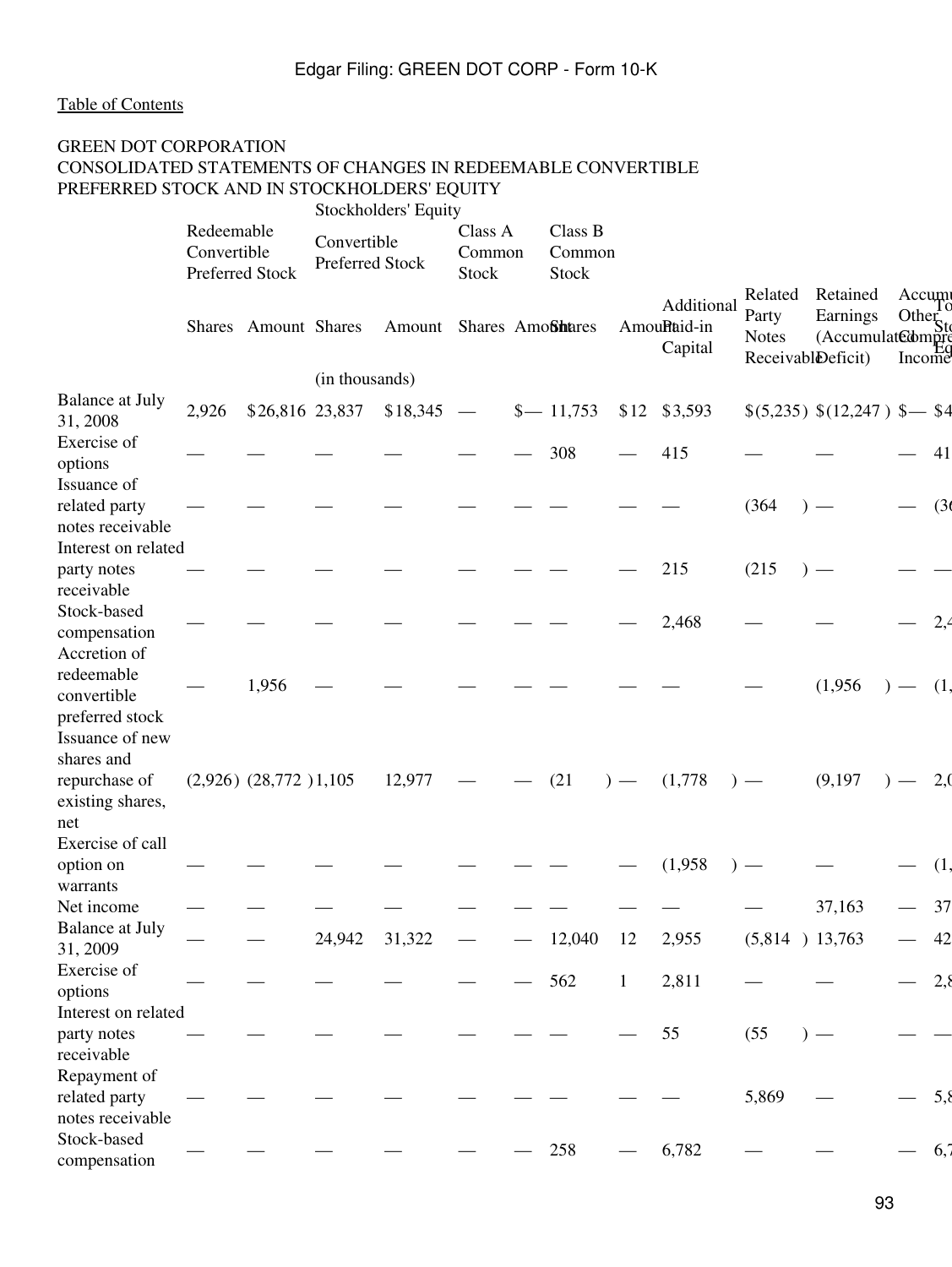| Net income                                          |  |        |                         |           |                |                     |                |                          | 13,663 |    | 13  |
|-----------------------------------------------------|--|--------|-------------------------|-----------|----------------|---------------------|----------------|--------------------------|--------|----|-----|
| <b>Balance</b> at<br>December 31,<br>2009           |  | 24,942 | 31,322                  |           |                | 12,860              | 13             | 12,603                   | 27,426 |    | 71  |
| Exercise of<br>options and                          |  |        |                         |           |                | 1,840               | $\overline{2}$ | 30,873                   |        |    | 30  |
| warrants<br>Stock-based<br>compensation             |  |        |                         |           |                | $\mathfrak{2}$      |                | 7,256                    |        |    | 7,2 |
| Stock-based<br>retailer incentive -<br>compensation |  |        |                         | 2,209     |                |                     |                | 13,369                   |        |    | 13  |
| Conversion of<br>preferred stock                    |  |        | $(24,942)$ $(31,322)$ – |           |                | 24,942              | 25             | 31,297                   |        |    |     |
| upon IPO<br>Conversion of<br>Class B common -       |  |        |                         | 5,242 5   |                | $(5,242)$ (5)       | $\rightarrow$  | $\overline{\phantom{m}}$ |        |    |     |
| stock upon IPO<br>Conversion of<br>Class B common   |  |        |                         |           |                |                     |                |                          |        |    |     |
| stock upon<br>follow-on                             |  |        |                         | 3,686 4   |                | $(3,686)$ $(4)$ 35  |                |                          |        |    | 35  |
| offering<br>Conversion of<br>Class B common         |  |        |                         |           |                |                     |                |                          |        |    |     |
| stock by<br>stockholders                            |  |        |                         | 3,625     | $\overline{4}$ | $(3,625)$ (4)       | $\rightarrow$  | $\overline{\phantom{m}}$ |        |    |     |
| Net income<br>Balance at                            |  |        |                         |           |                |                     |                |                          | 42,232 |    | 42  |
| December 31,<br>2010                                |  |        |                         | 14,762 13 |                | 27,091              | 27             | 95,433                   | 69,658 |    | 16  |
| Exercise of<br>options and<br>issuance of ESPP      |  |        |                         | 104       | $\overline{c}$ | 344                 |                | 9,089                    |        |    | 9,0 |
| shares<br>Stock-based<br>compensation               |  |        |                         |           |                |                     |                | 9,524                    |        |    | 9,  |
| Stock-based<br>retailer incentive                   |  |        |                         |           |                |                     |                | 17,337                   |        |    | 17  |
| compensation<br>Conversion of<br>Class B common     |  |        |                         |           |                |                     |                |                          |        |    |     |
| stock by<br>stockholders                            |  | $\tau$ | $\tau$                  | 15,296 15 |                | $(22,155)$ $(22)$ — |                |                          |        |    |     |
| Net income<br>Net change in<br>unrealized gains     |  |        |                         |           |                |                     |                |                          | 52,083 |    | 52  |
| on<br>available-for-sale                            |  |        |                         |           |                |                     |                |                          |        | 30 | 30  |
| securities                                          |  |        |                         |           |                |                     |                |                          |        |    | 52  |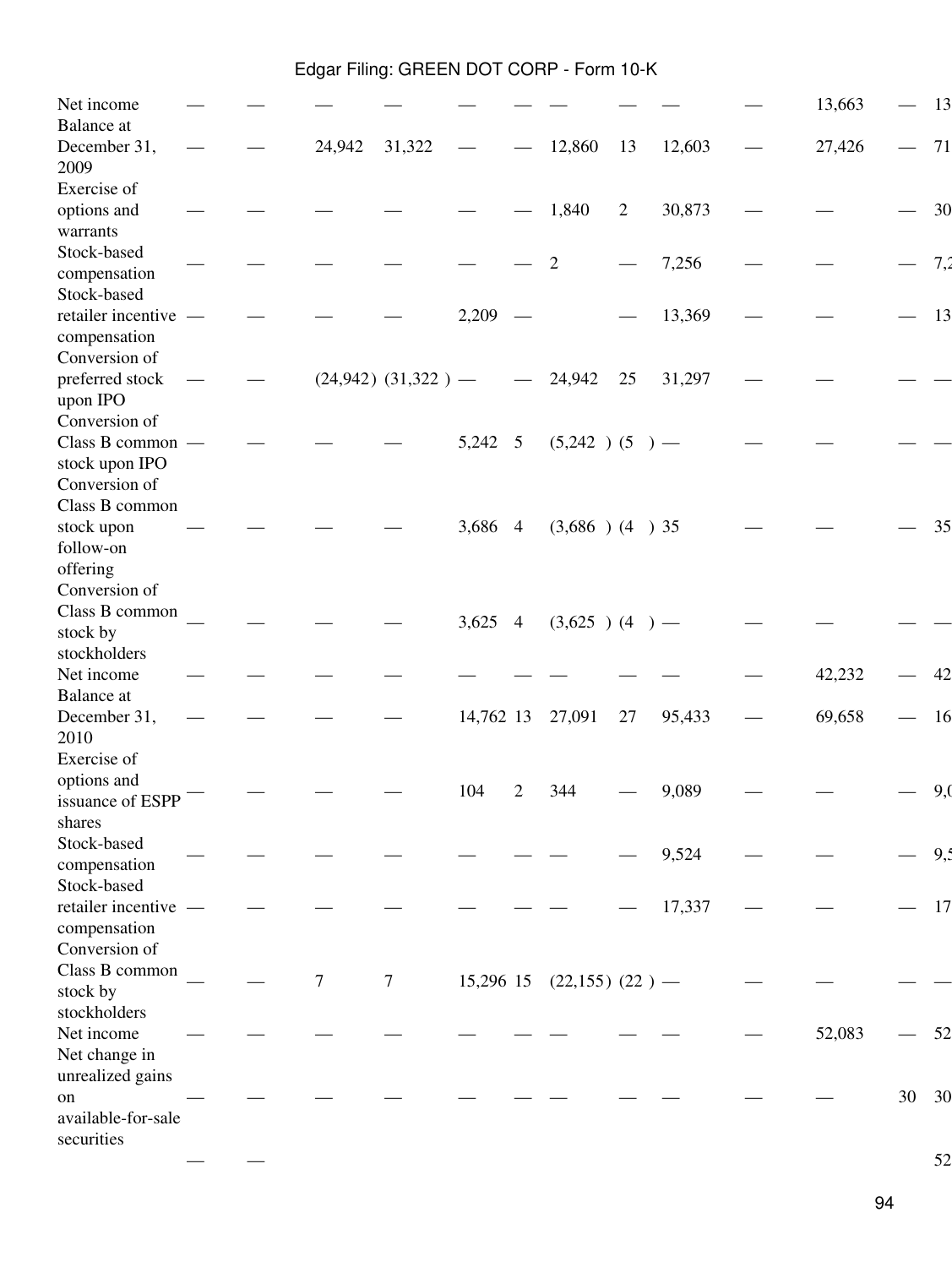Comprehensive income Balance at December 31, 2011  $-$  \$ $-$  7 \$7 30,162 \$30 5,280 \$5 \$131,383 \$ $-$  \$121,741 \$30 \$2 See notes to consolidated financial statements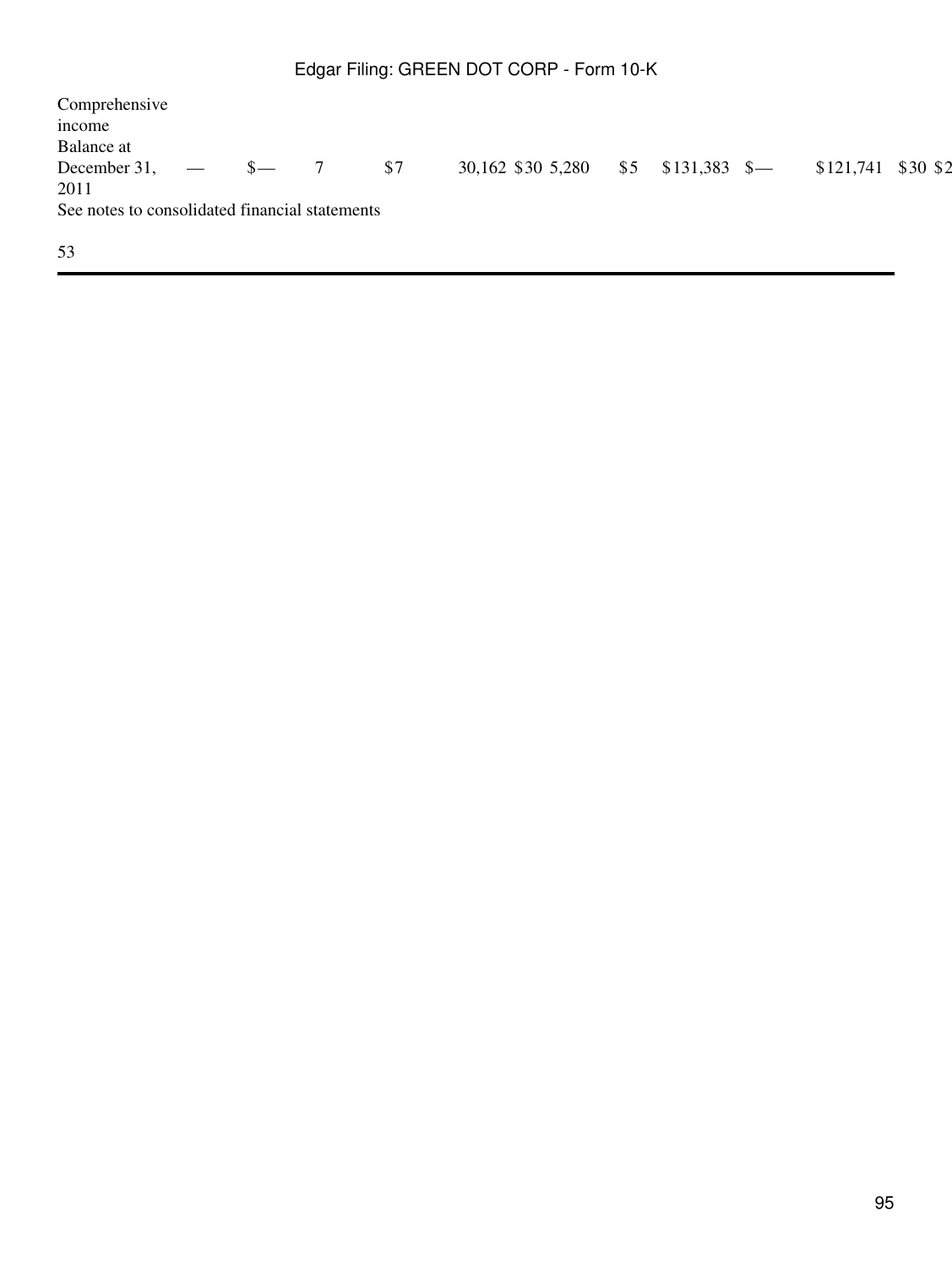## <span id="page-95-0"></span>GREEN DOT CORPORATION CONSOLIDATED STATEMENTS OF CASH FLOWS

|                                                                                      | Year Ended December 31, |               |             | Five Months<br>Ended   | Year Ended<br>July 31, |   |
|--------------------------------------------------------------------------------------|-------------------------|---------------|-------------|------------------------|------------------------|---|
|                                                                                      | 2011                    |               | 2010        | December<br>31, 2009   | 2009                   |   |
|                                                                                      | (In thousands)          |               |             |                        |                        |   |
| Operating activities                                                                 |                         |               |             |                        |                        |   |
| Net income                                                                           | \$52,083                |               | \$42,232    | 13,663                 | 37,163                 |   |
| Adjustments to reconcile net income to net cash provided by<br>operating activities: |                         |               |             |                        |                        |   |
| Depreciation and amortization                                                        | 12,330                  |               | 7,588       | 2,254                  | 4,593                  |   |
| Provision for uncollectible overdrawn accounts                                       | 60,562                  |               | 46,093      | 11,218                 | 22,548                 |   |
| Employee stock-based compensation                                                    | 9,524                   |               | 7,256       | 6,782                  | 2,468                  |   |
| Stock-based retailer incentive compensation                                          | 17,337                  |               | 13,369      |                        |                        |   |
| Amortization of discount on available-for-sale investment                            |                         |               |             |                        |                        |   |
| securities                                                                           | 251                     |               |             |                        |                        |   |
| Provision (benefit) for uncollectible trade receivables                              | 455                     |               | (13)        | 60                     | 61                     |   |
| Impairment of capitalized software                                                   | 397                     |               | 409         | 77                     | 405                    |   |
| Deferred income taxes                                                                | 251                     |               | (704)       | 3,530                  | (1,731)                |   |
| Excess tax benefits from exercise of options                                         | (2,951)                 | $\mathcal{L}$ | (24, 842)   | (1,866)<br>$\lambda$   |                        |   |
| Changes in operating assets and liabilities:                                         |                         |               |             |                        |                        |   |
| Settlement assets                                                                    | (7, 387)                | $\mathcal{L}$ | 22,601      | (6,999)                | (18, 125)              | ) |
| Accounts receivable, net                                                             | (70, 510)               | $\mathcal{L}$ | (51, 754)   | (20, 241)<br>$\lambda$ | (29, 853)              |   |
| Prepaid expenses and other assets                                                    | (2,838)                 |               | (1,042)     | (919)                  | (903)                  |   |
| Deferred expenses                                                                    | (3,100)                 |               | (1,304)     | (5,548)                | 2,297                  |   |
| Accounts payable and accrued liabilities                                             | (4, 489)                | $\mathcal{L}$ | 16,042      | 8,135                  | 3,170                  |   |
| Settlement obligations                                                               | 7,387                   |               | (22, 601)   | 6,999                  | 18,125                 |   |
| Amounts due issuing bank for overdrawn accounts                                      | 7,085                   |               | 11,646      | 5,153                  | (5,309)                |   |
| Deferred revenue                                                                     | 4,261                   |               | 2,113       | 7,603                  | (978)                  |   |
| Income tax receivable                                                                | 13,403                  |               | 16,414      | (3,780)<br>$\lambda$   | 1,366                  |   |
| Net cash provided by operating activities                                            | 94,051                  |               | 83,503      | 26,121                 | 35,297                 |   |
| Investing activities                                                                 |                         |               |             |                        |                        |   |
| Purchases of available-for-sale investment securities                                | (45,056)                |               |             |                        |                        |   |
| Proceeds from maturities of available-for-sale investment                            | 20,152                  |               |             |                        |                        |   |
| securities<br>(Increase) decrease in restricted cash                                 | (7, 791)                |               | 10,246      | (14)                   | (13,039)               |   |
| Payments for acquisition of property and equipment                                   | (23,076)                |               | (13, 459)   | (5,049)                | (6,361)                |   |
| Net increase in loans made to bank customers                                         | 245                     |               |             |                        |                        |   |
| Acquisition of Bonneville Bancorp, net of cash acquired                              | 5,085                   |               |             |                        |                        |   |
| Net cash used in investing activities                                                | (50, 441)               |               | $)$ (3,213) | (5,063)                | (19, 400)              |   |
|                                                                                      |                         |               |             |                        |                        |   |
| Financing activities                                                                 |                         |               |             |                        |                        |   |
| Borrowings from line of credit                                                       |                         |               |             |                        | 12,404                 |   |
| Repayments on line of credit                                                         |                         |               |             |                        | (12, 404)              |   |
| Proceeds from exercise of options and warrants and issuance<br>of ESPP shares        | 6,138                   |               | 6,068       | 946                    | 110                    |   |
| Excess tax benefits from exercise of options                                         | 2,951                   |               | 24,842      | 1,866                  |                        |   |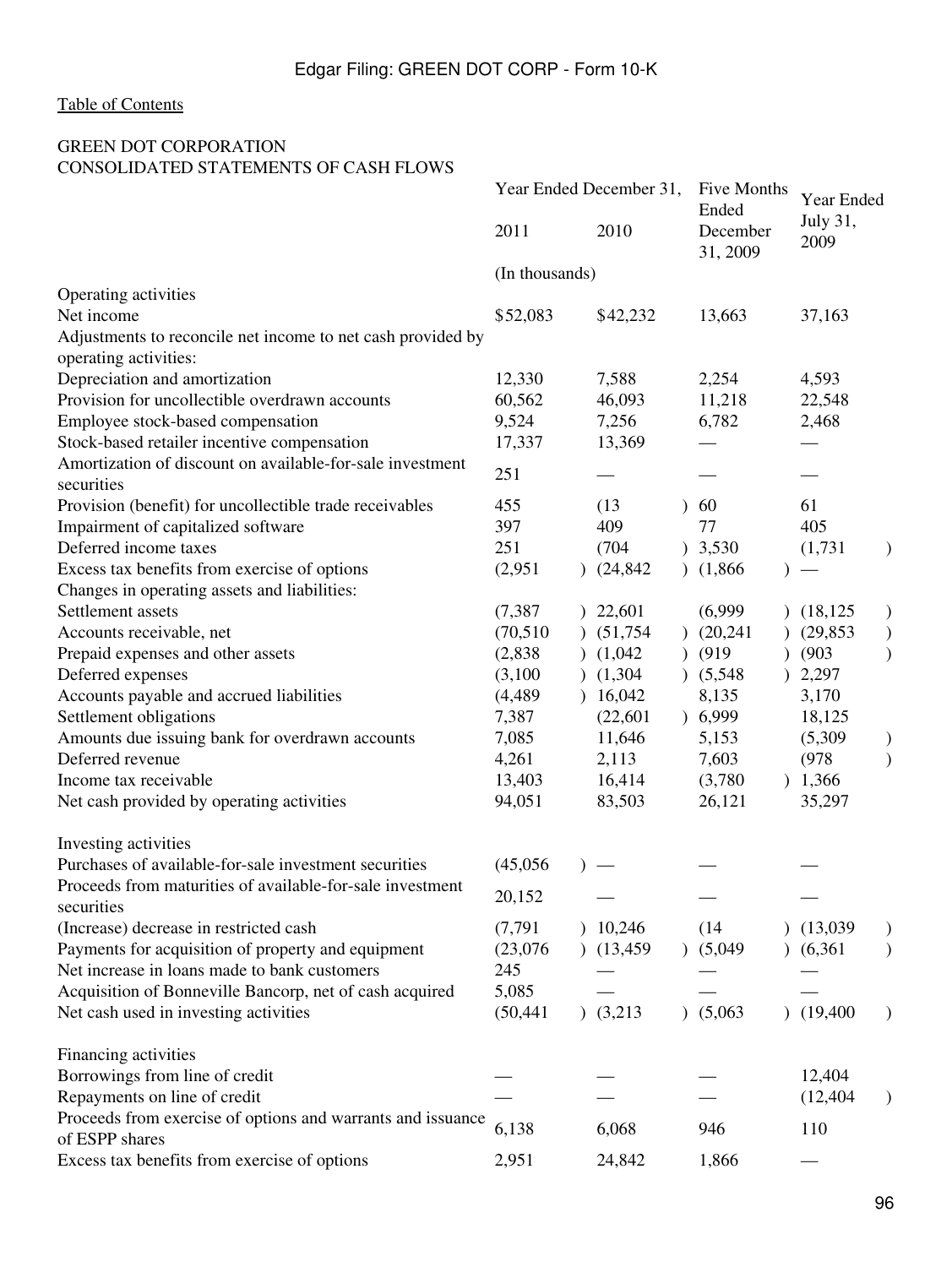| Net increase in deposits                                             | 5,231     |           |          |           |           |
|----------------------------------------------------------------------|-----------|-----------|----------|-----------|-----------|
| Exercise of call option on warrant                                   |           |           |          | (1,958)   |           |
| Issuance of preferred shares and freestanding warrant                |           |           |          | 13,000    |           |
| Redemption of preferred and common shares                            |           |           |          | (39,770)  | $\lambda$ |
| Proceeds from the repayment of related party notes receivable—       |           |           | 5,869    |           |           |
| Net cash provided by (used in) financing activities                  | 14,320    | 30,910    | 8,681    | (28, 618) |           |
| Net increase (decrease) in unrestricted cash and cash<br>equivalents | 57,930    | 111,200   | 29,739   | (12, 721) |           |
| Unrestricted cash and cash equivalents, beginning of year            | 167,503   | 56,303    | 26,564   | 39,285    |           |
| Unrestricted cash and cash equivalents, end of period                | \$225,433 | \$167,503 | \$56,303 | \$26,564  |           |
| Cash paid for interest                                               | \$108     | \$42      | $S-$     | \$1       |           |
| Cash paid for income taxes                                           | \$18,291  | \$14,282  | \$10,032 | \$27,403  |           |
| See notes to consolidated financial statements                       |           |           |          |           |           |
| 54                                                                   |           |           |          |           |           |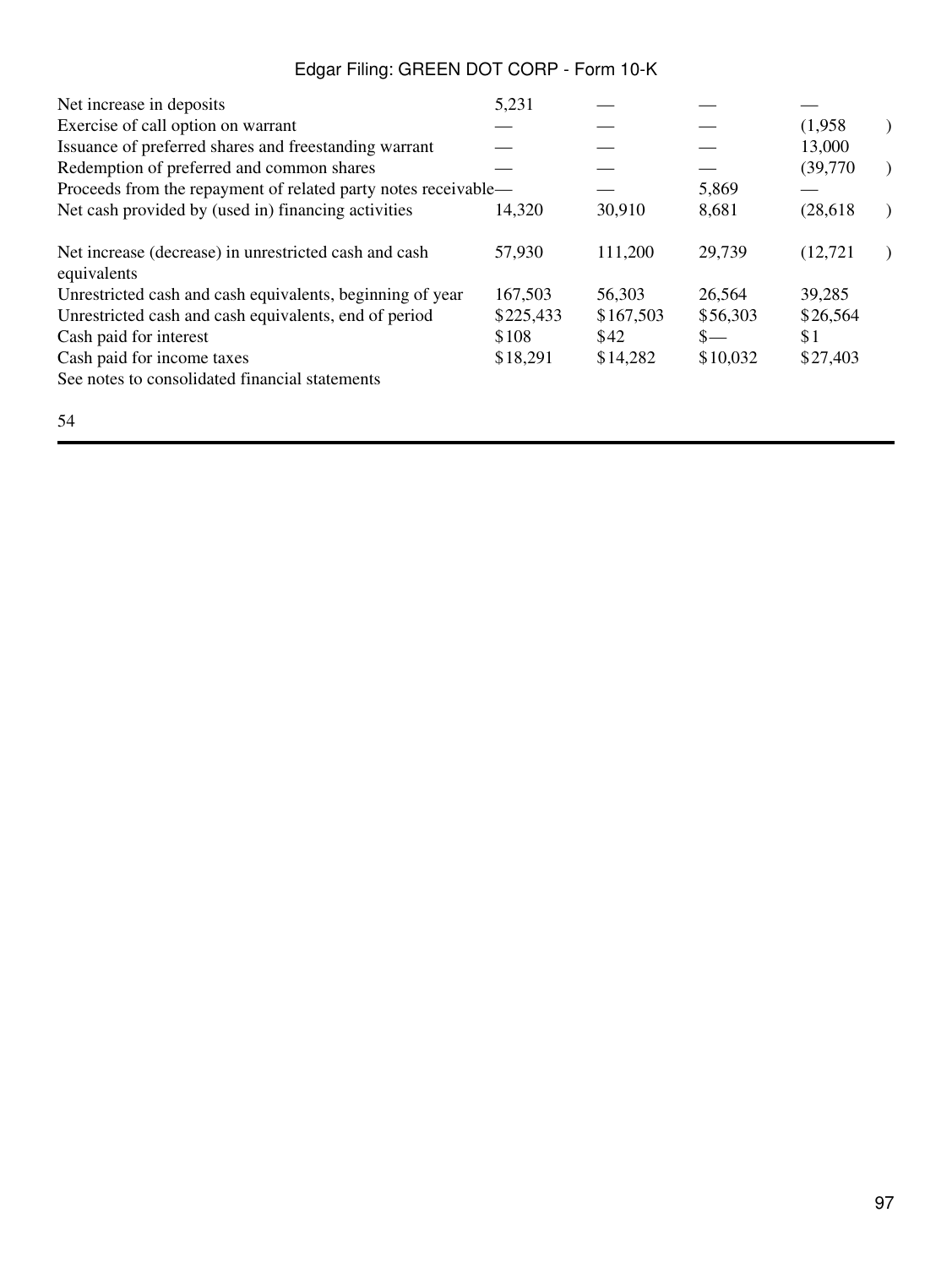### <span id="page-97-0"></span>[Table of Contents](#page-2-0) GREEN DOT CORPORATION NOTES TO CONSOLIDATED FINANCIAL STATEMENTS Note 1—Organization

Green Dot Corporation ("we," "us" and "our" refer to Green Dot Corporation and its wholly-owned subsidiaries, Next Estate Communications, Inc., Green Dot Bancorp (formerly Bonneville Bancorp) and Green Dot Bank (formerly Bonneville Bank) is a leading provider of general purpose reloadable, or GPR, prepaid debit cards and cash loading and transfer services in the United States. Our products include Green Dot MasterCard and Visa-branded prepaid debit cards and several co-branded reloadable prepaid card programs, collectively referred to as our GPR cards; Visa-branded gift cards; and our MoneyPak and swipe reload proprietary products, collectively referred to as our cash transfer products, which enable cash loading and transfer services through our Green Dot Network. The Green Dot Network enables consumers to use cash to reload our prepaid debit cards or to transfer cash to any of our Green Dot Network acceptance members, including competing prepaid card programs and other online accounts.

We market our cards and financial services to banked, underbanked and unbanked consumers in the United States using distribution channels other than traditional bank branches, such as third-party retailer locations nationwide and the Internet. Our prepaid debit cards are issued by Green Dot Bank and third-party issuing banks including GE Capital Retail Bank (formerly GE Money Bank) and Columbus Bank and Trust Company, a division of Synovus Bank. We also have multi-year distribution arrangements with many large and medium-sized retailers, such as Walmart, Walgreens, CVS, Rite Aid, 7-Eleven, Kroger, Kmart, Meijer and Radio Shack, and with various industry resellers, such as Blackhawk Network, Inc. and Incomm. We refer to participating retailers collectively as our "retail distributors." Initial Public Offering

On July 27, 2010, we completed an initial public offering of 5,241,758 shares of our Class A common stock at an initial public offering price of \$36.00 per share, all of which were sold by existing stockholders. We did not receive any proceeds from the sale of shares of our Class A common stock in the offering. Concurrent with the completion of the initial public offering, certain selling stockholders exercised a warrant to purchase 283,786 shares of Series C-1 preferred stock at an exercise price of \$1.41 per share and vested options to purchase 377,840 shares of Class B common stock with a weighted-average exercise price of \$2.63 in order to sell the underlying shares of Class A common stock in the offering. We received aggregate proceeds of \$1.4 million from these exercises. Additionally, all of our outstanding shares of convertible preferred stock were automatically converted to 24,941,421 shares of our Class B common stock, and all shares of our Class B common stock sold in the offering were automatically converted into a like number of Class A common stock.

### Bonneville Bank

On February 4, 2010, we entered into a definitive agreement to acquire 100% of the outstanding common shares and voting interest of Bonneville Bancorp for approximately \$15.7 million in cash, subject to approval by various regulatory authorities. Bonneville Bancorp, a Utah bank holding company, offered a range of business and consumer banking products in the Provo, Utah area through its bank subsidiary, Bonneville Bank, or the Bank. The Bank also originates commercial, industrial, residential, real estate and personal loans. We expect to focus the Bank on issuing our Green Dot-branded debit cards linked to an FDIC-insured transactional account.

On November 23, 2011, the Board of Governors of the Federal Reserve System and Utah Department of Financial Institutions approved our applications to acquire Bonneville Bancorp and thereby we became a bank holding company under the Bank Holding Company Act of 1956. On December 8, 2011, we completed our acquisition of Bonneville Bancorp. The Bank's official name changed to Green Dot Bank, but the Bank will continue to do business and serve its customer base under the name Bonneville Bank at its current Provo, Utah location. We contributed \$14.3 million in cash to the Bank in December 2011 to provide an initial capital base for its expanded operations. Note 2—Summary of Significant Accounting Policies

### Basis of Presentation

We have prepared the accompanying consolidated financial statements in conformity with U.S. generally accepted accounting principles, or GAAP. We have eliminated all significant intercompany balances and transactions in consolidation. Our consolidated financial statements include the results of entities that we control through a 50% or more ownership interest. Beginning December 8, 2011, our consolidated financial and operating results and cash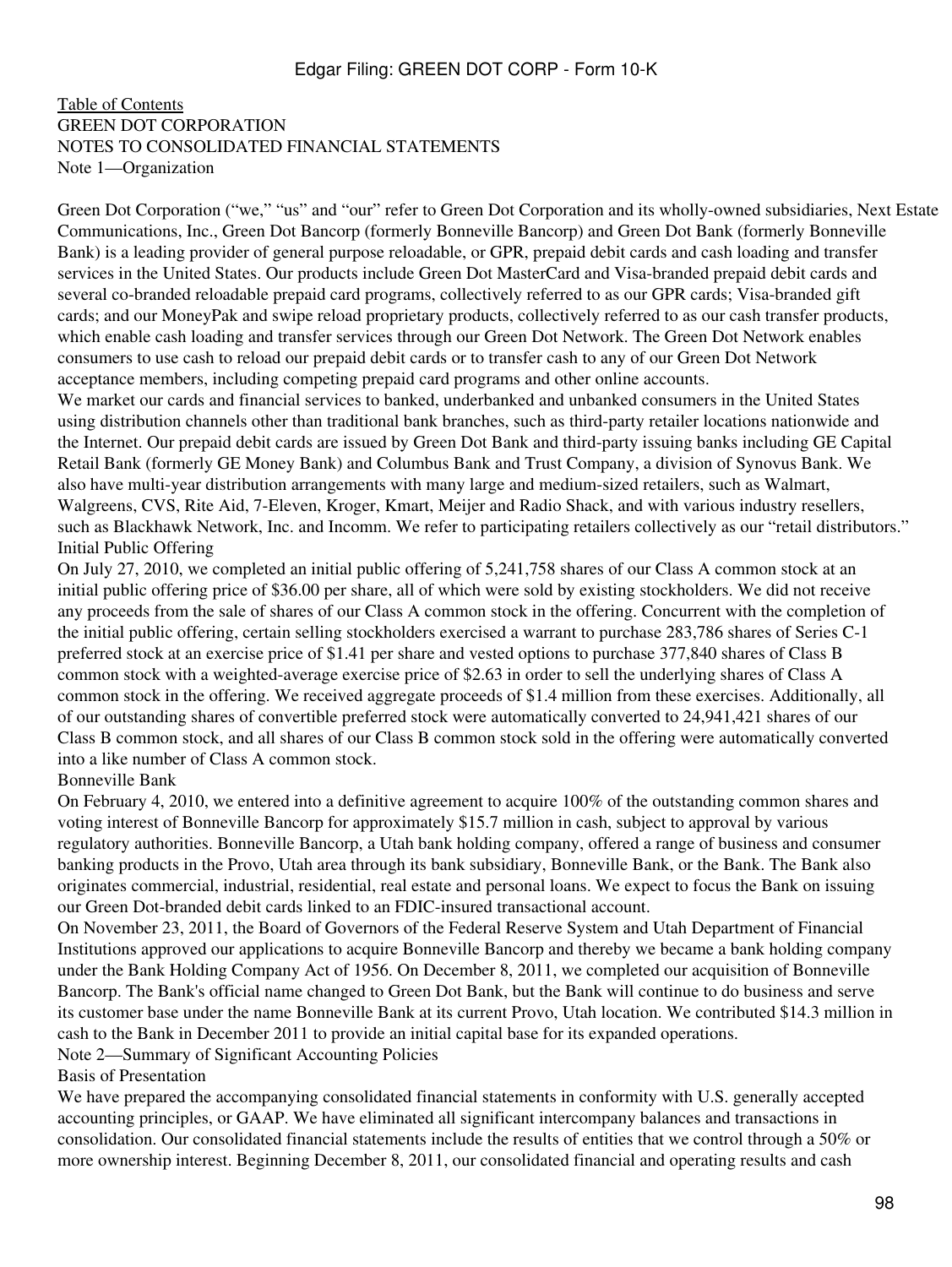flows reflect the operations of Green Dot Bank.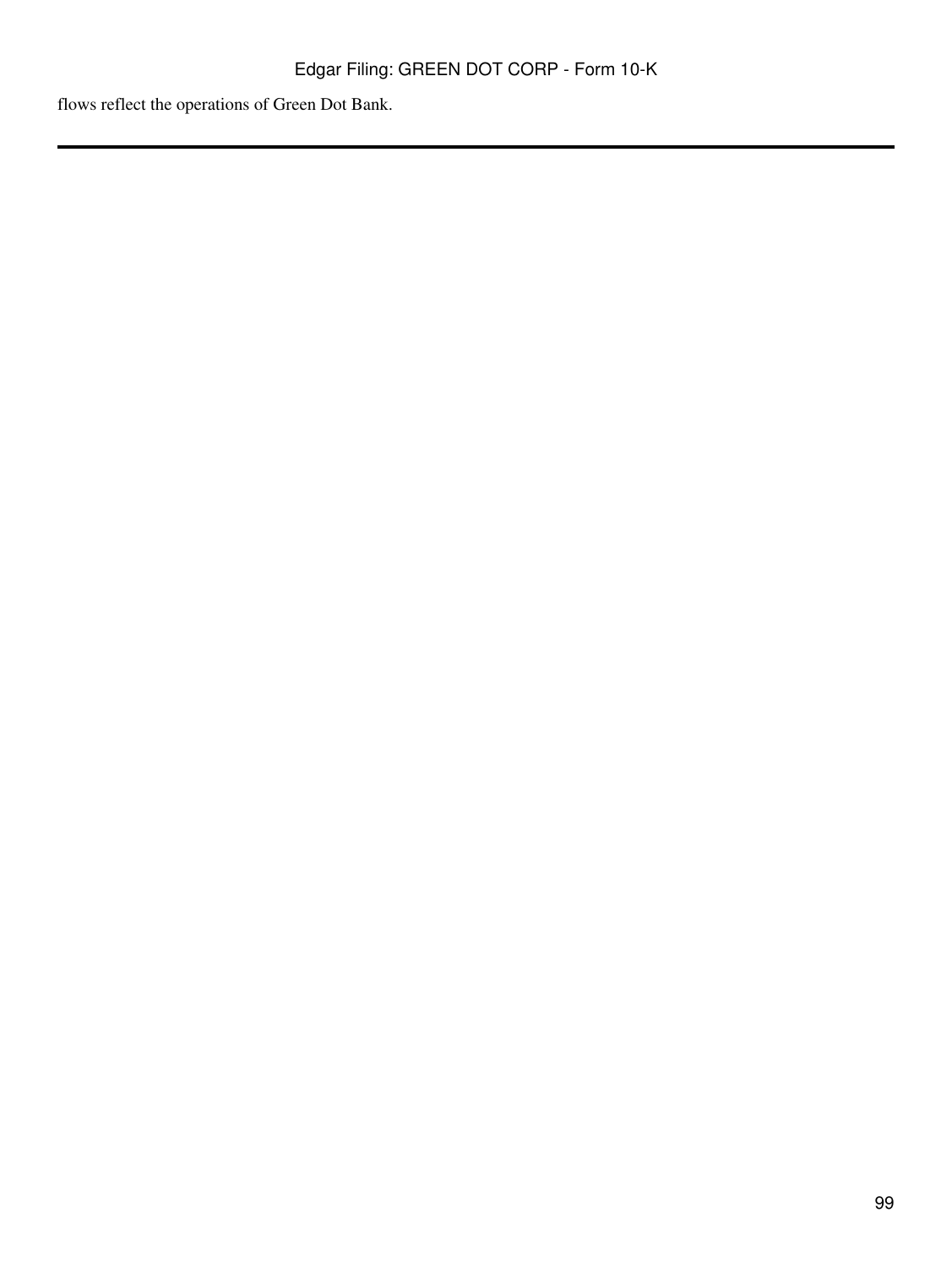### [Table of Contents](#page-2-0) GREEN DOT CORPORATION NOTES TO CONSOLIDATED FINANCIAL STATEMENTS - (CONTINUED) Note 2—Summary of Significant Accounting Policies (continued)

We consider an operating segment to be any component of our business whose operating results are regularly reviewed by our chief operating decision-maker to make decisions about resources to be allocated to the segment and assess its performance based on discrete financial information. Only those operating segments that meet certain quantitative and qualitative criteria are reportable segments. Our Chief Executive Officer, our chief operating decision-maker, reviews our operating results on an aggregate basis and manages our operations and the allocation of resources as a single operating segment — prepaid cards and related services.

### Change in Fiscal Year

On September 29, 2009, our board of directors approved a change to our fiscal year-end from July 31 to December 31. Included in this report is the transition period for the five months ended December 31, 2009. Accordingly, these financial statements present our results of our operations, changes in redeemable convertible preferred stock and in stockholders' equity and cash flows for the years ended December 31, 2011 and 2010, the five months ended December 31, 2009 and the year ended July 31, 2009.

Unaudited Comparative Financial Statements

As a result of our change in fiscal year-end, we have presented below, for comparative purposes, our unaudited consolidated statement of operations and condensed consolidated statement of cash flows for the five months ended December 31, 2008. In our opinion, the unaudited consolidated financial information reflects all adjustments, consisting of normal and recurring adjustments, necessary for the fair presentation of the results of our operations and our cash flows for the five months ended December 31, 2008.

|                                                                 | <b>Five Months Ended</b> |  |
|-----------------------------------------------------------------|--------------------------|--|
|                                                                 | December 31, 2008        |  |
|                                                                 | (In thousands)           |  |
| Operating revenues:                                             |                          |  |
| Card revenues and other fees                                    | \$46,460                 |  |
| Cash transfer revenues                                          | 24,391                   |  |
| Interchange revenues                                            | 18,212                   |  |
| Total operating revenues                                        | 89,063                   |  |
| Operating expenses:                                             |                          |  |
| Sales and marketing expenses                                    | 35,001                   |  |
| Compensation and benefits expenses                              | 15,409                   |  |
| Processing expenses                                             | 11,765                   |  |
| Other general and administrative expenses                       | 9,463                    |  |
| Total operating expenses                                        | 71,638                   |  |
| Operating income                                                | 17,425                   |  |
| Interest income                                                 | 255                      |  |
| Interest expense                                                | (1)                      |  |
| Income before income taxes                                      | 17,679                   |  |
| Income tax expense                                              | 7,424                    |  |
| Net income                                                      | 10,255                   |  |
| Dividends, accretion, and allocated earnings of preferred stock | (11, 153)                |  |
| Net loss allocated to common stockholders                       | $$^{(898)}$              |  |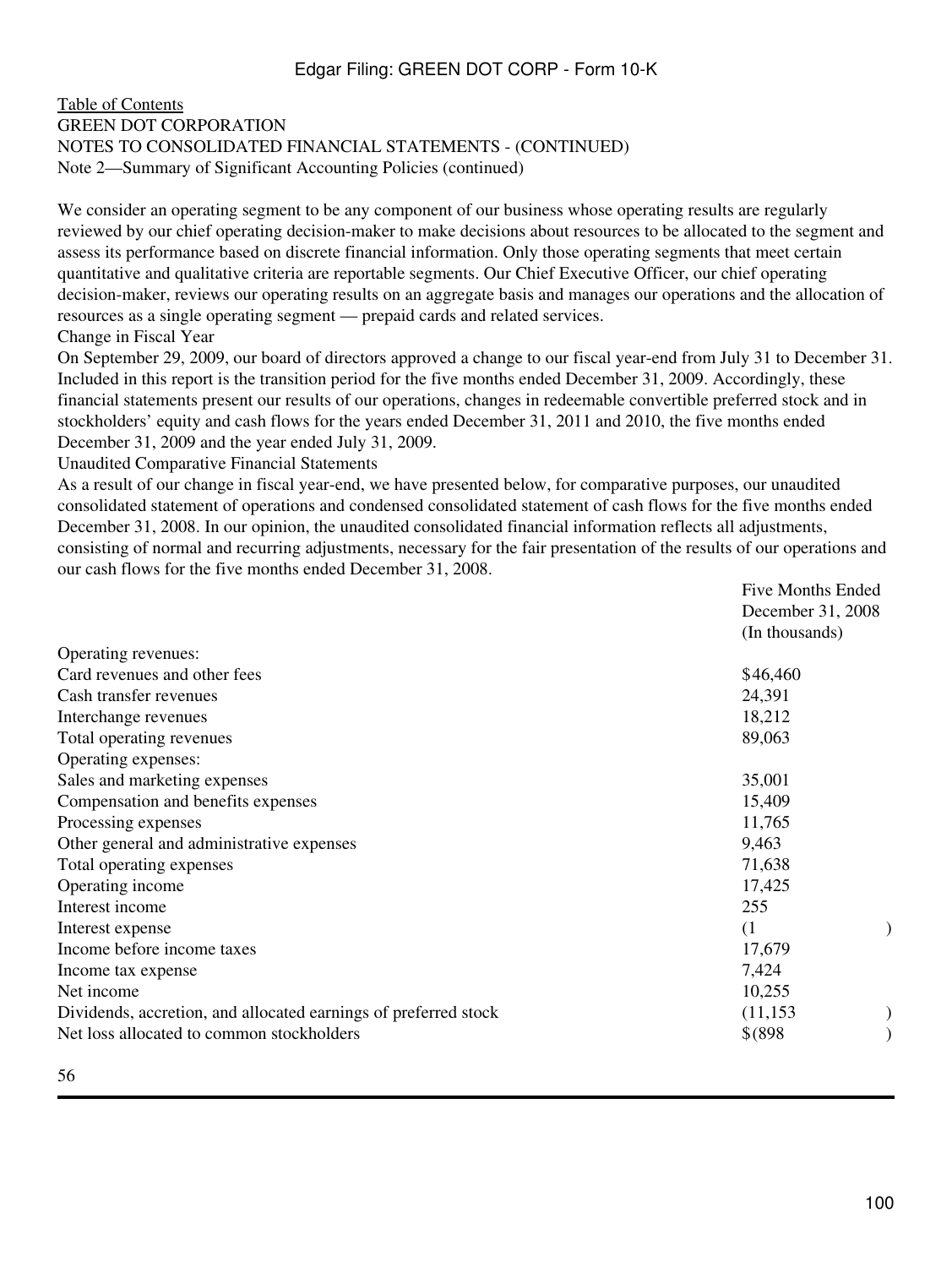### [Table of Contents](#page-2-0) GREEN DOT CORPORATION NOTES TO CONSOLIDATED FINANCIAL STATEMENTS - (CONTINUED) Note 2—Summary of Significant Accounting Policies (continued)

|                                                               | <b>Five Months Ended</b><br>December 31, 2008<br>(In thousands, except)<br>per share data) |  |
|---------------------------------------------------------------|--------------------------------------------------------------------------------------------|--|
| Loss per common share                                         |                                                                                            |  |
| <b>Basic</b>                                                  | \$0.07                                                                                     |  |
| Diluted                                                       | \$0.07                                                                                     |  |
| Weighted-average common shares issued and outstanding         | 12,028                                                                                     |  |
| Weighted-average diluted common shares issued and outstanding | 12,028                                                                                     |  |
| Net cash provided by operating activities                     | \$5,999                                                                                    |  |
| Net cash used in operating activities                         | (2,452)                                                                                    |  |
| Net cash used in financing activities                         | (26, 140)                                                                                  |  |
| Net decrease in unrestricted cash and cash equivalents        | \$(22,593)                                                                                 |  |
|                                                               |                                                                                            |  |

Use of Estimates and Assumptions The preparation of financial statements in conformity with GAAP requires us to make estimates and assumptions that affect the amounts reported in the consolidated financial statements, including the accompanying notes. We base our estimates and assumptions on historical factors, current circumstances, and the experience and judgment of

management. We evaluate our estimates and assumptions on an ongoing basis. Actual results could differ from those estimates.

Unrestricted Cash and Cash Equivalents

We consider all unrestricted highly liquid investments with an original maturity of three months or less to be unrestricted cash and cash equivalents. Federal funds sold consist of unsecured overnight advances of excess balances in our bank reserve account and are included in unrestricted cash and cash equivalents on our statements of cash flows.

### Restricted Cash

We maintain restricted deposits in bank accounts to collateralize our line of credit and our standby letter of credit. Our line of credit is used to fund timing differences between funds remitted by our retail distributors to the banks that issue our cards and funds utilized by our cardholders. Our standby letter of credit, in the amount of \$2.5 million, acts as a guarantee for our full performance of our obligations under our new ten year office lease in Pasadena.

For additional information on our new office lease, refer to Note 17 – Commitments and Contingencies. Settlement Assets and Obligations

Our retail distributors collect customer funds for purchases of new cards and cash transfer products and then remit these funds directly to bank accounts established for the benefit of these customers by the third-party card issuing banks. The remittance of these funds by our retail distributors takes an average of two business days.

Settlement assets represent the amounts due from our retail distributors for customer funds collected at the point of sale that have not yet been remitted to the card issuing banks.

Settlement obligations represent the amounts due from us to the card issuing banks for funds collected but not yet remitted by our retail distributors and not funded by our line of credit.

We have no control over or access to customer funds remitted by our retail distributors to the third-party issuing bank accounts. Customer funds held by third-party issuing banks, therefore, are not our assets, and we do not recognize them in our consolidated financial statements. As of December 31, 2011 and 2010, total funds held in the bank accounts for the benefit of our customers totaled \$710.6 million and \$251.8 million, respectively, of which \$16.1 million and \$9.4 million, respectively, related to funds for prepaid debit cards and cash transfer products that had not yet been activated by the customers.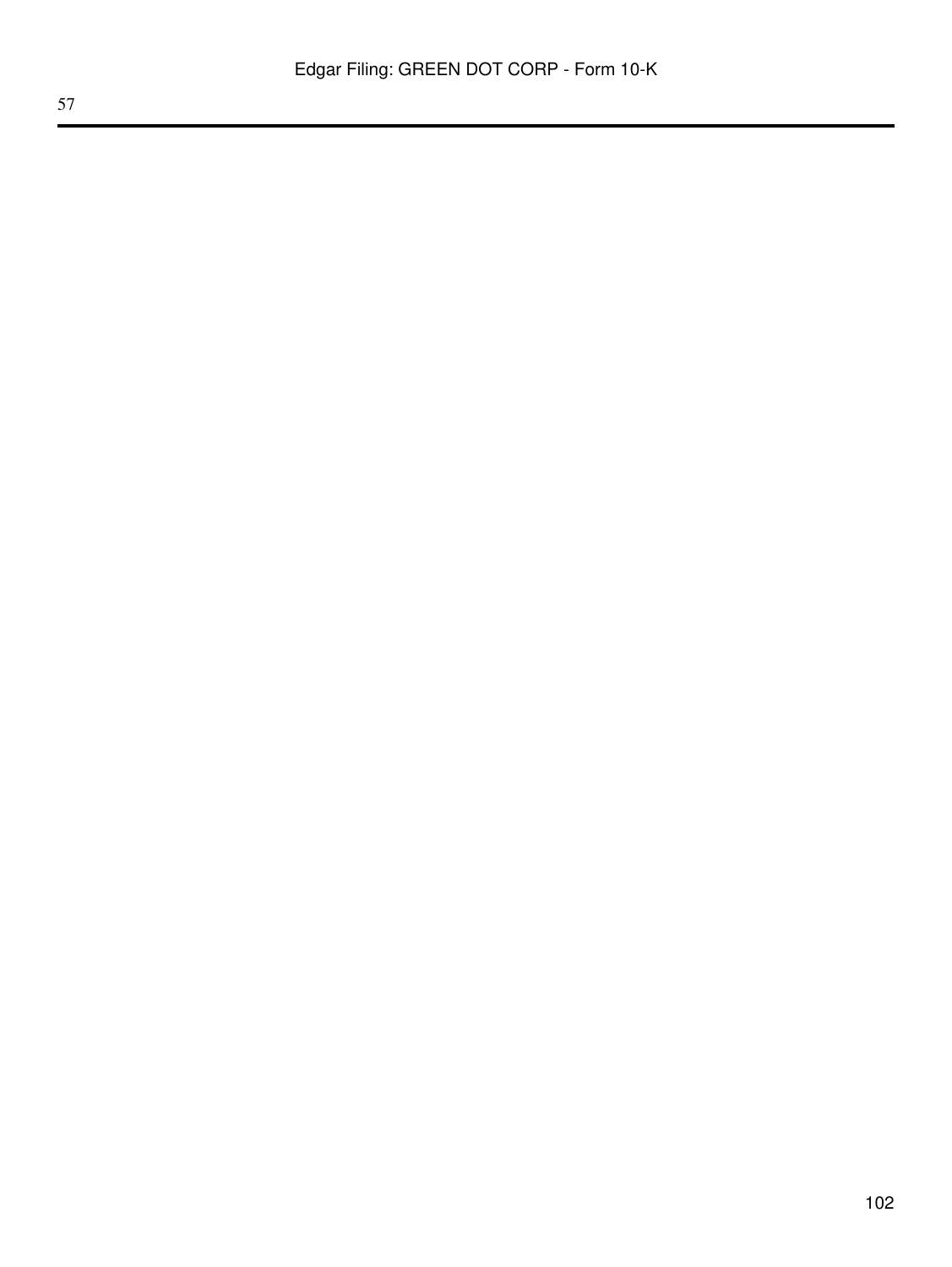### [Table of Contents](#page-2-0) GREEN DOT CORPORATION NOTES TO CONSOLIDATED FINANCIAL STATEMENTS - (CONTINUED) Note 2—Summary of Significant Accounting Policies (continued)

#### Accounts Receivable, Net

Accounts receivable is comprised principally of receivables due from card issuing banks, overdrawn account balances due from cardholders, trade accounts receivable and other receivables. We record accounts receivable net of reserves for estimated uncollectible accounts. Receivables due from card issuing banks primarily represent revenue-related funds collected by the card issuing banks from our retail distributors, merchant banks and cardholders that have yet to be remitted to us. These receivables are generally collected within a short period of time based on the remittance terms in our agreements with the card issuing banks.

Overdrawn Account Balances Due from Cardholders and Reserve for Uncollectible Overdrawn Accounts Cardholder account overdrafts may arise from maintenance fee assessments on our GPR cards or from purchase transactions that we honor on GPR or gift cards, in each case in excess of the funds in a cardholder's account. We are exposed to losses from unrecovered cardholder account overdrafts. We establish a reserve for uncollectible overdrawn accounts. We classify overdrawn accounts into age groups based on the number of days that have elapsed since an account has had activity, such as a purchase, ATM transaction or maintenance fee assessment. We calculate a reserve factor for each age group based on the average recovery rate for the most recent six months. These factors are applied to these age groups to estimate our overall reserve. When more than 90 days have passed without activity in an account, we consider recovery to be remote and write off the full amount of the overdrawn account balance. We include our provision for uncollectible overdrawn accounts related to maintenance fees as an offset to card revenues and other fees in the accompanying consolidated statements of operations. We include our provision for uncollectible overdrawn accounts related to purchase transactions in other general and administrative expenses in the accompanying consolidated statements of operations.

#### Loans

In connection with our acquisition of Bonneville Bancorp, we acquired loans and recorded them at fair value on the acquisition date. We carry our loans at their outstanding principal balances, net of any unaccreted discounts. We generally accrete these discounts into interest income over the remaining contractual term of the loans using a level yield methodology. We recognize interest income as it is earned.

### Purchased Credit-Impaired Loans

Some of our purchased loans have evidence of credit quality deterioration since origination. We consider purchased loans to be impaired if we do not expect to receive all contractually required cash flows due to concerns about credit quality. The excess of the cash flows expected to be collected measured as of the acquisition date, over the estimated fair value is referred to as the accretable yield and is recognized in interest income over the remaining life of the loan using a level yield methodology. The difference between contractually-required payments as of the acquisition date and the cash flows expected to be collected is referred to as the nonaccretable difference.

We determine the initial fair values of purchased credit-impaired loans, or PCI loans, using a discounted cash flow model based on assumptions about the amount and timing of principal and interest payments, estimates of principal losses and current market rates.

If there are subsequent decreases in expected principal cash flows, we record a charge to the provision for credit losses and a corresponding increase to the allowance for loan losses. If there are subsequent increases in expected principal cash flows, we record a recovery of any previously recorded allowance for loan losses, to the extent applicable, and a reclassification from nonaccretable difference to accretable yield for any remaining increase.

Since PCI loans are recorded at fair value at the acquisition date, we do not classify these loans as nonperforming as the loans were written down to fair value at the acquisition date and the accretable yield is recognized in interest income over the remaining life of the loan.

### Nonperforming Loans

Nonperforming loans generally include loans, other than PCI loans, that have been placed on nonaccrual status. We generally place loans on nonaccrual status when they are past due 90 days or more. We reverse the related accrued interest receivable and apply interest collections on nonaccruing loans as principal reductions; otherwise, we credit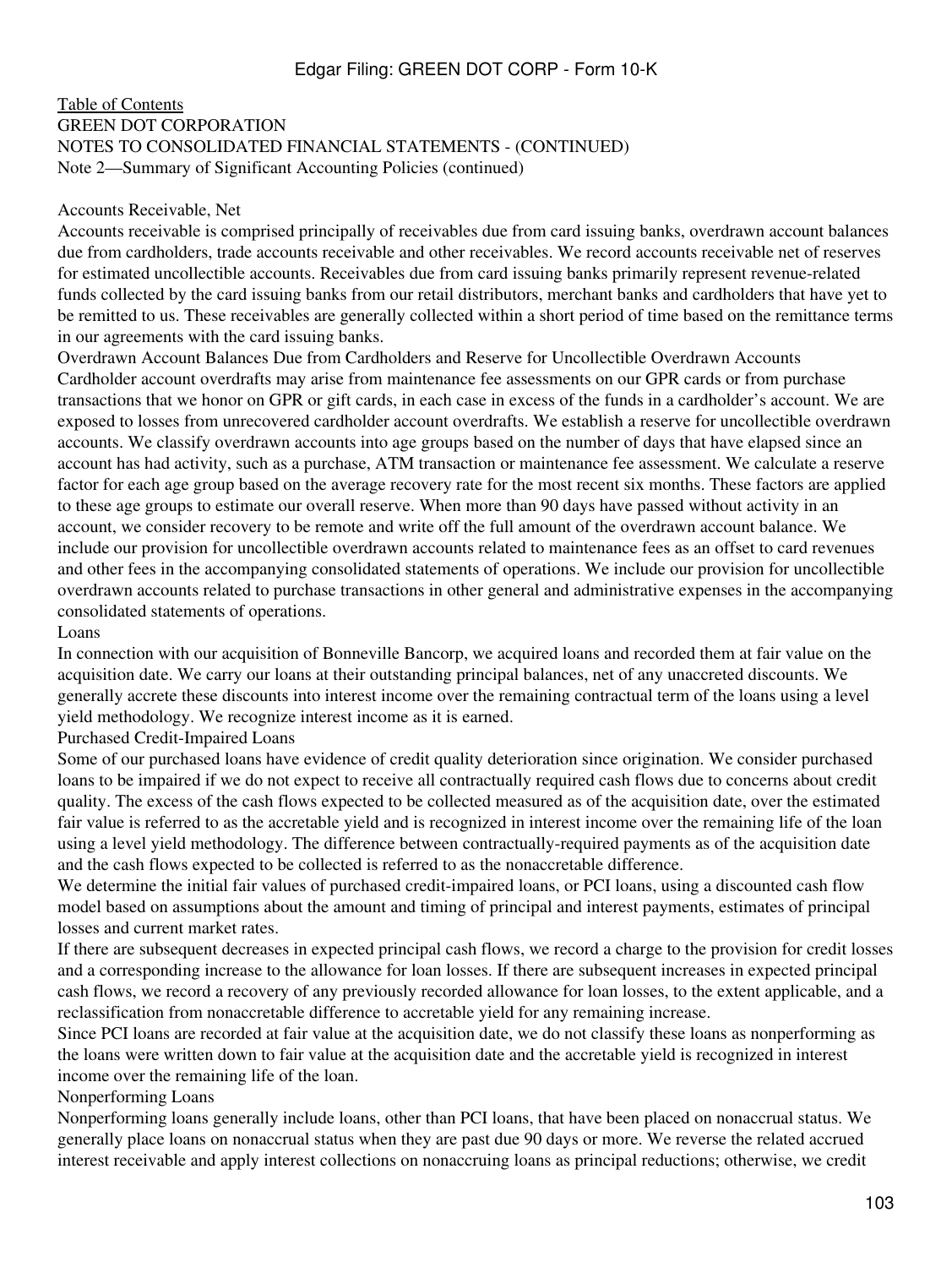such collections to interest income when received. These loans may be restored to accrual status when all principal and interest is current and full repayment of the remaining contractual principal and interest is expected.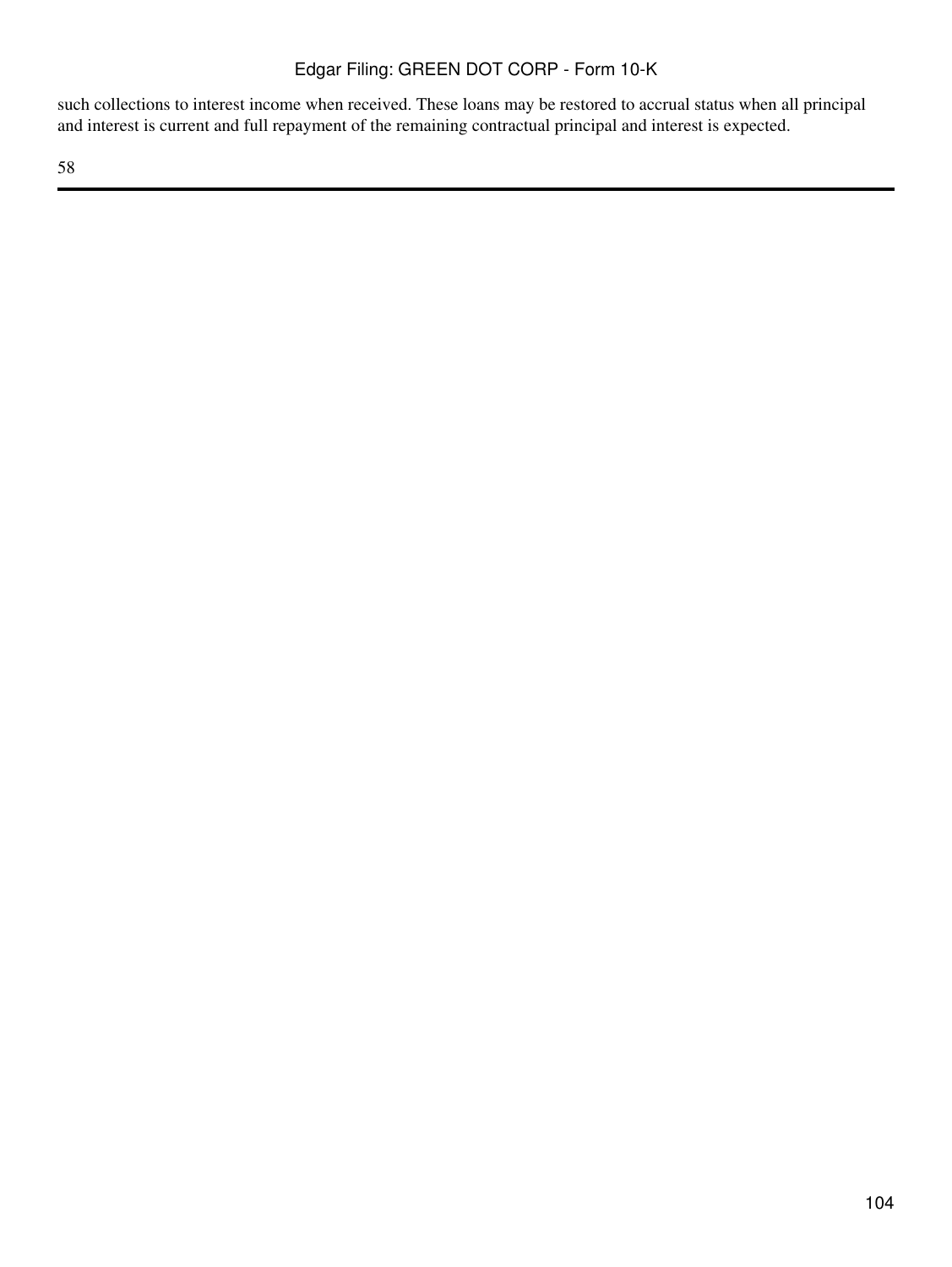### [Table of Contents](#page-2-0) GREEN DOT CORPORATION NOTES TO CONSOLIDATED FINANCIAL STATEMENTS - (CONTINUED) Note 2—Summary of Significant Accounting Policies (continued)

We consider a loan to be impaired when it is probable that we will be unable to collect all amounts due according to the contractual terms of the loan agreement. Once we determine a loan to be impaired, we measure the impairment based on the present value of the expected future cash flows discounted at the loan's effective interest rate. We may also measure impairment based on observable market prices, or for loans that are solely dependent on the collateral for repayment, the estimated fair value of the collateral less estimated costs to sell. If the recorded investment in impaired loans exceeds this amount, we establish a specific allowance as a component of the allowance for loan losses or by adjusting an existing valuation allowance for the impaired loan.

We establish an allowance for loan losses to account for estimated credit impairment in the loan portfolio. However, as our loan portfolio was acquired on December 8, 2011 at fair value, there was no perceived credit impairment as of December 31, 2011 and therefore no allowance has been established.

### Property and Equipment

We carry our property and equipment at cost less accumulated depreciation and amortization. We generally compute depreciation on property and equipment using the straight-line method over the estimated useful lives of the assets, except for internal-use software in development and land, which are not depreciated. We generally compute amortization on tenant improvements using the straight-line method over the shorter of the related lease term or estimated useful lives of the improvements. We expense expenditures for maintenance and repairs as incurred. The estimated useful lives of the respective classes of assets are as follows:

| Land                                               | N/A                                          |
|----------------------------------------------------|----------------------------------------------|
| <b>Building</b>                                    | 30 years                                     |
| Computer equipment, furniture and office equipment | 3-4 years                                    |
| Computer software purchased                        | 3 years                                      |
| Capitalized internal-use software                  | 2 years                                      |
| Tenant improvements                                | Shorter of the useful life or the lease term |

We capitalize certain internal and external costs incurred to develop internal-use software during the application development stage. We also capitalize the cost of specified upgrades and enhancements to internal-use software that result in additional functionality. Once a development project is substantially complete and the software is ready for its intended use, we begin depreciating these costs on a straight-line basis over the internal-use software's estimated useful life.

Impairment of Long Lived Assets

We evaluate long-lived assets for impairment whenever events or changes in circumstances indicate that the carrying amount of an asset may not be recoverable. If the sum of expected undiscounted future cash flows from an asset is less than the carrying amount of the asset, we recognize an impairment loss. We measure the loss as the amount by which the carrying amount exceeds its fair value calculated using the present value of estimated net future cash flows. Included in other general and administrative expenses in our consolidated statements of operations for the years ended December 31, 2011 and 2010, the five months ended December 31, 2009 and the year ended July 31, 2009 were \$397,000, \$409,000, \$77,000 and \$405,000, respectively, of recognized impairment losses on internal-use software. Goodwill

We test goodwill annually for impairment or more frequently upon the occurrence of certain events or substantive changes in circumstances that indicate goodwill is more likely than not impaired. The testing of goodwill for impairment is required to be performed at the level referred to as the reporting unit. A reporting unit is either the "operating segment level" or one level below, which is referred to as a "component."

Goodwill impairment is determined using a two-step process. The first step involves a comparison of the estimated fair value of a reporting unit to its carrying amount, including goodwill. In performing the first step, we determine the fair value of its reporting unit using a market-based approach based on the our market capitalization. If the estimated fair value of the reporting unit exceeds its carrying amount, goodwill of the reporting unit is not impaired and the second step of the impairment test is not necessary. If the carrying amount of a reporting unit exceeds its estimated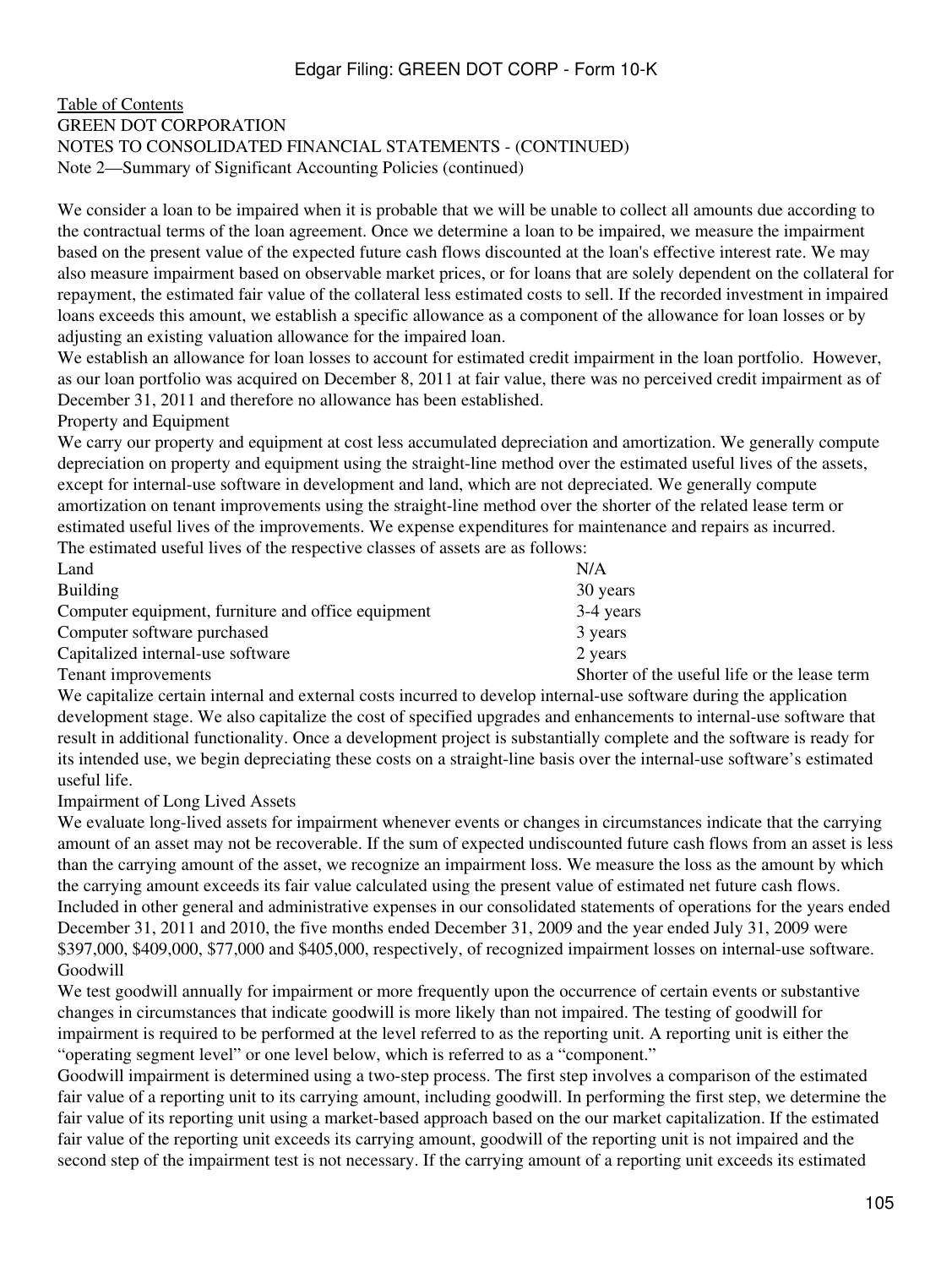fair value, then the second step of the goodwill impairment test must be performed. The second step of the goodwill impairment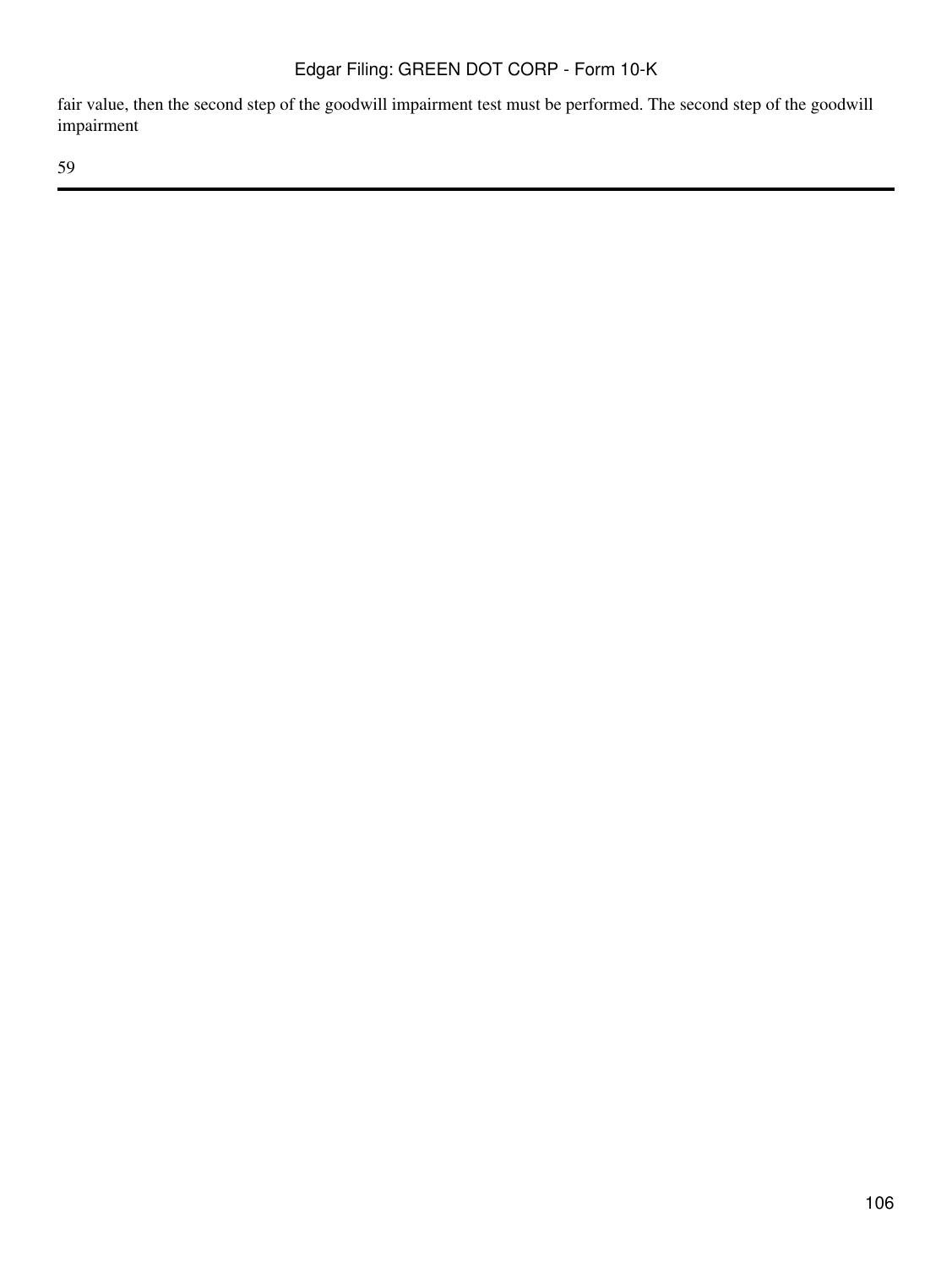### [Table of Contents](#page-2-0) GREEN DOT CORPORATION NOTES TO CONSOLIDATED FINANCIAL STATEMENTS - (CONTINUED) Note 2—Summary of Significant Accounting Policies (continued)

test compares the implied fair value of the reporting unit's goodwill with its carrying amount to measure the amount of impairment loss, if any. The implied fair value of goodwill is determined in the same manner as the amount of goodwill recognized in a business combination. If the carrying amount of the reporting unit's goodwill exceeds the implied fair value of that goodwill, an impairment loss is recognized in an amount equal to that excess. Amounts Due to Card Issuing Banks for Overdrawn Accounts

Our card issuing banks fund overdrawn cardholder account balances on our behalf. Amounts funded are due from us to the card issuing banks based on terms specified in the agreements with the card issuing banks. Generally, we expect to settle these obligations within 12 months.

Amounts Due Under Line of Credit

After a consumer purchases a new card or cash transfer product at a retail location, we make the funds immediately available once the consumer goes online or calls a toll-free number to activate the new card or add funds from a cash transfer product. Since our retail distributors do not remit funds to our card issuing banks, on average, for two business days, we maintain a line of credit with certain card issuing banks that is available to fund any cash requirements related to the timing difference between funds remitted by our retail distributors to the card issuing banks and funds utilized by consumers. We repay any draws on this line of credit when our retail distributors remit the funds to the card issuing banks' bank accounts.

### Revenue Recognition

Our operating revenues consist of card revenues and other fees, cash transfer revenues and interchange revenues. We recognize revenue when the price is fixed or determinable, persuasive evidence of an arrangement exists, the product is sold or the service is performed, and collectibility of the resulting receivable is reasonably assured. Card revenues and other fees consist of monthly maintenance fees, ATM fees, new card fees and other revenues. We charge maintenance fees on a monthly basis pursuant to the terms and conditions in the applicable cardholder agreements. We recognize monthly maintenance fees ratably over the month for which they are assessed. We charge ATM fees to cardholders when they withdraw money at certain ATMs in accordance with the terms and conditions in our cardholder agreements. We recognize ATM fees when the withdrawal is made by the cardholder, which is the same time our service is completed and the fees are assessed. We charge new card fees when a consumer purchases a new card in a retail store. We defer and recognize new card fee revenues on a straight-line basis over our average card lifetime, which is currently nine months for our GPR cards and six months for our gift cards. We determine the average card lifetime based on our recent historical data for comparable products. We measure card lifetime for our GPR cards as the period of time, inclusive of reload activity, between sale (or activation) of the card and the date of the last positive balance. We measure the card lifetime for our gift cards as the redemption period during which cardholders perform the substantial majority of their transactions. We reassess average card lifetime quarterly. We report the unearned portion of new card fees as a component of deferred revenue in our consolidated balance sheets. Other revenues consist primarily of fees associated with optional products or services, which we generally offer to consumers during the card activation process. Optional products and services include providing a second card for an account, expediting delivery of the personalized debit card that replaces the temporary card obtained at the retail store, and upgrading a cardholder account to one of our upgrade programs. We generally recognize revenue related to optional products and services when the underlying services are completed, but we treat revenues related to our upgrade programs in a manner similar to new card fees and monthly maintenance fees.

We generate cash transfer revenues when consumers purchase our cash transfer products (reload services) in a retail store. We recognize these revenues when the cash transfer transactions are completed, generally within two business days from the time of sale of these products.

We earn interchange revenues from fees remitted by the merchant's bank, which are based on rates established by the payment networks, such as Visa and MasterCard, when cardholders make purchase transactions using our cards. We recognize interchange revenues as these transactions occur.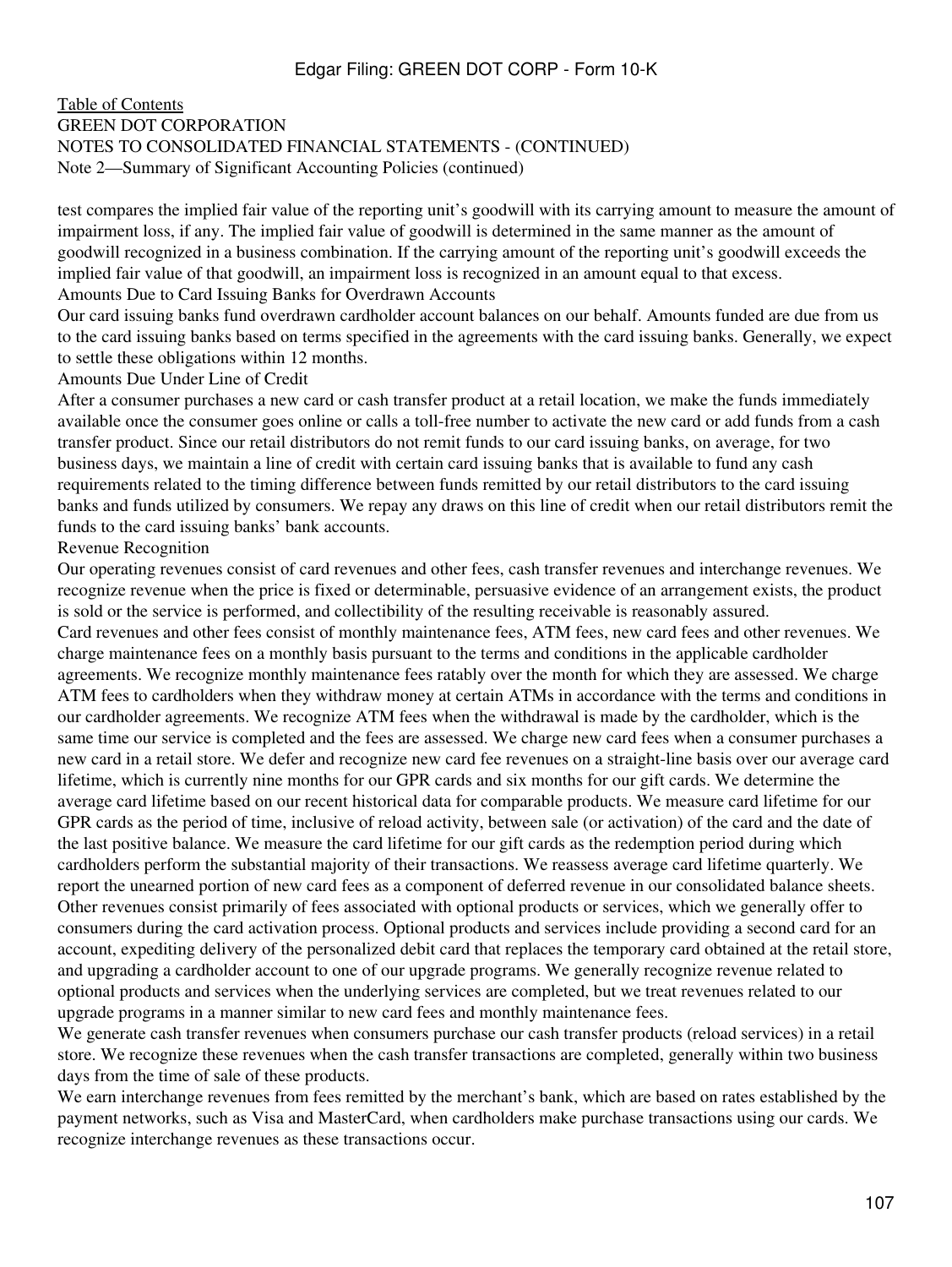We report our different types of revenues on a gross or net basis based on our assessment of whether we act as a principal or an agent in the transaction. To the extent we act as a principal in the transaction, we report revenues on a gross basis. In concluding whether or not we act as a principal or an agent, we evaluate whether we have the substantial risks and rewards under the terms of the revenue-generating arrangements, whether we are the party responsible for fulfillment of the services purchased by the cardholders, and other factors. For all of our significant revenue-generating arrangements, including GPR and gift cards, we record revenues on a gross basis.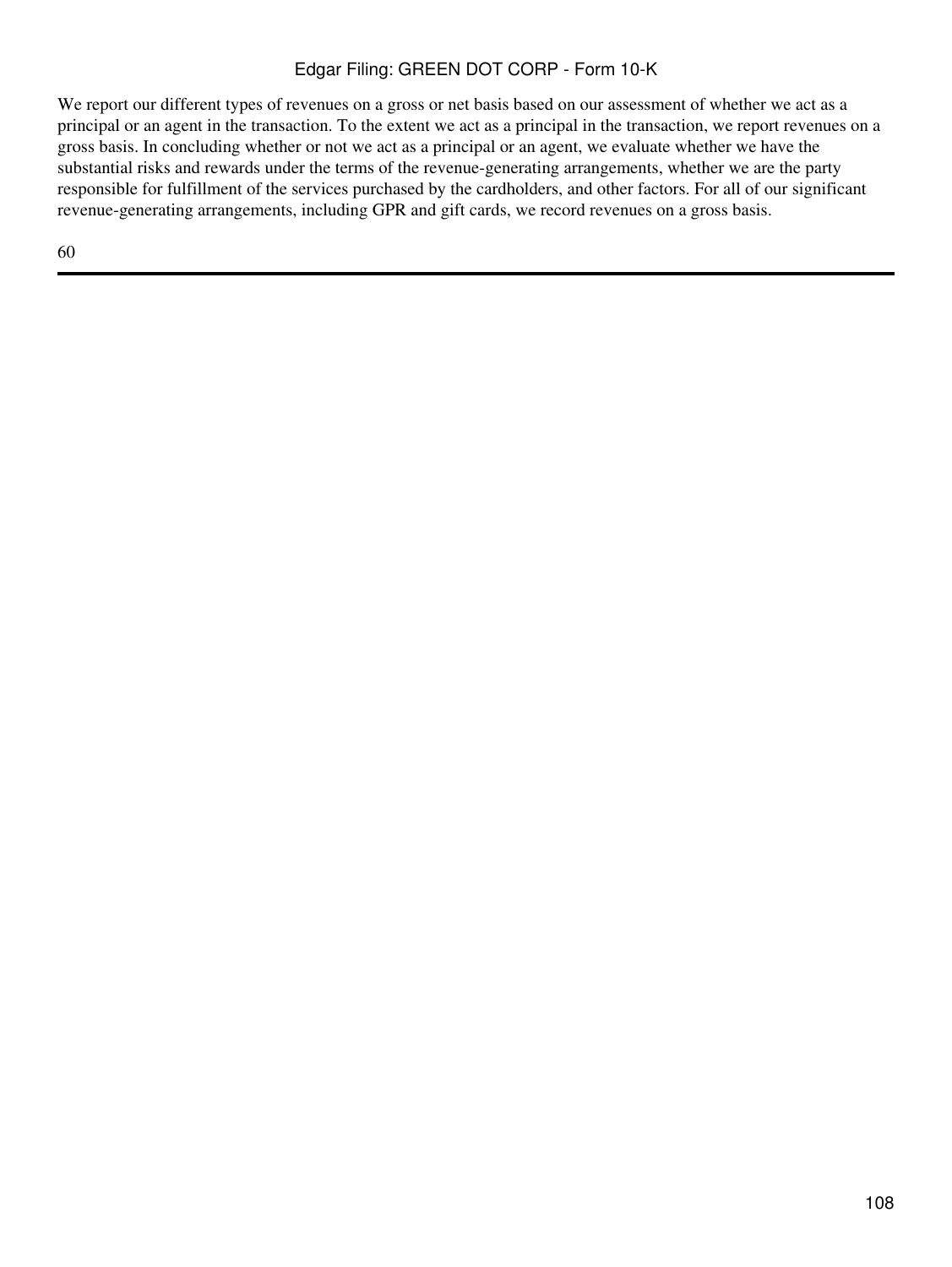### [Table of Contents](#page-2-0) GREEN DOT CORPORATION NOTES TO CONSOLIDATED FINANCIAL STATEMENTS - (CONTINUED) Note 2—Summary of Significant Accounting Policies (continued)

Generally, customers have limited rights to a refund of a new card fee or a cash transfer fee. We have elected to recognize revenues prior to the expiration of the refund period, but reduce revenues by the amount of expected refunds, which we estimate based on actual historical refunds.

On occasion, we enter into incentive agreements with our retail distributors and offer incentives to customers designed to increase product acceptance and sales volume. We record incentive payments, including the issuance of equity instruments, as a reduction of revenues and recognize them over the period the related revenues are recognized or as services are rendered, as applicable.

Sales and Marketing Expenses

Sales and marketing expenses primarily consist of sales commissions, advertising and marketing expenses, and the costs of manufacturing and distributing card packages, placards, and promotional materials to our retail distributors' locations and personalized GPR cards to consumers who have activated their cards.

We pay our retail distributors and brokers commissions based on sales of our prepaid debit cards and cash transfer products in their stores. We defer and expense commissions related to new cards sales ratably over the average card lifetime, which is currently nine months for our GPR cards and six months for our gift cards. We expense commissions related to cash transfer products when the cash transfer transactions are completed. Sales commissions were \$121.4 million and \$82.4 million for the years ended December 31, 2011 and 2010, respectively, \$19.0 million for the five months ended December 31, 2009, and \$50.8 million for the year ended July 31, 2009.

We expense costs for the production of advertising as incurred. The cost of media advertising is expensed when the advertising first takes place. Advertising and marketing expenses were \$14.7 million and \$15.6 million for the years ended December 31, 2011 and 2010, respectively, \$1.5 million for the five months ended December 31, 2009, and \$7.0 million for the year ended July 31, 2009.

We record the costs associated with card packages and placards as prepaid expenses, and we record the costs associated with personalized GPR cards as deferred expenses. We recognize the prepaid cost of card packages and placards over the related sales period, and we amortize the deferred cost of personalized GPR cards, when activated, over the average card lifetime, currently nine months. Our manufacturing and distributing costs were \$32.6 million and \$24.9 million for the years ended December 31, 2011 and 2010, respectively, \$10.8 million for the five months ended December 31, 2009, and \$18.0 million for the year ended July 31, 2009. Included in our manufacturing and distributing costs were shipping and handling costs of \$3.4 million and \$2.7 million for the years ended December 31, 2011 and 2010, respectively, \$1.2 million for the five months ended December 31, 2009, and \$2.3 million for the year ended July 31, 2009. Also included in our manufacturing and distributing costs was a liability that we incurred for use tax to various states related to purchases of materials since no sales tax is charged to customers when new cards or cash transfer transactions are purchased.

#### Employee Stock-Based Compensation

We record employee stock-based compensation expense using the fair value method of accounting. For stock options and stock purchases under our employee stock purchase plan, or ESPP, we base compensation expense on fair values estimated at the grant date using the Black-Scholes option-pricing model. For stock awards, including restricted stock units, we base compensation expense on the fair value of our common stock at the grant date. We recognize compensation expense for awards with only service conditions that have graded vesting schedules on a straight-line basis over the vesting period of the award. Vesting is based upon continued service to our company. For additional information, refer to Note 14 – Stock-Based Compensation.

#### Income Taxes

Our income tax expense is comprised of current and deferred income tax expense. Current income tax expense approximates taxes to be paid or refunded for the current period. Deferred income tax expense results from the changes in deferred tax assets and liabilities during the periods. These gross deferred tax assets and liabilities represent decreases or increases in taxes expected to be paid in the future because of future reversals of temporary differences between the bases of assets and liabilities as measured by tax laws and their bases as reported in our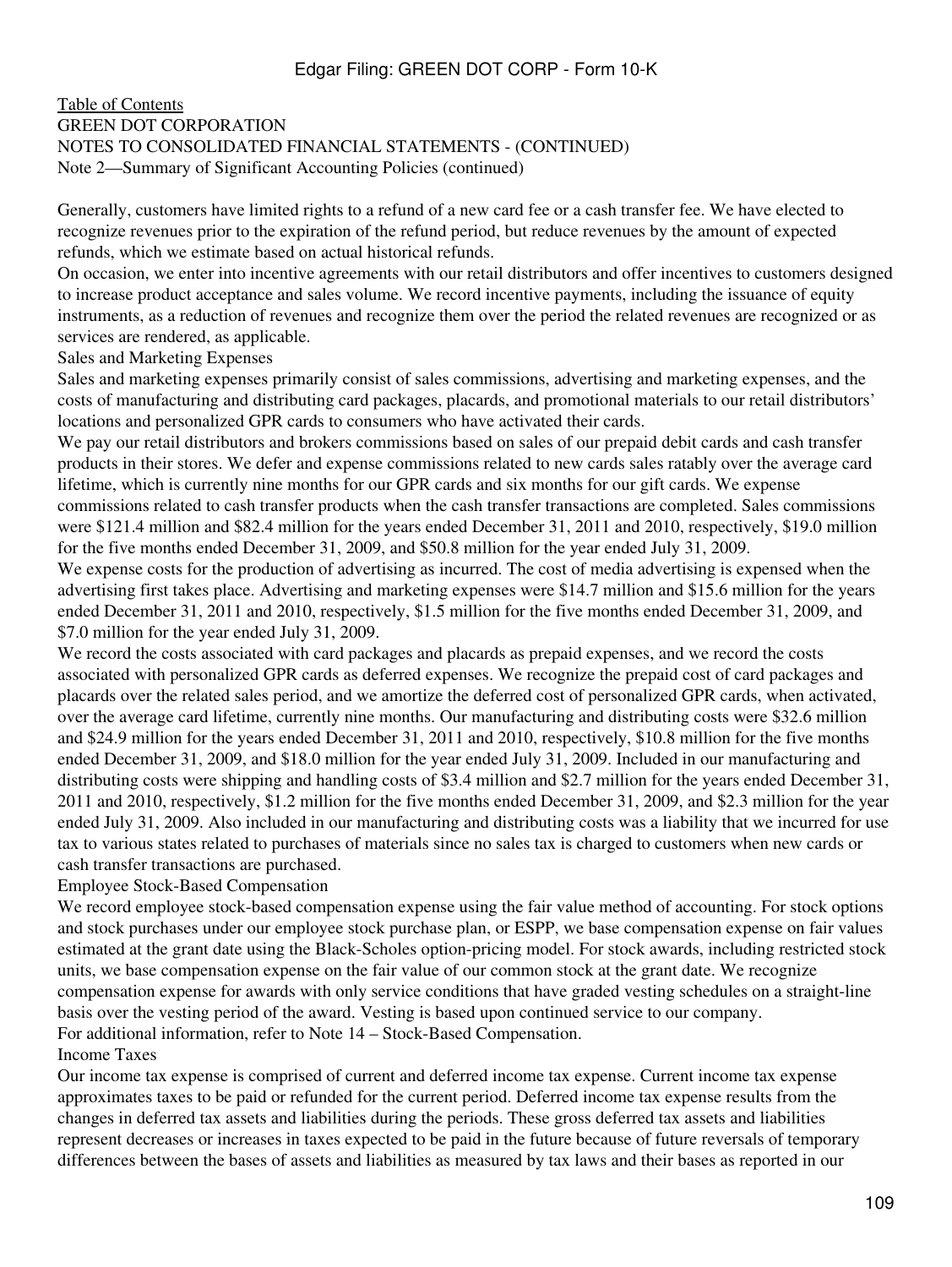consolidated financial statements. We also recognize deferred tax assets for tax attributes such as net operating loss carryforwards and tax credit carryforwards. We record valuation allowances to reduce deferred tax assets to the amounts we conclude are more likely-than-not to be realized in the foreseeable future.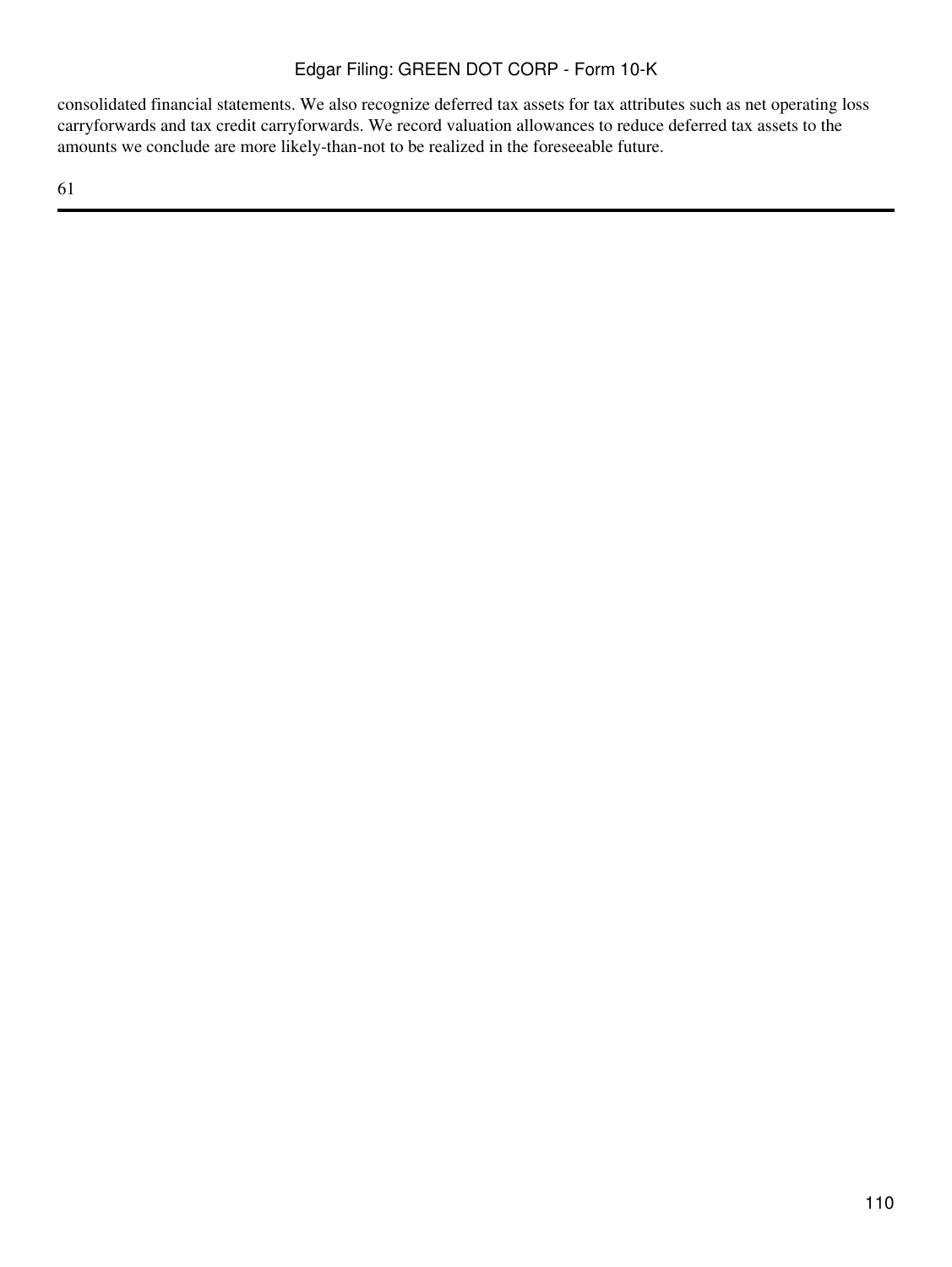### [Table of Contents](#page-2-0) GREEN DOT CORPORATION NOTES TO CONSOLIDATED FINANCIAL STATEMENTS - (CONTINUED) Note 2—Summary of Significant Accounting Policies (continued)

We recognize and measure income tax benefits based upon a two-step model: 1) a tax position must be more likely-than-not to be sustained based solely on its technical merits in order to be recognized, and 2) the benefit is measured as the largest dollar amount of that position that is more likely-than-not to be sustained upon settlement. The difference between the benefit recognized for a position and the tax benefit claimed on a tax return is referred to as an unrecognized tax benefit. We accrue income tax related interest and penalties, if applicable, within income tax expense.

For additional information, refer to Note 10 – Income Taxes.

Earnings Per Common Share

We have multiple classes of common stock and our preferred stockholders, during the periods their shares are outstanding, are entitled to participate with common stockholders in the distributions of earnings through dividends. Therefore, we apply the two-class method in calculating earnings per common share, or EPS. The two-class method requires net income, after deduction of any preferred stock dividends, deemed dividends on preferred stock redemptions, and accretions in the carrying value on preferred stock, to be allocated between each class or series of common and preferred stockholders based on their respective rights to receive dividends, whether or not declared. Basic EPS is then calculated by dividing net income allocated to each class of common stockholders by the respective weighted-average common shares issued and outstanding.

In addition, for diluted EPS, the conversion of Class B common stock can affect net income allocated to Class A common stockholders. Where the effect of this conversion is dilutive, we adjust net income allocated to Class A common stockholders by the associated allocated earnings of the convertible securities. We divide adjusted net income for each class of common stock by the respective weighted-average number of the common shares issued and outstanding for each period plus amounts representing the dilutive effect of outstanding stock options and restricted stock units and outstanding warrants, shares to be purchased under our employee stock purchase plan and the dilution resulting from the conversion of convertible securities, if applicable. We exclude the effects of convertible securities and outstanding warrants and stock options from the computation of diluted EPS in periods in which the effect would be anti-dilutive. We calculate dilutive potential common shares using the treasury stock method, if-converted method and the two-class method, as applicable.

For additional information, refer to Note 15 – Earnings Per Common Share.

Fair Value of Financial Instruments

The following describes the valuation technique for determining the fair value of financial instruments, whether or not carried as such on our consolidated balance sheets.

Short-term Financial Instruments

Our short-term financial instruments consist principally of unrestricted and restricted cash and cash equivalents, federal funds sold,and settlement assets and obligations. These financial instruments are short-term in nature, and, accordingly, we believe their carrying amounts approximate their fair values.

Investment Securities

The fair values of investment securities have been derived using methodologies described in Note 3 – Investment Securities.

Loans

We determined the fair values of loans by discounting both principal and interest cash flows expected to be collected using a discount rate commensurate with the risk that we believe a market participant would consider in determining fair value. The carrying value and fair value of our loans at December 31, 2011 were \$10.0 million and \$10.0 million, respectively.

Deposits

The fair value of demand and interest checking deposits and savings deposits is the amount payable on demand at the reporting date. We determined the fair value of time deposits by discounting expected future cash flows using market-derived rates based on our market yields on certificates of deposit, by maturity, at the measurement date. The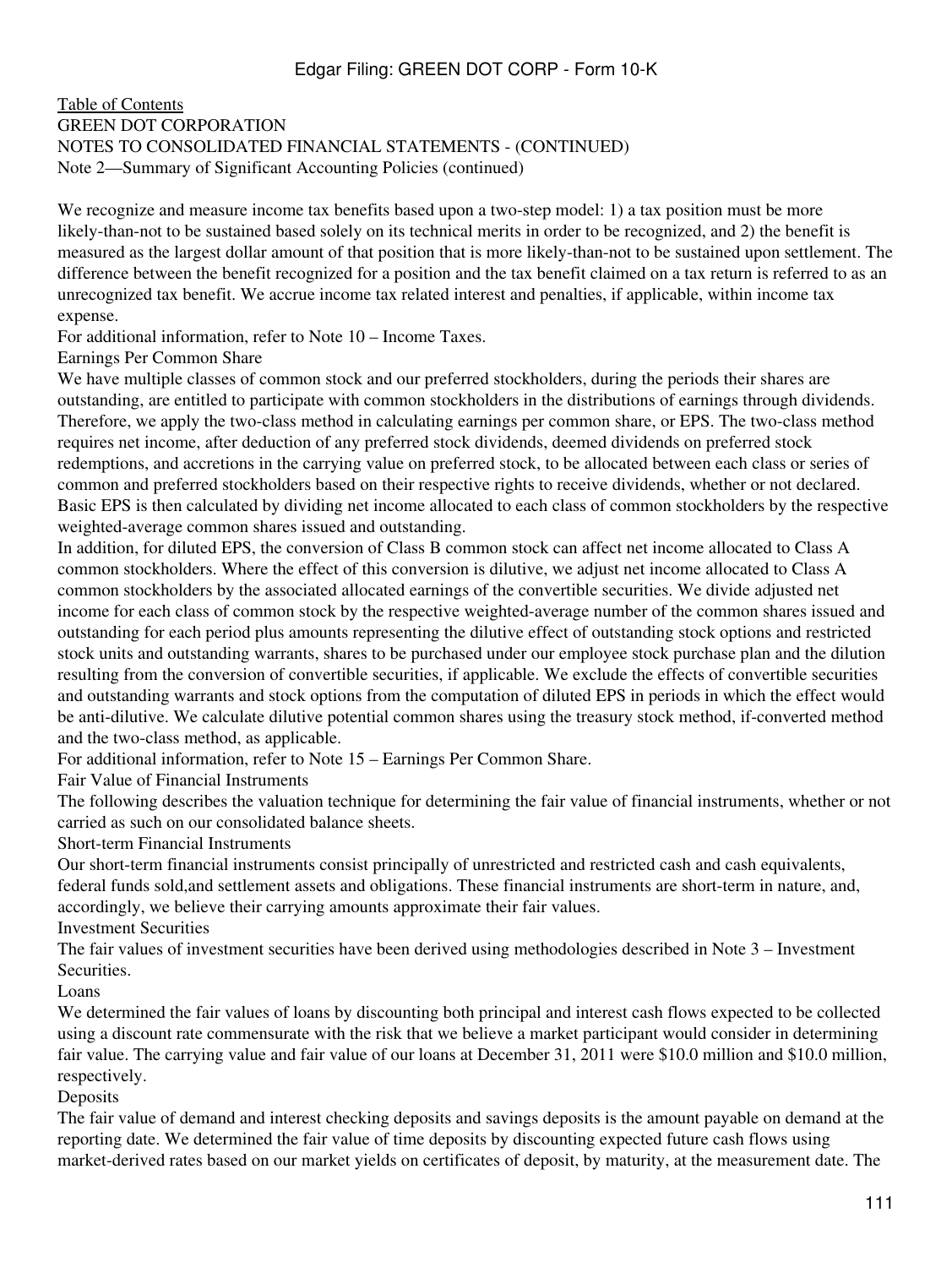carrying value and fair value of our deposits at December 31, 2011 were \$39.0 million and \$39.0 million, respectively.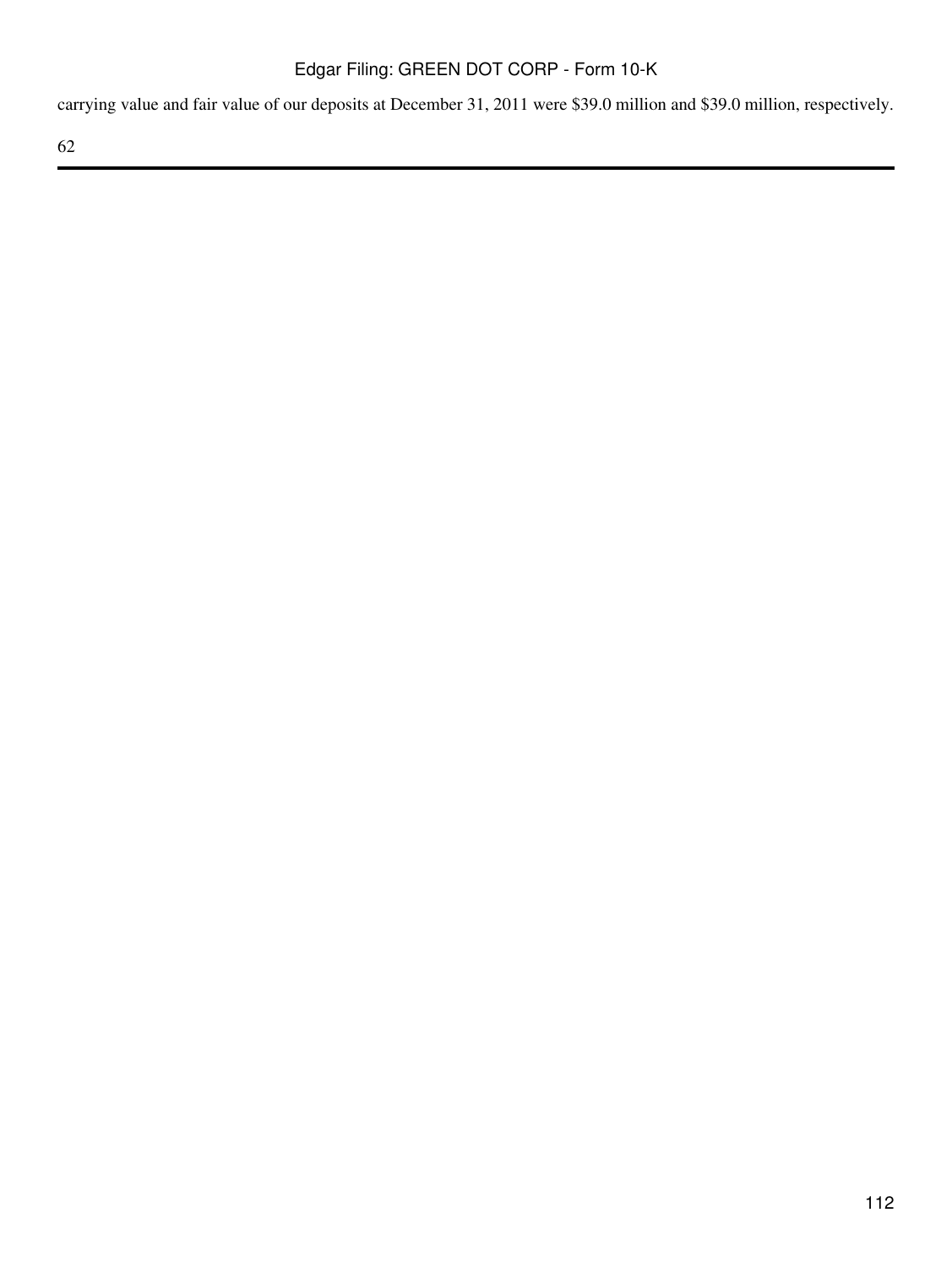#### [Table of Contents](#page-2-0) GREEN DOT CORPORATION NOTES TO CONSOLIDATED FINANCIAL STATEMENTS - (CONTINUED) Note 2—Summary of Significant Accounting Policies (continued)

#### Regulatory Matters and Capital Adequacy

We became a bank holding company on December 8, 2011. As a bank holding company, we are subject to comprehensive supervision and examination by the Federal Reserve Board and must comply with applicable regulations, including minimum capital and leverage requirements. If we fail to comply with any of these requirements, we may become subject to formal or informal enforcement actions, proceedings, or investigations, which could result in regulatory orders, restrictions on our business operations or requirements to take corrective actions, which may, individually or in the aggregate, affect our results of operations and restrict our ability to grow. If we fail to comply with the applicable capital and leverage requirements, or if our subsidiary bank fails to comply with its applicable capital and leverage requirements, the Federal Reserve Board may limit our or Green Dot Bank's ability to pay dividends. In addition, as a bank holding company and a financial holding company, we are generally prohibited from engaging, directly or indirectly, in any activities other than those permissible for bank holding companies and financial holding companies. This restriction might limit our ability to pursue future business opportunities which we might otherwise consider but which might fall outside the scope of permissible activities. We may also be required to serve as a "source of strength" to Green Dot Bank if it becomes less than adequately capitalized. Recent Accounting Pronouncements

In December 2011, the Financial Accounting Standards Board, or FASB, issued Accounting Standards Update, or ASU, 2011-12, Deferral of the Effective Date for Amendments to the Presentation of Reclassification of Items Out of Accumulated Other Comprehensive Income. In June 2011, the FASB issued ASU 2011-05, Comprehensive Income: Presentation of Comprehensive Income, which requires an entity to present the total of comprehensive income, the components of net income, and the components of other comprehensive income either in a single continuous statement of comprehensive income or in two separate but consecutive statements. It eliminates the option to present components of other comprehensive income as part of the statement of changes in stockholders' equity. ASU 2011-05 does not change the items which must be reported in other comprehensive income, how such items are measured or when they must be reclassified to net income. ASU 2011-12 only defers those changes in ASU 2011-05 that relate to the presentation of reclassification adjustments. Both ASUs are effective for interim and annual periods beginning after December 15, 2011. Our adoption of this ASU is not expected to have a material impact on our consolidated financial statements.

In September 2011, the FASB issued ASU No. 2011-08, Testing Goodwill for Impairment, which provides entities testing goodwill for impairment to now have an option of performing a qualitative assessment before having to calculate the fair value of a reporting unit. If an entity determines, on the basis of qualitative factors, that the fair value of the reporting unit is more-likely-than-not less than the carrying amount, the existing quantitative impairment test is required. Otherwise, no further impairment testing is required. This ASU is effective for fiscal years beginning after December 15, 2011. Our adoption of this ASU is not expected to have a material impact on our consolidated financial statements.

In May 2011, the FASB issued ASU 2011-04, Fair Value Measurement: Amendments to Achieve Common Fair Value Measurement and Disclosure Requirements in U.S. GAAP and IFRSs, which converges common fair value measurement and disclosure requirements in accordance with GAAP and International Financial Reporting Standards, or IFRS. This ASU is effective for interim and annual periods beginning after December 15, 2011. Our adoption of this ASU is not expected to have a material impact on our consolidated financial statements.

In January 2010, the FASB issued ASU 2010-06, Improving Disclosures about Fair Value Measurements, which requires additional information in the roll-forward of Level 3 assets and liabilities, including the presentation of purchases, sales, issuances and settlements on a gross basis. This ASU impacts disclosures only. We adopted this ASU in the first quarter of 2011.

Note 3—Investment Securities

We classify our investment securities as available-for-sale and report them at fair value with the related unrealized gains and losses, net of tax, included in accumulated other comprehensive income, a component of stockholders'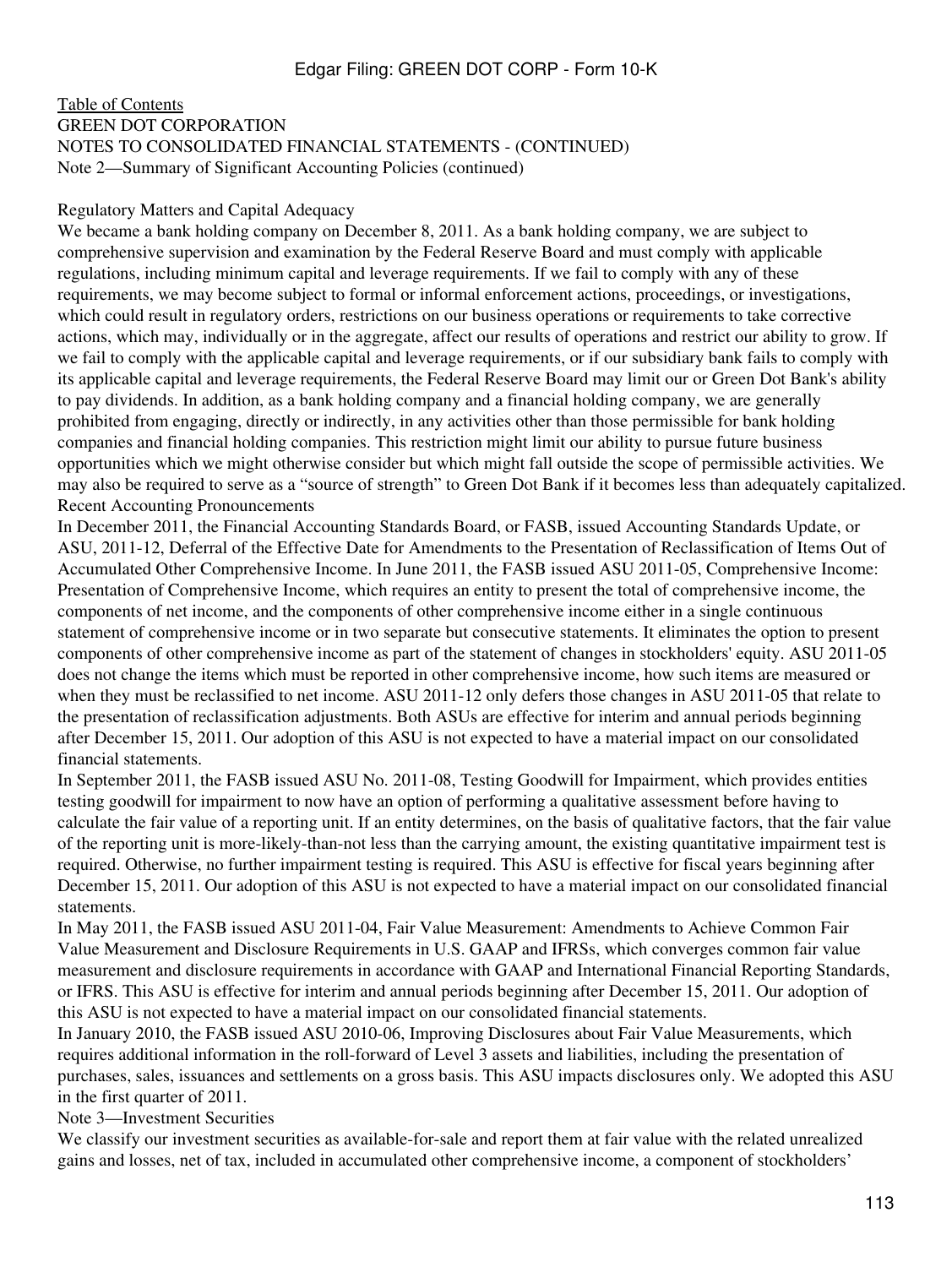equity. We classify investment securities with original maturities greater than 90 days, but less than or equal to 365 days as current assets.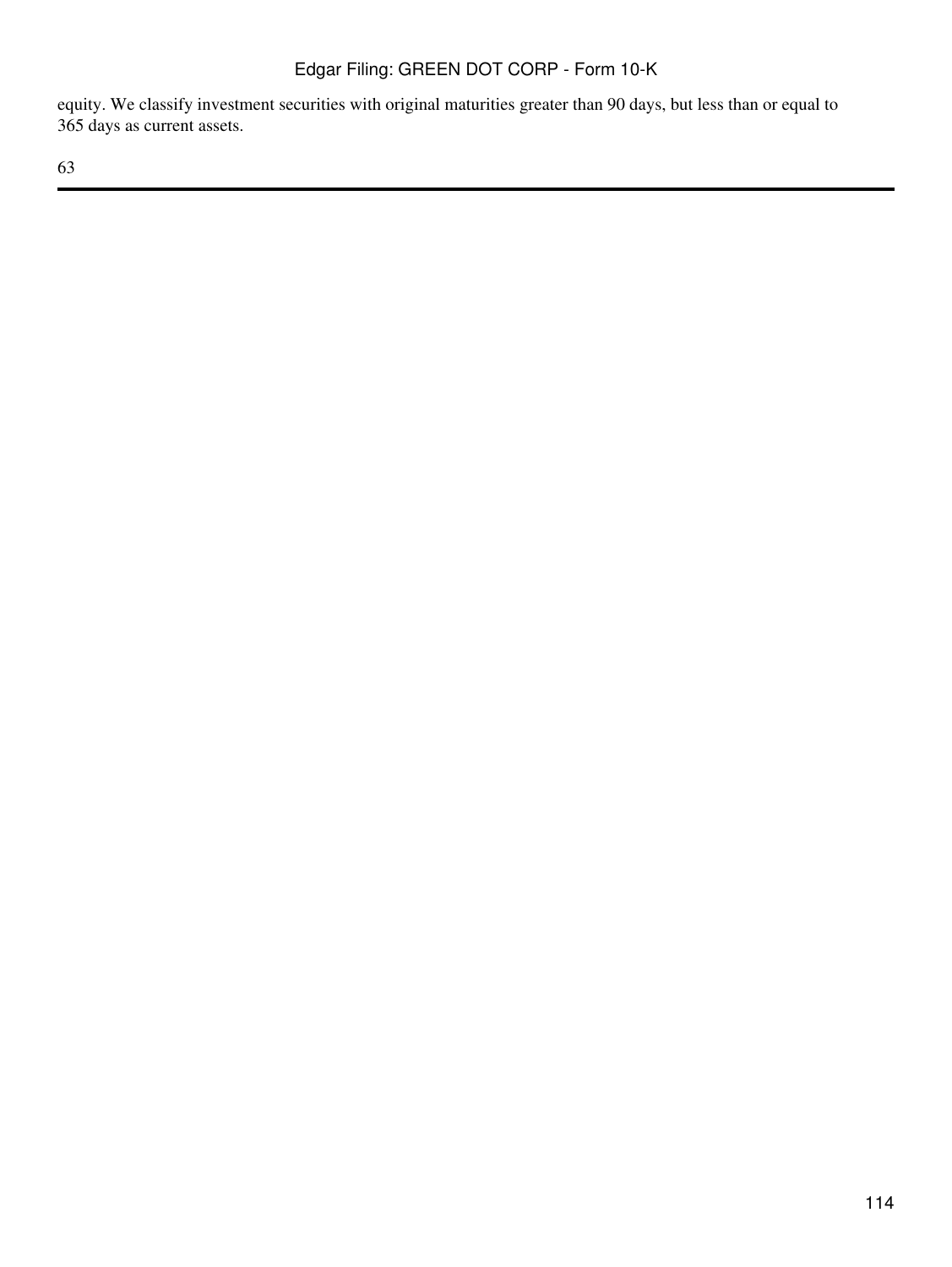### [Table of Contents](#page-2-0) GREEN DOT CORPORATION NOTES TO CONSOLIDATED FINANCIAL STATEMENTS - (CONTINUED) Note 3—Investment Securities (continued)

The following table presents the amortized cost, gross unrealized gains and losses and fair value for investments securities aggregated by major security type:

|                                   | Amortized cost unrealized | Gross<br>gains | Gross<br>unrealized<br>losses | Fair Value |
|-----------------------------------|---------------------------|----------------|-------------------------------|------------|
|                                   | (In thousands)            |                |                               |            |
| December 31, 2011                 |                           |                |                               |            |
| Corporate bonds                   | \$16,307                  | \$27           | \$(1)                         | \$16,333   |
| Commercial paper                  | 4,998                     |                |                               | 4,999      |
| Negotiable certificate of deposit | 3,500                     |                |                               | 3,500      |
| Agency securities                 | 3,979                     | 12             | (4                            | 3,987      |
| Municipal bonds                   | 2,379                     | 13             | (1                            | 2,391      |
| Total fixed income securities     | \$31,163                  | \$53           | $\frac{6}{6}$                 | \$31,210   |
| $\sim$ $\sim$                     | 21.2010                   |                |                               |            |

We had no investment securities as of December 31, 2010.

The following table summarizes the gross unrealized losses and fair value of fixed income securities by the length of time that individual securities have been in a continuous unrealized loss position:<br> $I_{\text{max}} = 12 \text{ M}_{\text{sub}} + 2.3 \text{ M}_{\text{sub}}$  $TT = 4.1$ 

|                                  | Less Than 12 Months |                    | 12 Months or More        |                    |                     | Total              |  |
|----------------------------------|---------------------|--------------------|--------------------------|--------------------|---------------------|--------------------|--|
|                                  | Fair Value          | Unrealized<br>Loss | Fair Value               | Unrealized<br>Loss | Total<br>Fair Value | Unrealized<br>Loss |  |
|                                  | (In thousands)      |                    |                          |                    |                     |                    |  |
| December 31, 2011                |                     |                    |                          |                    |                     |                    |  |
| Fixed income                     |                     |                    |                          |                    |                     |                    |  |
| securities                       |                     |                    |                          |                    |                     |                    |  |
| Corporate bonds                  | \$2,999             | \$(1)              | $\frac{1}{2}$            | $s-$               | \$2,999             | \$(1)              |  |
| Agency securities                | 1,663               | (4)                |                          |                    | 1,663               | (4)                |  |
| Municipal bonds                  | 324                 | (1                 | $\overline{\phantom{m}}$ |                    | 324                 | (1)                |  |
| Total fixed income<br>securities | \$4,986             | $$$ (6             | $\sim$                   | $_{\rm s-}$        | \$4,986             | $$$ (6             |  |

We did not record any other-than-temporary impairment losses during the year ended December 31, 2011 because we do not intend to sell these investments and it is more likely than not that we will not be required to sell these investments before recovery of their amortized cost bases, which may be at maturity.

The scheduled maturities of our fixed income securities are as follows:

| Amortized<br>Fair Value<br>Cost |          |
|---------------------------------|----------|
| (In thousands)                  |          |
|                                 |          |
| \$6,001                         | \$5,999  |
| 21,178                          | 21,205   |
| 3,042                           | 3,056    |
| 942                             | 950      |
| \$31,163                        | \$31,210 |
|                                 |          |

Fair value is the price that would be received from selling an asset in an orderly transaction between market participants at the measurement date. Fair value is estimated by applying the following hierarchy, which prioritizes the inputs used to measure fair value into three levels and bases the categorization within the hierarchy upon the lowest level of input that is available and significant to the fair value measurement:

Level 1 – Quoted prices in active markets for identical assets or liabilities.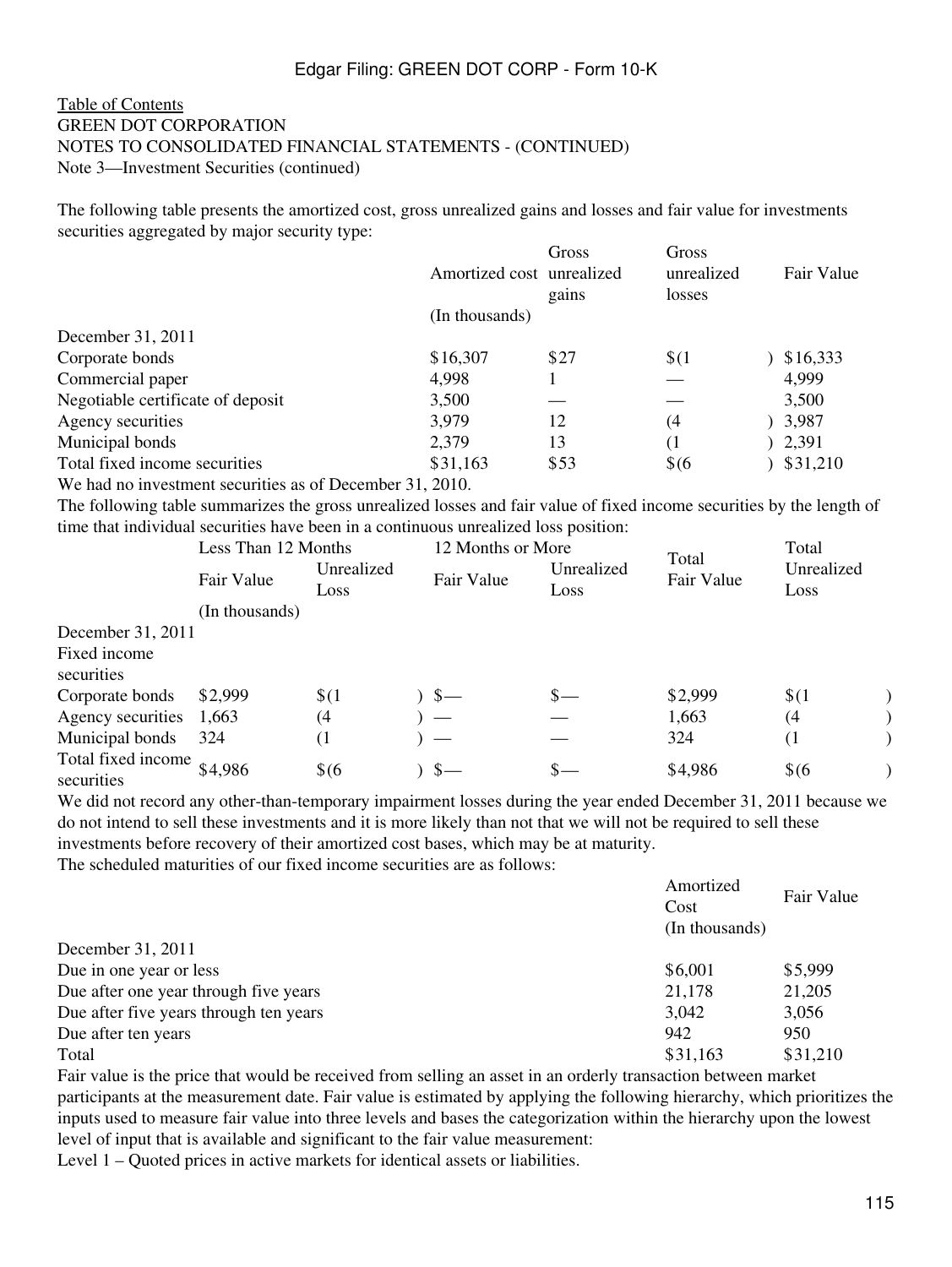Level 2 – Observable inputs other than quoted prices in active markets for identical assets and liabilities, quoted prices for identical or similar assets or liabilities in inactive markets, or other inputs that are observable or can be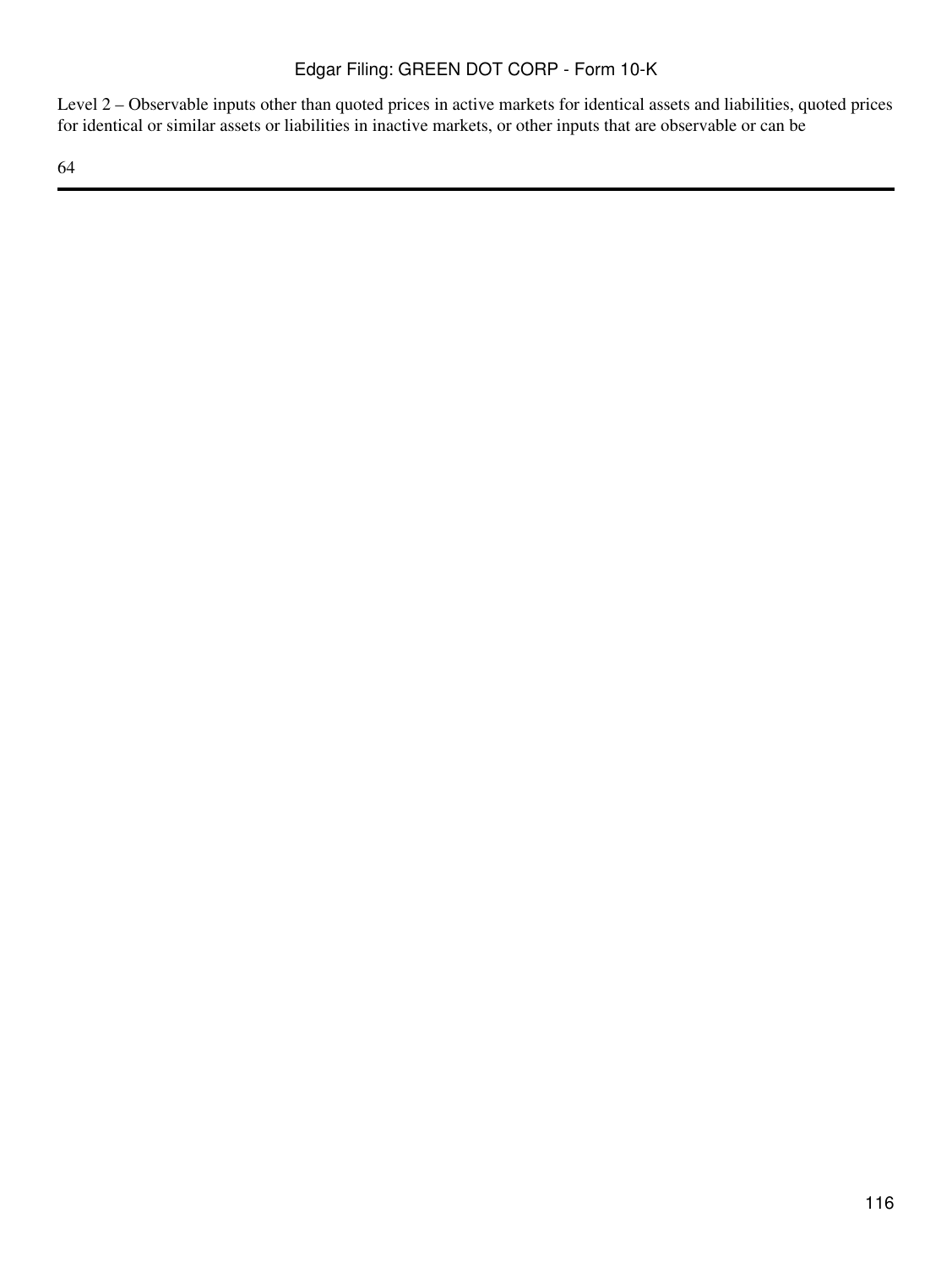### [Table of Contents](#page-2-0) GREEN DOT CORPORATION NOTES TO CONSOLIDATED FINANCIAL STATEMENTS - (CONTINUED) Note 3—Investment Securities (continued)

corroborated by observable market data for substantially the full term of the assets or liabilities. Level 3 – Inputs that are generally unobservable and typically reflect management's estimate of assumptions that market participants would use in pricing the asset or liability.

The following table is a summary of our assets measured at fair value on a recurring basis:

|                        | Level 1<br>(In thousands) | Level 2  | Level 3 | Fair value |
|------------------------|---------------------------|----------|---------|------------|
| December 31, 2011      |                           |          |         |            |
| Corporate bonds        | \$—                       | \$16,333 | $S-$    | \$16,333   |
| Commercial paper       |                           | 4,999    |         | 4,999      |
| Certificate of deposit |                           | 3,500    |         | 3,500      |
| Agency securities      |                           | 3,987    |         | 3,987      |
| Municipal bonds        |                           | \$2,391  |         | 2,391      |
| Total                  |                           | \$31,210 |         | \$31,210   |

We had no assets measured at fair value on a recurring basis as of December 31, 2010. We based the fair value of our investment securities held as of December 31, 2011 on quoted prices in active markets for similar assets. We had no transfers between Level 1, Level 2 or Level 3 assets during the year ended December 31, 2011.

Note 4—Accounts Receivable

Accounts receivable, net consisted of the following:

|                                                                                          |                         |          | December 31,<br>2011<br>(In thousands) | December 31,<br>2010 |  |
|------------------------------------------------------------------------------------------|-------------------------|----------|----------------------------------------|----------------------|--|
| Overdrawn account balances due from cardholders                                          |                         |          | \$22,139                               | \$17,560             |  |
| Reserve for uncollectible overdrawn accounts                                             |                         |          | (15,309)                               | (11,823)             |  |
| Net overdrawn account balances due from cardholders                                      |                         |          | 6,830                                  | 5,737                |  |
| Trade receivables                                                                        |                         |          | 5,574                                  | 968                  |  |
| Reserve for uncollectible trade receivables                                              |                         |          | (453)                                  | (3)                  |  |
| Net trade receivables                                                                    |                         |          | 5,121                                  | 965                  |  |
| Receivables due from card issuing banks                                                  |                         |          | 28,812                                 | 27,588               |  |
| Other receivables                                                                        |                         |          | 4,691                                  | 1,671                |  |
| Accounts receivable, net                                                                 |                         |          | \$45,454                               | \$35,961             |  |
| Activity in the reserve for uncollectible overdrawn accounts consisted of the following: |                         |          |                                        |                      |  |
|                                                                                          | Year Ended December 31, |          | <b>Five Months Ended</b>               | Year Ended           |  |
|                                                                                          | 2011                    | 2010     | December 31, 2009                      | July 31, 2009        |  |
|                                                                                          | (In thousands)          |          |                                        |                      |  |
| Balance, beginning of period<br>Provision for uncollectible overdrawn                    | \$11,823                | \$7,460  | \$6,448                                | \$5,277              |  |
| accounts:                                                                                |                         |          |                                        |                      |  |
| Fees                                                                                     | 55,048                  | 43,634   | 10,255                                 | 20,187               |  |
| Purchase transactions                                                                    | 5,514                   | 2,459    | 963                                    | 2,361                |  |
| Charge-offs                                                                              | (57,076)                | (41,730) | (10,206)                               | (21, 377)            |  |
| Balance, end of period                                                                   | \$15,309                | \$11,823 | \$7,460                                | \$6,448              |  |
| Note 5-Loans                                                                             |                         |          |                                        |                      |  |

In connection with our acquisition of Bonneville Bancorp, we acquired loans with a contractual outstanding unpaid principal and interest balance at the acquisition date of \$13.7 million. We recorded these loans on our consolidated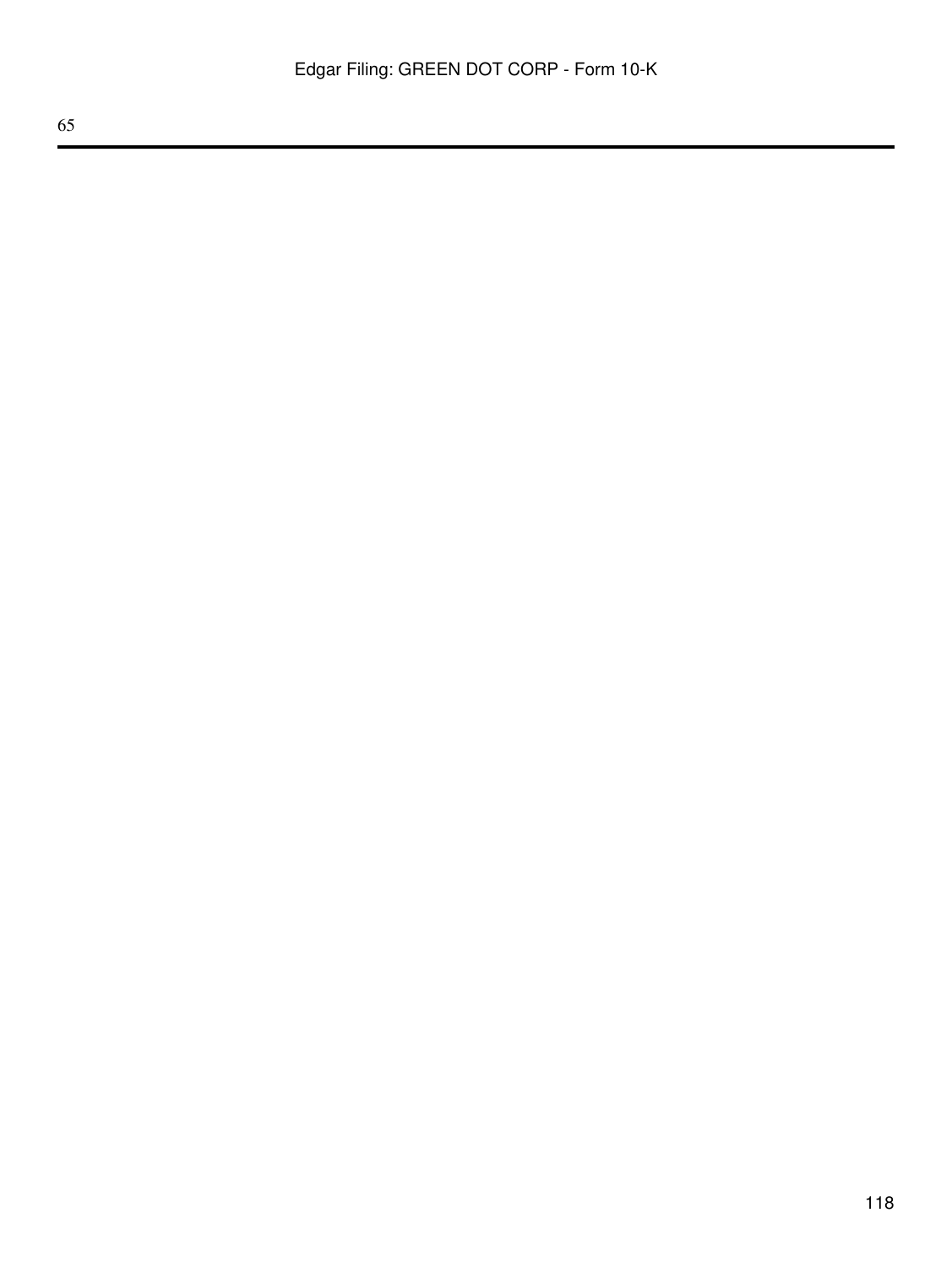#### [Table of Contents](#page-2-0) GREEN DOT CORPORATION NOTES TO CONSOLIDATED FINANCIAL STATEMENTS - (CONTINUED) Note 5—Loans (continued)

balance sheet at estimated fair value at the date of acquisition of \$10.3 million. The following table presents total outstanding loans and a summary of the related payment status:

|                              | 30-59 Days<br>Past Due | 60-89 Days<br>Past Due | 90 Days or<br>More Past<br>Due | <b>Total Past</b><br>Due $30$<br>Days or<br>More | <b>Total Current</b><br>or Less Than<br>30 Days Past<br>Due | Purchased<br>Credit-Impaired<br>Loans | Total<br>Outstanding |
|------------------------------|------------------------|------------------------|--------------------------------|--------------------------------------------------|-------------------------------------------------------------|---------------------------------------|----------------------|
|                              | (in thousands)         |                        |                                |                                                  |                                                             |                                       |                      |
| December 31,                 |                        |                        |                                |                                                  |                                                             |                                       |                      |
| 2011                         |                        |                        |                                |                                                  |                                                             |                                       |                      |
| Real estate                  | $\frac{\S}{\S}$        | $\frac{\ }{s-}$        | $s-$                           | $\frac{\S}{\S}$                                  | \$4,983                                                     | \$503                                 | \$5,486              |
| Commercial                   | 2                      |                        |                                | $\overline{2}$                                   | 1,371                                                       | 44                                    | 1,417                |
| Installment                  |                        |                        |                                |                                                  | 2,882                                                       | 252                                   | 3,134                |
| Total loans                  | \$2                    | $s-$                   | $\frac{\S}{\S}$                | \$2                                              | \$9,236                                                     | \$799                                 | \$10,037             |
| Percentage of<br>outstanding | 0.02                   | $% -$                  | $\%$ —                         | % 0.02                                           | %92.02                                                      | % 7.96<br>%                           | $\%$<br>100.00       |

We had no loans as of December 31, 2010. As of December 31, 2011, no allowance for loan losses was recorded because we recorded the purchased loans at fair value on December 8, 2011 in conjunction with our acquisition of Bonneville Bancorp and there have been no material changes in credit quality associated with the loan portfolio since the acquisition date.

We closely monitor and assess the credit quality and credit risk of our loan portfolio on an ongoing basis. We continuously review and update loan risk classifications. We evaluate our loans using non-classified or classified as the primary credit quality indicator. Classified loans are those loans that have demonstrated credit weakness where we believe there is a heightened risk of principal loss. Classified loans are internally classified as substandard, doubtful or loss consistent with regulatory guidelines. The tables below present our primary credit quality indicators related to our loan portfolio:

|                                                                                                    | Non-Classified<br>(in thousands) | Classified   |
|----------------------------------------------------------------------------------------------------|----------------------------------|--------------|
| December 31, 2011                                                                                  |                                  |              |
| Real estate                                                                                        | \$5,125                          | \$361        |
| Commercial                                                                                         | 1,407                            | 10           |
| Installment                                                                                        | 2,983                            | 151          |
| Total loans                                                                                        | \$9,515                          | \$522        |
| The table below presents the remaining unpaid principal balance and carrying amount for PCI loans: |                                  |              |
|                                                                                                    |                                  | December 31, |

|                                                    | $DU$ ULINULI J $\overline{I}$ |
|----------------------------------------------------|-------------------------------|
|                                                    | 2011                          |
|                                                    | (in thousands)                |
| Unpaid principal balance                           | \$1,506                       |
| Carrying value                                     | 799                           |
| Contractually required principal balance           | 1,506                         |
| Less: Nonaccretable difference                     | (608)                         |
| Cash flows expected to be collected at acquisition | 898                           |
| Less: Accretable yield                             | (99                           |
| Fair value of loans acquired                       | \$799                         |
|                                                    |                               |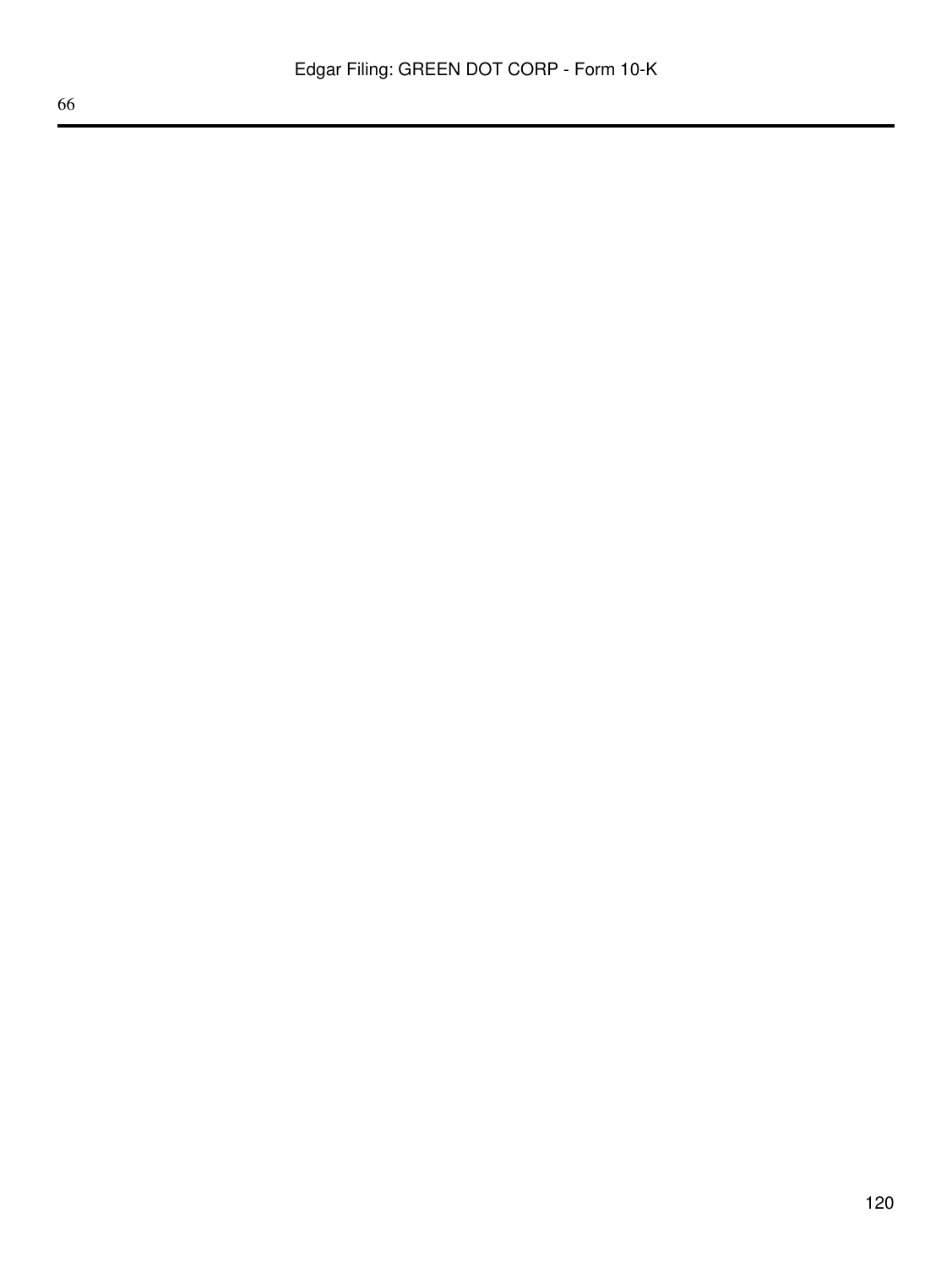### [Table of Contents](#page-2-0) GREEN DOT CORPORATION NOTES TO CONSOLIDATED FINANCIAL STATEMENTS - (CONTINUED) Note 5—Loans (continued)

The table below shows activity for the accretable yield on PCI loans:

|                                                     |                | Year Ended<br>December 31,<br>2011 |
|-----------------------------------------------------|----------------|------------------------------------|
|                                                     |                | (in thousands)                     |
| Accretable yield at beginning of period             |                | $s-$                               |
| <b>Additions</b>                                    |                | 99                                 |
| Accretion                                           |                |                                    |
| Accretable yield at end of period                   |                | \$99                               |
| Note 6—Property and Equipment                       |                |                                    |
| Property and equipment consisted of the following:  |                |                                    |
|                                                     | December 31,   | December 31,                       |
|                                                     | 2011           | 2010                               |
|                                                     | (In thousands) |                                    |
| Land                                                | \$205          | $\mathbf{s}-$                      |
| <b>Building</b>                                     | 568            |                                    |
| Computer equipment, furniture, and office equipment | 17,119         | 14,643                             |
| Computer software purchased                         | 6,284          | 6,035                              |
| Capitalized internal-use software                   | 29,673         | 21,816                             |
| Tenant improvements                                 | 2,182          | 1,427                              |
|                                                     | 56,031         | 43,921                             |
| Less accumulated depreciation and amortization      | (28, 750)      | (25, 887)                          |
| Property and equipment, net                         | \$27,281       | \$18,034                           |

Depreciation and amortization expense was \$12.3 million and \$7.6 million for the years ended December 31, 2011 and 2010, respectively, \$2.3 million for the five months ended December 31, 2009 and \$4.6 million for the year ended July 31, 2009. Included in those amounts are depreciation expense related to internal-use software of \$6.0 million and \$3.8 million for the years ended December 31, 2011 and 2010, respectively, \$1.3 million for the five months ended December 31, 2009 and \$2.5 million for the year ended July 31, 2009. The net carrying value of capitalized internal-use software was \$14.6 and \$8.4 million at December 31, 2011 and 2010, respectively. Note 7—Goodwill and Intangible Assets

In December 2011, we acquired Bonneville Bancorp, which resulted in \$10.8 million of goodwill and \$0.4 million of core deposit intangibles. The core deposit intangibles reflect the estimated value of deposit relationships and is subject to amortization. The estimated remaining amortization period of our core deposit intangibles is fifteen years. We recorded our core deposit intangibles as a component of prepaid expenses and other assets in our consolidated balance sheet as of December 31, 2011.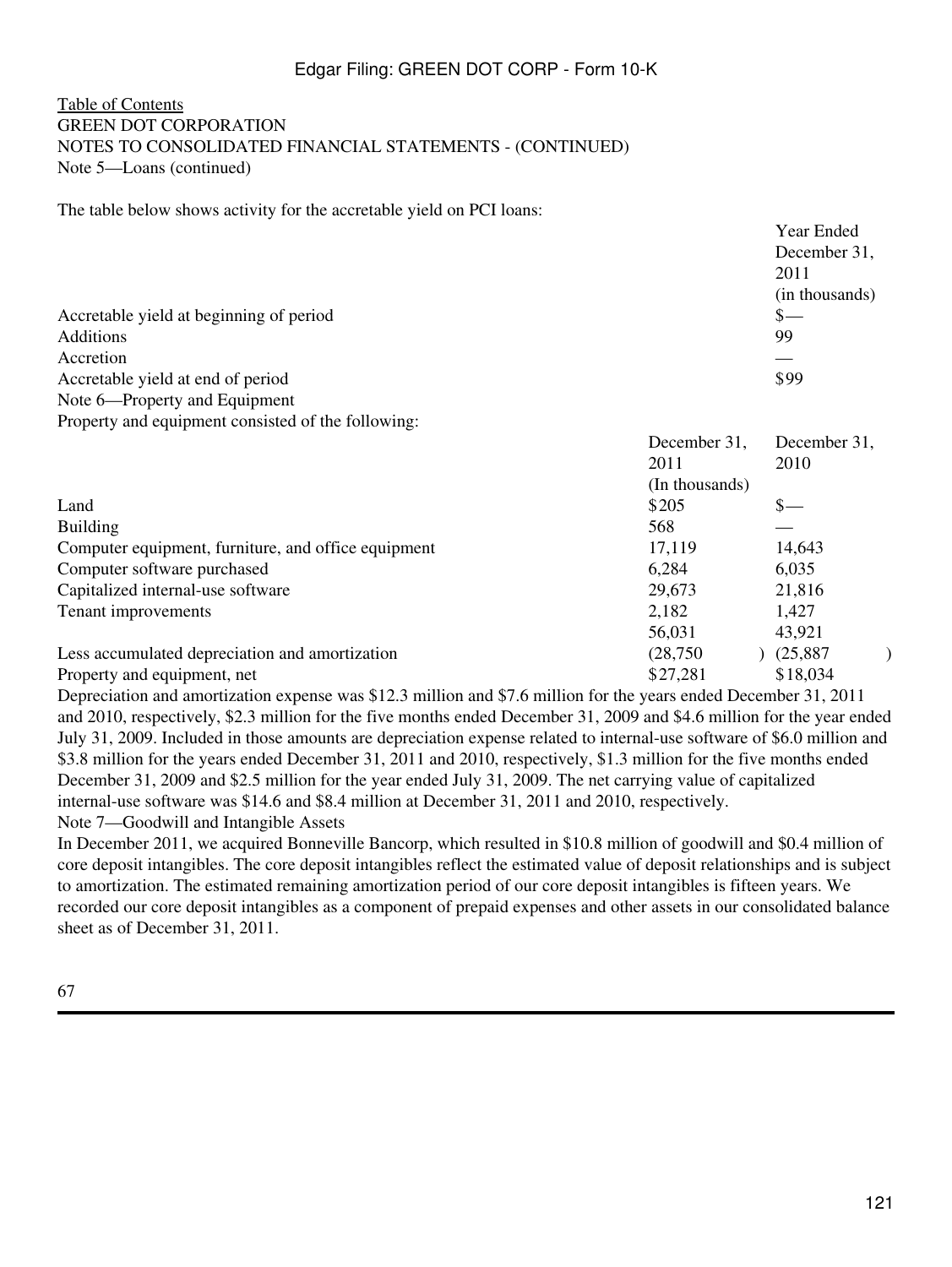### [Table of Contents](#page-2-0) GREEN DOT CORPORATION NOTES TO CONSOLIDATED FINANCIAL STATEMENTS - (CONTINUED) Note 8—Deposits

In connection with our acquisition of Bonneville Bancorp, we acquired deposits of \$33.7 million at the acquisition date. Deposits consisted of the following:

|                                                          | December 31,   |
|----------------------------------------------------------|----------------|
|                                                          | 2011           |
|                                                          | (In thousands) |
| Non-interest bearing deposit accounts                    |                |
| Checking                                                 | \$19,095       |
| Demand deposit                                           | 51             |
| Total non-interest bearing deposit accounts              | 19,146         |
| Interest-bearing deposit accounts                        |                |
| Negotiable order of withdrawal (NOW)                     | 1,612          |
| Savings                                                  | 7,118          |
| Time deposits, denominations greater or equal than \$100 | 1,381          |
| Time deposits, denominations less than \$100             | 9,700          |
| Total interest-bearing deposit accounts                  | 19,811         |
| Total deposits                                           | \$38,957       |
|                                                          |                |

We had no deposits at December 31, 2010. The scheduled contractual maturities for total time deposits are presented in the table below:

| December 31, 2011                                                                                        | (in thousands) |
|----------------------------------------------------------------------------------------------------------|----------------|
| Due in $2012$                                                                                            | \$7,554        |
| Due in $2013$                                                                                            | 1,700          |
| Due in $2014$                                                                                            | 459            |
| Due in $2015$                                                                                            | 319            |
| Due in $2016$                                                                                            | 1,049          |
| Thereafter                                                                                               |                |
| Total time deposits                                                                                      | \$11,081       |
| $\mathbf{M}$ $\alpha$ $\mathbf{D}$ $\mathbf{1}$ $\alpha$ $\mathbf{I}$ $\mathbf{D}$ $\alpha$ $\mathbf{I}$ |                |

Note 9—Related Party Transactions

At December 31, 2011 and 2010, we had no related party receivables or payables.

Prior to December 31, 2009, we had related party notes receivable, as described below. All of these related party notes receivable were repaid in full, including accrued interest of \$936,000, in November 2009.

We loaned \$3.0 million in March 2004 and \$0.8 million in February 2006 to our current Chief Executive Officer bearing interest at rates of 3.5% and 4.5%, respectively, compounded semiannually. All principal and unpaid interest outstanding under the loans was due in March 2011. The loans were collateralized by 2,500,000 shares of our common stock owned by the officer and pledged under a stock pledge agreement. We classified the outstanding balance of these loans, including capitalized interest of \$735,000 at July 31, 2009 as a reduction in stockholders' equity. We recorded interest on these loans of \$41,000 for the five months ended December 31, 2009 and \$160,000 for the year ended July 31, 2009 as additional paid-in-capital.

During the three-year period ended July 31, 2009, we loaned an aggregate amount of \$1.1 million to an executive to purchase common stock. The \$1.1 million was loaned in seven installments, each installment ranging from \$18,000 to \$622,000. The interest rate on the loan was specified for each installment and ranged from 2.72% to 5.14%, compounded semiannually. All principal and unpaid interest outstanding under the loan was due in May 2013. The loan was collateralized by 898,000 shares of our common stock owned by the officer and a full recourse promissory note. We classified the outstanding balance of the loan, including capitalized interest of \$127,000 at July 31, 2009 as a reduction in stockholders' equity. We recorded interest on these loans of \$13,000 for the five months ended December 31, 2009 and \$50,000 for the year ended July 31, 2009 as additional paid-in-capital.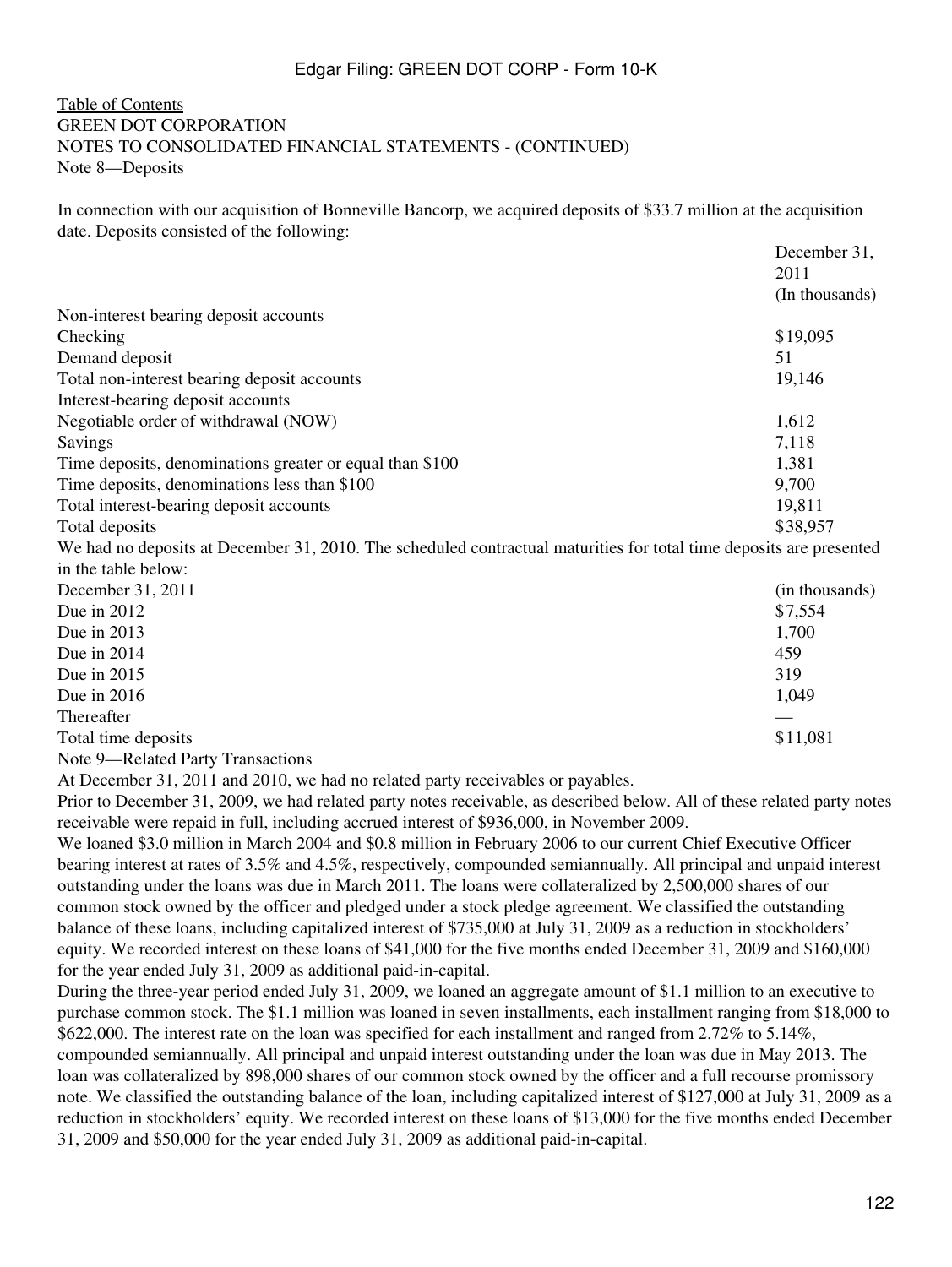We loaned \$120,000 in February 2008 to our current Chief Financial Officer to purchase common stock. The loan had an interest rate of 3.48%, compounded semiannually. All principal and unpaid interest outstanding under the loan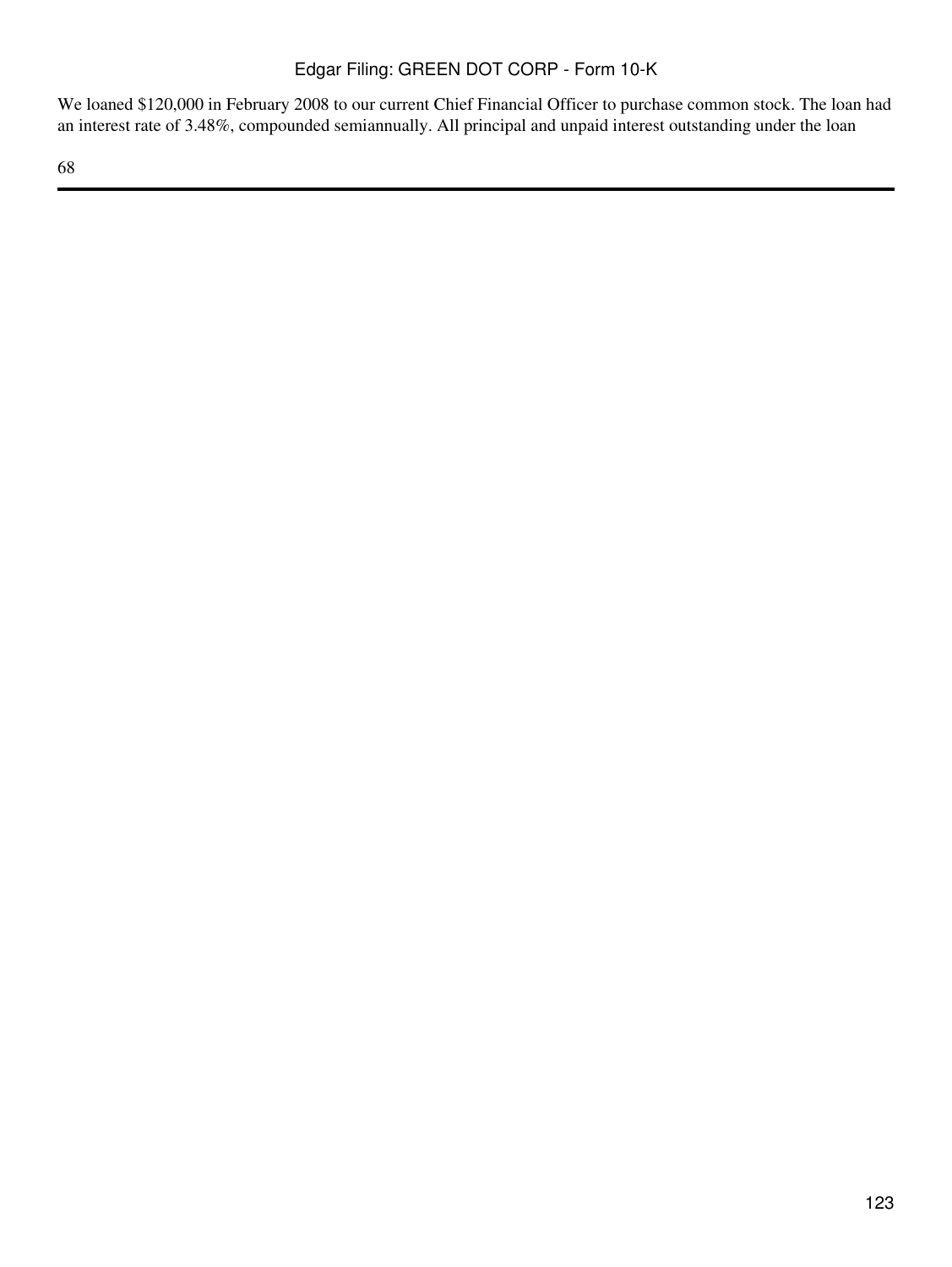### [Table of Contents](#page-2-0) GREEN DOT CORPORATION NOTES TO CONSOLIDATED FINANCIAL STATEMENTS - (CONTINUED) Note 9—Related Party Transactions (continued)

was due in February 2015. The loan was collateralized by 85,000 shares of our common stock owned by the officer and a full recourse promissory note. We classified the outstanding balance of the loan, including capitalized interest of \$7,000 at July 31, 2009 as a reduction in stockholders' equity. We recorded interest on the loan of \$1,000 for the five months ended December 31, 2009 and \$5,000 for the year ended July 31, 2009 as additional paid-in-capital. Note 10—Income Taxes

The components of income tax expense were as follows:

|                                       | Year Ended December 31, |          | <b>Five Months Ended</b> | Year Ended    |
|---------------------------------------|-------------------------|----------|--------------------------|---------------|
|                                       | 2011<br>2010            |          | December 31, 2009        | July 31, 2009 |
|                                       | (In thousands)          |          |                          |               |
| Current:                              |                         |          |                          |               |
| Federal                               | \$29,583                | \$26,638 | \$4,389                  | \$22,645      |
| <b>State</b>                          | 2,096                   | 1,466    | 1,845                    | 5,988         |
| Current income tax expense            | 31,679                  | 28,104   | 6,234                    | 28,633        |
| Deferred:                             |                         |          |                          |               |
| Federal                               | 251                     | (579     | 3,114                    | (1,662)       |
| <b>State</b>                          |                         | (125)    | 416                      | (69           |
| Deferred income tax expense (benefit) | 251                     | (704     | 3,530                    | (1,731)       |
| Income tax expense                    | \$31,930                | \$27,400 | \$9,764                  | \$26,902      |

Income tax expense for the years ended December 31, 2011 and 2010, the five months ended December 31, 2009 and the year ended July 31, 2009 varied from the amount computed by applying the federal statutory income tax rate to income before income taxes. A reconciliation between the expected federal income tax expense using the federal statutory tax rate of 35% and our actual income tax expense was as follows:

|                                            | Year Ended December 31, |  |        | Five Months Ended Year Ended |                   |  |               |      |
|--------------------------------------------|-------------------------|--|--------|------------------------------|-------------------|--|---------------|------|
|                                            | 2011                    |  | 2010   |                              | December 31, 2009 |  | July 31, 2009 |      |
| U.S. federal statutory tax rate            | 35.0                    |  | % 35.0 |                              | $\%$ 35.0         |  | $\%$ 35.0     | $\%$ |
| State income taxes, net of federal benefit | 1.6                     |  | 3.8    |                              | 6.7               |  | 6.1           |      |
| Non-deductible offering costs              |                         |  | 2.4    |                              |                   |  |               |      |
| Change in tax state apportionment method   |                         |  | (4.6)  |                              |                   |  |               |      |
| Other                                      | 1.4                     |  | 2.7    |                              |                   |  | 0.9           |      |
| Effective tax rate                         | 38.0                    |  | %39.3  |                              | $\%$ 41.7         |  | $\%$ 42.0     | $\%$ |

The effective tax rates for the periods above differ from the expected federal statutory tax rate of 35% primarily due to state income taxes, net of the federal tax benefit. Certain enacted tax law changes, which became effective January 1, 2011, reduced the income we apportion to California from the comparable period in 2010, resulting in a lower effective state tax rate in 2011. The year ended December 31, 2010 was impacted in large part by two discrete items. The California Franchise Tax Board, or FTB, approved our petition to retroactively apply an alternative apportionment method to our income tax returns filed for the five months ended December 31, 2009 and the year ended July 31, 2009. We recognized this benefit in the year ended December 31, 2010. This tax benefit was partially offset by non-deductible expenses related to our initial public offering recognized in the year ended December 31, 2010. Excluding the impact of these discrete items, our effective tax rate in 2010 would have been 41.5%.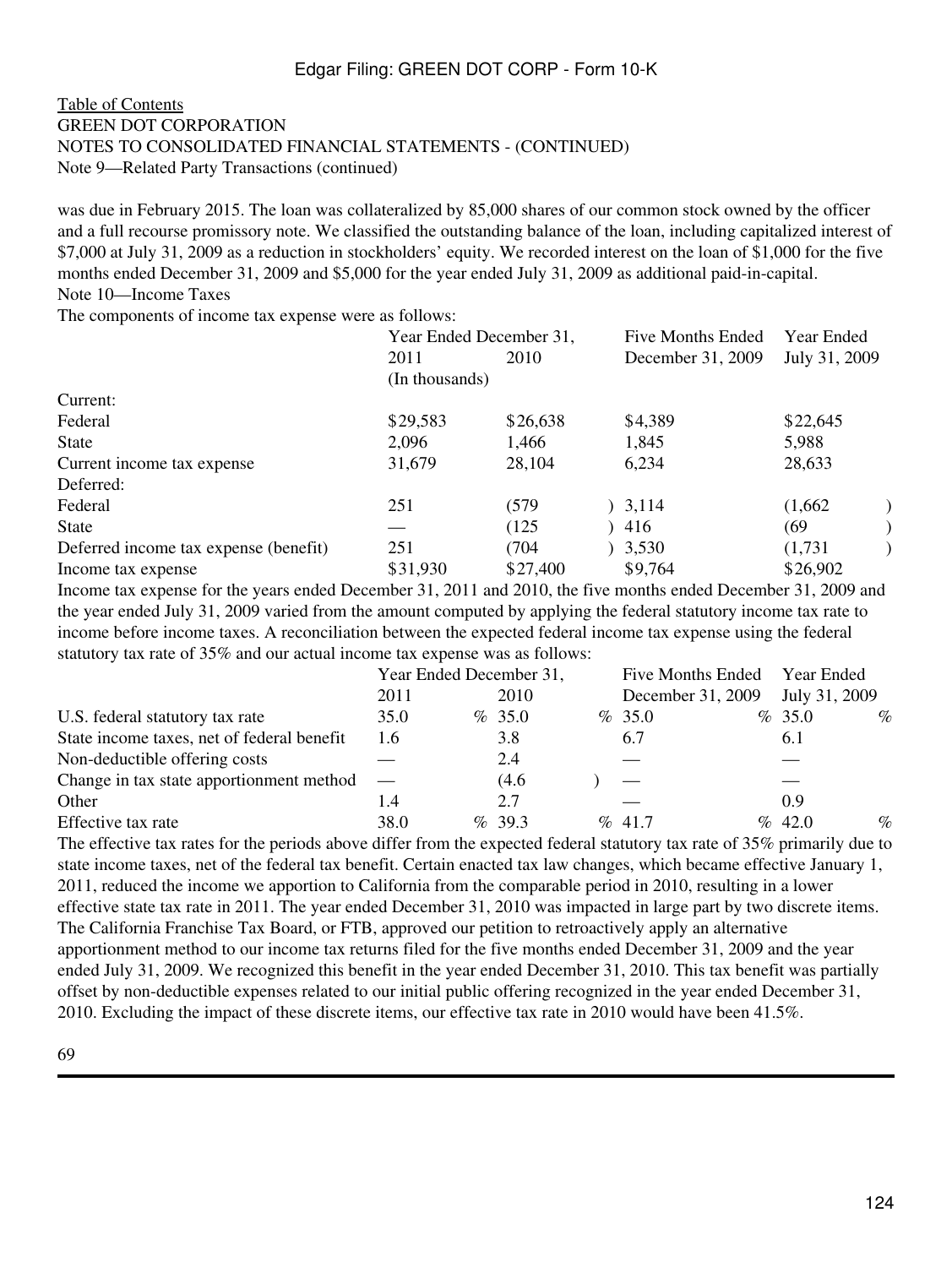### [Table of Contents](#page-2-0) GREEN DOT CORPORATION NOTES TO CONSOLIDATED FINANCIAL STATEMENTS - (CONTINUED) Note 10—Income Taxes (continued)

The tax effects of temporary differences that give rise to significant portions of our deferred tax assets and liabilities were as follows:

|                                                                                                           | December 31,   | December 31, |  |
|-----------------------------------------------------------------------------------------------------------|----------------|--------------|--|
|                                                                                                           | 2011           | 2010         |  |
|                                                                                                           | (In thousands) |              |  |
| Deferred tax assets:                                                                                      |                |              |  |
| Reserve for overdrawn accounts                                                                            | \$5,726        | \$4,811      |  |
| State income taxes                                                                                        | 486            | (8)          |  |
| Stock-based compensation                                                                                  | 4,143          | 2,632        |  |
| Fair value adjustment on acquired loans                                                                   | 1,308          |              |  |
| Other                                                                                                     | 1,090          | 595          |  |
| Total deferred tax assets                                                                                 | 12,753         | 8,030        |  |
| Deferred tax liabilities:                                                                                 |                |              |  |
| Internal-use software costs                                                                               | (3,669)        | (3,254)      |  |
| Deferred expenses                                                                                         | (3,987)        | (3,378)      |  |
| Core deposit intangible                                                                                   | (162)          |              |  |
| Property and equipment, net                                                                               | (3,022)        | (1,338)      |  |
| Total deferred tax liabilities                                                                            | (10, 840)      | (7,970)      |  |
| Net deferred tax assets                                                                                   | \$1,913        | \$60         |  |
| Total net deferred tax assets and liabilities are included in our consolidated balance sheets as follows: |                |              |  |
|                                                                                                           | December 31,   | December 31, |  |
|                                                                                                           | 2011           | 2010         |  |
|                                                                                                           | (In thousands) |              |  |
| Current net deferred tax assets                                                                           | \$6,664        | \$5,398      |  |
| Noncurrent net deferred tax liabilities                                                                   | (4,751)        | (5,338)      |  |
| Net deferred tax assets                                                                                   | \$1.913        | \$60         |  |

In assessing whether a valuation allowance is needed for our deferred tax assets, we consider whether it is more likely-than-not that some portion or all of the deferred tax assets will not be realized. The ultimate realization of our deferred tax assets is dependent upon our generation of sufficient taxable income of the appropriate character during the periods in which those temporary differences become deductible. We consider the scheduled reversal of deferred tax liabilities and projected future taxable income in making this assessment. Based upon the level of our historical taxable income and projections of our future taxable income over the periods in which the temporary differences resulting in the deferred tax assets are deductible, we believe it is more likely than not that we will realize the benefits of our deferred tax assets. Accordingly, we recorded no valuation allowance as of December 31, 2011 or 2010. As of December 31, 2011, we had approximately \$316,000 of net operating loss carryforwards, which are expected to expire in 2021. As of December 31, 2010, we had no unutilized net operating loss carryforwards. In accounting for income taxes, we follow the guidance related to uncertainty in income taxes. The guidance prescribes a comprehensive framework for the financial statement recognition, measurement, presentation, and disclosure of uncertain income tax positions that we have taken or anticipate taking in a tax return, and includes guidance on de-recognition, classification, interest and penalties, accounting in interim periods, and transition rules. We have concluded that we have no significant unrecognized tax benefits. We are subject to examination by the Internal Revenue Service, or IRS, and various state tax authorities. Our consolidated federal income tax returns for the years ended July 31, 2005 and 2008 have been examined by the IRS, and there have been no material changes in our tax liabilities for those years. We generally remain subject to examination of our federal income tax returns for the year ended July 31, 2008 and later years. We generally remain subject to examination of our various state income tax returns for a period of four to five years from the respective dates the returns were filed.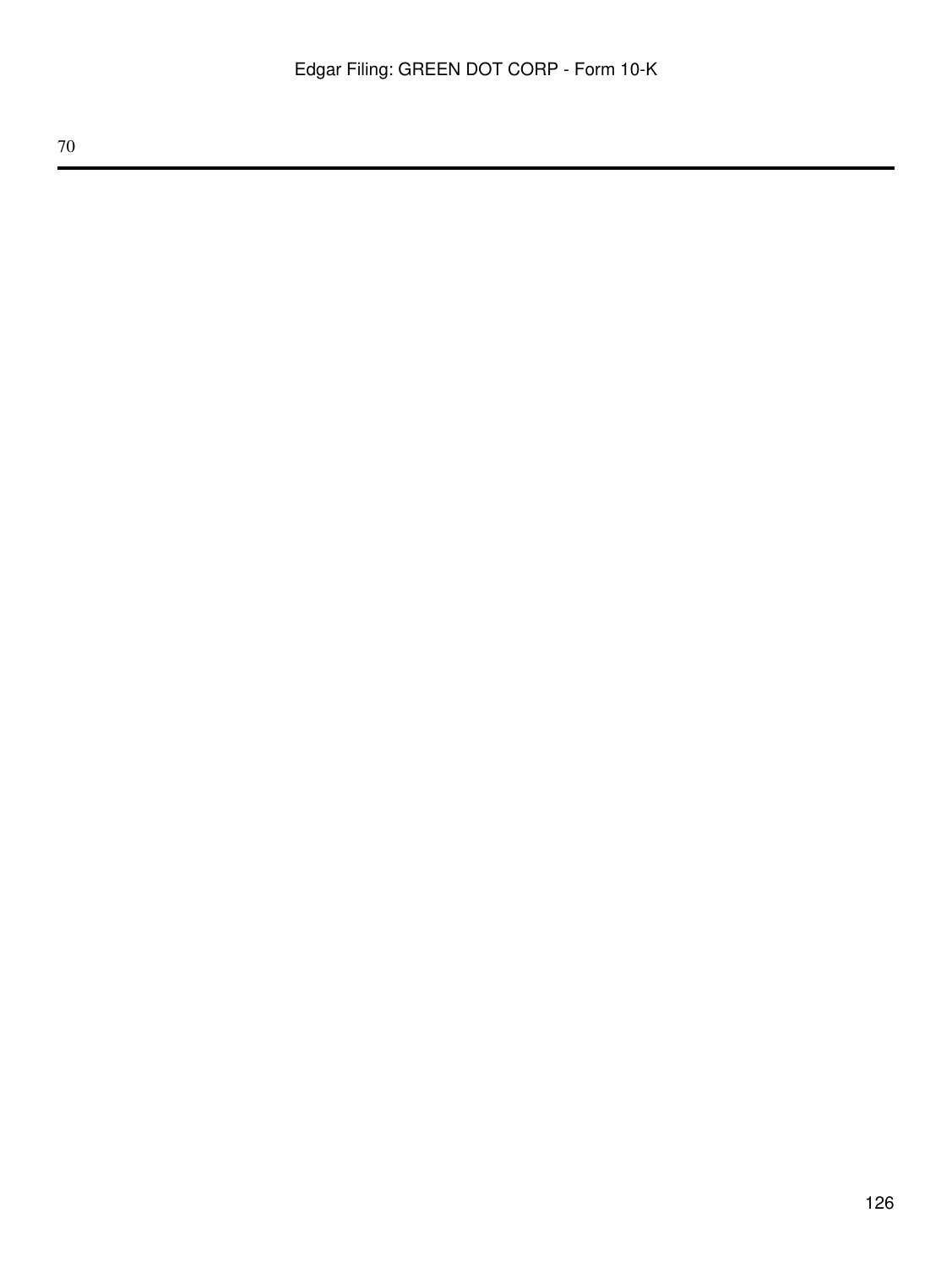### [Table of Contents](#page-2-0) GREEN DOT CORPORATION NOTES TO CONSOLIDATED FINANCIAL STATEMENTS - (CONTINUED) Note 11—Borrowing Agreements

We have a line of credit used to fund timing differences between funds remitted by our retail distributors to the banks that issue our cards and funds utilized by our cardholders. For the periods presented below, our line of credit had the following terms:

|                         | Line of Credit                       | Interest Rate           | Cash Collateral<br>Requirements |
|-------------------------|--------------------------------------|-------------------------|---------------------------------|
|                         | (in millions, except interest rates) |                         |                                 |
| March 2009 - March 2010 | \$15.0                               | $LIBOR + 1.50\%$ \$15.0 |                                 |
| March 2010 - March 2011 | \$10.0                               | LIBOR + $3.50\%$ \$5.0  |                                 |
| March 2011 - March 2012 | \$10.0                               | LIBOR + $2.00\%$ \$10.0 |                                 |
|                         |                                      |                         |                                 |

We present our cash collateral requirements on our consolidated balance sheets as restricted cash. There were no outstanding borrowings at December 31, 2011 or 2010.

Note 12—Concentrations of Credit Risk

Financial instruments that subject us to concentration of credit risk consist primarily of unrestricted cash and cash equivalents, restricted cash, investment securities, accounts receivable, loans and settlement assets. We deposit our unrestricted cash and cash equivalents and our restricted cash with regional and national banking institutions, including certain of our card issuing banks, that we periodically monitor and evaluate for creditworthiness. Credit risk for our investment securities is mitigated by the types of investment securities in our portfolio, which must comply with strict investment guidelines that we believe appropriately ensures the preservation of invested capital. Credit risk for our accounts receivable is concentrated with card issuing banks and our customers, and this risk is mitigated by the relatively short collection period and our large customer base. We do not require or maintain collateral for accounts receivable. We maintain reserves for uncollectible overdrawn accounts and uncollectible trade receivables. Approximately 92% of our borrowers reside in the state of Utah and approximately 50% in the city of Provo. Consequently, we are susceptible to any adverse market or environmental conditions that may impact this specific geographic region. Credit risk for our settlement assets is concentrated with our retail distributors, which we periodically monitor.

Note 13—Stockholders' Equity

In March 2010, our board of directors amended our Certificate of Incorporation to adopt a dual class structure for our common stock. The two classes of common stock are Class A common stock and Class B common stock. Upon adoption, all of our common stock outstanding converted to Class B common stock. In July 2010, we filed a restated Certificate of Incorporation that increased the number of authorized Class A and Class B common stock from 75,000,000 shares each to 100,000,000 shares each and reduced the number of authorized shares of preferred stock from 25,553,267 to 5,000,000. In December 2011, we filed a restated Certificate of Incorporation that authorized 10,085 shares of Series A Convertible Junior Participating Non-Cumulative Perpetual Preferred Stock, or Series A Preferred Stock.

Convertible Preferred Stock

On December 8, 2011, we entered into and completed a share exchange with a significant shareholder, whereby 6,859,000 shares of our Class B common stock were exchanged for 6,859 shares of our newly created series of preferred stock, Series A Junior Preferred Stock. We had no shares of convertible preferred stock outstanding as of December 31, 2010. Our Certificate of Incorporation specified the following rights, preferences, and privileges for our Series A preferred stockholders.

Voting

Series A Preferred Stock is non-voting, subject to limited exceptions.

Dividends

Holders of shares of the Series A Preferred Stock are entitled to receive ratable dividends (on an as-converted basis, taking into account the conversion rate applicable to the Series A Preferred Stock at the time) only as, if and when any dividends are paid in respect of our Class A Common Stock.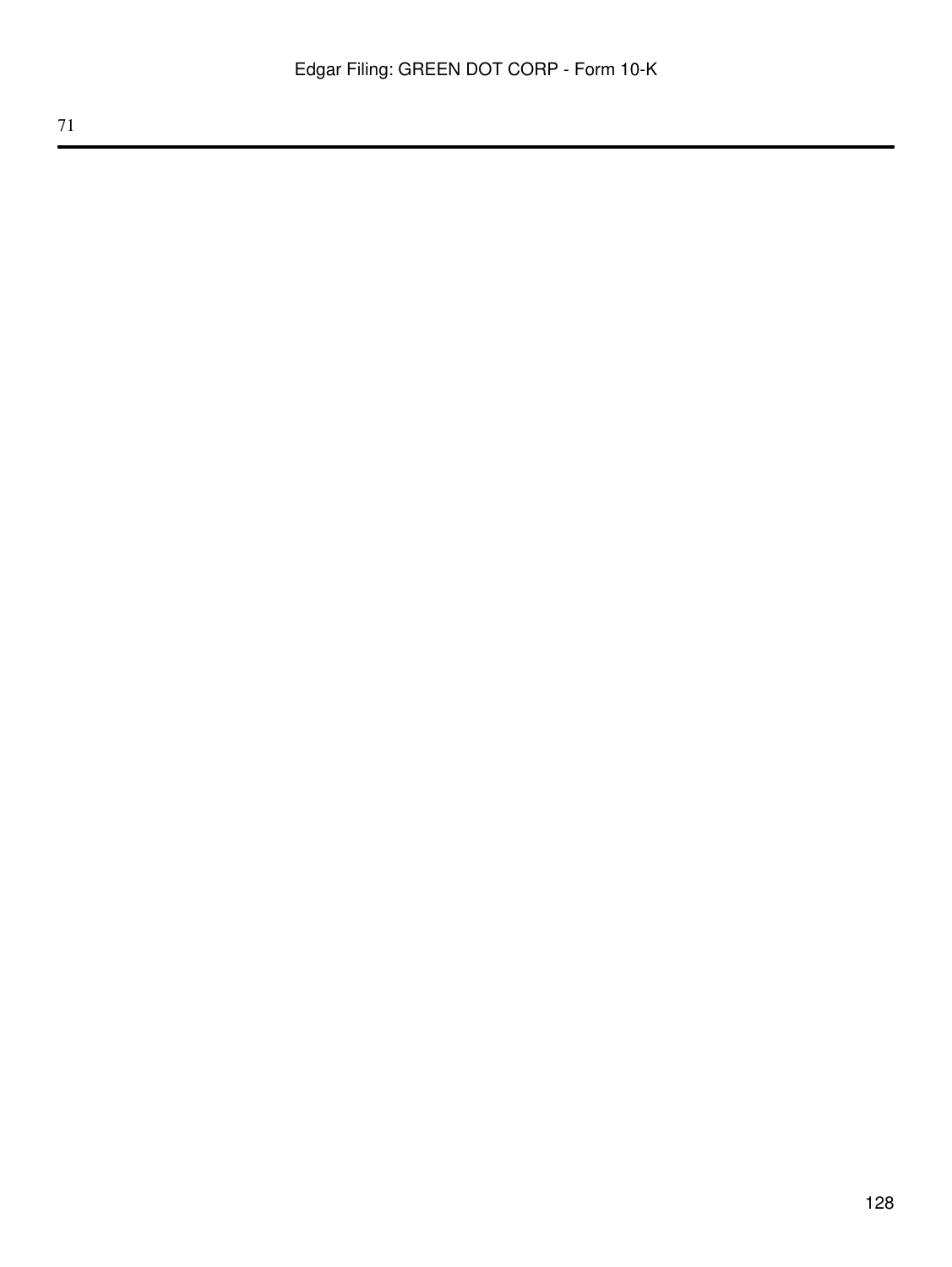### [Table of Contents](#page-2-0) GREEN DOT CORPORATION NOTES TO CONSOLIDATED FINANCIAL STATEMENTS - (CONTINUED) Note 13—Stockholders' Equity (continued)

#### Liquidation

In the event of any liquidation, dissolution or winding-up of the affairs of our company (excluding a Reorganization Event (defined below)), of the assets of our company or the proceeds thereof legally available for distribution to our stockholders are distributable ratably among the holders of our Class A Common Stock, Class B Common Stock and any Series A Preferred Stock outstanding at that time after payment to the holders of shares of our Series A Preferred Stock of an amount per share equal to (i) \$0.01 plus (ii) any dividends on our Series A Preferred Stock that have been declared but not paid prior to the date of payment of such distribution.

In connection with any merger, sale of all or substantially all of the assets or other reorganization involving our company (a "Reorganization Event") and in which our Class A Common Stock is converted into or exchanged for cash, securities or other consideration, holders of shares of our Series A Preferred Stock will be entitled to receive ratable amounts (on an as-converted basis, taking into account the conversion rate applicable to Series A Preferred Stock at the time) of the same consideration as is payable to holders of our Class A Common Stock pursuant to a Reorganization Event.

Conversion

Our Series A Preferred Stock is not convertible into any other security except that it converts into Class A Common Stock if it is transferred by a holder (i) in a widespread public distribution, (ii) in a private sale or transfer in which the transferee acquires no more than 2% of any class of voting shares of our company, (iii) to a transferee that owns or controls more than 50% of the voting shares of our company without regard to any transfer from the transferring shareholder or (iv) to our company. Each share of Series A Preferred Stock so transferred will automatically convert into 1,000 shares (subject to appropriate adjustment for any stock split, reverse stock split, stock dividend, recapitalization or other similar event) of our Class A Common Stock.

Common Stock

Our Certificate of Incorporation specifies the following rights, preferences, and privileges for our common stockholders.

Voting

Holders of our Class A common stock are entitled to one vote per share and holders of our Class B common stock are entitled to ten votes per share. In general, holders of our Class A common stock and Class B common stock will vote together as a single class on all matters (including the election of directors) submitted to a vote of stockholders, unless otherwise required by law. Delaware law could require either our Class A common stock or our Class B common stock to vote separately as a single class in the following circumstances:

stock, or to increase or decrease the par value of a class of stock, then that class would be required to vote separately If we were to seek to amend our Certificate of Incorporation to increase the authorized number of shares of a class of to approve the proposed amendment; and

• preferences or special rights of a class of stock in a manner that affected its holders adversely, then that class would be If we were to seek to amend our Certificate of Incorporation in a manner that altered or changed the powers, required to vote separately to approve the proposed amendment.

Our Certificate of Incorporation requires the separate vote and majority approval of each class of our common stock prior to distributions, reclassifications and mergers or consolidations that would result in one class of common stock being treated in a manner different from the other, subject to limited exceptions, and amendments of our Certificate of Incorporation that would affect our dual class stock structure.

We have not provided for cumulative voting for the election of directors in our restated Certificate of Incorporation. In addition, our Certificate of Incorporation provides that a holder, or group of affiliated holders, of more than 24.9% of our common stock may not vote shares representing more than 14.9% of the voting power represented by the outstanding shares of our Class A and Class B common stock.

Dividends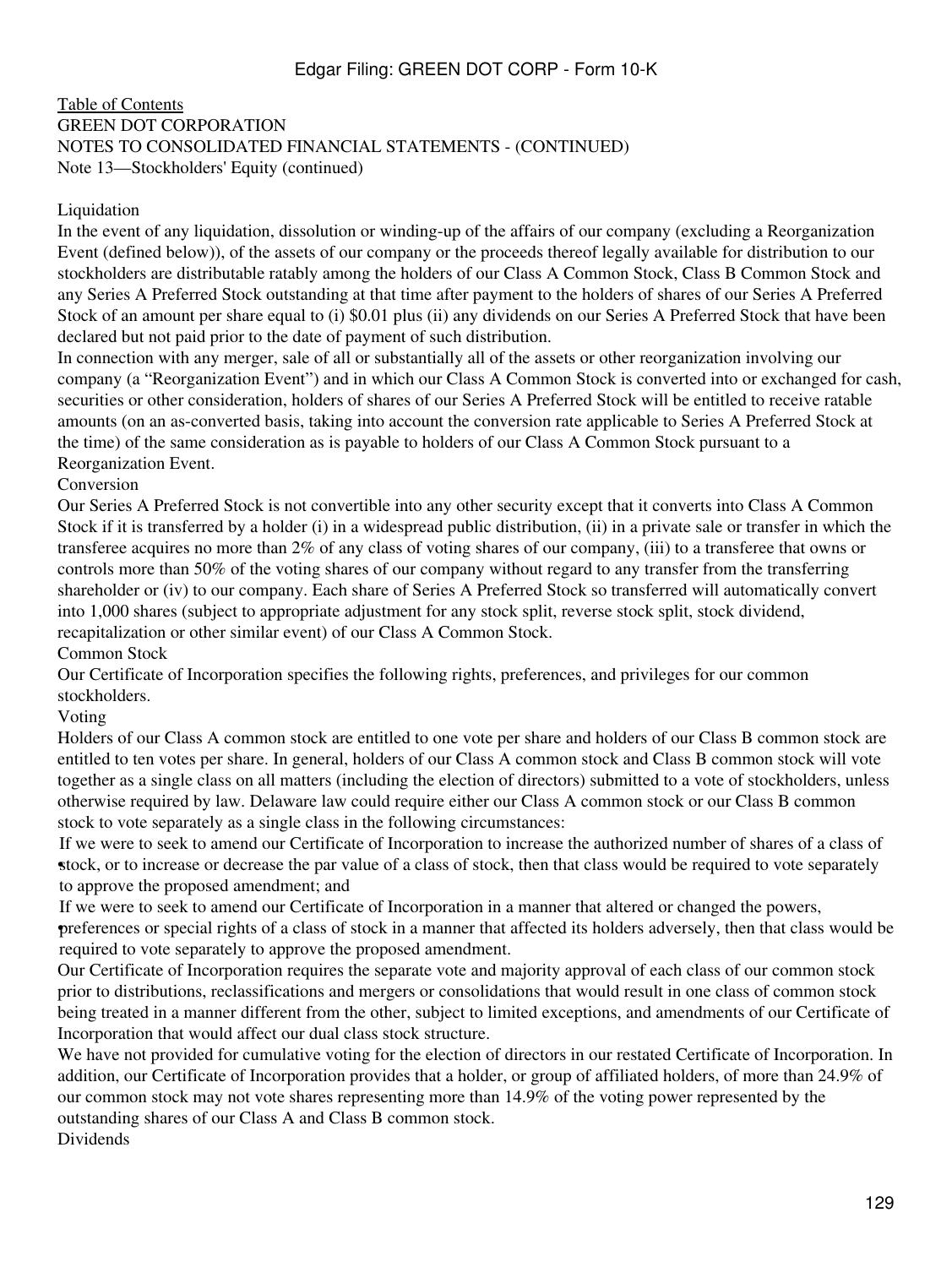Subject to preferences that may apply to any shares of preferred stock outstanding at the time, the holders of outstanding shares of our Class A and Class B common stock are entitled to receive dividends out of funds legally available at the times and in the amounts that our board of directors may determine. In the event a dividend is paid in the form of shares of common stock or rights to acquire shares of common stock, the holders of Class A common stock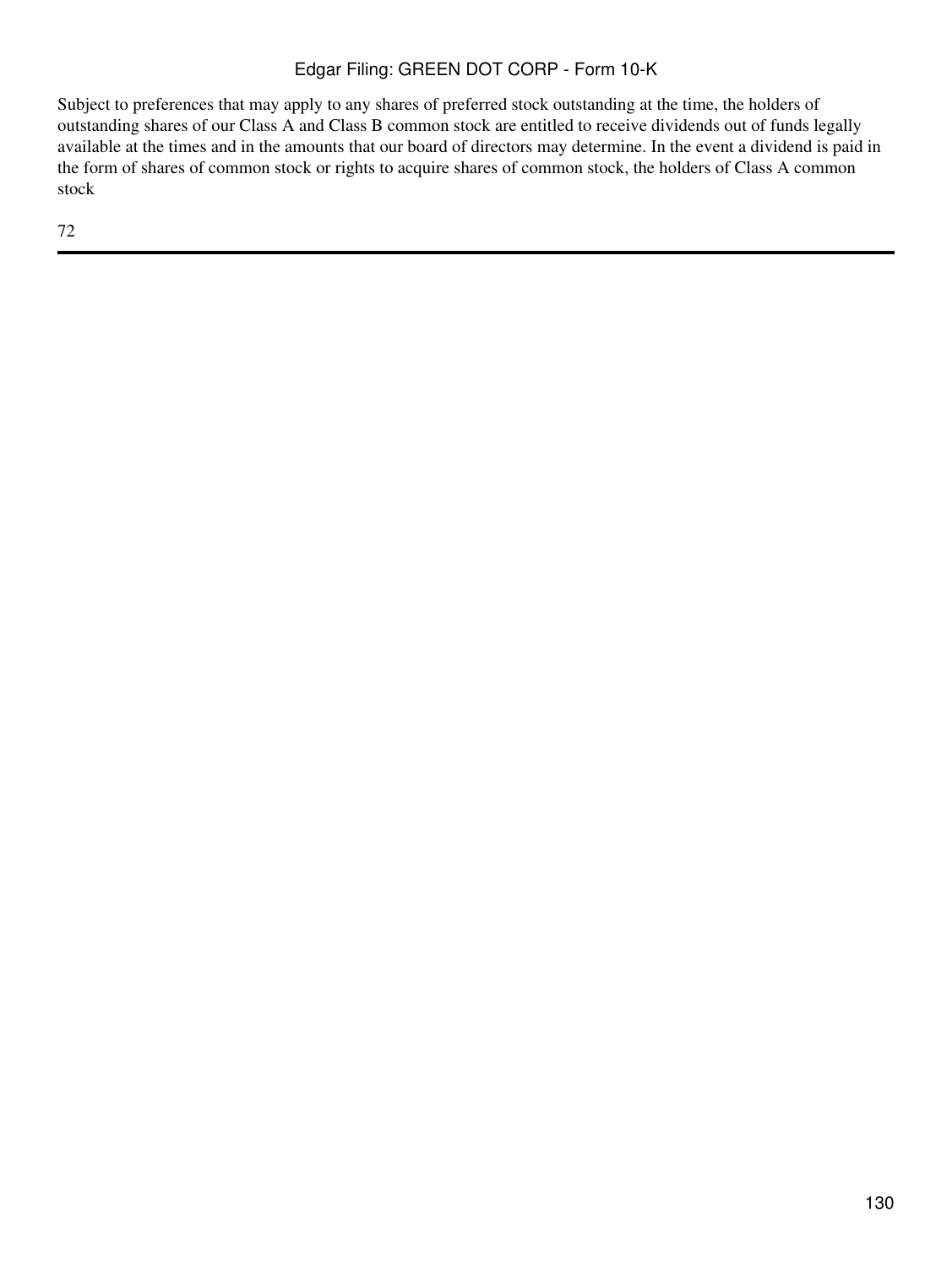### [Table of Contents](#page-2-0) GREEN DOT CORPORATION NOTES TO CONSOLIDATED FINANCIAL STATEMENTS - (CONTINUED) Note 13—Stockholders' Equity (continued)

will receive Class A common stock, or rights to acquire Class A common stock, as the case may be, and the holders of Class B common stock will receive Class B common stock, or rights to acquire Class B common stock, as the case may be. However, in general and subject to certain limited exceptions, without approval of each class of our common stock, we may not pay any dividends or make other distributions with respect to any class of common stock unless at the same time we make a ratable dividend or distribution with respect to each outstanding share of common stock, regardless of class.

#### Liquidation

Upon our liquidation, dissolution or winding-up, the assets legally available for distribution to our stockholders would be distributable ratably among the holders of our Class A and Class B common stock and any participating preferred stock outstanding at that time after payment of liquidation preferences, if any, on any outstanding shares of our preferred stock and payment of other claims of creditors.

Preemptive or Similar Rights

Neither our Class A nor our Class B common stock is entitled to preemptive rights, and neither is subject to redemption.

Conversion

Our Class A common stock is not convertible into any other shares of our capital stock. Each share of our Class B common stock is convertible at any time at the option of the holder into one share of our Class A common stock. In addition, each share of our Class B common stock will convert automatically into one share of our Class A common stock upon any transfer, whether or not for value, except for estate planning, intercompany and other similar transfers or upon the date that the total number of shares of our Class B common stock outstanding represents less than 10% of the total number of shares of our Class A and Class B common stock outstanding. Once transferred and converted into Class A common stock, the Class B common stock may not be reissued. No class of our common stock may be subdivided or combined unless the other class of our common stock concurrently is subdivided or combined in the same proportion and in the same manner.

Non-Employee Stock-Based Payments

Shares Subject to Repurchase

In May 2010, we amended our commercial agreement with Walmart, our largest retail distributor, and GE Money Bank. The amendment modifies the terms of our agreement related to our co-branded GPR MoneyCard, which significantly increased the sales commission rates we pay to Walmart for our products sold in their stores. The new agreement commenced on May 1, 2010 with a five-year term. As an incentive to amend our prepaid card program agreement, we issued Walmart 2,208,552 shares of our Class A common stock. These shares are subject to our right to repurchase them at \$0.01 per share upon termination of our agreement with Walmart other than a termination arising out of our knowing, intentional and material breach of the agreement. Our right to repurchase the shares lapses with respect to 36,810 shares per month over the 60-month term of the agreement. The repurchase right will expire as to all shares of Class A common stock that remain subject to the repurchase right if we experience a "prohibited change of control," as defined in the agreement, if we experience a "change of control," as defined in the stock issuance agreement, or under certain other limited circumstances, which we currently believe are remote. As of December 31, 2011, 1,472,352 shares of Class A common stock issued to Walmart were subject to our repurchase right. Warrant

On March 3, 2009, we entered into a sales and marketing agreement with a third party that contained a contingent warrant feature. The warrant provides the third party with an option to purchase 3,426,765 shares of our common stock at a per share price of \$23.70 if certain sales volume or revenue targets are achieved. A further 856,691 shares become eligible for purchase under the warrant should either of these targets be achieved and additional specified marketing and promotional activities take place.

The shares become eligible for purchase under the warrant at any time the targets are achieved prior to the earlier of March 3, 2014 or the termination of the sales and marketing agreement. Once eligible for purchase, the purchase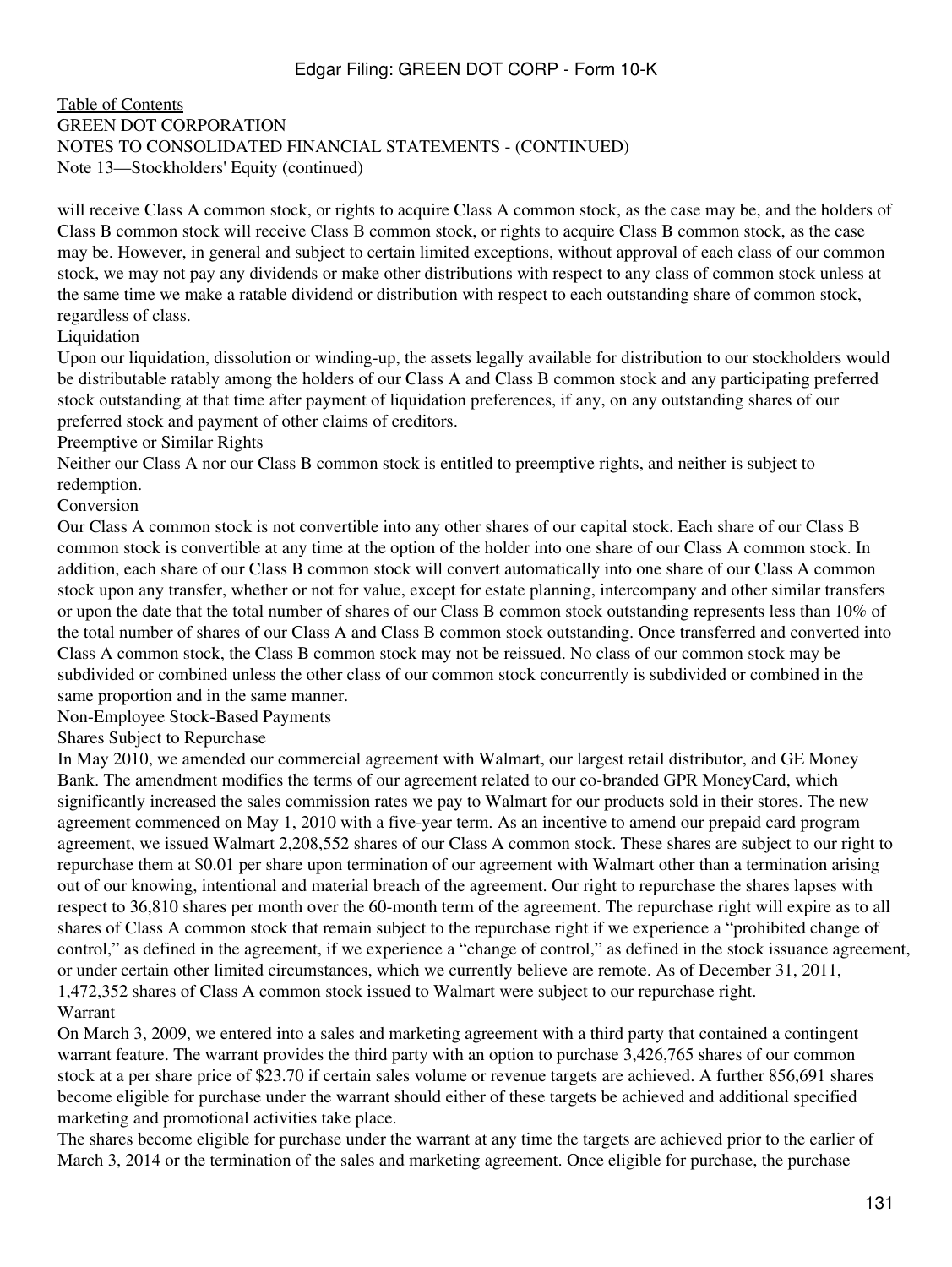option expires on the earliest of: (1) the date at which the sales and marketing agreement with the third party is terminated; (2) the date of a change of control transaction of our company; or (3) March 3, 2017.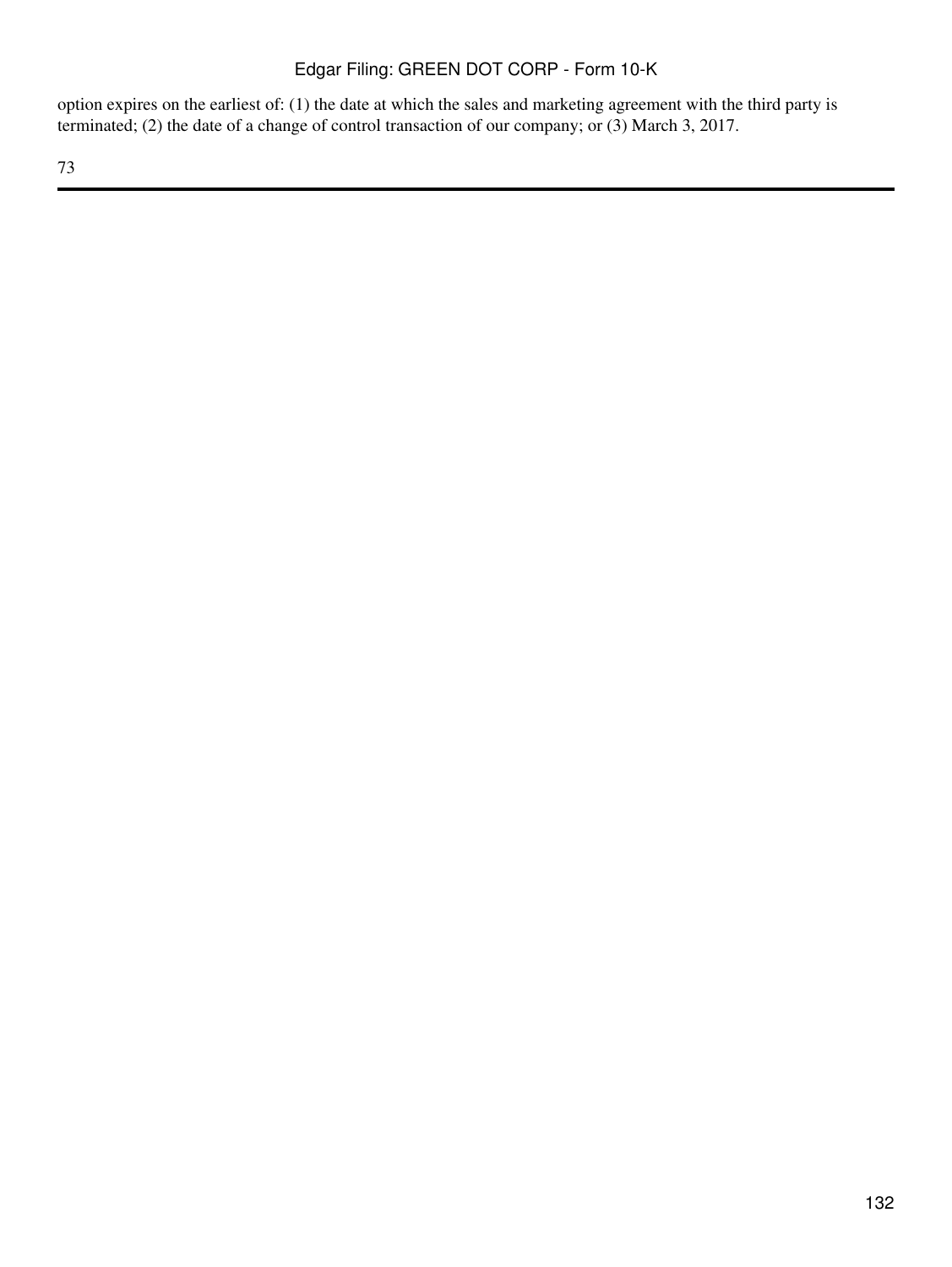### [Table of Contents](#page-2-0) GREEN DOT CORPORATION NOTES TO CONSOLIDATED FINANCIAL STATEMENTS - (CONTINUED) Note 13—Stockholders' Equity (continued)

The warrant is redeemable for cash by the holder if we fail to perform in accordance with the customary contractual terms of the sales and marketing agreement. Should the third party fail to perform in accordance with the terms of the sales and marketing agreement, we obtain an option to repurchase any shares previously issued under the warrant. As the option to purchase shares under the warrant is contingent upon the achievement of certain sales volume or revenue targets, there is a possibility that no shares will become eligible for purchase. Based on different possible outcomes, we developed a range of fair values for the warrant, and we measured the warrant at its current lowest aggregate fair value within that range. As none of the performance conditions have been met, the lowest aggregate fair value is zero. Accordingly, we have not assigned any value to the warrant in our consolidated financial statements as of December 31, 2011 or 2010.

#### Follow-on Offering

On December 13, 2010, we completed a follow-on offering of 4,269,051 shares of our Class A common stock at an offering price of \$61.00 per share, all of which were sold by existing stockholders. We did not receive any proceeds from the sale of shares of our Class A common stock on the follow-on offering. Concurrent with the completion of the follow-on offering, certain selling stockholders exercised vested options to purchase 936,301 shares of Class B common stock with a weighted-average exercise price of \$4.32 in order to sell the underlying shares of Class A common stock in the follow-on offering. We received aggregate proceeds of \$4.0 million from these exercises. Registration Rights Agreement

We are a party to a registration rights agreement with certain of our investors, pursuant to which we have granted those persons or entities the right to register shares of common stock held by them under the Securities Act of 1933, as amended, or the Securities Act. Holders of these rights are entitled to demand that we register their shares of common stock under the Securities Act so long as certain conditions are satisfied and require us to include their shares of common stock in future registration statements that may be filed, either for our own account or for the account of other security holders exercising registration rights. In addition, after an initial public offering, these holders have the right to request that their shares of common stock be registered on a Form S-3 registration statement so long as certain conditions are satisfied and the anticipated aggregate sales price of the registered shares as of the date of filing of the Form S-3 registration statement is at least \$1 million. The foregoing registration rights are subject to various conditions and limitations, including the right of underwriters of an offering to limit the number of registrable securities that may be included in an offering. The registration rights terminate as to any particular shares on the date on which the holder sells such shares to the public in a registered offering or pursuant to Rule 144 under the Securities Act. We are generally required to bear all of the expenses of these registrations, except underwriting commissions, selling discounts and transfer taxes.

We are not obligated under the registration rights agreement to transfer consideration, whether in cash, equity instruments, or adjustments to the terms of the financial instruments that are subject to the registration payment arrangement, to the investors, if the registration statement is not declared effective within the specified time or if effectiveness of the registration statement is not maintained.

Redeemable Convertible Preferred Stock

In October 2006, we entered into an agreement with a card issuing bank to provide a co-branded GPR card program with a major retail distributor. We also entered into equity financing transactions with the bank and an affiliated investment entity, under which we issued a warrant to purchase 500,000 shares of our common stock in October 2006 and 2,926,458 shares of Series D redeemable convertible preferred stock, or Series D, in December 2006. We received cash consideration of \$20.0 million from the equity financing transactions. The holder of Series D was entitled to receive noncumulative dividends at a per annum rate of \$0.547 per share and to participate in dividends on common stock on an as-converted basis, subject to the declaration by our board of directors out of funds legally available. Series D was redeemable for cash at the option of the holder on the seventh anniversary of its issuance. Series D was also convertible into our common stock any time prior to redemption, at the option of the holder, based on a conversion ratio. In the event of any liquidation, dissolution or winding up of our company, the holder of Series D was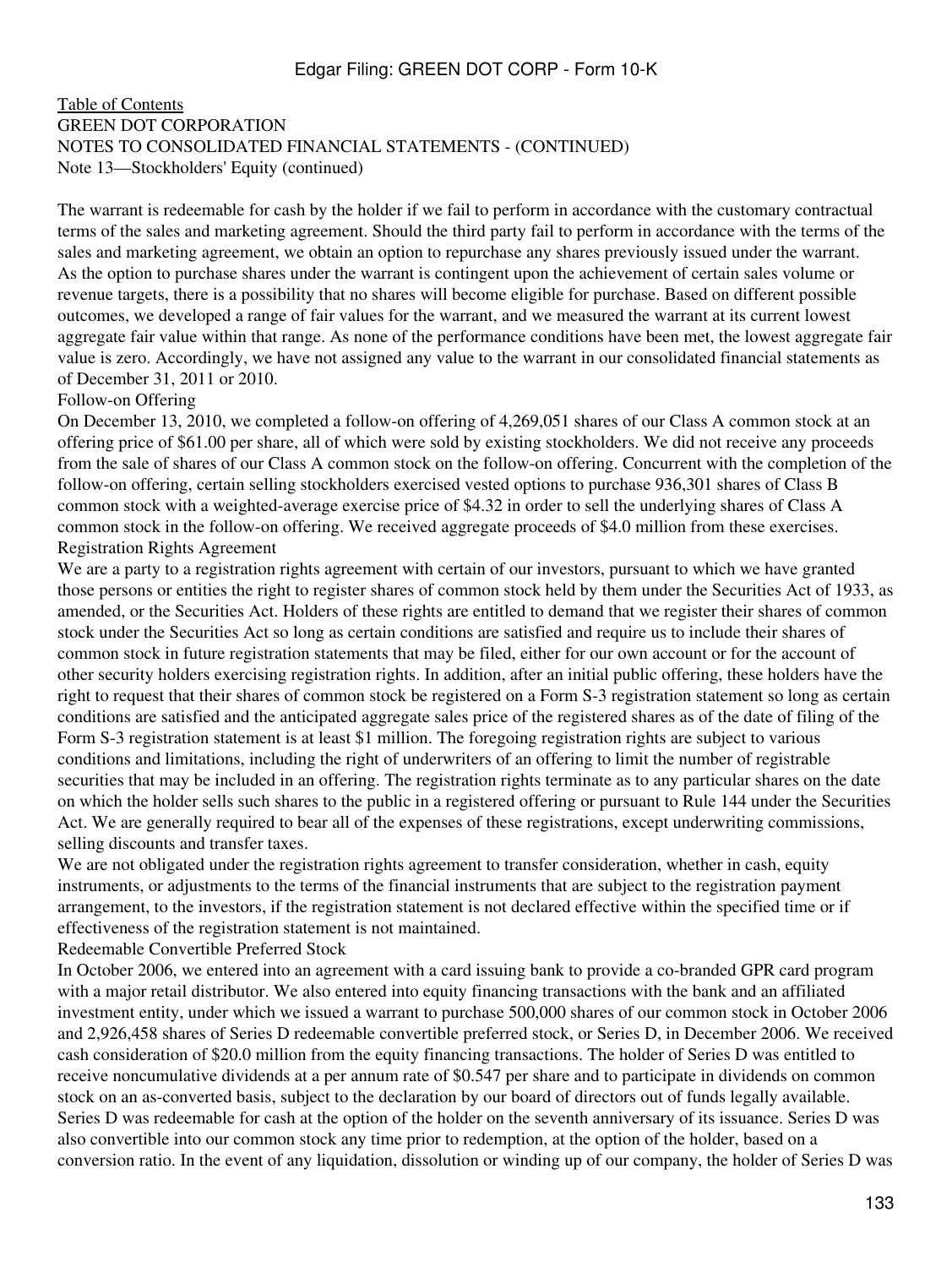entitled to receive an amount equal to \$6.834 per share plus 20% per annum from the date of issuance. The freestanding warrant we issued entitled the holder to purchase 500,000 shares of our common stock at a per share price of \$6.834 any time prior to the earliest of: a) the date of our initial public offering; b) the date of a change in control of our company; or c) October 27, 2013. The warrant was not redeemable.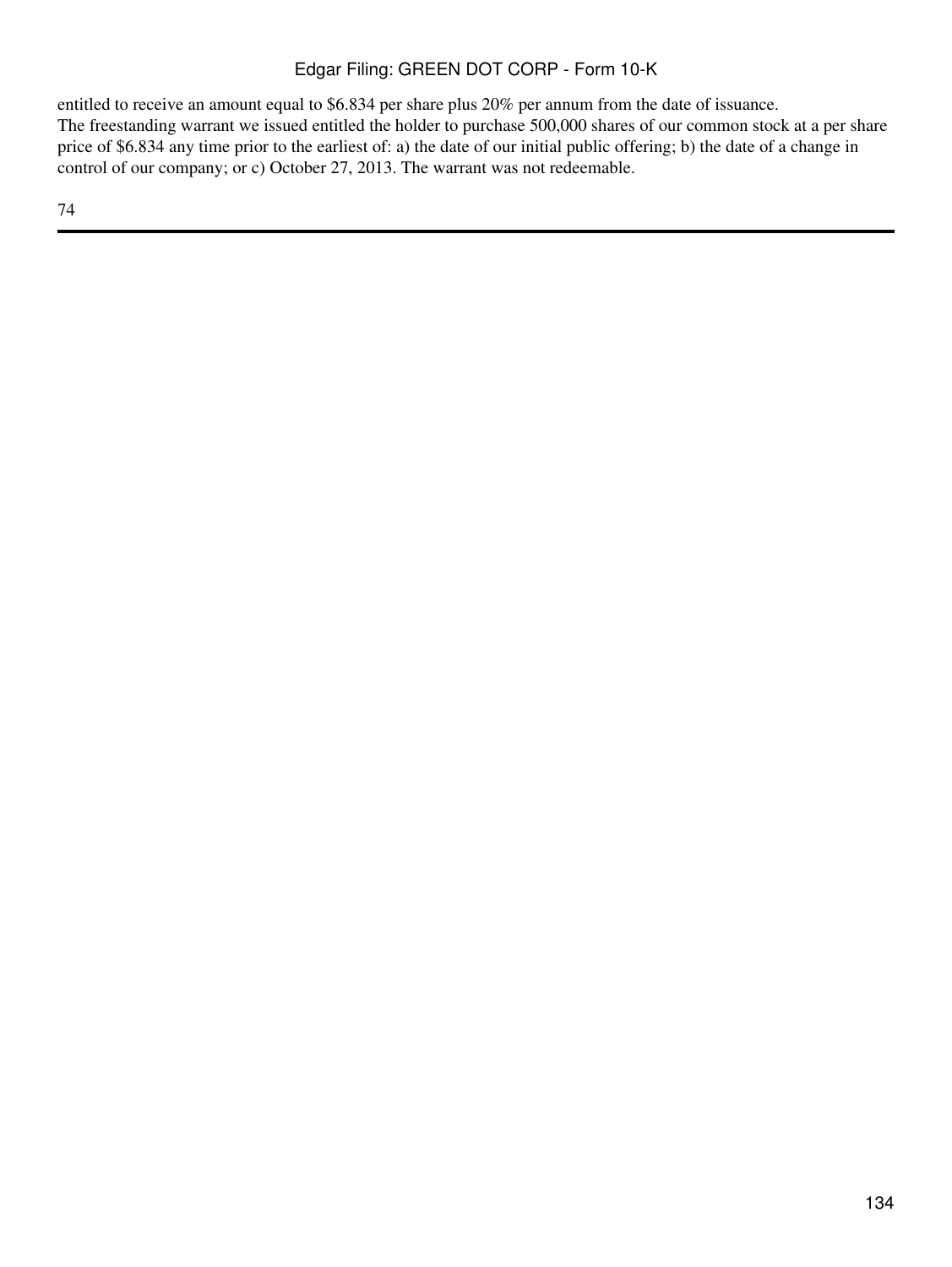### [Table of Contents](#page-2-0) GREEN DOT CORPORATION NOTES TO CONSOLIDATED FINANCIAL STATEMENTS - (CONTINUED) Note 13—Stockholders' Equity (continued)

We allocated the proceeds from the issuance of the Series D and the freestanding warrant to these instruments on a relative fair value basis. The initial allocated value of the warrant calculated using an option-pricing model was \$1.3 million. As the warrant allowed settlement only in the underlying common stock, it was recorded at its initial allocated value as a component of additional paid-in capital.

Due to the nature of the redemption feature and other provisions, we classified Series D as temporary equity at its initial allocated value of \$18.7 million. We determined that Series D did not contain any beneficial conversion features. We accreted the carrying value of the stock to its redemption value at each reporting period with a charge to retained earnings.

On December 19, 2008, we entered into an agreement with the sole holder of Series D for an early redemption of the 2,926,458 outstanding shares. The agreed redemption value was \$39.2 million, or \$13.38 per share, which we paid in cash on December 19, 2008. Upon redemption, the Series D preferred shares were canceled.

In addition, on December 19, 2008, we purchased a call option, which entitled us to purchase the freestanding warrant on 500,000 shares of common stock at an exercise price of approximately \$2.0 million. The call option was exercisable any time during the period March 1, 2009 to September 1, 2009. In June 2009, we exercised the call option and repurchased the warrant.

Comprehensive Income

The components of comprehensive income, net of tax, are as follows:

|                                                                                                                   | <b>Twelve Months Ended</b><br>December 31,<br>2010<br>2011 |          | <b>Five Months Ended</b> | Year Ended<br>July 31, 2009 |  |
|-------------------------------------------------------------------------------------------------------------------|------------------------------------------------------------|----------|--------------------------|-----------------------------|--|
|                                                                                                                   |                                                            |          |                          |                             |  |
|                                                                                                                   |                                                            |          | December 31, 2009        |                             |  |
|                                                                                                                   | (In thousands)                                             |          |                          |                             |  |
| Net income                                                                                                        | \$52,083                                                   | \$42,232 | \$13,663                 | \$37,163                    |  |
| Other comprehensive income:                                                                                       |                                                            |          |                          |                             |  |
| Net change in unrealized gains on investment $_{30}$<br>securities available-for-sale, net                        |                                                            |          |                          |                             |  |
| Total comprehensive income                                                                                        | \$52,113                                                   | \$42,232 | \$13,663                 | \$37,163                    |  |
| The text increase fair the second and ad Department 21, 2011 fair the concealized actional increatment accounting |                                                            |          |                          |                             |  |

The tax impact for the year ended December 31, 2011 for the unrealized gain on investment securities available-for-sale was approximately \$18,000.

Note 14— Stock-Based Compensation

Employee Stock-Based Compensation

In January 2001, we adopted the 2001 Stock Plan. The 2001 Stock Plan provided for the granting of incentive stock options, nonqualified stock options and other stock awards. Options granted under the 2001 Stock Plan generally vest over four years and expire five or ten years from the date of grant.

In June 2010, our board of directors adopted, and in July 2010 our stockholders approved, the 2010 Equity Incentive Plan, which replaced our 2001 Stock Plan, and the 2010 Employee Stock Purchase Plan. We reserved 2,000,000 shares of our Class A common stock for issuance under our 2010 Equity Incentive Plan. The number of shares reserved for issuance under our 2010 Equity Incentive Plan will increase automatically on the first day of January of each of 2011 through 2014 by up to a number of shares equal to 3% of the total outstanding shares our Class A and Class B common stock as of the immediately preceding December 31st. The 2010 Equity Incentive Plan authorizes the award of stock options, restricted stock awards, stock appreciation rights, restricted stock units, performance shares and stock bonuses. Options granted under the 2010 Equity Incentive Plan generally vest over four years and expire five or ten years from the date of grant.

The 2010 Employee Stock Purchase Plan enables eligible employees to purchase shares of our Class A common stock periodically at a discount. Our 2010 Employee Stock Purchase Plan is intended to qualify as an employee stock purchase plan under Section 423 of the Internal Revenue Code. We reserved 200,000 shares of our Class A common stock for issuance under our 2010 Employee Stock Purchase Plan. The number of shares reserved for issuance under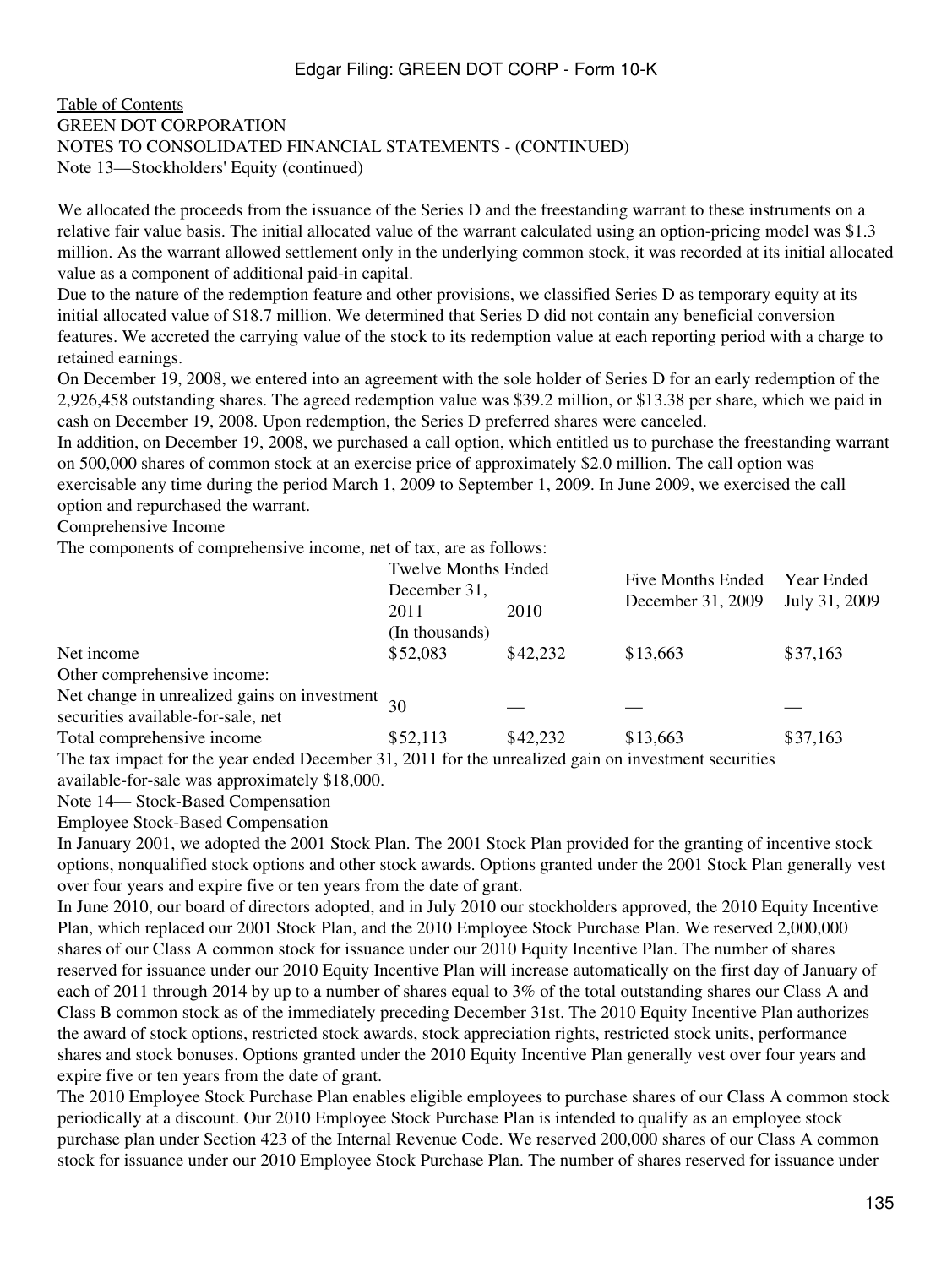our 2010 Employee Stock Purchase Plan automatically increase on the first day of January of each of 2011 through 2018 by up to the number of shares equal to 1% of the total outstanding shares of our Class A and Class B common stock as of the immediately preceding December 31st.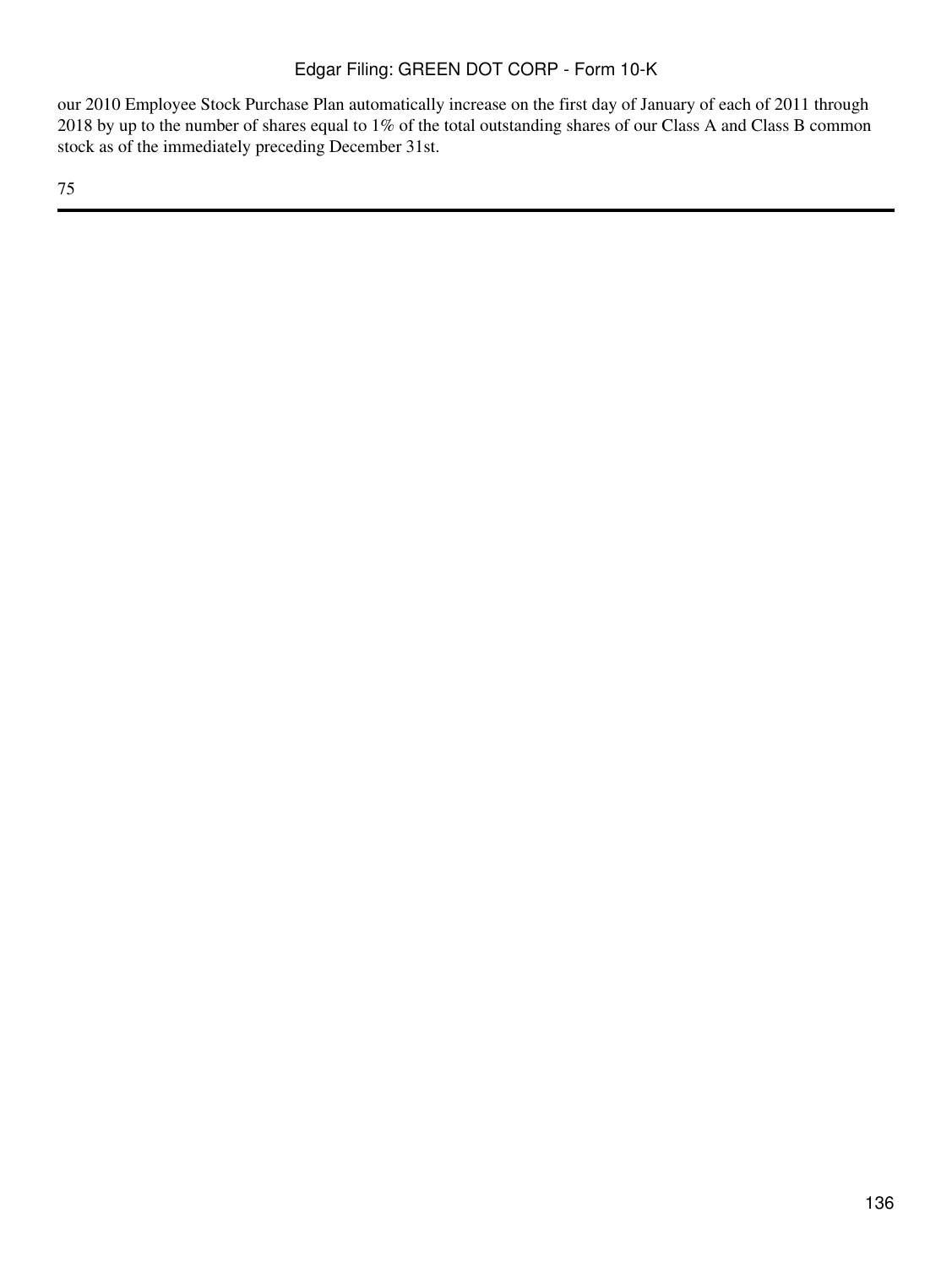### [Table of Contents](#page-2-0) GREEN DOT CORPORATION NOTES TO CONSOLIDATED FINANCIAL STATEMENTS - (CONTINUED) Note 14—Stock-Based Compensation (continued)

Our board of directors or its compensation committee may reduce the amount of the annual increase under the 2010 Equity Incentive Plan or 2010 Employee Stock Purchase Plan in any particular year. Options granted under the 2010 Equity Incentive Plan generally vest over four years and expire five or ten years from the date of grant. The total stock-based compensation expense recognized was \$9.5 million and \$7.3 million for the years ended December 31, 2011 and 2010, respectively, \$6.8 million for the five months ended December 31, 2009 and \$2.5 million for the year ended July 31, 2009. Stock-based compensation for the years ended December 31, 2011 and 2010 includes expense related to awards of stock options and restricted stock units and purchases under the 2010 Employee Stock Purchase Plan. The total income tax expense recognized as a component of stock-based compensation was \$1.8 million and \$1.3 million for the years ended December 31, 2011 and 2010, respectively, \$2.6 million for the five months ended December 31, 2009 and \$0.4 million for the year ended July 31, 2009.

Options and restricted stock units granted on or after July 21, 2010 are issued under the 2010 Equity Incentive Plan and options granted prior to July 21, 2010 were issued under the 2001 Stock Plan, the predecessor to our 2010 Equity Incentive Plan. We have reserved shares of our Class A common stock and Class B common stock for issuance under the 2010 Equity Incentive Plan and 2001 Stock Plan, respectively.

The following table summarizes information for the stock options and restricted stock units that we granted:

|                                                                                                                  | Year Ended December 31, |         | <b>Five Months Ended</b> | Year Ended    |  |
|------------------------------------------------------------------------------------------------------------------|-------------------------|---------|--------------------------|---------------|--|
|                                                                                                                  | 2011                    | 2010    | December 31, 2009        | July 31, 2009 |  |
| Stock options granted                                                                                            | 889,254                 | 349,000 | 1,389,250                | 749,300       |  |
| Weighted-average exercise price                                                                                  | \$38.70                 | \$32.38 | \$19.75                  | \$11.32       |  |
| Weighted-average grant-date fair value                                                                           | \$18.62                 | \$15.66 | \$9.47                   | \$6.98        |  |
| Restricted stock units granted                                                                                   | 110,503                 |         |                          |               |  |
| Weighted-average grant-date fair value                                                                           | \$33.46                 | $S-$    | $S-$                     | $S-$          |  |
| We estimated the fair value of each stock option grant on the date of grant using the following weighted-average |                         |         |                          |               |  |

We estimated the fair value of each stock option grant on the date of grant using the following weighted-average assumptions:

|                                            | Year Ended December 31, |  | Five Months Ended |  | Year Ended        |  |               |      |
|--------------------------------------------|-------------------------|--|-------------------|--|-------------------|--|---------------|------|
|                                            | 2011                    |  | 2010              |  | December 31, 2009 |  | July 31, 2009 |      |
| Risk-free interest rate                    | 1.92                    |  | $\%$ 2.18         |  | $\%$ 2.56         |  | $\%$ 2.26     | $\%$ |
| Expected term (life) of options (in years) | 6.06                    |  | 5.92              |  | 6.08              |  | 6.08          |      |
| Expected dividends                         |                         |  |                   |  |                   |  |               |      |
| Expected volatility                        | 48.35                   |  | $\%$ 49.41        |  | % 46.9            |  | $\%$ 53.2     | $\%$ |

Determining the fair value of stock-based awards at their respective grant dates requires considerable judgment, including estimating expected volatility and expected term (life). We based our expected volatility on the historical volatility of comparable public companies over the option's expected term. We calculated our expected term based on the simplified method, which is the mid-point between the weighted-average graded-vesting term and the contractual term. The simplified method was chosen as a means to determine expected term as there is limited historical option exercise experience due to our company being newly public. We derived the risk-free rate from the average yield for the five-and seven-year zero-coupon U.S. Treasury Strips. We estimate forfeitures at the grant date based on our historical forfeiture rate since the Plan's inception and revise the estimate, if necessary, in subsequent periods if actual forfeitures differ from those estimates.

Stock Awards

In December 2009, our board of directors awarded 257,984 shares of common stock to our Chief Executive Officer to compensate him for past services rendered to our company. The number of shares awarded was equal to the number of shares subject to fully vested options that unintentionally expired unexercised in June 2009. The aggregate grant date fair value of the December 2009 award was approximately \$5.2 million, based on an estimated fair value of our common stock of \$20.01, as determined by our board of directors on the date of the award. We recorded the aggregate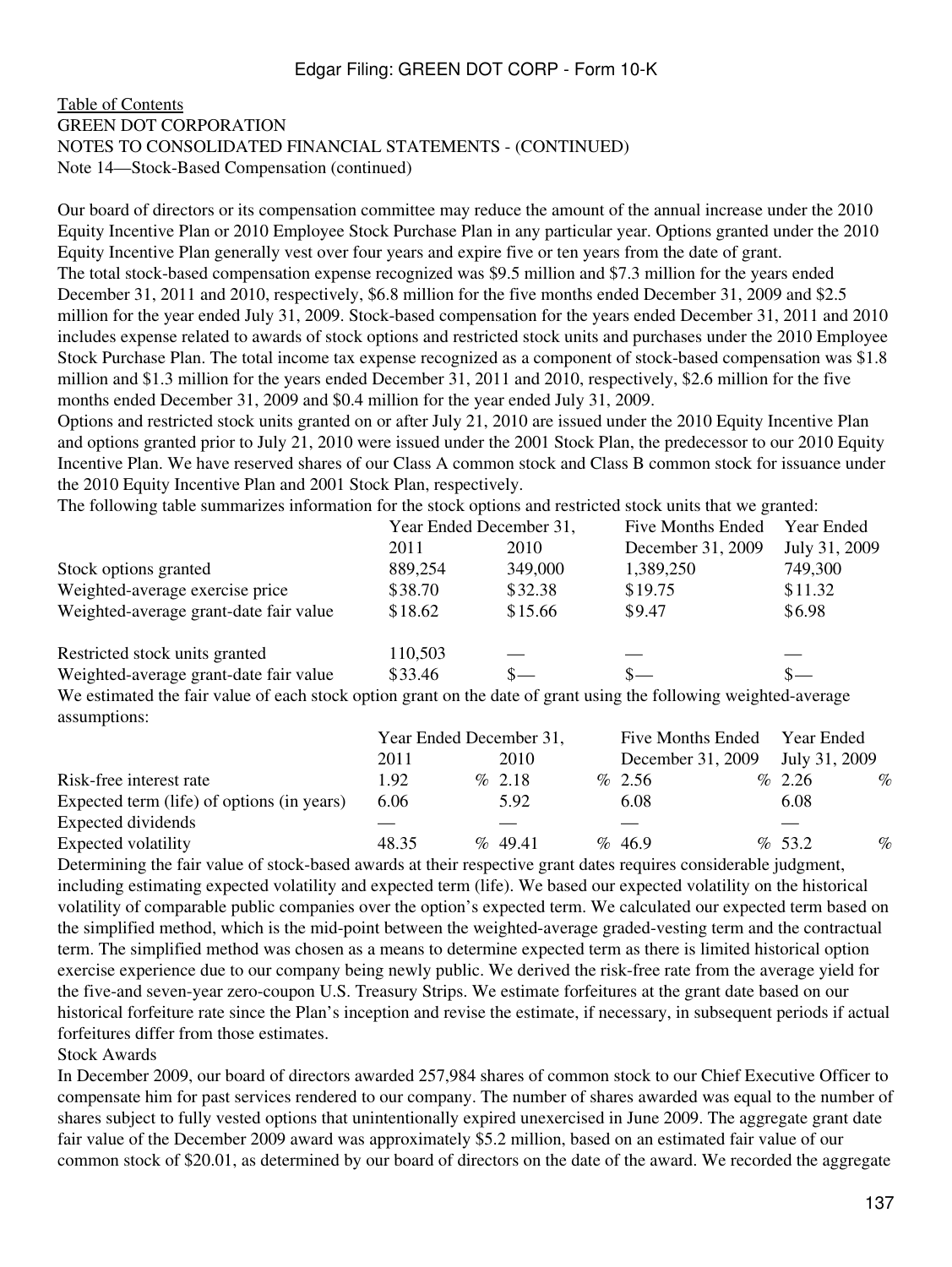grant date fair value as compensation and benefits expense on the date of the award.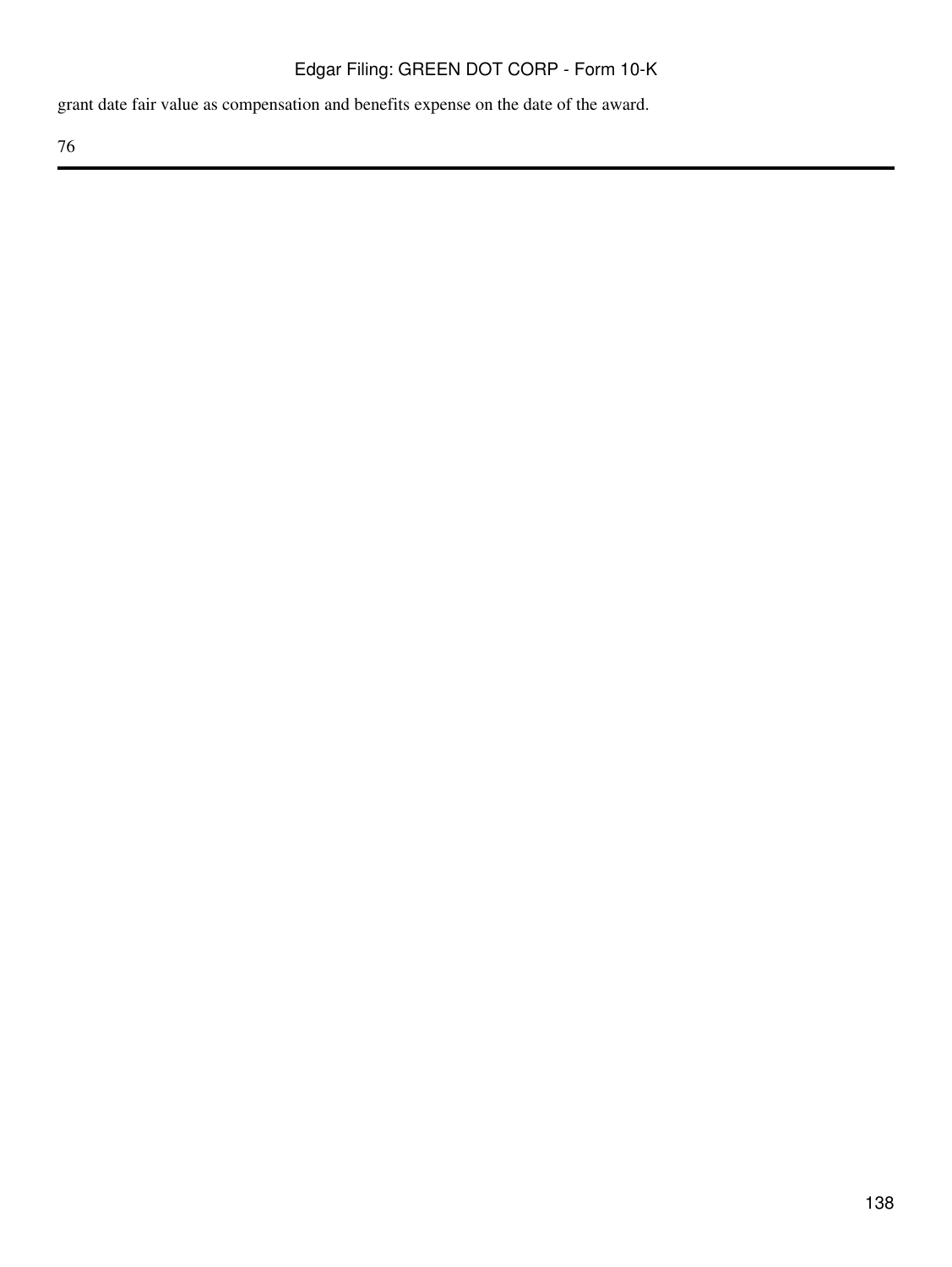### [Table of Contents](#page-2-0) GREEN DOT CORPORATION NOTES TO CONSOLIDATED FINANCIAL STATEMENTS - (CONTINUED) Note 14—Stock-Based Compensation (continued)

Option activity for the year ended July 31, 2009, the five months ended December 31, 2009 and the years ended December 31, 2010 and 2011 was as follows:

|                                       | Weighted-Average      | Aggregate Intrinsic |  |  |  |  |
|---------------------------------------|-----------------------|---------------------|--|--|--|--|
|                                       | <b>Exercise Price</b> | Value               |  |  |  |  |
| (in thousands, except per share data) |                       |                     |  |  |  |  |
| 4,795                                 | 2.76                  |                     |  |  |  |  |
| 812                                   | 11.32                 |                     |  |  |  |  |
| (664)                                 | 4.24                  |                     |  |  |  |  |
| (35)                                  | 3.21                  |                     |  |  |  |  |
| 4,908                                 | 3.88                  |                     |  |  |  |  |
| 1,389                                 | 19.75                 |                     |  |  |  |  |
| (48)                                  | 10.15                 |                     |  |  |  |  |
| (562)                                 | 1.68                  |                     |  |  |  |  |
| 5,687                                 | 7.98                  |                     |  |  |  |  |
| 349                                   | 32.38                 |                     |  |  |  |  |
| (143)                                 | 21.38                 |                     |  |  |  |  |
| (1,550)                               | 3.61                  |                     |  |  |  |  |
| 4,343                                 | 11.25                 |                     |  |  |  |  |
| 889                                   | 38.70                 |                     |  |  |  |  |
| (132)                                 | 37.38                 |                     |  |  |  |  |
| (344)                                 | 9.18                  |                     |  |  |  |  |
| 4,756                                 | 15.79                 | \$79,696            |  |  |  |  |
| 4,711                                 | 15.64                 | \$79,609            |  |  |  |  |
| 3,035                                 | 8.43                  | \$69,521            |  |  |  |  |
|                                       | Number of Shares      |                     |  |  |  |  |

The total intrinsic value of options exercised was \$4.4 million and \$76.8 million for the years ended December 31, 2011 and 2010, respectively, \$10.0 million for the five months ended December 31, 2009 and \$0.3 million for the year ended July 31, 2009. Approximately 2.3 million shares are available for grant under the 2010 Equity Incentive Plan as of December 31, 2011.

Restricted stock unit activity for the year ended December 31, 2011 was as follows:

|                                  | Number of RSUs<br>(in thousands) | Unvested RSUs |  |
|----------------------------------|----------------------------------|---------------|--|
| Outstanding at December 31, 2010 |                                  |               |  |
| RSU <sub>s</sub> granted         | 111                              | 111           |  |
| RSU <sub>s</sub> canceled        | (1)                              | - (1          |  |
| RSU <sub>s</sub> vested          |                                  |               |  |
| Outstanding at December 31, 2011 | 110                              | 110           |  |
|                                  |                                  |               |  |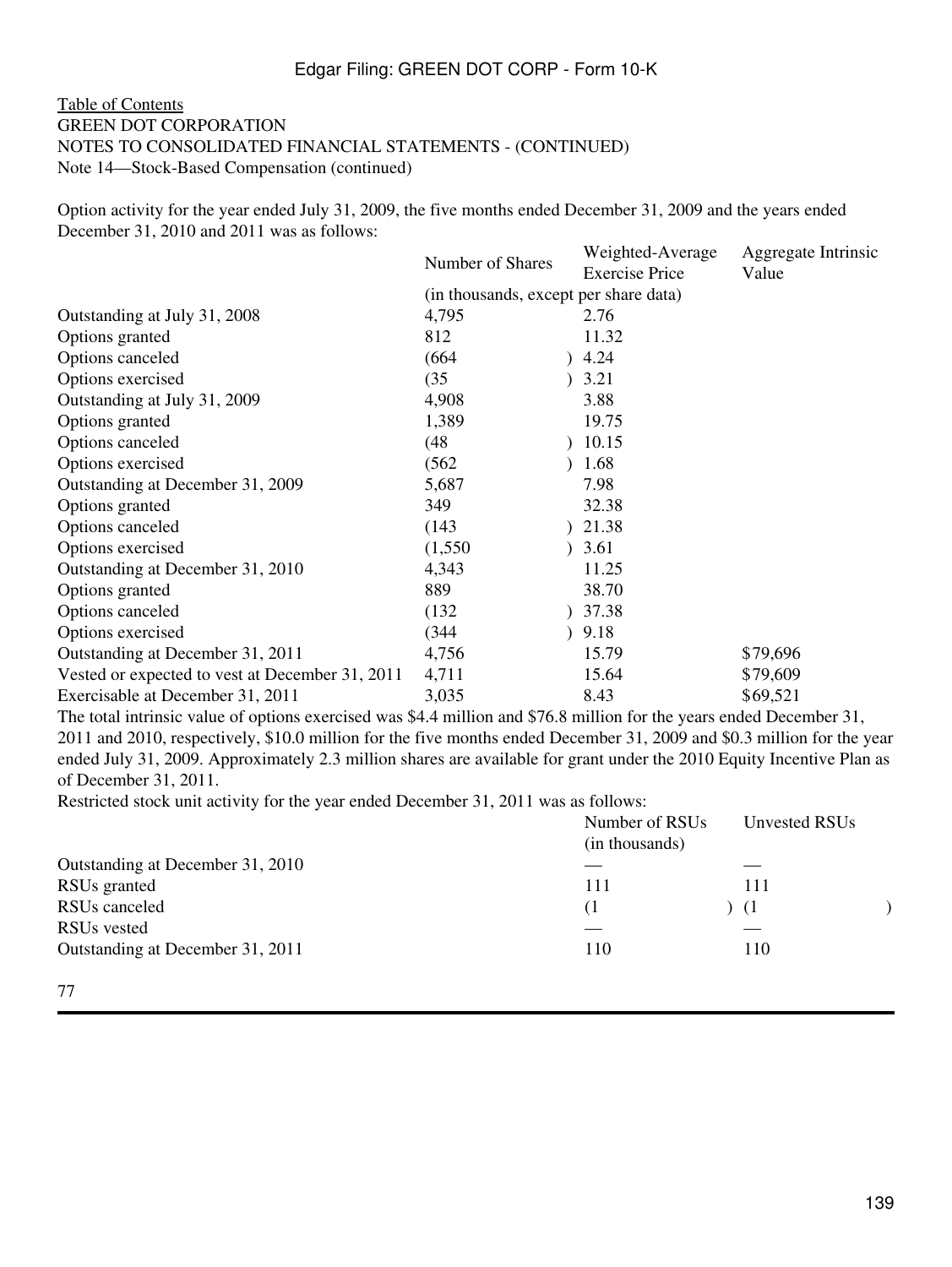### [Table of Contents](#page-2-0) GREEN DOT CORPORATION NOTES TO CONSOLIDATED FINANCIAL STATEMENTS - (CONTINUED) Note 14—Stock-Based Compensation (continued)

The following table summarizes information with respect to stock options outstanding and exercisable at December 31, 2011:

|                       | <b>Options Outstanding</b> |                  |                        |             | <b>Options Currently Exercisable</b> |                       |
|-----------------------|----------------------------|------------------|------------------------|-------------|--------------------------------------|-----------------------|
|                       |                            | Weighted-Average |                        |             | Weighted-Average                     |                       |
| <b>Exercise Price</b> | <b>Number</b>              | Remaining        | Weighted-AverageNumber |             | Remaining                            | Weighted-Average      |
|                       | Outstanding                | Contractual      | <b>Exercise Price</b>  | Outstanding | Contractual                          | <b>Exercise Price</b> |
|                       |                            | Life (in Years)  |                        |             | Life (in Years)                      |                       |
| $0.83 - 1.41$         | 364,599                    | 2.64             | \$1.17                 | 364,599     | 2.64                                 | \$1.17                |
| 1.55-4.00             | 542,710                    | 2.46             | 1.58                   | 542,710     | 2.46                                 | 1.58                  |
| 4.64-10.75            | 1,474,366                  | 6.31             | 6.16                   | 1,363,809   | 6.26                                 | 5.79                  |
| 10.84-17.19           | 136,140                    | 7.51             | 15.83                  | 63,709      | 7.50                                 | 15.85                 |
| 20.01-31.61           | 1,422,169                  | 8.09             | 21.69                  | 628,652     | 7.89                                 | 20.37                 |
| 31.63-55.52           | 815,684                    | 9.23             | 38.91                  | 71,992      | 7.78                                 | 36.02                 |
|                       | 4,755,668                  |                  |                        | 3,035,471   |                                      |                       |

Tax benefits realized from the exercise of stock options were \$3.0 million and \$24.8 million for the years ended December 31, 2011 and 2010, respectively, \$1.9 million for the five months ended December 31, 2009 and \$0 for the year ended July 31, 2009. Cash proceeds from the exercise of stock options were \$3.2 million and \$5.6 million for the years ended December 31, 2011 and 2010, respectively, \$0.9 million for the five months ended December 31, 2009 and \$0.1 million for the year ended July 31, 2009. The aggregate unrecognized compensation cost for unvested stock options and RSU awards expected to be recognized in compensation expense in future periods was \$19.0 million and \$3.4 million at December 31, 2011, respectively, and the related weighted-average period over which the compensation expense is expected to be recognized was estimated at 2.8 years and 0.8 years, respectively. Stock-Based Retailer Incentive Compensation

As discussed in Note 13 — Stockholders' Equity, we issued Walmart 2,208,552 shares of our Class A common stock. We recognize the fair value of 36,810 shares each month over the 60-month term of the commercial agreement. An early expiration of our right to repurchase as described above would, however, result in the recognition of the fair value of all the shares still subject to repurchase on the date of the expiration. We currently assess an early expiration of our repurchase right to be remote. We record the fair value recognized as stock-based retailer incentive compensation, a contra-revenue component of our total operating revenues. We recognize monthly the fair value of the shares for which our right to repurchase has lapsed using the then-current fair market value of our Class A common stock. We recognized \$17.3 million and \$13.4 million of stock-based retailer incentive compensation for the years ended December 31, 2011 and 2010, respectively.

Note 15— Earnings per Common Share

We calculate EPS using the two-class method. Refer to Note 2 — Summary of Significant Accounting Policies for a discussion of the calculation of EPS. The calculation of basic EPS and diluted EPS was as follows: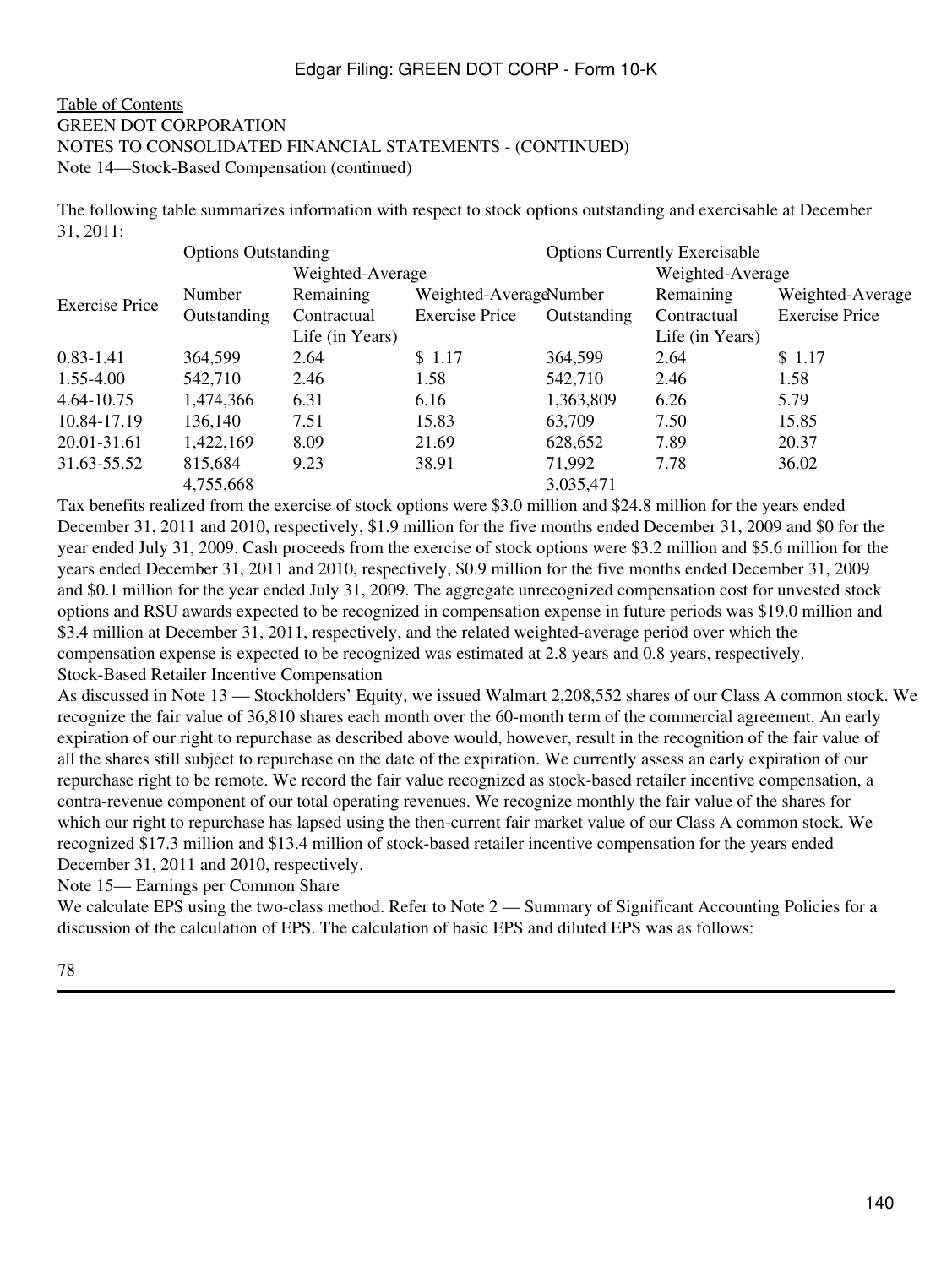# [Table of Contents](#page-2-0) GREEN DOT CORPORATION NOTES TO CONSOLIDATED FINANCIAL STATEMENTS - (CONTINUED)

Note 15—Earnings per Common Share (continued)

|                                                                                 | Year Ended December 31, |           |                                       | <b>Five Months Ended</b> | Year Ended      |
|---------------------------------------------------------------------------------|-------------------------|-----------|---------------------------------------|--------------------------|-----------------|
|                                                                                 | 2011                    |           | 2010                                  | December 31, 2009        | July 31, 2009   |
|                                                                                 |                         |           | (In thousands, except per share data) |                          |                 |
| Basic earnings per Class A common share                                         |                         |           |                                       |                          |                 |
| Net income                                                                      | \$52,083                |           | \$42,232                              | $\frac{1}{2}$            | $\frac{\ }{\ }$ |
| Allocated earnings to preferred stock                                           | (558)                   |           | (14,659)                              |                          |                 |
| Allocated earnings to other classes of common $(24,022)$<br>stock               |                         |           | (24, 408)                             |                          |                 |
| Net income allocated to Class A common<br>stockholders                          | 27,503                  |           | 3,165                                 |                          |                 |
| Weighted-average Class A shares issued and<br>outstanding                       | 22,238                  |           | 2,980                                 |                          |                 |
| Basic earnings per Class A common share                                         | \$1.24                  |           | \$1.06                                |                          | $_{\rm s-}$     |
| Diluted earnings per Class A common share                                       |                         |           |                                       |                          |                 |
| Net income allocated to Class A common<br>stockholders                          | \$27,503                |           | \$3,165                               | $\frac{\S}{\S}$          | $\frac{\ }{s-}$ |
| Allocated earnings to participating securities,<br>net of re-allocated earnings | 23,585                  |           | 24,366                                |                          |                 |
| Re-allocated earnings                                                           | (1,036)                 | $\lambda$ | (231)                                 |                          |                 |
| Diluted net income allocated to Class A<br>common stockholders                  | 50,052                  |           | 27,300                                |                          |                 |
| Weighted-average Class A shares issued and<br>outstanding                       | 22,238                  |           | 2,980                                 |                          |                 |
| Dilutive potential common shares:                                               |                         |           |                                       |                          |                 |
| Class B common stock                                                            | 19,822                  |           | 24,796                                |                          |                 |
| Stock options                                                                   |                         |           |                                       |                          |                 |
| Restricted stock units                                                          | 3                       |           |                                       |                          |                 |
| Employee stock purchase plan                                                    | $\overline{2}$          |           | 6                                     |                          |                 |
| Diluted weighted-average Class A shares<br>issued and outstanding               | 42,065                  |           | 27,782                                |                          |                 |
| Diluted earnings per Class A common share                                       | \$1.19                  |           | \$0.98                                | $s-$                     | $\frac{1}{2}$   |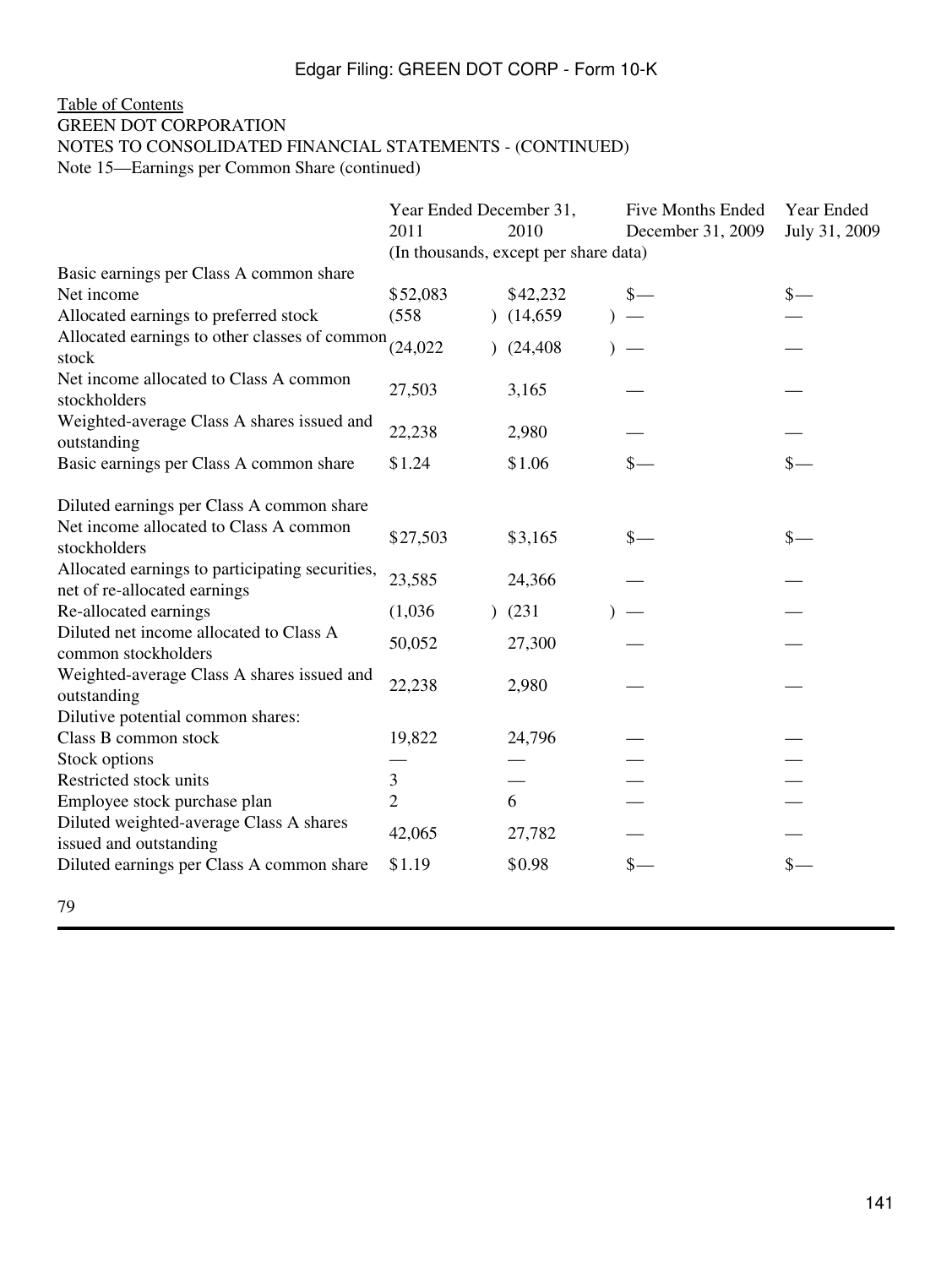## [Table of Contents](#page-2-0) GREEN DOT CORPORATION NOTES TO CONSOLIDATED FINANCIAL STATEMENTS - (CONTINUED)

Note 15—Earnings per Common Share (continued)

|                                                                   | Year Ended December 31,<br>2011       | 2010     | <b>Five Months Ended</b><br>December 31, 2009 | Year Ended<br>July 31, 2009 |  |
|-------------------------------------------------------------------|---------------------------------------|----------|-----------------------------------------------|-----------------------------|--|
|                                                                   | (In thousands, except per share data) |          |                                               |                             |  |
| Basic earnings per Class B common share<br>Net income             | \$52,083                              | \$42,232 | \$13,663                                      | \$37,163                    |  |
| Allocated earnings and deemed dividends to<br>preferred stock     | (558)                                 | (14,659) | (9,170)                                       | (27,044)                    |  |
| Allocated earnings to other classes of common (29,613)<br>stock   |                                       | (4,644)  |                                               |                             |  |
| Accretion of redeemable convertible preferred<br>stock            |                                       |          |                                               | (1,956)                     |  |
| Net income allocated to Class B common<br>stockholders            | 21,912                                | 22,929   | 4,493                                         | 8,163                       |  |
| Weighted-average Class B shares issued and<br>outstanding         | 17,718                                | 21,589   | 12,222                                        | 12,036                      |  |
| Basic earnings per Class B common share                           | \$1.24                                | \$1.06   | \$0.37                                        | \$0.68                      |  |
| Diluted earnings per Class B common share                         |                                       |          |                                               |                             |  |
| Net income allocated to Class B common<br>stockholders            | \$21,912                              | \$22,929 | \$4,493                                       | \$8,163                     |  |
| Re-allocated earnings                                             | 1,673                                 | 1,437    |                                               |                             |  |
| Diluted net income allocated to Class B<br>common stockholders    | 23,585                                | 24,366   | 4,493                                         | 8,163                       |  |
| Weighted-average Class B shares issued and<br>outstanding         | 17,718                                | 21,589   | 12,222                                        | 12,036                      |  |
| Dilutive potential common shares:                                 |                                       |          |                                               |                             |  |
| Stock options                                                     | 2,104                                 | 3,061    | 2,941                                         | 2,978                       |  |
| Warrants                                                          |                                       | 146      | 262                                           | 698                         |  |
| Diluted weighted-average Class B shares<br>issued and outstanding | 19,822                                | 24,796   | 15,425                                        | 15,712                      |  |
| Diluted earnings per Class B common share                         | \$1.19                                | \$0.98   | \$0.29                                        | \$0.52                      |  |

As of December 31, 2011, 1,472,352 shares of Class A common stock issued to Walmart were subject to our repurchase right. Basic and diluted EPS for these shares were the same as basic and diluted EPS for our Class A common stock for the years ended December 31, 2011 and 2010.

We excluded from the computation of basic EPS all shares issuable under an unvested warrant to purchase 4,283,456 shares of our Class B common stock, as the related performance conditions had not been satisfied.

For the periods presented, we excluded all shares of convertible preferred stock and certain stock options outstanding, which could potentially dilute basic EPS in the future, from the computation of diluted EPS as their effect was anti-dilutive. The following table shows the weighted-average number of anti-dilutive shares excluded from the diluted EPS calculation: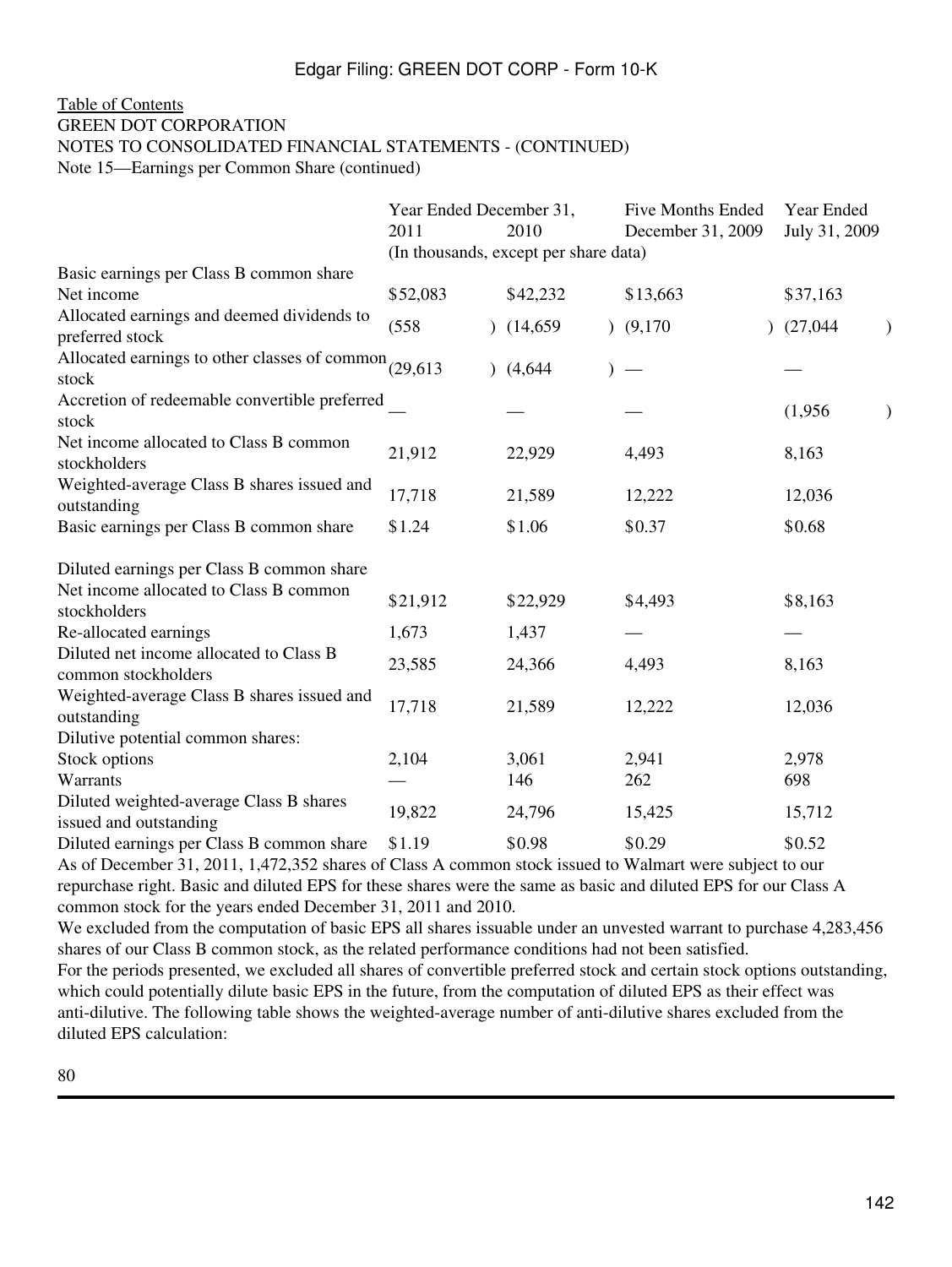#### [Table of Contents](#page-2-0) GREEN DOT CORPORATION NOTES TO CONSOLIDATED FINANCIAL STATEMENTS - (CONTINUED) Note 15—Earnings per Common Share (continued)

|                                                 | Year Ended December 31, |        | <b>Five Months Ended</b> | <b>Year Ended</b> |  |
|-------------------------------------------------|-------------------------|--------|--------------------------|-------------------|--|
|                                                 | 2011                    | 2010   | December 31, 2009        | July 31, 2009     |  |
|                                                 | (In thousands)          |        |                          |                   |  |
| Class A common stock                            |                         |        |                          |                   |  |
| Options to purchase Class A common stock        | 258                     | 22     |                          |                   |  |
| Restricted stock units                          |                         |        |                          |                   |  |
| Conversion of convertible preferred stock       | 451                     |        |                          |                   |  |
| Total options and restricted stock units        | 709                     | 22     |                          |                   |  |
| Class B common stock                            |                         |        |                          |                   |  |
| Options to purchase Class B common stock        | 5                       | 11     | 223                      | 97                |  |
| Conversion of convertible preferred stock       |                         | 13,803 | 24,942                   | 25,674            |  |
| Total options and convertible preferred stock 5 |                         | 13,814 | 25,165                   | 25,771            |  |
| Note $16 - 401(k)$ Plan                         |                         |        |                          |                   |  |

On January 1, 2004, we established a defined contribution savings plan under Section 401(k) of the Internal Revenue Code. Employees who have attained at least 21 years of age are generally eligible to participate in the plan on the first day of the calendar month following the month in which they commence service with us. Participants may make pre-tax contributions to the plan from their eligible earnings up to the statutorily prescribed annual limit on pre-tax contributions under the code. We may contribute to the plan at the discretion of our board of directors. Effective January 1, 2010, our board elected to include a discretionary employer matching contribution equal to 50% of the first 6% of the participant's eligible compensation as defined by the Plan. Our contributions are allocated in the same manner as that of the participant's elective contributions. We made contributions to the plan of \$944,000 and \$686,000 for the years ended December 31, 2011 and 2010, \$0 for the five months ended December 31, 2009 and \$58,000 for the year ended July 31, 2009.

## Note 17—Commitments and Contingencies

We currently lease approximately 84,000 square feet in Monrovia, California for our corporate headquarters, pursuant to lease agreements for approximately 75,000 square feet that expire in September 2012 and 4,000 square feet that expire in December 2012 and a sub-lease agreement of approximately 5,000 square feet that expires in December 2013. We also maintain smaller administrative or project offices. Our total rental expense for these leases amounted to \$2.6 million and \$1.8 million for the years ended December 31, 2011 and 2010, \$0.6 million for the five months ended December 31, 2009, and \$1.4 million for the year ended July 31, 2009.

On December 6, 2011, we entered into a ten-year office lease pursuant to which we will lease a new headquarters facility, consisting of 140,000 square feet of office space in Pasadena, California. The initial term of the lease is ten years and is scheduled to commence November 1, 2012 and expire on October 31, 2022. We will relocate our employees to this new office space prior to the expiration of the lease on our current headquarters. We did not take possession of or control the physical use of this property during 2011, and accordingly, we did not recognize any rent expense associated with this lease agreement.

At December 31, 2011, the minimum aggregate rental commitment under all operating leases was:

| (in thousands) |
|----------------|
| \$3,169        |
| 3,943          |
| 3,537          |
| 3,963          |
| 29,367         |
| \$43,979       |
|                |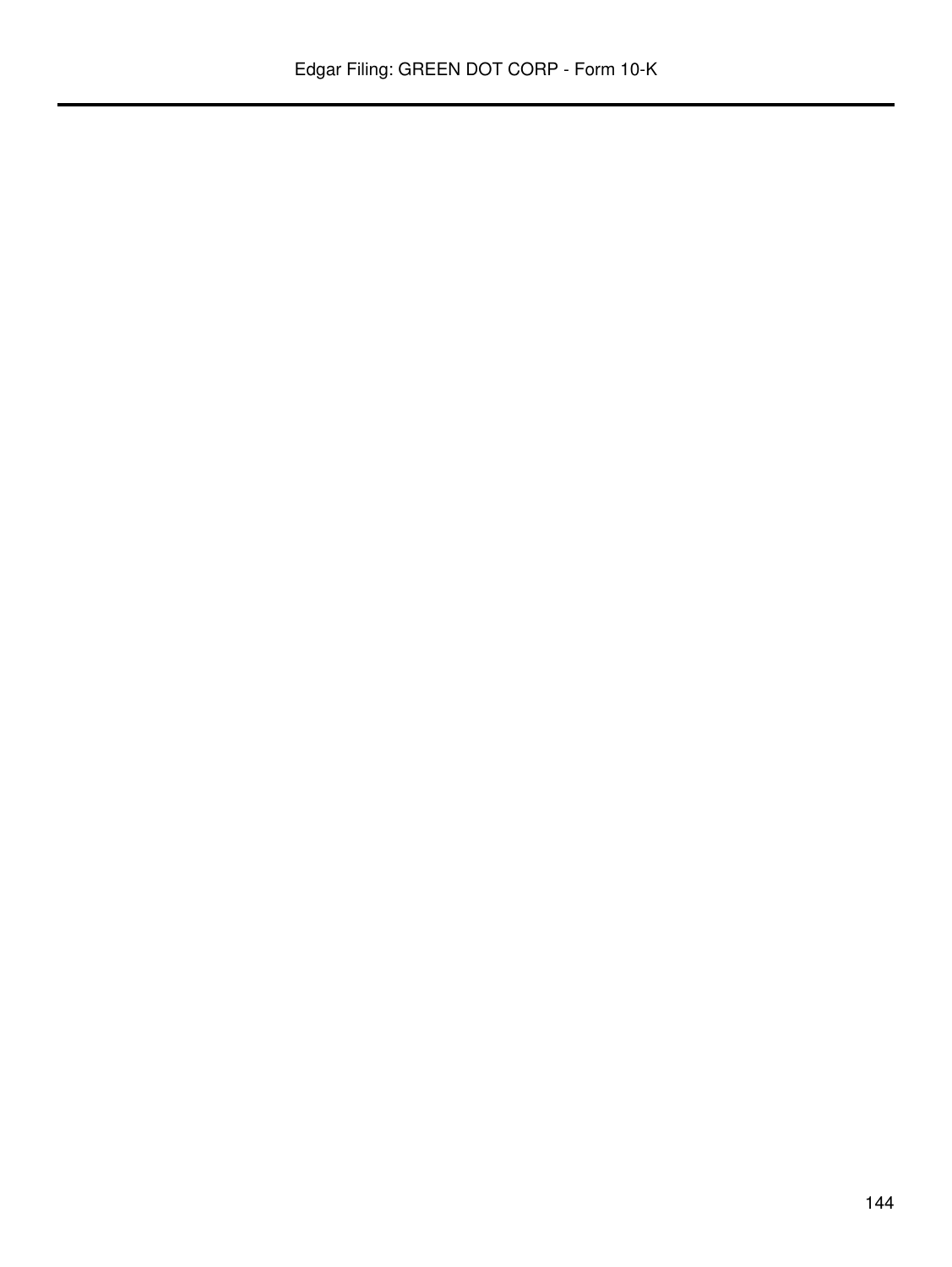#### [Table of Contents](#page-2-0) GREEN DOT CORPORATION NOTES TO CONSOLIDATED FINANCIAL STATEMENTS - (CONTINUED) Note 17—Commitments and Contingencies (continued)

We have various agreements with vendors and retail distributors that include future minimum annual payments. At December 31, 2011, the minimum aggregate commitment under these agreements was:

| Year Ending December 31, | (in thousands) |
|--------------------------|----------------|
| 2012                     | \$7,706        |
| 2013                     | 3,602          |
| 2014                     | 328            |
| 2015                     |                |
| Thereafter               |                |
|                          | \$11.636       |

In the event we terminate our processing services agreement for convenience, we are required to pay a single lump sum equal to any minimum payments remaining on the date of termination.

We have retained outside regulatory counsel to survey and monitor the laws of all 50 states to identify state laws or regulations that apply to prepaid debit cards and other stored value products. Many state laws do not specifically address stored value products and what, if any, legal or regulatory requirements (including licensing) apply to the sale of these products. We have obtained money transmitter licenses (or similar such licenses) where applicable, based on advice of counsel or when we have been requested to do so. If we were found to be in violation of any laws and regulations governing banking, money transmitters, electronic fund transfers, or money laundering in the United States or abroad, we could be subject to penalties or could be forced to change our business practices.

In the ordinary course of business, we are a party to various legal proceedings. We review these actions on an ongoing basis to determine whether it is probable that a loss has occurred and use that information when making accrual and disclosure decisions. We have not established reserves or possible ranges of losses related to these proceedings because, at this time in the proceedings, the matters do not relate to a probable loss and/or the amounts are not reasonably estimable.

From time to time we enter into contracts containing provisions that contingently require us to indemnify various parties against claims from third parties. These contracts primarily relate to (i) contracts with our card issuing banks, under which we are responsible to them for any unrecovered overdrafts on cardholders' accounts; (ii) certain real estate leases, under which we may be required to indemnify property owners for environmental and other liabilities, and other claims arising from our use of the premises, (iii) certain agreements with our officers, directors, and employees, under which we may be required to indemnify these persons for liabilities arising out of their relationship with us, (iv) contracts under which we may be required to indemnify our retail distributors, suppliers, vendors and other parties with whom we have contracts against third-party claims that our products infringe a patent, copyright, or other intellectual property right claims arising from our acts, omissions, or violation of law.

Generally, a maximum obligation under these contracts is not explicitly stated. Because the obligated amounts associated with these types of agreements are not explicitly stated, the overall maximum amount of the obligation cannot be reasonably estimated. With the exception of overdrafts on cardholders' accounts, historically, we have not been required to make payments under these and similar contingent obligations, and no liabilities have been recorded for these obligations in our consolidated balance sheets.

For additional information regarding overdrafts on cardholders' accounts, refer to Note 4 — Accounts Receivable. Note 18—Significant Customer Concentrations

A credit concentration may exist if customers are involved in similar industries, economic sectors, and geographic regions. Our retail distributors operate in similar economic sectors but diverse domestic geographic regions. The loss of a significant retail distributor could have a material adverse effect upon our card sales, profitability, and revenue growth.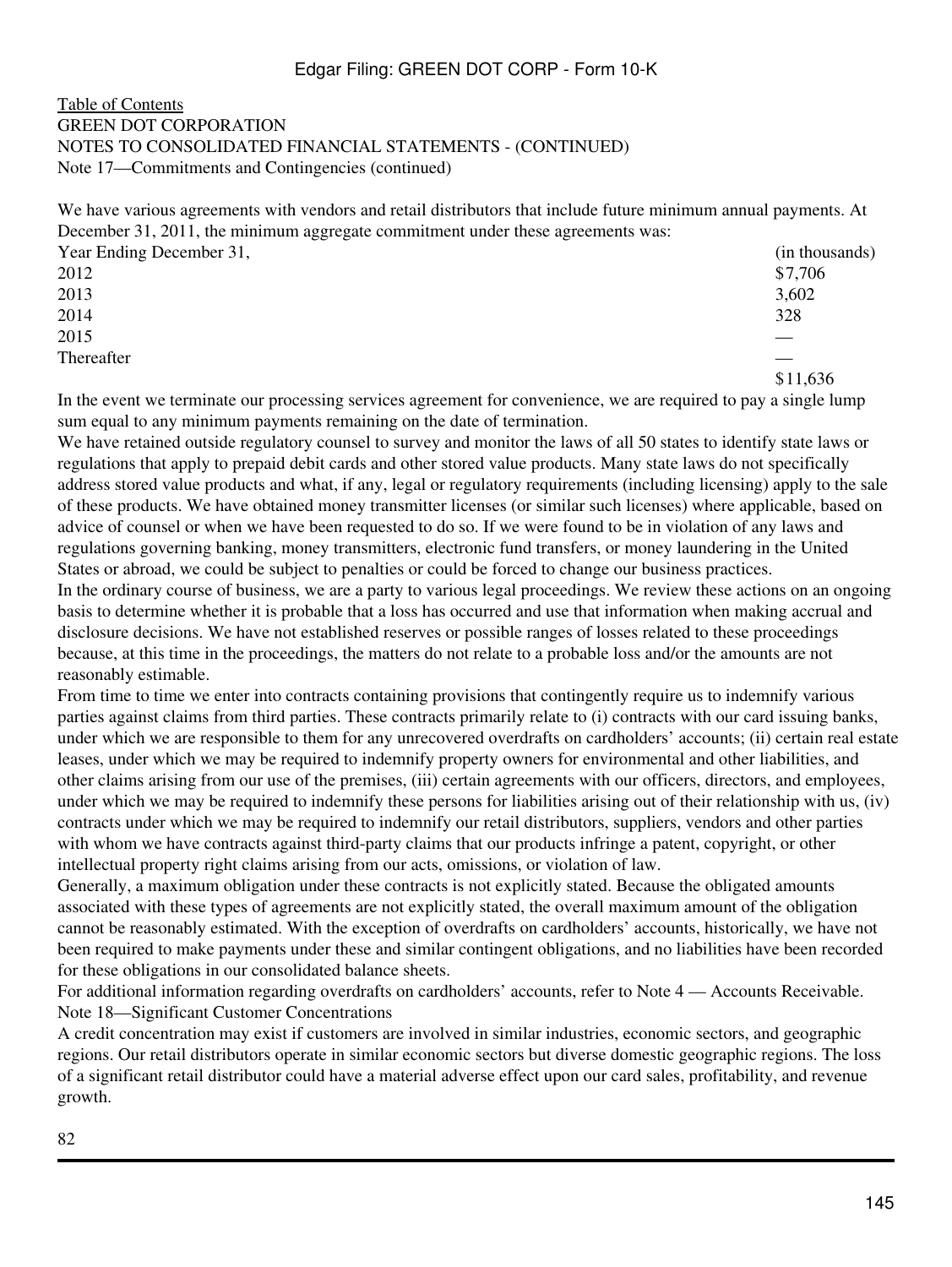#### [Table of Contents](#page-2-0) GREEN DOT CORPORATION NOTES TO CONSOLIDATED FINANCIAL STATEMENTS - (CONTINUED) Note 18—Significant Customer Concentration (continued)

Revenues derived from our products sold at our four largest retail distributors represented the following percentages of our total operating revenues:

|                                                        | Year Ended December 31, |  | <b>Five Months Ended</b> |  | Year Ended        |  |               |      |
|--------------------------------------------------------|-------------------------|--|--------------------------|--|-------------------|--|---------------|------|
|                                                        | 2011                    |  | 2010                     |  | December 31, 2009 |  | July 31, 2009 |      |
| Walmart                                                |                         |  | $\%$ 63                  |  | %63               |  | %56           | $\%$ |
| Three other largest retail distributors, as a<br>group | 20                      |  | $\%$ 20                  |  | $\%$ 23           |  | % 27          | $\%$ |

Excluding stock-based retailer incentive compensation of \$17.3 million and \$13.4 million for the years ended December 31, 2011 and 2010, respectively, revenues derived from our products sold at our four largest retail distributors represented the following percentages of our total operating revenues:

|                                                        | Year Ended December 31, |  | Five Months Ended Year Ended |                                 |  |         |      |
|--------------------------------------------------------|-------------------------|--|------------------------------|---------------------------------|--|---------|------|
|                                                        | 2011                    |  | 2010                         | December 31, 2009 July 31, 2009 |  |         |      |
| Walmart                                                | 62                      |  | $\%$ 64                      | %63                             |  | %56     | $\%$ |
| Three other largest retail distributors, as a<br>group |                         |  | %18                          | $\%$ 23                         |  | $\%$ 27 | $\%$ |

The concentration of GPR cards activated (in units) and the concentration of sales of cash transfer products (in units) derived from our products sold at our four largest retail distributors was as follows:

|                                                                | Year Ended December 31, |  | Five Months Ended |  | Year Ended        |  |               |      |
|----------------------------------------------------------------|-------------------------|--|-------------------|--|-------------------|--|---------------|------|
|                                                                | 2011                    |  | 2010              |  | December 31, 2009 |  | July 31, 2009 |      |
| Concentration of GPR cards activated (in<br>units)             | 80                      |  | $\%$ 84           |  | $\%$ 94           |  | $\%$ 95       | $\%$ |
| Concentration of sales of cash transfer<br>products (in units) | 90                      |  | $\%$ 93           |  | $\%$ 93           |  | $\%$ 92       | $\%$ |

Settlement assets derived from our products sold at our four largest retail distributors comprised the following percentages of the settlement assets recorded on our consolidated balance sheet:

|                                                     | December 31, December 31, |  |         |      |
|-----------------------------------------------------|---------------------------|--|---------|------|
|                                                     | 2011                      |  | 2010    |      |
| Walmart                                             |                           |  | % 26    | $\%$ |
| Three other largest retail distributors, as a group | 39                        |  | $\%$ 31 | $\%$ |

During the years ended December 31, 2011 and 2010, the five months ended December 31, 2009, and the year ended July 31, 2009, the substantial majority of the customer funds underlying our products were held in bank accounts at two card issuing banks. These funds are held in trust for the benefit of the customers, and we have no legal rights to the customer funds or deposits at the card issuing banks. Additionally, we have receivables due from these card issuing banks included in accounts receivable, net, on our consolidated balance sheets. The failure of either of these card issuing banks could result in significant business disruption, a potential material adverse affect on our ability to service our customers, potential contingent obligations by us to customers and material write-offs of uncollectible receivables due from these card issuing banks.

Note 19—Regulatory Requirements

Our subsidiary bank, Green Dot Bank, is a member bank of the Federal Reserve System and our primary regulator is the Federal Reserve Board. We are subject to various regulatory capital requirements administered by the federal banking agencies. Failure to meet minimum capital requirements can initiate certain mandatory actions by regulators that, if undertaken, could have a direct material effect on our financial statements. Under capital adequacy guidelines, we must meet specific capital guidelines that involve quantitative measures of the assets, liabilities and certain off-balance sheet items as calculated under regulatory accounting practices. The capital amounts and classification are also subject to qualitative judgments by the regulators about components, risk weightings and other factors.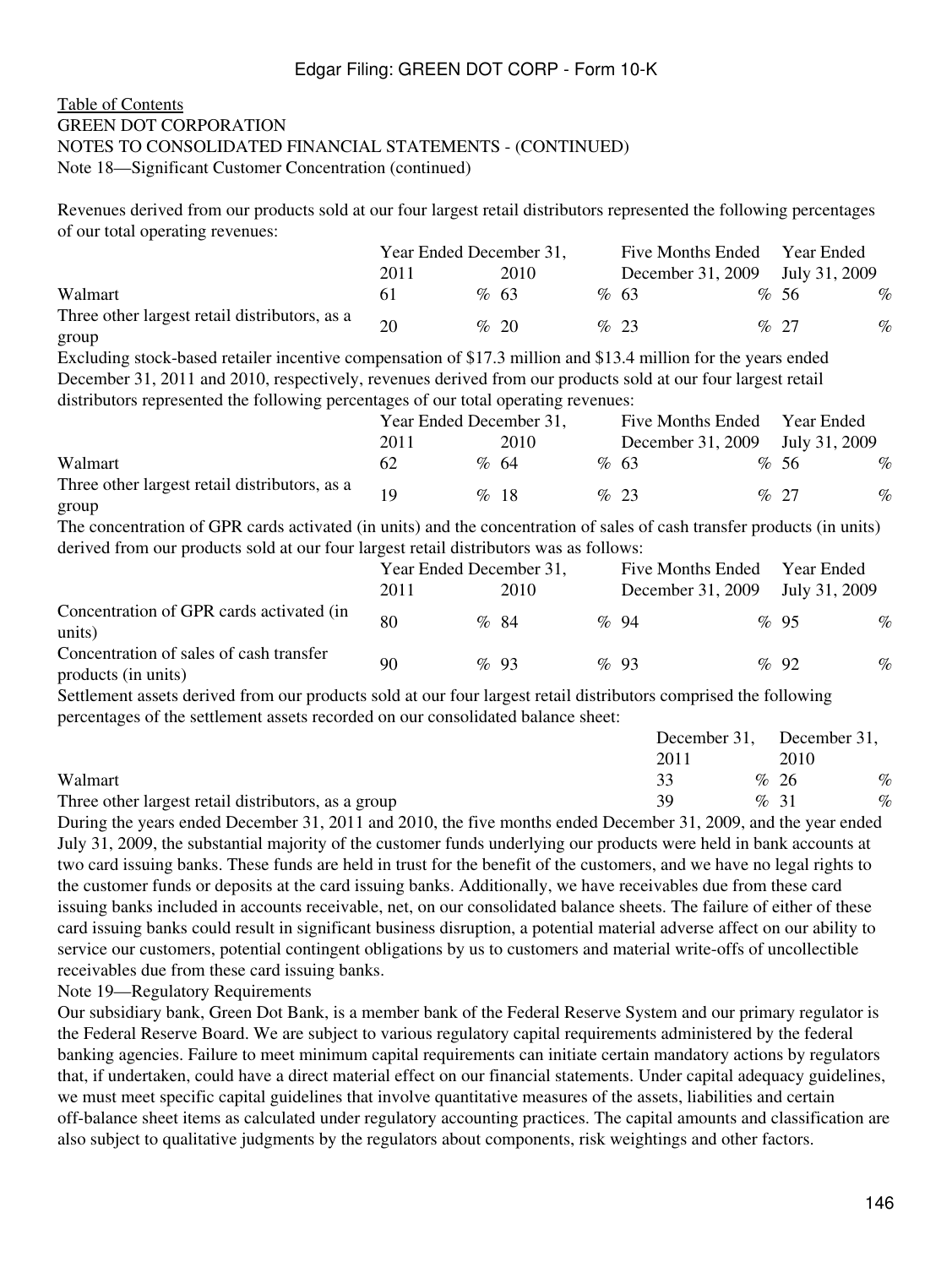As of December 31, 2011, we were categorized as well capitalized under the regulatory framework for prompt corrective action. To be categorized as well capitalized, we must maintain specific total risk-based, Tier I risk-based, and Tier I leverage ratios as set forth in the table below. There are no conditions or events since December 31, 2011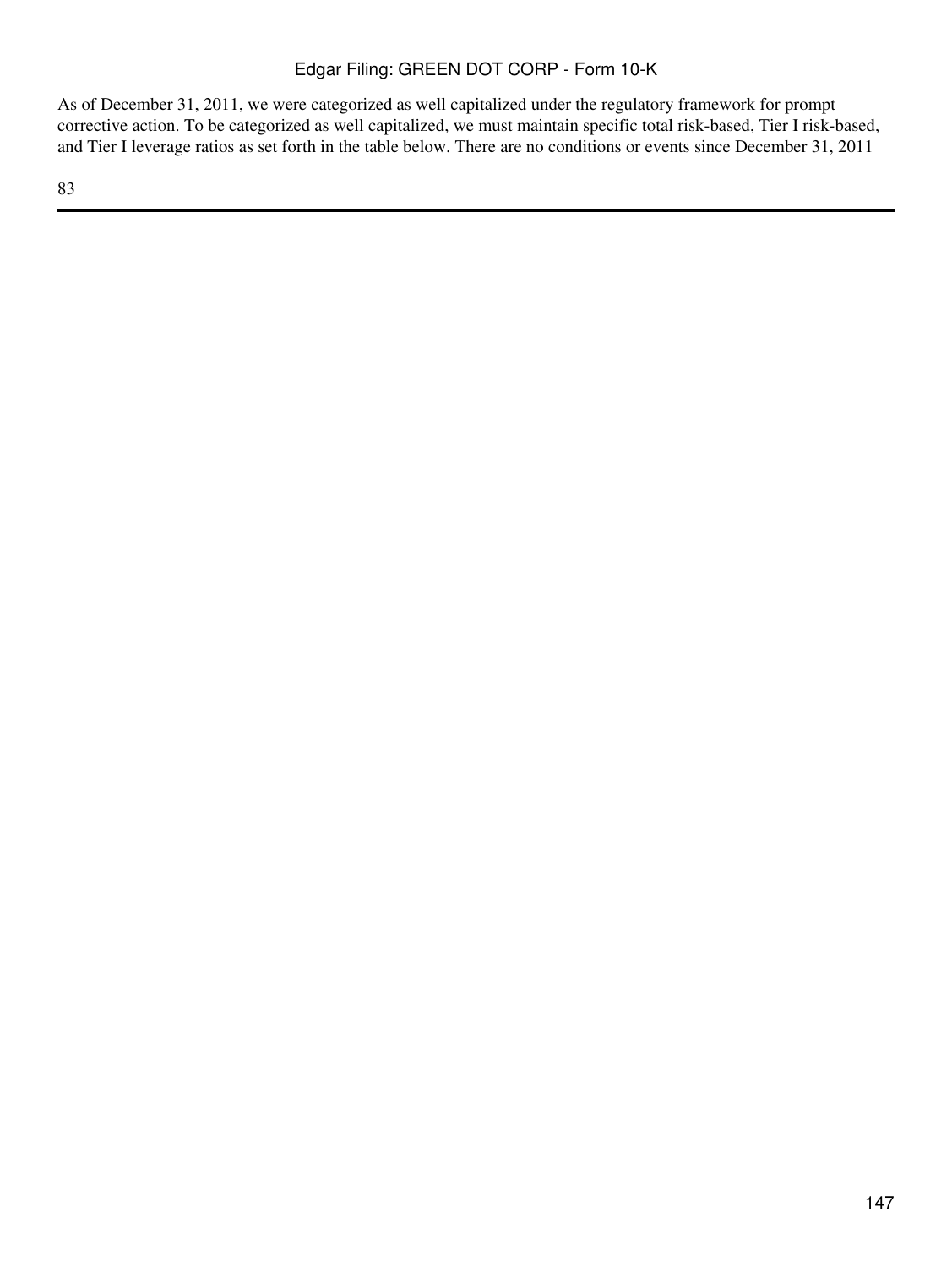#### [Table of Contents](#page-2-0) GREEN DOT CORPORATION NOTES TO CONSOLIDATED FINANCIAL STATEMENTS - (CONTINUED) Note 19—Regulatory Requirements (continued)

which management believes would have changed our category as well capitalized. We were not subject to these requirements as of December 31, 2010.

The actual, required minimum and amount we exceed the minimum capital amounts and ratios at December 31, 2011 are as follows:

|                                                       | <b>Actual Amount</b>          | Regulatory "well<br>capitalized" minimum | <b>Amount We Exceed</b><br>Regulatory "well<br>capitalized" minimum |      |  |
|-------------------------------------------------------|-------------------------------|------------------------------------------|---------------------------------------------------------------------|------|--|
|                                                       | (in thousands, except ratios) |                                          |                                                                     |      |  |
| Tier 1 capital                                        | \$228,971                     | \$16,578                                 | \$212,393                                                           |      |  |
| Total risk-based capital                              | 228,971                       | 28,374                                   | 200,597                                                             |      |  |
| Average total assets for leverage capital<br>purposes | 331,554                       | N/A                                      | N/A                                                                 |      |  |
| Total risk weighted assets                            | 283,737                       | N/A                                      | N/A                                                                 |      |  |
| Tier 1 leverage ratio                                 | 69.1                          | % 5.0                                    | $\%$ 64.1                                                           | $\%$ |  |
| Tier 1 risk-based capital ratio                       | 80.7                          | % 6.0                                    | %74.7                                                               | $\%$ |  |
| Total risk-based capital ratio                        | 80.7                          | % 10.0                                   | % 70.7                                                              | $\%$ |  |
|                                                       |                               |                                          |                                                                     |      |  |

Note 20— Selected Unaudited Quarterly Financial Information

The following tables set forth a summary of our quarterly financial information for each of the four quarters ended December 31, 2011 and 2010.

|                            | Q4        | Q <sub>3</sub>                        | Q2        | Q <sub>1</sub> |  |  |
|----------------------------|-----------|---------------------------------------|-----------|----------------|--|--|
|                            |           | (in thousands, except per share data) |           |                |  |  |
| 2011                       |           |                                       |           |                |  |  |
| Total operating revenues   | \$119,674 | \$115,387                             | \$115,030 | \$117,307      |  |  |
| Total operating expenses   | 97,388    | 94,079                                | 95,680    | 96,802         |  |  |
| Operating income           | 22,286    | 21,308                                | 19,350    | 20,505         |  |  |
| Interest income, net       | 192       | 134                                   | 136       | 102            |  |  |
| Income before income taxes | 22,478    | 21,442                                | 19,486    | 20,607         |  |  |
| Income tax expense         | 8,470     | 8,139                                 | 7,416     | 7,906          |  |  |
| Net income                 | \$14,008  | \$13,303                              | \$12,070  | \$12,701       |  |  |
| Earnings per share         |           |                                       |           |                |  |  |
| Basic                      |           |                                       |           |                |  |  |
| Class A common stock       | \$0.33    | \$0.32                                | \$0.29    | \$0.30         |  |  |
| Class B common stock       | \$0.33    | \$0.32                                | \$0.29    | \$0.30         |  |  |
| Diluted                    |           |                                       |           |                |  |  |
| Class A common stock       | \$0.33    | \$0.30                                | \$0.27    | \$0.29         |  |  |
| Class B common stock       | \$0.33    | \$0.30                                | \$0.27    | \$0.29         |  |  |
|                            |           |                                       |           |                |  |  |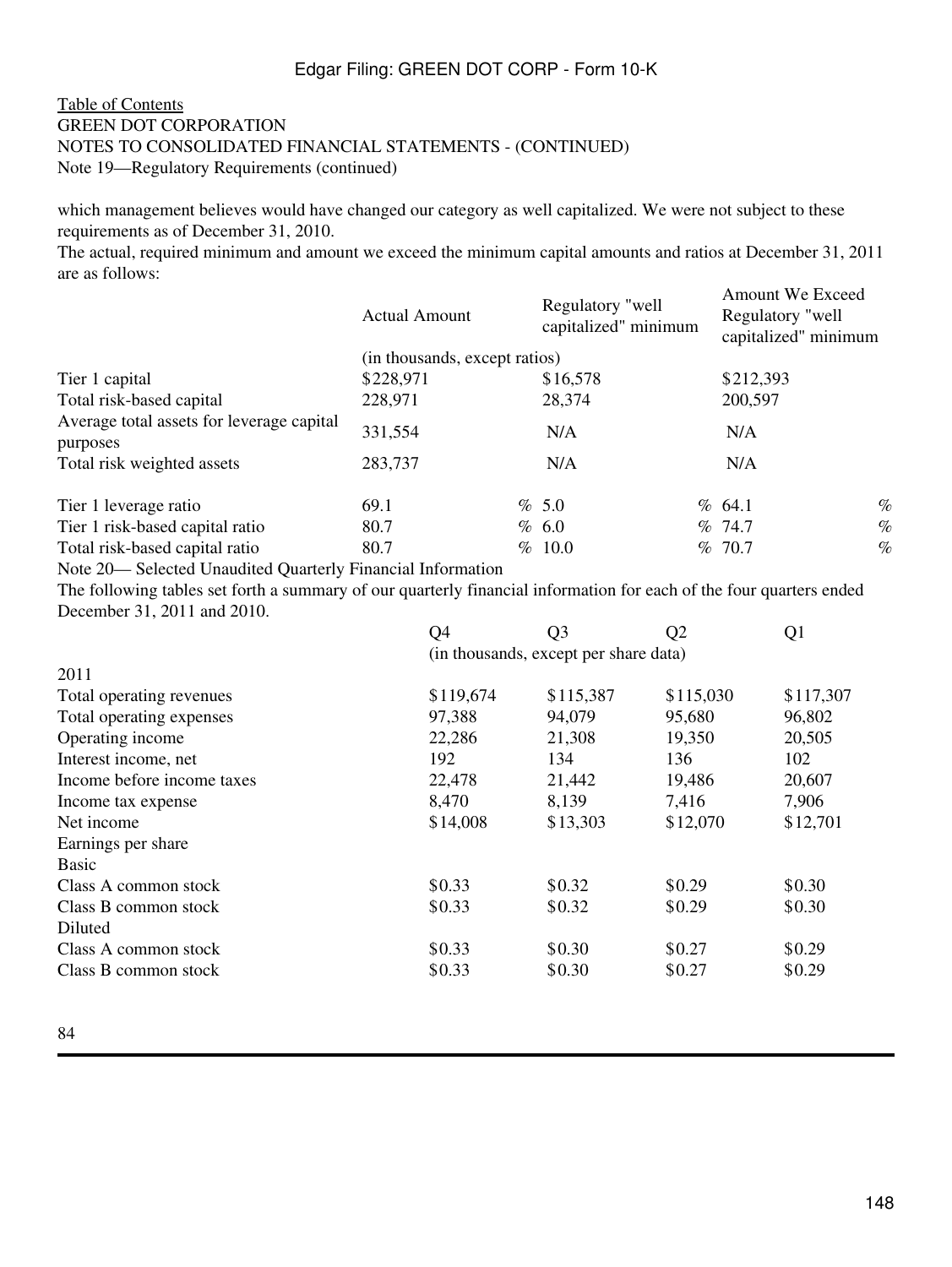#### [Table of Contents](#page-2-0) GREEN DOT CORPORATION NOTES TO CONSOLIDATED FINANCIAL STATEMENTS - (CONTINUED) Note 20—Selected Unaudited Quarterly Financial Information (continued)

|                            | Q4                                    | Q3        | Q <sub>2</sub> | Q <sub>1</sub> |
|----------------------------|---------------------------------------|-----------|----------------|----------------|
|                            | (in thousands, except per share data) |           |                |                |
| 2010                       |                                       |           |                |                |
| Total operating revenues   | \$91,847                              | \$88,904  | \$90,318       | \$92,819       |
| Total operating expenses   | 79,190                                | 73,481    | 73,164         | 68,734         |
| Operating income           | 12,657                                | 162,385   | 163,482        | 161,553        |
| Interest income, net       | 92                                    | 88        | 84             | 49             |
| Income before income taxes | 12,749                                | 162,473   | 163,566        | 161,602        |
| Income tax expense         | 4,811                                 | 6,540     | 4,730          | 11,319         |
| Net income                 | \$7,938                               | \$155,933 | \$158,836      | \$150,283      |
| Earnings per share         |                                       |           |                |                |
| <b>Basic</b>               |                                       |           |                |                |
| Class A common stock       | \$0.19                                | \$0.22    | \$0.32         |                |
| Class B common stock       | \$0.19                                | \$0.22    | \$0.32         | \$0.34         |
| Diluted                    |                                       |           |                |                |
| Class A common stock       | \$0.18                                | \$0.20    | \$0.29         |                |
| Class B common stock       | \$0.18                                | \$0.20    | \$0.29         | \$0.27         |
| Note 21— Subsequent Events |                                       |           |                |                |

On January 19, 2012, we amended our agreement with Total System Services, Inc., dated September 1, 2009, pursuant to which we agreed to extend the term of the agreement by two years to August 31, 2014.

ITEM 9. Changes in and Disagreement With Accountants on Accounting and Financial Disclosure None.

ITEM 9A. Controls and Procedures

Disclosure controls and procedures — Our management, with the participation of our Chief Executive Officer and Chief Financial Officer, has evaluated the effectiveness of our disclosure controls and procedures (as defined in Exchange Act Rules 13a-15(e) and 13d-15(e)), and internal control over financial reporting (as defined in Exchange Act Rules 13a-15(f) and 15d-15(f)) at the end of the period covered by this report. Based on such evaluation of our disclosure controls and procedures, our Chief Executive Officer and Chief Financial Officer have concluded that, at the end of such period, our disclosure controls and procedures were effective to ensure that information required to be disclosed by us in reports that we file or submit under the Exchange Act is recorded, processed, summarized and reported within the time periods specified in the SEC's rules and forms and is accumulated and communicated to our management, including our Chief Executive Officer and Chief Financial Officer, as appropriate, to allow timely decisions regarding required disclosure.

Report of management on internal control over financial reporting — Our management is responsible for establishing and maintaining adequate internal control over financial reporting (as defined in Exchange Act Rules 13a-15(f) and 15d-15(f)) for Green Dot Corporation. Our management, with the participation of our Chief Executive Officer and Chief Financial Officer, has conducted an evaluation of the effectiveness of our internal control over financial reporting as of December 31, 2011, based on criteria established in Internal Control - Integrated Framework by the Committee of Sponsoring Organizations of the Treadway Commission. We have excluded from our evaluation, the internal control over financial reporting of the operations of Bonneville Bancorp and its subsidiary bank, Green Dot Bank (formerly Bonneville Bank), which we acquired on December 8, 2011. As of December 31, 2011, total net assets subject to Bonneville Bancorp and Green Dot Bank's internal control over financial reporting represented \$29.8 million or 11.7% of our total net assets. Total revenue subject to Bonneville Bancorp and Green Dot Bank's internal control over financial reporting represented \$15,000 of our total operating revenues, or less than 0.0001% of total operating revenues for the year ended December 31, 2011.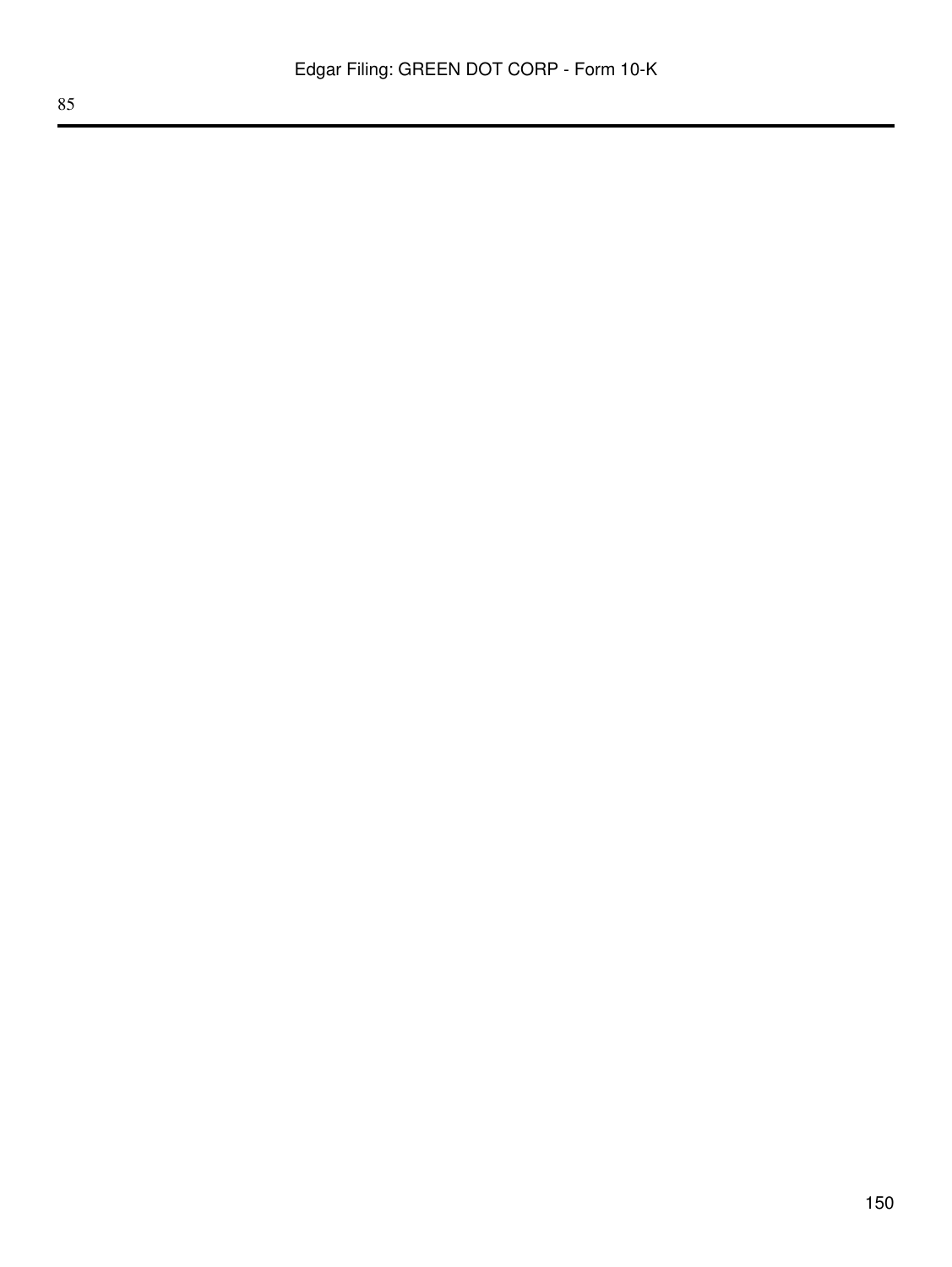Our management concluded that, as of December 31, 2011, our internal control over financial reporting was effective based on these criteria.

Ernst & Young, LLP, an independent registered public accounting firm, has issued an unqualified opinion on the effectiveness of our internal control over financial reporting as of December 31, 2011, which is included in Part II, Item 8 of this Annual Report on Form 10-K.

Change in internal control over financial reporting — There was no material change in our internal control over financial reporting (as defined in Exchange Act Rules 13a-15(f) and 15d-15(f)) during the three months ended December 31, 2011 that has materially affected, or is reasonably likely to materially affect, our internal control over financial reporting.

Limitations on Effectiveness of Controls — Our management, including our Chief Executive Officer and Chief Financial Officer, does not expect that our disclosure controls and procedures or our internal controls will prevent all errors and all fraud. A control system, no matter how well conceived and operated, can provide only reasonable, not absolute, assurance that the objectives of the control system are met. Further, the design of a control system must reflect the fact that there are resource constraints, and the benefits of controls must be considered relative to their costs. Because of the inherent limitations in all control systems, no evaluation of controls can provide absolute assurance that all control issues and instances of fraud, if any, within our company have been detected. ITEM 9B. Other Information

Effective February 24, 2012, we entered into a separation agreement with Mark T. Troughton to provide for the terms of his separation from and associated release of claims against the company. We previously reported Mr. Troughton's notice of resignation from the company in a Current Report on Form 8-K filed with the Securities and Exchange Commission on January 13, 2012. Under the agreement, Mr. Troughton will receive a monthly cash severance payment of \$39,583.33 from March 2012 to January 2013 and a bonus payment of \$85,215 for the second half of 2011 under our 2011 Executive Officer Incentive Bonus Plan. In addition, the vesting of any unvested stock options he held as of the date of the agreement was fully accelerated and the exercise period for all his stock options was extended to January 10, 2013. Mr. Troughton will also be eligible to continue his group health plan coverage at his own expense through COBRA. In connection with his entry into the separation agreement, Mr. Troughton entered into a three-year agreement to vote any shares of our capital stock he now holds, or may acquire, in accordance with the recommendation of our management or board of directors with respect to each matter on which the holders of shares of Class A common stock or Class B common stock are entitled to vote.

The foregoing descriptions of the separation agreement and voting agreement are qualified in their entirety by reference to the Separation Agreement and Release of Claims and Voting Agreement and Irrevocable Proxy, copies of which are filed as Exhibit 10.28 and 10.29 to this Annual Report on Form 10-K and is incorporated herein by reference.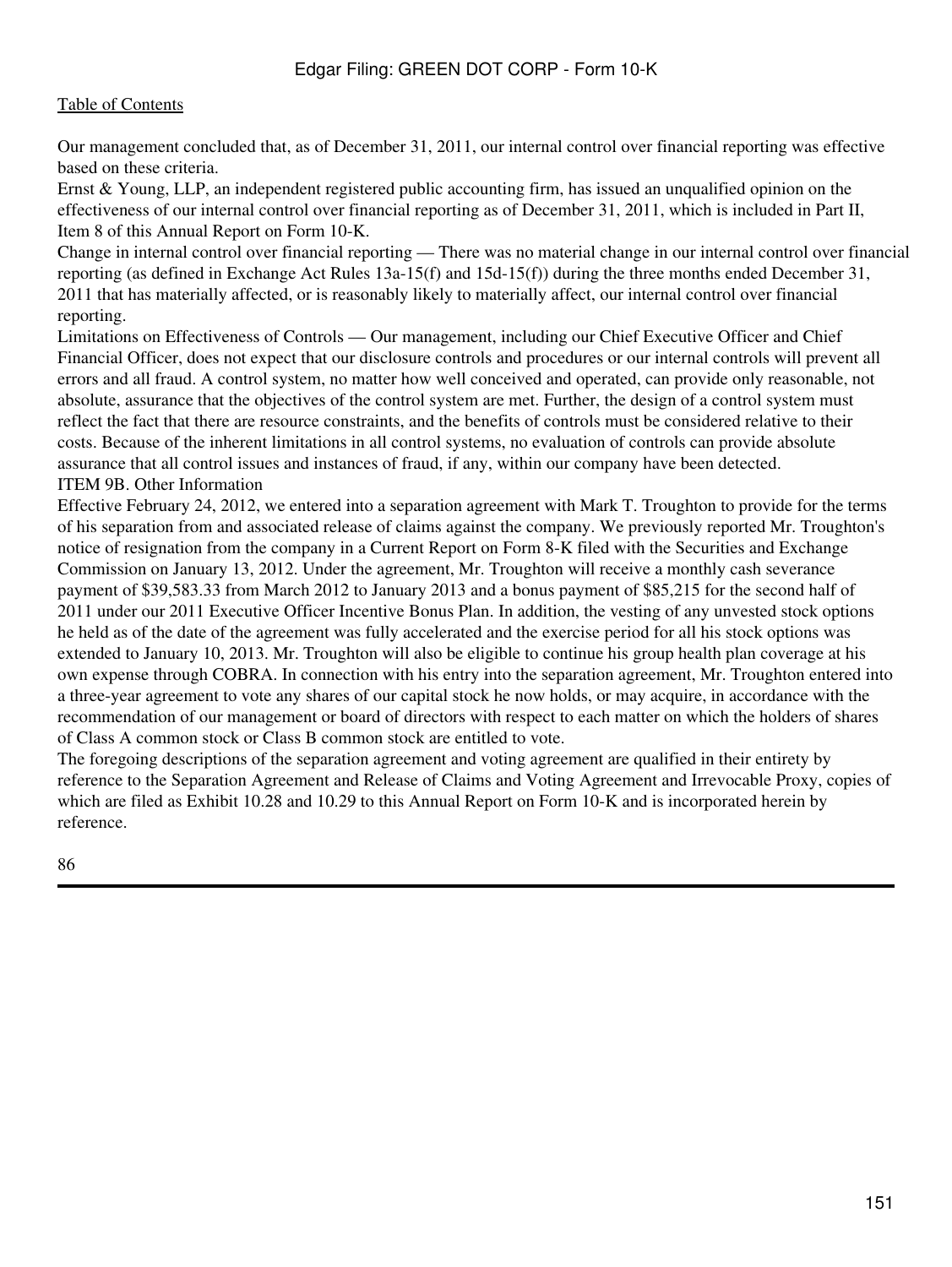## PART III

ITEM 10. Directors, Executive Officers and Corporate Governance

The information required by this Item is incorporated by reference to our proxy statement for our 2012 Annual Meeting of Stockholders to be filed with the SEC within 120 days after the end of the year ended December 31, 2011. ITEM 11. Executive Compensation

The information required by this Item is incorporated by reference to our proxy statement for our 2012 Annual Meeting of Stockholders to be filed with the SEC within 120 days after the end of the year ended December 31, 2011. ITEM 12. Securities Ownership of Certain Beneficial Owners and Management and Related Stockholder Matters The information required by this Item is incorporated by reference to our proxy statement for our 2012 Annual Meeting of Stockholders to be filed with the SEC within 120 days after the end of the year ended December 31, 2011. ITEM 13. Certain Relationships and Related Transactions, and Director Independence

The information required by this Item is incorporated by reference to our proxy statement for our 2012 Annual Meeting of Stockholders to be filed with the SEC within 120 days after the end of the year ended December 31, 2011. ITEM 14. Principal Accounting Fees and Services

The information required by this Item is incorporated by reference to our proxy statement for our 2012 Annual Meeting of Stockholders to be filed with the SEC within 120 days after the end of the year ended December 31, 2011.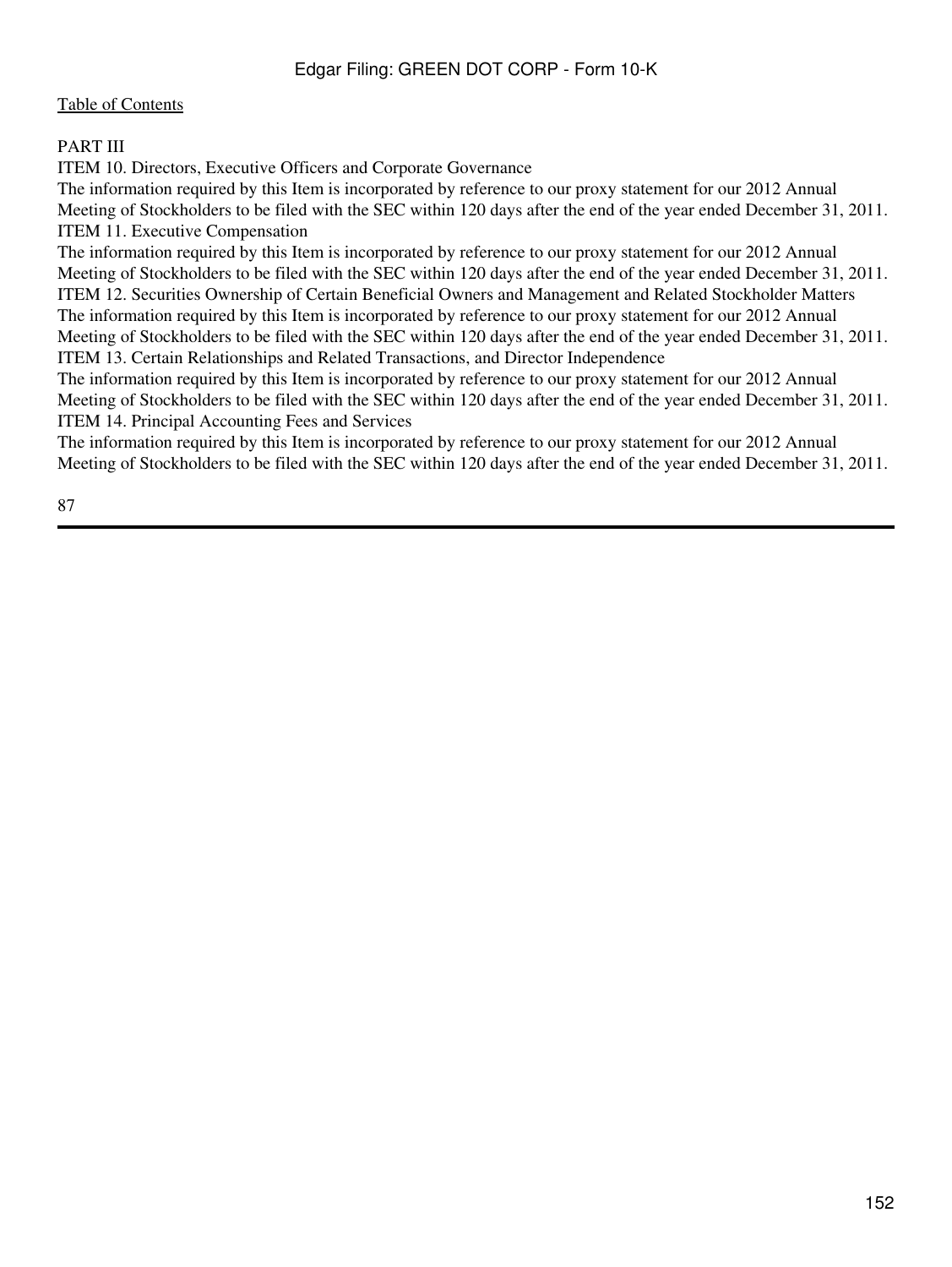#### PART IV

ITEM 15. Exhibits, Financial Statement Schedules

(a)

The following documents are filed as exhibits to this report:

1. Financial Statements

The Index to Consolidated Financial Statements in Item 8 of this report is incorporated herein by reference as the list of financial statements required as part of this report.

2. Financial Statement Schedules

All financial statement schedules have been omitted, since the required information is not applicable or is not present in amounts sufficient to require submission of the schedule, or because the information required is included in the consolidated financial statements and notes thereto.

3. Exhibits: The following exhibits are filed as part of or furnished with this annual report on Form 10-K as applicable:

The exhibit list in the Exhibit Index is incorporated herein by reference as the list of exhibits required as part of this report.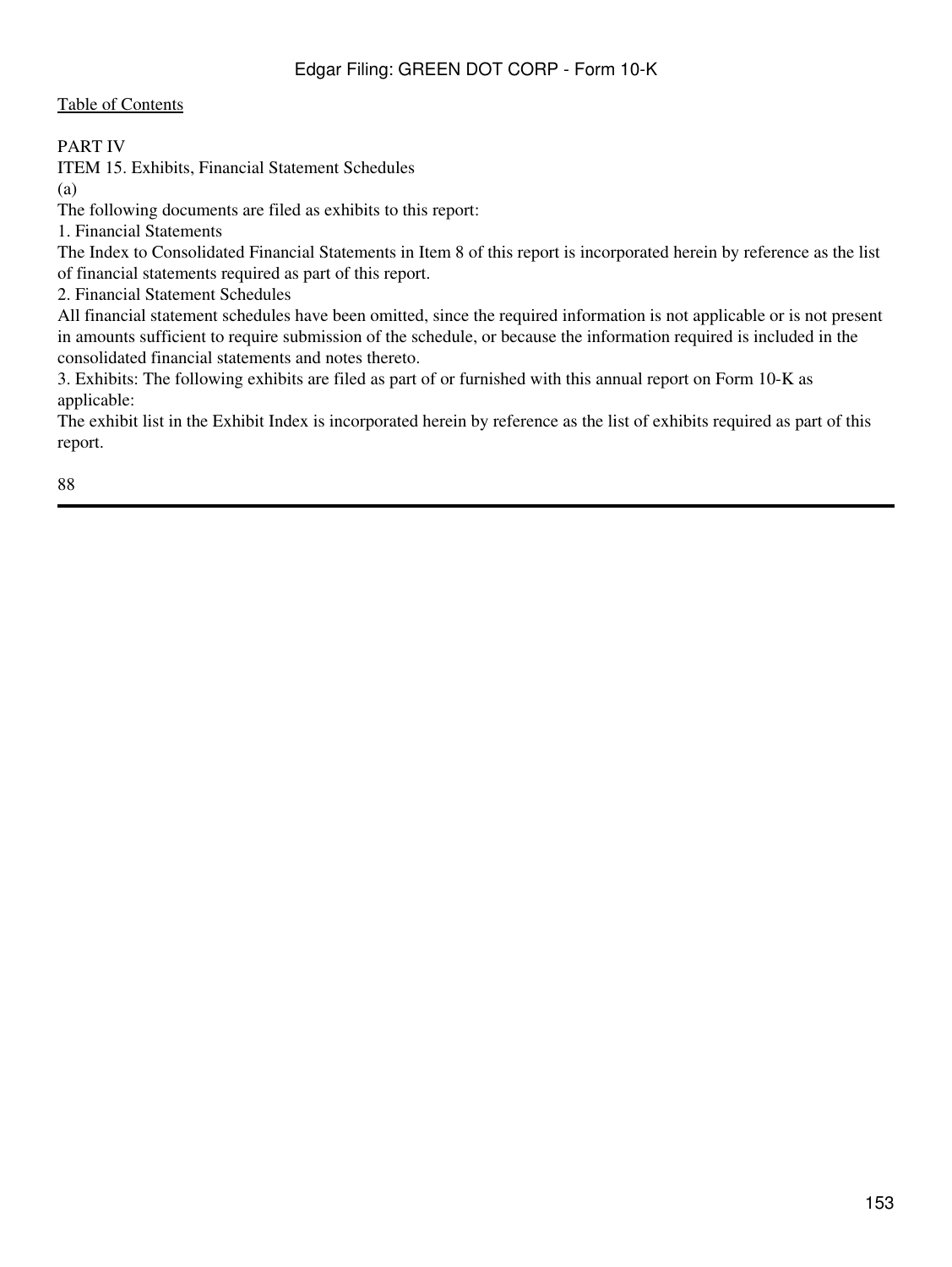#### SIGNATURE

Pursuant to the requirements of Section 13 or 15(d) of the Securities Exchange Act of 1934, the registrant has duly caused this report to be signed on its behalf by the undersigned, thereunto duly authorized.

Green Dot Corporation

| Date: | <b>February 29, 2012</b> | Bv:    | /s/ Steven W. Streit                             |
|-------|--------------------------|--------|--------------------------------------------------|
|       |                          | Name:  | Steven W. Streit                                 |
|       |                          | Title: | Chairman, President, and Chief Executive Officer |

#### Power of Attorney

KNOW ALL PERSONS BY THESE PRESENTS that each individual whose signature appears below constitutes and appoints Steven W. Streit, John C. Ricci and John L. Keatley, and each of them, his or her true and lawful attorneys-in-fact and agents with full power of substitution, for him or her and in his or her name, place and stead, in any and all capacities, to sign any amendments to this Annual Report on Form 10-K and to file the same, with all exhibits thereto and other documents in connection therewith, with the Securities and Exchange Commission, granting unto said attorneys-in-fact and agents, and each of them, full power and authority to do and perform each and every act and thing requisite and necessary to be done in and about the premises, as fully to all intents and purposes as he or she might or could do in person, hereby ratifying and confirming all that said attorneys-in-fact and agents or any of them, or his, her or their substitute or substitutes, may lawfully do or cause to be done or by virtue hereof. Pursuant to the requirements of the Securities Exchange Act of 1934, this report has been signed below by the following persons on behalf of the registrant in the capacities and on the dates indicated.

Date: February 29, 2012 By: *Isl* Steven W. Streit Name: Steven W. Streit Title: Chairman, President, and Chief Executive Officer Date: February 29, 2012 By: *Islamic By: Islamic By: Islamic By: Islamic By: Islamic By: By: Islamic By: Islamic By: Islamic By: Islamic By: Islamic By: Islamic By: Islamic By: Islamic By: Islam* Name: John L. Keatley Title: Chief Financial Officer (Principal Financial Officer) Date: February 29, 2012 By: *Isl* Simon M. Heyrick Name: Simon M. Heyrick Title: Chief Accounting Officer (Principal Accounting Officer) Date: February 29, 2012 By: /s/ Kenneth C. Aldrich Name: Kenneth C. Aldrich Title: Director Date: February 29, 2012 By: /s/ Timothy R. Greenleaf Name: Timothy R. Greenleaf Title: Director Date: February 29, 2012 By: *Islama* By: *Islama* By: *Islama* By: *Islama* By: *Islama* By: *Islama* By: *Islama* By: *Islama* By: *Islama* By: *Islama* By: *Islama* By: *Islama* By: *Islama* By: *Islama* By: *Islama* By: Name: Virginia L. Hanna Title: Director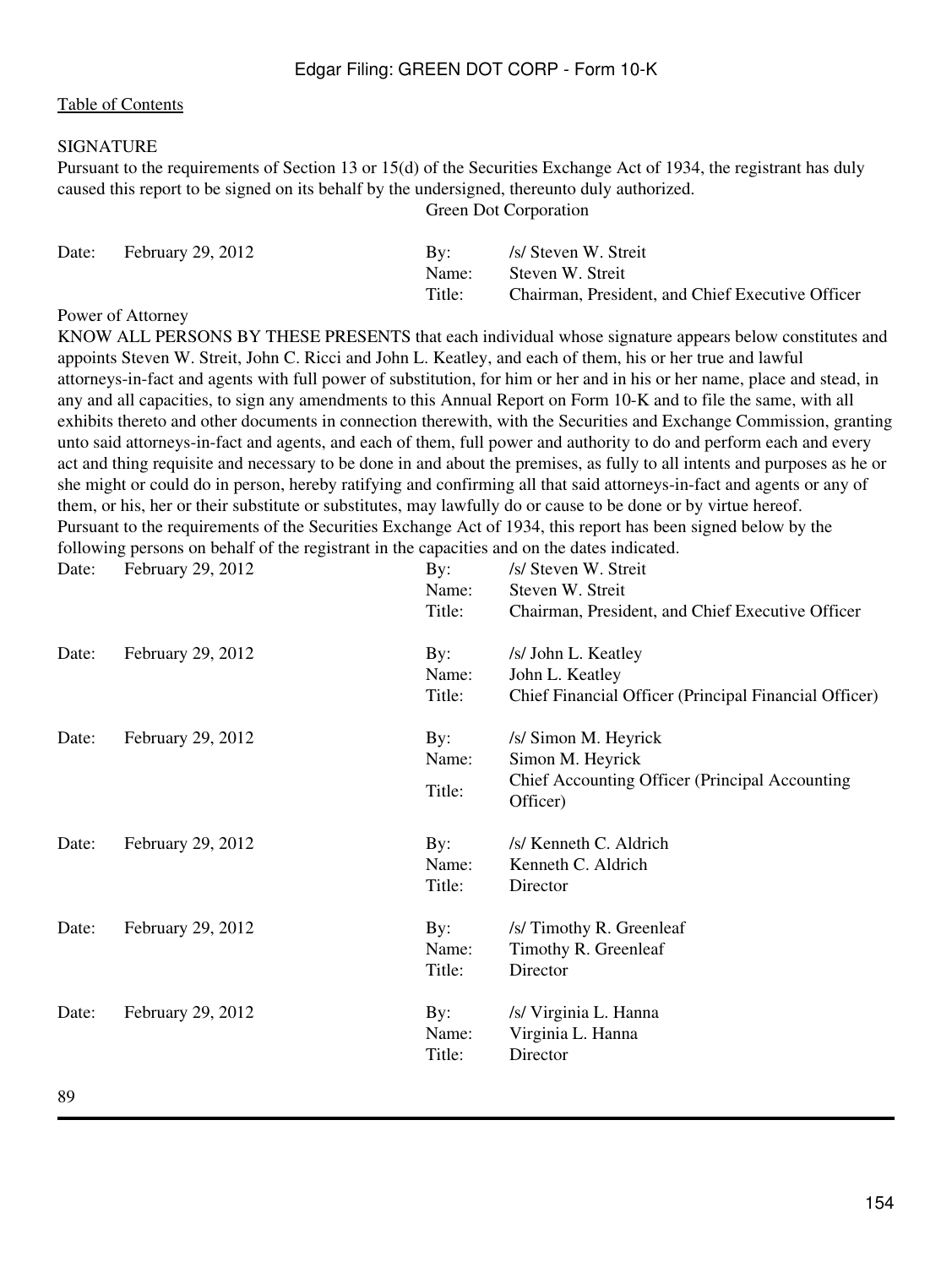| Date: | February 29, 2012 | By:<br>Name:<br>Title: | /s/ Ross E. Kendell<br>Ross E. Kendell<br>Director         |
|-------|-------------------|------------------------|------------------------------------------------------------|
| Date: | February 29, 2012 | By:<br>Name:<br>Title: | /s/ Michael Moritz<br>Michael Moritz<br>Director           |
| Date: | February 29, 2012 | By:<br>Name:<br>Title: | /s/ William H. Ott, Jr.<br>William H. Ott, Jr.<br>Director |
| 90    |                   |                        |                                                            |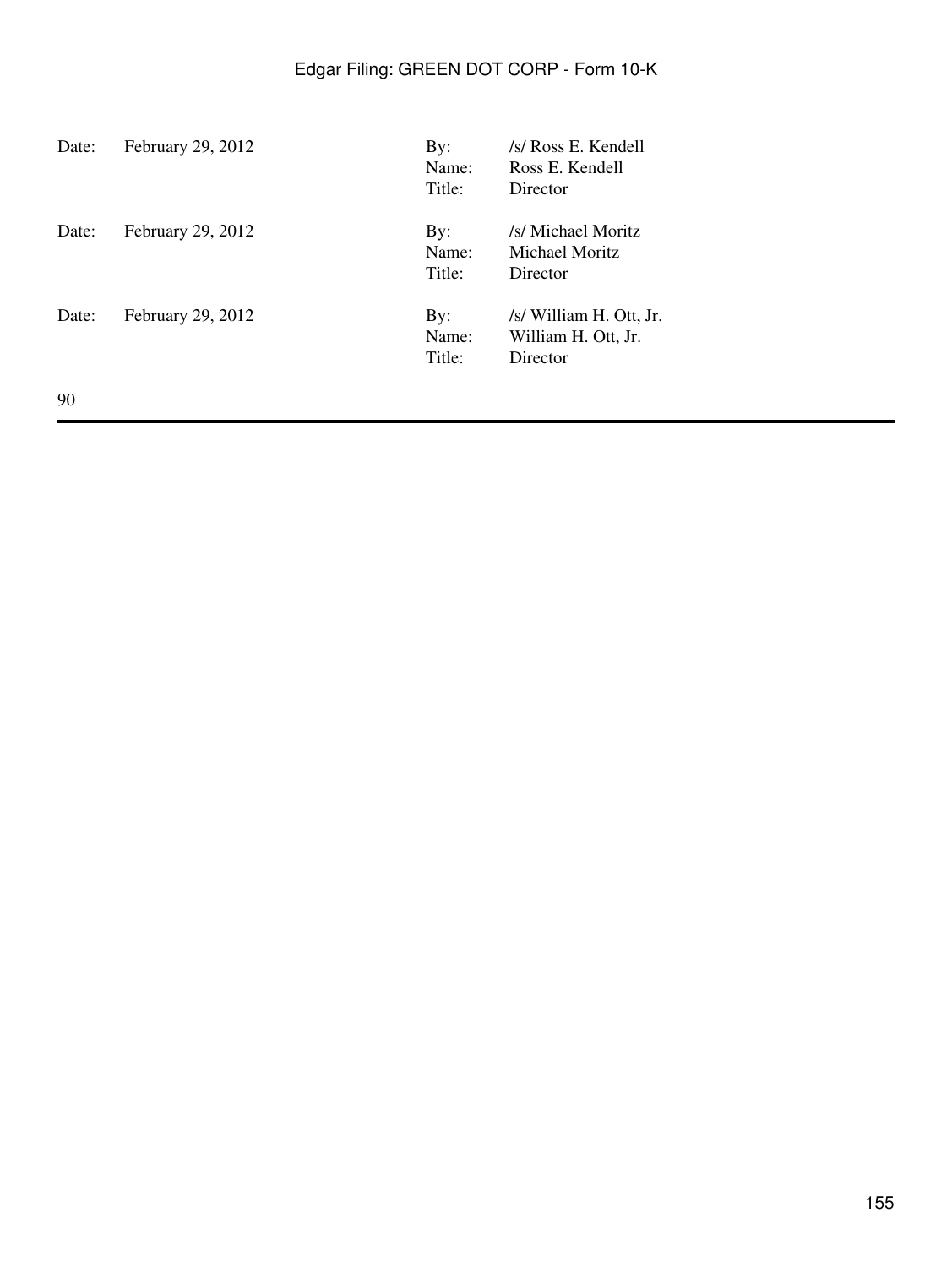## [Table of Contents](#page-2-0)

## EXHIBIT INDEX

|                   |                                                                                                                                                                                                                                                                                                                                                                                                                                                                                              |           | Incorporated by Reference |        |                   |
|-------------------|----------------------------------------------------------------------------------------------------------------------------------------------------------------------------------------------------------------------------------------------------------------------------------------------------------------------------------------------------------------------------------------------------------------------------------------------------------------------------------------------|-----------|---------------------------|--------|-------------------|
| Exhibit<br>Number | <b>Exhibit Title</b>                                                                                                                                                                                                                                                                                                                                                                                                                                                                         | Form      | Date                      | Number | Filed<br>Herewith |
| 3.1               | Tenth Amended and Restated Certificate of<br>Incorporation of the Registrant.                                                                                                                                                                                                                                                                                                                                                                                                                | $S-1(A2)$ | April 26, 2010            | 3.02   |                   |
| 3.2               | Amended and Restated Bylaws of the Registrant.                                                                                                                                                                                                                                                                                                                                                                                                                                               | $S-1(A4)$ | June 29, 2010             | 3.04   |                   |
| 3.3               | Certificate of Designations of Series A Convertible<br>Junior Participating Non-Cumulative Perpetual<br>Preferred Stock of Green Dot Corporation dated as of<br>December 8, 2011                                                                                                                                                                                                                                                                                                             | $8-K$     | December 14,<br>2011      | 3.01   |                   |
| 4.1               | Ninth Amended and Restated Registration Rights<br>Agreement by and among the Registrant, certain<br>stockholders and certain warrant holders of the<br>Registrant.                                                                                                                                                                                                                                                                                                                           | $S-1(A4)$ | June 29, 2010             | 4.01   |                   |
| 4.2               | First Amendment to Ninth Amended and Restated<br>Registration Rights Agreement by and among the<br>Registrant, certain stockholders and certain warrant<br>holders of the Registrant.                                                                                                                                                                                                                                                                                                        | $S-1(A7)$ | July 19, 2010             | 4.02   |                   |
| 4.3               | Second Amendment to the Ninth Amended and<br>Restated Registration Rights Agreement dated as of<br>December 8, 2011 among Green Dot Corporation,<br>Sequoia Capital Franchise Fund, L.P., Sequoia Capital<br>USGF Principals Fund IV L.P., Sequoia Capital<br>Franchise Partners, L.P., Sequoia Capital U.S. Growth<br>Fund IV, L.P., PayPal, Inc., TCV VII, L.P., TCV VII<br>(A), L.P., TCV Member Fund, L.P., YKA Partners<br>Ltd. and David William Hanna Trust dated October<br>30, 1989 | $8-K$     | December 11,<br>2011      | 4.01   |                   |
| 10.1              | Form of Indemnity Agreement.                                                                                                                                                                                                                                                                                                                                                                                                                                                                 | $S-1(A4)$ | June 29, 2010             | 10.01  |                   |
| $10.2*$           | Second Amended and Restated 2001 Stock Plan and<br>forms of notice of stock option grant, stock option<br>agreement and stock option exercise letter.                                                                                                                                                                                                                                                                                                                                        | $S-1(A3)$ | June 2, 2010              | 10.02  |                   |
| $10.3*$           | 2010 Equity Incentive Plan and forms of notice of<br>stock option grant, stock option award agreement,<br>notice of restricted stock award, restricted stock<br>agreement, notice of stock bonus award, stock bonus<br>award agreement, notice of stock appreciation right<br>award, stock appreciation right award agreement,<br>notice of restricted stock unit award, restricted stock<br>unit award agreement, notice of performance shares                                              | $S-1(A4)$ | June 29, 2010             | 10.03  |                   |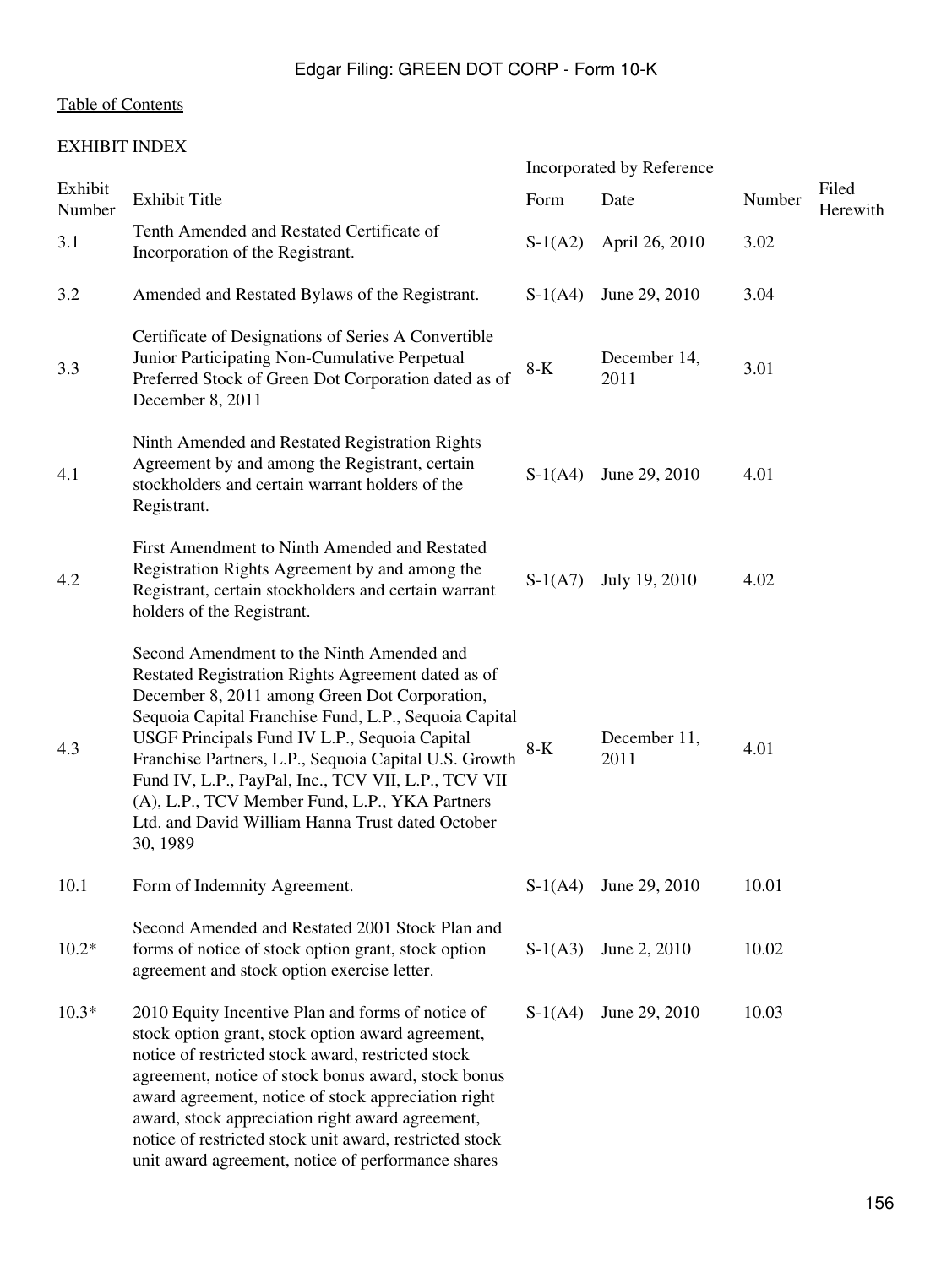award and performance shares agreement.

| $10.4*$ | 2010 Employee Stock Purchase Plan.                                                                                                                                                                                                                                           | $S-1(A4)$ | June 29, 2010           | 10.19 |
|---------|------------------------------------------------------------------------------------------------------------------------------------------------------------------------------------------------------------------------------------------------------------------------------|-----------|-------------------------|-------|
| 10.5    | Lease Agreement between Registrant and Foothill<br>Technology Center, dated July 8, 2005, as amended<br>on August 21, 2008 and July 30, 2009.                                                                                                                                | $S-1$     | February 26, 2010 10.04 |       |
| 10.6    | Third Amendment to Lease Agreement between<br>Registrant and Foothill Technology center, dated May 10-K<br>24, 2010.                                                                                                                                                         |           | February 28, 2011 10.5  |       |
| 10.7    | Standard Sublease, dated January 12, 2010, between<br>the Registrant and Telscape Communications, Inc., as<br>amended.                                                                                                                                                       | $10$ -O   | November 3, 2010 10.01  |       |
| 10.8    | Lease Agreement between Registrant and Wells REIT<br>II - Pasadena Corporate Park L.P., dated December 5,<br>2011                                                                                                                                                            |           |                         |       |
| 10.9†   | Amended and Restated Prepaid Card Program<br>Agreement, dated as of May 27, 2010, by and among<br>the Registrant, Wal-Mart Stores, Inc., Wal-Mart<br>Stores Texas, L.P., Wal-Mart Louisiana, LLC,<br>Wal-Mart Stores East, Inc., Wal-Mart Stores, L.P. and<br>GE Money Bank. | $S-1(A6)$ | July 13, 2010           | 10.05 |

X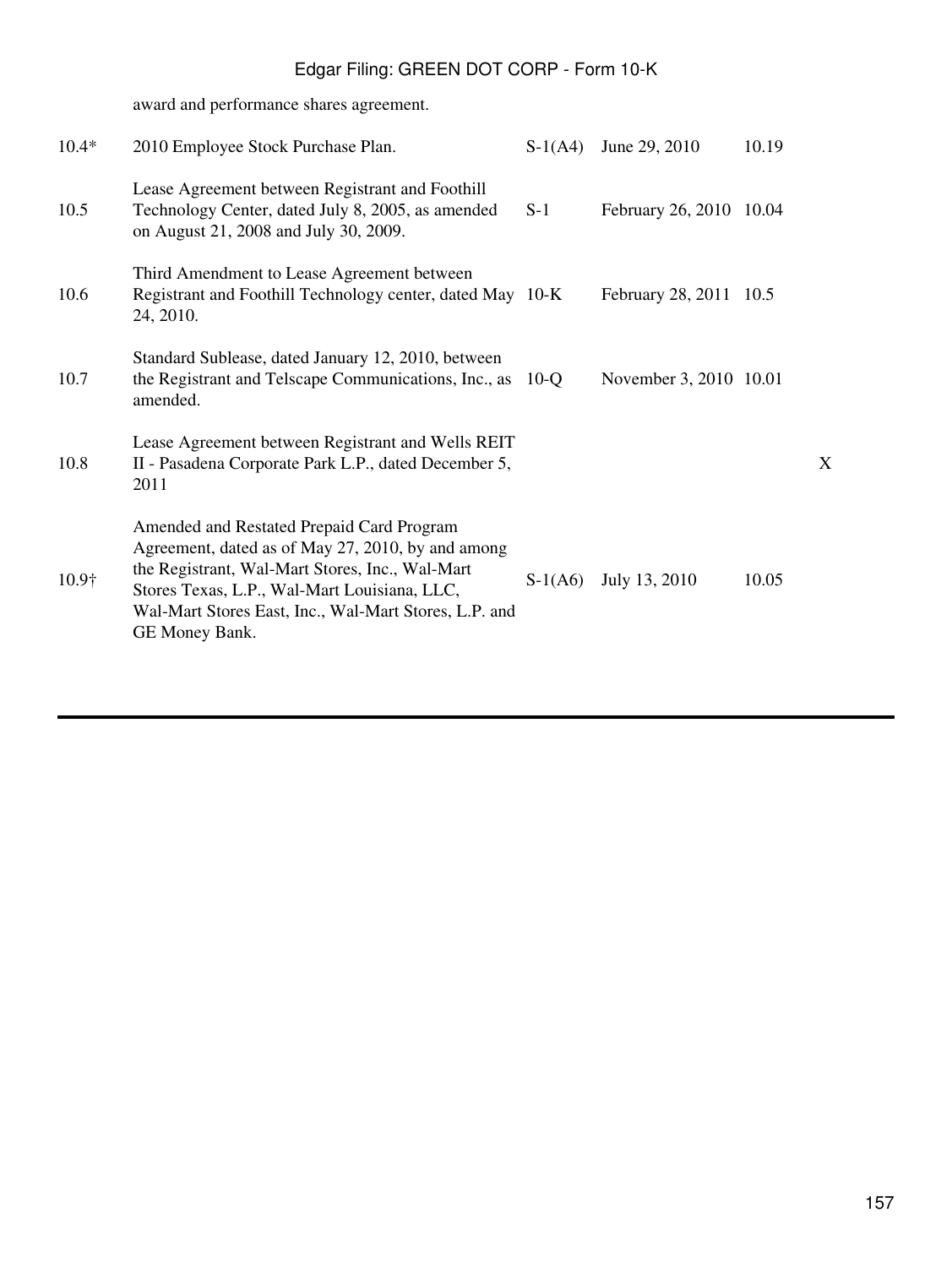## [Table of Contents](#page-2-0)

|                   |                                                                                                                                                                                                                                                                                                                                              | Incorporated by Reference |                         |        |                   |
|-------------------|----------------------------------------------------------------------------------------------------------------------------------------------------------------------------------------------------------------------------------------------------------------------------------------------------------------------------------------------|---------------------------|-------------------------|--------|-------------------|
| Exhibit<br>Number | Exhibit Title                                                                                                                                                                                                                                                                                                                                | Form                      | Date                    | Number | Filed<br>Herewith |
| $10.10$ ††        | First Amendment To Walmart MoneyCard Program<br>Agreement dated as of January 12, 2012, (the<br>"Tri-Party Agreement Amendment") by and among<br>Green Dot Corporation and Walmart Stores Texas<br>L.P., Wal-Mart Louisiana, LLC, Wal-Mart Stores<br>Arkansas, LLC, Wal-Mart Stores East, L.P.,<br>Wal-Mart Stores, Inc., and GE Money Bank. |                           |                         |        | X                 |
| $10.11\dagger$    | Card Program Services Agreement, dated as of<br>October 27, 2006, by and between the Registrant and<br>GE Money Bank, as amended.                                                                                                                                                                                                            | $S-1(A6)$                 | July 13, 2010           | 10.06  |                   |
| $10.12\dagger$    | Program Agreement, dated as of November 1, 2009,<br>by and between the Registrant and Columbus Bank<br>and Trust Company.                                                                                                                                                                                                                    | $S-1(A6)$                 | July 13, 2010           | 10.07  |                   |
| $10.13\dagger$    | Agreement for Services, dated as of September 1,<br>2009, by and between the Registrant and Total System S-1(A6)<br>Services, Inc.                                                                                                                                                                                                           |                           | July 13, 2010           | 10.08  |                   |
| 10.14††           | Material Terms Amendment to Agreement for<br>Services, dated as of January 19, 2012, and between<br>Green Dot Corporation and Total System Services,<br>Inc.                                                                                                                                                                                 |                           |                         |        | X                 |
| $10.15\dagger$    | Master Services Agreement, dated as of May 28,<br>2009, by and between the Registrant and Genpact<br>International, Inc.                                                                                                                                                                                                                     | $S-1(A6)$                 | July 13, 2010           | 10.09  |                   |
| 10.16             | Amendment No. 1 to Master Services Agreement,<br>dated as of November 3, 2010, by and between the<br>Registrant and Genpact International, Inc.                                                                                                                                                                                              | $10-K$                    | February 28, 2011 10.11 |        |                   |
| 10.17             | Sixth Amended and Restated Loan and Line of Credit<br>Agreement between Columbus Bank and<br>Trust Company and Registrant, dated March 24, 2010.                                                                                                                                                                                             | $S-1(A2)$                 | April 26, 2010          | 10.1   |                   |
| 10.18             | Modification Agreement, dated March 31, 2010,<br>between the Registrant and CB&T, a division of<br>Synovus Bank.                                                                                                                                                                                                                             | $10-Q$                    | May 10, 2011            | 10.2   |                   |
| $10.19*$          | Offer letter to William D. Sowell from the Registrant,<br>dated January 28, 2009.                                                                                                                                                                                                                                                            | $S-1$                     | February 26, 2010 10.11 |        |                   |
| $10.20*$          | Form of Executive Severance Agreement.                                                                                                                                                                                                                                                                                                       | $S-1(A2)$                 | April 26, 2010          | 10.12  |                   |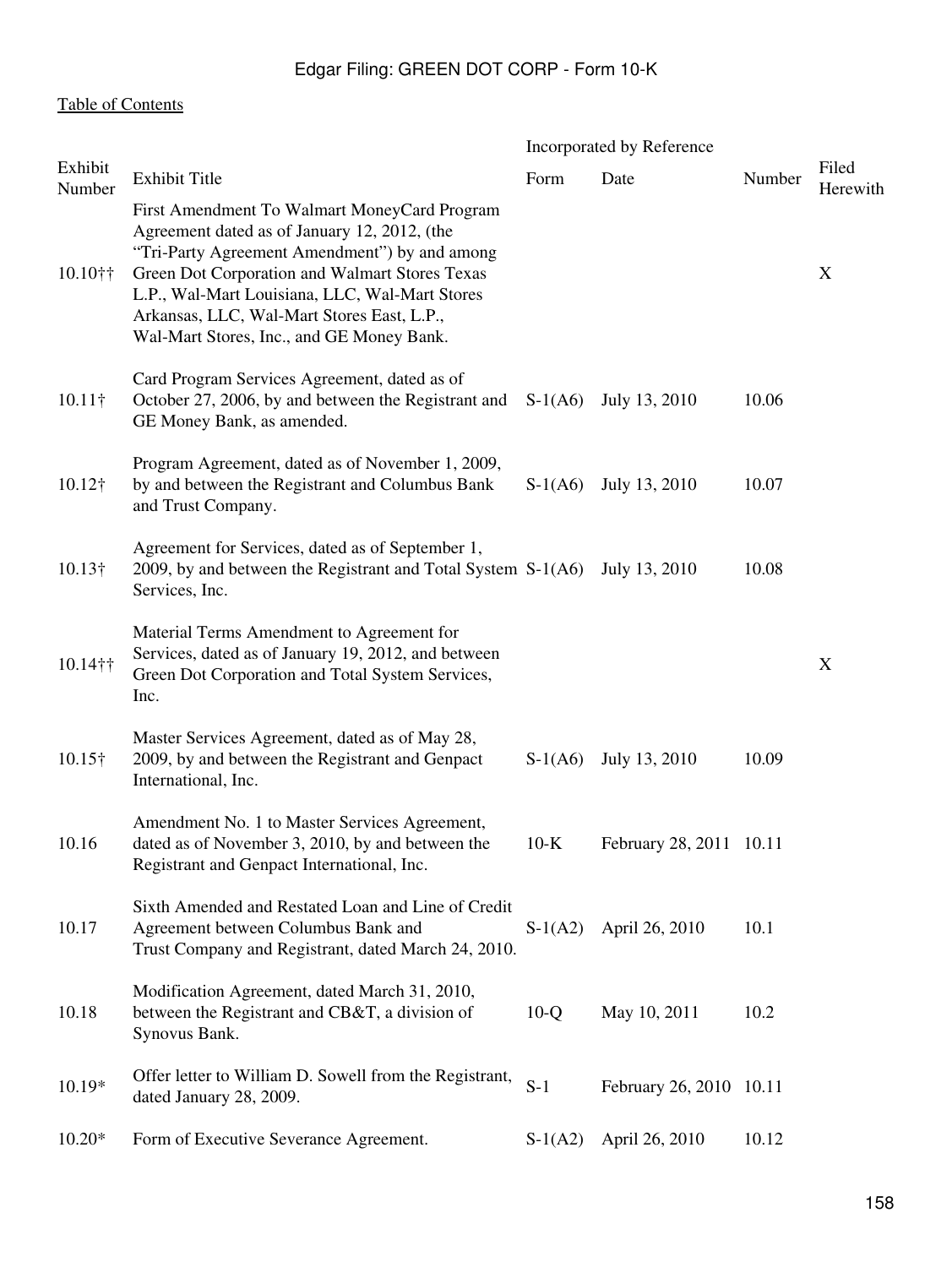| $10.21*$ | 2011 Executive Officer Incentive Bonus Plan.                                                                                                                                                                                                                              | $10-Q$    | May 10, 2011         | 10.1  |   |
|----------|---------------------------------------------------------------------------------------------------------------------------------------------------------------------------------------------------------------------------------------------------------------------------|-----------|----------------------|-------|---|
| $10.22*$ | 2012 Executive Officer Incentive Bonus Plan.                                                                                                                                                                                                                              |           |                      |       | X |
| 10.23    | Warrant to purchase shares of common stock of the<br>Registrant.                                                                                                                                                                                                          | $S-1(A6)$ | July 13, 2010        | 10.15 |   |
| 10.24    | Amendment No.1 to Warrant to purchase shares of<br>common stock of the Registrant.                                                                                                                                                                                        |           |                      |       | X |
| 10.25    | Class A Common Stock Issuance Agreement, dated as<br>of May 27, 2010, between the Registrant and<br>Wal-Mart Stores, Inc.                                                                                                                                                 | $S-1(A6)$ | July 13, 2010        | 10.17 |   |
| 10.26    | Share Exchange Agreement dated as of December 8,<br>2011 among Green Dot Corporation, Sequoia Capital<br>Franchise Fund, L.P., Sequoia Capital USGF<br>Principals Fund IV L.P., Sequoia Capital Franchise<br>Partners, L.P., Sequoia Capital U.S. Growth Fund IV,<br>L.P. | $8-K$     | December 14,<br>2011 | 10.01 |   |
| 10.27    | Voting Agreement, dated as of May 27, 2010,<br>between the Registrant and Wal-Mart Stores, Inc.                                                                                                                                                                           | $S-1(A4)$ | June 29, 2010        | 10.18 |   |
| $10.28*$ | Separation Agreement and Release of Claims, dated<br>as of February 24, 2012, between the Registrant and<br>Mark T. Troughton.                                                                                                                                            |           |                      |       | X |
| 10.29    | Voting Agreement and Irrevocable Proxy, dated as of<br>February 24, 2012, between the Registrant and Mark<br>T. Troughton.                                                                                                                                                |           |                      |       | X |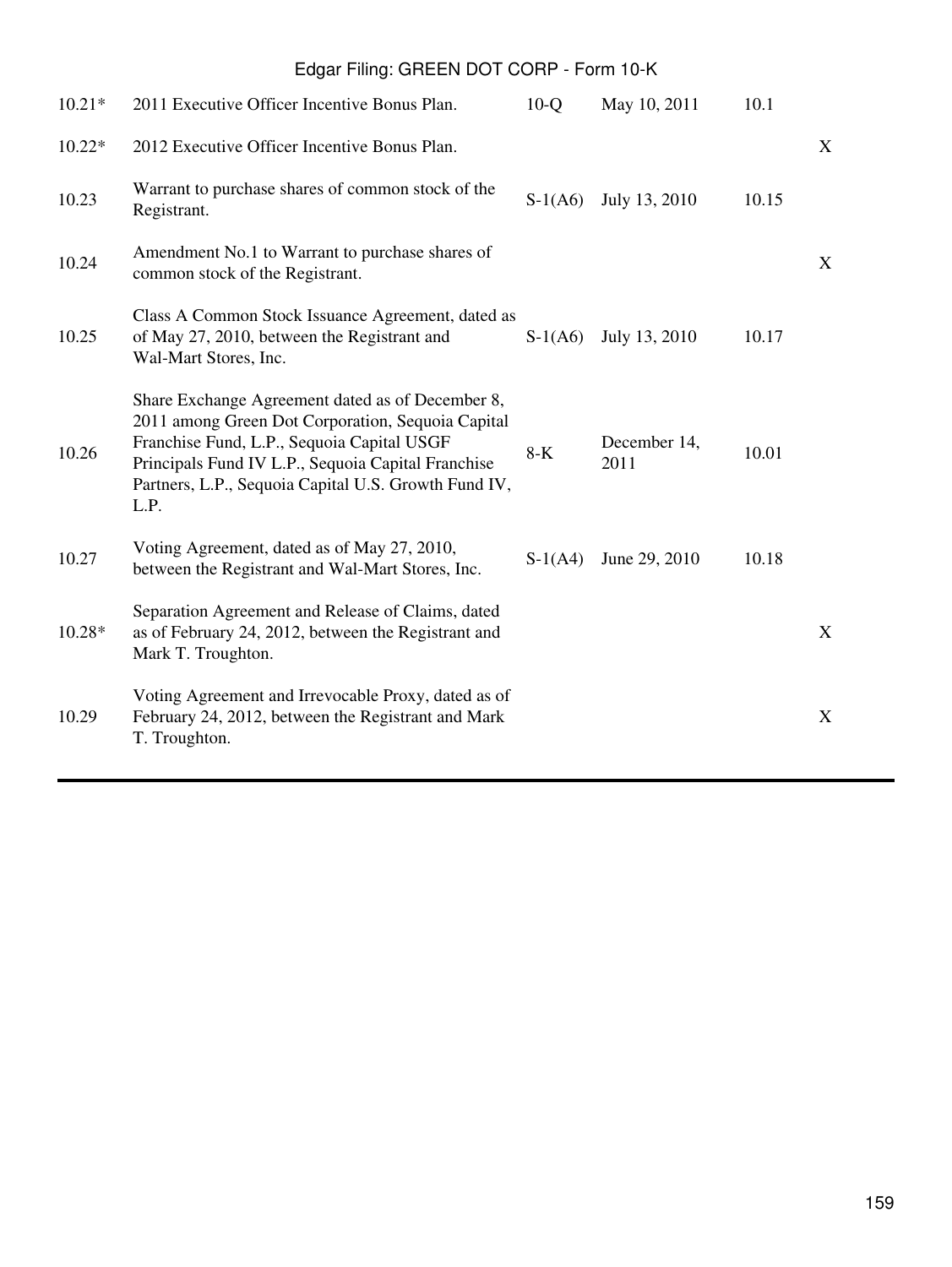## [Table of Contents](#page-2-0)

|                   |                                                                                                                                                                                                                               | Incorporated by Reference |      |        |                           |
|-------------------|-------------------------------------------------------------------------------------------------------------------------------------------------------------------------------------------------------------------------------|---------------------------|------|--------|---------------------------|
| Exhibit<br>Number | <b>Exhibit Title</b>                                                                                                                                                                                                          | Form                      | Date | Number | Filed<br>Herewith         |
| 23.1              | Consent of Ernst & Young LLP, independent<br>registered public accounting firm.                                                                                                                                               |                           |      |        | $\boldsymbol{\mathrm{X}}$ |
| 24.1              | Power of Attorney (included on the signature page of<br>this Annual Report on Form 10-K).                                                                                                                                     |                           |      |        | X                         |
| 31.1              | Certification of Steven W. Streit, Chief Executive<br>Officer and Chairman of the Board of Directors,<br>pursuant to Rule $13a-14(a)/15d-14(a)$ , as adopted<br>pursuant to Section 302 of the Sarbanes-Oxley Act<br>of 2002. |                           |      |        | X                         |
| 31.2              | Certification of John L. Keatley, Chief Financial<br>Officer, pursuant to Rule 13a-14(a)/15d-14(a), as<br>adopted pursuant to Section 302 of the<br>Sarbanes-Oxley Act of 2002.                                               |                           |      |        | X                         |
| 32.1              | Certification of Steven W. Streit, Chief Executive<br>Officer and Chairman of the Board of Directors,<br>pursuant to 18 U.S.C. Section 1350, as adopted<br>pursuant to Section 906 of the Sarbanes-Oxley Act<br>of 2002.      |                           |      |        | X                         |
| 32.2              | Certification of John L. Keatley, Chief Financial<br>Officer, pursuant to 18 U.S.C. Section 1350, as<br>adopted pursuant to Section 906 of the<br>Sarbanes-Oxley Act of 2002.                                                 |                           |      |        | X                         |
| 101.INS           | <b>XBRL</b> Instance Document**                                                                                                                                                                                               |                           |      |        |                           |
| 101.SCH           | XBRL Taxonomy Extension Schema Document**                                                                                                                                                                                     |                           |      |        |                           |
| 101.CAL           | XBRL Taxonomy Extension Calculation Linkbase<br>Document**                                                                                                                                                                    |                           |      |        |                           |
| 101.DEF           | XBRL Taxonomy Extension Definition Linkbase<br>Document**                                                                                                                                                                     |                           |      |        |                           |
| 101.LAB           | XBRL Taxonomy Extension Label Linkbase<br>Document**                                                                                                                                                                          |                           |      |        |                           |
| 101.PRE           | XBRL Taxonomy Extension Presentation Linkbase<br>Document**                                                                                                                                                                   |                           |      |        |                           |

<sup>\*</sup>Indicates management contract or compensatory plan or arrangement. \*\*